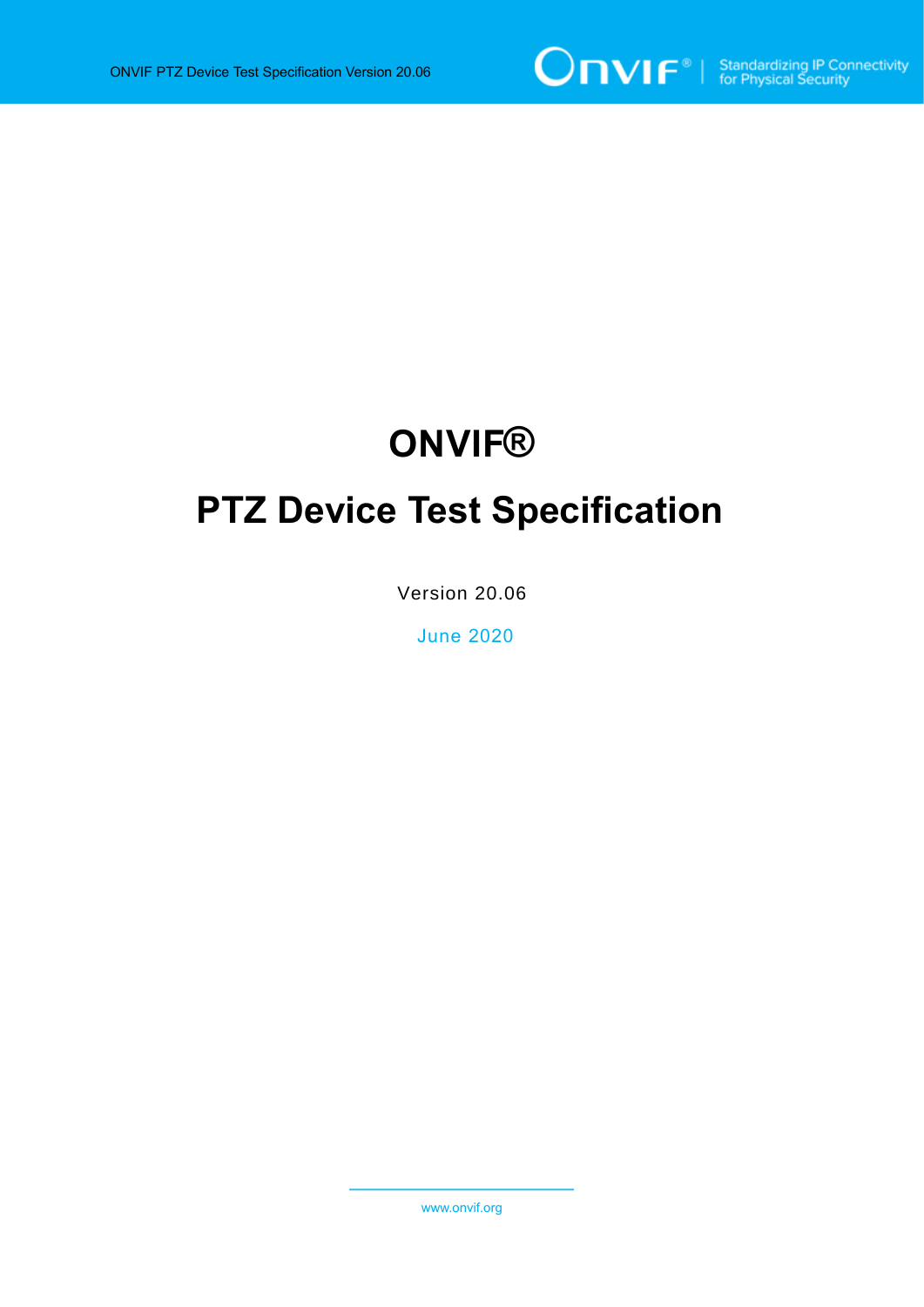#### © 2020 ONVIF, Inc. All rights reserved.

Recipients of this document may copy, distribute, publish, or display this document so long as this copyright notice, license and disclaimer are retained with all copies of the document. No license is granted to modify this document.

THIS DOCUMENT IS PROVIDED "AS IS," AND THE CORPORATION AND ITS MEMBERS AND THEIR AFFILIATES, MAKE NO REPRESENTATIONS OR WARRANTIES, EXPRESS OR IMPLIED, INCLUDING BUT NOT LIMITED TO, WARRANTIES OF MERCHANTABILITY, FITNESS FOR A PARTICULAR PURPOSE, NON-INFRINGEMENT, OR TITLE; THAT THE CONTENTS OF THIS DOCUMENT ARE SUITABLE FOR ANY PURPOSE; OR THAT THE IMPLEMENTATION OF SUCH CONTENTS WILL NOT INFRINGE ANY PATENTS, COPYRIGHTS, TRADEMARKS OR OTHER RIGHTS.

IN NO EVENT WILL THE CORPORATION OR ITS MEMBERS OR THEIR AFFILIATES BE LIABLE FOR ANY DIRECT, INDIRECT, SPECIAL, INCIDENTAL, PUNITIVE OR CONSEQUENTIAL DAMAGES, ARISING OUT OF OR RELATING TO ANY USE OR DISTRIBUTION OF THIS DOCUMENT, WHETHER OR NOT (1) THE CORPORATION, MEMBERS OR THEIR AFFILIATES HAVE BEEN ADVISED OF THE POSSIBILITY OF SUCH DAMAGES, OR (2) SUCH DAMAGES WERE REASONABLY FORESEEABLE, AND ARISING OUT OF OR RELATING TO ANY USE OR DISTRIBUTION OF THIS DOCUMENT. THE FOREGOING DISCLAIMER AND LIMITATION ON LIABILITY DO NOT APPLY TO, INVALIDATE, OR LIMIT REPRESENTATIONS AND WARRANTIES MADE BY THE MEMBERS AND THEIR RESPECTIVE AFFILIATES TO THE CORPORATION AND OTHER MEMBERS IN CERTAIN WRITTEN POLICIES OF THE CORPORATION.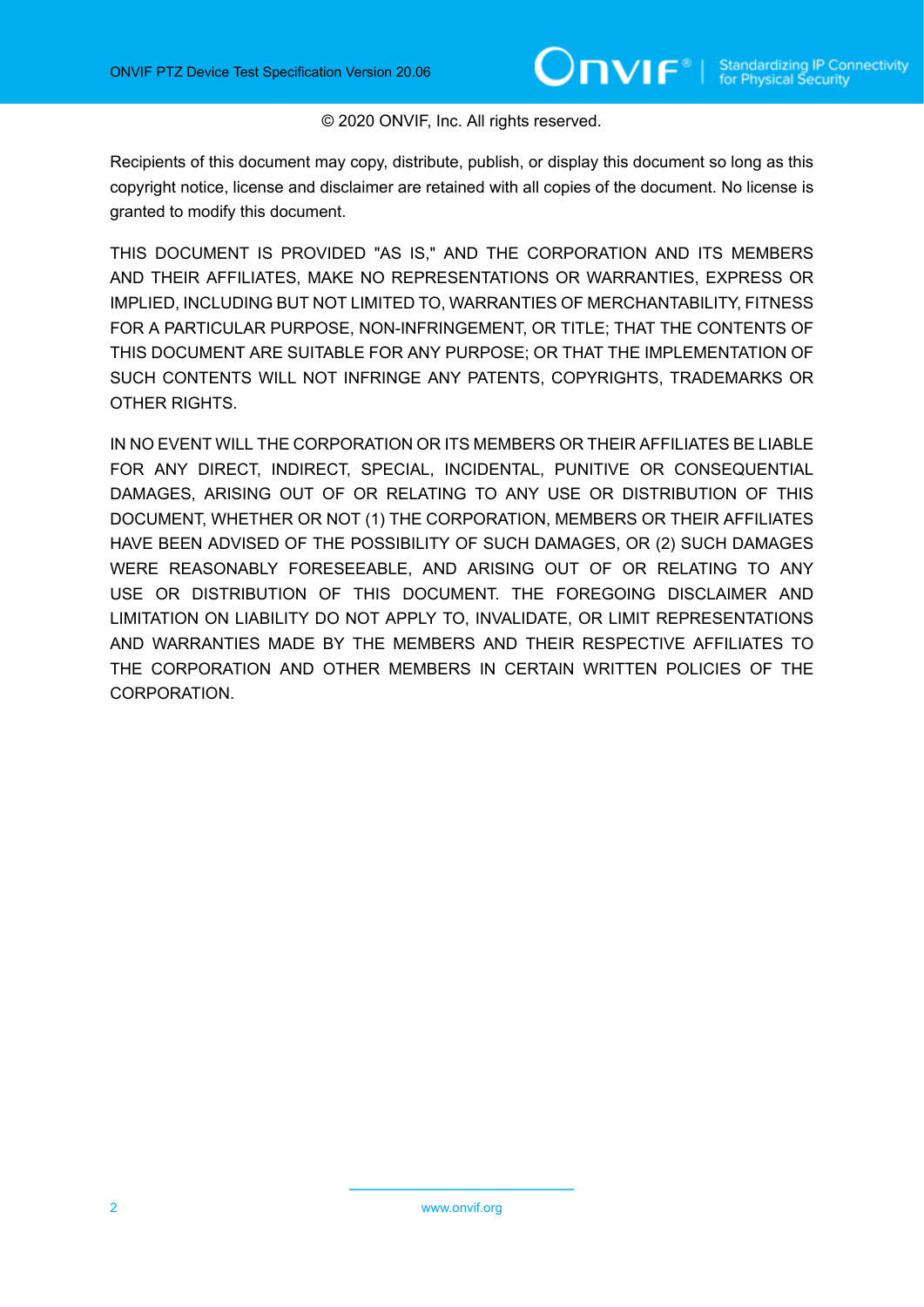# REVISION HISTORY

| Vers.  | <b>Date</b>  | <b>Description</b>                                                                                 |  |
|--------|--------------|----------------------------------------------------------------------------------------------------|--|
| 1.02.4 | Jul 29, 2011 | First issue of PTZ Test Specification                                                              |  |
| 11.12  | Dec 22, 2011 | New version numbering scheme has been applied.                                                     |  |
|        |              | Requirement level terms have been removed.                                                         |  |
|        |              | Term "NVT" is removed in each test case.                                                           |  |
| 12.06  | Jun 18, 2012 | PTZ Service Capabilities test cases have been added.                                               |  |
| 12.12  | Dec 20, 2012 | New test PTZ - HOME POSITION OPERATIONS (USAGE OF FIXEDHOMEPOSITION FLAG) was added.               |  |
| 13.06  | June, 2013   | The following test cases were updated:                                                             |  |
|        |              | <b>GENERIC PAN/TILT POSITION SPACE</b>                                                             |  |
|        |              | <b>GENERIC ZOOM POSITION SPACE</b>                                                                 |  |
|        |              | <b>GENERIC PAN/TILT TRANSLATION SPACE</b>                                                          |  |
|        |              | <b>GENERIC ZOOM TRANSLATION SPACE</b>                                                              |  |
|        |              | <b>GENERIC PAN/TILT VELOCITY SPACE</b>                                                             |  |
|        |              | GENERIC ZOOM VELOCITY SPACE                                                                        |  |
|        |              | <b>GENERIC PAN/TILT SPEED SPACE</b>                                                                |  |
|        |              | <b>GENERIC ZOOM SPEED SPACE</b>                                                                    |  |
| 13.12  | Dec, 2013    | Minor changes                                                                                      |  |
| 14.06  | Feb, 2014    | New Note was added in the following test cases:                                                    |  |
|        |              | PTZ ABSOLUTE MOVE                                                                                  |  |
|        |              | SET AND GET PRESET                                                                                 |  |
|        |              | <b>GOTO PRESET</b>                                                                                 |  |
|        |              | HOME POSITION OPERATIONS (CONFIGURABLE)                                                            |  |
|        |              | HOME POSITION OPERATIONS (FIXED)                                                                   |  |
|        |              | <b>GENERIC PAN/TILT POSITION SPACE</b>                                                             |  |
|        |              | <b>GENERIC ZOOM POSITION SPACE</b>                                                                 |  |
|        |              | <b>GENERIC PAN/TILT SPEED SPACE</b>                                                                |  |
|        |              | <b>GENERIC ZOOM SPEED SPACE</b>                                                                    |  |
| 15.06  | Jul, 2015    | The following test case was updated:                                                               |  |
|        |              | SET AND GET PRESET                                                                                 |  |
| 17.06  | Jun 21, 2017 | Current document name was changed from PTZ Test Specification<br>to PTZ Device Test Specification. |  |

www.onvif.org 3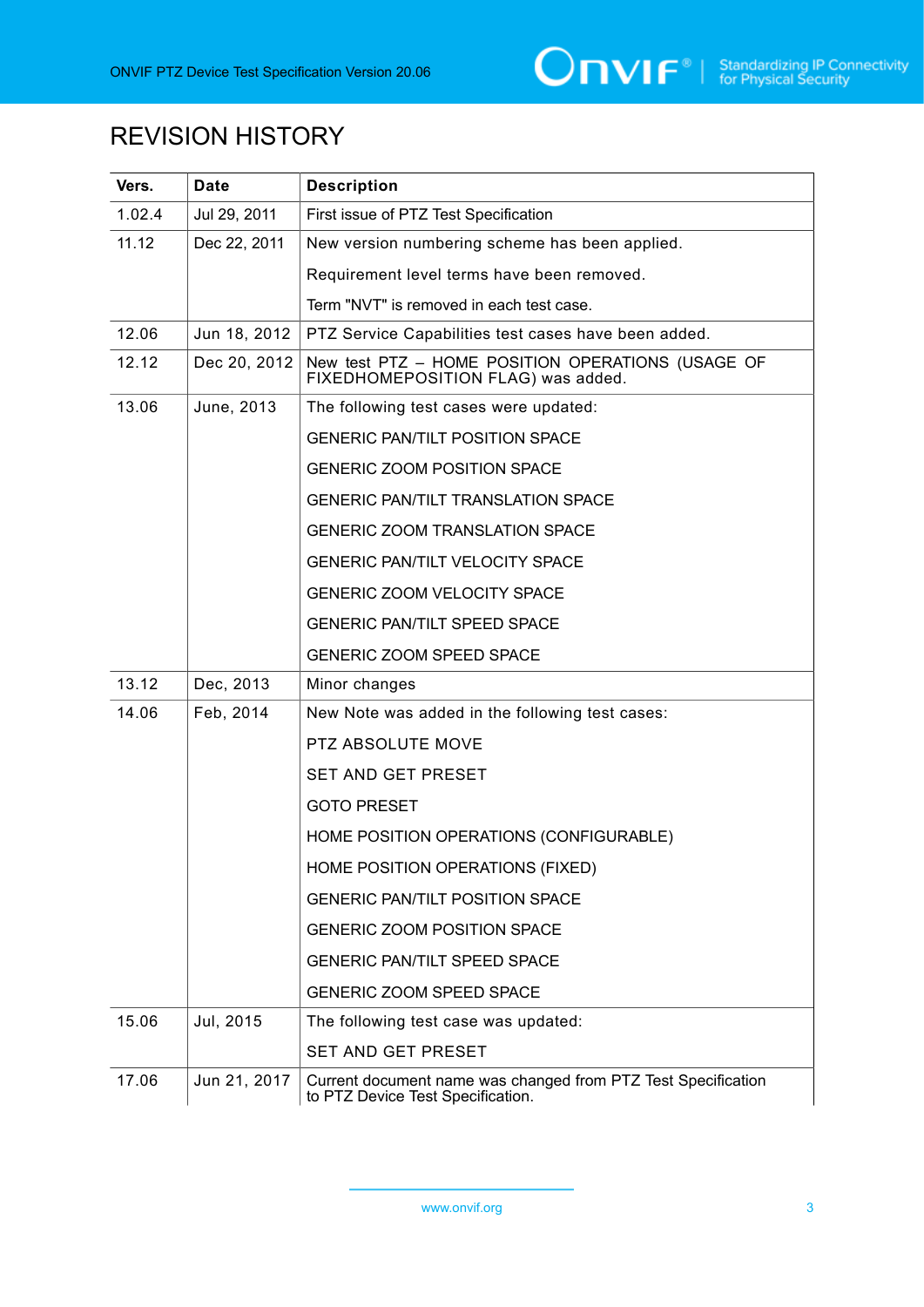|       |              | The document formating were updated.                                                                      |
|-------|--------------|-----------------------------------------------------------------------------------------------------------|
| 17.12 | Jul 31, 2017 | The following test cases and annexes were added according to<br>#1330:                                    |
|       |              | PTZ HOME POSITION OPERATIONS USING CUSTOM MEDIA<br><b>PROFILE</b>                                         |
|       |              | Annex Get PTZ Node List                                                                                   |
|       |              | Annex Create Profile for PTZ Control                                                                      |
|       |              | <b>Annex Node's Features</b>                                                                              |
|       |              | Annex Get PTZ Configuration Options                                                                       |
|       |              | Annex Change PTZ Position to Minimum Position                                                             |
|       |              | Annex Continuous Move - Change PTZ Position to Initial State                                              |
|       |              | Annex Adjust Pan/Tilt and Zoom Limits                                                                     |
|       |              | Annex Absolute Move - Change PTZ Position to Initial State                                                |
|       |              | Annex Relative Move - Change PTZ Position to Minimum Position                                             |
|       |              | Annex Change PTZ Position to Maximum Position                                                             |
|       |              | Annex Continuous Move - Change PTZ Position to Maximum<br>Position                                        |
|       |              | Annex Absolute Move - Change PTZ Position to Maximum Position                                             |
|       |              | Annex Relative Move - Change PTZ Position to Maximum Position                                             |
| 17.12 | Nov 29, 2017 | Content from ONVIF PTZ Using Media2 Device Test Specification<br>was merged with current document.        |
| 18.06 | Feb 20, 2018 | The following test cases and annexes were added according to<br>#1535:                                    |
|       |              | PTZ-3-1-1 PTZ ABSOLUTE MOVE (pre-requisite was updated)                                                   |
|       |              | PTZ-3-1-2 SOAP FAULT MESSAGE (pre-requisite was updated)                                                  |
|       |              | PTZ-3-1-3 PTZ RELATIVE MOVE (pre-requisite was updated)                                                   |
|       |              | PTZ-4-1-4 SET AND GET PRESET (pre-requisite was updated,<br>steps 4, 10-14, 19-22 were updated)           |
|       |              | PTZ-4-1-5 GOTO PRESET (pre-requisite updated, step 4 was<br>updated)                                      |
|       |              | PTZ-4-1-6 REMOVE PRESET (pre-requisite was updated)                                                       |
|       |              | PTZ-5-1-1 HOME POSITION OPERATIONS (CONFIGURABLE)<br>(pre-requisite was updated, step 4 was updated)      |
|       |              | PTZ-5-1-2 HOME POSITION OPERATIONS (FIXED) (pre-requisite<br>was updated, step 7 was updated)             |
|       |              | PTZ-5-1-3 PTZ - HOME POSITION OPERATIONS (USAGE OF<br>FIXEDHOMEPOSITION FLAG) (pre-requisite was updated) |
|       |              | PTZ-6-1-1 SEND AUXILIARY COMMAND (pre-requisite was<br>updated)                                           |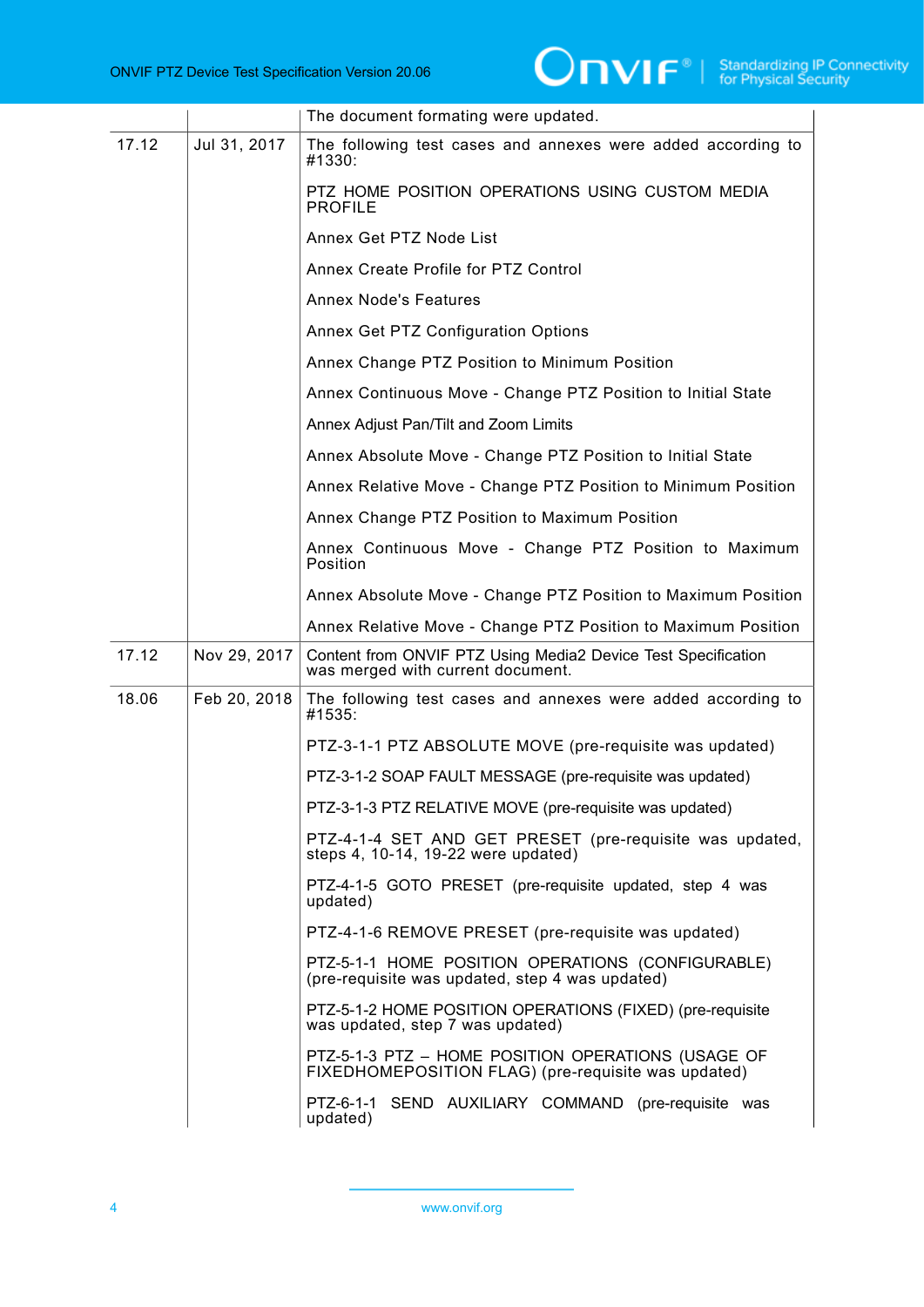|       |              | MEDIA2 PTZ-1-1-1 PTZ ABSOLUTE MOVE USING MEDIA2<br>PROFILE (pre-requisite was updated, steps 10, 11, 10.1, 10.4.1.3,<br>11.1, 11.4.1.3, 14.1, 14.2 were updated)                            |
|-------|--------------|---------------------------------------------------------------------------------------------------------------------------------------------------------------------------------------------|
|       |              | MEDIA2 PTZ-1-1-2 PTZ CONTINUOUS MOVE USING MEDIA2<br>PROFILE (pre-requisite was updated, steps 10, 11, 10.4.1.3,<br>$11.4.1.3$ were updated)                                                |
|       |              | MEDIA2 PTZ-1-1-3 PTZ CONTINUOUS MOVE & STOP USING<br>MEDIA2 PROFILE (pre-requisite was updated, steps 9, 10, 9.7.1.3,<br>$10.7.1.3$ were updated)                                           |
|       |              | MEDIA2 PTZ-2-1-1 PTZ SET AND GET PRESET USING MEDIA2<br>PROFILE (pre-requisite was updated, steps 3, 8, 9, 11, 12, 23, 24,<br>25, 26, 37, 38 were updated)                                  |
|       |              | MEDIA2 PTZ-2-1-2 PTZ GOTO PRESET USING MEDIA2<br>PROFILE (pre-requisite was updated, steps 3, 8, 9, 11, 12, 16.1.3,<br>16.1.4, 19, 20, 24.1.3, 24.1.4, 28.1.3, 28.1.4, 31, 32 were updated) |
|       |              | MEDIA2 PTZ-2-1-3 PTZ REMOVE PRESET USING MEDIA2<br>PROFILE (pre-requisite was updated)                                                                                                      |
|       |              | MEDIA2 PTZ-3-1-1 PTZ HOME POSITION OPERATIONS<br>(CONFIGURABLE) USING MEDIA2 PROFILE (pre-requisite was<br>updated, steps 3, 8, 9, 11, 12, 18, 19, 28, 29 were updated)                     |
|       |              | MEDIA2 PTZ-3-1-2 PTZ HOME POSITION OPERATIONS (FIXED)<br>USING MEDIA2 PROFILE (pre-requisite was updated, steps 3, 11,<br>12, 14, 15, 18.1, 18.2, 29, 30 were updated)                      |
|       |              | MEDIA2 PTZ-3-1-3 PTZ - HOME POSITION OPERATIONS<br>(USAGE OF FIXEDHOMEPOSITION FLAG) USING MEDIA2<br>PROFILE (pre-requisite was updated)                                                    |
|       |              | Annex A.19 Verify PTZ Configuration Options (steps 2-9 were<br>updated)                                                                                                                     |
|       |              | Annex A.20 Configure Default Absolute Spaces (steps 1, 2 were<br>updated)                                                                                                                   |
|       |              | Annex A.21 Absolute Move - Change PTZ Position to Initial State<br>(pre-requisite was updated, steps 1, 4.1.3 were updated)                                                                 |
|       |              | Annex A.22 Continuous Move - Change PTZ Position to Initial State<br>(pre-requisite was updated, steps $1, 5.1.3$ were updated)                                                             |
| 18.06 | Jun 21, 2018 | Reformatting document using new template                                                                                                                                                    |
| 18.12 | Oct 01, 2018 | The following were changed according to #1663:                                                                                                                                              |
|       |              | Annex A.1 Media Profile Configuration for PTZ Control (reformatted,<br>step 5 added)                                                                                                        |
|       |              | Annex A.4 Create Profile for PTZ Control (step 6 changed, step 7<br>added)                                                                                                                  |
|       |              | Annex A.28 Configure Empty Media Profile (new)                                                                                                                                              |
| 18.12 | Oct 22, 2018 | The following were changed according to #1545:                                                                                                                                              |
|       |              | MEDIA2 PTZ-4-2-1 CONTINUOUS PAN/TILT VELOCITY SPACE<br>(10s timeout was replaced with Operation Delay timeout)                                                                              |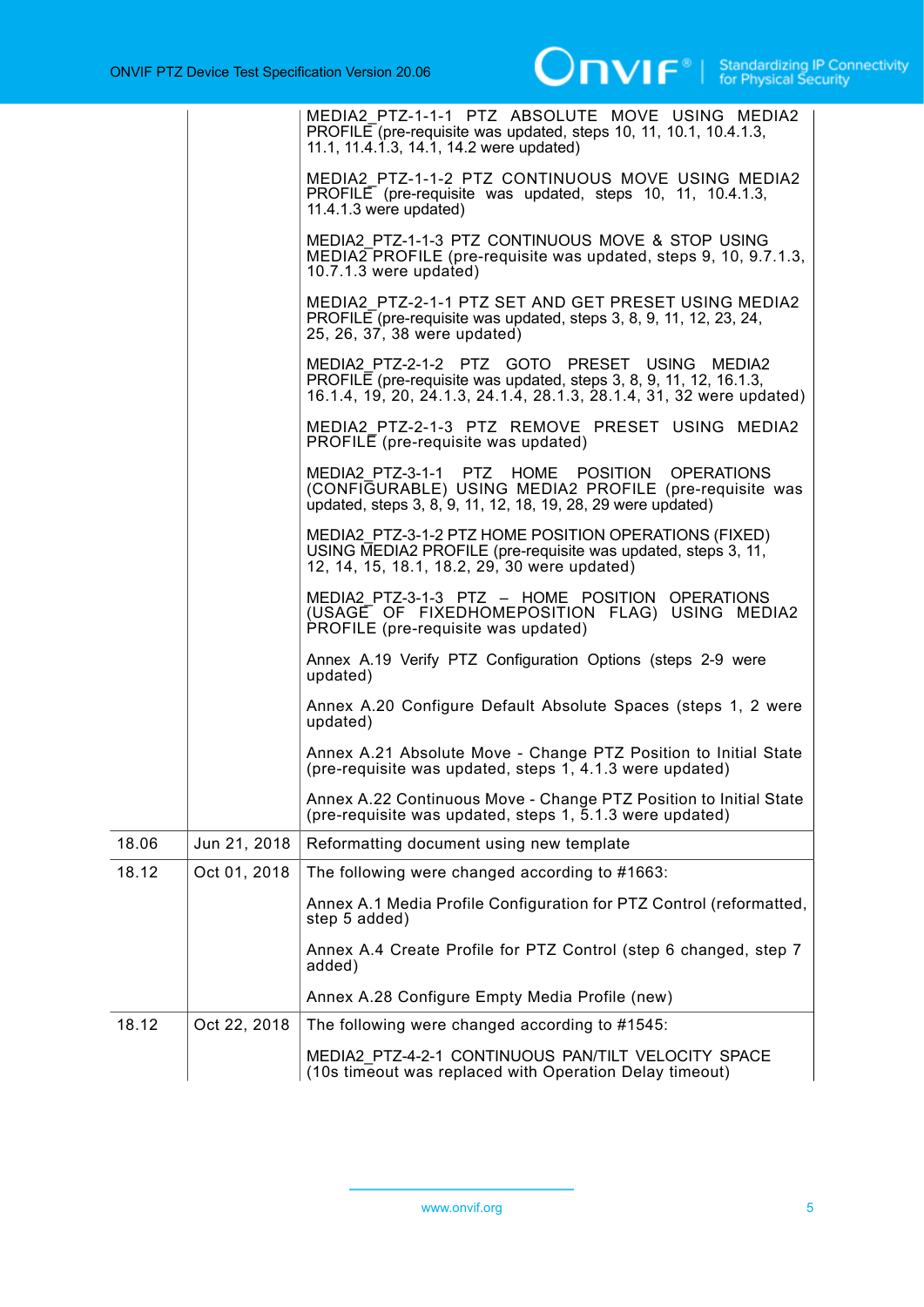

|       | MEDIA2 PTZ-4-2-2 GENERIC ZOOM VELOCITY SPACE (10s)<br>timeout was replaced with Operation Delay timeout)                |
|-------|-------------------------------------------------------------------------------------------------------------------------|
| 18.12 | Dec 21, 2018   Switching Hub description in 'Network Configuration for DUT' section  <br>was updated according to #1737 |
| 20.06 | Dec 26, 2019   Annex A.4 Create Profile for PTZ Control was updated according to  <br>#1986 (step 6 updated)            |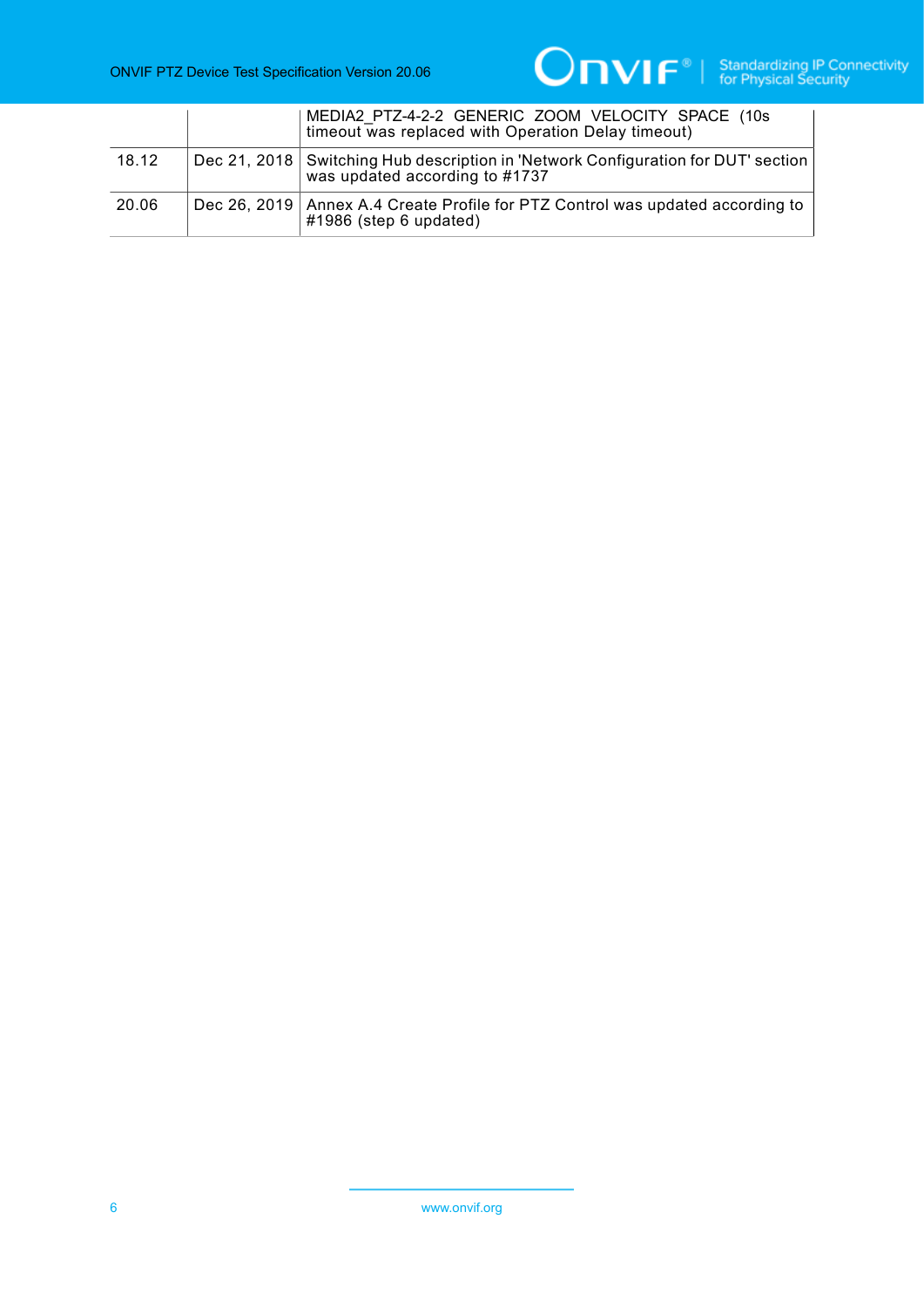|              |     | <b>Table of Contents</b> |         |                                                  |  |
|--------------|-----|--------------------------|---------|--------------------------------------------------|--|
| 1            |     |                          |         |                                                  |  |
|              | 1.1 |                          |         |                                                  |  |
|              |     | 1.1.1                    |         |                                                  |  |
|              |     | 1.1.2                    |         |                                                  |  |
|              |     | 1.1.3                    |         |                                                  |  |
| $\mathbf{2}$ |     |                          |         |                                                  |  |
| 3            |     |                          |         |                                                  |  |
|              | 3.1 |                          |         |                                                  |  |
|              | 3.2 |                          |         |                                                  |  |
|              | 3.3 |                          |         |                                                  |  |
| 4            |     |                          |         |                                                  |  |
|              | 4.1 |                          |         |                                                  |  |
|              |     | 4.1.1                    |         |                                                  |  |
|              | 4.2 |                          |         |                                                  |  |
|              | 4.3 |                          |         |                                                  |  |
|              |     | 4.3.1                    |         |                                                  |  |
| 5            |     |                          |         |                                                  |  |
|              | 5.1 |                          |         |                                                  |  |
|              |     | 5.1.1                    |         |                                                  |  |
|              |     |                          | 5.1.1.1 |                                                  |  |
|              |     |                          |         |                                                  |  |
|              |     |                          | 5.1.1.3 |                                                  |  |
|              |     | 5.1.2                    |         |                                                  |  |
|              |     |                          | 5.1.2.1 |                                                  |  |
|              |     |                          | 5.1.2.2 |                                                  |  |
|              |     |                          | 5.1.2.3 |                                                  |  |
|              |     |                          | 5.1.2.4 | PTZ CONFIGURATIONS AND PTZ CONFIGURATION         |  |
|              |     |                          |         |                                                  |  |
|              |     |                          | 5.1.2.5 | PTZ CONFIGURATIONS AND PTZ NODES CONSISTENCY  29 |  |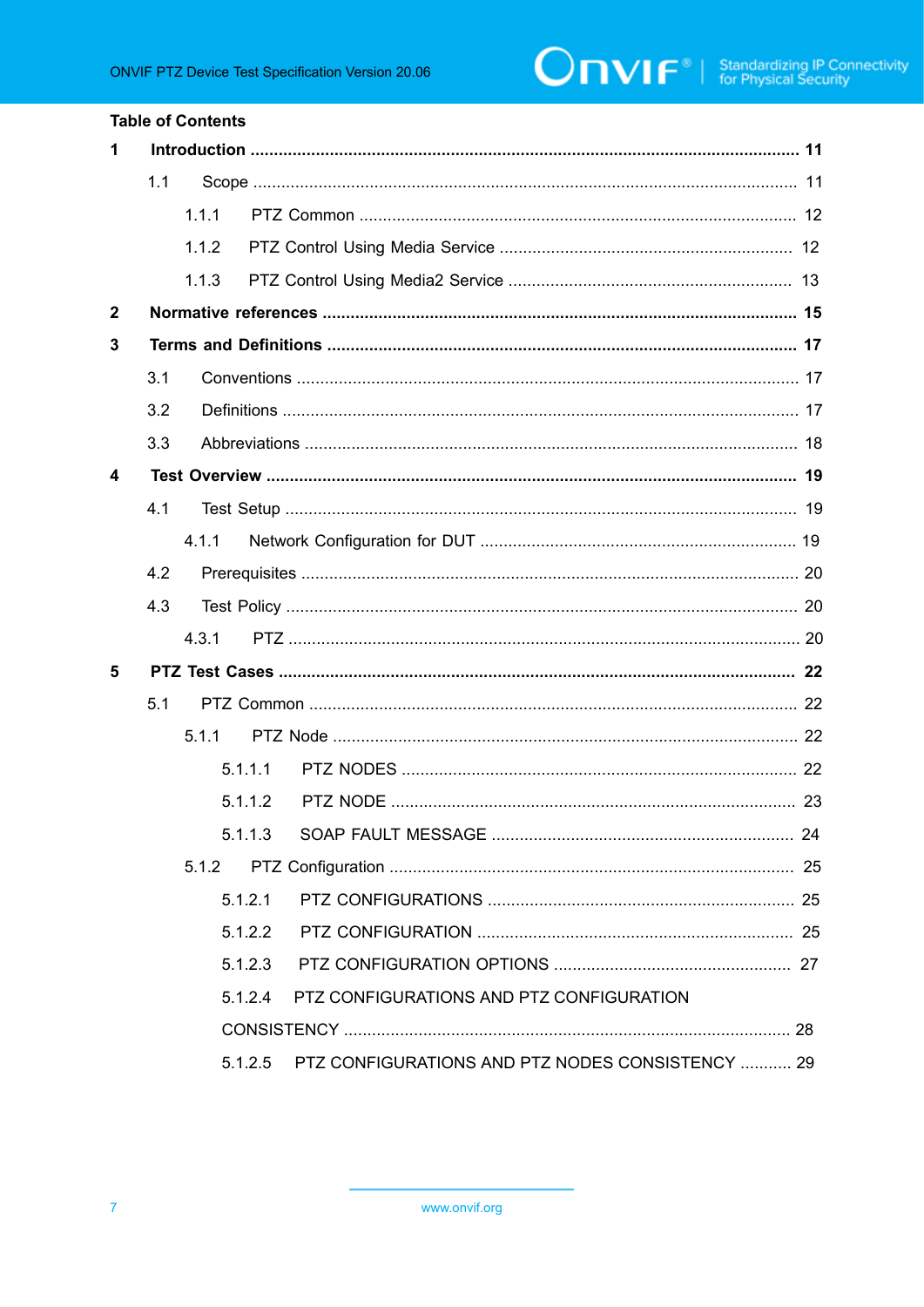|     | 5.1.2.6 | PTZ CONFIGURATIONS AND PTZ CONFIGURATION OPTIONS |  |
|-----|---------|--------------------------------------------------|--|
|     |         |                                                  |  |
|     | 5.1.2.7 |                                                  |  |
|     | 5.1.2.8 |                                                  |  |
|     |         |                                                  |  |
|     |         |                                                  |  |
|     | 5132    | GET SERVICES AND GET PTZ SERVICE CAPABILITIES    |  |
|     |         |                                                  |  |
| 5.2 |         |                                                  |  |
|     |         |                                                  |  |
|     | 5.2.1.1 |                                                  |  |
|     | 5.2.1.2 |                                                  |  |
|     | 5.2.1.3 |                                                  |  |
|     | 5.2.1.4 |                                                  |  |
|     | 5.2.1.5 |                                                  |  |
|     | 5.2.2   |                                                  |  |
|     | 5.2.2.1 |                                                  |  |
|     | 5.2.2.2 |                                                  |  |
|     | 5.2.2.3 |                                                  |  |
|     |         |                                                  |  |
|     | 5.2.3.1 | HOME POSITION OPERATIONS (CONFIGURABLE)  52      |  |
|     |         |                                                  |  |
|     | 5.2.3.3 | PTZ - HOME POSITION OPERATIONS (USAGE OF         |  |
|     |         |                                                  |  |
|     | 5.2.3.4 | PTZ HOME POSITION OPERATIONS USING CUSTOM MEDIA  |  |
|     |         |                                                  |  |
|     | 5.2.4   |                                                  |  |
|     | 5.2.4.1 |                                                  |  |
|     | 5.2.5   |                                                  |  |
|     | 5.2.5.1 |                                                  |  |
|     | 5.2.5.2 |                                                  |  |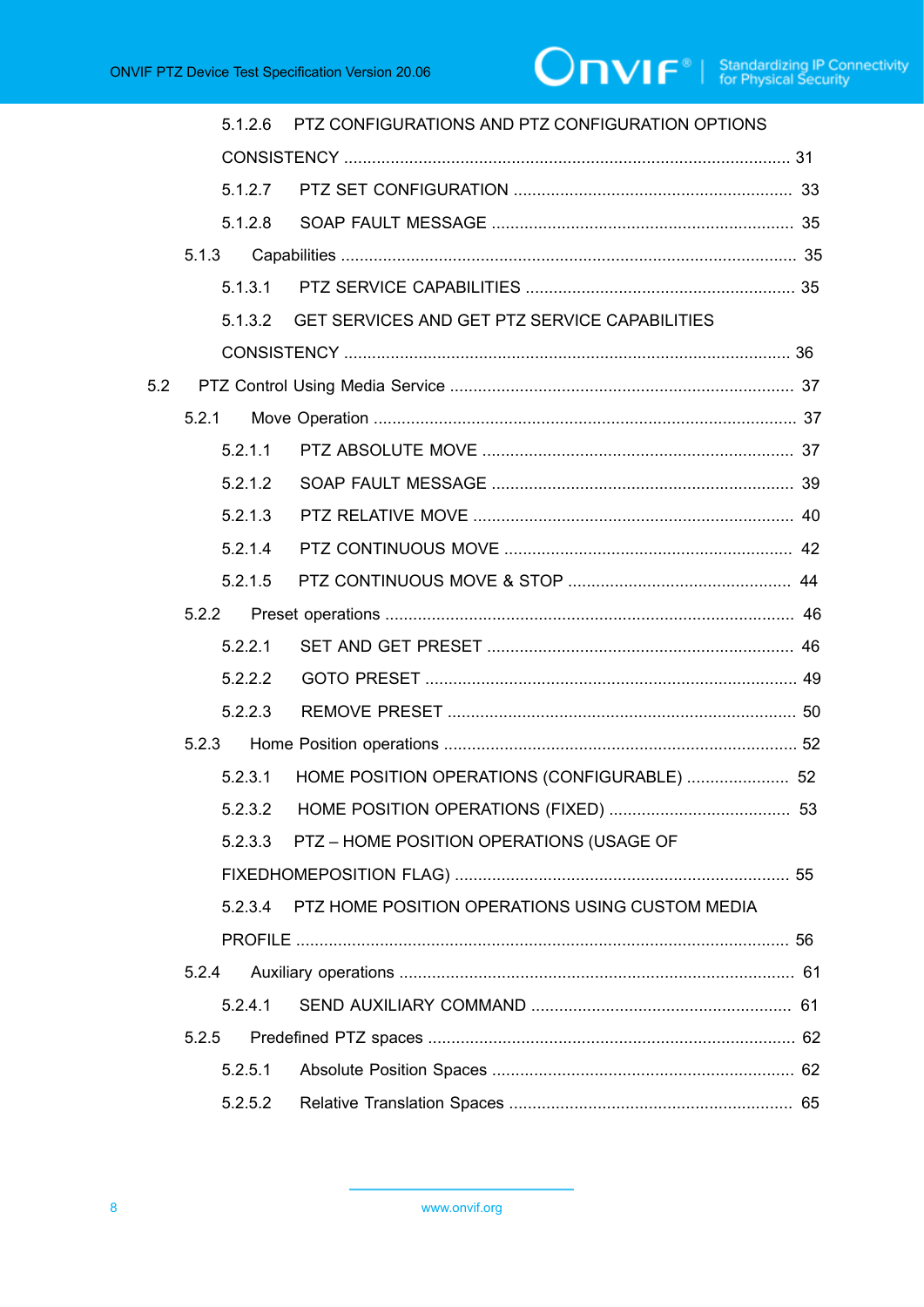# 

|     | 5.2.5.3 |                                                     |                                                                                                                                                            |
|-----|---------|-----------------------------------------------------|------------------------------------------------------------------------------------------------------------------------------------------------------------|
|     | 5.2.5.4 |                                                     |                                                                                                                                                            |
| 5.3 |         |                                                     |                                                                                                                                                            |
|     | 5.3.1   |                                                     |                                                                                                                                                            |
|     | 5.3.1.1 | PTZ ABSOLUTE MOVE USING MEDIA2 PROFILE  75          |                                                                                                                                                            |
|     | 5.3.1.2 | PTZ CONTINUOUS MOVE USING MEDIA2 PROFILE  80        |                                                                                                                                                            |
|     | 5.3.1.3 | PTZ CONTINUOUS MOVE & STOP USING MEDIA2 PROFILE  84 |                                                                                                                                                            |
|     | 5.3.2   |                                                     |                                                                                                                                                            |
|     | 5.3.2.1 | PTZ SET AND GET PRESET USING MEDIA2 PROFILE  89     |                                                                                                                                                            |
|     | 5.3.2.2 |                                                     |                                                                                                                                                            |
|     | 5.3.2.3 | PTZ REMOVE PRESET USING MEDIA2 PROFILE  103         |                                                                                                                                                            |
|     | 5.3.3   |                                                     |                                                                                                                                                            |
|     | 5.3.3.1 | PTZ HOME POSITION OPERATIONS (CONFIGURABLE) USING   |                                                                                                                                                            |
|     |         |                                                     |                                                                                                                                                            |
|     | 5.3.3.2 |                                                     |                                                                                                                                                            |
|     |         |                                                     |                                                                                                                                                            |
|     |         |                                                     |                                                                                                                                                            |
|     |         |                                                     |                                                                                                                                                            |
|     | 5.3.3.4 | PTZ HOME POSITION OPERATIONS USING CUSTOM MEDIA2    |                                                                                                                                                            |
|     |         |                                                     |                                                                                                                                                            |
|     | 5.3.4   |                                                     |                                                                                                                                                            |
|     |         |                                                     |                                                                                                                                                            |
|     | 5.3.4.2 |                                                     |                                                                                                                                                            |
|     |         |                                                     |                                                                                                                                                            |
| A.1 |         |                                                     |                                                                                                                                                            |
| A.2 |         |                                                     |                                                                                                                                                            |
| A.3 |         |                                                     |                                                                                                                                                            |
| A.4 |         |                                                     |                                                                                                                                                            |
| A.5 |         |                                                     |                                                                                                                                                            |
| A.6 |         |                                                     |                                                                                                                                                            |
| A.7 |         |                                                     |                                                                                                                                                            |
|     |         |                                                     | PTZ HOME POSITION OPERATIONS (FIXED) USING MEDIA2<br>5.3.3.3 PTZ - HOME POSITION OPERATIONS (USAGE OF<br>FIXEDHOMEPOSITION FLAG) USING MEDIA2 PROFILE  115 |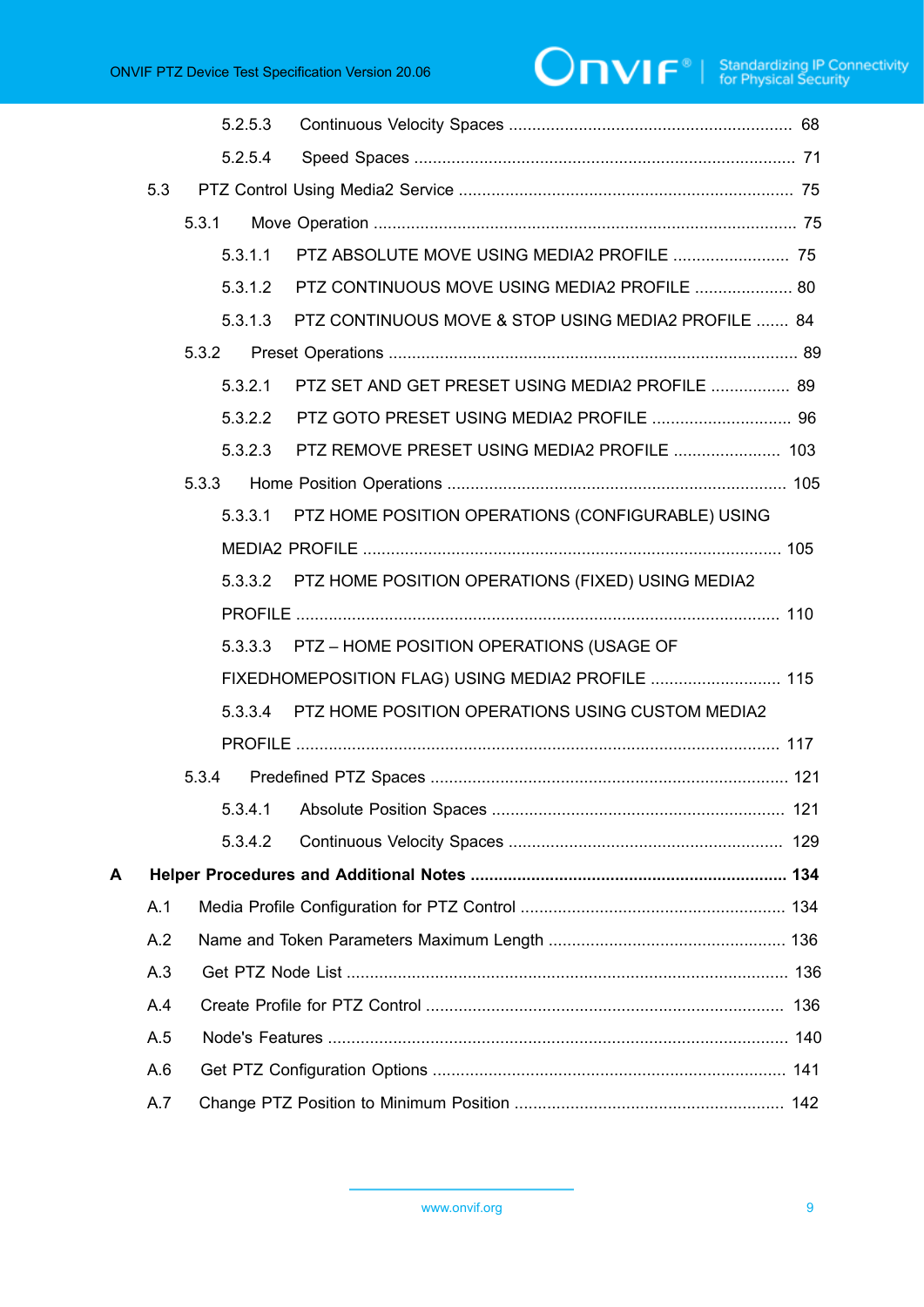# **ONIF**<sup>®</sup> | Standardizing IP Connectivity

| A.8  |                                                                |
|------|----------------------------------------------------------------|
| A.9  |                                                                |
| A.10 |                                                                |
| A.11 | Relative Move - Change PTZ Position to Minimum Position  149   |
| A.12 |                                                                |
| A.13 | Continuous Move - Change PTZ Position to Maximum Position  153 |
| A.14 | Absolute Move - Change PTZ Position to Maximum Position  155   |
| A.15 |                                                                |
| A.16 |                                                                |
| A.17 |                                                                |
| A.18 |                                                                |
| A.19 |                                                                |
| A.20 |                                                                |
| A.21 |                                                                |
| A.22 |                                                                |
| A.23 | Continuous Move - Change PTZ Position to Maximum Position  169 |
| A.24 |                                                                |
| A.25 |                                                                |
| A.26 |                                                                |
| A.27 |                                                                |
| A.28 |                                                                |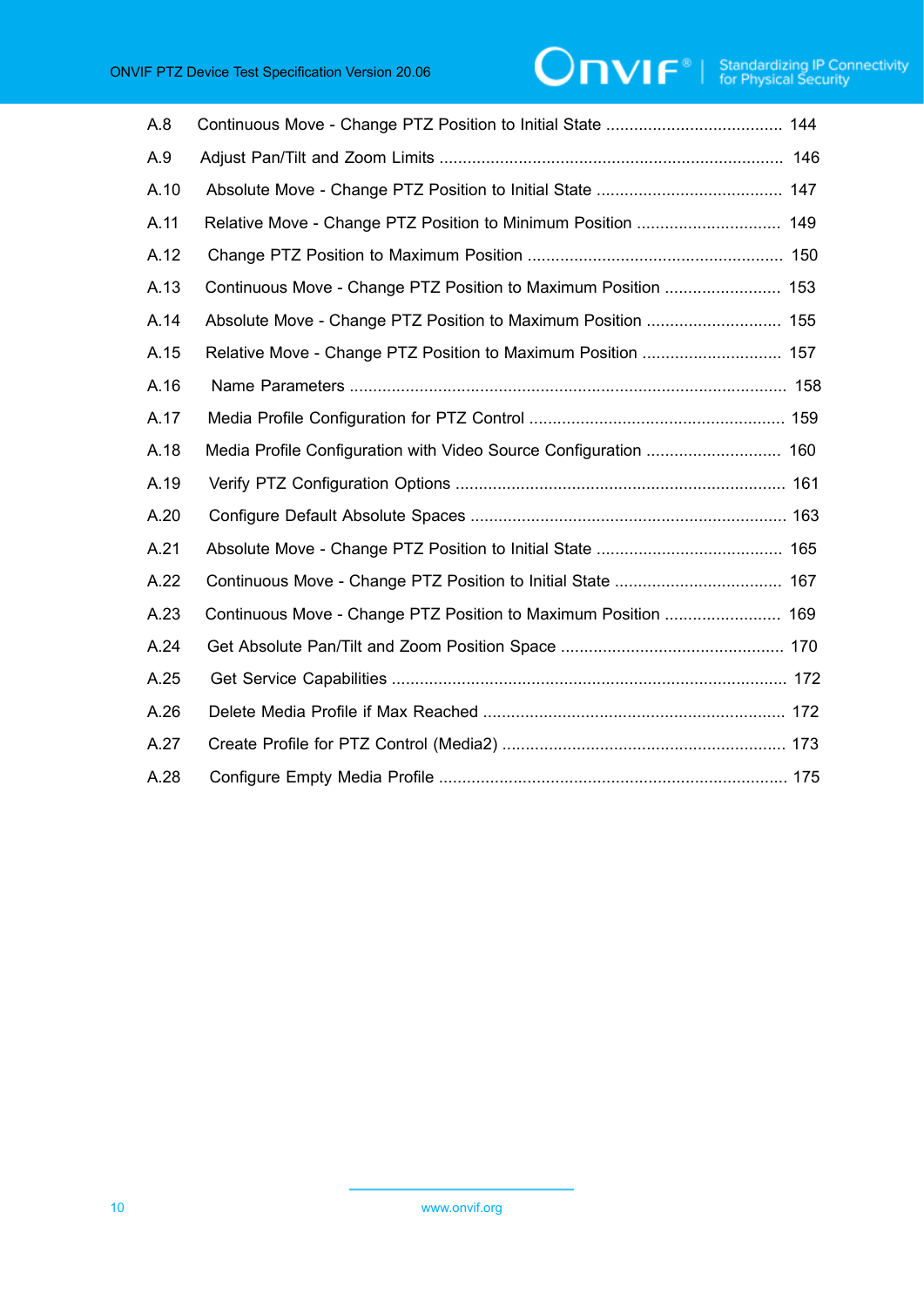# <span id="page-10-0"></span>**1 Introduction**

The goal of the ONVIF test specification set is to make it possible to realize fully interoperable IP physical security implementation from different vendors. The set of ONVIF test specification describes the test cases need to verify the [ONVIF Network Interface Specs] and [ONVIF Conformance] requirements. In addition, the test cases are to be basic inputs for some Profile specification requirements. It also describes the test framework, test setup, pre-requisites, test policies needed for the execution of the described test cases.

This ONVIF PTZ Device Test Specification acts as a supplementary document to the [ONVIF Network Interface Specs], illustrating test cases that need to be executed and passed. And also this specification also acts as an input document to the development of test tool which will be used to test the ONVIF device implementation conformance towards ONVIF standard. As the test tool performs as a Client during testing, this test tool is referred as ONVIF Client hereafter.

# <span id="page-10-1"></span>1.1 Scope

This ONVIF PTZ Test Specification defines and regulates the conformance testing procedure for the ONVIF conformant devices. Conformance testing is meant to be functional black-box testing. The objective of this specification is to provide the test cases to test individual requirements of ONVIF devices according to ONVIF PTZ service which are defined in [ONVIF Network Interface Specs].

The principal intended purposes are:

- Provide self-assessment tool for implementations.
- Provide comprehensive test suite coverage for [ONVIF Network Interface Specs].

This specification does not address the following:

- Product use cases and non-functional (performance and regression) testing.
- SOAP Implementation Interoperability test i.e. Web Services Interoperability Basic Profile version 2.0 (WS-I BP2.0).
- Network protocol implementation Conformance test for HTTPS, HTTP, RTP and RTSP protocols.
- Wi-Fi Conformance test

The set of ONVIF Test Specification will not cover the complete set of requirements as defined in [ONVIF Network Interface Specs]; instead it would cover subset of it.

This ONVIF PTZ Test Specification covers core parts of functional blocks in [ONVIF Network Interface Specs]. The following sections describe the brief overview and scope of each functional block.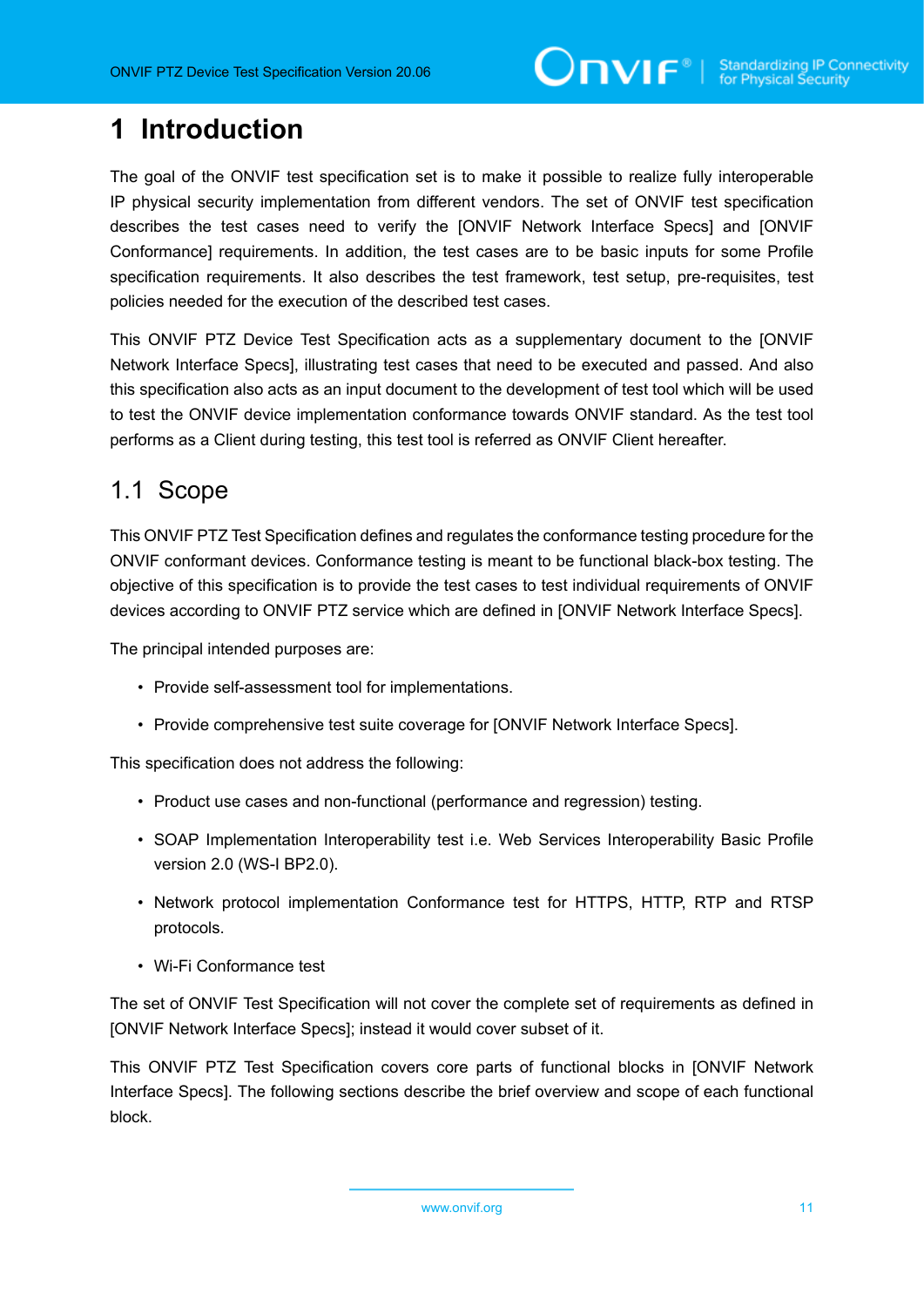## <span id="page-11-0"></span>1.1.1 PTZ Common

The PTZ Common section covers the test cases needed for getting capabilities, PTZ Nodes from an ONVIF Device, and for PTZ Configuration management.

<span id="page-11-2"></span>The scope of this specification section is to cover the following functions described in [Table](#page-11-2) 1.1.

**Table 1.1. PTZ Common Commands Under Test**

| <b>Feature</b>                  | <b>Messages</b>                |
|---------------------------------|--------------------------------|
| PTZ Node                        | <b>GetNodes</b>                |
|                                 | GetNode                        |
| PTZ Configuration               | GetConfigurations              |
|                                 | GetConfiguration               |
|                                 | <b>GetConfigurationOptions</b> |
|                                 | SetConfiguration               |
| <b>PTZ Service Capabilities</b> | <b>GetServiceCapabilities</b>  |
|                                 | <b>GetServices</b>             |

## <span id="page-11-1"></span>1.1.2 PTZ Control Using Media Service

The PTZ Control Using Media Service section covers the test cases needed for PTZ Control using Media Service.

<span id="page-11-3"></span>The scope of this specification section is to cover the following functions described in [Table](#page-11-3) 1.2.

**Table 1.2. PTZ Control Commands Under Test (Media Service)**

| <b>Feature</b>           | <b>Messages</b> |
|--------------------------|-----------------|
| Move Operations          | AbsoluteMove    |
|                          | RelativeMove    |
|                          | ContinuousMove  |
|                          | Stop            |
|                          | GetStatus       |
| <b>Preset Operations</b> | SetPreset       |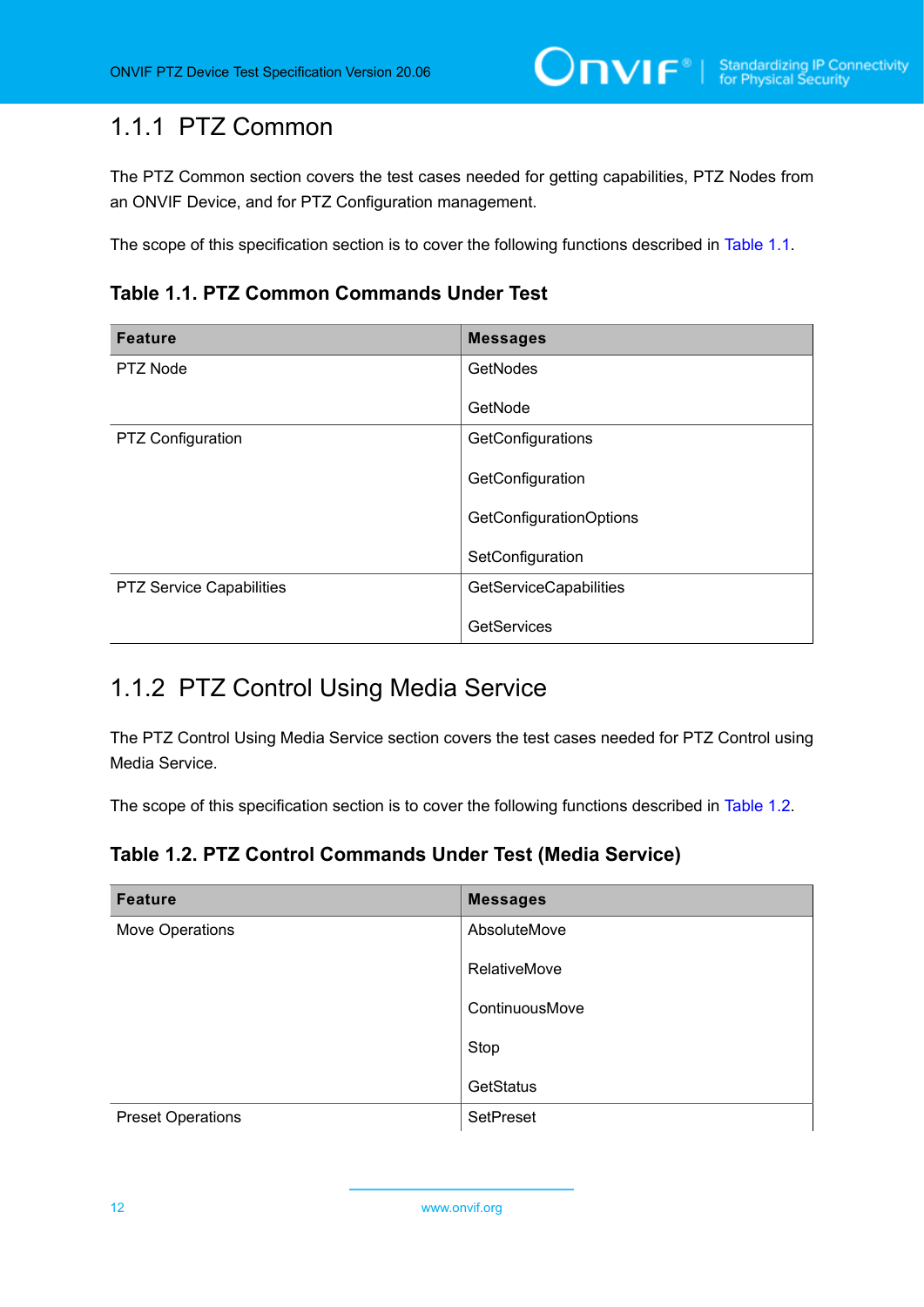

| <b>Feature</b>                  | <b>Messages</b>                                                           |
|---------------------------------|---------------------------------------------------------------------------|
|                                 | <b>GetPresets</b>                                                         |
|                                 | <b>GotoPreset</b>                                                         |
|                                 | <b>RemovePreset</b>                                                       |
| <b>Home Position Operations</b> | <b>GotoHomePosition</b>                                                   |
|                                 | <b>SetHomePosition</b>                                                    |
| Auxiliary operations            | SendAuxiliaryCommand                                                      |
| Predefined PTZ spaces           | http://www.onvif.org/ver10/tptz/PanTiltSpaces/<br>PositionGenericSpace    |
|                                 | http://www.onvif.org/ver10/tptz/ZoomSpaces/<br>PositionGenericSpace       |
|                                 | http://www.onvif.org/ver10/tptz/PanTiltSpaces/<br>TranslationGenericSpace |
|                                 | http://www.onvif.org/ver10/tptz/ZoomSpaces/<br>TranslationGenericSpace    |
|                                 | http://www.onvif.org/ver10/tptz/PanTiltSpaces/<br>VelocityGenericSpace    |
|                                 | http://www.onvif.org/ver10/tptz/ZoomSpaces/<br>VelocityGenericSpace       |
|                                 | http://www.onvif.org/ver10/tptz/PanTiltSpaces/<br>GenericSpeedSpace       |
|                                 | http://www.onvif.org/ver10/tptz/ZoomSpaces/<br>ZoomGenericSpeedSpace      |

# <span id="page-12-0"></span>1.1.3 PTZ Control Using Media2 Service

The PTZ Control Using Media2 Service section covers the test cases needed for PTZ Control using Media2 Service.

<span id="page-12-1"></span>The scope of this specification section is to cover the following functions described in [Table](#page-12-1) 1.3.

### **Table 1.3. PTZ Control Commands Under Test (Media 2 Service)**

| Feature         | Messages     |
|-----------------|--------------|
| Move Operations | AbsoluteMove |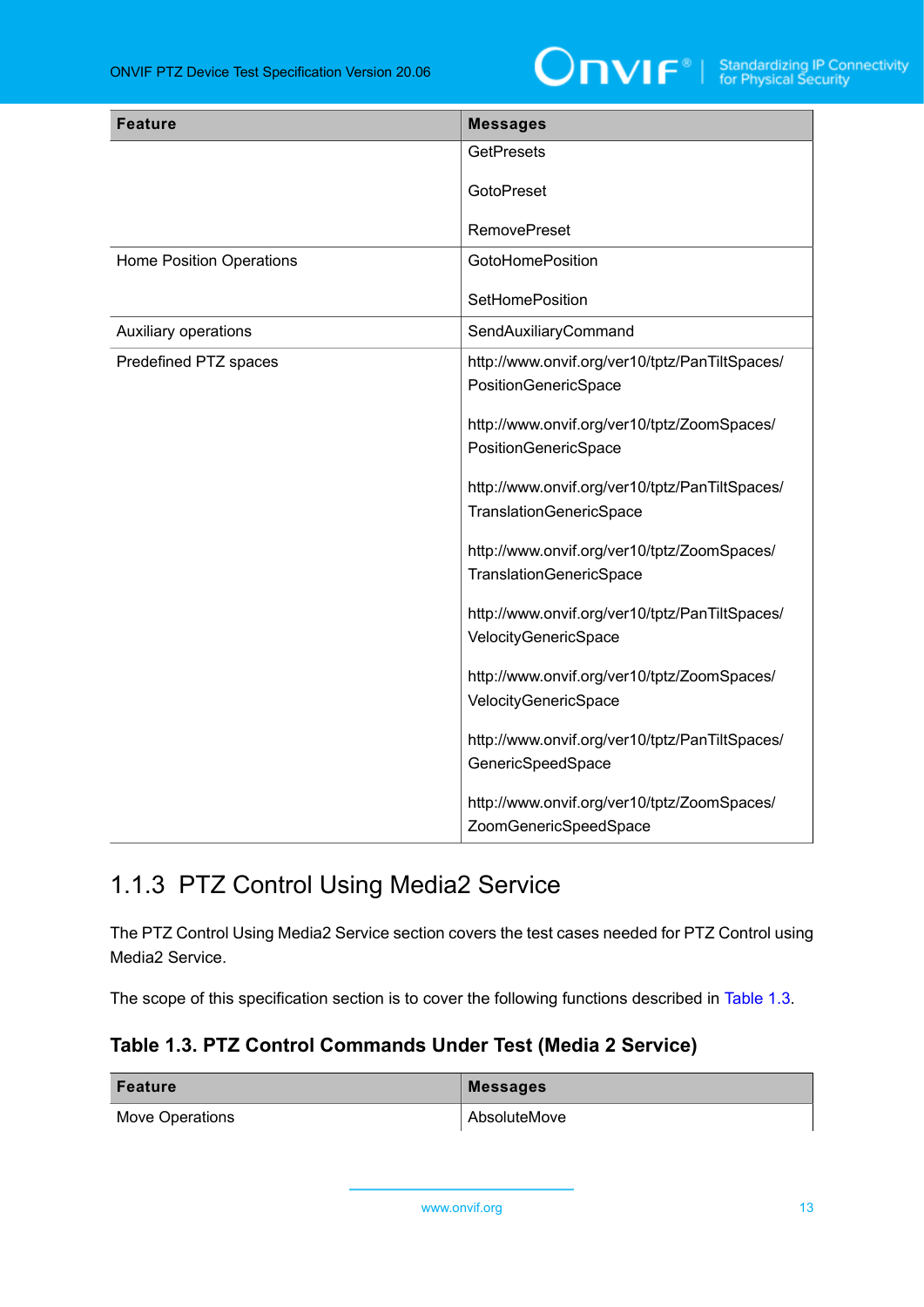

| <b>Feature</b>                  | <b>Messages</b>                                                     |
|---------------------------------|---------------------------------------------------------------------|
|                                 | ContinuousMove                                                      |
|                                 | Stop                                                                |
|                                 | <b>GetStatus</b>                                                    |
| <b>Preset Operations</b>        | <b>SetPreset</b>                                                    |
|                                 | <b>GetPresets</b>                                                   |
|                                 | <b>GotoPreset</b>                                                   |
|                                 | <b>RemovePreset</b>                                                 |
| <b>Home Position Operations</b> | <b>GotoHomePosition</b>                                             |
|                                 | <b>SetHomePosition</b>                                              |
| Predefined PTZ spaces           | http://www.onvif.org/ver10/tptz/PanTiltSpaces/                      |
|                                 | PositionGenericSpace                                                |
|                                 | http://www.onvif.org/ver10/tptz/PanTiltSpaces/                      |
|                                 | SphericalPositionSpaceDegrees                                       |
|                                 | http://www.onvif.org/ver10/tptz/ZoomSpaces/                         |
|                                 | PositionGenericSpace                                                |
|                                 | http://www.onvif.org/ver10/tptz/PanTiltSpaces/                      |
|                                 | VelocityGenericSpace                                                |
|                                 | http://www.onvif.org/ver10/tptz/ZoomSpaces/<br>VelocityGenericSpace |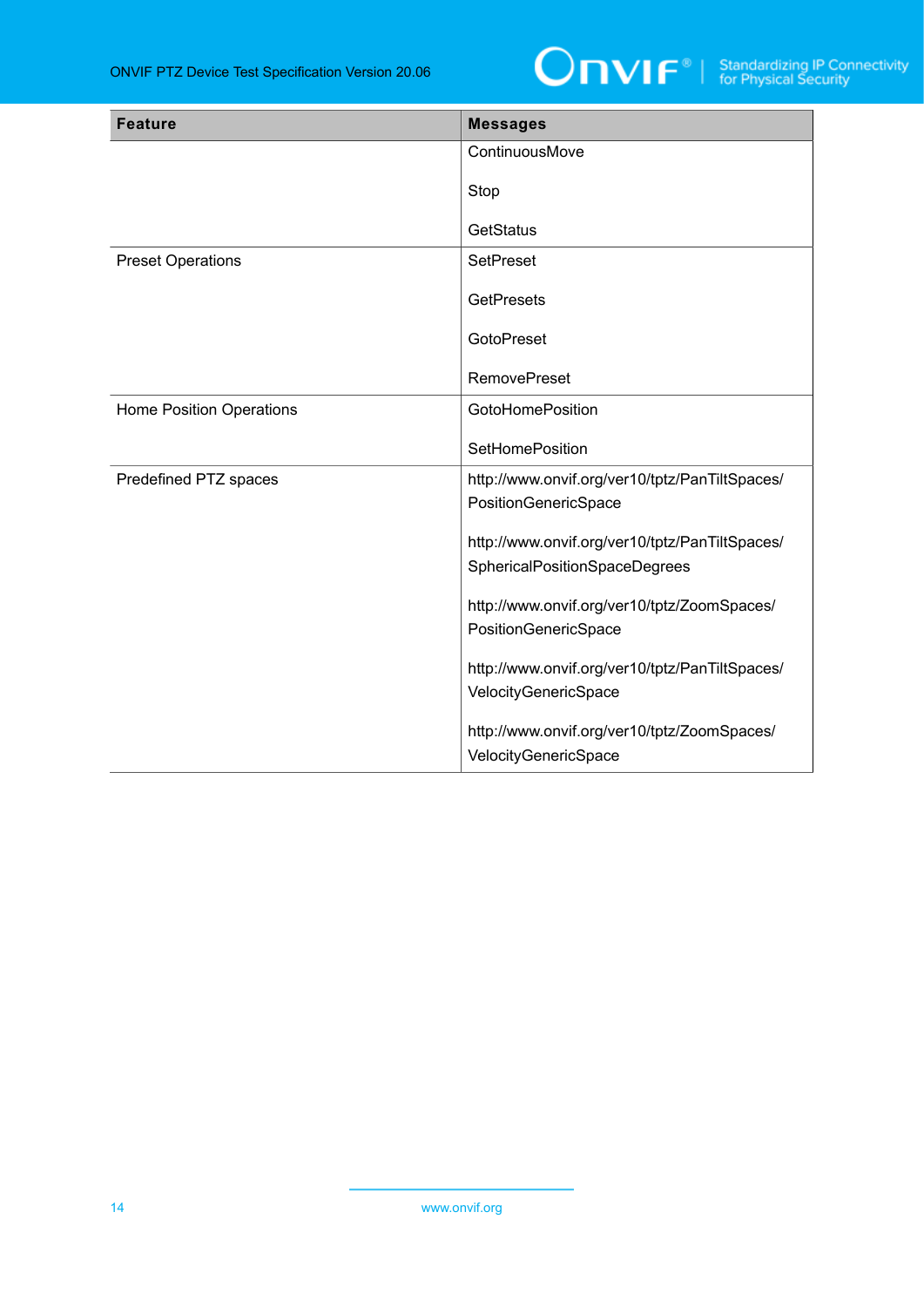# <span id="page-14-0"></span>**2 Normative references**

• [ONVIF Conformance] ONVIF Conformance Process Specification:

<https://www.onvif.org/profiles/conformance/>

• [ONVIF Profile Policy] ONVIF Profile Policy:

<https://www.onvif.org/profiles/>

• [ONVIF Network Interface Specs] ONVIF Network Interface Specification documents:

<https://www.onvif.org/profiles/specifications/>

• [ONVIF Core Specs] ONVIF Core Specifications:

<https://www.onvif.org/profiles/specifications/>

• [ONVIF PTZ Specs] ONVIF PTZ Specifications:

<https://www.onvif.org/profiles/specifications/>

• [ONVIF Media Specs] ONVIF Media Specifications:

<https://www.onvif.org/profiles/specifications/>

• [ONVIF Media2 Specs] ONVIF Media2 Specifications:

<https://www.onvif.org/profiles/specifications/>

• [ONVIF Base Test] ONVIF Base Device Test Specifications:

<https://www.onvif.org/profiles/conformance/device-test/>

• [ISO/IEC Directives, Part 2] ISO/IEC Directives, Part 2, Annex H:

<http://www.iso.org/directives>

• [ISO 16484-5] ISO 16484-5:2014-09 Annex P:

<https://www.iso.org/obp/ui/#!iso:std:63753:en>

• [SOAP 1.2, Part 1] W3C SOAP 1.2, Part 1, Messaging Framework:

<http://www.w3.org/TR/soap12-part1/>

• [XML-Schema, Part 1] W3C XML Schema Part 1: Structures Second Edition:

<http://www.w3.org/TR/xmlschema-1/>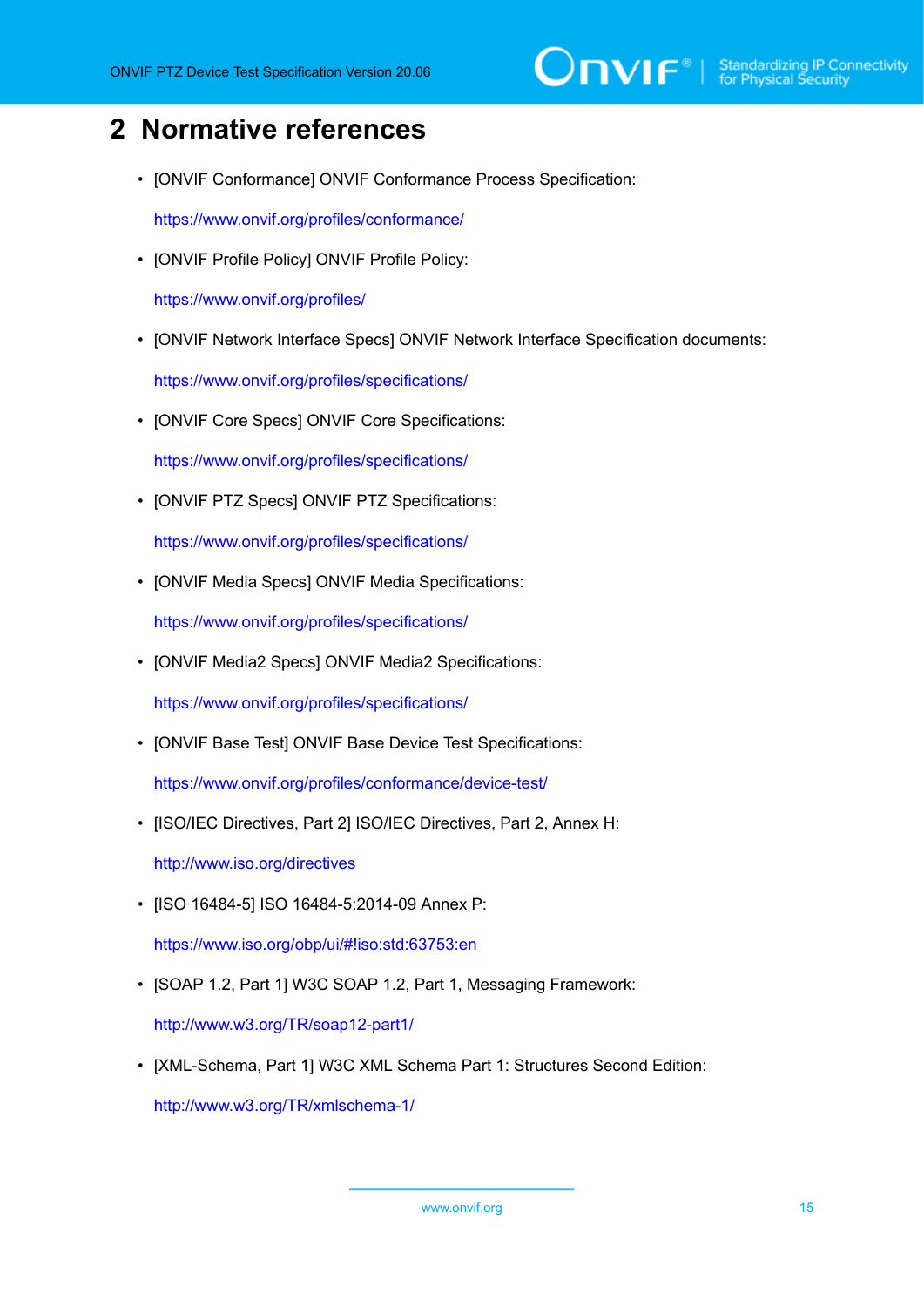• [XML-Schema, Part 2] W3C XML Schema Part 2: Datatypes Second Edition:

<http://www.w3.org/TR/xmlschema-2/>

• [WS-Security] "Web Services Security: SOAP Message Security 1.1 (WS-Security 2004)", OASIS Standard, February 2006.:

[http://www.oasis-open.org/committees/download.php/16790/wss-v1.1-spec-os-](http://www.oasis-open.org/committees/download.php/16790/wss-v1.1-spec-os-SOAPMessageSecurity.pdf)[SOAPMessageSecurity.pdf](http://www.oasis-open.org/committees/download.php/16790/wss-v1.1-spec-os-SOAPMessageSecurity.pdf)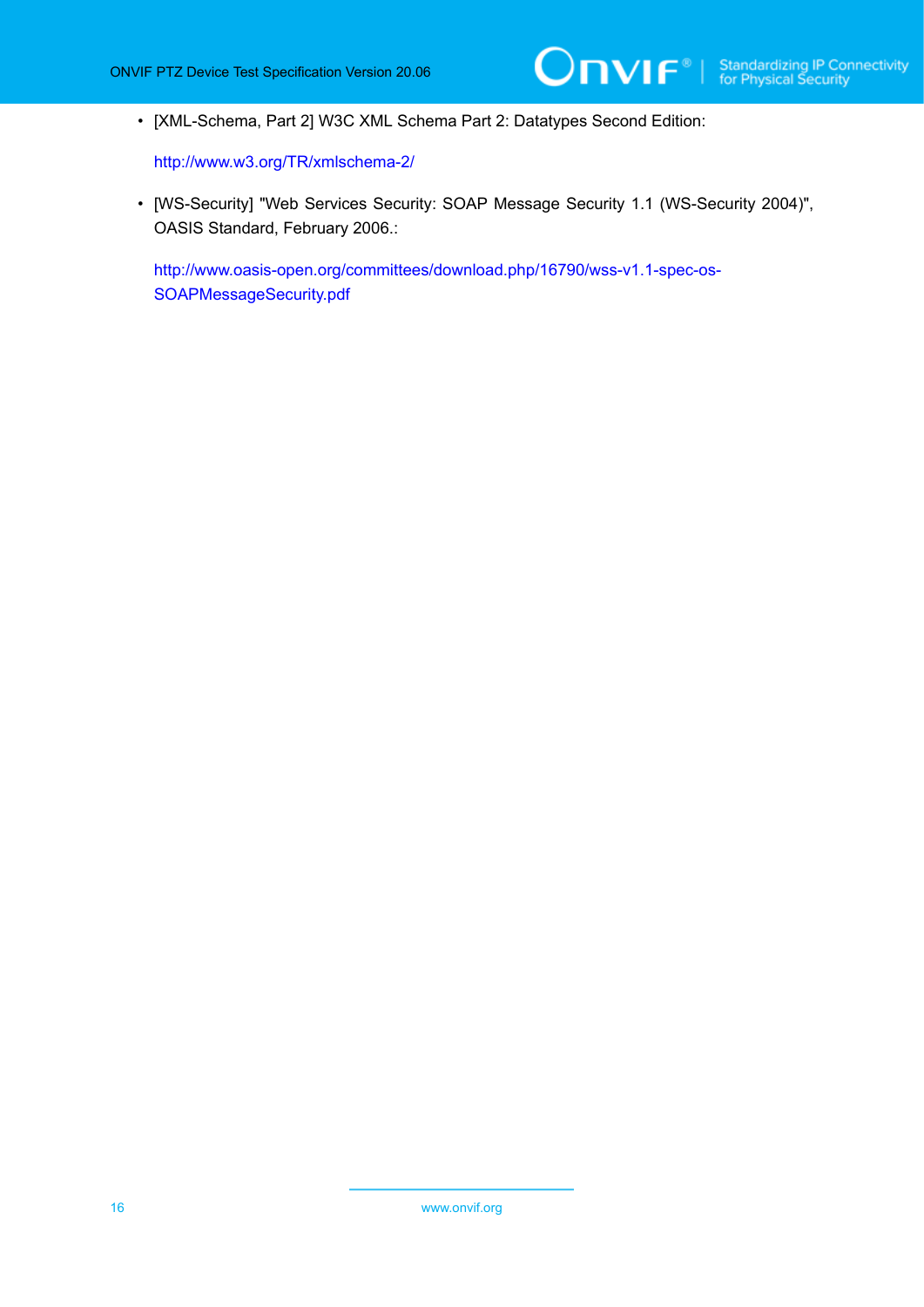# <span id="page-16-0"></span>**3 Terms and Definitions**

## <span id="page-16-1"></span>3.1 Conventions

The key words "shall", "shall not", "should", "should not", "may", "need not", "can", "cannot" in this specification are to be interpreted as described in [ISO/IEC Directives Part 2].

# <span id="page-16-2"></span>3.2 Definitions

This section describes terms and definitions used in this document.

| <b>Profile</b>                      | See ONVIF Profile Policy.                                                                                                                                                                                                                                                                                     |
|-------------------------------------|---------------------------------------------------------------------------------------------------------------------------------------------------------------------------------------------------------------------------------------------------------------------------------------------------------------|
| <b>ONVIF Device</b>                 | Computer appliance or software program that exposes one or<br>multiple ONVIF Web Services.                                                                                                                                                                                                                    |
| <b>ONVIF Client</b>                 | Computer appliance or software program that uses ONVIF<br>Web Services.                                                                                                                                                                                                                                       |
| <b>SOAP</b>                         | SOAP is a lightweight protocol intended for exchanging<br>structured information in a decentralized,<br>distributed<br>environment. It uses XML technologies to define an<br>extensible messaging framework providing a message<br>construct that can be exchanged over a variety of underlying<br>protocols. |
| <b>Device Test Tool</b>             | ONVIF Device Test Tool that tests<br><b>ONVIF</b><br>Device<br>implementation towards the ONVIF Test Specification set.                                                                                                                                                                                       |
| <b>Media Service/Media2 Service</b> | Services to determine the streaming properties of requested<br>media streams.                                                                                                                                                                                                                                 |
| <b>PTZ Service</b>                  | Services to configure and control PTZ movement.                                                                                                                                                                                                                                                               |
| Pan                                 | Horizontal movement or rotation of a camera or device.                                                                                                                                                                                                                                                        |
| Tilt                                | Vertical movement or rotation of a camera or device.                                                                                                                                                                                                                                                          |
| Zoom                                | Adjustment of the focal length of a zoom lens, causing the<br>subject, scene to be brought closer or made to recede.                                                                                                                                                                                          |
| <b>PTZ</b>                          | The capability of a camera to pan, tilt, and zoom.                                                                                                                                                                                                                                                            |
| <b>PTZ</b> node                     | Low-level PTZ entity that maps to the PTZ device and its<br>capabilities.                                                                                                                                                                                                                                     |
| <b>Media Profile</b>                | A media profile maps a video and/or audio source to a video<br>and/or an audio encoder, PTZ and analytics configurations.                                                                                                                                                                                     |
| Capability                          | The capability commands allow a client to ask for the services<br>provided by an ONVIF device.                                                                                                                                                                                                                |
| <b>Network</b>                      | A network is an interconnected group of devices<br>communicating using the Internet protocol.                                                                                                                                                                                                                 |
| <b>Proxy Server</b>                 | A server that services the requests of its clients by forwarding<br>requests to other servers. A Proxy provides indirect network<br>connections to its clients.                                                                                                                                               |

www.onvif.org 17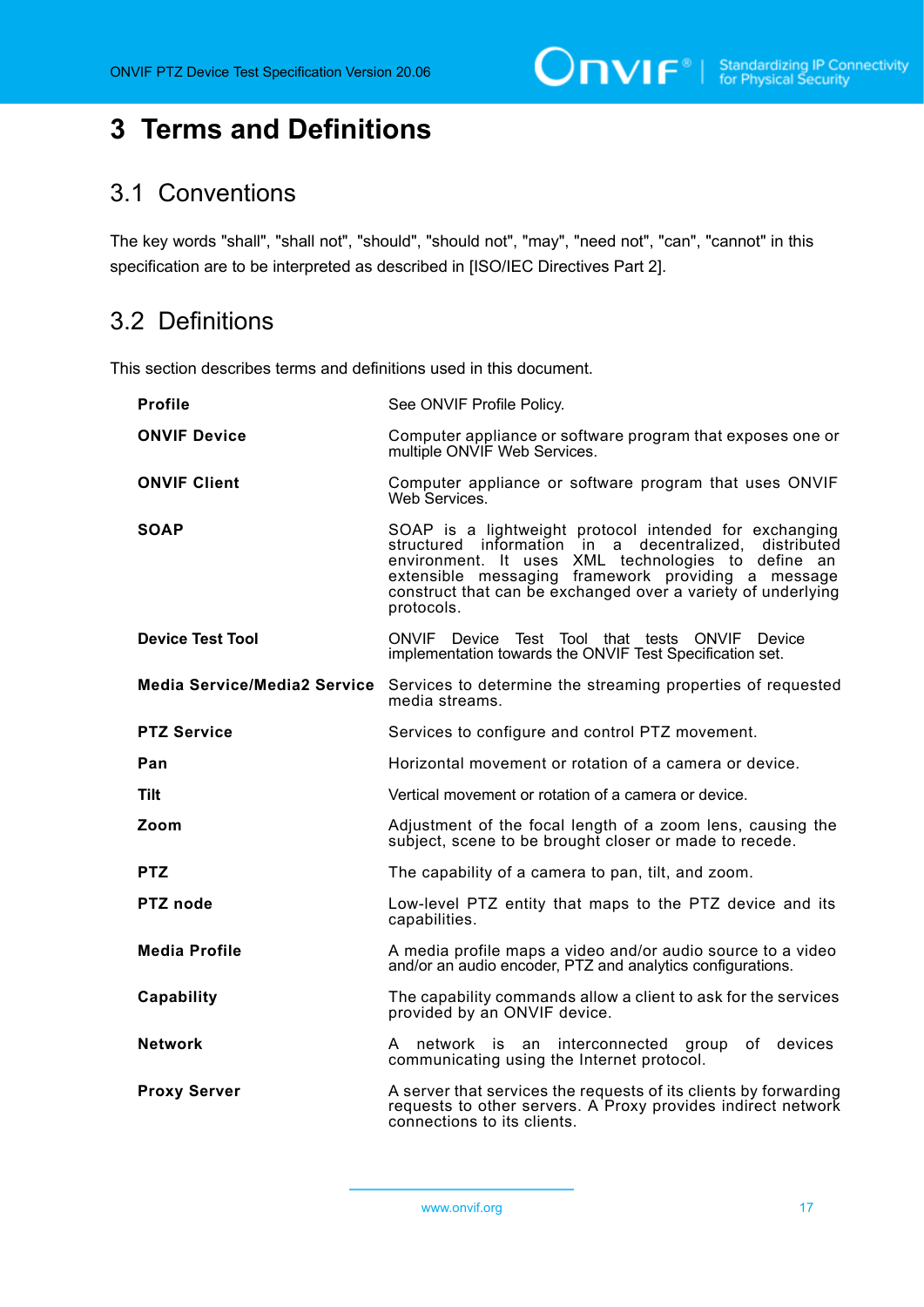**Switching Hub A** device for connecting multiple Ethernet devices together, making them act as a single network segment.

<span id="page-17-0"></span>

**Target Service** An endpoint that makes itself available for discovery.

### 3.3 Abbreviations

This section describes abbreviations used in this document.

- **HTTP** Hyper Text Transport Protocol.
- **WSDL** Web Services Description Language.
- **XML** eXtensible Markup Language.
- PTZ Pan/Tilt/Zoom.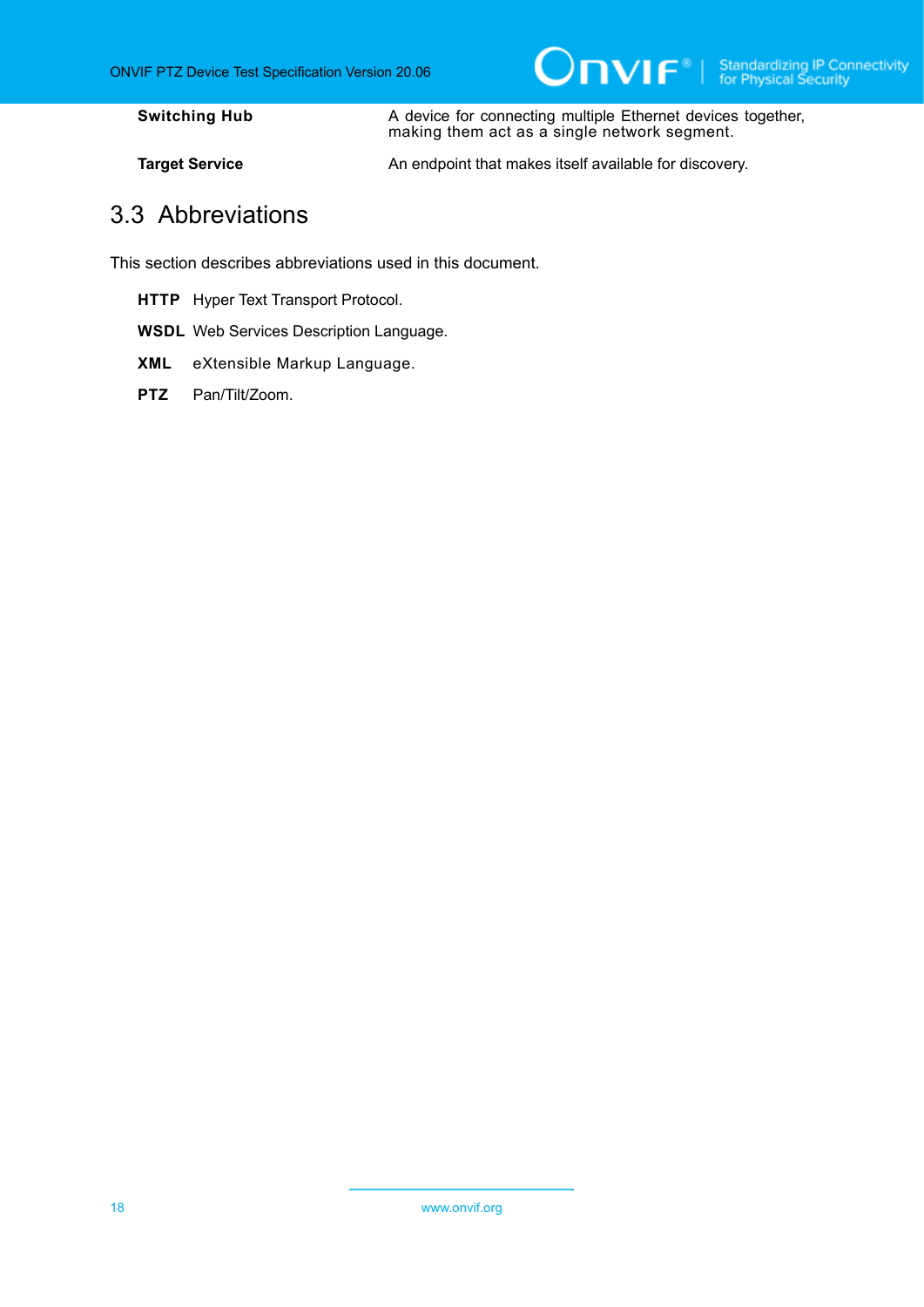# <span id="page-18-0"></span>**4 Test Overview**

This section describes about the test setup and prerequisites needed, and the test policies that should be followed for test case execution.

# <span id="page-18-1"></span>4.1 Test Setup

# <span id="page-18-2"></span>4.1.1 Network Configuration for DUT

The generic test configuration for the execution of test cases defined in this document is as shown below (Figure 4.1).

Based on the individual test case requirements, some of the entities in the below setup may not be needed for the execution of those corresponding test cases.





**DUT:** ONVIF device to be tested. Hereafter, this is referred to as DUT (Device Under Test).

**ONVIF Client (Test Tool):** Tests are executed by this system and it controls the behavior of the DUT. It handles both expected and unexpected behavior.

**HTTP Proxy:** provides facilitation in case of RTP and RTSP tunneling over HTTP.

**Wireless Access Point:** provides wireless connectivity to the devices that support wireless connection.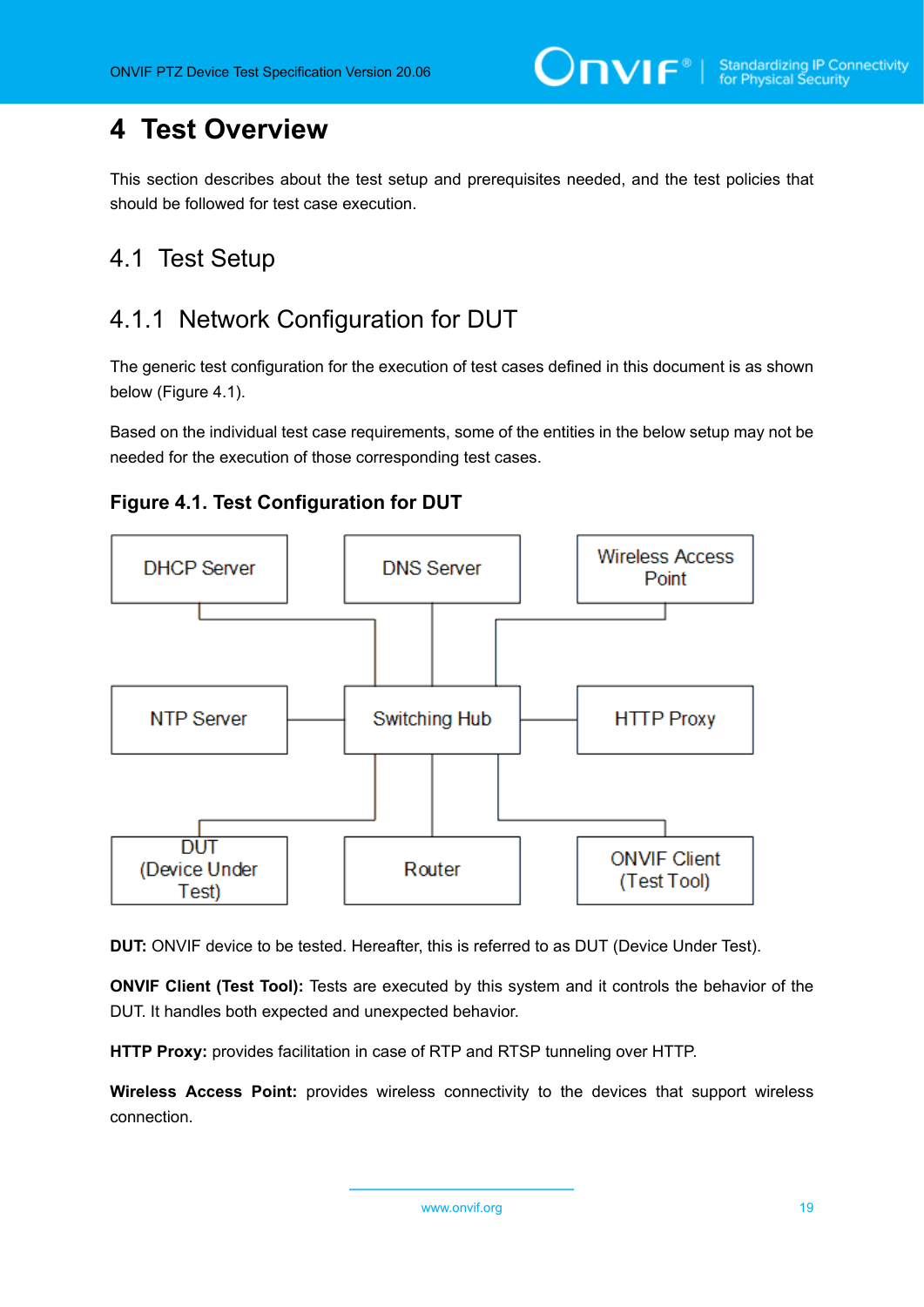**DNS Server:** provides DNS related information to the connected devices.

**DHCP Server:** provides IPv4 Address to the connected devices.

**NTP Server:** provides time synchronization between ONVIF Client and DUT.

**Switching Hub:** provides network connectivity among all the test equipments in the test environment. All devices should be connected to the Switching Hub. When running multiple test instances in parallel on the same network, the Switching Hub should be configured to use filtering in order to avoid multicast traffic being flooded to all ports, because this may affect test stability.

<span id="page-19-0"></span>**Router:** provides router advertisements for IPv6 configuration.

### 4.2 Prerequisites

The pre-requisites for executing the test cases described in this Test Specification are:

- 1. The DUT shall be configured with an IPv4 address.
- 2. The DUT shall be IP reachable [in the test configuration].
- 3. The DUT shall be able to be discovered by the Test Tool.
- 4. The DUT shall be configured with the time i.e. manual configuration of UTC time and if NTP is supported by the DUT, then NTP time shall be synchronized with NTP Server.
- 5. The DUT time and Test tool time shall be synchronized with each other either manually or by common NTP server

### <span id="page-19-1"></span>4.3 Test Policy

This section describes the test policies specific to the test case execution of each functional block.

<span id="page-19-2"></span>The DUT shall adhere to the test policies defined in this section.

## 4.3.1 PTZ

To start with ONVIF Client shall check device capabilities of PTZ. If the DUT doesn't have PTZ capability, this test case will skip.

The device under test shall support at least one media profile with PTZ configuration. Moreover, the DUT shall include video source configuration and video encoder configuration in the same media profile to see the video and to confirm movement. A PTZ configuration shall include a PTZ node.

Poor PTZ performance test is outside the scope of the ONVIF Test Specification.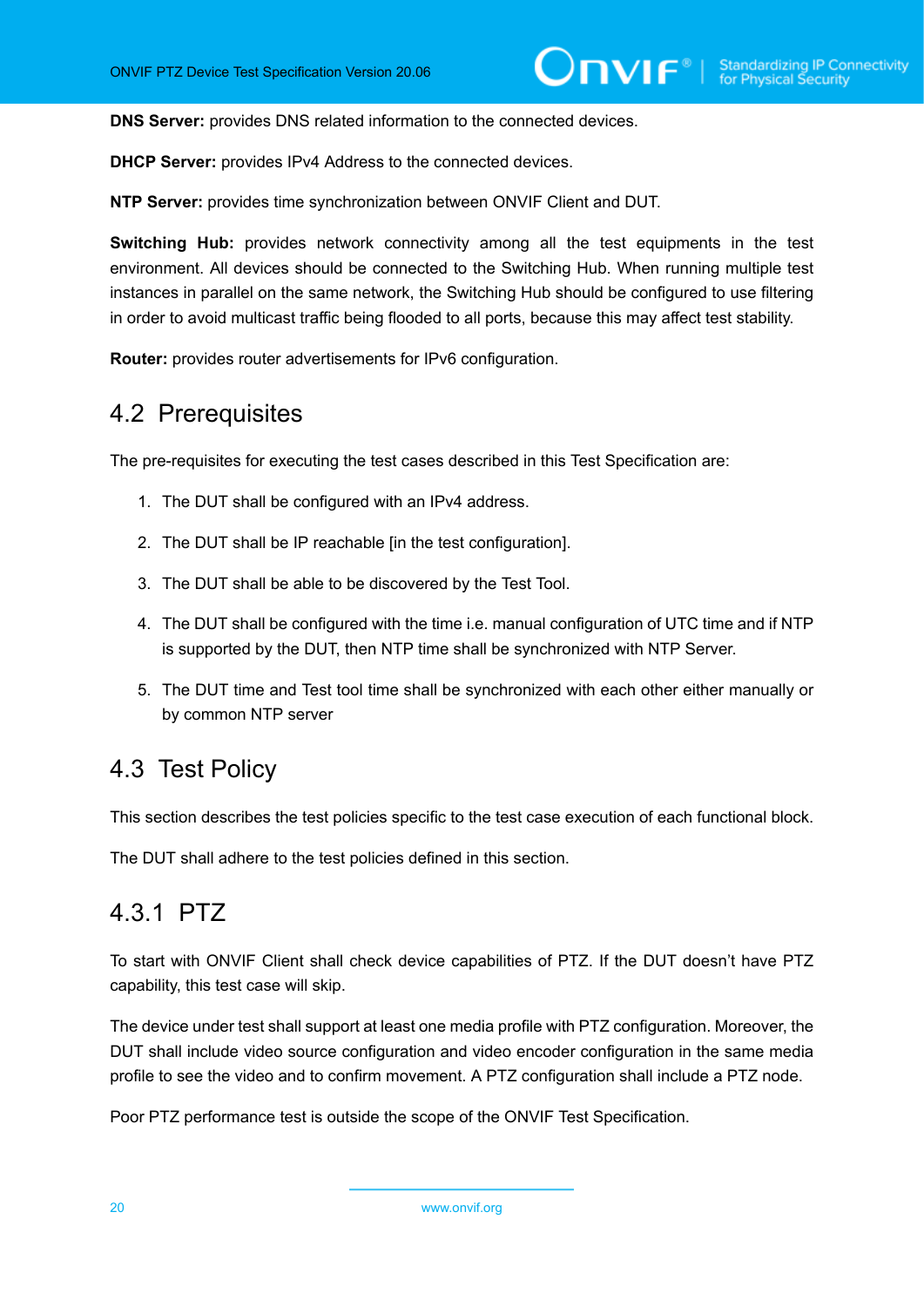In certain test cases, ONVIF Client may register new preset position into PTZ configuration. In such cases, the test procedure will delete those modified configuration at the end of the test procedure.

If DUT does not support PTZ Configuration commands (ex. RelativeMove, AbsoluteMove request) then it SHALL respond to the request with SOAP 1.2 fault message (ActionNotSupported).

Please refer to [Section 5](#page-21-0) for PTZ Test Cases.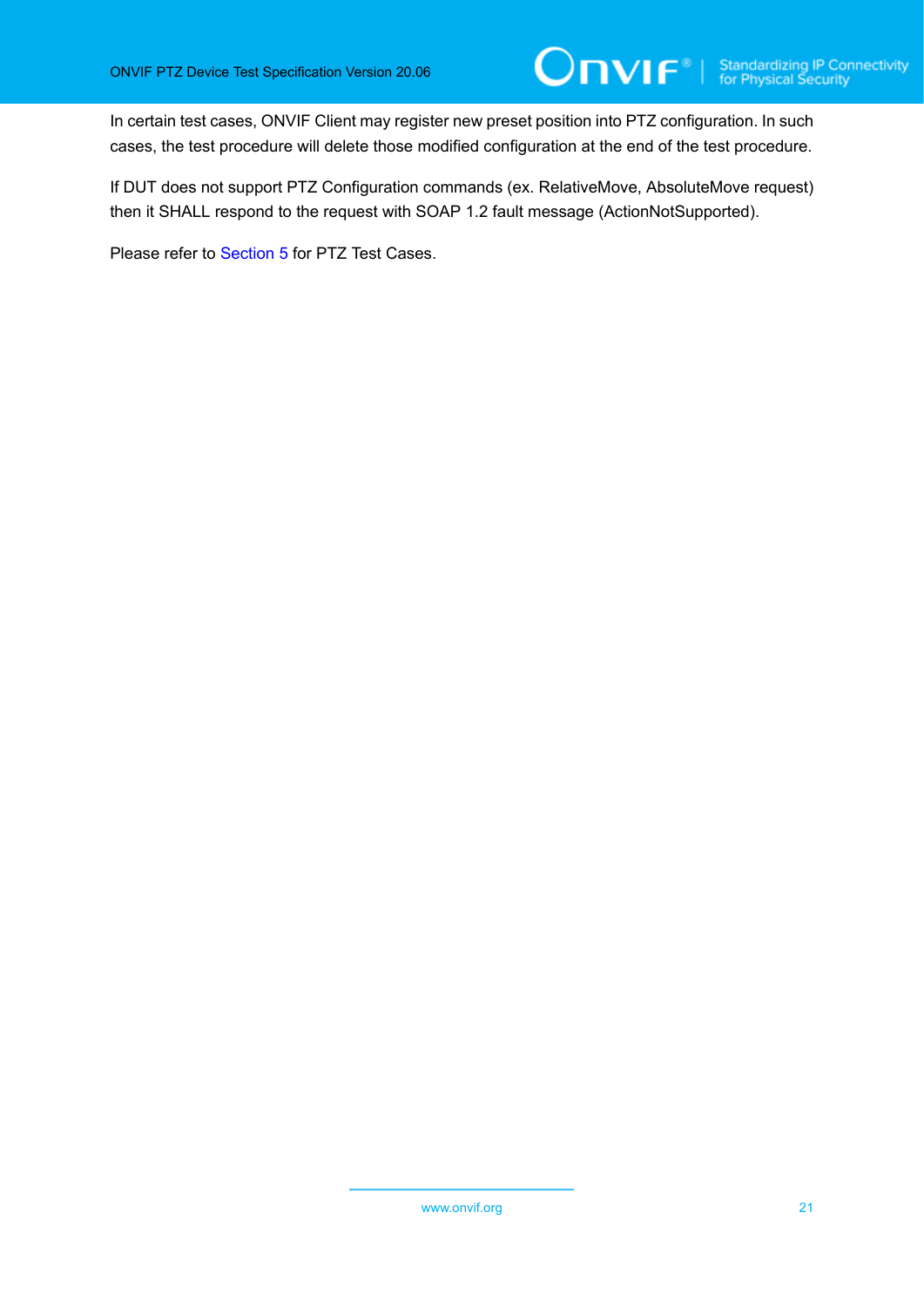

# <span id="page-21-0"></span>**5 PTZ Test Cases**

### <span id="page-21-1"></span>5.1 PTZ Common

### <span id="page-21-2"></span>5.1.1 PTZ Node

### <span id="page-21-3"></span>5.1.1.1 PTZ NODES

**Test Case ID:** PTZ-1-1-1

**Specification Coverage:** GetNodes

**Feature Under Test:** GetNodes

**WSDL Reference:** ptz.wsdl

**Test Purpose:** To verify GetNodes command and return all PTZ Nodes available on the device.

**Pre-Requisite:** PTZ Service is received from the DUT.

**Test Configuration:** ONVIF Client and DUT.

#### **Test Procedure:**

- 1. Start an ONVIF Client.
- 2. Start the DUT.
- 3. ONVIF Client will invoke **GetNodes** request to retrieve the list of PTZ nodes supported by DUT.
- 4. Verify that the DUT returns at least one PTZNode in the **GetNodesResponse** message.
- 5. Validate PTZNodes of **GetNodesResponse** message (check mandatory element of SupportedPTZSpaces, MaximumNumberOfPresets, and HomeSupported.)

#### **Test Result:**

#### **PASS –**

• DUT passes all assertions.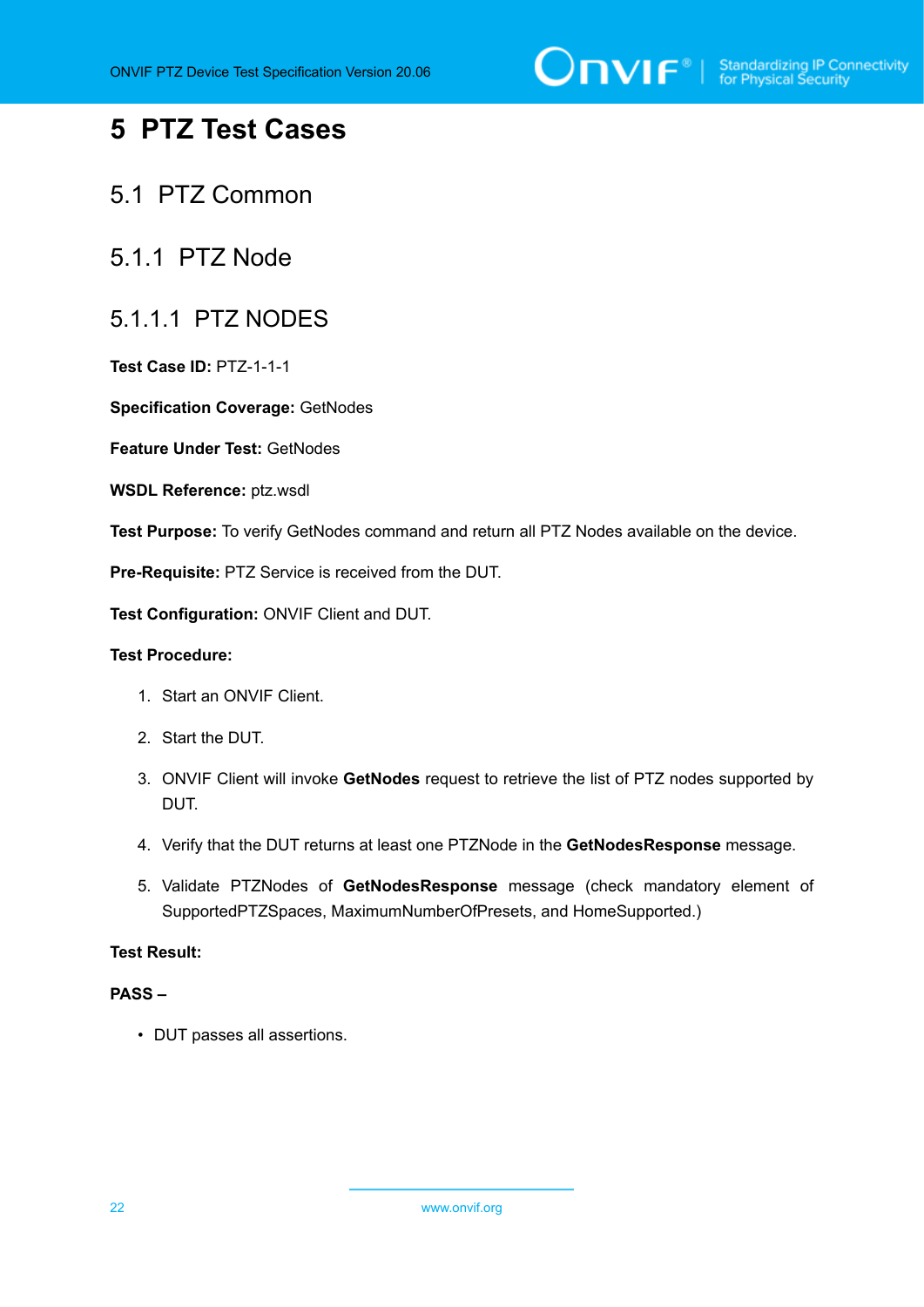#### **FAIL –**

- The DUT did not send **GetNodesResponse** message.
- The DUT did not send a valid **GetNodesResponse** message.
- The DUT did not send **GetNodesResponse** message with at least one PTZNode.

### <span id="page-22-0"></span>5.1.1.2 PTZ NODE

**Test Case ID:** PTZ-1-1-2

**Specification Coverage:** GetNode

**Feature Under Test:** GetNode

**WSDL Reference:** ptz.wsdl

**Test Purpose:** To verify GetNode command and return the properties of the requested PTZ Node, if it exists.

**Pre-Requisite:** PTZ Service is received from the DUT.

**Test Configuration:** ONVIF Client and DUT.

#### **Test Procedure:**

- 1. Start an ONVIF Client.
- 2. Start the DUT.
- 3. ONVIF Client will invoke **GetNodes** request to retrieve a list of the existing PTZNodes.
- 4. Verify that DUT returns at least one PTZNode in the **GetNodesResponse** message.
- 5. ONVIF Client will invoke **GetNode** request (NodeToken of existing PTZNode) to retrieve the specific PTZNode
- 6. Verify that DUT returns a PTZNode in **GetNodeResponse** message.
- 7. Validate PTZNode of **GetNodeResponse** message (check mandatory element of SupportedPTZSpaces, MaximumNumberOfPresets, and HomeSupported.)

#### **Test Result:**

#### **PASS –**

• DUT passes all assertions.

**FAIL –**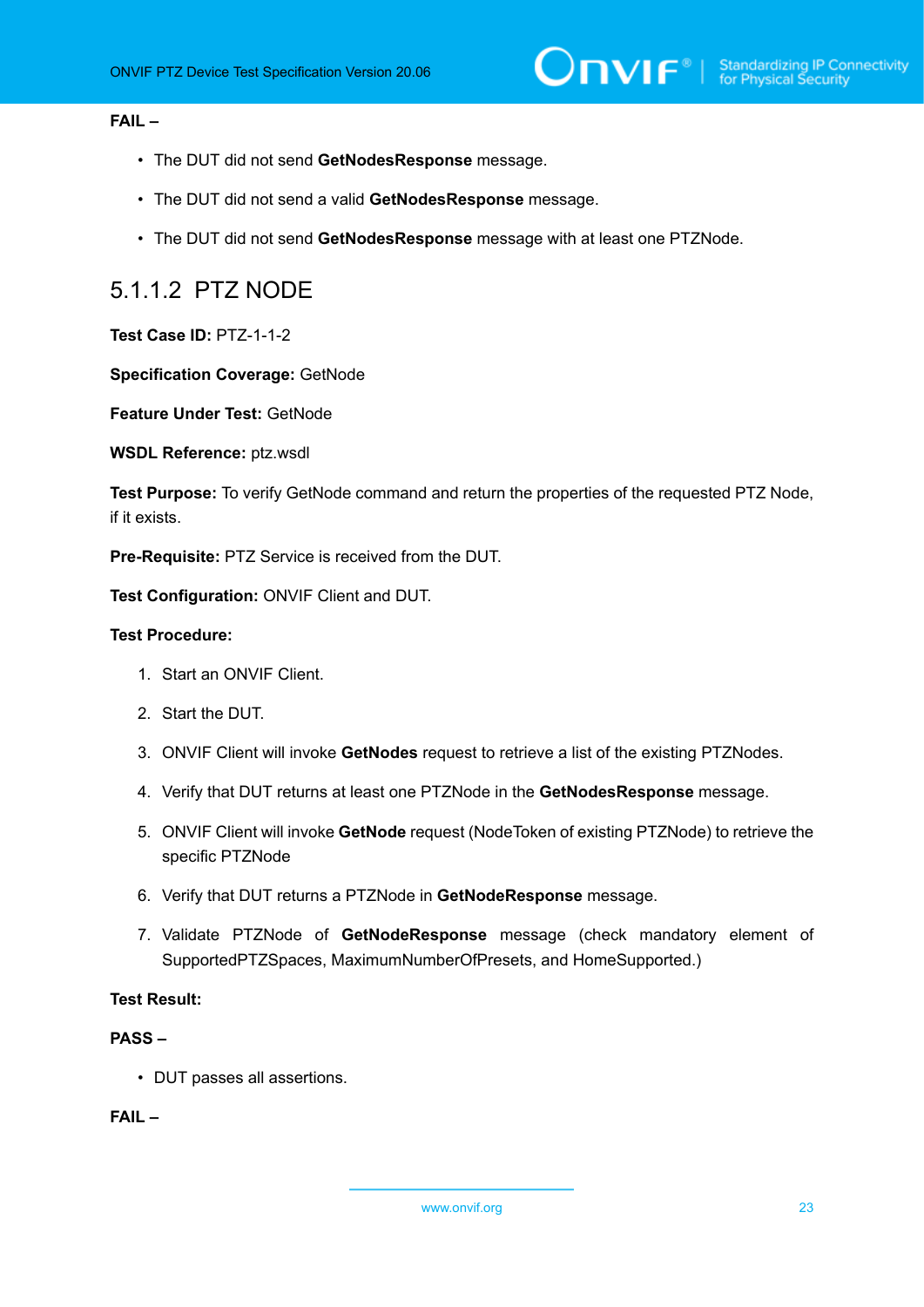- The DUT did not send **GetNodesResponse** message.
- The DUT did not send a valid **GetNodesResponse** message.
- The DUT did not send **GetNodesResponse** message with at least one PTZNode.
- The DUT did not send **GetNodeResponse** message.
- The DUT did not send a valid **GetNodeResponse** message.

### <span id="page-23-0"></span>5.1.1.3 SOAP FAULT MESSAGE

#### **Test Case ID:** PTZ-1-1-4

**Specification Coverage:** GetNode

**Feature Under Test:** GetNode

**WSDL Reference:** ptz.wsdl

**Test Purpose:** To verify that DUT generates a SOAP fault message to invalid GetNode message.

**Pre-Requisite:** PTZ Service is received from the DUT.

**Test Configuration:** ONVIF Client and DUT.

#### **Test Procedure:**

- 1. Start an ONVIF Client.
- 2. Start the DUT.
- 3. ONVIF Client will invoke **GetNode** request with invalid NodeToken (not NodeToken of existing PTZNode. For example, NodeToken ReferenceToken = "xyz").
- 4. The DUT returns **env:Sender/ter:InvalidArgVal/ter:NoEntity** SOAP 1.2 fault.

#### **Test Result:**

#### **PASS –**

• DUT passes all assertions.

#### **FAIL –**

- The DUT did not send SOAP 1.2 fault message.
- The DUT did not send a correct SOAP 1.2 fault message (fault code, namespace, etc.).

**Note:** See [Annex A.2](#page-135-0) for Name and Token Parameters Length limitations.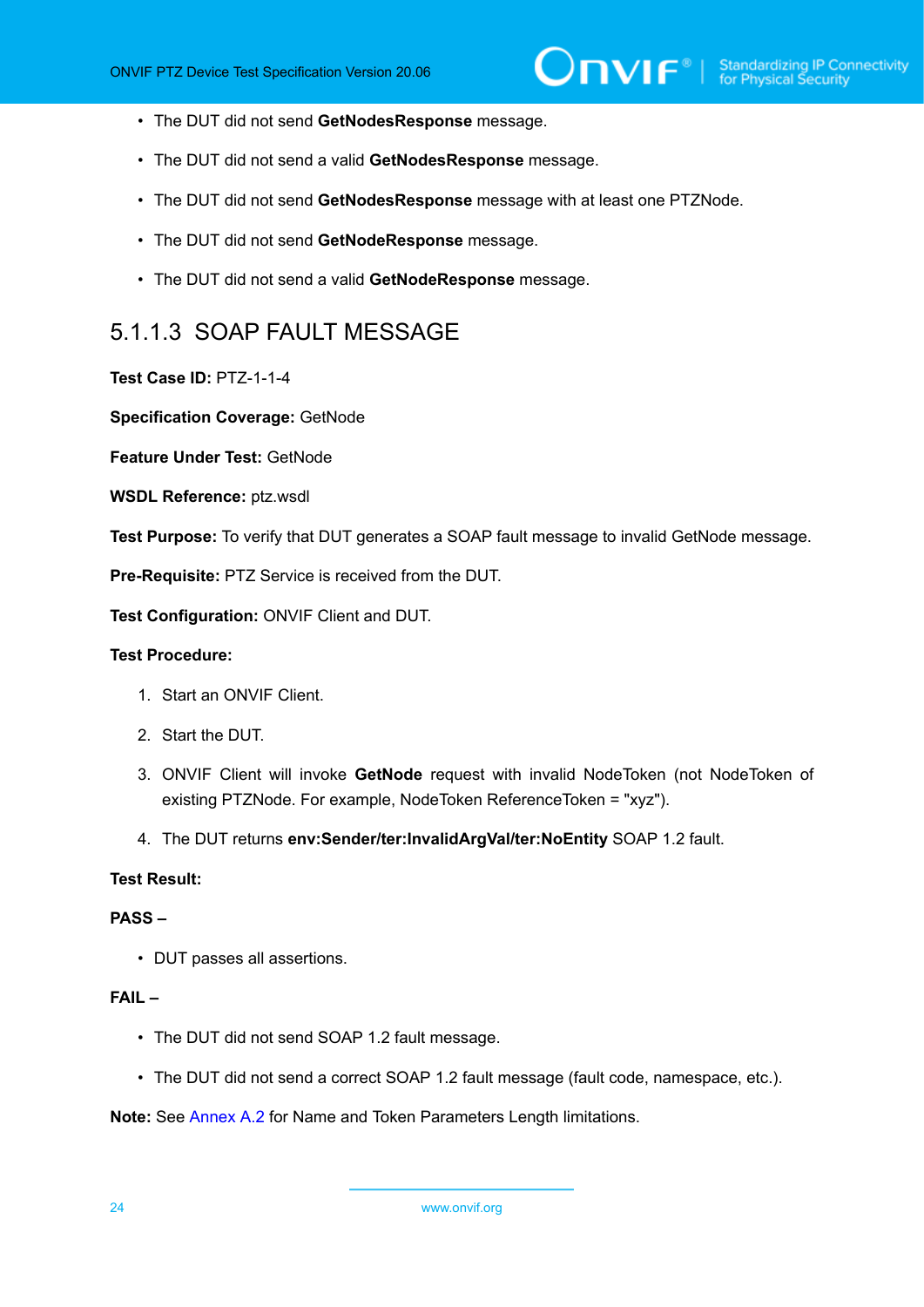## <span id="page-24-0"></span>5.1.2 PTZ Configuration

### <span id="page-24-1"></span>5.1.2.1 PTZ CONFIGURATIONS

**Test Case ID:** PTZ-2-1-1

**Specification Coverage:** GetConfigurations

**Feature Under Test:** GetConfigurations

**WSDL Reference:** ptz.wsdl

**Test Purpose:** To retrieve DUT PTZ Configurations setting.

**Pre-Requisite:** PTZ Service is received from the DUT.

**Test Configuration:** ONVIF Client and DUT.

#### **Test Procedure:**

- 1. Start an ONVIF Client.
- 2. Start the DUT.
- 3. ONVIF Client will invoke **GetConfigurations** request to retrieve a list of existing PTZConfigurations on the DUT.
- 4. Verify that the DUT returns at least one PTZConfiguration in the **GetConfigurationsResponse** message.

#### **Test Result:**

#### **PASS –**

• DUT passes all assertions.

#### **FAIL –**

- The DUT did not send **GetConfigurationsResponse** message.
- The DUT did not send a valid **GetConfigurationsResponse** message.
- The DUT did not send **GetConfigurationsResponse** message with at least one PTZConfiguration.

### <span id="page-24-2"></span>5.1.2.2 PTZ CONFIGURATION

**Test Case ID:** PTZ-2-1-2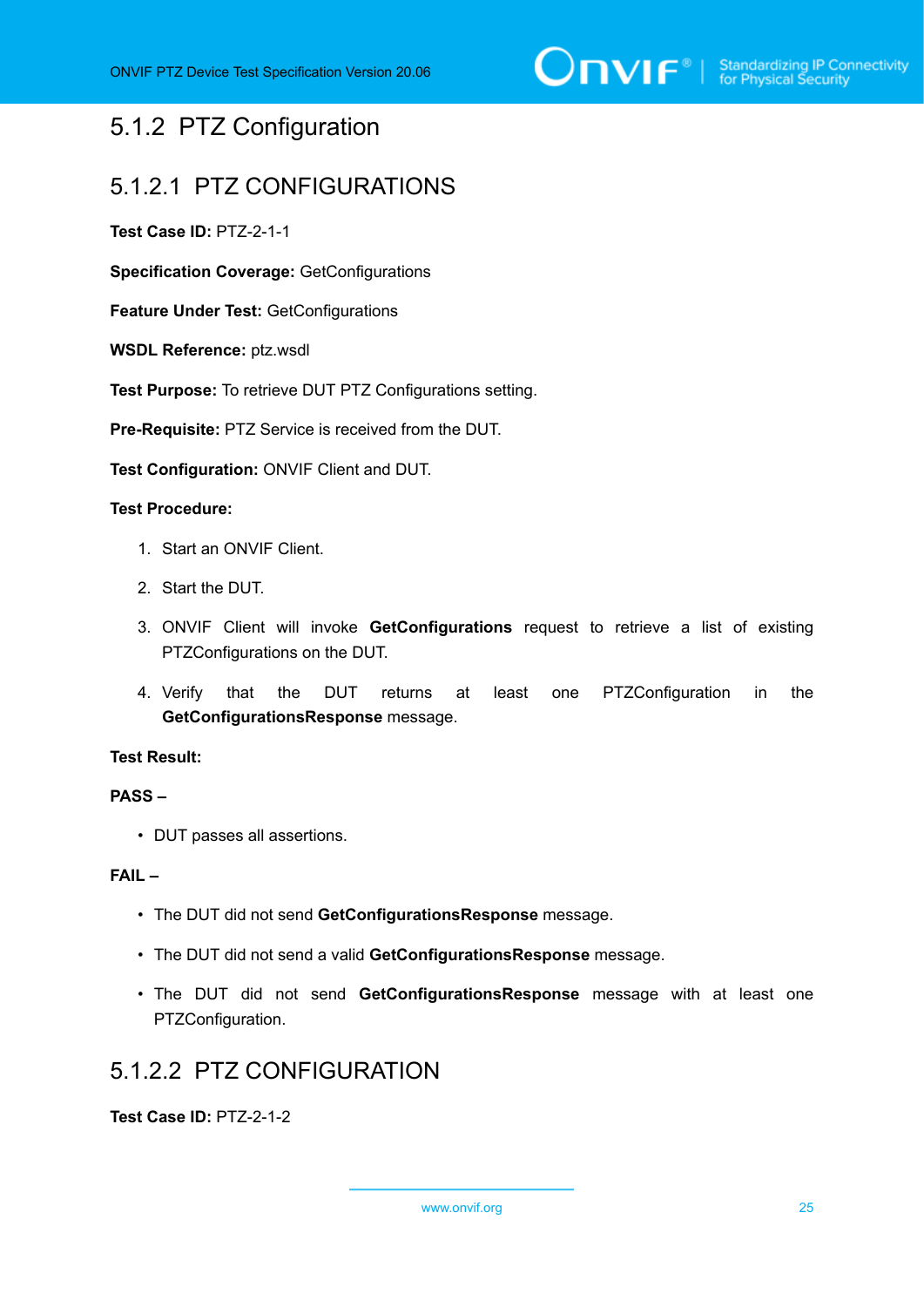$\sum_{\text{IVIF}^\text{\tiny\textcircled{\tiny{N}}}}$  | Standardizing IP Connectivity

#### **Specification Coverage:** GetConfiguration

**Feature Under Test:** GetConfiguration

**WSDL Reference:** ptz.wsdl

**Test Purpose:** To retrieve DUT PTZ Configuration setting.

**Pre-Requisite:** PTZ Service is received from the DUT.

**Test Configuration:** ONVIF Client and DUT.

#### **Test Procedure:**

- 1. Start an ONVIF Client.
- 2. Start the DUT.
- 3. ONVIF Client will invoke **GetConfigurations** request to retrieve a list of existing PTZConfigurations.
- 4. Verify the **GetConfigurationsResponse** message from DUT (a list of existing PTZConfigurations).
- 5. ONVIF Client will invoke **GetConfiguration** request (PTZConfigurationToken of existing PTZConfiguration) to retrieve requested PTZConfiguration.
- 6. Verify the **GetConfigurationResponse** message from DUT (PTZConfiguration includes a NodeToken, and at least one parameter (DefaultAbsolutePantTiltPositionSpace, DefaultAbsoluteZoomPositionSpace, DefaultRelativePanTiltTranslationSpace, DefaultRelativeZoomTranslationSpace, DefaultContinuousPanTiltVelocitySpace, DefaultContinuousZoomVelocitySpace, DefaultPTZSpeed, DefaultPTZTimeout, PanTiltLimits, and ZoomLimits)).

#### **Test Result:**

#### **PASS –**

• DUT passes all assertions.

#### **FAIL –**

- The DUT did not send **GetConfigurationsResponse** message.
- The DUT did not send a valid **GetConfigurationsResponse** message.
- The DUT did not send **GetConfigurationsResponse** message with at least one PTZConfiguration.
- The DUT did not send **GetConfigurationResponse** message.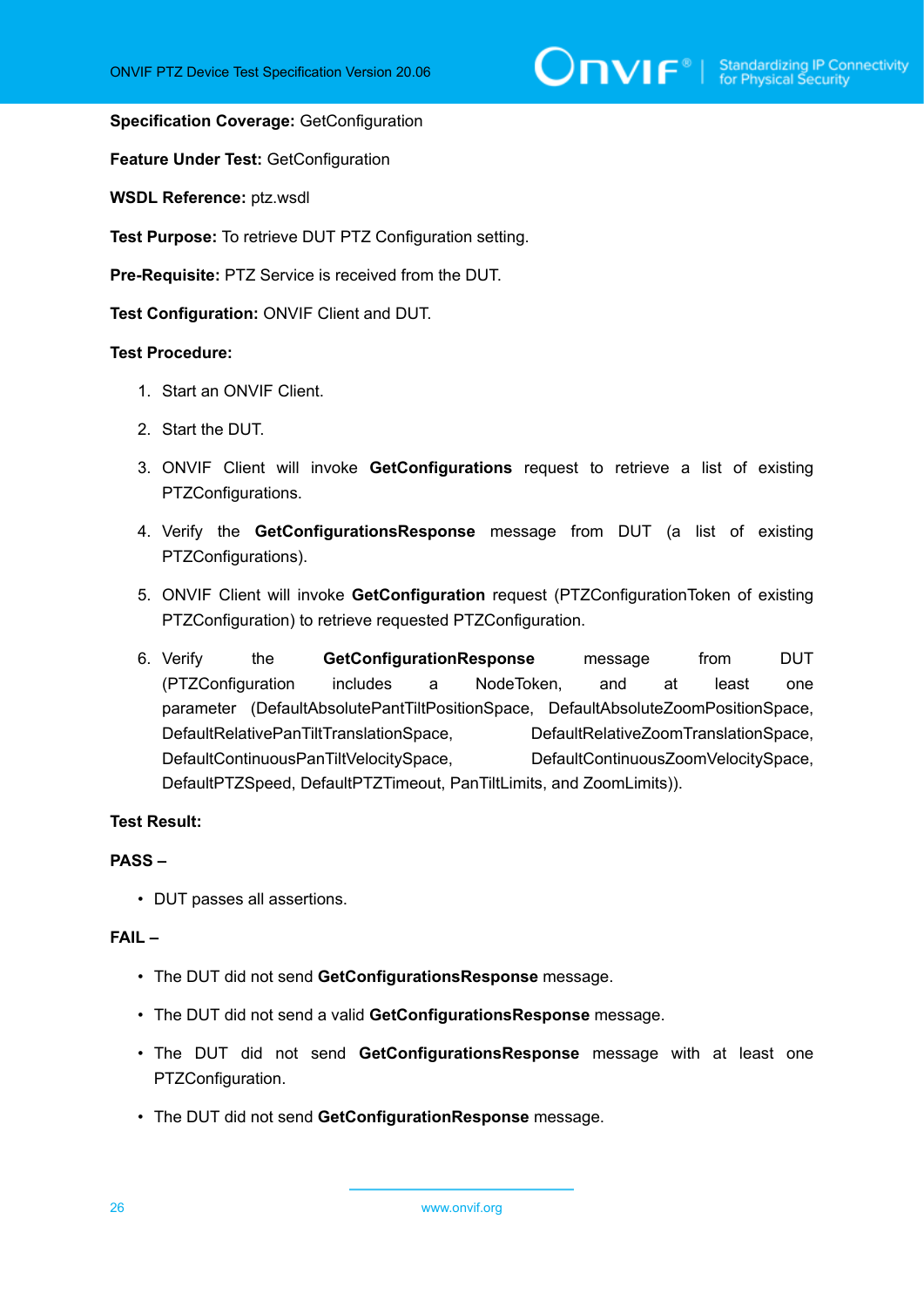- The DUT did not send a valid **GetConfigurationResponse** message.
- The DUT did not send **GetConfigurationResponse** message with NodeToken.
- The DUT did not send **GetConfigurationResponse** message with at least one parameter (excluding NodeToken).

### <span id="page-26-0"></span>5.1.2.3 PTZ CONFIGURATION OPTIONS

#### **Test Case ID:** PTZ-2-1-3

**Specification Coverage:** GetConfigurationOptions

**Feature Under Test:** GetConfigurationOptions

**WSDL Reference:** ptz.wsdl

**Test Purpose:** To retrieve returns the list of supported coordinate systems including their range limitations in the DUT PTZ Configuration Options setting.

**Pre-Requisite:** PTZ Service is received from the DUT.

**Test Configuration:** ONVIF Client and DUT.

#### **Test Procedure:**

- 1. Start an ONVIF Client.
- 2. Start the DUT.
- 3. ONVIF Client will invoke **GetConfigurations** request to retrieve a list of existing PTZConfigurations on the DUT.
- 4. Verify the **GetConfigurationsResponse** message from DUT (a list of existing PTZConfiguration).
- 5. ONVIF Client will invoke **GetConfigurationOptions** request to retrieve PTZConfigurationOptions.
- 6. Verify the **GetConfigurationsResponse** message from DUT (valid Spaces and PTZTimeout).

#### **Test Result:**

#### **PASS –**

• DUT passes all assertions.

**FAIL –**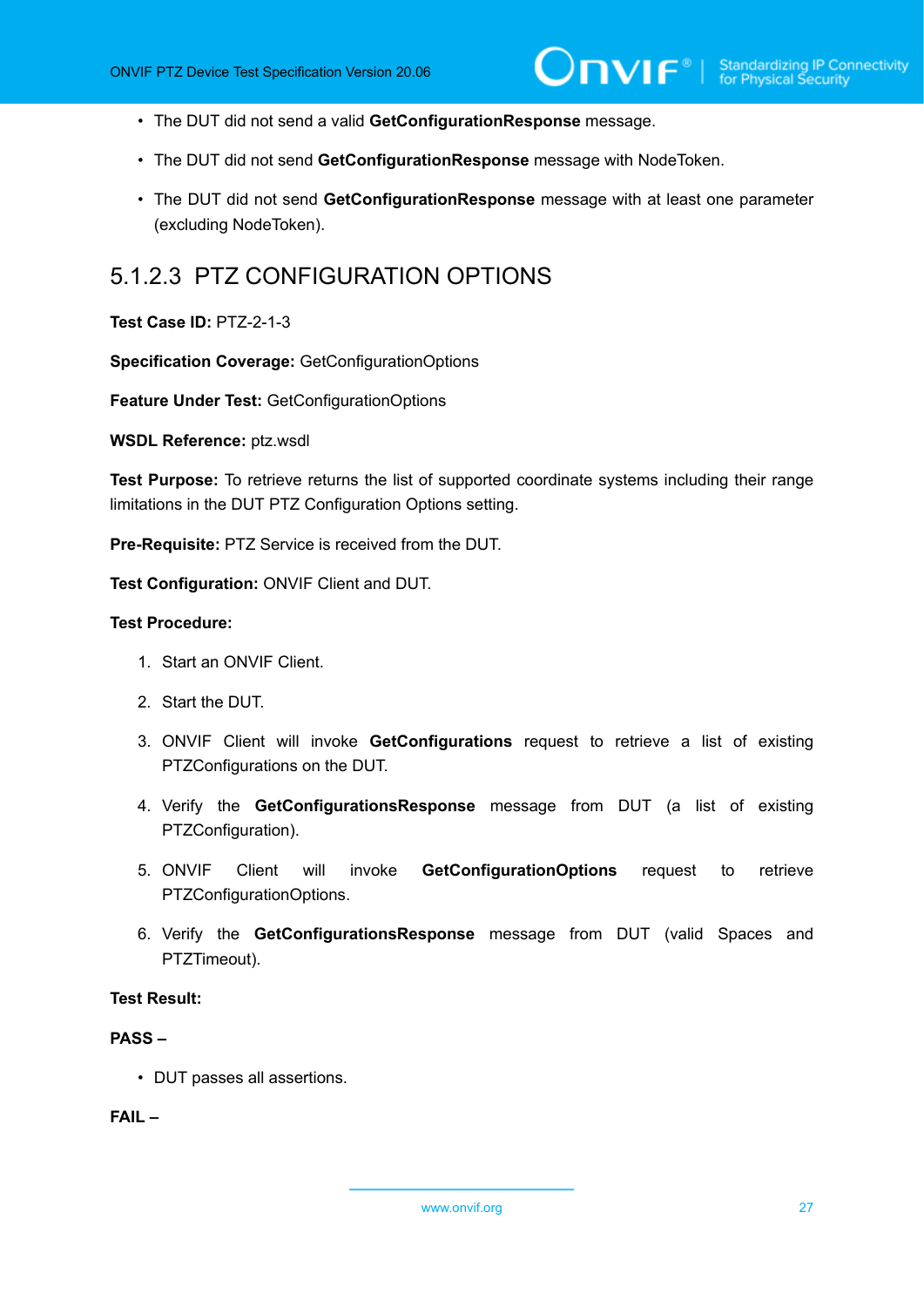- The DUT did not send **GetConfigurationsResponse** message.
- The DUT did not send a valid **GetConfigurationsResponse** message.
- The DUT did not send **GetConfigurationsResponse** message with at least one PTZConfiguration.
- The DUT did not send **GetConfigurationsResponse** message.
- The DUT did not send a valid **GetConfigurationsResponse** message.
- The DUT did not send **GetConfigurationsResponse** message with valid Spaces and PTZTimeout.

# <span id="page-27-0"></span>5.1.2.4 PTZ CONFIGURATIONS AND PTZ CONFIGURATION **CONSISTENCY**

**Test Case ID:** PTZ-2-1-5

**Specification Coverage:** GetConfigurations, GetConfiguration

**Feature Under Test:** GetConfigurations, GetConfiguration

**WSDL Reference:** ptz.wsdl

**Test Purpose:** To verify the capability to set the DUT PTZ Configuration.

**Pre-Requisite:** PTZ Service is received from the DUT.

**Test Configuration:** ONVIF Client and DUT.

#### **Test Procedure:**

- 1. Start an ONVIF Client.
- 2. Start the DUT.
- 3. ONVIF Client invokes **GetConfigurations** request to retrieve a list of PTZ Configurations from device.
- 4. The DUT sends **GetConfigurationsResponse** message.
- 5. ONVIF Client invokes **GetConfiguration** message (ConfigurationToken) to retrieve parameters of PTZ configuration from device.
- 6. The DUT sends **GetConfigurationResponse** message.
- 7. Check that all parameters values in **GetConfigurationResponse** message are same as in the **GetConfigurationsResponse** message.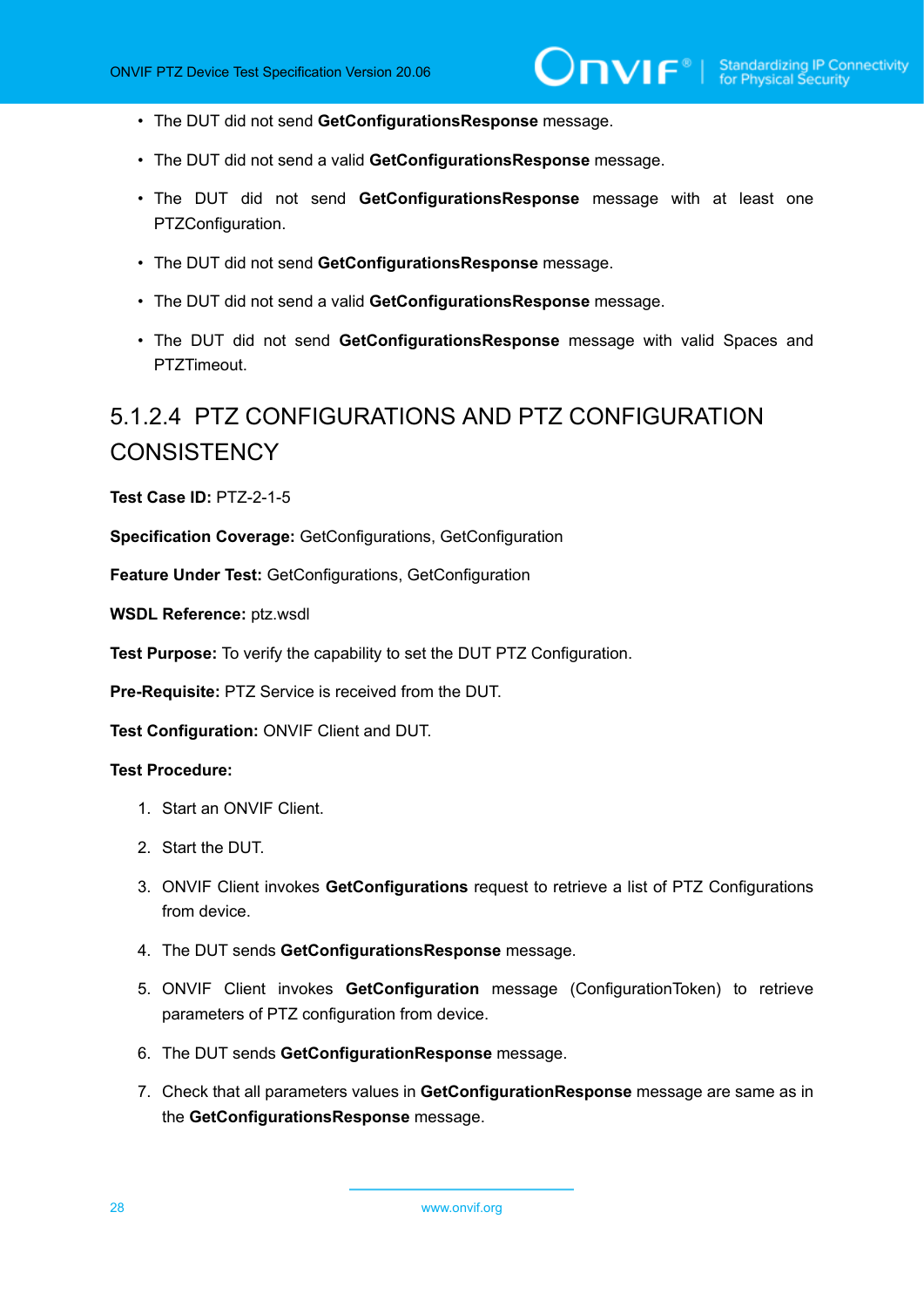8. Repeat steps 5-7 for all other configurations from the **GetConfigurationsResponse** message.

#### **Test Result:**

#### **PASS –**

• DUT passes all assertions.

#### **FAIL –**

- The DUT did not send **GetConfigurationsResponse** message.
- The DUT did not send a valid **GetConfigurationsResponse** message.
- The DUT did not send **GetConfigurationsResponse** message with at least one PTZConfiguration.
- The DUT did not send **GetConfigurationResponse** message.
- The DUT did not send a valid **GetConfigurationResponse** message.

# <span id="page-28-0"></span>5.1.2.5 PTZ CONFIGURATIONS AND PTZ NODES **CONSISTENCY**

**Test Case ID:** PTZ-2-1-6

**Specification Coverage:** GetNodes, GetConfigurations

**Feature Under Test:** GetNodes, GetConfigurations

**WSDL Reference:** ptz.wsdl

**Test Purpose:** To check that GetConfigurations command and GetNodes command are consistent.

**Pre-Requisite:** PTZ Service is received from the DUT.

**Test Configuration:** ONVIF Client and DUT.

#### **Test Procedure:**

- 1. Start an ONVIF Client.
- 2. Start the DUT.
- 3. ONVIF Client invokes **GetConfigurations** request to retrieve a list of PTZ Configurations from device.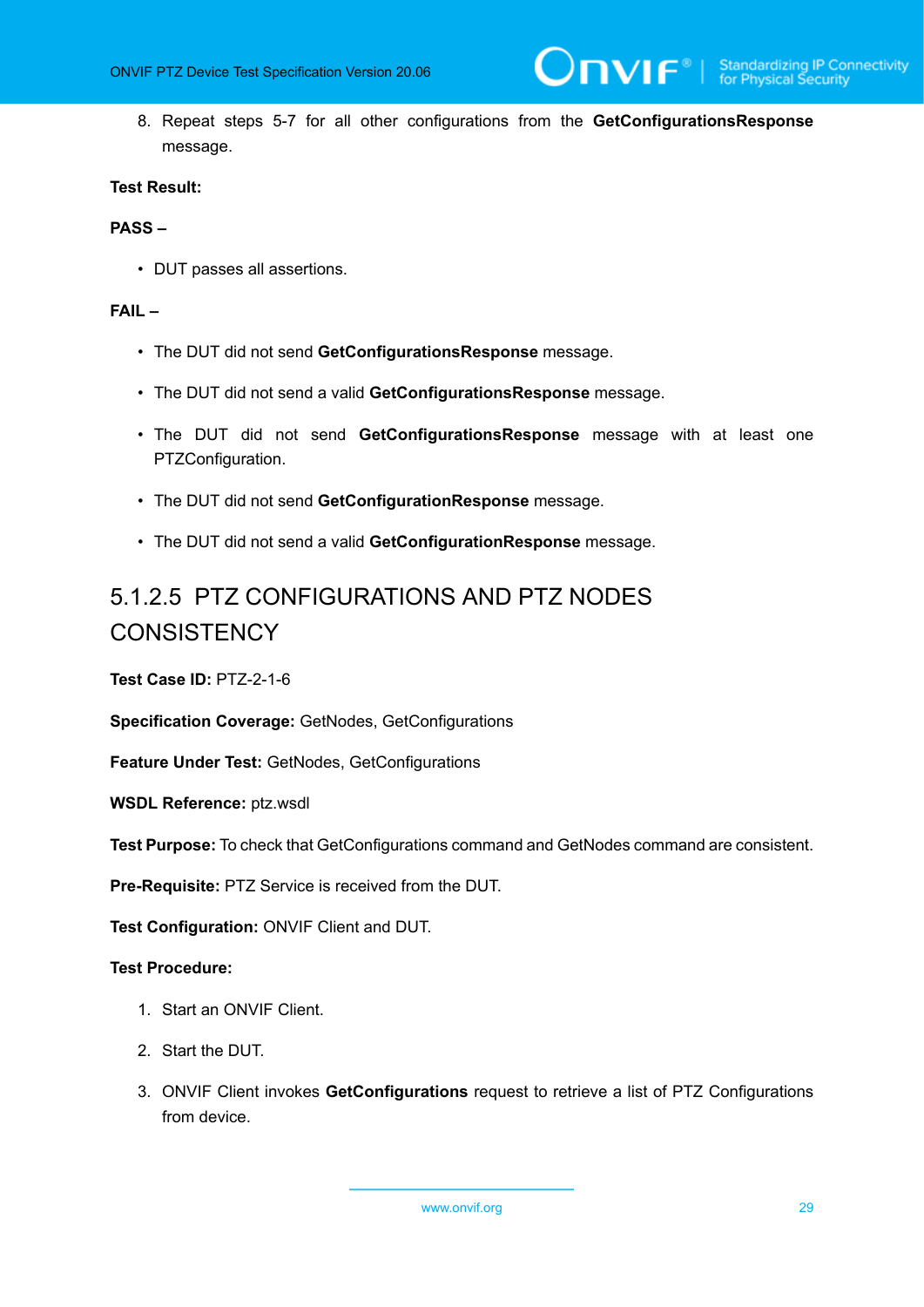- 4. The DUT sends **GetConfigurationsResponse** message.
- 5. ONVIF Client invokes **GetNodes** request to retrieve list of available PTZ nodes from device.
- 6. The DUT sends **GetNodesResponse** message.
- 7. Check that parameters for every PTZConfiguration are correct according to **GetNodesResponse** message.

#### **Test Result:**

#### **PASS –**

• DUT passes all assertions.

#### **FAIL –**

- The DUT did not send **GetConfigurationsResponse** message.
- The DUT did not send a valid **GetConfigurationsResponse** message.
- The DUT did not send **GetNodesResponse** message.
- The DUT did not send a valid **GetNodesResponse** message.
- For at least one PTZConfiguration there is at least one of the following items:
	- NodeToken from PTZConfiguration is not present in **GetNodesResponse** message (PTZNode.token) or is present more than one time.
	- DefaultAbsolutePantTiltPositionSpace from PTZConfiguration is not included in one of SupportedPTZSpaces.AbsolutePanTiltPositionSpace from **GetNodesResponse** message.
	- DefaultAbsoluteZoomPositionSpace from PTZConfiguration is not included in one of SupportedPTZSpaces.AbsoluteZoomPositionSpace from **GetNodesResponse** message.
	- DefaultRelativePanTiltTranslationSpace from PTZConfiguration is not included in one of SupportedPTZSpaces.RelativePanTiltTranlationSpace from **GetNodesResponse** message.
	- DefaultRelativeZoomTranslationSpace from PTZConfiguration is not included in one of SupportedPTZSpaces.RelativeZoomTranlationSpace from **GetNodesResponse** message.
	- DefaultContinuousPanTiltVelocitySpace from PTZConfiguration is not included in one of SupportedPTZSpaces.ContinuousPanTiltVelocitySpacefrom **GetNodesResponse** message.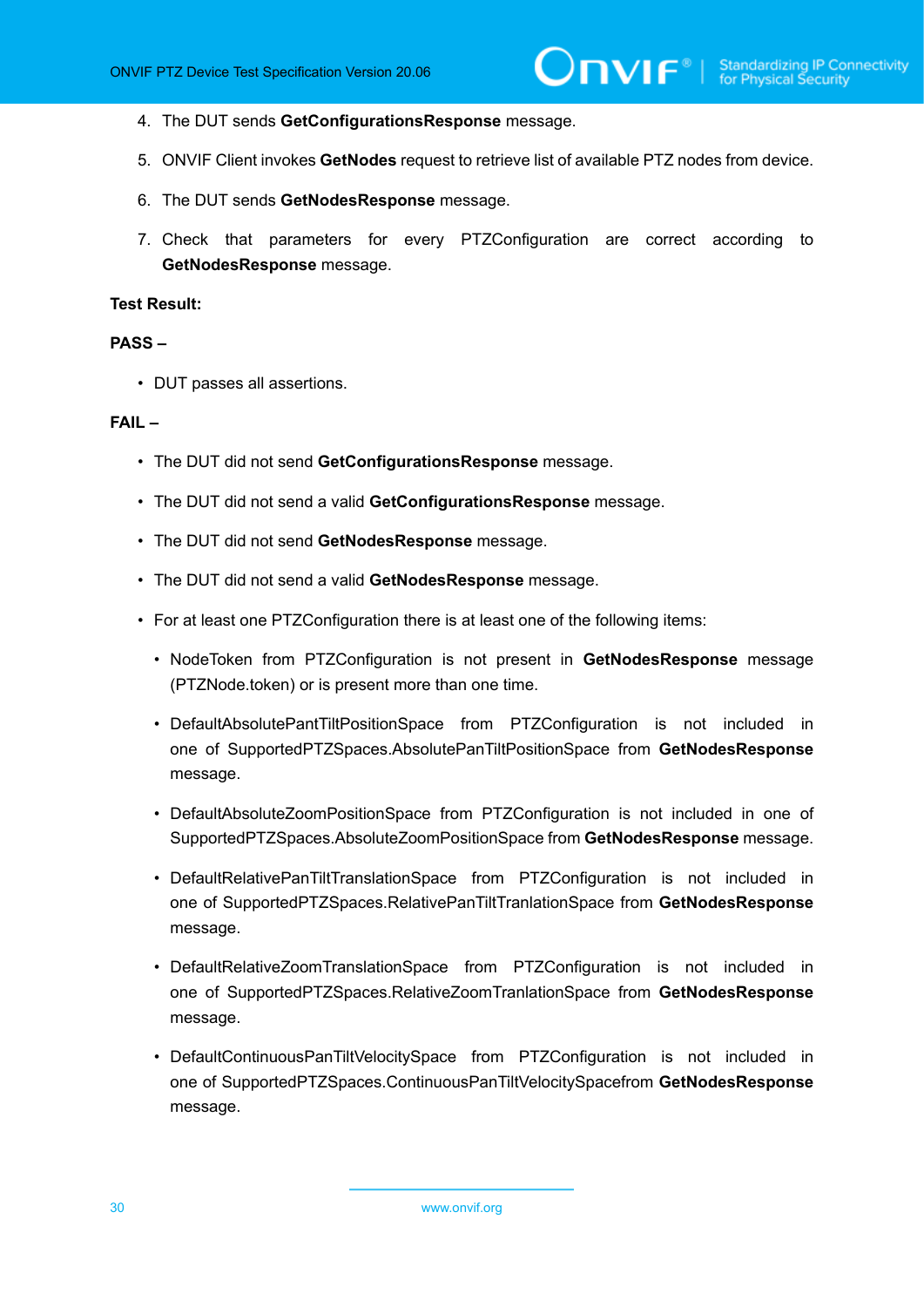• DefaultContinuousZoomVelocitySpace from PTZConfiguration is not included in one of SupportedPTZSpaces.ContinuousZoomVelocitySpace from **GetNodesResponse** message.

 $\mathsf{D}\mathbf{n}\mathsf{V}\mathsf{I}\mathsf{F}^\ast$  .

- DefaultPTZSpeed.PanTilt.space from PTZConfiguration is not included in one of PanTiltSpeedSpace.URI section from **GetNodesResponse** message.
- DefaultPTZSpeed.PanTilt.x is is not between SupportedPTZSpaces.PanTiltSpeedSpace.XRange.Min and SupportedPTZSpaces.PanTiltSpeedSpace.XRange.Max for appropriate PanTiltSpeedSpace.URI from **GetNodesResponse** message.
- DefaultPTZSpeed.PanTilt.y is is not between SupportedPTZSpaces.PanTiltSpeedSpace.XRange.Min and and SupportedPTZSpaces.PanTiltSpeedSpace.XRange.Max for appropriate PanTiltSpeedSpace.URI from **GetNodesResponse** message.
- DefaultPTZSpeed.Zoom.Space is not included in one of ZoomSpeedSpace.URI section of **GetNodesResponse** message.
- DefaultPTZSpeed.Zoom.x is is not between SupportedPTZSpaces.ZoomSpeedSpace.XRange.Min and SupportedPTZSpaces.ZoomSpeedSpace.XRange.Max for appropriate ZoomSpeedSpace.URI from **GetNodesResponse** message.

# <span id="page-30-0"></span>5.1.2.6 PTZ CONFIGURATIONS AND PTZ CONFIGURATION OPTIONS CONSISTENCY

**Test Case ID:** PTZ-2-1-7

**Specification Coverage:** GetConfigurations, GetConfigurationOptions

**Feature Under Test:** GetConfigurations, GetConfigurationOptions

**WSDL Reference:** ptz.wsdl

**Test Purpose:** To check that PTZ Configurations and PTZ Configuration Options are consistent.

**Pre-Requisite:** PTZ Service is received from the DUT.

**Test Configuration:** ONVIF Client and DUT.

#### **Test Procedure:**

1. Start an ONVIF Client.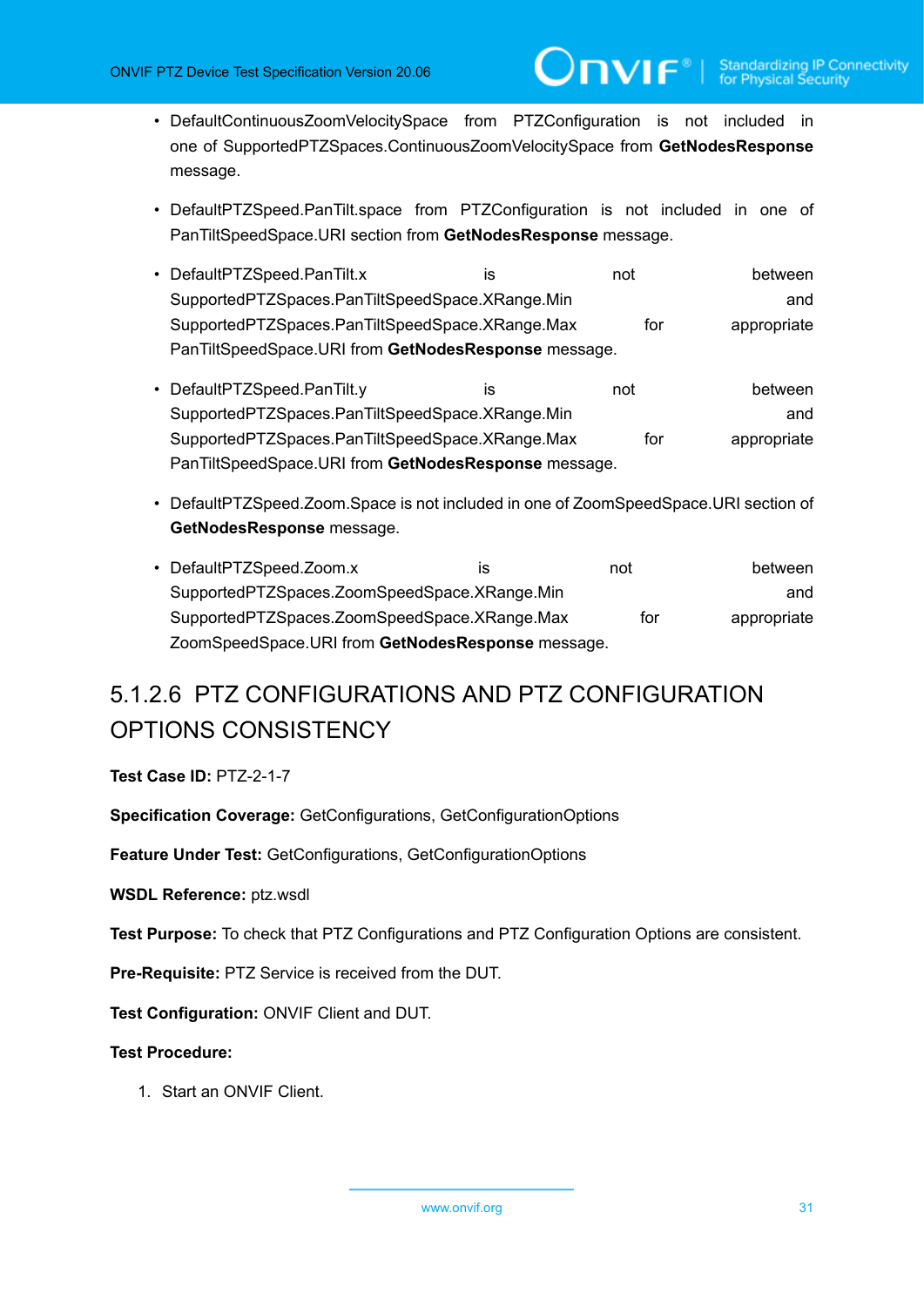- 2. Start the DUT.
- 3. ONVIF Client invokes **GetConfigurations** request to retrieve a list of PTZ Configurations from device.
- 4. The DUT sends **GetConfigurationsResponse** message.
- 5. ONVIF Client invokes **GetConfigurationOptions** request (ConfigurationToken) to retrieve options for PTZConfiguration from device.
- 6. The DUT sends **GetConfigurationsResponse** message.
- 7. Check that parameters for PTZ configuration are corresponded to PTZConfigurationOptions.
- 8. Repeat Steps 5-7 for other PTZConfigurations from the **GetConfigurationsResponse** message.

#### **Test Result:**

#### **PASS –**

• DUT passes all assertions.

#### **FAIL –**

- The DUT did not send **GetConfigurationsResponse** message.
- The DUT did not send a valid **GetConfigurationsResponse** message.
- The DUT did not send **GetConfigurationOptions** message.
- The DUT did not send a valid **GetConfigurationOptions** message.
- For at least one PTZConfiguration there is at least one of the following items:
	- DefaultAbsolutePantTiltPositionSpace from PTZConfiguration is not included in one of Spaces.AbsolutePanTiltPositionSpace from **GetConfigurationOptions** message.
	- DefaultAbsoluteZoomPositionSpace from PTZConfiguration is not included in one of Spaces.AbsoluteZoomPositionSpace from **GetConfigurationOptions** message.
	- DefaultRelativePanTiltTranslationSpace from PTZConfiguration is not included in one of Spaces.RelativePanTiltTranlationSpace from **GetConfigurationOptions** message.
	- DefaultRelativeZoomTranslationSpace from PTZConfiguration is not included in one of Spaces.RelativeZoomTranlationSpace from **GetConfigurationOptions** message.
	- DefaultContinuousPanTiltVelocitySpace from PTZConfiguration is not included in one of Spaces.ContinuousPanTiltVelocitySpace from **GetConfigurationOptions** message.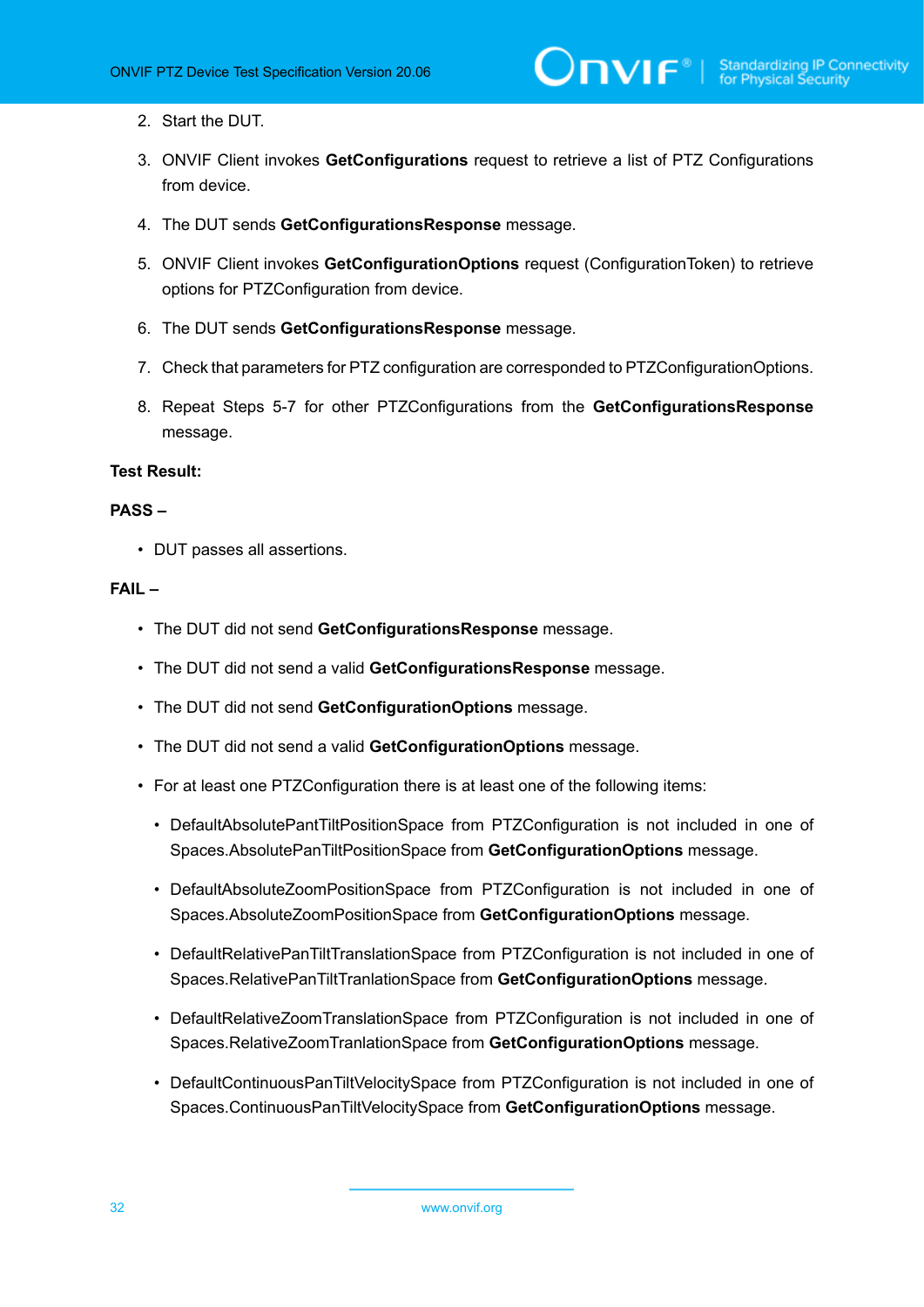- DefaultContinuousZoomVelocitySpace from PTZConfiguration is not included in one of Spaces.ContinuousZoomVelocitySpace from **GetConfigurationOptions** message.
- DefaultPTZSpeed.PanTilt.space from PTZConfiguration is not included in one of Spaces.PanTiltSpeedSpace.URI section from **GetConfigurationOptions** message.
- DefaultPTZSpeed.PanTilt.x is not between Spaces.PanTiltSpeedSpace.XRange.Min and Spaces.PanTiltSpeedSpace.XRange.Max for for appropriate Spaces.PanTiltSpeedSpace.URI from **GetConfigurationOptions** message.
- DefaultPTZSpeed.PanTilt.y is not between Spaces.PanTiltSpeedSpace.YRange.Min and Spaces.PanTiltSpeedSpace.YRange.Max for for appropriate Spaces.PanTiltSpeedSpace.URI from **GetConfigurationOptions** message.
- DefaultPTZSpeed.Zoom.Space is not included in one of Spaces.ZoomSpeedSpace.URI section of **GetConfigurationOptions** message.
- DefaultPTZSpeed.Zoom.x is not between Spaces.ZoomSpeedSpace.XRange.Min and PTZSpaces.ZoomSpeedSpace.XRange.Max for the appropriate Spaces.ZoomSpeedSpace.URI from **GetConfigurationOptions** message.
- DefaultPTZTimeout is not between PTZTimeout.Min and PTZTimeout.Max from **GetConfigurationOptions** message.

### <span id="page-32-0"></span>5.1.2.7 PTZ SET CONFIGURATION

#### **Test Case ID:** PTZ-2-1-9

**Specification Coverage:** SetConfiguration

**Feature Under Test:** SetConfiguration

**WSDL Reference:** ptz.wsdl

**Test Purpose:** To verify the capability to set the DUT PTZ Configuration.

**Pre-Requisite:** PTZ Service is received from the DUT.

**Test Configuration:** ONVIF Client and DUT.

#### **Test Procedure:**

- 1. Start an ONVIF Client.
- 2. Start the DUT.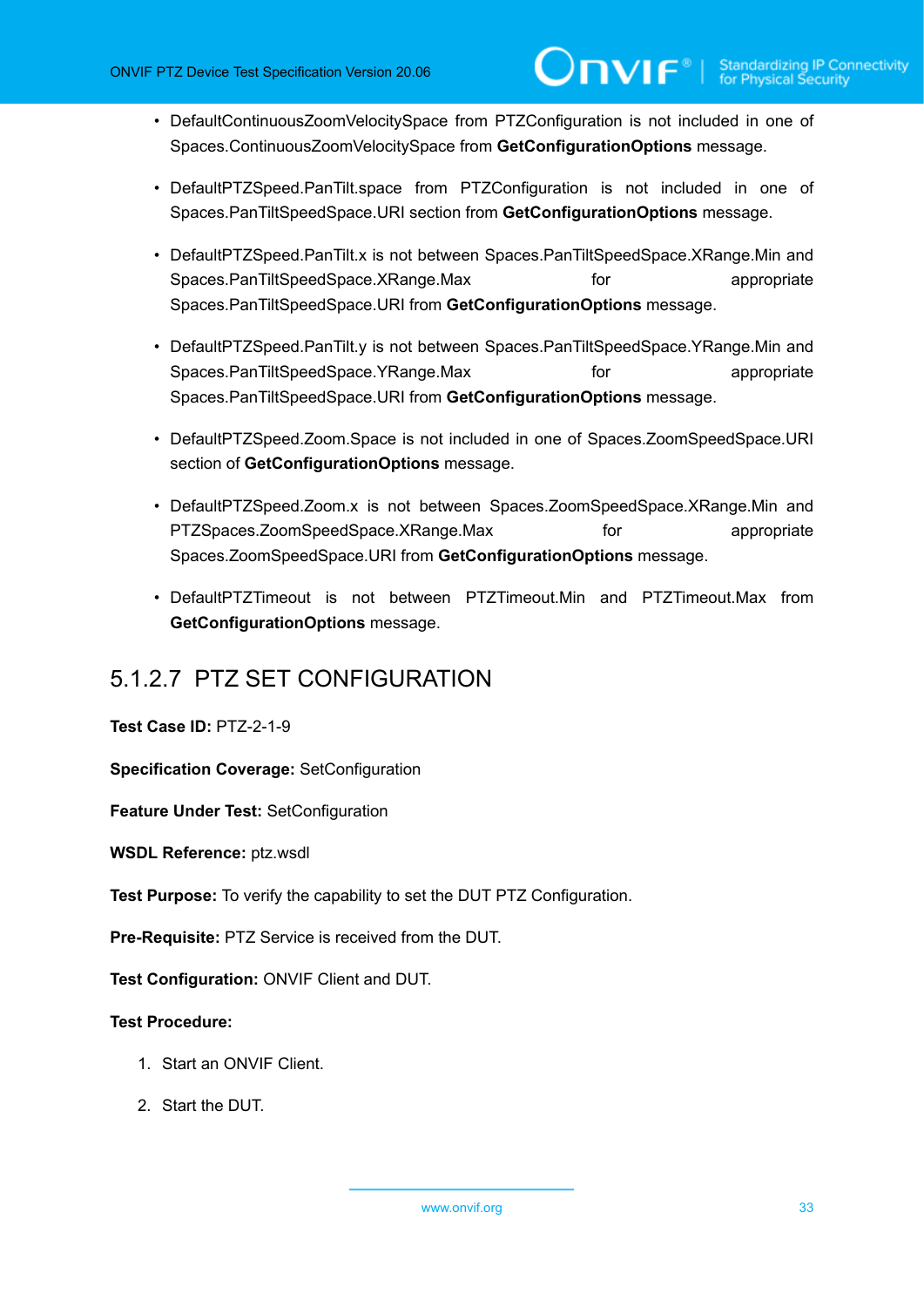- 3. ONVIF Client will invoke **GetConfigurations** request to retrieve a list of existing PTZConfigurations.
- 4. Verify the **GetConfigurationsResponse** message from DUT (a list of existing PTZConfigurations).
- 5. ONVIF Client will invoke **GetConfigurationOptions** request (ConfigurationToken of existing PTZConfiguration) to retrieve the range of PTZTimeout that can be changed.
- 6. Verify that DUT returns PTZConfigurationOptions in **GetConfigurationsResponse** message.
- 7. ONVIF Client will invoke **SetConfiguration** request (DefaultPTZTimeout = [Max or Min of duration value], and force persistence = false). DefaultPTZTimeout will be set to Max of the duration value. If DefaultPTZTimeout of DUT is same value with Max of duration value, this value will be set to Min of the duration value.
- 8. DUT modifies PTZ Configuration and return with **SetConfigurationResponse** message indicating success.
- 9. ONVIF Client will verify the modified PTZ configuration by invoking **GetConfiguration** request.
- 10.Verify that DUT returns the modified PTZ Configuration in the **GetConfigurationResponse** message (DefaultPTZTimeout = [Max or Min of the duration value]).

#### **Test Result:**

#### **PASS –**

• DUT passes all assertions.

#### **FAIL –**

- The DUT did not send **GetConfigurationsResponse** message.
- The DUT did not send a valid **GetConfigurationsResponse** message.
- The DUT did not send **GetConfigurationResponse** message.
- The DUT did not send a valid **GetConfigurationResponse** message.
- The DUT did not send equal parameters for one or more PTZConfiguration in the **GetConfigurationResponse** message and in the **GetConfigurationsResponse** message.

**Note:** See [Annex A.2](#page-135-0) for Name and Token Parameters Length limitations.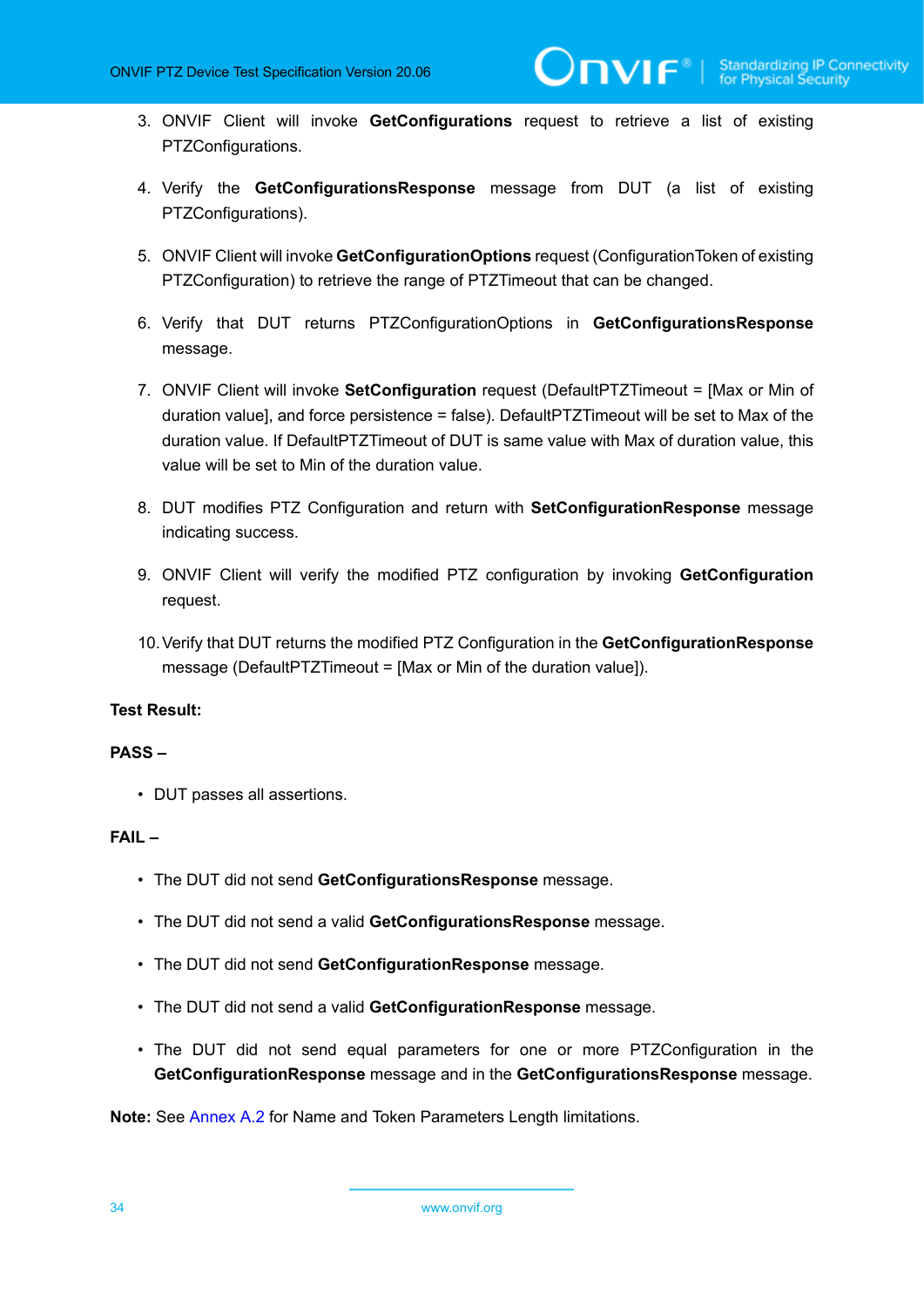# <span id="page-34-0"></span>5.1.2.8 SOAP FAULT MESSAGE

**Test Case ID:** PTZ-2-1-10

**Specification Coverage:** SetConfiguration

**Feature Under Test:** SetConfiguration

**WSDL Reference:** ptz.wsdl

**Test Purpose:** To verify that the DUT generates a SOAP fault message if an invalid PTZ Configuration message is sent.

**Pre-Requisite:** PTZ Service is received from the DUT.

**Test Configuration:** ONVIF Client and DUT.

#### **Test Procedure:**

- 1. Start an ONVIF Client.
- 2. Start the DUT.
- 3. ONVIF Client will invoke **SetConfiguration** request with an invalid Configuration token.
- 4. The DUT returns **env:Sender/ter:InvalidArgVal/ter:NoConfig** SOAP 1.2 fault.

#### **Test Result:**

#### **PASS –**

• DUT passes all assertions.

#### **FAIL –**

- The DUT did not send SOAP 1.2 fault message.
- The DUT did not send a correct SOAP 1.2 fault message (fault code, namespace etc).

<span id="page-34-1"></span>**Note:** See [Annex A.2](#page-135-0) for Name and Token Parameters Length limitations.

### 5.1.3 Capabilities

### <span id="page-34-2"></span>5.1.3.1 PTZ SERVICE CAPABILITIES

#### **Test Case ID:** PTZ-8-1-1

**Specification Coverage:** Capability exchange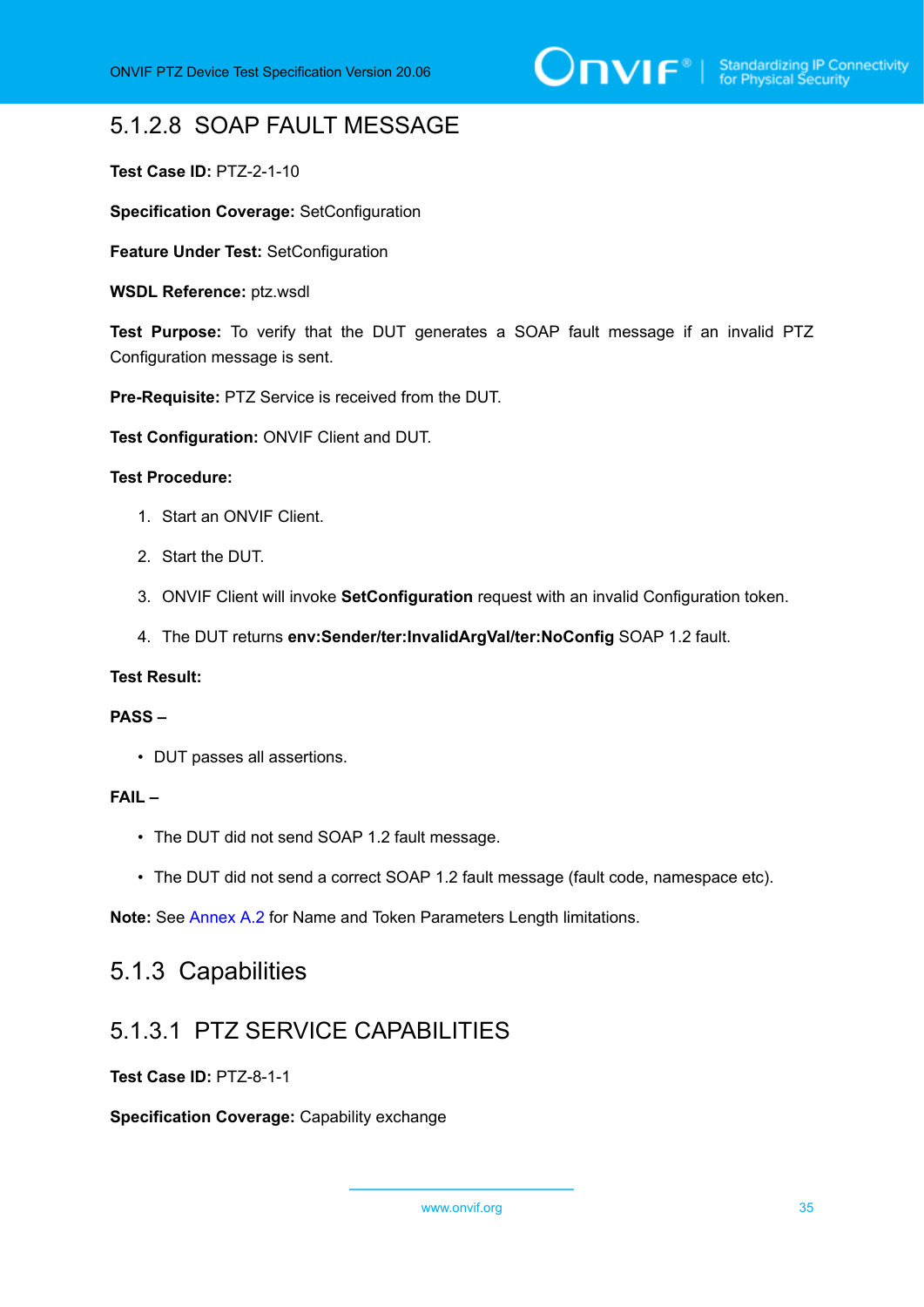**Feature Under Test:** GetServiceCapabilities (for PTZ Service)

**WSDL Reference:** ptz.wsdl

**Test Purpose:** To verify PTZ Service Capabilities of the DUT.

**Pre-Requisite:** PTZ Service is received from the DUT. GetServices is supported by the DUT.

**Test Configuration:** ONVIF Client and DUT.

#### **Test Procedure:**

- 1. Start an ONVIF Client.
- 2. Start the DUT.
- 3. ONVIF Client will invoke **GetServiceCapabilities** request to retrieve PTZ service capabilities of the DUT.
- 4. Verify the **GetServiceCapabilitiesResponse** message from the DUT.

#### **Test Result:**

#### **PASS –**

• DUT passes all assertions.

#### **FAIL –**

• The DUT did not send a valid GetServiceCapabilitiesResponse.

# <span id="page-35-0"></span>5.1.3.2 GET SERVICES AND GET PTZ SERVICE CAPABILITIES **CONSISTENCY**

**Test Case ID:** PTZ-8-1-2

**Specification Coverage:** Capability exchange

**Feature Under Test:** GetServices, GetServiceCapabilities (for PTZ Service)

**WSDL Reference:** ptz.wsdl

**Test Purpose:** To verify Get Services and PTZ Service Capabilities consistency.

**Pre-Requisite:** PTZ Service is received from the DUT. GetServices is supported by the DUT.

**Test Configuration:** ONVIF Client and DUT.

**Test Procedure:**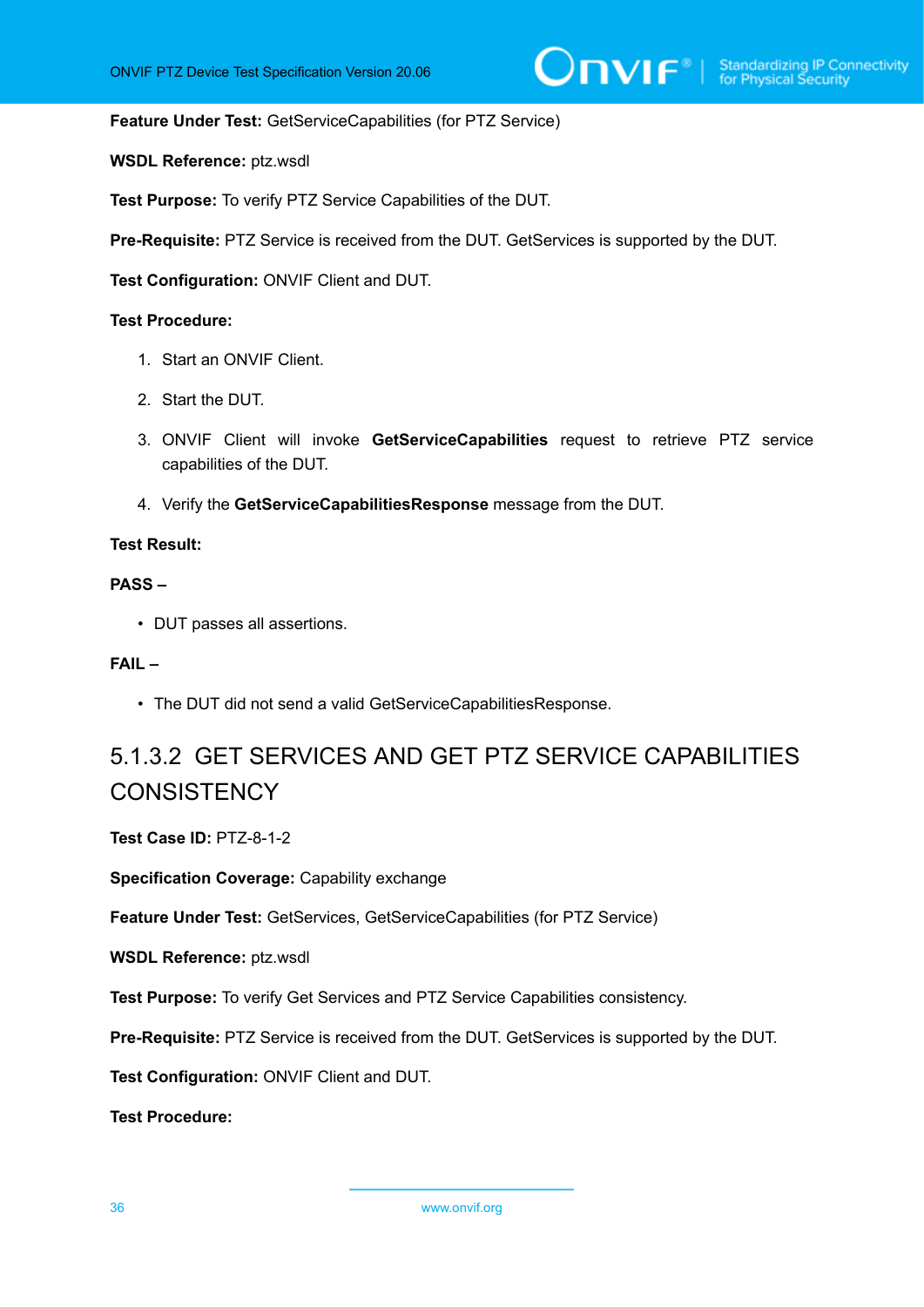#### 1. Start an ONVIF Client.

- 2. Start the DUT.
- 3. ONVIF Client will invoke **GetServices** request (IncludeCapability = true) to retrieve all services of the DUT with service capabilities.
- 4. Verify the **GetServicesResponse** message from the DUT.
- 5. ONVIF Client will invoke **GetServiceCapabilities** request to retrieve PTZ service capabilities of the DUT.
- 6. Verify the **GetServiceCapabilitiesResponse** message from the DUT.

#### **Test Result:**

#### **PASS –**

• DUT passes all assertions.

#### **FAIL –**

- The DUT did not send a valid **GetServicesResponse** message.
- The DUT did not send a valid **GetServiceCapabilitiesResponse** message.
- The DUT sent different Capabilities in **GetServicesResponse** message and in **GetServiceCapabilitiesResponse** message.

**Note:** Service will be defined as PTZ service if it will have Namespace element that is equal to "http://www.onvif.org/ver20/ptz/wsdl".

## 5.2 PTZ Control Using Media Service

## 5.2.1 Move Operation

### 5.2.1.1 PTZ ABSOLUTE MOVE

**Test Case ID:** PTZ-3-1-1

**Specification Coverage: AbsoluteMove** request

**Feature Under Test: AbsoluteMove** request

**WSDL Reference:** ptz.wsdl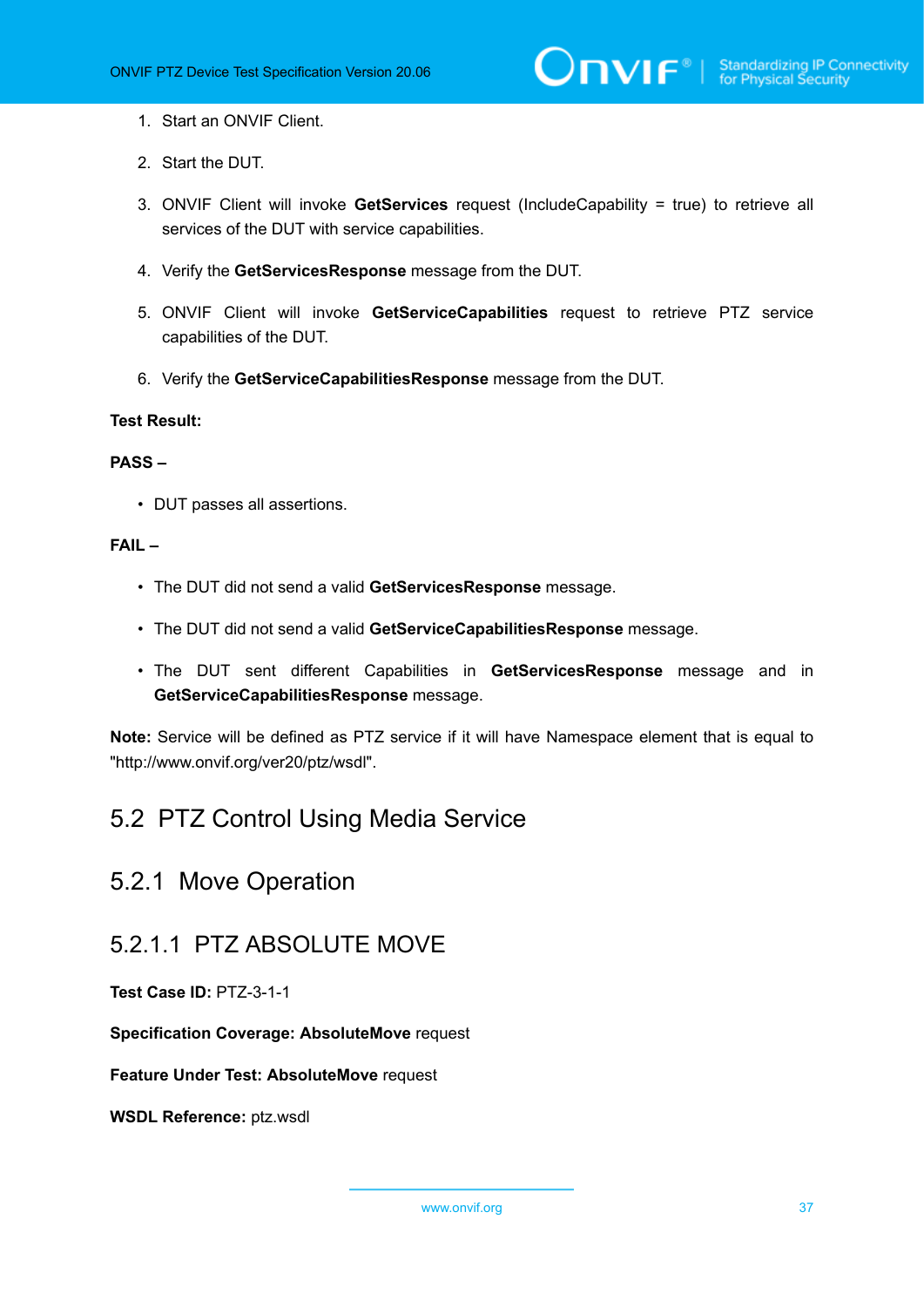**Test Purpose:** To verify absolute Pan/Tilt or absolute Zoom movements using the DUT PTZ AbsoluteMove request operation.

**Pre-Requisite:** PTZ Service is received from the DUT. Media Service is received from the DUT. Absolute movement is supported by the DUT for PTZ Node selected on Management tab or by 1st PTZ Node (if PTZ node is not selected on Management tab). A ProfileToken that refers to a Media Profile that includes a PTZConfiguration for the PTZNode is required.

**Test Configuration:** ONVIF Client and DUT.

#### **Test Procedure:**

- 1. Start an ONVIF Client.
- 2. Start the DUT.
- 3. ONVIF Client configures and selects a media profile as described in [Annex A.1](#page-133-0).
- 4. ONVIF Client will invoke **GetConfigurationOptions** request to retrieve PTZConfigurationOptions.
- 5. Verify that DUT returns **GetConfigurationsResponse** message with valid Spaces and PTZTimeout, and has the function of Absolute movement.
- 6. ONVIF Client will invoke **GetStatus** request to get a current PTZStatus.
- 7. The DUT returns a current PTZStatus in the **GetStatusResponse** message.
- 8. If Absolute move is supported for 'Pan Tilt', ONVIF Client will invoke **AbsoluteMove** request (ProfileToken, Position:PanTilt = ["x", "y"], Speed:PanTilt = ["x", "y"]). The Speed:PanTilt parameter is added if supported Speed:PanTilt.
- 9. If ONVIF Client invoked **AbsoluteMove** request for PanTilt, verify that DUT returns **AbsoluteMoveResponse** message indicating success.
- 10.If Absolute move is supported for 'Zoom', ONVIF Client will invoke **AbsoluteMove** request (ProfileToken, Position:Zoom = ["x"], Speed:Zoom = ["x"]). The Speed:Zoom parameter is added if supported Speed:Zoom.
- 11. If ONVIF Client invoked **AbsoluteMove** request for Zoom, verify that DUT returns **AbsoluteMoveResponse** message indicating success.
- 12.ONVIF Client will invoke **GetStatus** request to get a current PTZStatus.
- 13.Verify that the DUT moves to the specified position by **GetStatusResponse** message.

**Test Result:**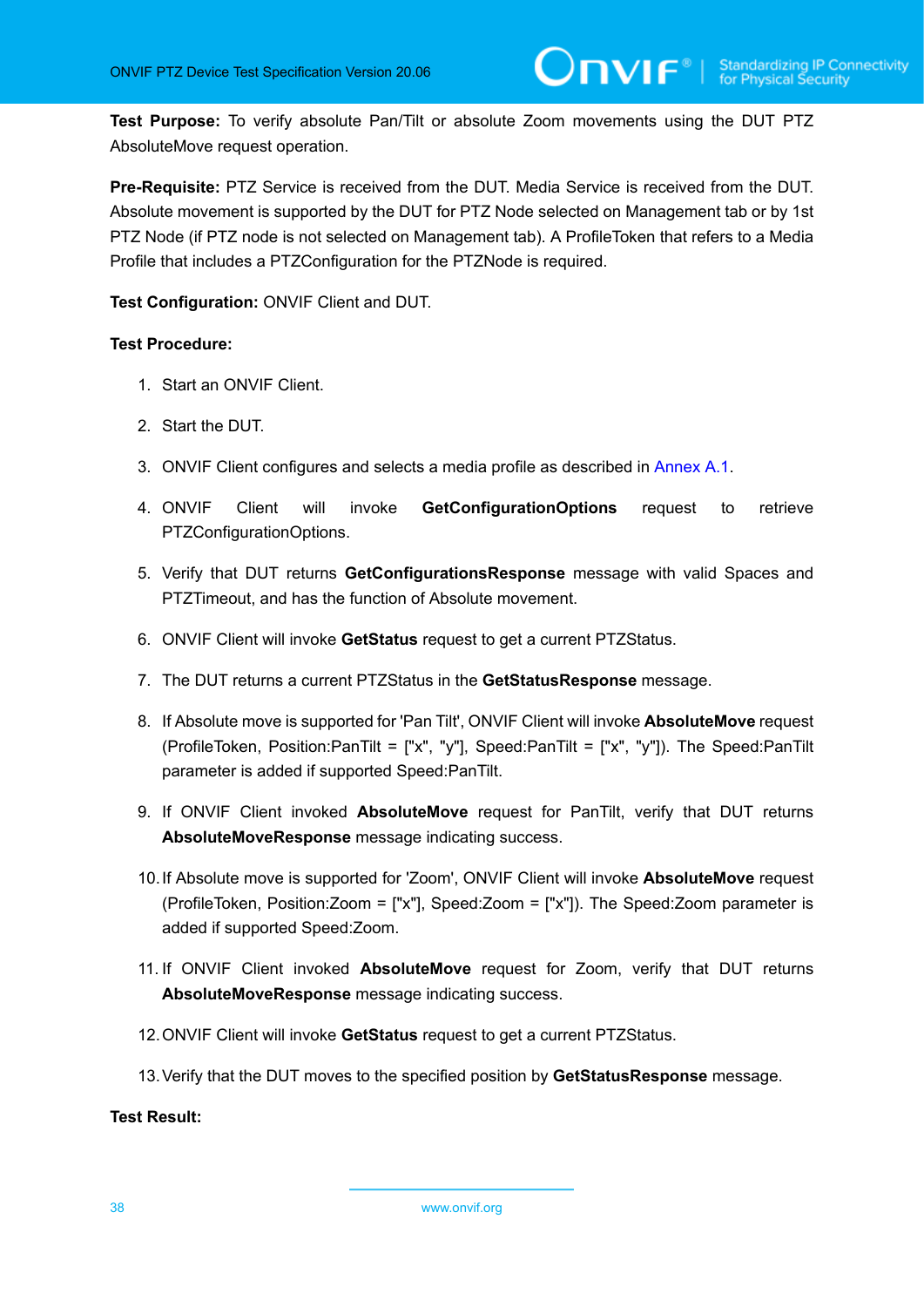#### **PASS –**

• DUT passes all assertions.

#### **FAIL –**

- The DUT did not send **GetConfigurationsResponse** message.
- The DUT did not send a valid **GetConfigurationsResponse** message.
- The DUT did not send **GetConfigurationsResponse** message with valid Spaces and PTZTimeout.
- The DUT did not send **GetStatusResponse** message.
- The DUT did not send a valid **GetStatusResponse** message.
- The DUT did not send **AbsoluteMoveResponse** message.
- The DUT did not send **GetStatusResponse** message with the specified position after moved by ONVIF Client.

**Note:** If DUT does not return a current position by **GetStatusResponse** message, the specified position after being moved by ONVIF Client is not checked by ONVIF Client.

**Note:** PTZ accuracy is out of scope for this Test Specification. Therefore, the position reported by the DUT in the **GetStatusResponse** message does not have to be exactly the same as the position requested by the ONVIF Client in the **AbsoluteMove** request.

**Note:** If profile selected for test contains PanTiltLimits or ZoomLimits in the PTZConfiguration then these limitations will be taken into account for x, y values of PanTilt or Zoom in **AbsoluteMove** request.

### 5.2.1.2 SOAP FAULT MESSAGE

**Test Case ID:** PTZ-3-1-2

**Specification Coverage: AbsoluteMove** request

**Feature Under Test: AbsoluteMove** request

**WSDL Reference:** ptz.wsdl

**Test Purpose:** To verify that DUT generates a SOAP fault message to AbsoluteMove request operation with out of bounds values.

**Pre-Requisite:** PTZ Service is received from the DUT. Media Service is received from the DUT. Absolute movement is supported by the DUT for PTZ Node selected on Management tab or by 1st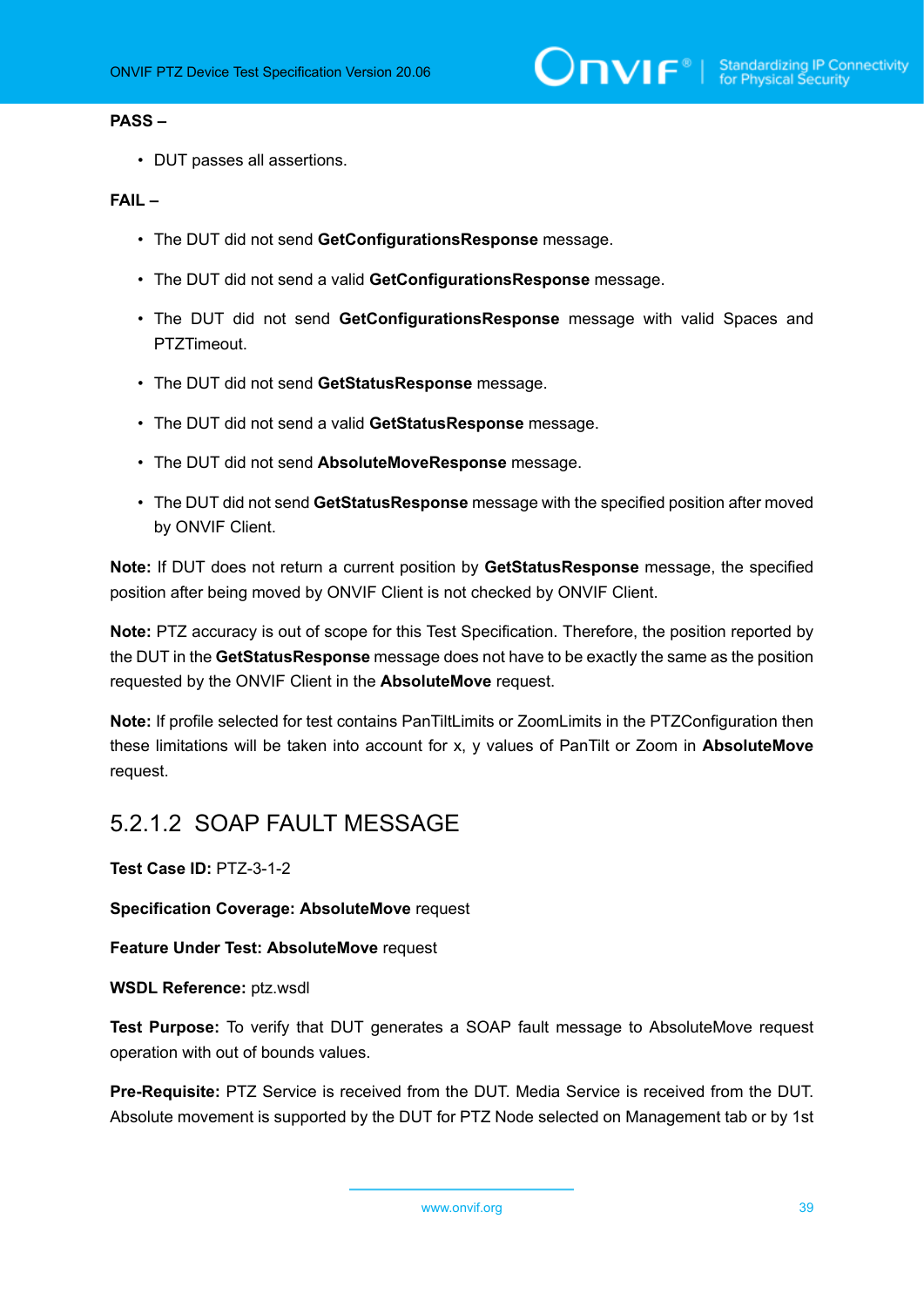PTZ Node (if PTZ node is not selected on Management tab) . A ProfileToken that refers to a Media Profile that includes a PTZConfiguration for the PTZNode is required.

**Test Configuration:** ONVIF Client and DUT.

#### **Test Procedure:**

- 1. Start an ONVIF Client.
- 2. Start the DUT.
- 3. ONVIF Client configures and selects a media profile as described in [Annex A.1](#page-133-0).
- 4. ONVIF Client will invoke **GetConfigurationOptions** request (PTZConfigurationToken).
- 5. DUT returns existing PTZConfiguration in the **GetConfigurationsResponse** message.
- 6. ONVIF Client will invoke **AbsoluteMove** request (ProfileToken, PanTilt = ["x (Out of range)", "y (Out of range)"]).
- 7. The DUT returns **env:Sender/ter:InvalidArgVal/ter:InvalidPosition** SOAP 1.2 fault.

#### **Test Result:**

#### **PASS –**

• DUT passes all assertions.

#### **FAIL –**

- The DUT did not send **GetConfigurationsResponse** message.
- The DUT did not send a valid **GetConfigurationsResponse** message.
- The DUT did not send SOAP 1.2 fault message against **AbsoluteMove** request.
- The DUT did not send a correct SOAP 1.2 fault message (fault code, namespace etc) against **AbsoluteMove** request.

### 5.2.1.3 PTZ RELATIVE MOVE

**Test Case ID:** PTZ-3-1-3

**Specification Coverage:** RelativeMove

**Feature Under Test:** RelativeMove

**WSDL Reference:** ptz.wsdl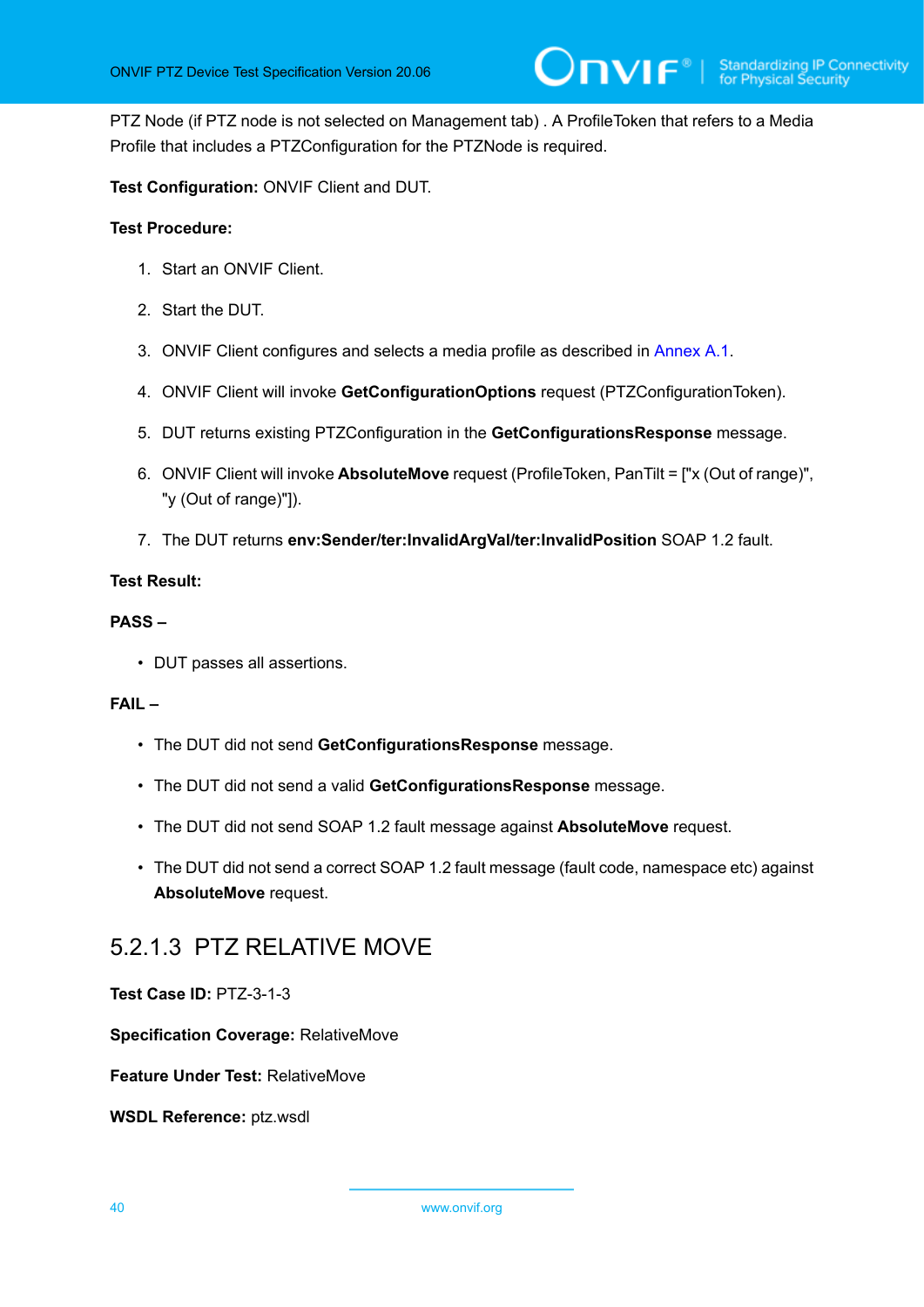**Test Purpose:** To verify relative Pan/Tilt or relative Zoom movements using the DUT PTZ RelativeMove operation.

**Pre-Requisite:** PTZ Service is received from the DUT. Media Service is received from the DUT. Relative movement is supported by the DUT for PTZ Node selected on Management tab or by 1st PTZ Node (if PTZ node is not selected on Management tab) . A ProfileToken that refers to a Media Profile that includes a PTZConfiguration for the PTZNode is required.

**Test Configuration:** ONVIF Client and DUT.

- 1. Start an ONVIF Client.
- 2. Start the DUT.
- 3. ONVIF Client configures and selects a media profile as described in [Annex A.1](#page-133-0).
- 4. ONVIF Client will invoke **GetConfigurationOptions** request to retrieve PTZConfigurationOptions.
- 5. Verify that DUT returns **GetConfigurationsResponse** message with valid Spaces and PTZTimeout, and has the function of Relative movement.
- 6. ONVIF Client will invoke **GetStatus** request to get a current PTZStatus.
- 7. DUT returns a current PTZStatus in the **GetStatusResponse** message.
- 8. If PanTilt of Relative movement is supported (there is a parameter of RelativePanTiltTranslationSpace in PTZConfigurationOptions), ONVIF Client will invoke **RelativeMove** request (ProfileToken, Position:PanTilt = ["x", "y"], Speed:PanTilt = ["x", "y"]). The Speed:PanTilt parameter is added if supported Speed:PanTilt.
- 9. If ONVIF Client invoked **RelativeMove** request for PanTilt, verify that DUT returns **RelativeMoveResponse** message indicating success.
- 10.If Zoom Relative movement is supported (there is a parameter of RelativeZoomTranslationSpace in PTZConfigurationOptions), ONVIF Client will invoke **RelativeMove** request (ProfileToken, Position:Zoom = ["x"], Speed:Zoom = ["x"]). The Speed:Zoom parameter is added if supported Speed:Zoom.
- 11. If ONVIF Client invoked **RelativeMove** request for Zoom, verify that DUT returns **RelativeMoveResponse** message indicating success.
- 12.ONVIF Client will invoke **GetStatus** request to get a current PTZStatus.
- 13.Verify that DUT moves to the specified position by **GetStatusResponse** message.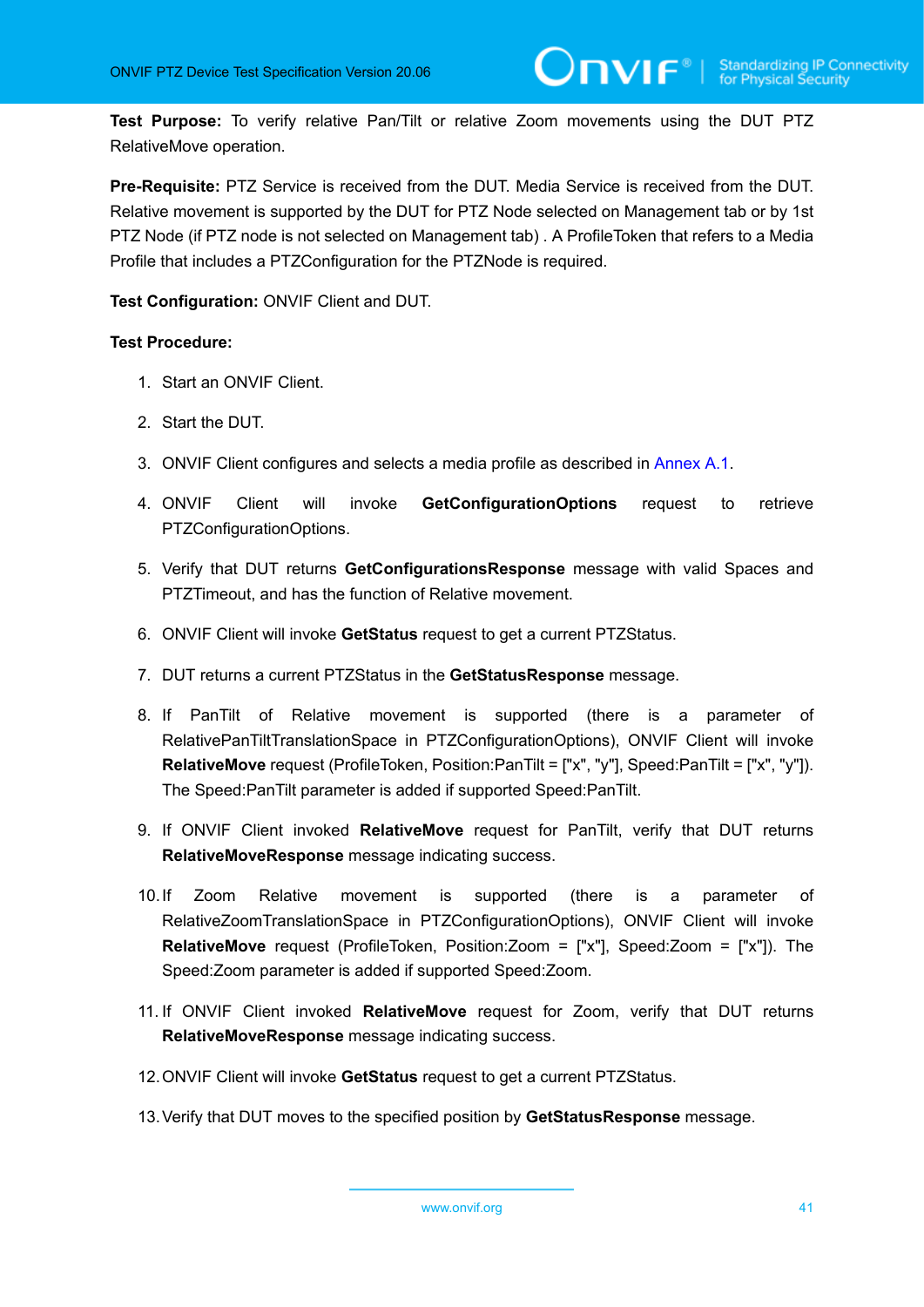#### **PASS –**

• DUT passes all assertions.

#### **FAIL –**

- The DUT did not send **GetConfigurationsResponse** message.
- The DUT did not send a valid **GetConfigurationsResponse** message.
- The DUT did not send **GetConfigurationsResponse** message with valid Spaces and PTZTimeout.
- The DUT did not send **GetStatusResponse** message.
- The DUT did not send a valid **GetStatusResponse** message.
- The DUT did not send **RelativeMoveResponse** message.
- The DUT did not send **GetStatusResponse** message with the specified position after moved by ONVIF Client.

**Note:** If DUT does not return a current position by **GetStatusResponse** message, the specified position after being moved by ONVIF Client is not checked by ONVIF Client.

**Note:** PTZ accuracy is out of scope for this Test Specification. Therefore the position reported by the DUT in the **GetStatusResponse** message does not have to be exactly the same as the position requested by the ONVIF Client in the **RelativeMove** request.

### 5.2.1.4 PTZ CONTINUOUS MOVE

**Test Case ID:** PTZ-3-1-4

**Specification Coverage:** ContinuousMove

**Feature Under Test:** ContinuousMove

**WSDL Reference:** ptz.wsdl

**Test Purpose:** To verify continuous Pan/Tilt or continuous Zoom movements using the DUT PTZ ContinuousMove operation with timeout parameter.

**Pre-Requisite:** PTZ Service is received from the DUT. Media Service is received from the DUT. A ProfileToken that refers to a Media Profile that includes a PTZConfiguration for the PTZNode is required.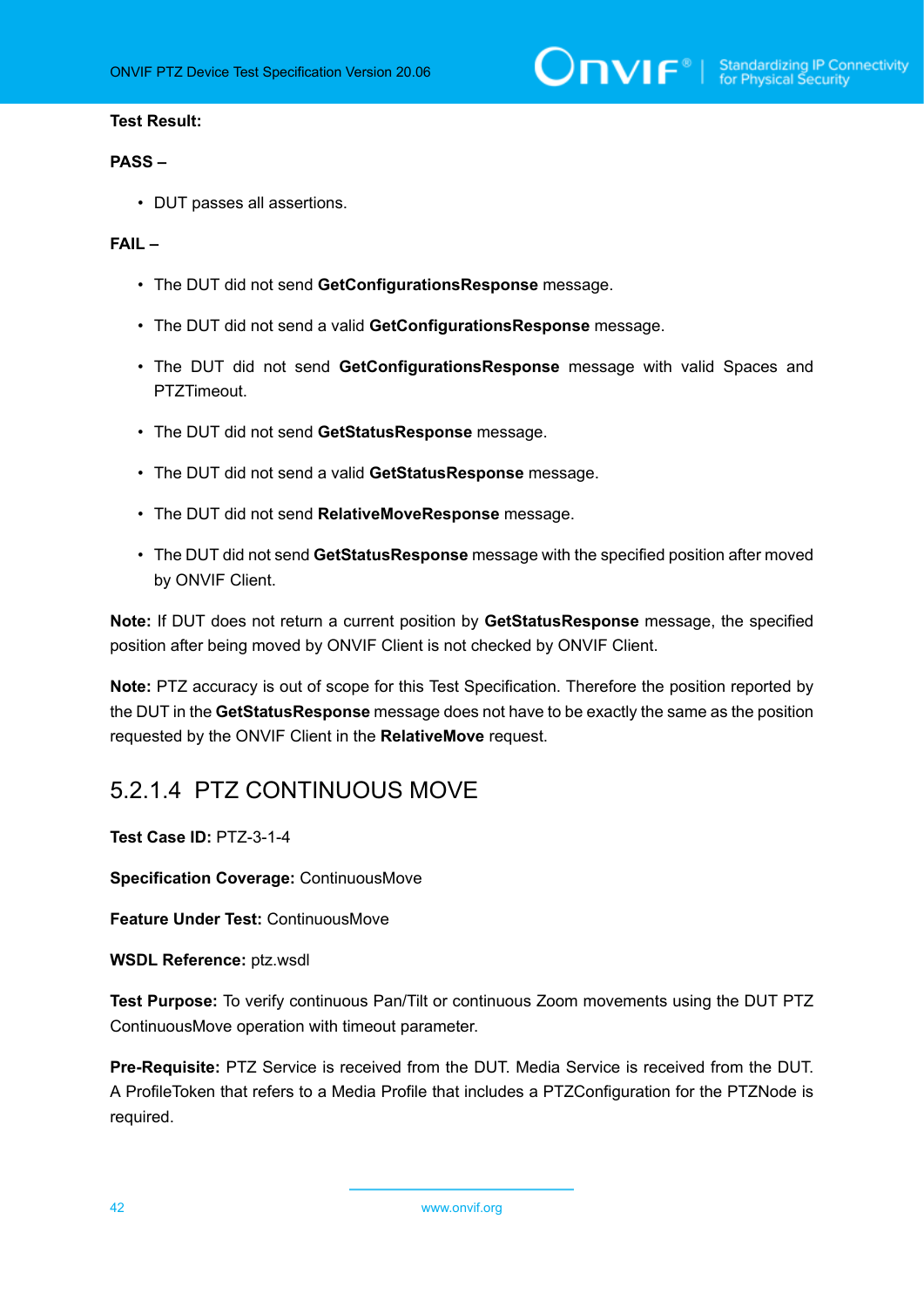#### **Test Configuration:** ONVIF Client and DUT.

#### **Test Procedure:**

- 1. Start an ONVIF Client.
- 2. Start the DUT.
- 3. ONVIF Client configures and selects a media profile as described in [Annex A.1](#page-133-0).
- 4. ONVIF Client will invoke **GetConfigurationOptions** request to retrieve PTZConfigurationOptions.
- 5. Verify that DUT returns **GetConfigurationsResponse** message with valid Spaces and PTZTimeout, and has the function of Relative movement.
- 6. If PanTilt of Continuous movement is supported (there is a parameter of ContinuousPanTiltVelocitySpace in PTZConfigurationOptions), ONVIF Client will invoke **ContinuousMove** request (ProfileToken, Velocity:PanTilt = ["x", "y"], Timeout = PT60S).
- 7. If ONVIF Client invoked **ContinuousMove** request for PanTilt, verify that DUT returns **ContinuousMoveResponse** message indicating success.
- 8. If ONVIF Client invoked **ContinuousMove** request for PanTilt, ONVIF Client will invoke **GetStatus** request to get a current PTZStatus after 60 second.
- 9. If ONVIF Client invoked **ContinuousMove** request for PanTilt, verify that the DUT returns **GetStatusResponse** message with MoveStatus = IDLE or UNKNOWN.
- 10.If Zoom of Continuous movement is supported (there is a parameter of ContinuousZoomVelocitySpace in PTZConfigurationOptions), ONVIF Client will invoke **ContinuousMove** request (ProfileToken, Velocity:Zoom = ["x"], Timeout = PT60S).
- 11. If ONVIF Client invoked **ContinuousMove** request for Zoom, verify that DUT returns **ContinuousMoveResponse** message indicating success.
- 12.If ONVIF Client invoked **ContinuousMove** request for Zoom, ONVIF Client will invoke **GetStatus** request to get a current PTZStatus after 60 second.
- 13.If ONVIF Client invoked **ContinuousMove** request for PanTilt, verify that the DUT returns **GetStatusResponse** message with MoveStatus = IDLE or UNKNOWN.

#### **Test Result:**

#### **PASS –**

• DUT passes all assertions.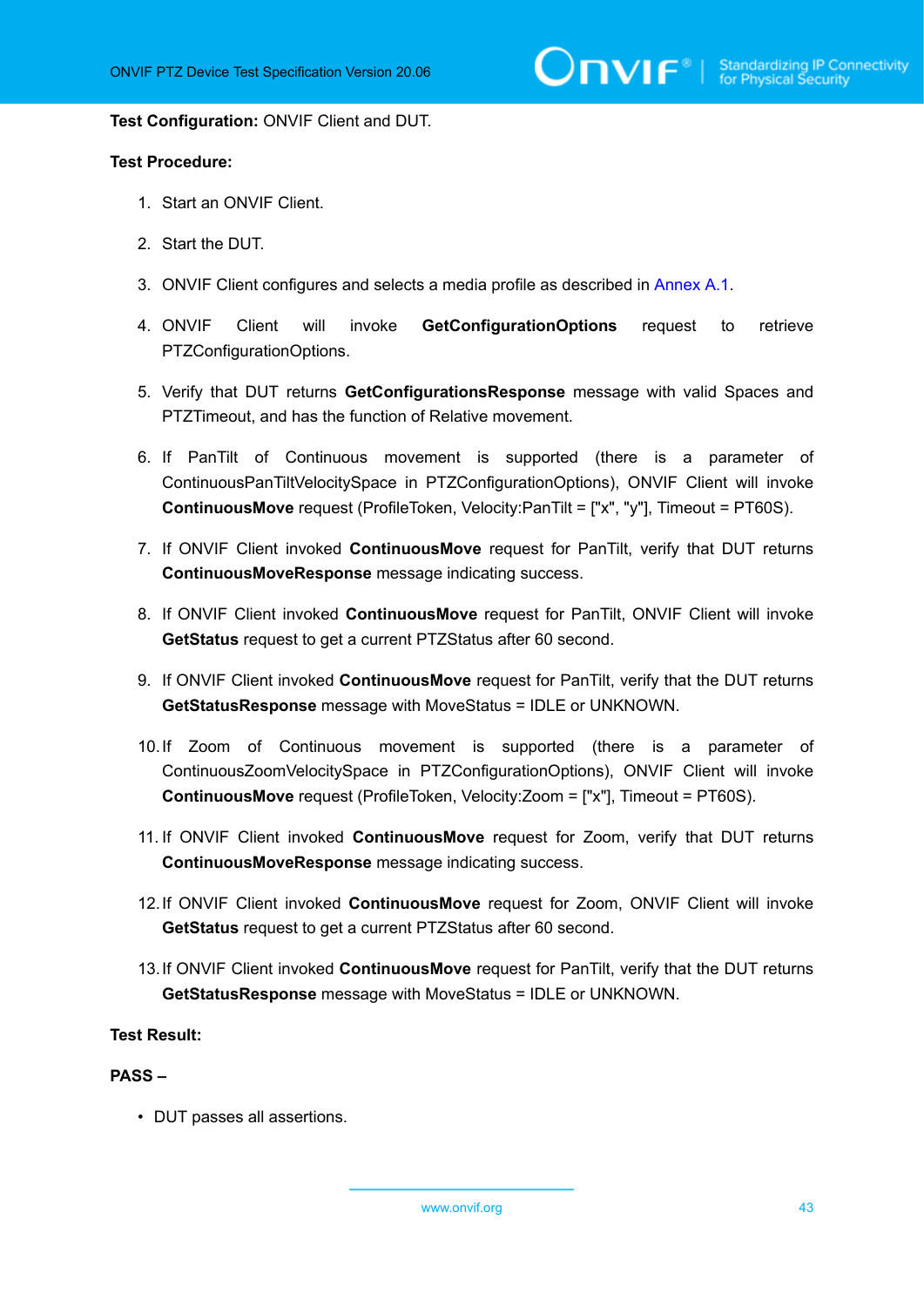#### **FAIL –**

- The DUT did not send **GetConfigurationsResponse** message.
- The DUT did not send a valid **GetConfigurationsResponse** message.
- The DUT did not send **GetConfigurationsResponse** message with valid Spaces and PTZTimeout.
- The DUT did not send **GetStatusResponse** message.
- The DUT did not send a valid **GetStatusResponse** message.
- The DUT did not send **ContinuousMoveResponse** message.
- The DUT did not send **GetStatusResponse** message with MoveStatus = MOVING or UNKNOWN after executing Test Procedure 9 and 15.
- The DUT did not send **GetStatusResponse** message with MoveStatus = IDLE or UNKNOWN after executing Test Procedure 11 and 17.

**Note:** If DUT does not return a current MoveStatus by **GetStatusResponse** message, the MoveStatus is not checked by ONVIF Client.

### 5.2.1.5 PTZ CONTINUOUS MOVE & STOP

**Test Case ID:** PTZ-3-1-5

**Specification Coverage:** ContinuousMove, Stop

**Feature Under Test:** ContinuousMove, Stop

**WSDL Reference:** ptz.wsdl

**Test Purpose:** To verify continuous Pan/Tilt or continuous Zoom movements using the DUT PTZ ContinuousMove operation without timeout parameter and to stop all ongoing pan, tilt and zoom movements.

**Pre-Requisite:** PTZ Service is received from the DUT. Media Service is received from the DUT. A ProfileToken that refers to a Media Profile that includes a PTZConfiguration for the PTZNode is required.

**Test Configuration:** ONVIF Client and DUT.

- 1. Start an ONVIF Client.
- 2. Start the DUT.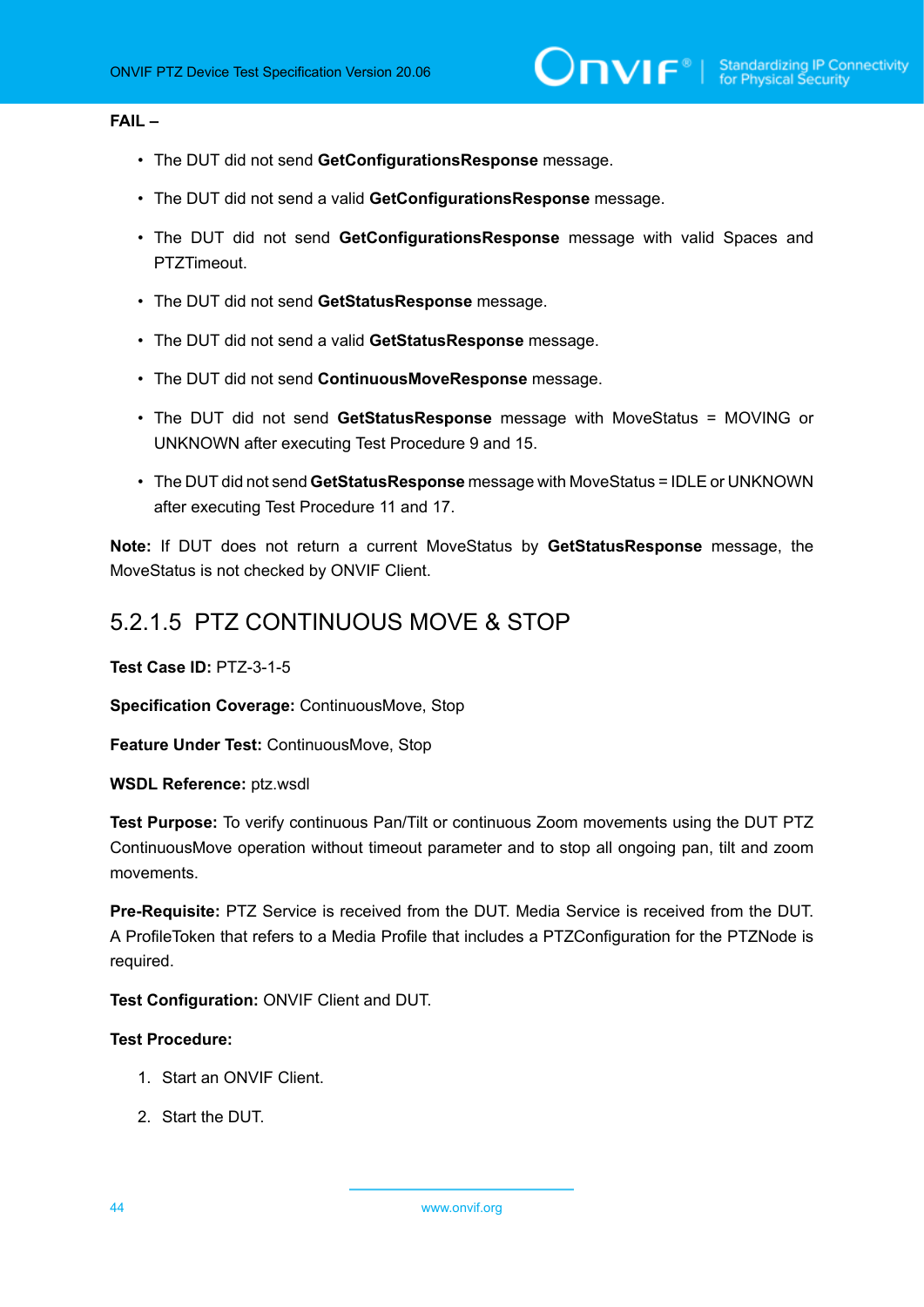- 3. ONVIF Client configures and selects a media profile as described in [Annex A.1](#page-133-0).
- 4. ONVIF Client will invoke **GetConfigurationOptions** request to retrieve PTZConfigurationOptions.
- 5. Verify that DUT returns **GetConfigurationsResponse** message with valid Spaces and PTZTimeout, and has the function of Relative movement.
- 6. If PanTilt of Continuous movement is supported (there is a parameter of ContinuousPanTiltVelocitySpace in PTZConfigurationOptions), ONVIF Client will invoke **ContinuousMove** request (ProfileToken, Velocity:PanTilt = ["x", "y"]).
- 7. If ONVIF Client invoked **ContinuousMove** request for PanTilt, verify that DUT returns **ContinuousMoveResponse** message indicating success.
- 8. If ONVIF Client invoked **ContinuousMove** request for PanTilt, ONVIF Client will invoke **Stop** request to stop continuous move.
- 9. If ONVIF Client invoked **ContinuousMove** request for PanTilt, verify that the DUT returns **StopResponse** message indicating success.
- 10.If ONVIF Client invoked **ContinuousMove** request for PanTilt, ONVIF Client will invoke **GetStatus** request to get a current PTZStatus.
- 11. If ONVIF Client invoked **ContinuousMove** request for PanTilt, verify that the DUT returns **GetStatusResponse** message with MoveStatus = IDLE or UNKNOWN.
- 12.If Zoom of Continuous movement is supported (there is a parameter of ContinuousZoomVelocitySpace in PTZConfigurationOptions), ONVIF Client will invoke **ContinuousMove** request (ProfileToken, Velocity:Zoom = ["x"]).
- 13.If ONVIF Client invoked **ContinuousMove** request for Zoom, verify that DUT returns **ContinuousMoveResponse** message indicating success.
- 14.If ONVIF Client invoked **ContinuousMove** request for Zoom, ONVIF Client will invoke **Stop** request to stop continuous move.
- 15.If ONVIF Client invoked **ContinuousMove** request for Zoom, verify that the DUT returns **StopResponse** message indicating success.
- 16.If ONVIF Client invoked **ContinuousMove** request for Zoom, ONVIF Client will invoke **GetStatus** request to get a current PTZStatus.
- 17.If ONVIF Client invoked **ContinuousMove** request for PanTilt, verify that the DUT returns **GetStatusResponse** message with MoveStatus = IDLE or UNKNOWN.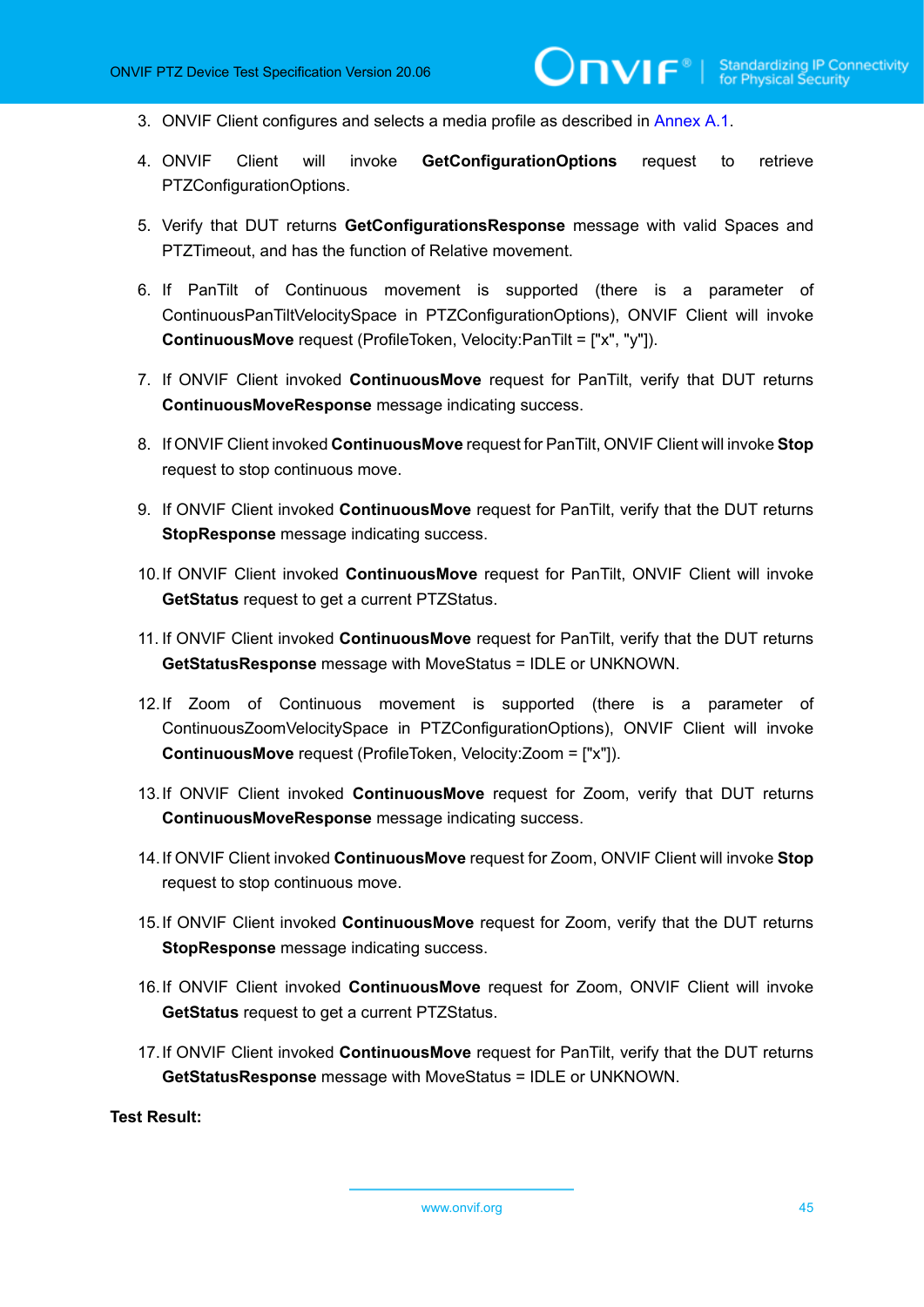#### **PASS –**

• DUT passes all assertions.

#### **FAIL –**

- The DUT did not send **GetConfigurationsResponse** message.
- The DUT did not send a valid **GetConfigurationsResponse** message.
- The DUT did not send **GetConfigurationsResponse** message with valid Spaces and PTZTimeout.
- The DUT did not send **GetStatusResponse** message.
- The DUT did not send a valid **GetStatusResponse** message.
- The DUT did not send **ContinuousMoveResponse** message.
- The DUT did not send **StopResponse** message.
- The DUT did not send **GetStatusResponse** message with MoveStatus = MOVING or UNKNOWN after executing Test Procedure 9 and 17.
- The DUT did not send **GetStatusResponse** message with MoveStatus = IDLE or UNKNOWN after executing Test Procedure 13 and 21.

**Note:** If DUT does not return a current MoveStatus by **GetStatusResponse** message, the MoveStatus is not checked by ONVIF Client.

## 5.2.2 Preset operations

### 5.2.2.1 SET AND GET PRESET

**Test Case ID:** PTZ-4-1-4

**Specification Coverage:** SetPreset, GetPresets

**Feature Under Test:** SetPreset, GetPresets

**WSDL Reference:** ptz.wsdl

**Test Purpose:** To verify that the DUT supports the setting of presets using the SetPreset operation and the retrieval of presets using the GetPresets operation.

**Pre-Requisite:** PTZ Service is received from the DUT. Media Service is received from the DUT. Presets is supported by the DUT for PTZ Node selected on Management tab or by 1st PTZ Node (if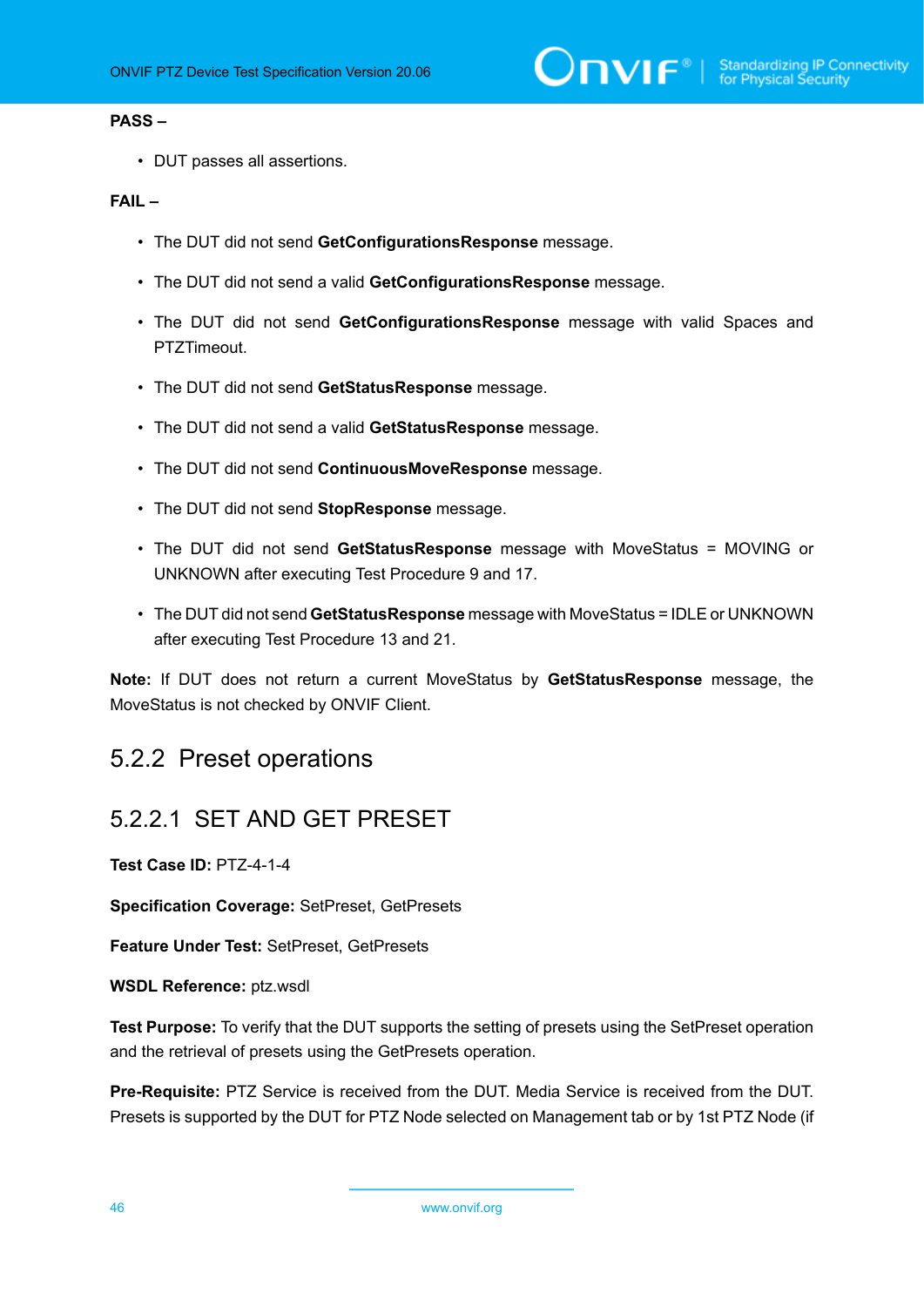PTZ node is not selected on Management tab) . Absolute or Relative movement is supported by the DUT for PTZ Node selected on Management tab or by 1st PTZ Node (if PTZ node is not selected on Management tab) . A ProfileToken that refers to a Media Profile that includes a PTZConfiguration for the PTZNode is required.

**Test Configuration:** ONVIF Client and DUT.

- 1. Start an ONVIF Client.
- 2. Start the DUT.
- 3. ONVIF Client configures and selects a media profile as described in [Annex A.1](#page-133-0).
- 4. Position the DUT so that it is at PTZPosition X using a move request supported by the DUT (e.g. **AbsoluteMove** request or **RelativeMove** request depending of features for PTZ Node selected on Management tab).
- 5. Create a new preset using **SetPreset** request (Name = "Test").
- 6. Verify that the DUT sends a**SetPresetResponse** message and a PresetToken for the preset. The PresetToken will need to be used in the following test steps. The PresetToken can have any valid value but it will be referred to as PresetToken = "A" in this test case.
- 7. ONVIF Client sends a **GetPresets** request.
- 8. The DUT sends a list of presets in the **GetPresetsResponse** message.
- 9. Verify that the **GetPresetsResponse** message has a preset with PresetToken = "A" and with Name = "Test".
- 10.If the DUT supports absolute Pan/Tilt movement for PTZ Node selected on Management tab, the ONVIF Client checks that **GetPresetsResponse** message contains PTZPosition.PanTilt field with values that are equal to X.
- 11. If the DUT supports absolute Zoom movement for PTZ Node selected on Management tab, the ONVIF Client checks that **GetPresetsResponse** message contains PTZPosition.Zoom field with values that are equal to X.
- 12.If the DUT does not support absolute Pan/Tilt movement for PTZ Node selected on Management tab and **GetPresetsResponse** message contains PTZPosition.PanTilt field, the ONVIF Client checks that values of PanTilt that are equal to X.
- 13.If the DUT does not support absolute Zoom movement for PTZ Node selected on Management tab and **GetPresetsResponse** message contains PTZPosition.Zoom field, the ONVIF Client checks that values of PanTilt that are equal to X.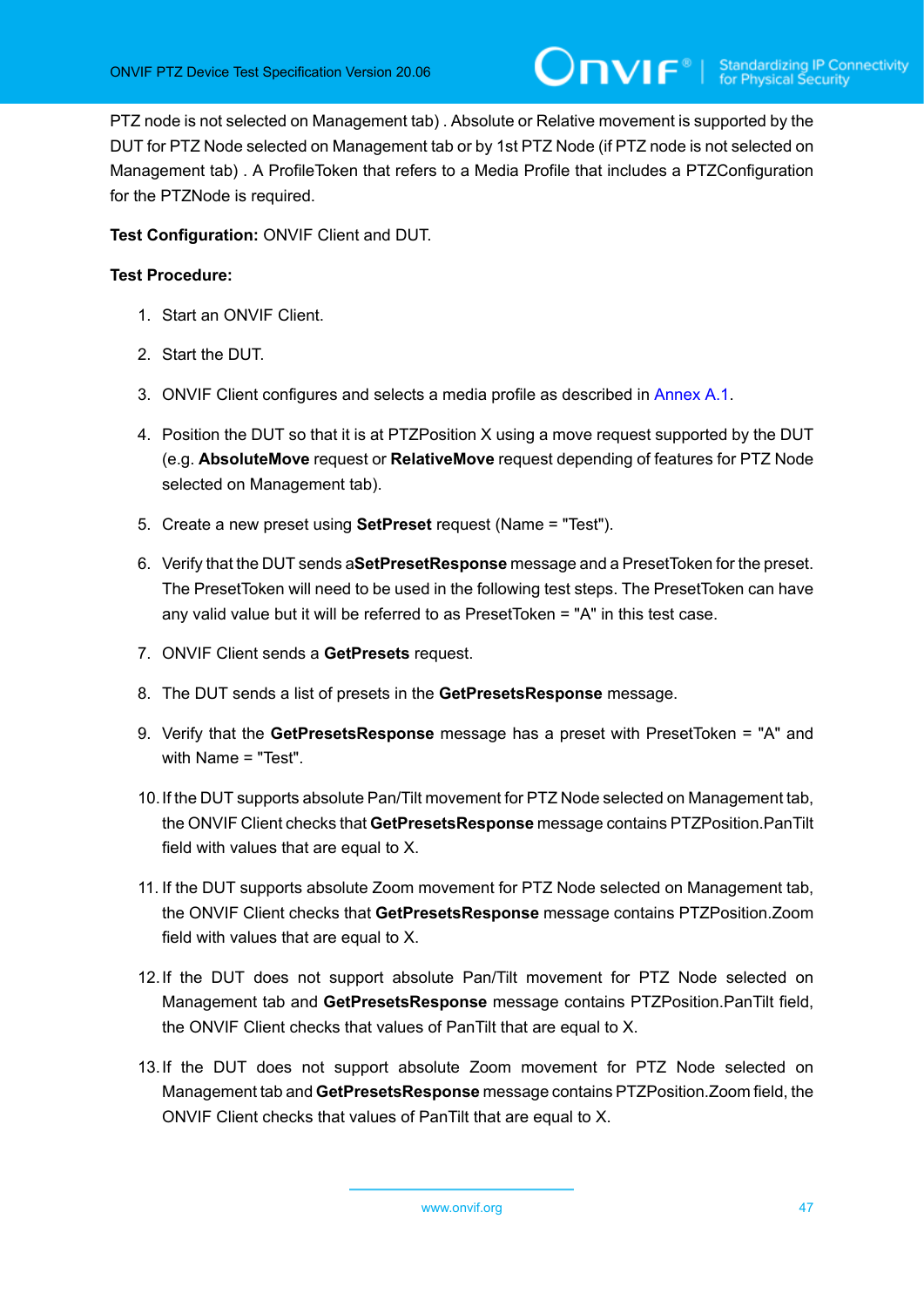- 14.Position the DUT so that is at PTZPosition Y using a move request supported by the DUT (e.g. **AbsoluteMove** request or **RelativeMove** request depending of features for PTZ Node selected on Management tab).
- 15.Overwrite the preset using **SetPreset** request (PresetToken = "A").
- 16.ONVIF Client sends a **GetPresets** request.
- 17.The DUT sends a list of presets in the **GetPresetsResponse** message.
- 18.Verify that there is a preset with PresetToken = "A" and with Name = "Test.
- 19.If the DUT supports absolute Pan/Tilt movement for PTZ Node selected on Management tab, the ONVIF Client checks that **GetPresetsResponse** message contains PTZPosition.PanTilt field with values that correspond to Y.
- 20.If the DUT supports absolute Zoom movement for PTZ Node selected on Management tab, the ONVIF Client checks that **GetPresetsResponse** message contains PTZPosition.Zoom field with values that correspond to Y.
- 21.If the DUT does not support absolute Pan/Tilt movement for PTZ Node selected on Management tab and **GetPresetsResponse** message contains PTZPosition.PanTilt field, the ONVIF Client checks that values of PanTilt that correspond to Y.
- 22.If the DUT does not support absolute Zoom movement for PTZ Node selected on Management tab and **GetPresetsResponse** message contains PTZPosition.Zoom field, the ONVIF Client checks that values of PanTilt that correspond to X.
- 23.ONVIF Client sends a **RemovePreset** request (PresetToken = "A") to the DUT and the DUT removes the preset.

#### **PASS –**

• DUT passes all assertions.

#### **FAIL –**

- The DUT's move operation failed.
- The DUT did not send**SetPresetResponse** message.
- The DUT did not include a PresetToken in the**SetPresetResponse** message.
- The DUT did not send **GetPresetsResponse** message.
- The DUT did not include the correct PTZPosition in the **GetPresetsResponse** message.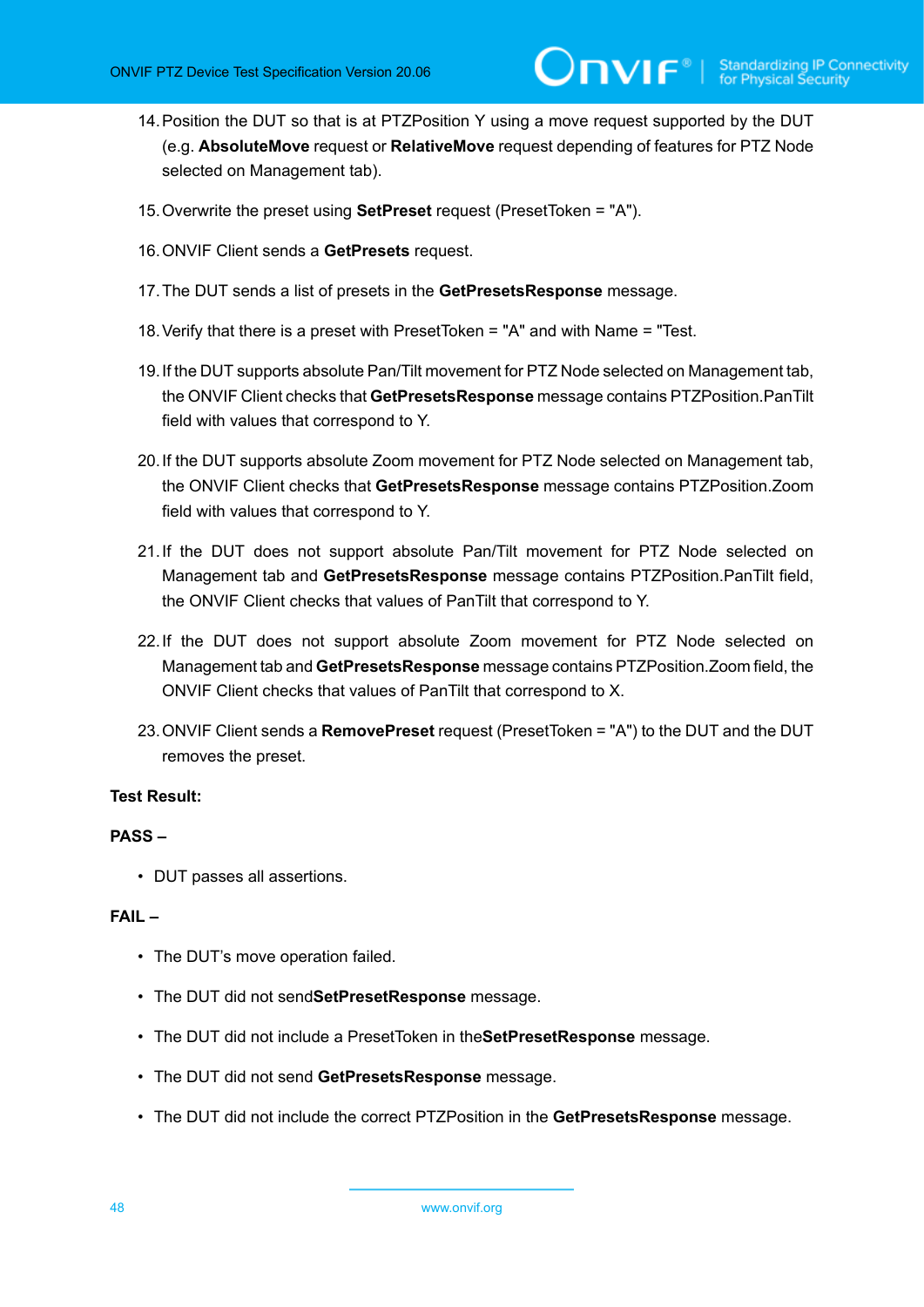• The DUT did not include the correct name (Name = "Test") in the **GetPresetsResponse** message.

**Note:** There are no specific requirements on what the exact values for PTZPositions X and Y should be used in this test, other than they shall be different positions.

**Note:** If profile selected for test contains PanTiltLimits or ZoomLimits in the PTZConfiguration then these limitations will be taken into account for x, y values of PanTilt in **AbsoluteMove** request.

**Note:** PTZ accuracy is out of scope for this Test Specification. Therefore the position reported by the DUT in the GetPresetResponse does not have to be exactly the same as the position of the preset created with the **SetPreset** request.

**Note:** See [Annex A.2](#page-135-0) for Name and Token Parameters Length limitations.

## 5.2.2.2 GOTO PRESET

**Test Case ID:** PTZ-4-1-5

**Specification Coverage:** GotoPreset, SetPreset

**Feature Under Test:** GotoPreset

**WSDL Reference:** ptz.wsdl

**Test Purpose:** To verify that it is possible to go to presets using the GotoPreset operation.

**Pre-Requisite:** PTZ Service is received from the DUT. Media Service is received from the DUT. Presets is supported by the DUT for PTZ Node selected on Management tab or by 1st PTZ Node (if PTZ node is not selected on Management tab) . Absolute or Relative movement is supported by the DUT for PTZ Node selected on Management tab or by 1st PTZ Node (if PTZ node is not selected on Management tab) . A ProfileToken that refers to a Media Profile that includes a PTZConfiguration for the PTZNode is required.

**Test Configuration:** ONVIF Client and DUT.

- 1. Start an ONVIF Client.
- 2. Start the DUT.
- 3. ONVIF Client configures and selects a media profile as described in [Annex A.1](#page-133-0).
- 4. Position the DUT so that it is at PTZPosition X using a move request supported by the DUT (e.g. **AbsoluteMove** request or **RelativeMove** request depending of features for PTZ Node selected on Management tab).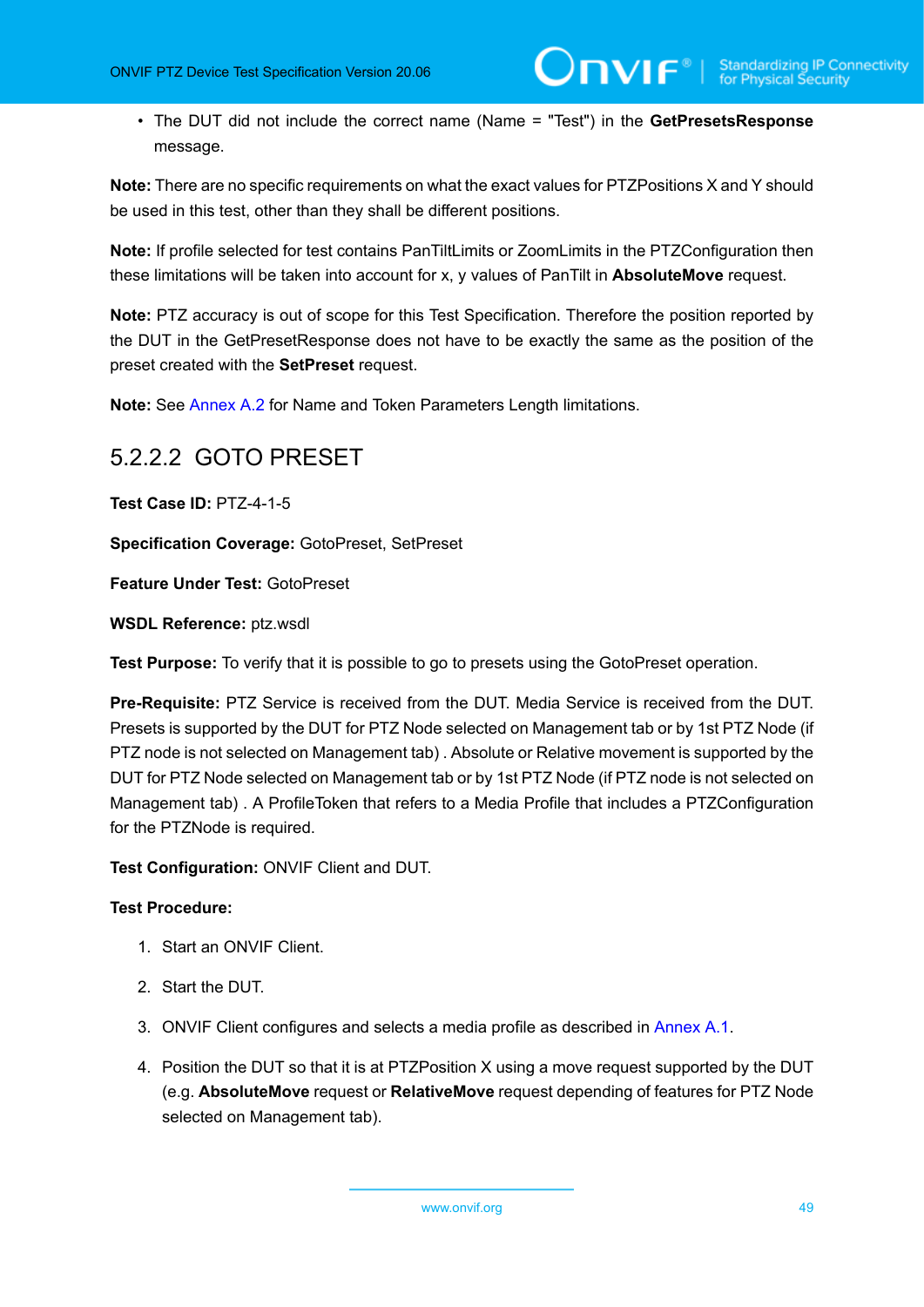- 5. Create a new preset using **SetPreset** request (Name = "Test").
- 6. Verify that the DUT sends a**SetPresetResponse** message and a PresetToken for the preset. The PresetToken will need to be used in the following test steps. The PresetToken can have any valid value but it will be referred to as PresetToken = "A" in this test case.
- 7. Move the DUT so that it is not at PTZPosition X (e.g. using **AbsoluteMove** request Y).
- 8. ONVIF Client sends **GotoPreset** request (PresetToken = "A").
- 9. The DUT goes to the preset PTZ position and sends a **GotoPresetResponse** message.
- 10.Verify that the DUT is at PTZPosition X. **GetStatus** request (Position) can be used if it is supported; else this will have to be done manually.
- 11. ONVIF Client sends a **RemovePreset** request (PresetToken = "A") to the DUT and the DUT removes the preset.

#### **PASS –**

• DUT passes all assertions.

#### **FAIL –**

- The DUT's move operation failed.
- The DUT did not send**SetPresetResponse** message with a PresetToken.
- The DUT did not go to the correct position after **GotoPreset** request was sent.
- The DUT did not send **GotoPresetResponse** message.

**Note:** There is no specific requirement on what the exact value for PTZPosition X should be used in this test case.

**Note:** If profile selected for test contains PanTiltLimits or ZoomLimits in the PTZConfiguration, then these limitations will be taken into account for x, y values of PanTilt in **AbsoluteMove** request.

**Note:** PTZ accuracy is out of scope for this Test Specification. Therefore the position reported by the DUT in the **GetStatusResponse** message does not have to be exactly the same as the position of the preset created with the **SetPreset** request.

**Note:** See [Annex A.2](#page-135-0) for Name and Token Parameters Length limitations.

### 5.2.2.3 REMOVE PRESET

**Test Case ID:** PTZ-4-1-6

50 www.onvif.org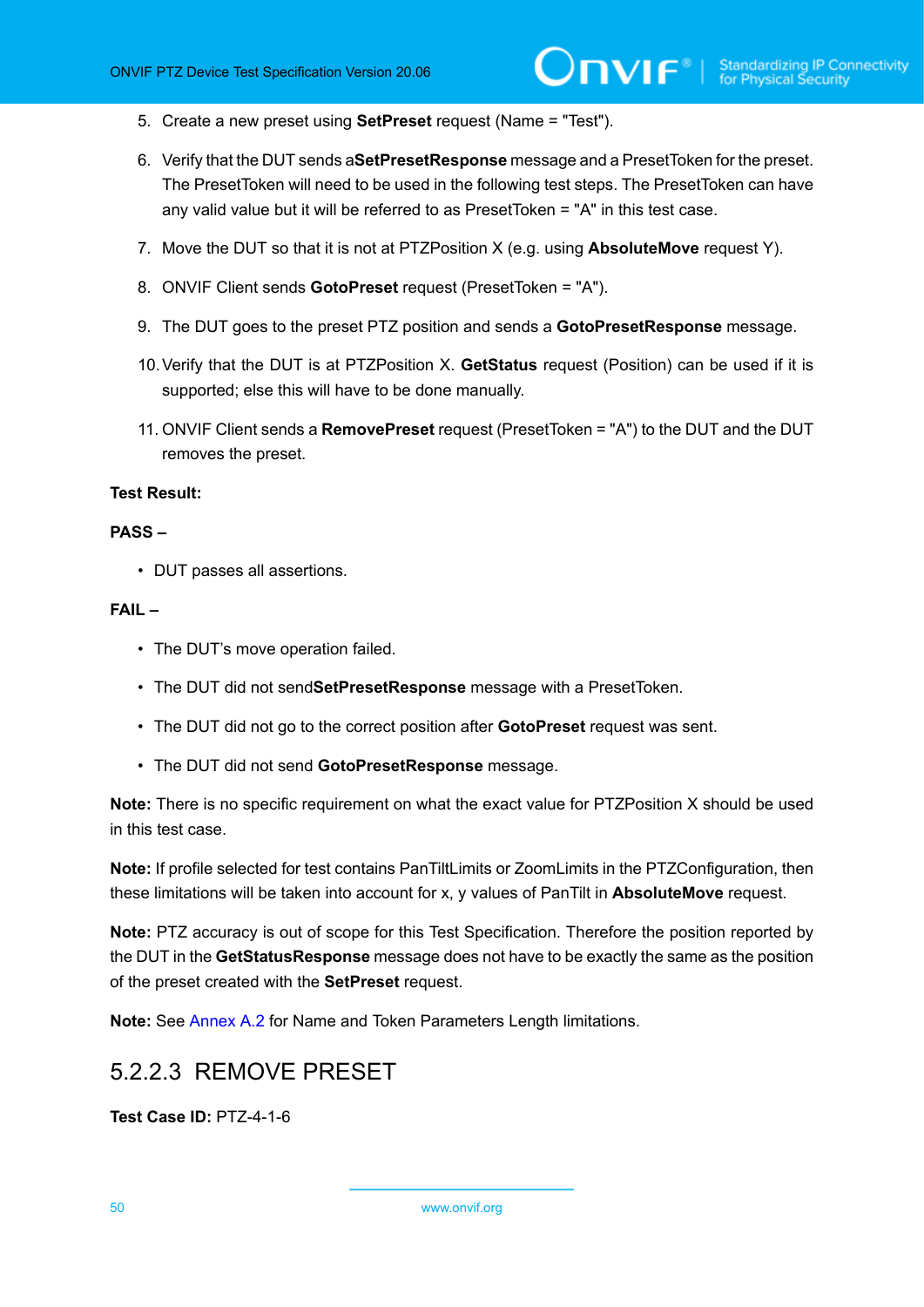#### **Specification Coverage:** RemovePreset, SetPreset, GetPresets

**Feature Under Test:** RemovePreset

**WSDL Reference:** ptz.wsdl

**Test Purpose:** To verify that it is possible to remove presets using the RemovePreset operation.

**Pre-Requisite:** PTZ Service is received from the DUT. Media Service is received from the DUT. Presets is supported by the DUT for PTZ Node selected on Management tab or by 1st PTZ Node (if PTZ node is not selected on Management tab) . A ProfileToken that refers to a Media Profile that includes a PTZConfiguration for the PTZNode is required.

**Test Configuration:** ONVIF Client and DUT.

#### **Test Procedure:**

- 1. Start an ONVIF Client.
- 2. Start the DUT.
- 3. ONVIF Client configures and selects a media profile as described in [Annex A.1](#page-133-0).
- 4. ONVIF Client creates a new preset using **SetPreset** request (Name = "Test").
- 5. DUT saves the preset and sends a**SetPresetResponse** message. Verify that the DUT sent a**SetPresetResponse** message and a PresetToken for the preset. The PresetToken will need to be used in the following test steps. The PresetToken can have any valid value but it will be referred to as "PresetToken = "A" in this test case.
- 6. ONVIF Client sends a **GetPresets** request.
- 7. DUT sends a list of presets in the **GetPresetsResponse** message.
- 8. Verify that there is a preset with PresetToken = "A" and Name = "Test".
- 9. ONVIF Client sends **RemovePreset** request (PresetToken = "A").
- 10.DUT removes preset and sends a **RemovePresetResponse** message.
- 11. ONVIF Client sends a **GetPresets** request.
- 12.DUT sends a list of presets in the **GetPresetsResponse** message.
- 13.Verify that there is no preset with PresetToken = "A" and Name = "Test".

**Test Result:**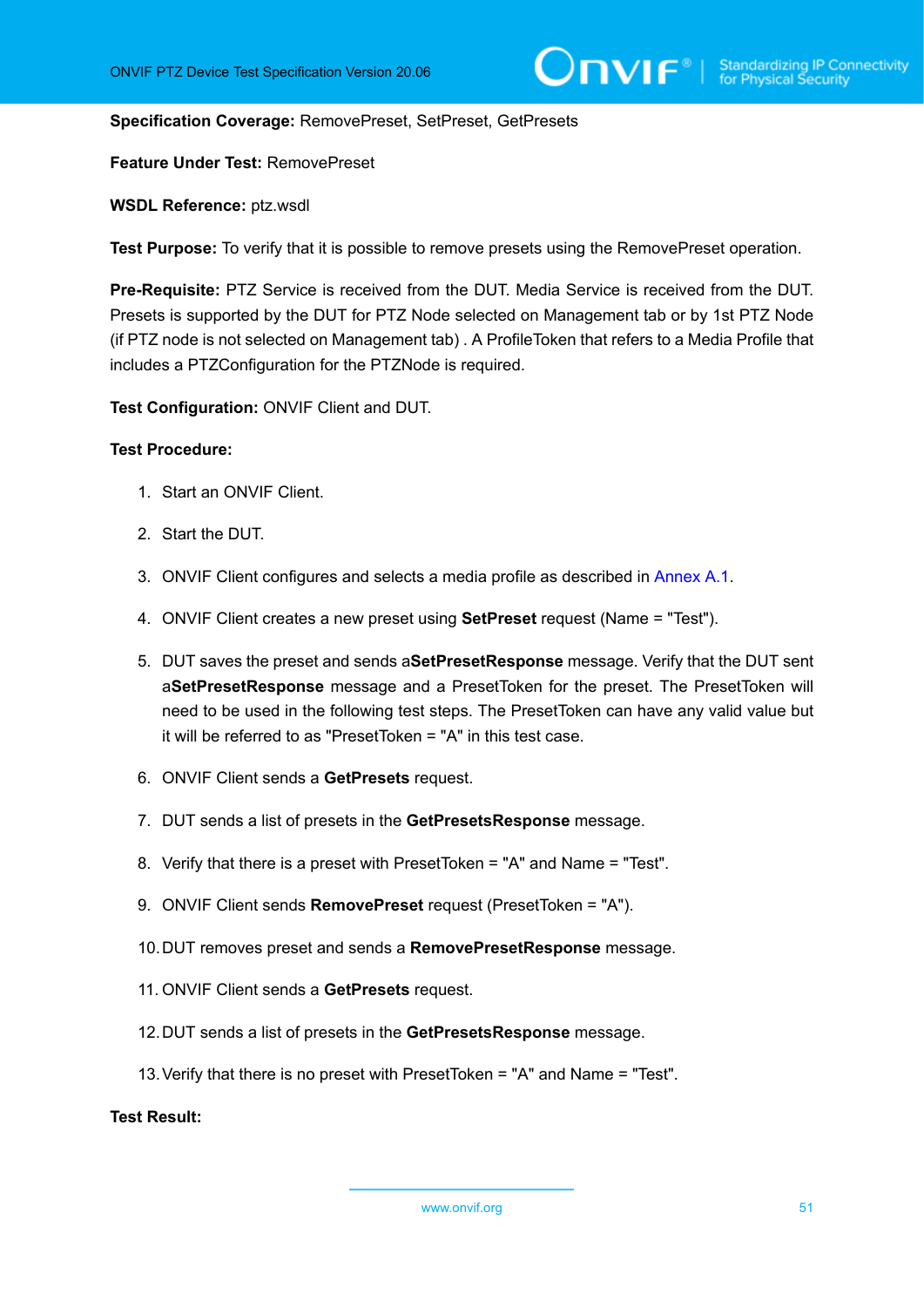#### **PASS –**

• DUT passes all assertions.

#### **FAIL –**

- DUT did not send**SetPresetResponse** message with a PresetToken.
- DUT did not send **GetPresetsResponse** message.
- DUT did not remove a preset after **RemovePreset** request was sent.
- DUT did not send **RemovePresetResponse** message.

**Note:** See [Annex A.2](#page-135-0) for Name and Token Parameters Length limitations.

## 5.2.3 Home Position operations

## 5.2.3.1 HOME POSITION OPERATIONS (CONFIGURABLE)

#### **Test Case ID:** PTZ-5-1-1

**Specification Coverage:** GotoHomePosition, SetHomePosition

**Feature Under Test:** GotoHomePosition, SetHomePosition

**WSDL Reference:** ptz.wsdl

**Test Purpose:** To verify that the SetHomePosition and GotoHomePosition operations are correctly implemented.

**Pre-Requisite:** PTZ Service is received from the DUT. Media Service is received from the DUT. Configurable Home Position is supported by the DUT for PTZ Node selected on Management tab or by 1st PTZ Node (if PTZ node is not selected on Management tab) . Absolute or Relative movement is supported by the DUT for PTZ Node selected on Management tab or by 1st PTZ Node (if PTZ node is not selected on Management tab) . A ProfileToken that refers to a Media Profile that includes a PTZConfiguration for the PTZNode is required.

**Test Configuration:** ONVIF Client and DUT.

- 1. Start an ONVIF Client.
- 2. Start the DUT.
- 3. ONVIF Client configures and selects a media profile as described in [Annex A.1](#page-133-0).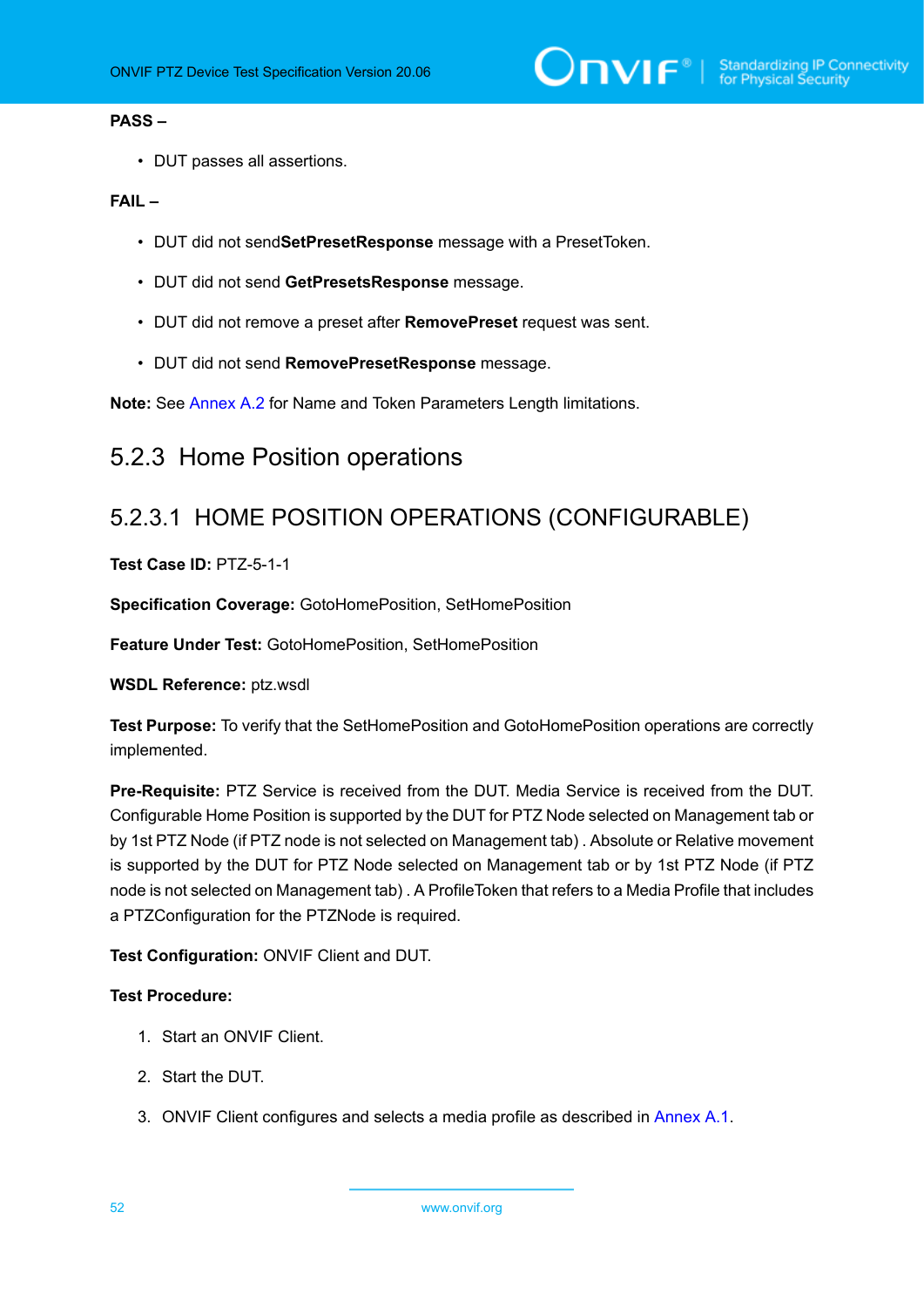4. Position the DUT so that it is at PTZPosition X using a move request supported by the DUT (e.g. **AbsoluteMove** request or **RelativeMove** depending of features for PTZ Node selected on Management tab).

 $\mathsf{D}\mathbf{n}\mathsf{V}$ lf $^\circ$ l

- 5. ONVIF Client sends a **SetHomePosition** request.
- 6. DUT sets the Home position to the current position and sends a **SetHomePositionResponse** message.
- 7. Move DUT so that it is not at PTZPosition X (e.g. using **AbsoluteMove** request Y).
- 8. ONVIF Client sends a **GotoHomePosition** request.
- 9. DUT goes to the Home PTZ position and sends a **GotoHomePositionResponse** message.
- 10.Verify that the DUT is at PTZPosition X (**GetStatus** request/Position can be used if it is supported, else this will have to be done manually).

#### **Test Result:**

#### **PASS –**

• DUT passes all assertions.

#### **FAIL –**

- The DUT's move operation failed.
- The DUT did not send **SetHomePositionResponse** message.
- The DUT did not save the new position as Home position.
- The DUT did not send **GotoHomePositionResponse** message.
- The DUT did not go to Home position.

**Note:** PTZ accuracy is out of scope for this Test Specification. Therefore, the position reported by the DUT in the **GetStatusResponse** message does not have to be exactly the same as the position of the Home position.

**Note:** If profile selected for test contains PanTiltLimits or ZoomLimits in the PTZConfiguration then these limitations will be taken into account for x, y values of PanTilt in **AbsoluteMove** request.

## 5.2.3.2 HOME POSITION OPERATIONS (FIXED)

**Test Case ID:** PTZ-5-1-2

**Specification Coverage:** Capability exchange

www.onvif.org 53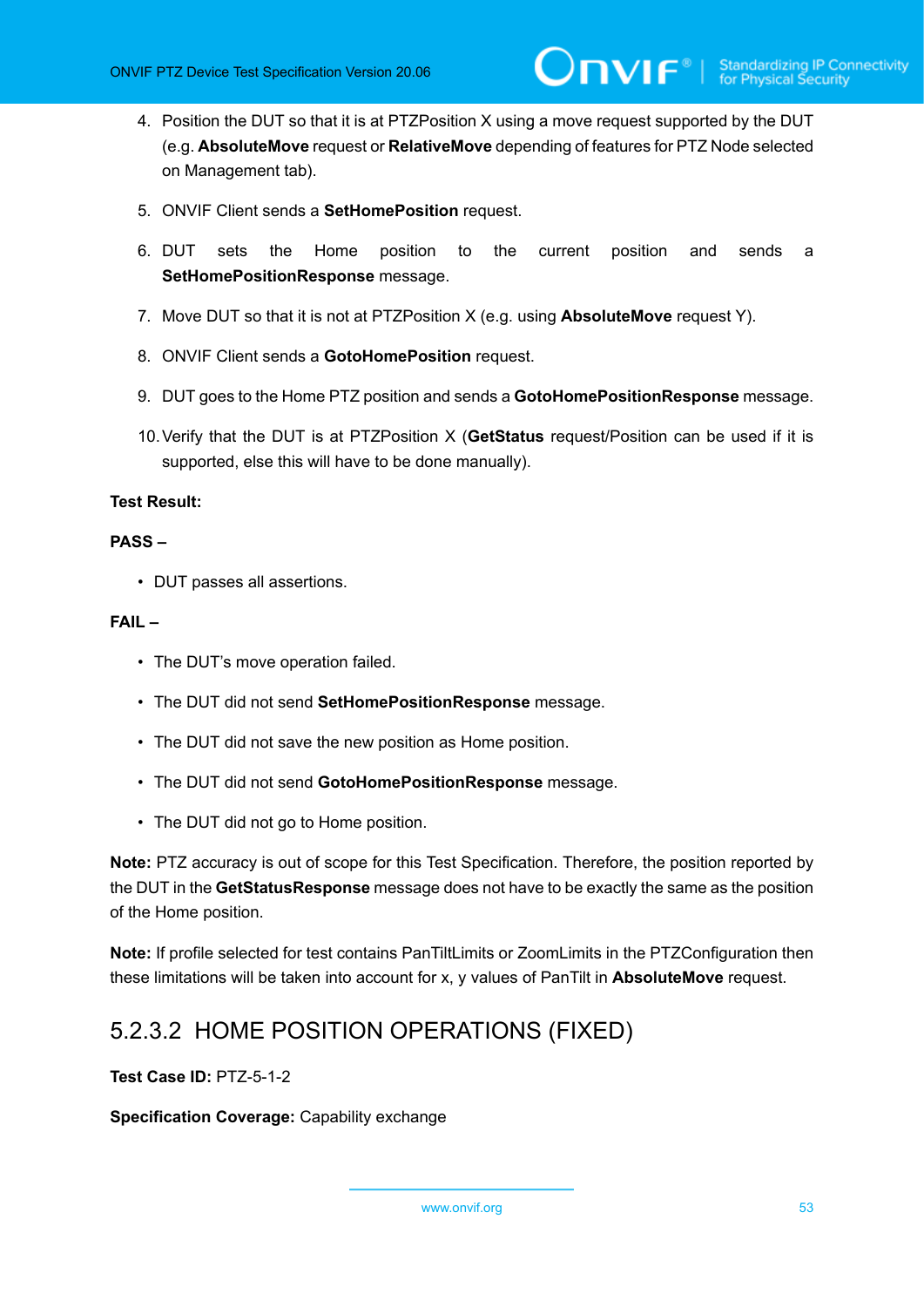#### **Feature Under Test:** GetCapabilities

#### **WSDL Reference:** ptz.wsdl

**Test Purpose:** To verify that the SetHomePosition and GotoHomePosition operations are correctly implemented.

**Pre-Requisite:** PTZ Service is received from the DUT. Media Service is received from the DUT. Fixed Home Position is supported by the DUT for PTZ Node selected on Management tab or by 1st PTZ Node (if PTZ node is not selected on Management tab) . Absolute or Relative movement is supported by the DUT for PTZ Node selected on Management tab or by 1st PTZ Node (if PTZ node is not selected on Management tab) . A ProfileToken that refers to a Media Profile that includes a PTZConfiguration for the PTZNode is required.

**Test Configuration:** ONVIF Client and DUT.

#### **Test Procedure:**

- 1. Start an ONVIF Client.
- 2. Start the DUT.
- 3. ONVIF Client configures and selects a media profile as described in [Annex A.1](#page-133-0).
- 4. ONVIF Client sends a **GotoHomePosition** request.
- 5. The DUT goes to the Home position and sends a **GotoHomePositionResponse** message.
- 6. Note at which PTZPosition the DUT is (**GetStatus** request/Position can be used if it is supported, else this will have to be done manually). This position will be referred to as "PTZPosition A" below.
- 7. Position the DUT so that is at PTZPosition Y using a move request supported by the DUT (e.g. **AbsoluteMove** request or **RelativeMove** request depending of features for PTZ Node selected on Management tab).
- 8. ONVIF Client sends a **SetHomePosition** request.
- 9. DUT responds with "Cannot Overwrite Home" message.
- 10.ONVIF Client sends a **GotoHomePosition** request.
- 11. DUT goes to the Home PTZ position and sends a **GotoHomePositionResponse** message.
- 12.Verify that the DUT is back at PTZPosition A (**GetStatus** request/Position can be used if it is supported, else this will have to be done manually).

#### **Test Result:**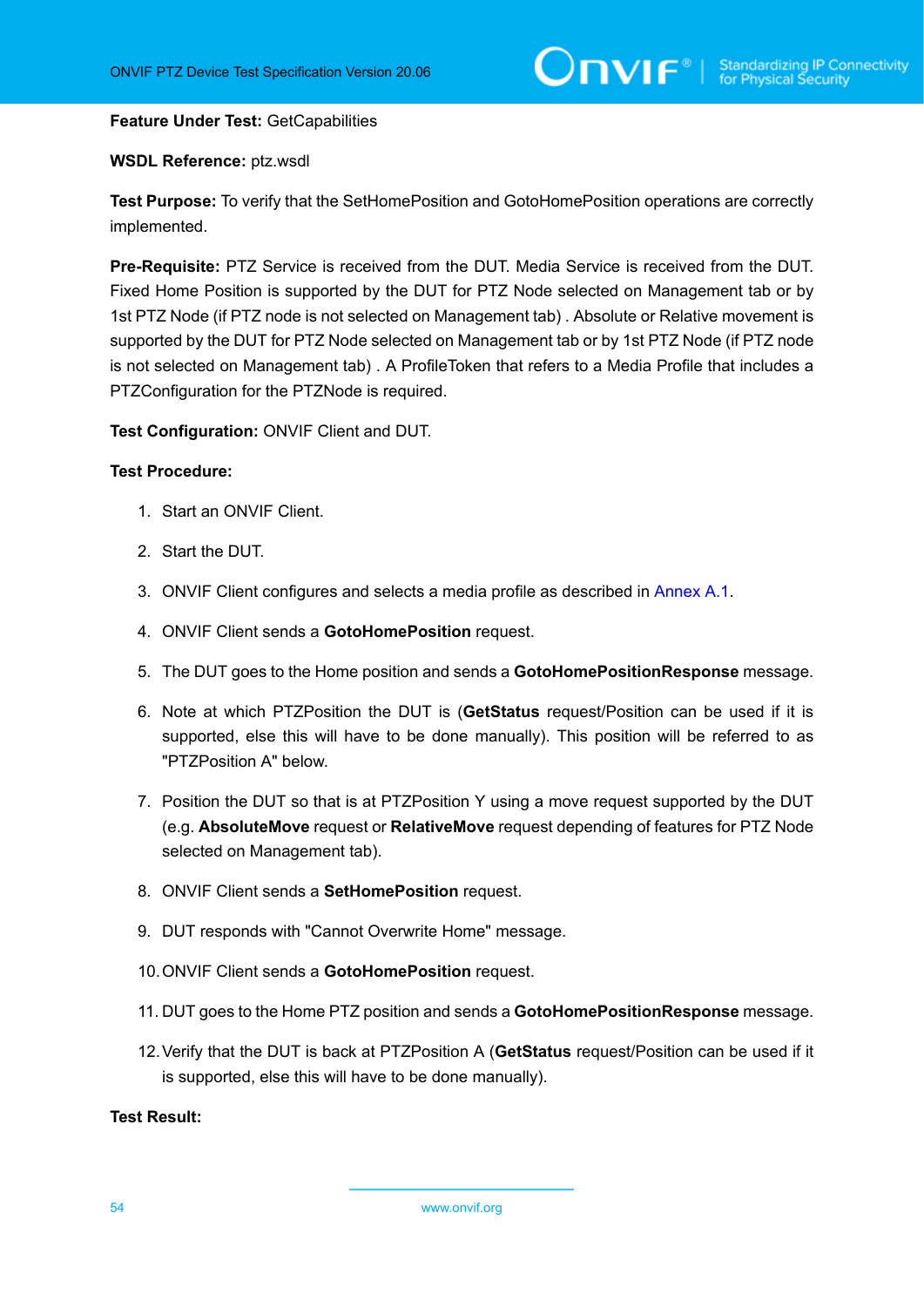#### **PASS –**

• DUT passes all assertions.

#### **FAIL –**

- The DUT did not send SOAP Fault message (CannotOverwriteHome).
- The DUT's move operation failed.
- The DUT did not save the new position ("PTZPosition Y") as Home position.
- The DUT did not send **GotoHomePositionResponse** message.
- The DUT did not go to original Home position ("PTZPosition A").

**Note:** PTZ accuracy is out of scope for this Test Specification. Therefore the position reported by the DUT in the **GetStatusResponse** message does not have to be exactly the same as the position of the Home position.

**Note:** If profile selected for test contains PanTiltLimits or ZoomLimits in the PTZConfiguration then these limitations will be taken into account for x, y values of PanTilt in **AbsoluteMove** request.

# 5.2.3.3 PTZ – HOME POSITION OPERATIONS (USAGE OF FIXEDHOMEPOSITION FLAG)

**Test Case ID:** PTZ-5-1-3

**Specification Coverage:** SetHomePosition

**Feature Under Test:** SetHomePosition

**WSDL Reference:** ptz.wsdl

**Test Purpose:** To verify that the SetHomePosition and GotoHomePosition operations are correctly implemented.

**Pre-Requisite:** PTZ Service is received from the DUT. Media Service is received from the DUT. A ProfileToken that refers to a Media Profile that includes a PTZConfiguration for the PTZNode is required.

**Test Configuration:** ONVIF Client and DUT.

- 1. Start an ONVIF Client.
- 2. Start the DUT.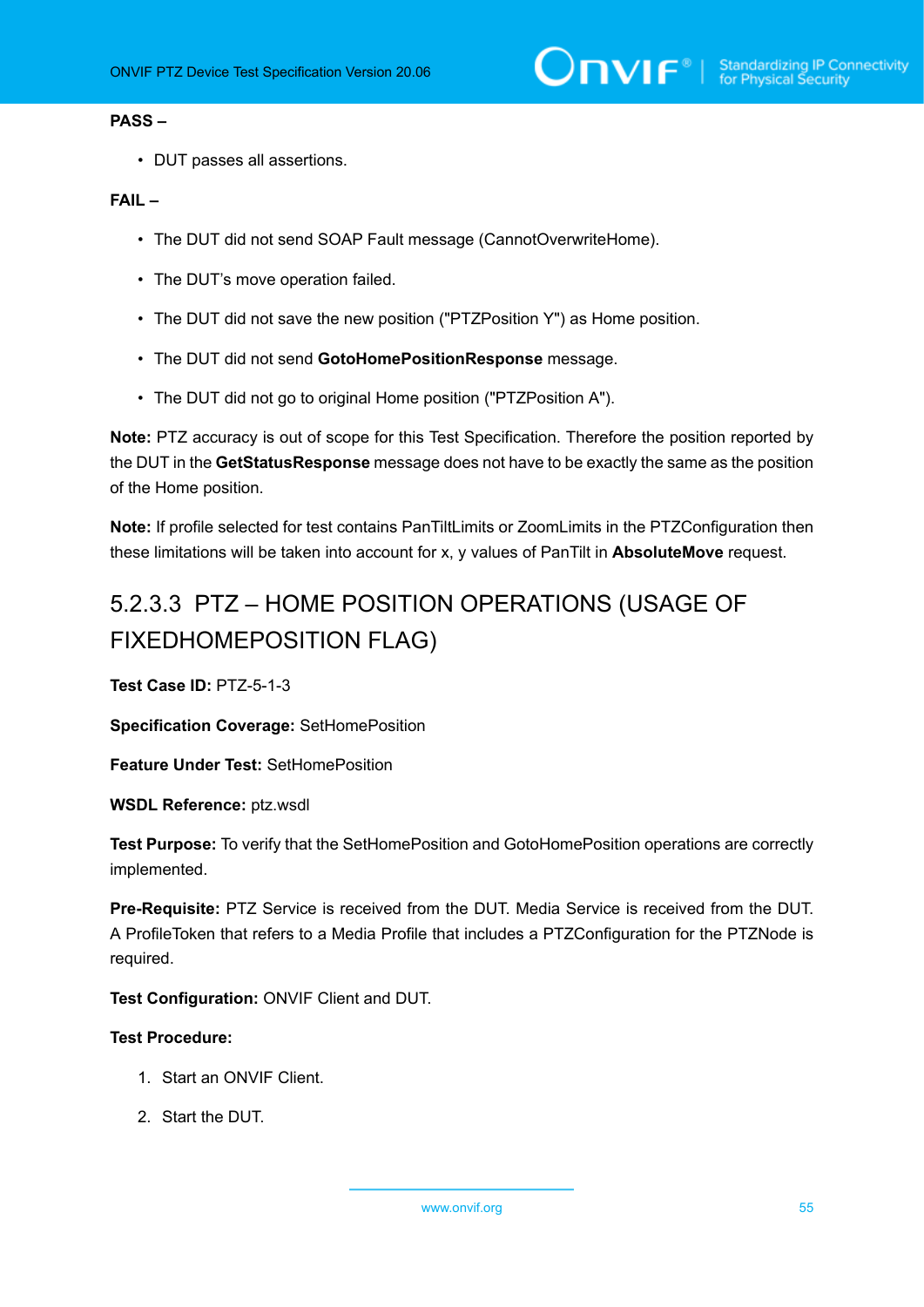- 3. ONVIF Client configures and selects a media profile as described in [Annex A.1](#page-133-0).
- 4. ONVIF Client invokes **GetNode** request (Node Token) to get PTZ node capabilities.
- 5. Verify the **GetNodeResponse** message from the DUT. If **GetNodeResponse** message does not contains FixedHomePosition attribute skip other steps and go to the next test.
- 6. ONVIF Client invokes **SetHomePosition** request message (Profile Token) to get PTZ node capabilities.
- 7. Verify the **SetHomePositionResponse** message or SOAP 1.2 fault message (Action/CannotOverwriteHome or ActionNotSupported) from the DUT. Verify that **SetHomePositionResponse** message was relieved if FixedHomePosition = "false". Verify that SOAP 1.2 fault message (Action/CannotOverwriteHome or ActionNotSupported) was relieved if FixedHomePosition = "true".

#### **PASS –**

• DUT passes all assertions.

#### **FAIL –**

- DUT did not send **SetHomePositionResponse** message if FixedHomePosition = false.
- DUT did not send a valid SOAP 1.2 fault message if FixedHomePosition = true.

# 5.2.3.4 PTZ HOME POSITION OPERATIONS USING CUSTOM MEDIA PROFILE

**Test Case ID:** PTZ-5-1-4

**Specification Coverage:** None

**Feature Under Test:** SetHomePosition, GotoHomePosition

**WSDL Reference:** ptz.wsdl

**Test Purpose:** To verify that the SetHomePosition and GotoHomePosition operations are correctly implemented in the case of custom created profile.

**Pre-Requisite:** Media Service is received from the DUT. PTZ Service is received from the DUT.

**Test Configuration:** ONVIF Client and DUT

**Test Procedure:**

56 www.onvif.org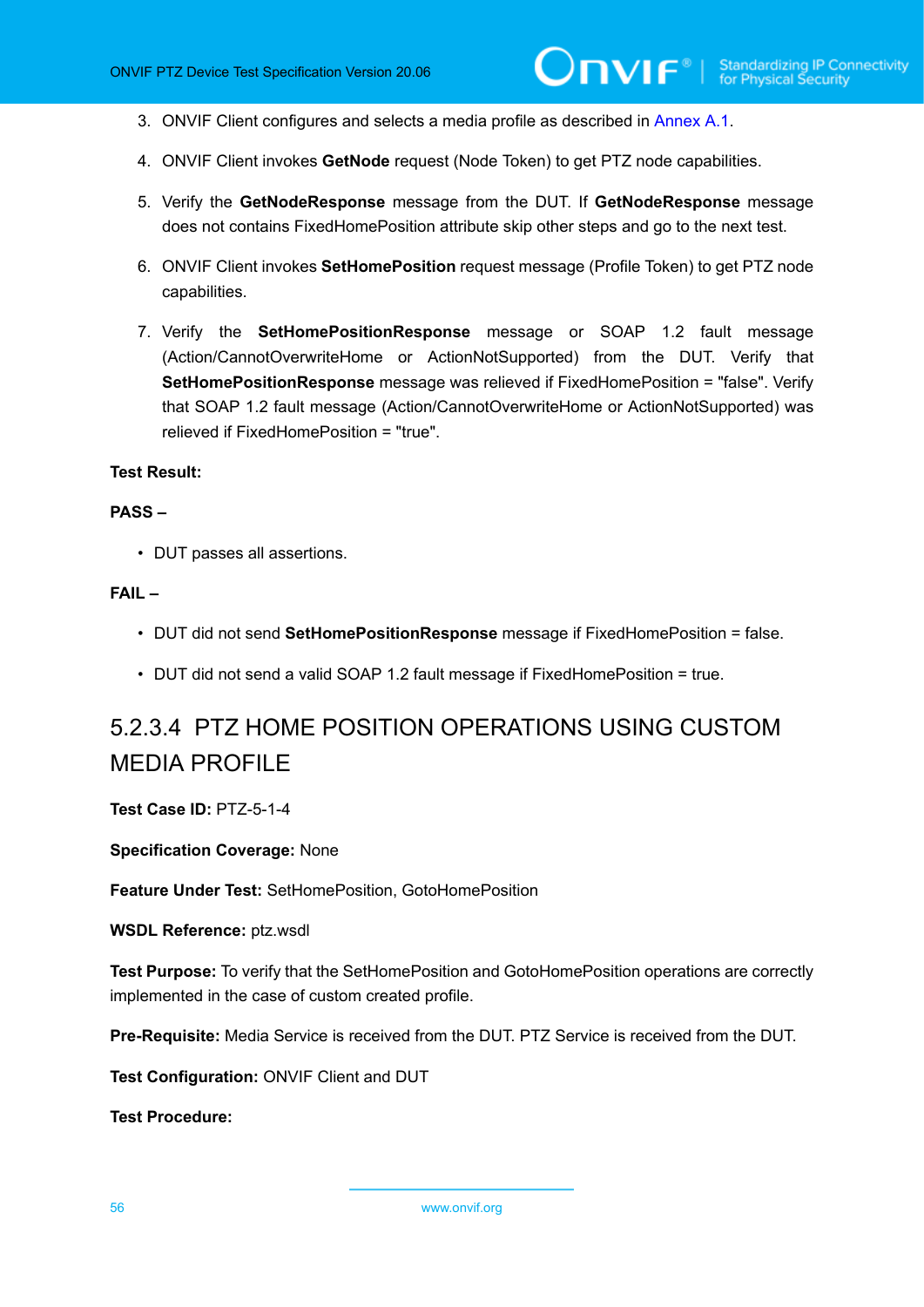- 1. Start an ONVIF Client.
- 2. Start the DUT.
- 3. ONVIF Client retrieves PTZ Nodes list by following the procedure mentioned in [Annex A.3](#page-135-1) with the following input and output parameters
	- out *ptzNodeList* PTZ Node List
- <span id="page-56-1"></span><span id="page-56-0"></span>4. For each PTZ Node *ptzNode* from *ptzNodeList* list with HomeSupported = true repeat the following steps:
	- 4.1. ONVIF Client creates Media Profile with Video Source Configuration and PTZ Configuration by following the procedure mentioned in [Annex A.4](#page-135-2) with the following input and output parameters
		- in *ptzNodeToken1* token of the PTZ Node, with which Media Profile should be configured
		- out *profile* Media Profile with Video Source Configuration and PTZ Configuration
	- 4.2. ONVIF Client defines features of PTZ Node *ptzNode* by following the procedure mentioned in [Annex A.5](#page-139-0) with the following input and output parameters
		- in *ptzNode* PTZ Node,
		- out *continuousPanTilt* Supporting of Continuous Pan/Tilt movement,
		- out *continuousZoom* Supporting of Continuous Zoom movement ,
		- out *absolutePanTilt* Supporting of Absolute Pan/Tilt movement,
		- out *absoluteZoom* Supporting of Absolute Zoom movement,
		- out *relativePanTilt* Supporting of Relative Pan/Tilt movement,
		- out *relativeZoom* Supporting of Relative Zoom movement.
	- 4.3. ONVIF Client gets PTZ Configuration Options *ptzConfigurationOptions* by following the procedure mentioned in [Annex A.6](#page-140-0) with the following input and output parameters
		- in *profile*.Configurations.PTZ.@token PTZ Configutation token,
		- out *ptzConfigurationOptions* PTZ Configuration Options.
	- 4.4. ONVIF Client changes PTZ position to minimum by following the procedure mentioned in [Annex A.7](#page-141-0) with the following input and output parameters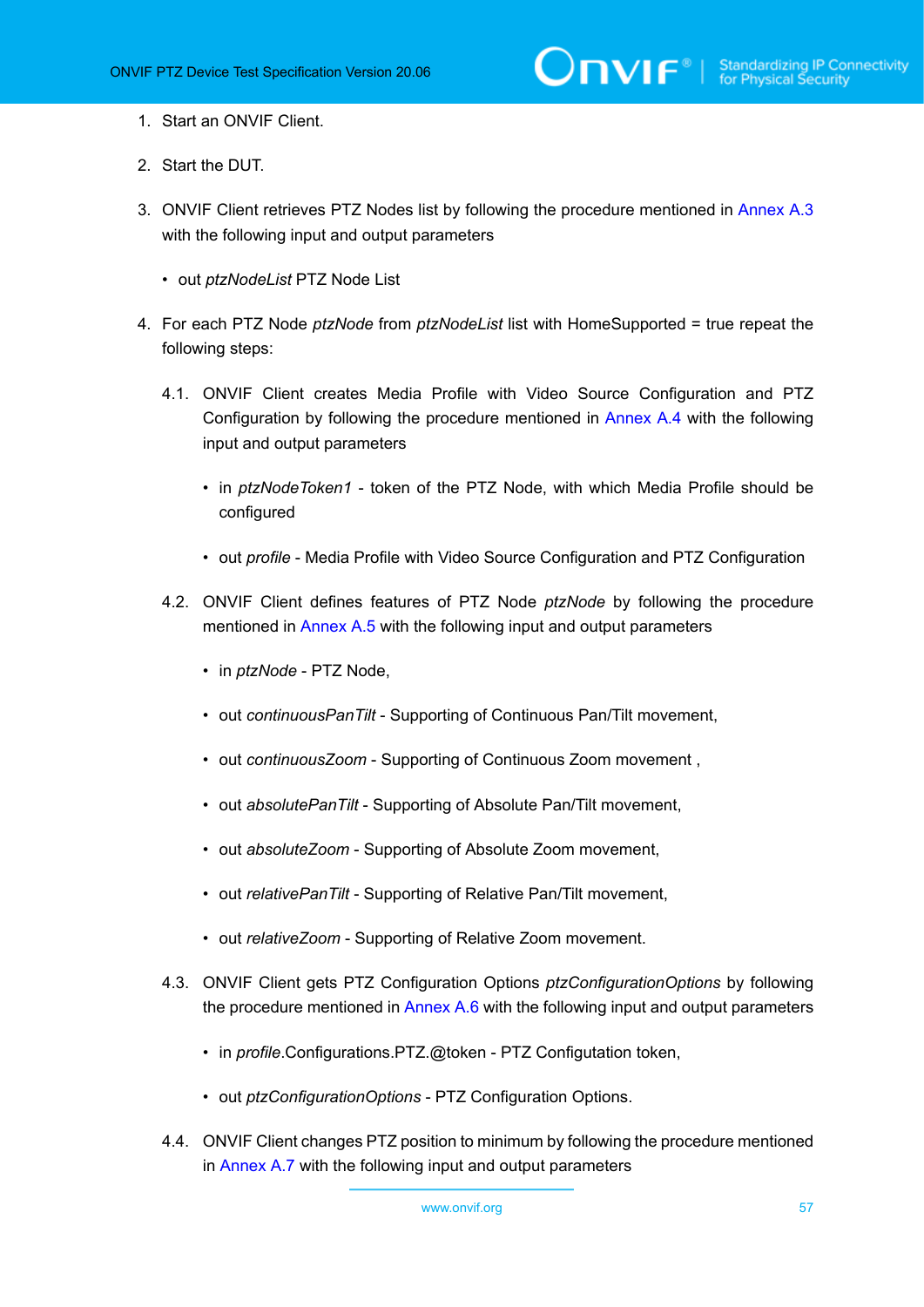- in *profile* Media Profile with PTZ Configuration,
- in *ptzConfigurationOptions* PTZ Configuration Options,
- in *continuousPanTilt* Supporting of Continuous Pan/Tilt movement,
- in *continuousZoom* Supporting of Continuous Zoom movement,
- in *absolutePanTilt* Supporting of Absolute Pan/Tilt movement,
- in *absoluteZoom* Supporting of Absolute Zoom movement,
- in *relativePanTilt* Supporting of Relative Pan/Tilt movement,
- in *relativeZoom* Supporting of Relative Zoom movement,
- 4.5. ONVIF Client invokes **GetStatus** request with parameters
	- ProfileToken := *profile*.@token
- 4.6. The DUT responds with **GetStatusResponse** with parameters
	- PTZStatus =: *ptzStatus1*
- 4.7. ONVIF Client invokes **SetHomePosition** request with parameters
	- ProfileToken := *profile*.@token
- <span id="page-57-0"></span>4.8. The DUT returns **env:Receiver/ter:Action/ter:CannotOverwriteHome** or **env:Receiver/ter:ActionNotSupported** SOAP 1.2 fault or **SetHomePositionResponse** message.
- 4.9. If DUT returns **env:Receiver/ter:Action/ter:CannotOverwriteHome** or **env:Receiver/ter:ActionNotSupported** SOAP 1.2 fault at step [4.8:](#page-57-0)
	- set *fixedHomePosition* := true
- 4.10. If DUT returns **SetHomePositionResponse** message at step [4.8:](#page-57-0)
	- set *fixedHomePosition* := false
- 4.11. If *ptzNode*.@FixedHomePosition is specified:
	- 4.11.1. If *ptzNode*.@FixedHomePosition = true and *fixedHomePosition* = false, FAIL the test and skip other steps.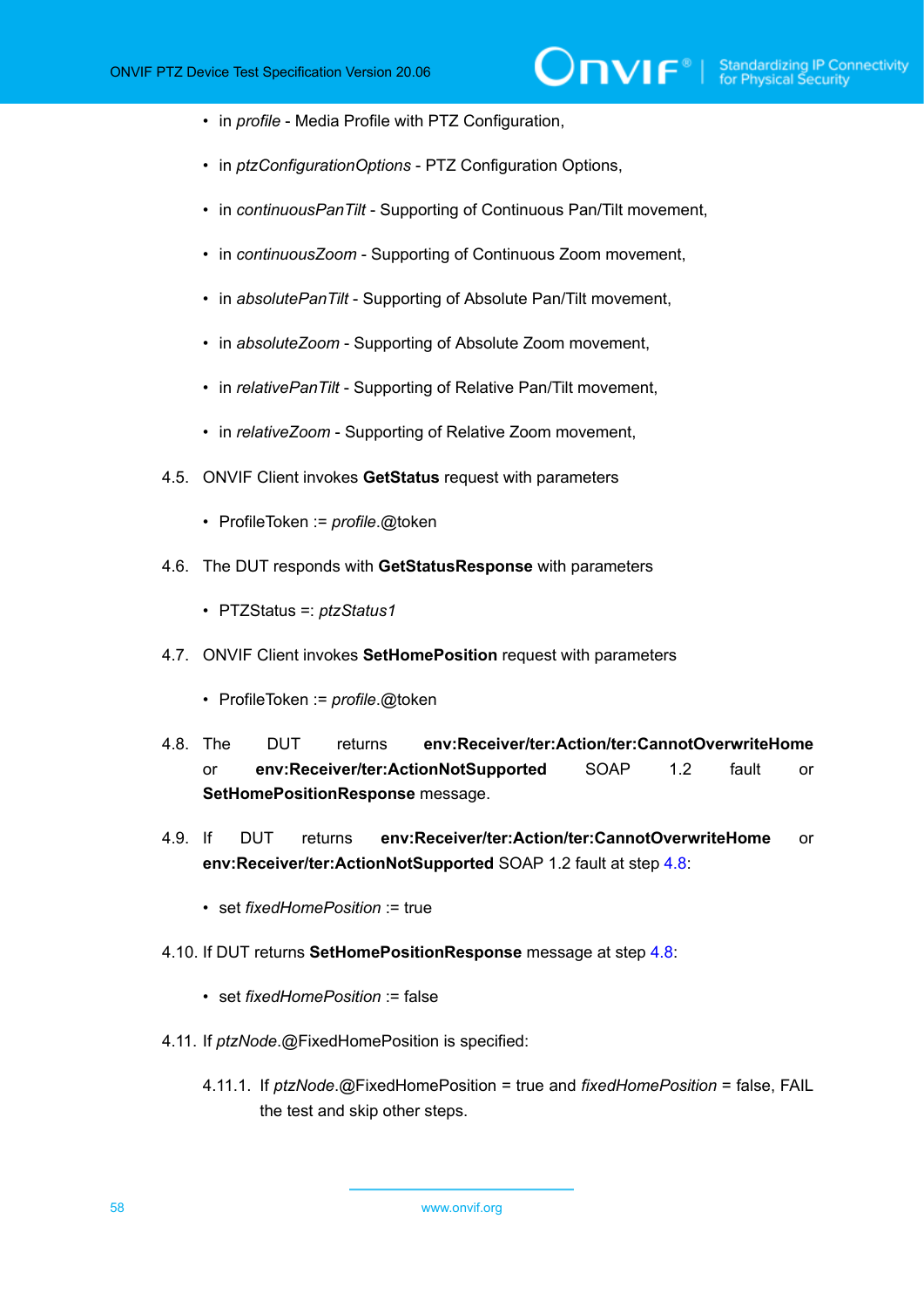4.11.2. If *ptzNode*.@FixedHomePosition = false and *fixedHomePosition* = true, FAIL the test and skip other steps.

 $\mathsf{D}\mathbf{N}\mathsf{I}\mathsf{F}^*$ l

- 4.12. If *fixedHomePosition* = true:
	- 4.12.1. ONVIF Client invokes **GotoHomePosition** request with parameters
		- ProfileToken := *profile*.@token
		- Speed skipped
	- 4.12.2. The DUT responds with **GotoHomePositionResponse** message.
	- 4.12.3. Wait until *timeout1* timeout expires.
	- 4.12.4. ONVIF Client invokes **GetStatus** request with parameters
		- ProfileToken := *profile*.@token
	- 4.12.5. The DUT responds with **GetStatusResponse** with parameters
		- PTZStatus =: *ptzStatus1*
- <span id="page-58-0"></span>4.13. ONVIF Client changes PTZ position to maximum by following the procedure mentioned in [Annex A.12](#page-149-0) with the following input and output parameters
	- in *profile* Media Profile with PTZ Configuration,
	- in *ptzConfigurationOptions* PTZ Configuration Options,
	- in *continuousPanTilt* Supporting of Continuous Pan/Tilt movement,
	- in *continuousZoom* Supporting of Continuous Zoom movement,
	- in *absolutePanTilt* Supporting of Absolute Pan/Tilt movement,
	- in *absoluteZoom* Supporting of Absolute Zoom movement,
	- in *relativePanTilt* Supporting of Relative Pan/Tilt movement,
	- in *relativeZoom* Supporting of Relative Zoom movement,
- 4.14. ONVIF Client invokes **GotoHomePosition** request with parameters
	- ProfileToken := *profile*.@token
	- Speed skipped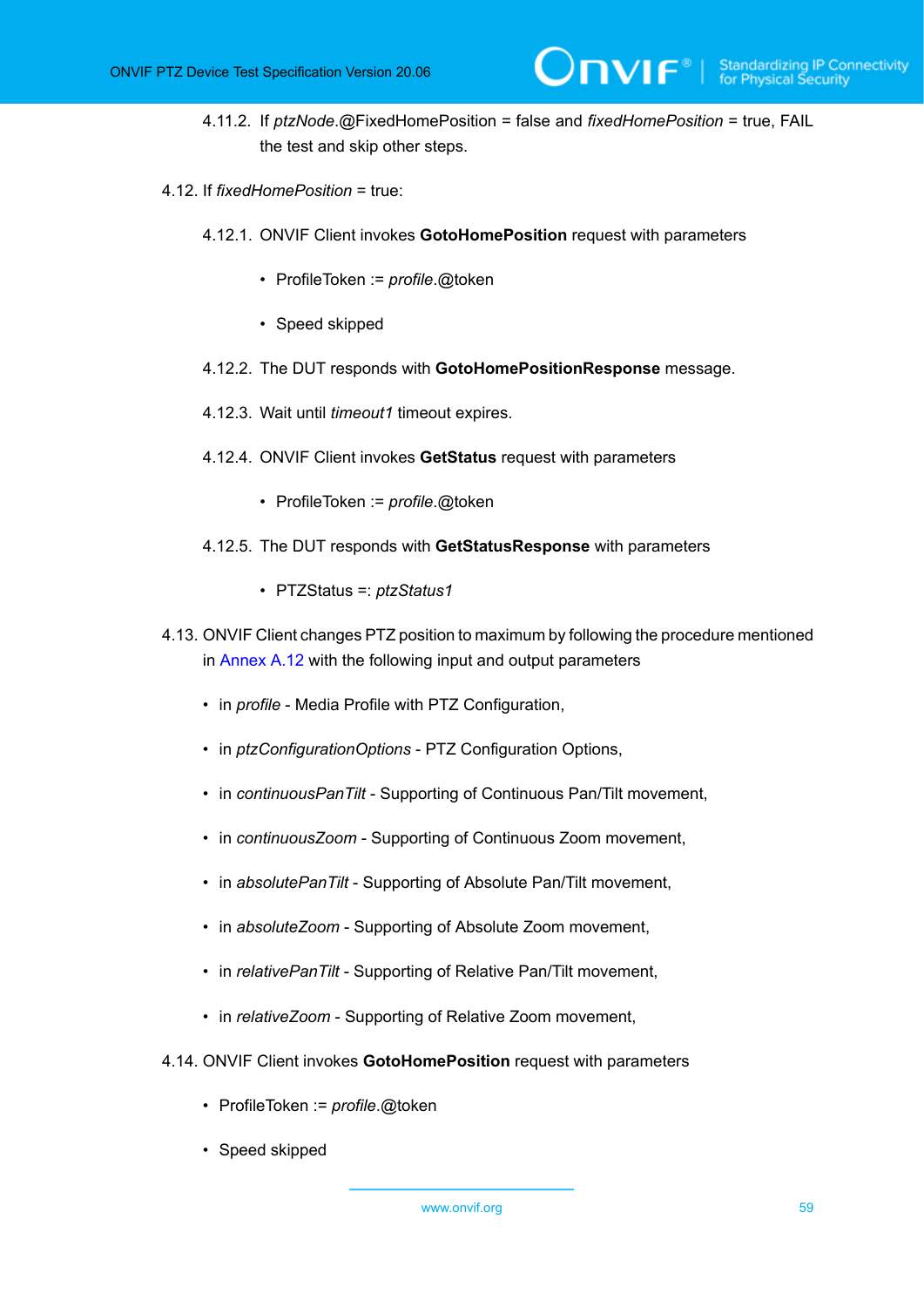$\mathsf{J}\mathsf{IVIF}^*$  i

#### 4.15. The DUT responds with **GotoHomePositionResponse** message.

- 4.16. Wait until *timeout1* timeout expires.
- 4.17. ONVIF Client invokes **GetStatus** request with parameters
	- ProfileToken := *profile*.@token
- 4.18. The DUT responds with **GetStatusResponse** with parameters
	- PTZStatus =: *ptzStatus2*
- <span id="page-59-0"></span>4.19. If *ptzStatus2*.Position.PanTilt is specified:
	- 4.19.1.If difference between *ptzStatus2*.Position.PanTilt.x and *ptzStatus1*.Position.PanTilt.x is more than 10% of full range, write WARNING.
	- 4.19.2.If difference between *ptzStatus2*.Position.PanTilt.y and *ptzStatus1*.Position.PanTilt.y is more than 10% of full range, write WARNING.
- <span id="page-59-2"></span><span id="page-59-1"></span>4.20. If *ptzStatus2*.Position.Zoom is specified:
	- 4.20.1f difference between *ptzStatus2*.Position.Zoom.x and *ptzStatus1*.Position.Zoom.x is more than 10% of full range, write WARNING.
- 4.21. If PTZ Configuration *profile*.Configurations.PTZ was changed at step [4.4](#page-56-0) or at step [4.13](#page-58-0), ONVIF Client restores PTZ Configuration.
- 4.22. If Media Profile *profile* was changed at step [4.1,](#page-56-1) ONVIF Client restores Media Profile.

#### **Test Result:**

#### **PASS –**

• DUT passes all assertions.

#### **FAIL –**

- DUT did not send **GetConfigurationOptionsResponse** message.
- DUT did not send **GetStatusResponse** message.
- DUT did not send **SetHomePositionResponse** message.
- DUT did not send **GotoHomePositionResponse** message.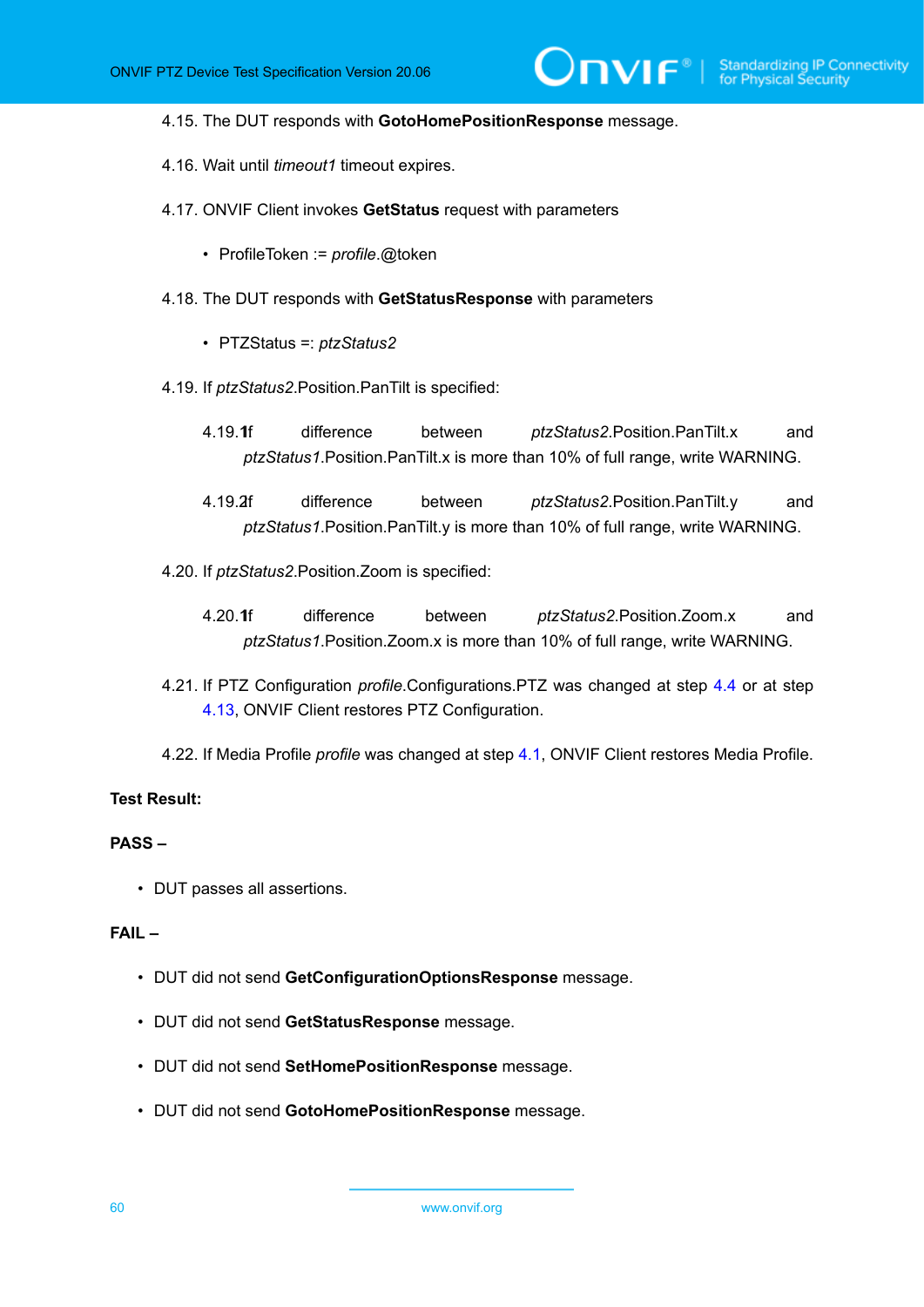**Note:** PTZ accuracy is out of scope for this Test Specification. Therefore, the position reported by the DUT in the **GetStatusResponse** does not have to be exactly the same as the position requested by the ONVIF Client in the **AbsoluteMove** request.

**Note:** The DUT features support are defined by the procedure mentioned in [ONVIF Feature Discovery].

**Note:** *timeout1* will be taken from Operation Delay field of ONVIF Device Test Tool.

**Note:** To calculate full range for Pan Tilt for step [4.19.1](#page-59-0) and for step [4.19.2](#page-59-1) ONVIF Client uses *ptzStatus2*.Position.PanTilt.@space space.

**Note:** To calculate full range for Zoom for step [4.20.1](#page-59-2) ONVIF Client uses *ptzStatus2*.Position.Zoom.@space space.

## 5.2.4 Auxiliary operations

## 5.2.4.1 SEND AUXILIARY COMMAND

**Test Case ID:** PTZ-6-1-1

**Specification Coverage:** SendAuxiliaryCommand

**Feature Under Test:** SendAuxiliaryCommand

**WSDL Reference:** ptz.wsdl

**Test Purpose:** To verify that it is possible to send an auxiliary command using the SendAuxiliaryCommand operation.

**Pre-Requisite:** PTZ Service is received from the DUT. Media Service is received from the DUT. Auxilary operations is supported by the DUT for PTZ Node selected on Management tab or by 1st PTZ Node (if PTZ node is not selected on Management tab) . A ProfileToken that refers to a Media Profile that includes a PTZConfiguration for the PTZNode is required.

**Test Configuration:** ONVIF Client and DUT.

- 1. Start an ONVIF Client.
- 2. Start the DUT.
- 3. ONVIF Client configures and selects a media profile as described in [Annex A.1](#page-133-0).
- 4. ONVIF Client sends a **GetNode** request.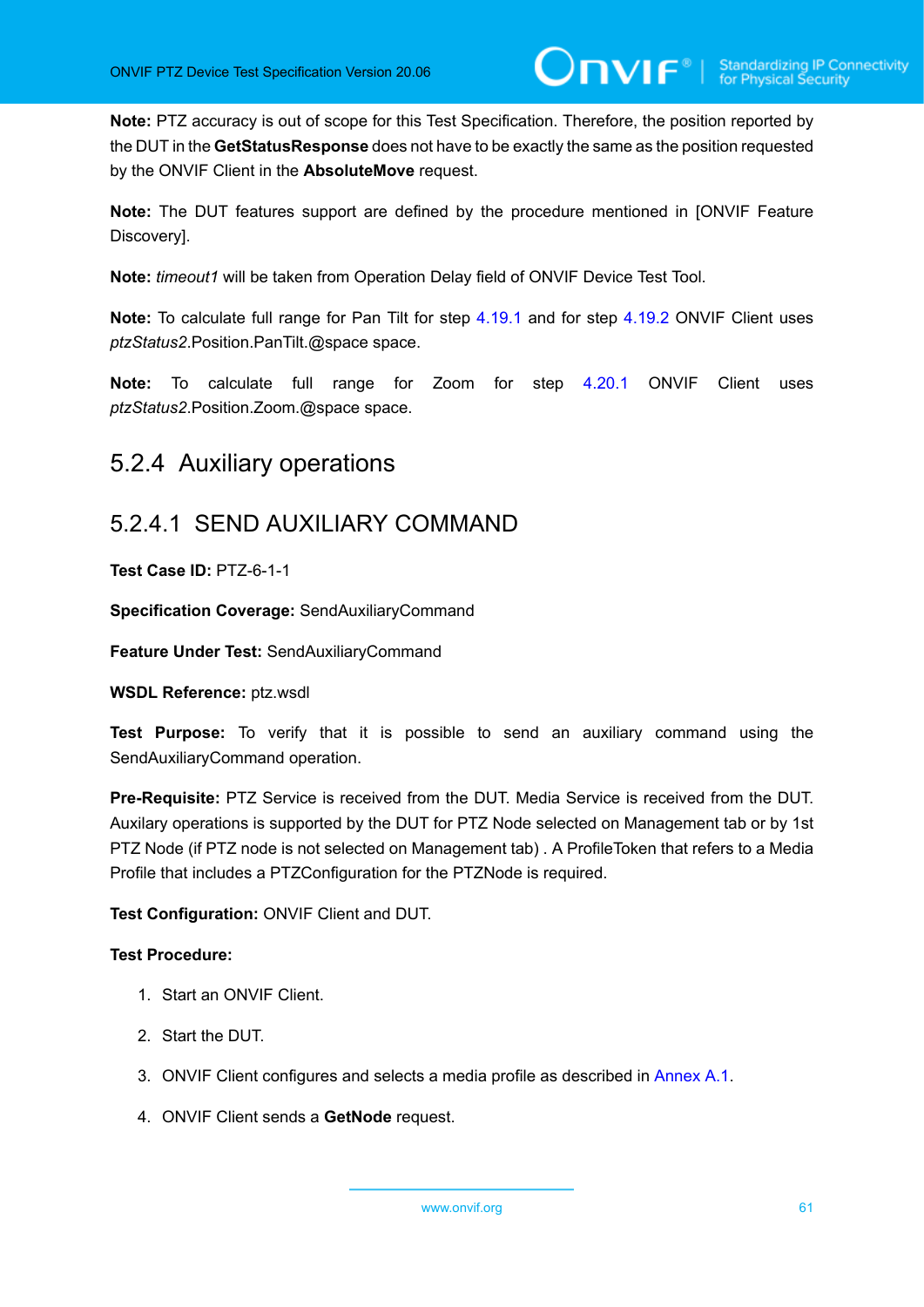- 5. DUT sends a **GetNodeResponse** message that includes a list of the supported auxiliary commands.
- 6. Send an Auxiliary command that matches the supported command listed in the PTZ Node, using **SendAuxiliaryCommand** request.
- 7. Verify that the DUT sends a **SendAuxiliaryCommandResponse** message.

#### **PASS –**

• DUT passes all assertions.

#### **FAIL –**

- DUT did not list the available auxiliary commands in the PTZ Node properties.
- DUT did not send **SendAuxiliaryCommandResponse** message.

**Note:** It is outside the scope of this test case to verify that the functionality connected to an Auxiliary command works as intended. This should be independently verified by the person executing the test.

## 5.2.5 Predefined PTZ spaces

### 5.2.5.1 Absolute Position Spaces

### 5.2.5.1.1 GENERIC PAN/TILT POSITION SPACE

**Test Case ID:** PTZ-7-1-3

**Specification Coverage:** Generic Pan/Tilt Position Space

**Feature Under Test:** Generic Pan/Tilt Position Space

**WSDL Reference:** ptz.wsdl

**Test Purpose:** To verify that the node supports the Generic Pan/Tilt Position Space for AbsolutePanTilt.

**Pre-Requisite:** PTZ Service is received from the DUT. Media Service is received from the DUT. A ProfileToken that refers to a Media Profile that includes a PTZConfiguration for the PTZNode is required.

**Test Configuration:** ONVIF Client and DUT.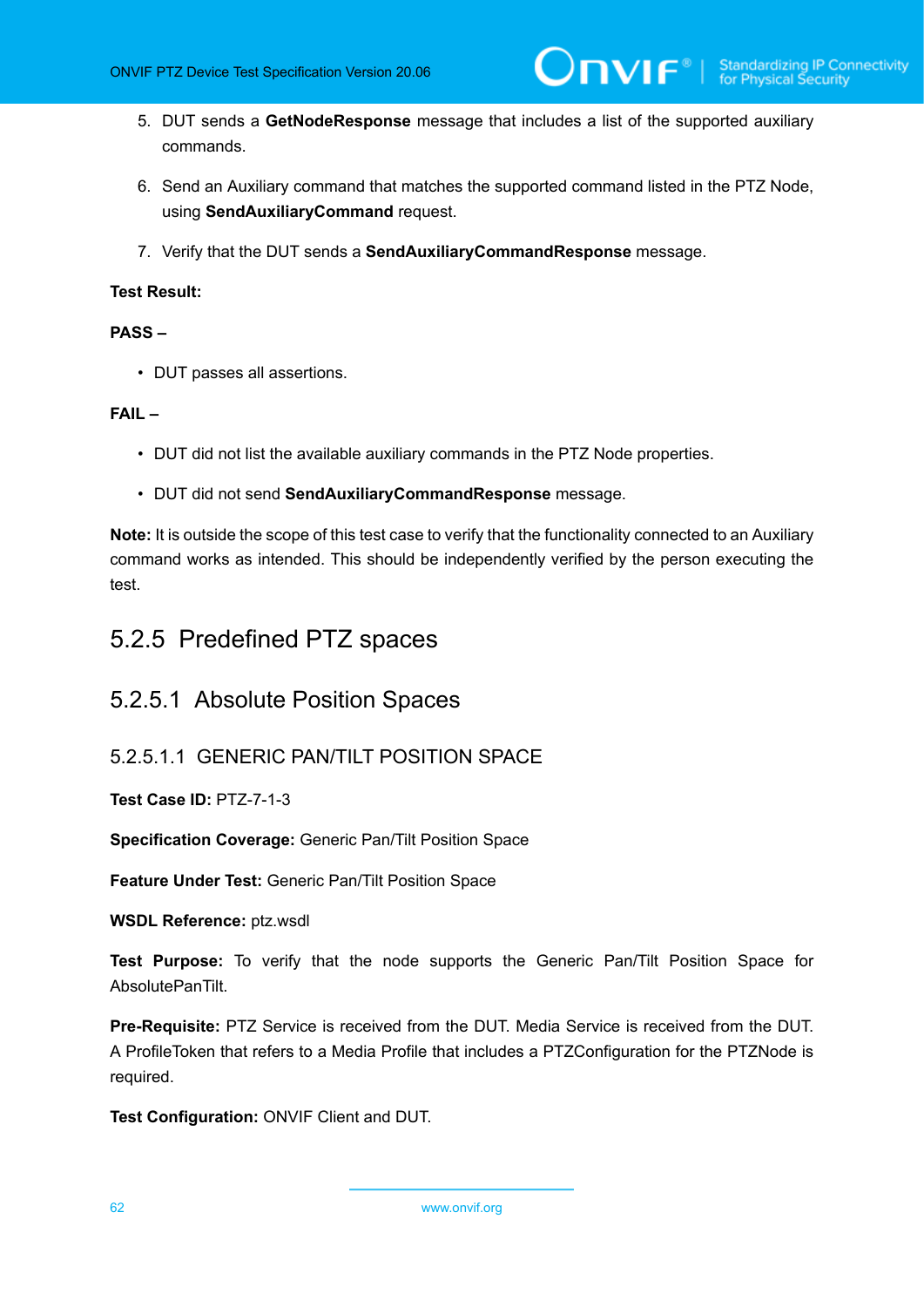#### **Test Procedure:**

- 1. Start an ONVIF Client.
- 2. Start the DUT.
- 3. ONVIF Client will invoke **GetNodes** request to retrieve a complete list of PTZNodes.
- 4. Verify the **GetNodesResponse** message from the DUT.
- 5. Select the first PTZNode that supports Absolute Pan/Tilt movement. If there is no such PTZNodes skip other steps and go to the next test.
- 6. Verify that the node's Absolute Position Space description is correctly formed and that the allowed range is specified. Verify that there is Generic Pan/Tilt Position Space description for AbsolutePanTilt.
- 7. ONVIF Client configures and selects a media profile as described in [Annex A.1](#page-133-0) for PTZ Configuration that refers to the selected PTZNode.
- 8. ONVIF Client sends a valid **AbsoluteMove** request using the min XRange/YRange values from the space description and with Generic Pan/Tilt Position Space.
- 9. Verify that the **AbsoluteMove** request is accepted.
- 10.ONVIF Client sends a valid **AbsoluteMove** request using the max XRange/YRange values from the space description and with Generic Pan/Tilt Position Space.
- 11. Verify that the **AbsoluteMove** request is accepted.
- 12.Repeat test procedure for all PTZNodes available that supports Absolute Pan/Tilt movement in the DUT.

#### **Test Result:**

#### **PASS –**

• DUT passes all assertions.

#### **FAIL –**

- The DUT does not have a Generic Pan/Tilt Position Space description for AbsolutePanTilt.
- The allowed range is not specified.
- A valid **AbsoluteMove** request operation does not succeed.

**Note:** This test case shall be repeated for all PTZNodes with Absolute Pan/Tilt move support that are available in the DUT.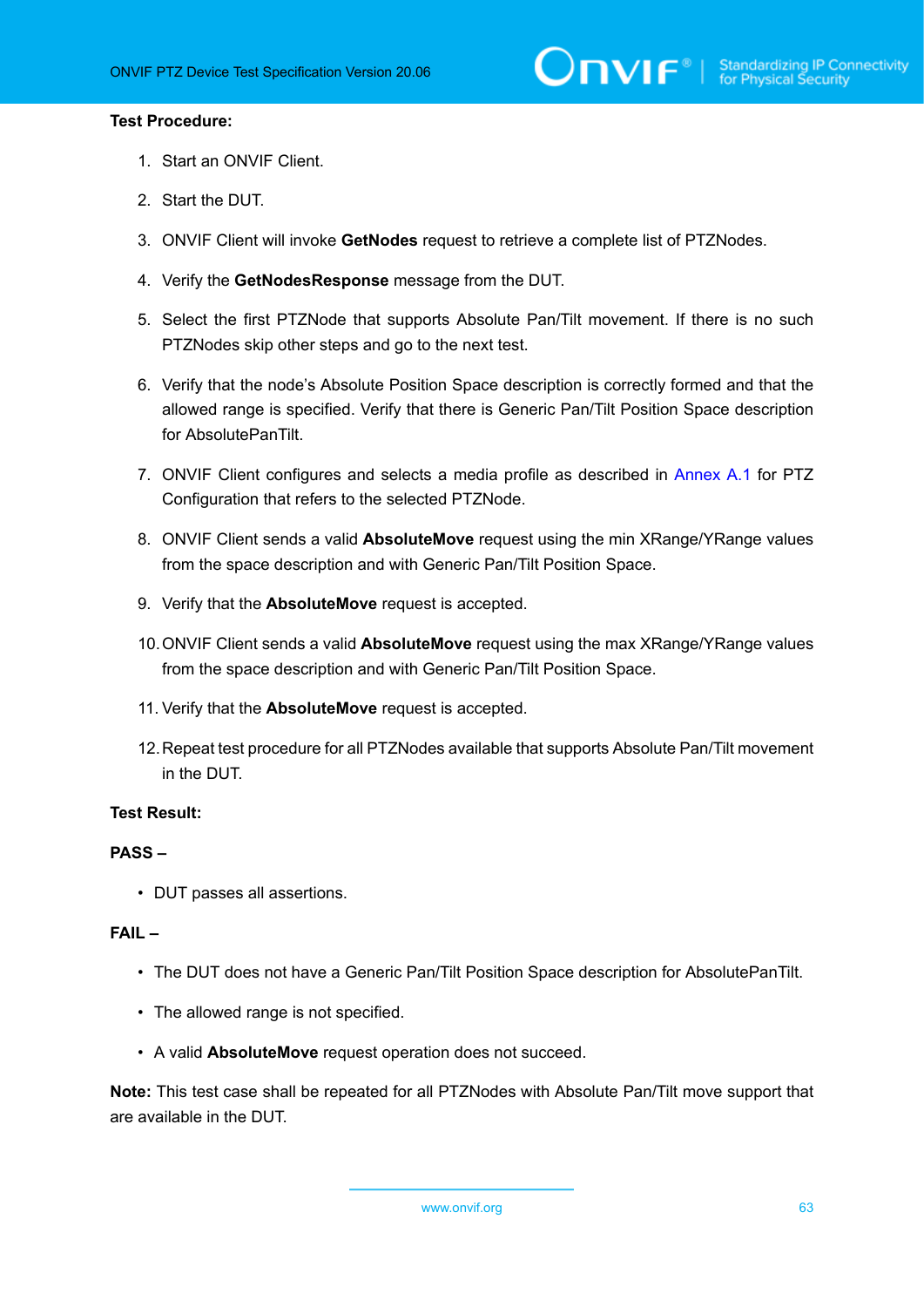**Note:** Absolute Pan/Tilt Move is regarded as supported for PTZNode, if PTZNode contains at least one AbsolutePanTiltPositionSpace tag.

**Note:** If profile selected for test contains PanTiltLimits or ZoomLimits in the PTZConfiguration then these limitations will be taken into account for x, y values of PanTilt or Zoom in **AbsoluteMove** request.

### 5.2.5.1.2 GENERIC ZOOM POSITION SPACE

**Test Case ID:** PTZ-7-1-4

**Specification Coverage:** Generic Zoom Position Space

**Feature Under Test:** Generic Zoom Position Space

**WSDL Reference:** ptz.wsdl

**Test Purpose:** To verify that the node supports the Generic Zoom Position Space for Absolute Zoom.

**Pre-Requisite:** PTZ Service is received from the DUT. Media Service is received from the DUT. A ProfileToken that refers to a Media Profile that includes a PTZConfiguration for the PTZNode is required.

**Test Configuration:** ONVIF Client and DUT.

- 1. Start an ONVIF Client.
- 2. Start the DUT.
- 3. ONVIF Client will invoke **GetNodes** request to retrieve a complete list of PTZNodes.
- 4. Verify the **GetNodesResponse** message from the DUT.
- 5. Select the first PTZNode that supports Absolute Zoom movement. If there is no such PTZNodes, skip other steps and go to the next test.
- 6. Verify that the node's Absolute Position Space description is correctly formed and that the allowed range is specified. Verify that there is Generic Zoom Position Space description for AbsoluteZoom.
- 7. ONVIF Client configures and selects a media profile as described in [Annex A.1](#page-133-0) for PTZ Configuration that refers to selected PTZNode.
- 8. ONVIF Client sends a valid **AbsoluteMove** request using the max XRange values from the space description and with Generic Zoom Position Space.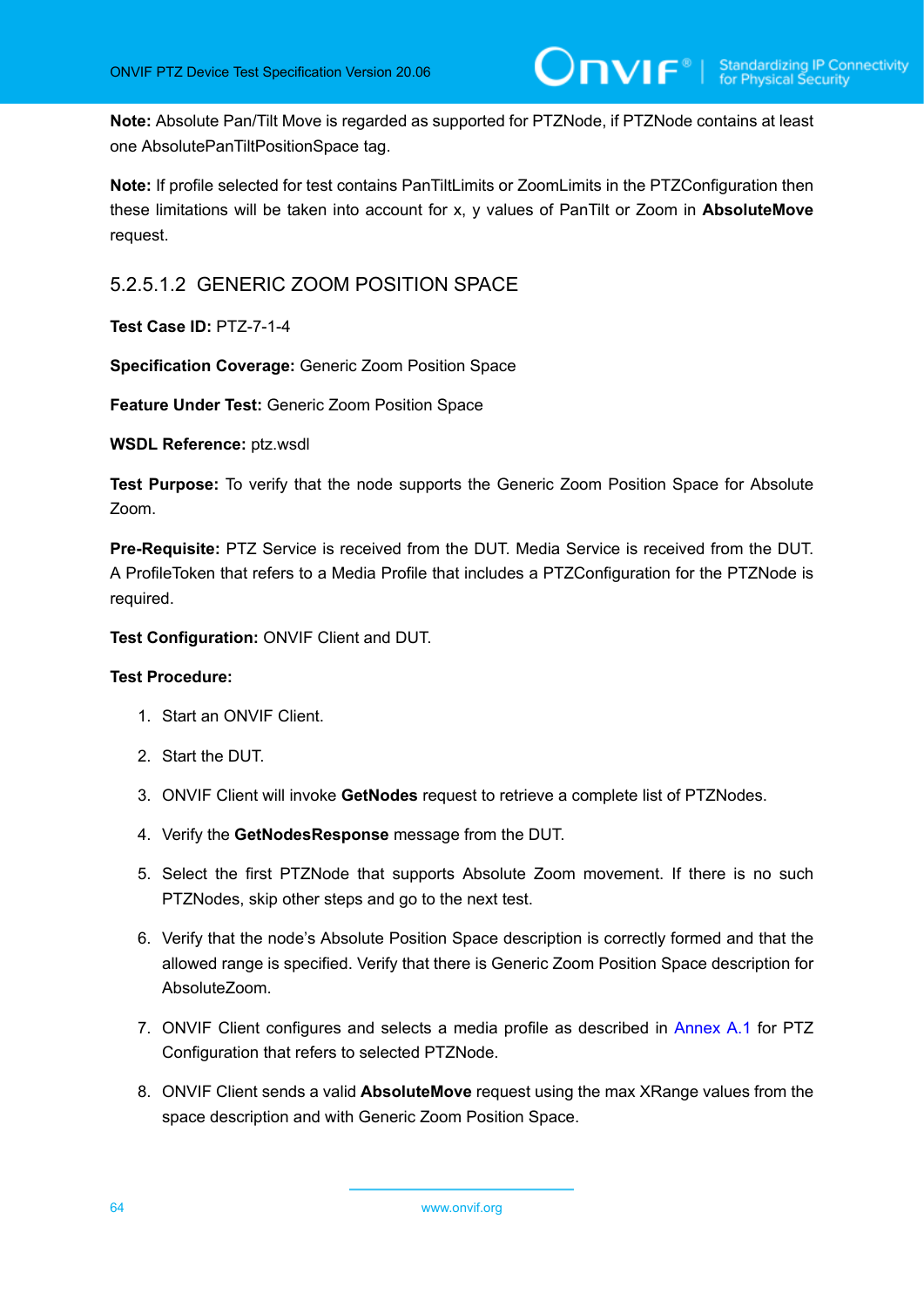- 9. Verify that the **AbsoluteMove** request is accepted.
- 10.ONVIF Client sends a valid **AbsoluteMove** request using the min XRange values from the space description and with Generic Zoom Position Space.
- 11. Verify that the **AbsoluteMove** request is accepted.
- 12.Repeat test procedure for all PTZNodes available that supports Absolute Zoom movement in the DUT.

#### **PASS –**

• DUT passes all assertions.

#### **FAIL –**

- The DUT does not have a Generic Zoom Position Space description for AbsoluteZoom.
- The allowed range is not specified.
- A valid **AbsoluteMove** request operation does not succeed.

**Note:** This test case shall be repeated for all PTZNodes with Absolute Zoom move support that are available in the DUT.

**Note:** Absolute Zoom Move is regarded as supported for PTZNode, if PTZNode contains at least one AbsoluteZoomPositionSpace tag.

**Note:** If profile selected for test contains PanTiltLimits or ZoomLimits in the PTZConfiguration then these limitations will be taken into account for x, y values of PanTilt or Zoom in **AbsoluteMove** request.

### 5.2.5.2 Relative Translation Spaces

### 5.2.5.2.1 GENERIC PAN/TILT TRANSLATION SPACE

#### **Test Case ID:** PTZ-7-2-3

**Specification Coverage:** Generic Pan/Tilt Translation Space

**Feature Under Test:** Generic Pan/Tilt Translation Space

#### **WSDL Reference:** ptz.wsdl

**Test Purpose:** To verify that the node supports the Generic Pan/Tilt Translation Space for Relative Pan/Tilt.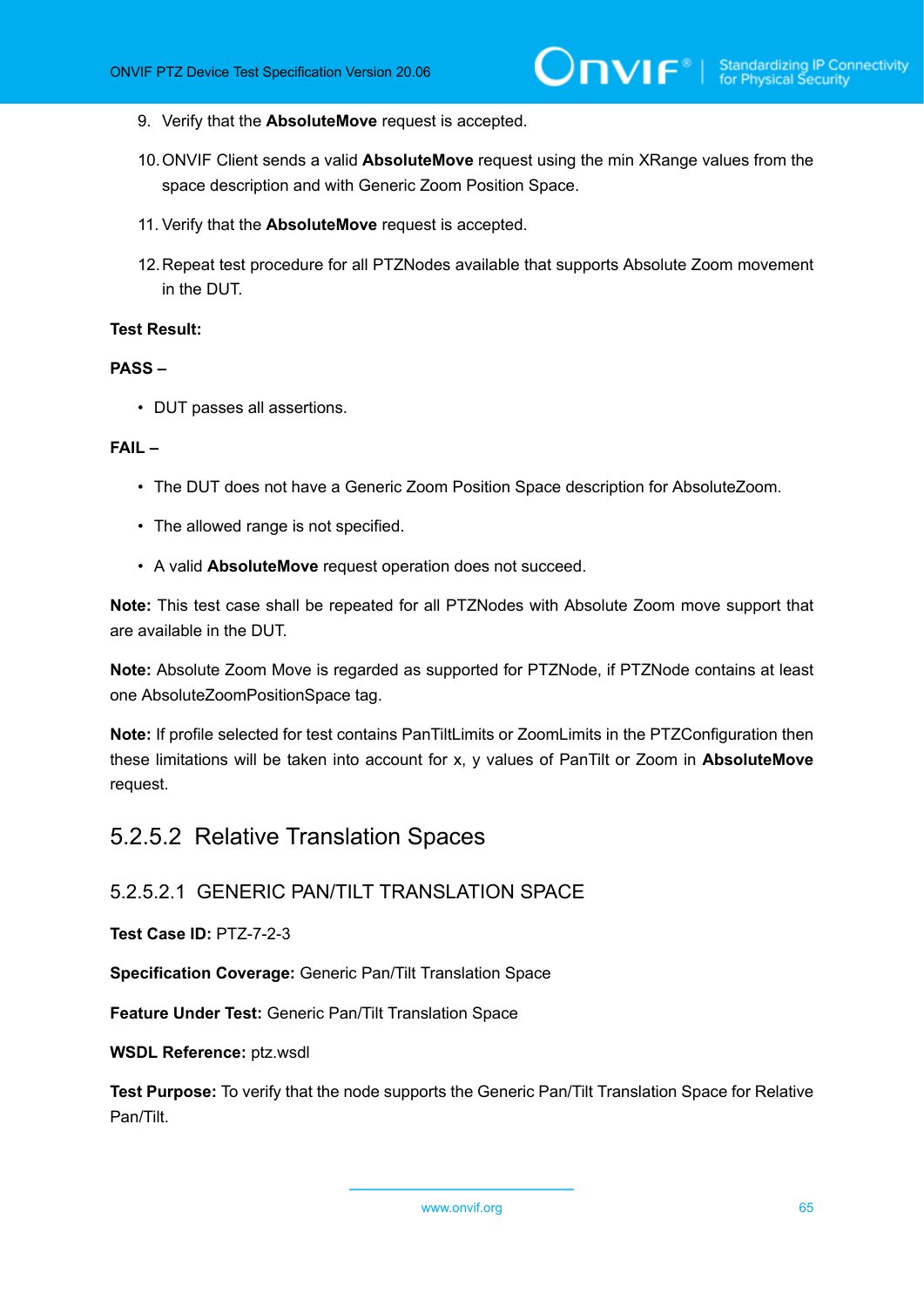**Pre-Requisite:** PTZ Service is received from the DUT. Media Service is received from the DUT. A ProfileToken that refers to a Media Profile that includes a PTZConfiguration for the PTZNode is required.

**Test Configuration:** ONVIF Client and DUT.

#### **Test Procedure:**

- 1. Start an ONVIF Client.
- 2. Start the DUT.
- 3. ONVIF Client will invoke **GetNodes** request to retrieve a complete list of PTZNodes.
- 4. Verify the **GetNodesResponse** message from the DUT.
- 5. Select the first PTZNode that supports Relative Pan/Tilt movement. If there is no such PTZNodes, skip other steps and go to the next test.
- 6. Verify that the node's Relative Translation Space description is correctly formed and that the allowed range is specified. Verify that there is Generic Pan/Tilt Translation Space description for RelativePanTilt.
- 7. ONVIF Client configures and selects a media profile as described in [Annex A.1](#page-133-0) for PTZ Configuration that refers to selected PTZNode.
- 8. ONVIF Client sends a valid **RelativeMove** request using the min XRange/YRange values from the space description and with Generic Pan/Tilt Translation Space.
- 9. Verify that the **RelativeMove** request is accepted.
- 10.ONVIF Client sends a valid **RelativeMove** request using the max XRange/YRange values from the space description and with Generic Pan/Tilt Translation Space.
- 11. Verify that the **RelativeMove** request is accepted.
- 12.Repeat test procedure for all PTZNodes available that supports Relative Pan/Tilt movement in the DUT.

#### **Test Result:**

#### **PASS –**

• DUT passes all assertions.

#### **FAIL –**

• The DUT does not have a Generic Pan/Tilt Translation Space description for Relative Pan/Tilt.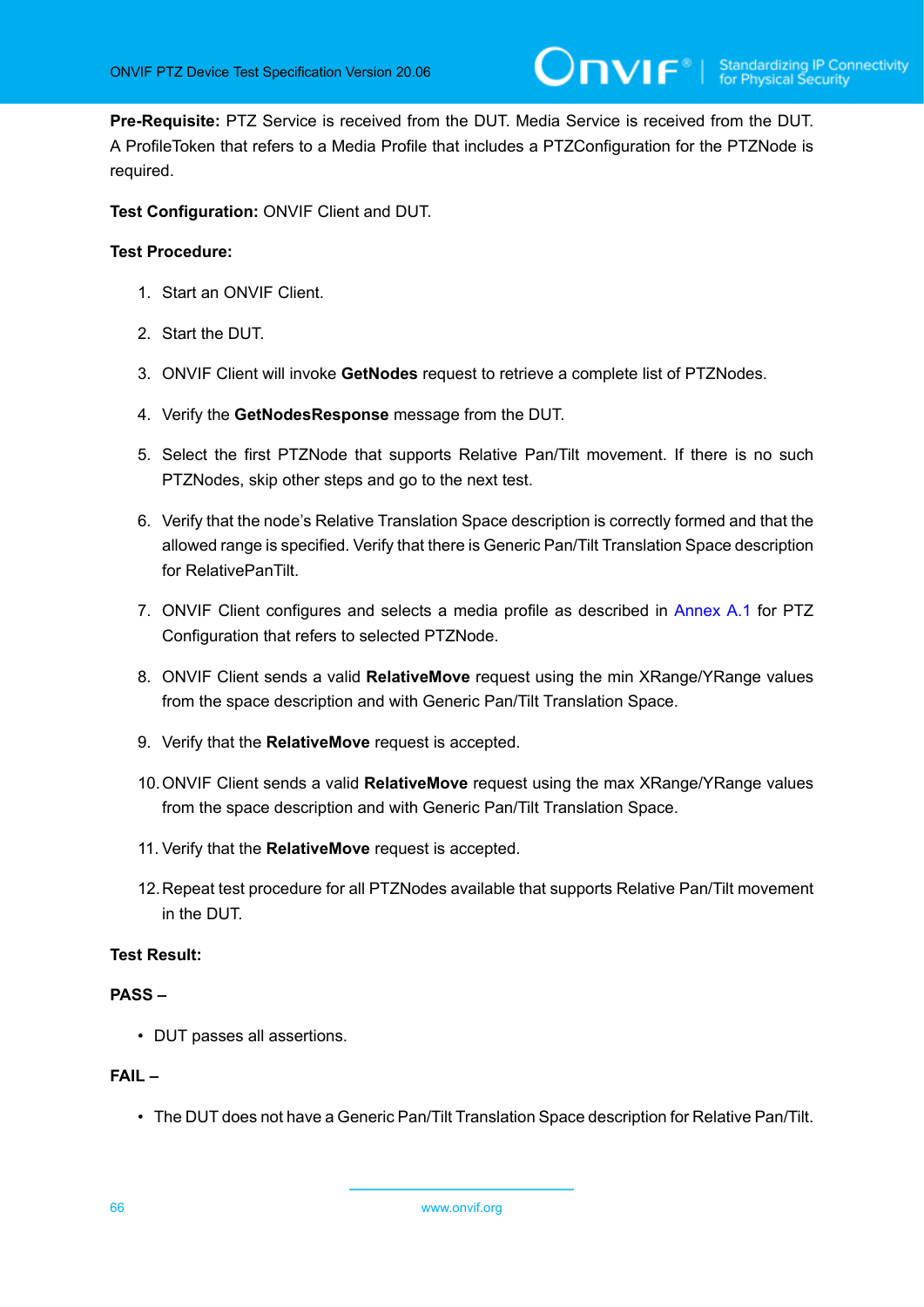- The allowed range is not specified.
- A valid RelativeMove operation does not succeed.

**Note:** This test case shall be repeated for all PTZNodes with Relative Pan/Tilt move support that are available in the DUT.

**Note:** Relative Pan/Tilt Move is regarded as supported for PTZNode, if PTZNode contains at least one RelativePanTiltTranslationSpace tag.

### 5.2.5.2.2 GENERIC ZOOM TRANSLATION SPACE

**Test Case ID:** PTZ-7-2-4

**Specification Coverage:** Generic Zoom Translation Space

**Feature Under Test:** Generic Zoom Translation Space

**WSDL Reference:** ptz.wsdl

**Test Purpose:** To verify that the node supports the Generic Zoom Translation Space for Relative Zoom.

**Pre-Requisite:** PTZ Service is received from the DUT. Media Service is received from the DUT. A ProfileToken that refers to a Media Profile that includes a PTZConfiguration for the PTZNode is required.

**Test Configuration:** ONVIF Client and DUT.

- 1. Start an ONVIF Client.
- 2. Start the DUT.
- 3. ONVIF Client will invoke **GetNodes** request to retrieve a complete list of PTZNodes.
- 4. Verify the **GetNodesResponse** message from the DUT.
- 5. Select the first PTZNode that supports Relative Zoom movement. If there is no such PTZNodes skip, other steps and go to the next test.
- 6. Verify that the node's Relative Translation Space description is correctly formed and that the allowed range is specified. Verify that there is Generic Zoom Translation Space description for RelativeZoom.
- 7. ONVIF Client configures and selects a media profile as described in [Annex A.1](#page-133-0) for PTZ Configuration that refers to selected PTZNode.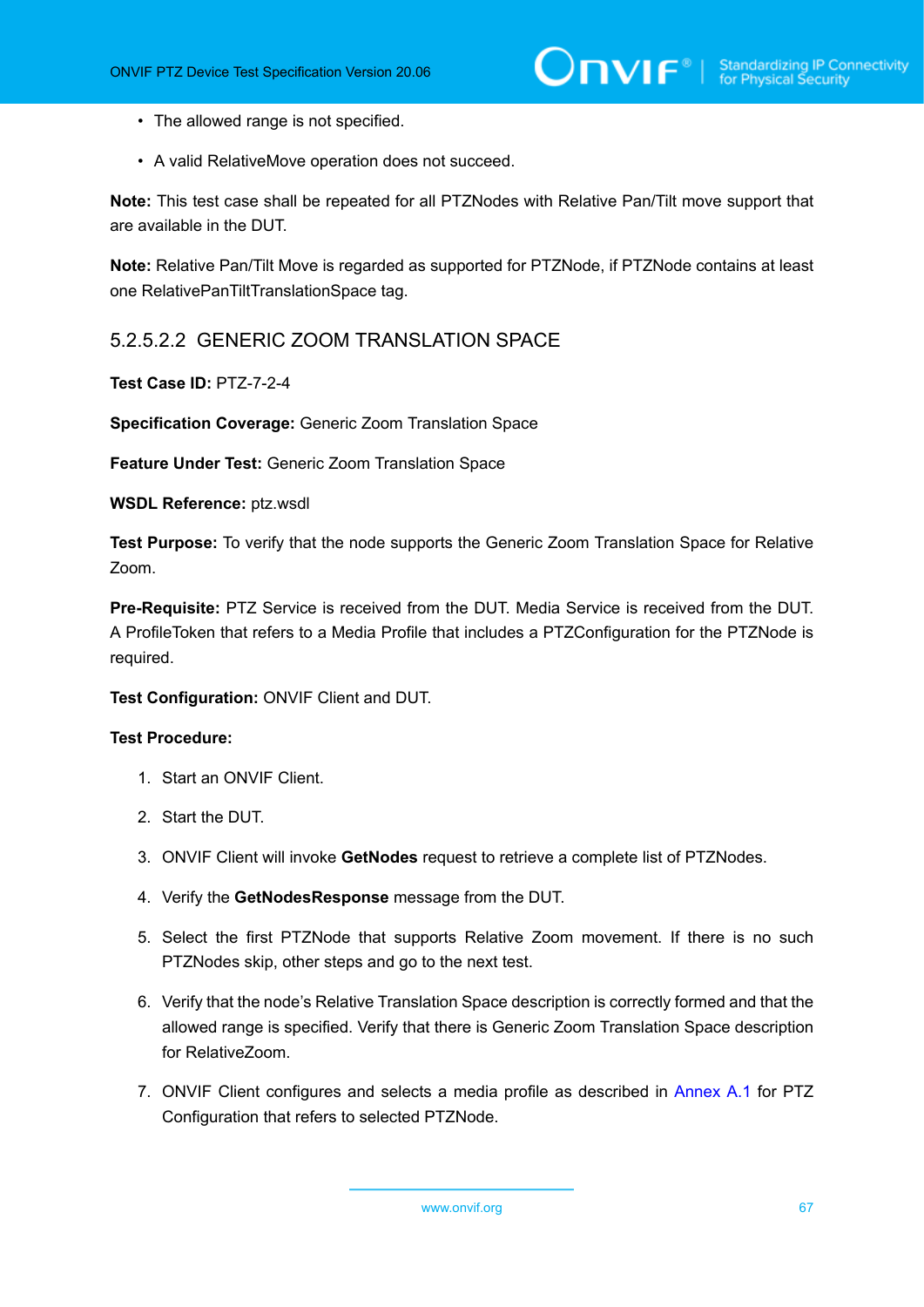- 8. ONVIF Client sends a valid **RelativeMove** request using the max XRange values from the space description and with Generic Zoom Translation Space.
- 9. Verify that the **RelativeMove** request is accepted.
- 10.ONVIF Client sends a valid **RelativeMove** request using the min XRange values from the space description and with Generic Zoom Translation Space.
- 11. Verify that the **RelativeMove** request is accepted.
- 12.Repeat test procedure for all PTZNodes available that supports Relative Zoom movement in the DUT.

#### **PASS –**

• DUT passes all assertions.

#### **FAIL –**

- The DUT does not have a Generic Zoom Translation Space description for RelativeZoom.
- The allowed range is not specified
- A valid RelativeMove operation does not succeed

**Note:** This test case shall be repeated for all PTZNodes with Relative Zoom move support that are available in the DUT.

**Note:** Relative Zoom Move is regarded as supported for PTZNode, if PTZNode contains at least one RelativeZoomTranslationSpace tag.

### 5.2.5.3 Continuous Velocity Spaces

#### 5.2.5.3.1 GENERIC PAN/TILT VELOCITY SPACE

**Test Case ID:** PTZ-7-3-3

**Specification Coverage:** Generic Pan/Tilt Velocity Space

**Feature Under Test:** Generic Pan/Tilt Velocity Space

**WSDL Reference:** ptz.wsdl

**Test Purpose:** To verify that the node supports the Generic Pan/Tilt Velocity Space for Continuous Pan/Tilt.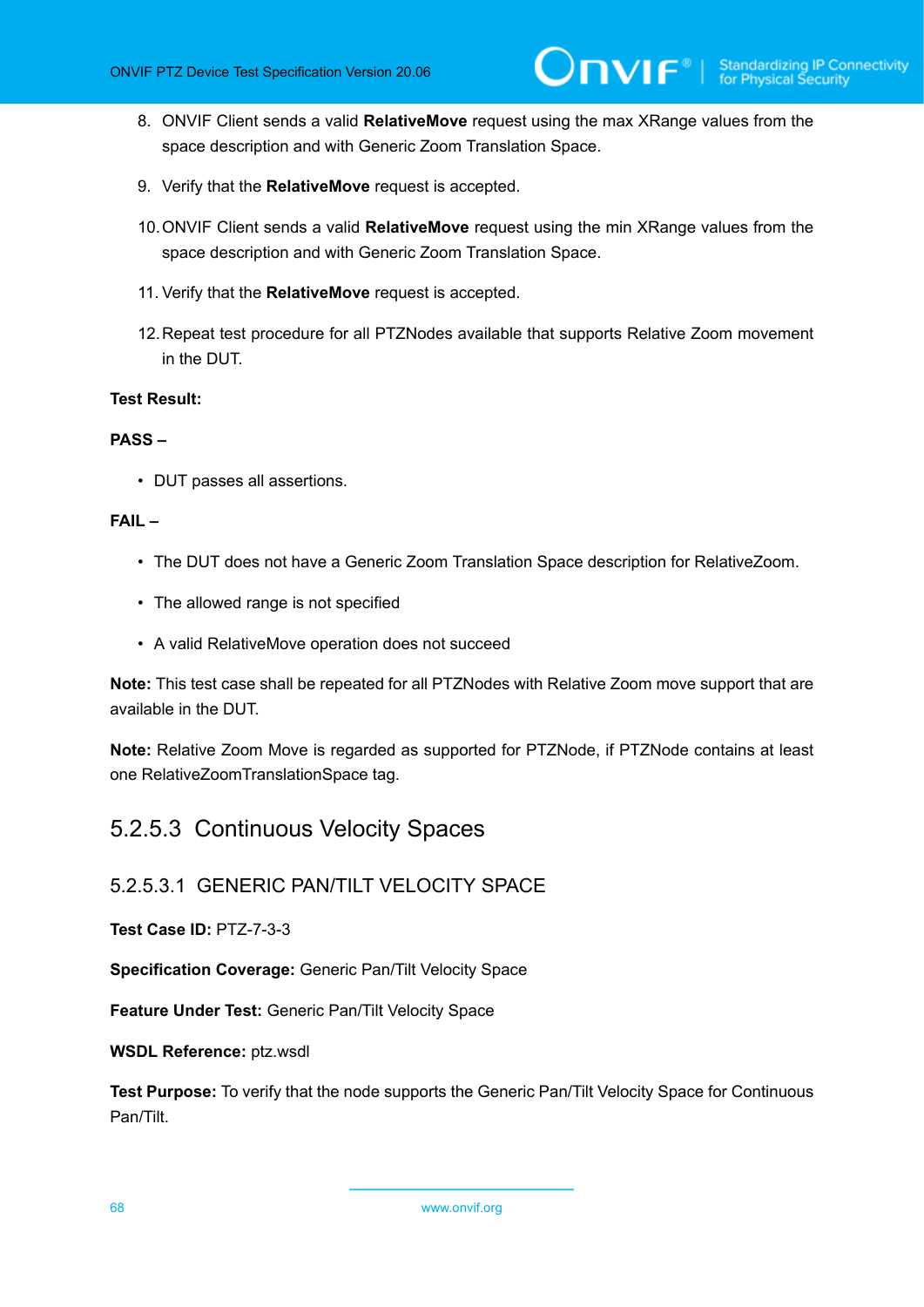**Pre-Requisite:** PTZ Service is received from the DUT. Media Service is received from the DUT. A ProfileToken that refers to a Media Profile that includes a PTZConfiguration for the PTZNode is required.

**Test Configuration:** ONVIF Client and DUT.

#### **Test Procedure:**

- 1. Start an ONVIF Client.
- 2. Start the DUT.
- 3. ONVIF Client will invoke **GetNodes** request to retrieve a complete list of PTZNodes.
- 4. Verify the **GetNodesResponse** message from the DUT.
- 5. Select the first PTZNode that supports Continuous Pan/Tilt movement. If there is no such PTZNodes, skip other steps and go to the next test.
- 6. Verify that the node's Continuous Velocity Space description is correctly formed and that the allowed range is specified. Verify that there is Generic Pan/Tilt Velocity Space description for ContinuousPanTilt.
- 7. ONVIF Client configures and selects a media profile as described in [Annex A.1](#page-133-0) for PTZ Configuration that refers to selected PTZNode.
- 8. ONVIF Client sends a valid **ContinuousMove** request using the min XRange/YRange values from the space description and with Generic Pan/Tilt Velocity Space.
- 9. Verify that the **ContinuousMove** request is accepted.
- 10.ONVIF Client sends a valid **ContinuousMove** request using the max XRange/YRange values from the space description and with Generic Pan/Tilt Velocity Space.
- 11. Verify that the **ContinuousMove** request is accepted.
- 12.Repeat test procedure for all PTZNodes available that supports Continuous Pan/Tilt movement in the DUT.

#### **Test Result:**

#### **PASS –**

• DUT passes all assertions.

#### **FAIL –**

• The DUT does not have a Generic Pan/Tilt Velocity Space description for Continuous Pan/Tilt.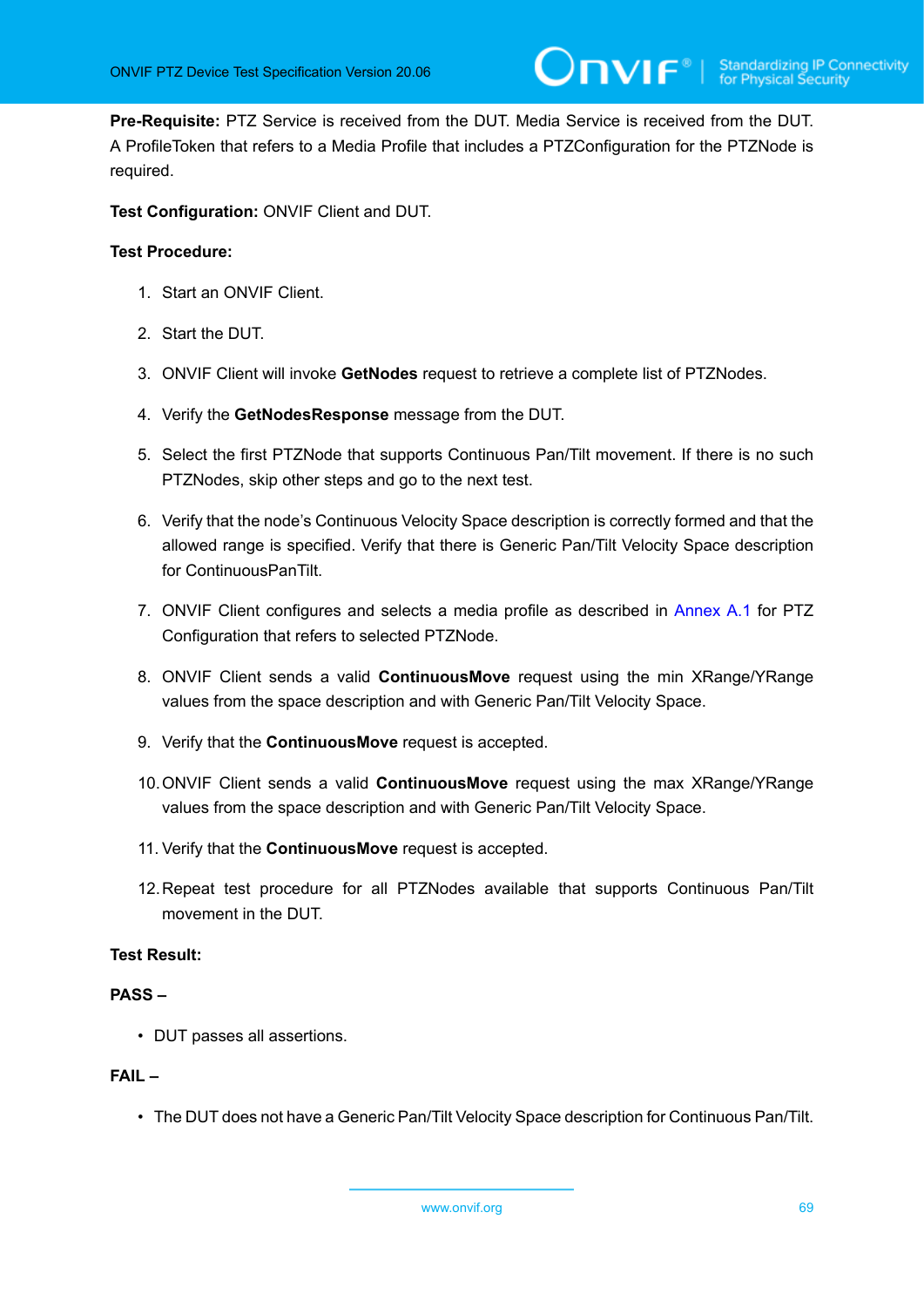- The allowed range is not specified
- A valid ContinuousMove operation does not succeed

**Note:** This test case shall be repeated for all PTZNodes with Continuous Pan/Tilt move support that are available in the DUT.

**Note:** Continuous Pan/Tilt Move is regarded as supported for PTZNode, if PTZNode contains at least one ContinuousPanTiltVelocitySpace tag.

### 5.2.5.3.2 GENERIC ZOOM VELOCITY SPACE

**Test Case ID:** PTZ-7-3-4

**Specification Coverage:** Generic Zoom Velocity Space

**Feature Under Test:** Generic Zoom Velocity Space

**WSDL Reference:** ptz.wsdl

**Test Purpose:** To verify that the node supports the Generic Zoom Velocity Space for Continuous Zoom.

**Pre-Requisite:** PTZ Service is received from the DUT. Media Service is received from the DUT. A ProfileToken that refers to a Media Profile that includes a PTZConfiguration for the PTZNode is required.

#### **Test Configuration:** ONVIF Client and DUT.

- 1. Start an ONVIF Client.
- 2. Start the DUT.
- 3. ONVIF Client will invoke **GetNodes** request to retrieve a complete list of PTZNodes.
- 4. Verify the **GetNodesResponse** message from the DUT.
- 5. Select the first PTZNode that supports Continuous Zoom movement. If there is no such PTZNodes, skip other steps and go to the next test.
- 6. Verify that the node's Continuous Velocity Space description is correctly formed and that the allowed range is specified. Verify that there is Generic Zoom Velocity Space description for ContinuousZoom.
- 7. ONVIF Client configures and selects a media profile as described in [Annex A.1](#page-133-0) for PTZ Configuration that refers to selected PTZNode.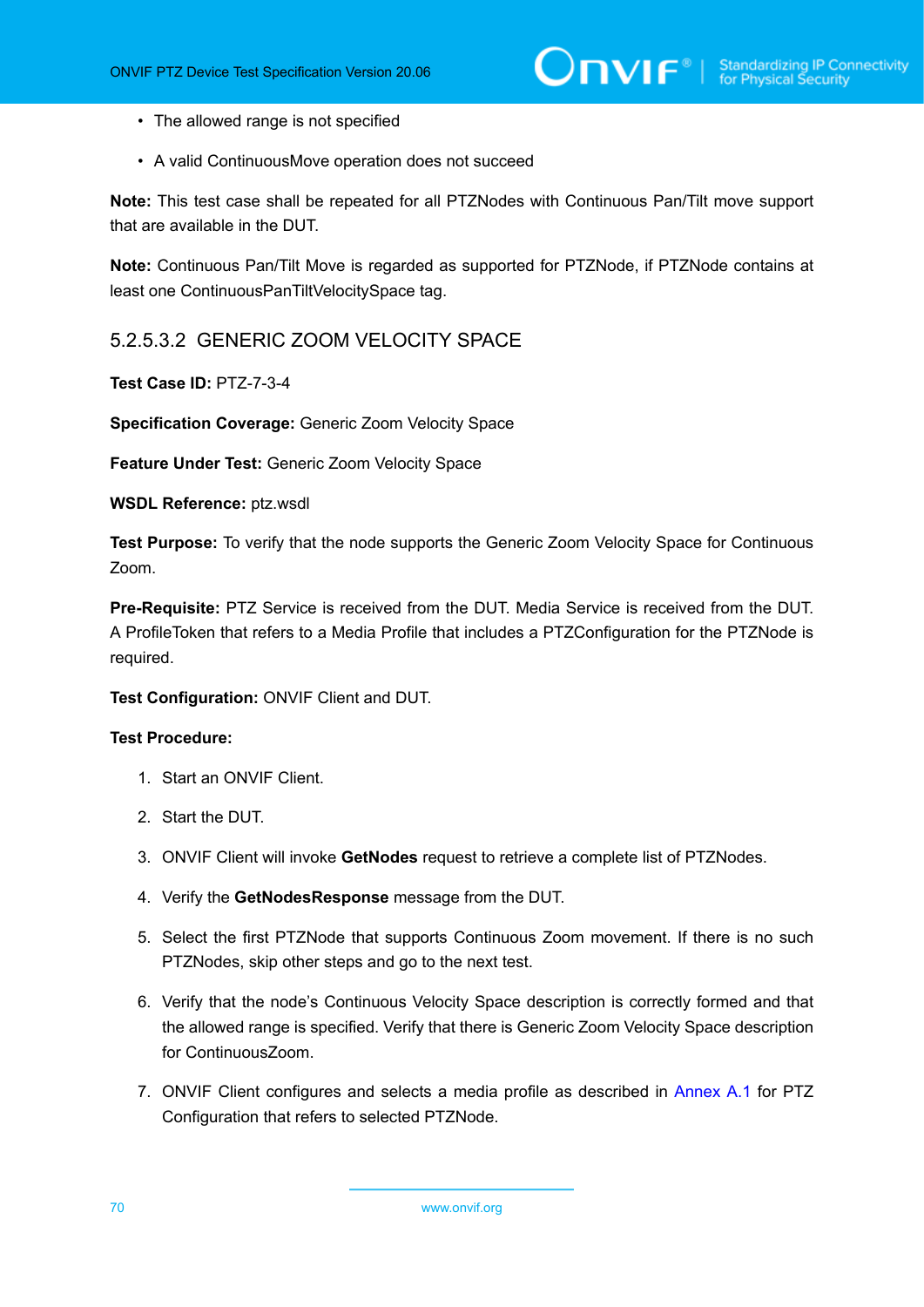- 8. ONVIF Client sends a valid **ContinuousMove** request using the max XRange values from the space description and with Generic Zoom Velocity Space.
- 9. Verify that the **ContinuousMove** request is accepted.
- 10.ONVIF Client sends a valid **ContinuousMove** request using the min XRange values from the space description and with Generic Zoom Velocity Space.
- 11. Verify that the **ContinuousMove** request is accepted.
- 12.Repeat test procedure for all PTZNodes available that supports Continuous Zoom movement in the DUT.

#### **PASS –**

• DUT passes all assertions.

#### **FAIL –**

- The DUT does not have a Generic Zoom Velocity Space description for ContinuousZoom.
- The allowed range is not specified
- A valid ContinuousMove operation does not succeed

**Note:** This test case shall be repeated for all PTZNodes with Continuous Zoom move support that are available in the DUT.

**Note:** Continuous Zoom Move is regarded as supported for PTZNode, if PTZNode contains at least one ContinuousZoomVelocitySpace tag.

### 5.2.5.4 Speed Spaces

#### 5.2.5.4.1 GENERIC PAN/TILT SPEED SPACE

**Test Case ID:** PTZ-7-4-3

**Specification Coverage:** Generic Pan/Tilt Speed Space

**Feature Under Test:** Generic Pan/Tilt Speed Space

**WSDL Reference:** ptz.wsdl

**Test Purpose:** To verify that the node supports the Generic Pan/Tilt Speed Space for pan/tilt.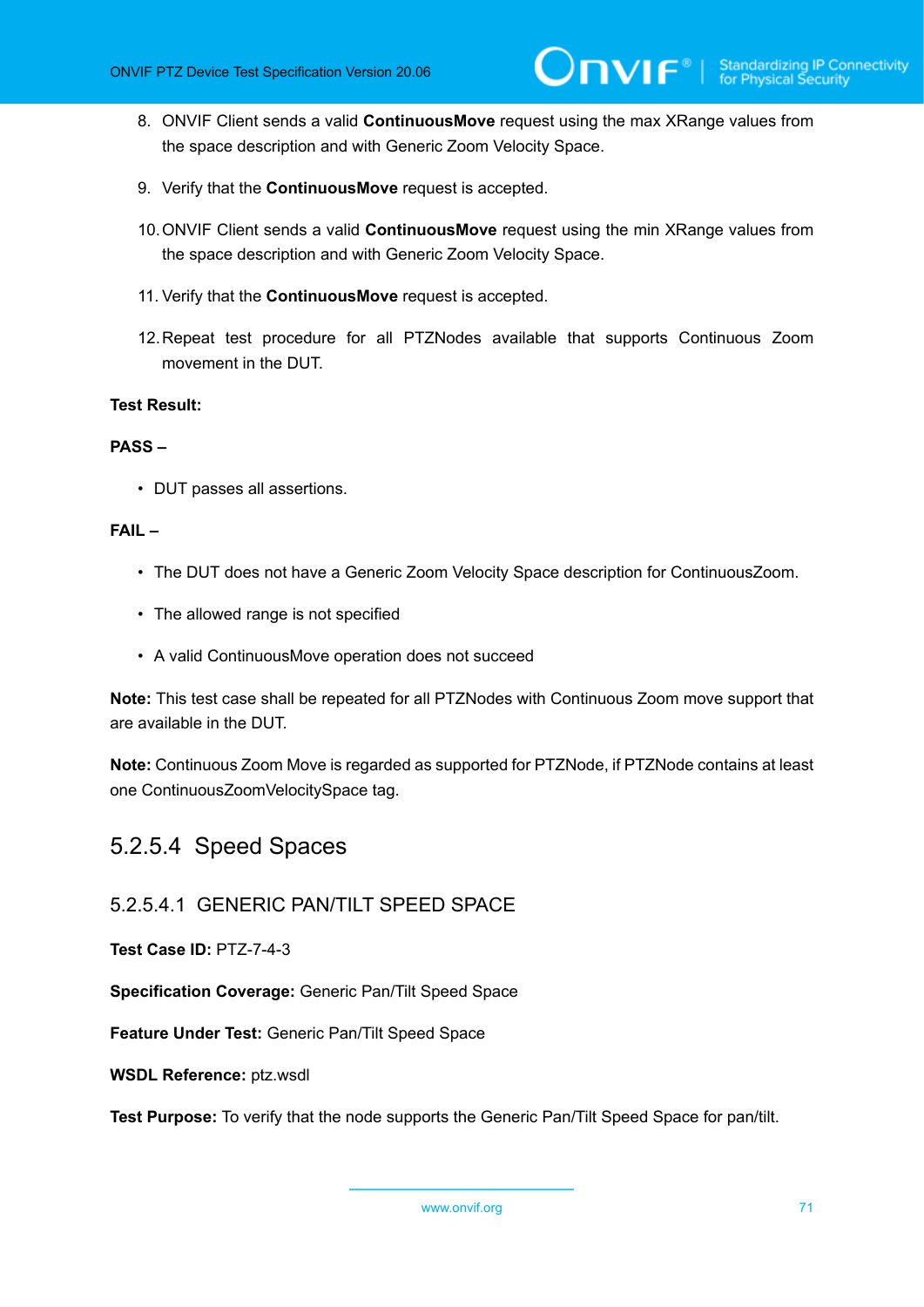**Pre-Requisite:** PTZ Service is received from the DUT. Media Service is received from the DUT. A ProfileToken that refers to a Media Profile that includes a PTZConfiguration for the PTZNode is required.

**Test Configuration:** ONVIF Client and DUT.

#### **Test Procedure:**

- 1. Start an ONVIF Client.
- 2. Start the DUT.
- 3. ONVIF Client will invoke **GetNodes** request to retrieve a complete list of PTZNodes.
- 4. Verify the **GetNodesResponse** message from the DUT.
- 5. Select the first PTZNode that supports Speed for Pan/Tilt movement. If there is no such PTZNodes, skip other steps and go to the next test.
- 6. Verify that the node's Speed Space description is correctly formed and that the allowed range is specified. Verify that there is Generic Pan/Tilt Speed Space description for PanTiltSpeedSpace.
- 7. ONVIF Client configures and selects a media profile as described in [Annex A.1](#page-133-0) for PTZ Configuration that refers to selected PTZNode.
- 8. ONVIF Client sends a valid **AbsoluteMove** request or **RelativeMove** request (depending on which is supported by the PTZNode) using the min XRange/YRange values from the space description for Pan/Tilt position, min XRange/YRange values from the space description for Pan/Tilt speed and with Generic Pan/Tilt Speed Space.
- 9. Verify that the **AbsoluteMove** request (or **RelativeMove** request) is accepted.
- 10.ONVIF Client sends a valid **AbsoluteMove** request or **RelativeMove** request (depending on which is supported by the PTZNode) using the max XRange/YRange values from the space description for Pan/Tilt position, max XRange/YRange values from the space description for Pan/Tilt speed and with Generic Pan/Tilt Speed Space.
- 11. Verify that the **AbsoluteMove** request (or **RelativeMove** request) is accepted.
- 12.Repeat test procedure for all PTZNodes available that supports Speed for Pan/Tilt movement in the DUT.

#### **Test Result:**

#### **PASS –**

• DUT passes all assertions.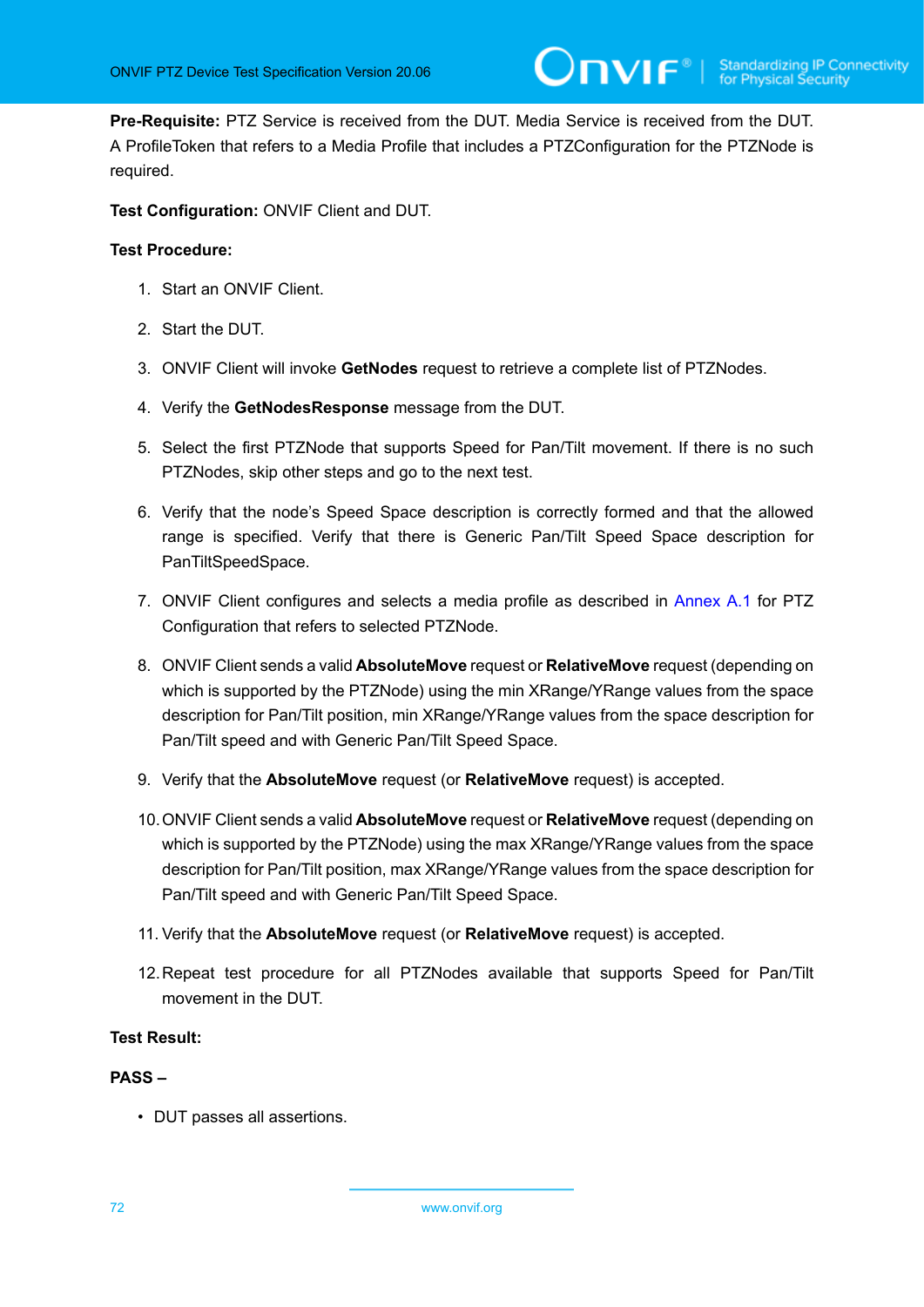### **FAIL –**

- The DUT does not have a Generic Pan/Tilt Position Space description for Speed Pan/Tilt.
- The allowed range is not specified
- A valid **AbsoluteMove** request or **RelativeMove** request (depending on which is supported by the PTZNode) does not succeed.

**Note:** This test case shall be repeated for all PTZNodes with supported Speed for Pan/Tilt move that are available in the DUT.

**Note:** Speed for Pan/Tilt is regarded as supported for PTZNode, if PTZNode contains at least one PanTiltSpeedSpace tag.

**Note:** If profile selected for test contains PanTiltLimits or ZoomLimits in the PTZConfiguration, then these limitations will be taken into account for x, y values of PanTilt or Zoom in **AbsoluteMove** request.

## 5.2.5.4.2 GENERIC ZOOM SPEED SPACE

**Test Case ID:** PTZ-7-4-4

**Specification Coverage:** Generic Zoom Speed Space

**Feature Under Test:** Generic Zoom Speed Space

**WSDL Reference:** ptz.wsdl

**Test Purpose:** To verify that the node supports the Generic Zoom Speed Space for zoom.

**Pre-Requisite:** PTZ Service is received from the DUT. Media Service is received from the DUT. A ProfileToken that refers to a Media Profile that includes a PTZConfiguration for the PTZNode is required.

**Test Configuration:** ONVIF Client and DUT.

- 1. Start an ONVIF Client.
- 2. Start the DUT.
- 3. ONVIF Client will invoke **GetNodes** request to retrieve a complete list of PTZNodes.
- 4. Verify the **GetNodesResponse** message from the DUT.
- 5. Select the first PTZNode that supports Speed for Zoom movement. If there is no such PTZNodes, skip other steps and go to the next test.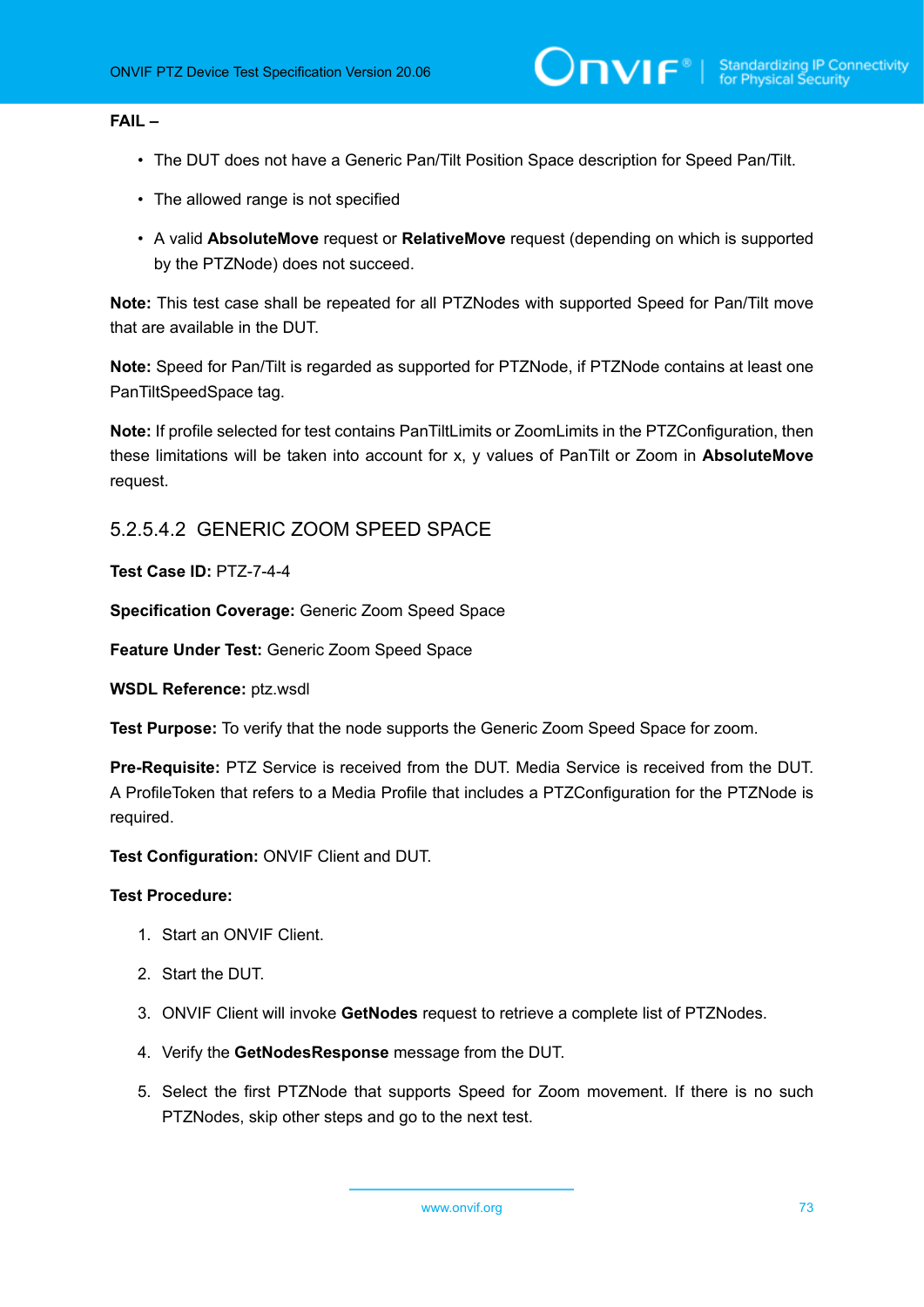- 6. Verify that the node's Speed Space description is correctly formed and that the allowed range is specified. Verify that there is Generic Zoom Speed Space description for ZoomSpeedSpace.
- 7. ONVIF Client configures and selects a media profile as described in [Annex A.1](#page-133-0) for PTZ Configuration that refers to selected PTZNode.
- 8. ONVIF Client sends a valid **AbsoluteMove** request or **RelativeMove** request (depending on which is supported by the PTZNode) using the max XRange values from the space description for Zoom position, max XRange values from the space description for Zoom speed and with Generic Zoom Speed Space.
- 9. Verify that the **AbsoluteMove** request (or **RelativeMove** request) is accepted.
- 10.ONVIF Client sends a valid **AbsoluteMove** request or **RelativeMove** request (depending on which is supported by the PTZNode) using the min XRange values from the space description for Zoom position, min XRange values from the space description for Zoom speed and with Generic Zoom Speed Space.
- 11. Verify that the **AbsoluteMove** request (or **RelativeMove** request) is accepted.
- 12.Repeat test procedure for all PTZNodes available that supports Speed for Zoom movement in the DUT.

### **Test Result:**

### **PASS –**

• DUT passes all assertions.

### **FAIL –**

- The DUT does not have a Generic Zoom Speed Space description for SpeedZoom.
- The allowed range is not specified.

**Note:** This test case shall be repeated for all PTZNodes with supported Speed for Zoom move that are available in the DUT.

**Note:** Speed for Zoom is regarded as supported for PTZNode, if PTZNode contains at least one ZoomSpeedSpace tag.

**Note:** If profile selected for test contains PanTiltLimits or ZoomLimits in the PTZConfiguration, then these limitations will be taken into account for x, y values of PanTilt or Zoom in **AbsoluteMove** request.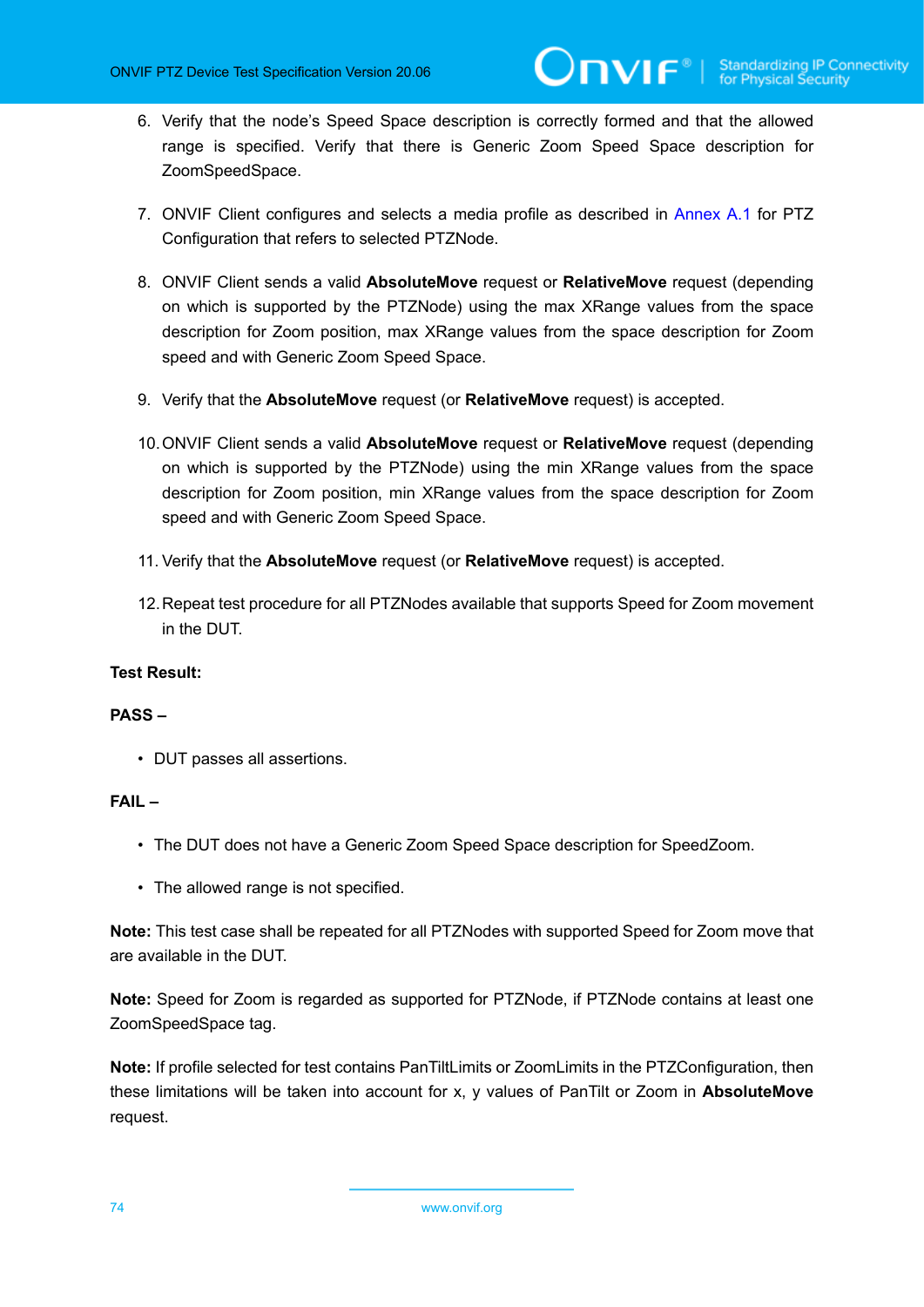# 5.3 PTZ Control Using Media2 Service

# 5.3.1 Move Operation

# 5.3.1.1 PTZ ABSOLUTE MOVE USING MEDIA2 PROFILE

**Test Case ID:** MEDIA2\_PTZ-1-1-1

**Specification Coverage:** None

**Feature Under Test:** AbsoluteMove

**WSDL Reference:** ptz.wsdl

**Test Purpose:** To verify absolute Pan/Tilt or absolute Zoom movements using the DUT PTZ AbsoluteMove operation.

**Pre-Requisite:** Media2 Service is received from the DUT. PTZ Service is received from the DUT. Absolute movement is supported by the DUT for PTZ Node selected on Management tab or by 1st PTZ Node (if PTZ node is not selected on Management tab) .

**Test Configuration:** ONVIF Client and DUT

### **Test Procedure:**

- 1. Start an ONVIF Client.
- 2. Start the DUT.
- <span id="page-74-0"></span>3. ONVIF Client configures or selects a Media Profile with Video Source Configuration and PTZ Configuration by following the procedure mentioned in [Annex A.17](#page-158-0) with the following input and output parameters
	- in *ptzNodeToken1* token of the PTZ Node, with which Media Profile should be configured
	- out *profile* Media Profile with Video Source Configuration and PTZ Configuration
- 4. ONVIF Client invokes **GetConfigurationOptions** request with parameters
	- ConfigurationToken := *profile*Configurations.PTZ.@token
- 5. The DUT responds with **GetConfigurationOptionsResponse** with parameters
	- PTZConfigurationOptions =: *ptzConfigurationOptions*

www.onvif.org 75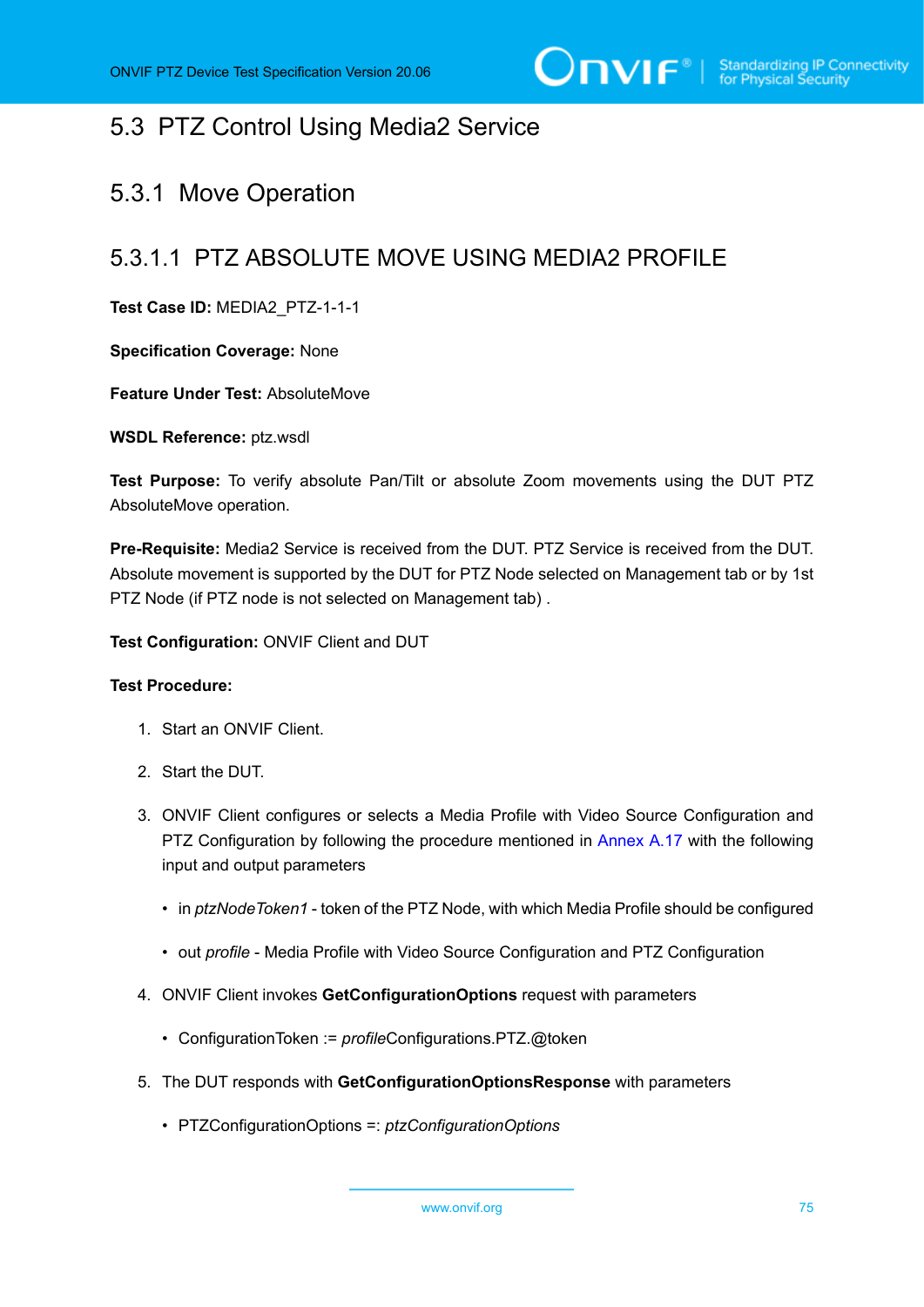- 6. ONVIF Client verifies PTZ Configuration Options by following the procedure mentioned in [Annex A.19](#page-160-0) with the following input and output parameters
	- in *ptzConfigurationOptions* PTZ Configuration Options
- 7. If *ptzConfigurationOptions*.Spaces does not have at least one of the AbsolutePanTiltPositionSpace element or AbsoluteZoomPositionSpace element, FAIL the test and skip other steps.
- <span id="page-75-1"></span>8. ONVIF Client configures Default Absolute Spaces by following the procedure mentioned in [Annex A.20](#page-162-0) with the following input and output parameters
	- in *ptzConfigurationOptions* PTZ Configuration Options
	- in *profile* Media Profile with PTZ Configuration
	- out *profile* Media Profile with PTZ Configuration with configured Absolute Position Default Spaces
	- out *pantiltSpace* Options for Absolute Pan/Tilt Position Default Space
	- out *zoomSpace* Options for Absolute Zoom Position Default Space
- 9. ONVIF Client change PTZ position to initial state by following the procedure mentioned in [Annex A.21](#page-164-0) with the following input and output parameters
	- in *profile* Media Profile with PTZ Configuration
	- in *pantiltSpace* Options for Absolute Pan/Tilt Position Default Space
	- in *zoomSpace* Options for Absolute Zoom Position Default Space
- <span id="page-75-0"></span>10.If the DUT supports Absolute Pan/Tilt Movement for PTZ Node selected on Management tab:
	- 10.1. ONVIF Client invokes **AbsoluteMove** request with parameters
		- ProfileToken := *profile*.@token
		- Position.PanTilt.x := *profile*.Configurations.PTZ.PanTiltLimits.Range.XRange.Max if it is specified, otherwise, *pantiltSpace*.XRange.Max
		- Position.PanTilt.y := *profile*.Configurations.PTZ.PanTiltLimits.Range.YRange.Max if it is specified, otherwise, *pantiltSpace*.YRange.Max
		- Position.PanTilt.space := *pantiltSpace*.URI
		- Position.Zoom skipped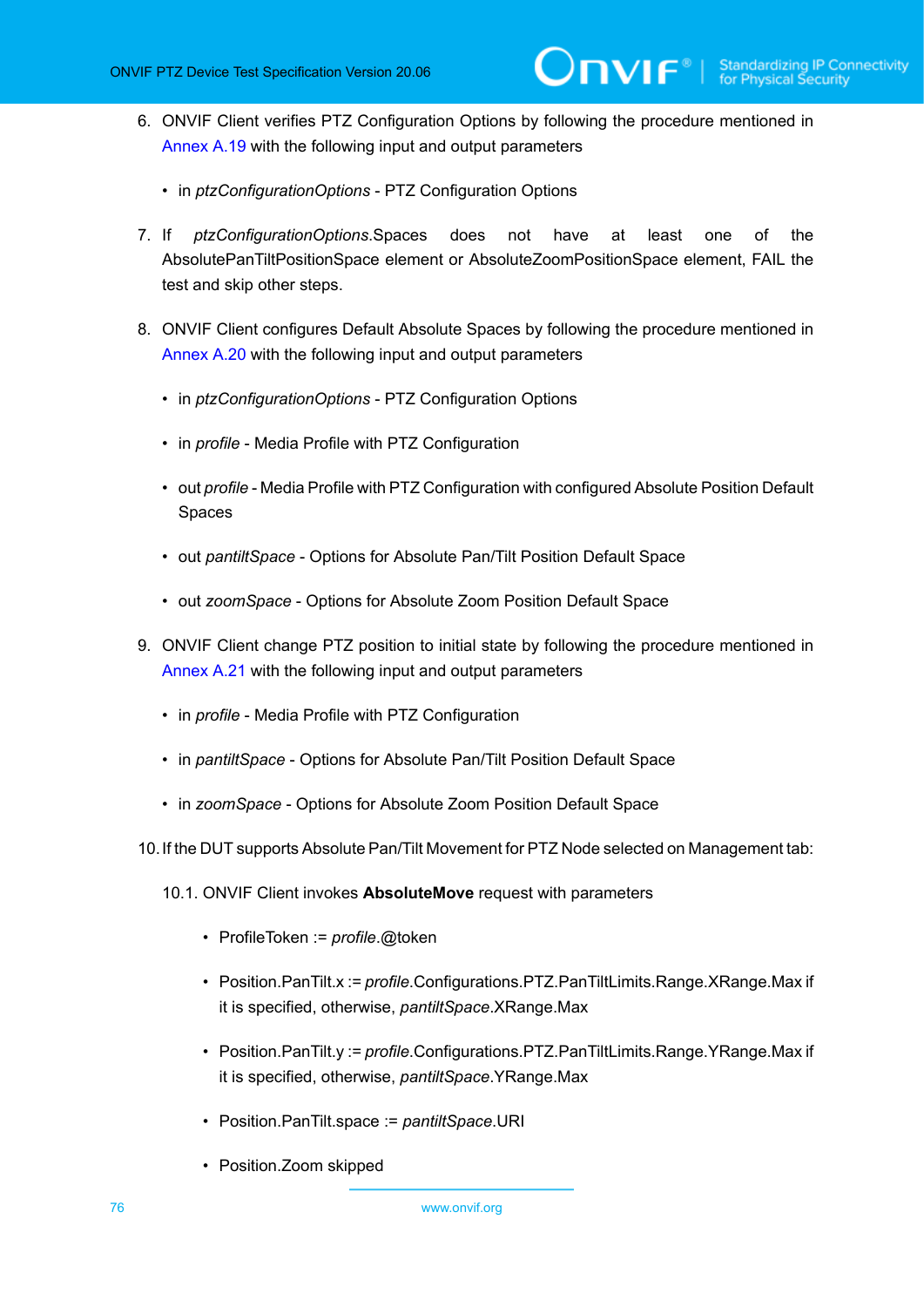- If the DUT supports Speed for Pan/Tilt for PTZ Node selected on Management tab:
	- Speed.PanTilt.x := *ptzConfigurationOptions*.Spaces.PanTiltSpeedSpace[0].XRange.Max
	- Speed.PanTilt.y := *ptzConfigurationOptions*.Spaces.PanTiltSpeedSpace[0].XRange.Max
	- Speed.PanTilt.space := *ptzConfigurationOptions*.Spaces.PanTiltSpeedSpace[0].URI
	- Speed.Zoom skipped

otherwise, Speed skipped.

- 10.2. The DUT responds with **AbsoluteMoveResponse** message.
- 10.3. Wait until *timeout1* timeout expires.
- <span id="page-76-0"></span>10.4. If the DUT supports Move Status:
	- 10.4.1. Until *timeout1* expires repeat the following steps:
		- 10.4.1.1. ONVIF Client invokes **GetStatus** request with parameters
			- ProfileToken := *profile*.@token
		- 10.4.1.2. The DUT responds with **GetStatusResponse** with parameters
			- PTZStatus =: *ptzStatus*
		- 10.4.1.3. If the DUT supports Absolute Zoom Movement for PTZ Node selected on Management tab:
			- 10.4.1.3.1. If *ptzStatus*.MoveStatus.Zoom is not specified, FAIL the test and skip other steps.
			- 10.4.1.3.2. If *ptzStatus*.MoveStatus.Zoom is other than IDLE, FAIL the test and skip other steps.
		- 10.4.1.4. If *ptzStatus*.MoveStatus.PanTilt is not specified, FAIL the test and skip other steps.
		- 10.4.1.5. If *ptzStatus*.MoveStatus.PanTilt = UNKNOWN, FAIL the test and skip other steps.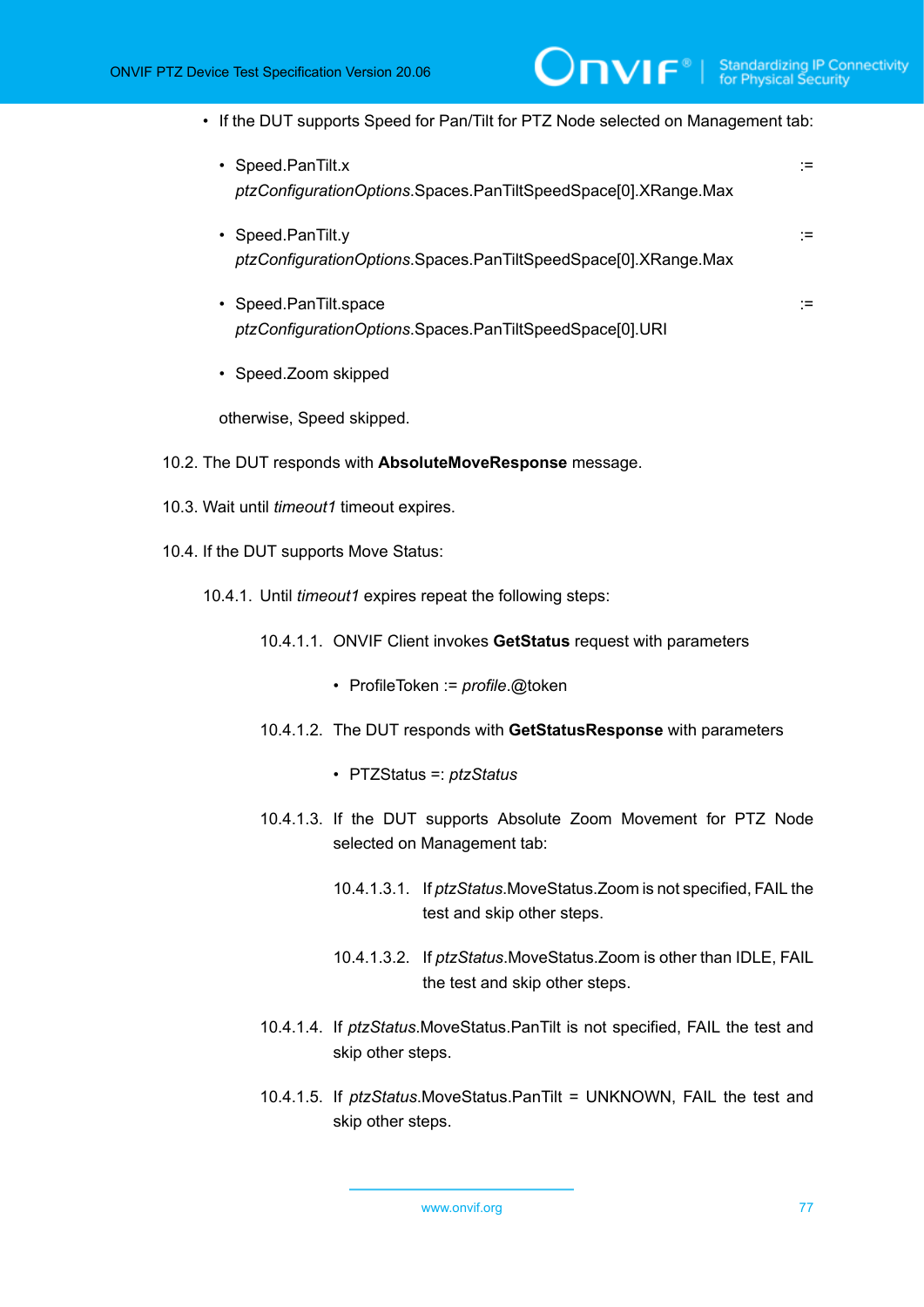10.4.1.6. If *ptzStatus*.MoveStatus.PanTilt = IDLE, go to the step [11](#page-78-0).

- 10.4.2. If *timeout1* expires for step [10.4.1](#page-76-0) and the last *ptzStatus*.MoveStatus.PanTilt is other than IDLE, FAIL the test and skip other steps.
- <span id="page-77-1"></span>11. If the DUT supports Absolute Zoom Movement for PTZ Node selected on Management tab:
	- 11.1. ONVIF Client invokes **AbsoluteMove** request with parameters
		- ProfileToken := *profile*.@token
		- Position.PanTilt skipped
		- Position.Zoom.x := *profile*.Configurations.PTZ.ZoomLimits.Range.XRange.Max if it is specified, otherwise, *zoomSpace*.XRange.Max
		- Position.Zoom.space := *zoomSpace*.URI
		- If the DUT supports Speed for Zoom for PTZ Node selected on Management tab:
			- Speed.PanTilt skipped
			- Speed.Zoom.x := *ptzConfigurationOptions*.Spaces.ZoomSpeedSpace[0].XRange.Max
			- Speed.Zoom.space := *ptzConfigurationOptions*.Spaces.ZoomSpeedSpace[0].URI

otherwise, Speed skipped.

- 11.2. The DUT responds with **AbsoluteMoveResponse** message.
- 11.3. Wait until *timeout1* timeout expires.
- <span id="page-77-0"></span>11.4. If the DUT supports Move Status:
	- 11.4.1. Until *timeout1* expires repeat the following steps:
		- 11.4.1.1. ONVIF Client invokes **GetStatus** request with parameters
			- ProfileToken := *profile*.@token
		- 11.4.1.2. The DUT responds with **GetStatusResponse** with parameters
			- PTZStatus =: *ptzStatus*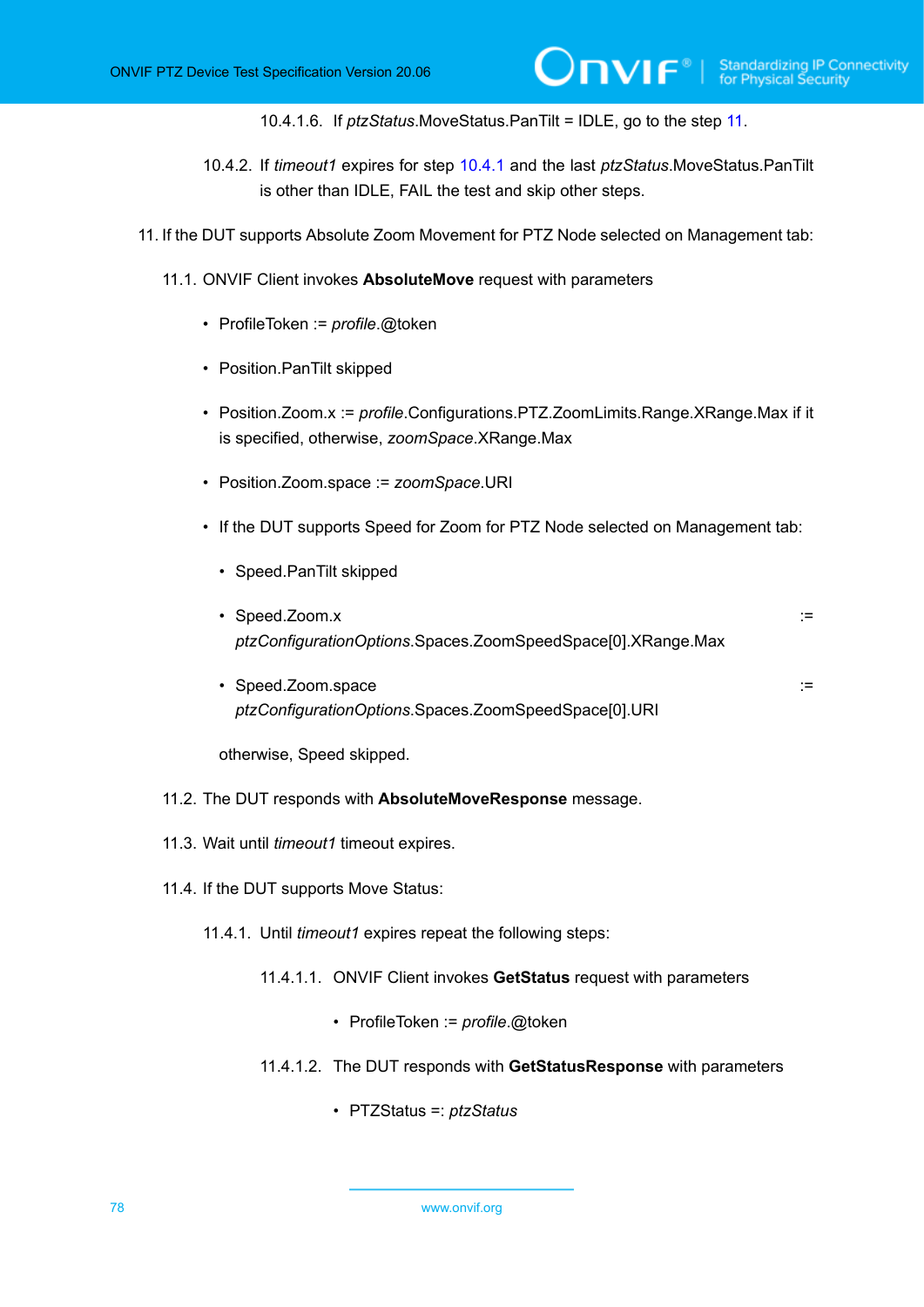- 11.4.1.3. If the DUT supports Absolute Pan/Tilt Movement for PTZ Node selected on Management tab:
	- 11.4.1.3.1. If *ptzStatus*.MoveStatus.PanTilt is not specified, FAIL the test and skip other steps.
	- 11.4.1.3.2. If *ptzStatus*.MoveStatus.PanTilt is other than IDLE, FAIL the test and skip other steps.
- 11.4.1.4. If *ptzStatus*.MoveStatus.Zoom is not specified, FAIL the test and skip other steps.
- 11.4.1.5. If *ptzStatus*.MoveStatus.Zoom = UNKNOWN, FAIL the test and skip other steps.
- 11.4.1.6. If *ptzStatus*.MoveStatus.Zoom = IDLE, got to the step [12](#page-78-0).
- 11.4.2. If *timeout1* expires for step [11.4.1](#page-77-0) and the last *ptzStatus*.MoveStatus.Zoom is other than IDLE, FAIL the test and skip other steps.
- <span id="page-78-0"></span>12.ONVIF Client invokes **GetStatus** request with parameters
	- ProfileToken := *profile*.@token
- 13.The DUT responds with **GetStatusResponse** with parameters
	- PTZStatus =: *ptzStatus*
- 14.If the DUT supports Status Position:
	- 14.1. If the DUT supports Absolute Pan/Tilt Movement for PTZ Node selected on Management tab:
		- 14.1.1. If *ptzStatus*.Position.PanTilt is not specified, FAIL the test and skip other steps.
		- 14.1.2. If difference between Position.PanTilt.x value from step [10.1](#page-75-0) and *ptzStatus*.Position.PanTilt.x is more than 10% of full range, write WARNING.
		- 14.1.3. If difference between Position.PanTilt.y value from step [10.1](#page-75-0) and *ptzStatus*.Position.PanTilt.y is more than 10% of full range, write WARNING.
	- 14.2. If the DUT supports Absolute Zoom Movement for PTZ Node selected on Management tab:
		- 14.2.1. If *ptzStatus*.Position.Zoom is not specified, FAIL the test and skip other steps.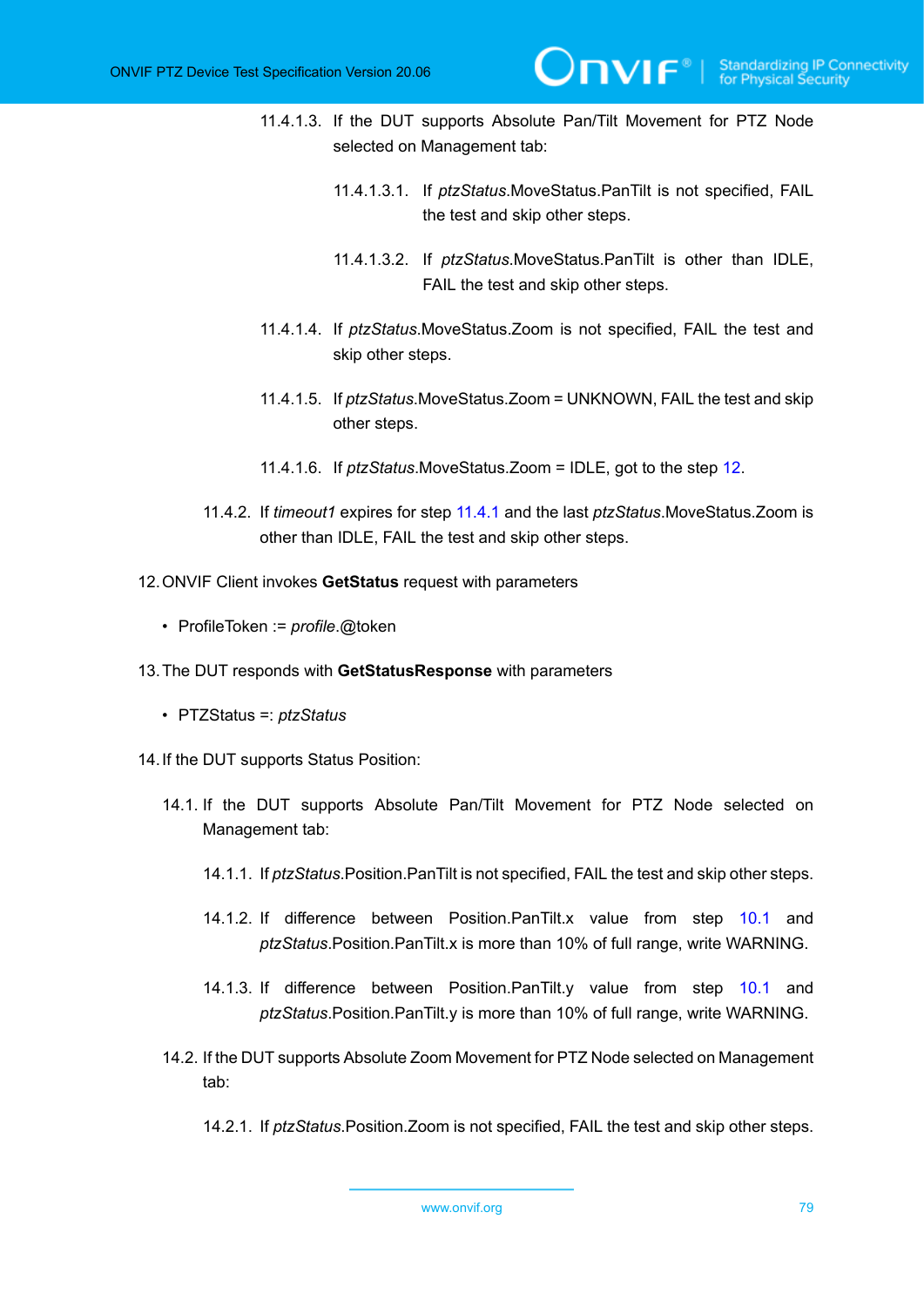- 14.2.2. If difference between Position.Zoom.x value from step [11.1](#page-77-1) and *ptzStatus*.Position.Zoom.x is more than 10% of full range, write WARNING.
- 15.If PTZ Configuration *profile*.Configurations.PTZ was changed at step [8,](#page-75-1) ONVIF Client restores PTZ Configuration.
- 16.If Media Profile *profile* was changed at step [3,](#page-74-0) ONVIF Client restores Media Profile.

### **Test Result:**

### **PASS –**

• DUT passes all assertions.

### **FAIL –**

- DUT did not send **GetConfigurationOptionsResponse** message.
- DUT did not send **GetStatusResponse** message.
- DUT did not send **AbsoluteMoveResponse** message.

**Note:** *timeout1* will be taken from Operation Delay field of ONVIF Device Test Tool.

**Note:** PTZ accuracy is out of scope for this Test Specification. Therefore, the position reported by the DUT in the **GetStatusResponse** does not have to be exactly the same as the position requested by the ONVIF Client in the **AbsoluteMove** request.

**Note:** The DUT features support are defined by the procedure mentioned in [ONVIF Feature Discovery].

**Note:** *ptzNodeToken1* will be taken from PTZ Node for test field of ONVIF Device Test Tool, if it is not defined the first PTZ Node at the list provided in the **GetNodesResponse** will be used.

# 5.3.1.2 PTZ CONTINUOUS MOVE USING MEDIA2 PROFILE

**Test Case ID:** MEDIA2\_PTZ-1-1-2

**Specification Coverage:** None

**Feature Under Test:** ContinuousMove, GetStatus

**WSDL Reference:** ptz.wsdl

**Test Purpose:** To verify continuous Pan/Tilt or continuous Zoom movements using the DUT PTZ ContinuousMove operation with timeout parameter.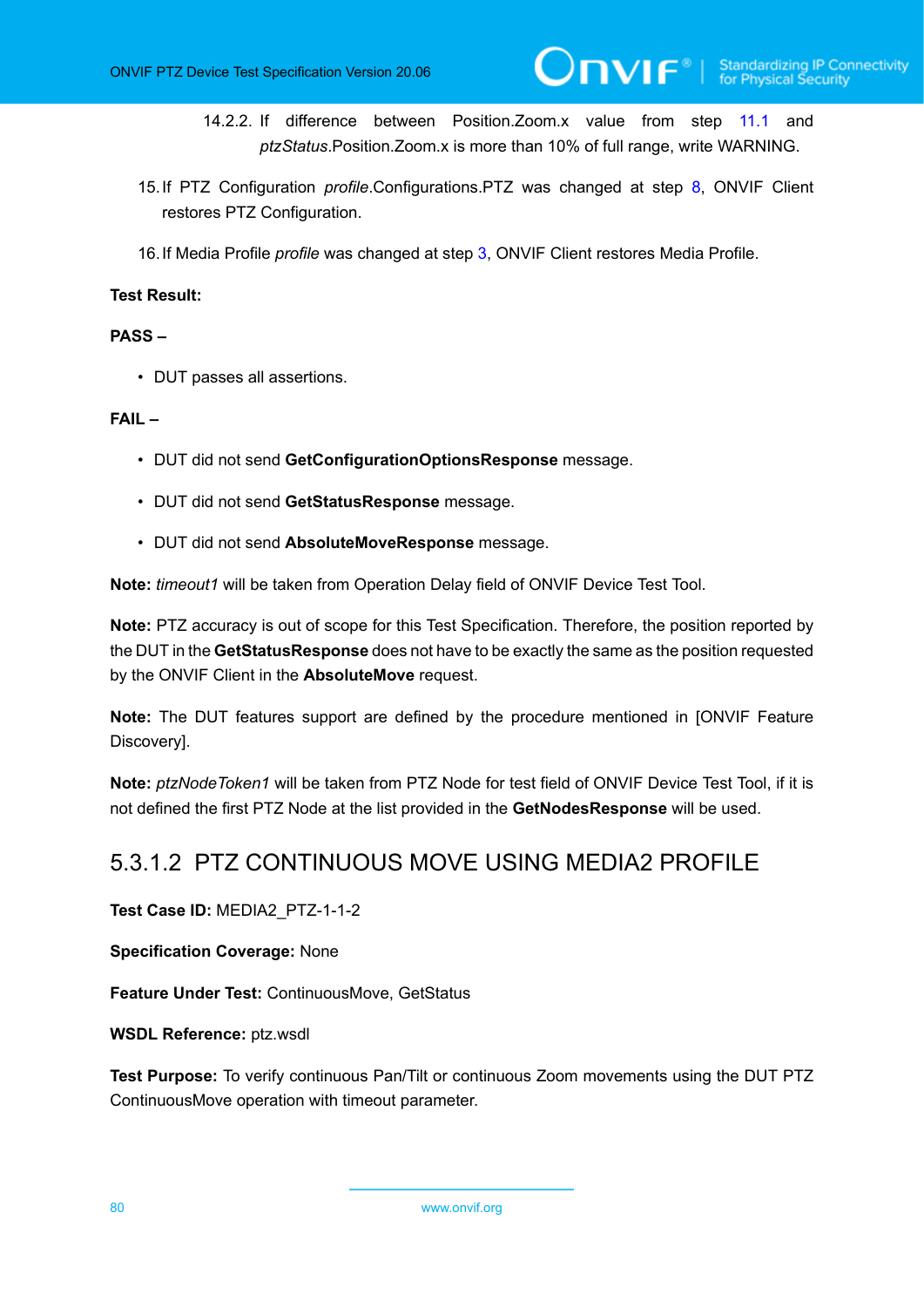**Pre-Requisite:** Media2 Service is received from the DUT. PTZ Service is received from the DUT. Continuous movement is supported by the DUT for PTZ Node selected on Management tab or by 1st PTZ Node (if PTZ node is not selected on Management tab) .

**Test Configuration:** ONVIF Client and DUT

- 1. Start an ONVIF Client.
- 2. Start the DUT.
- <span id="page-80-0"></span>3. ONVIF Client configures or selects a Media Profile with Video Source Configuration and PTZ Configuration by following the procedure mentioned in [Annex A.17](#page-158-0) with the following input and output parameters
	- in *ptzNodeToken1* token of the PTZ Node, with which Media Profile should be configured
	- out *profile* Media Profile with Video Source Configuration and PTZ Configuration
- 4. ONVIF Client invokes **GetConfigurationOptions** request with parameters
	- ConfigurationToken := *profile*Configurations.PTZ.@token
- 5. The DUT responds with **GetConfigurationOptionsResponse** with parameters
	- PTZConfigurationOptions =: *ptzConfigurationOptions*
- 6. ONVIF Client verifies PTZ Configuration Options by following the procedure mentioned in [Annex A.19](#page-160-0) with the following input and output parameters
	- in *ptzConfigurationOptions* PTZ Configuration Options
- 7. If *ptzConfigurationOptions*.Spaces does not have at least one of the ContinuousPanTiltVelocitySpace element or ContinuousZoomVelocitySpace element, FAIL the test and skip other steps.
- 8. Set *moveTimeout* := MIN( MAX(PT30S, *ptzConfigurationOptions*.PTZTimeout.Min), *ptzConfigurationOptions*.PTZTimeout.Max)
- 9. ONVIF Client change PTZ position to initial state by following the procedure mentioned in [Annex A.22](#page-166-0) with the following input and output parameters
	- in *profile* Media Profile with PTZ Configuration
	- in *ptzConfigurationOptions* PTZ Configuration Options
- 10.If the DUT supports Continuous Pan/Tilt Movement for PTZ Node selected on Management tab: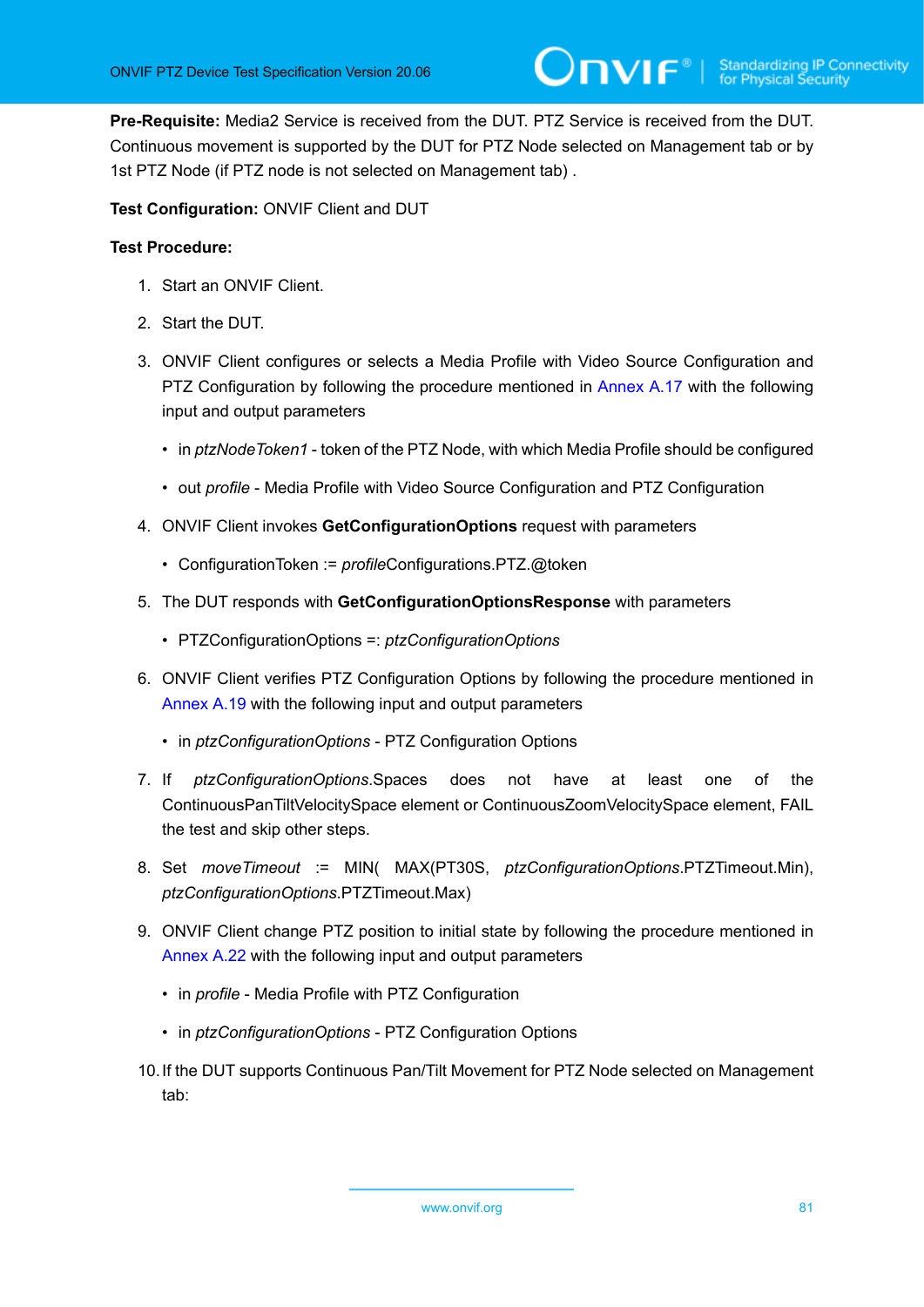#### 10.1. ONVIF Client invokes **ContinuousMove** request with parameters

- ProfileToken := *profile*.@token
- Velocity.PanTilt.x := *ptzConfigurationOptions*.Spaces.ContinuousPanTiltVelocitySpace[0].XRange.Max

 $\partial$ DVIF $^{\circ}$ l

- Velocity.PanTilt.y := *ptzConfigurationOptions*.Spaces.ContinuousPanTiltVelocitySpace[0].YRange.Max
- Velocity.PanTilt.space := *ptzConfigurationOptions*.Spaces.ContinuousPanTiltVelocitySpace[0].URI
- Velocity.Zoom skipped
- Timeout := *moveTimeout*
- 10.2. The DUT responds with **ContinuousMoveResponse** message.
- 10.3. Wait until *moveTimeout* + *timeout1* timeout expires.
- <span id="page-81-0"></span>10.4. If the DUT supports Move Status:
	- 10.4.1. Until *moveTimeout* + *timeout1* timeout expires repeat the following steps:
		- 10.4.1.1. ONVIF Client invokes **GetStatus** request with parameters
			- ProfileToken := *profile*.@token
		- 10.4.1.2. The DUT responds with **GetStatusResponse** with parameters
			- PTZStatus =: *ptzStatus*
		- 10.4.1.3. If the DUT supports Continuous Zoom Movement for PTZ Node selected on Management tab:
			- 10.4.1.3.1. If *ptzStatus*.MoveStatus.Zoom is not specified, FAIL the test and skip other steps.
			- 10.4.1.3.2. If *ptzStatus*.MoveStatus.Zoom is other than IDLE, FAIL the test and skip other steps.
		- 10.4.1.4. If *ptzStatus*.MoveStatus.PanTilt is not specified, FAIL the test and skip other steps.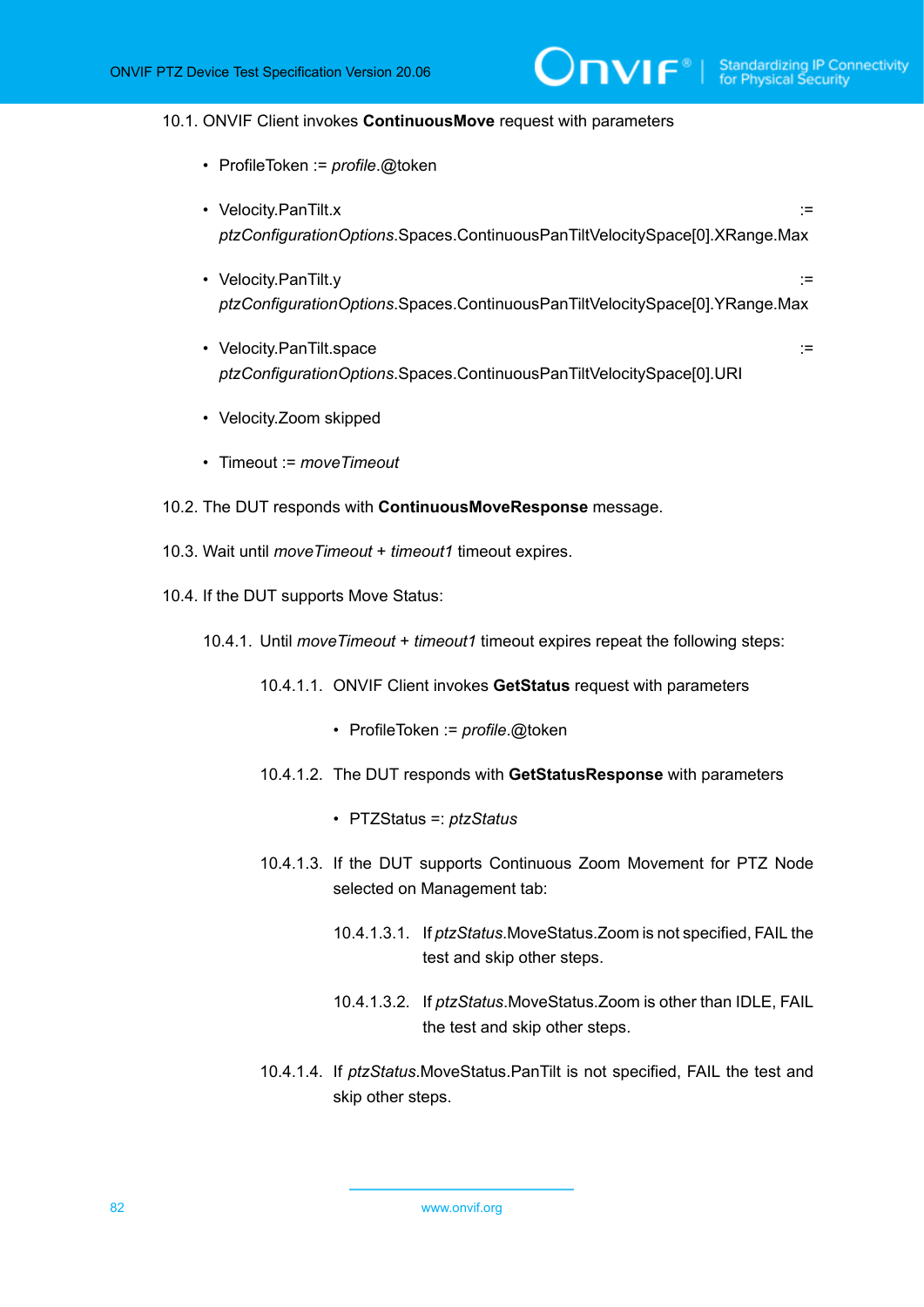- 10.4.1.5. If *ptzStatus*.MoveStatus.PanTilt = UNKNOWN, FAIL the test and skip other steps.
- 10.4.1.6. If *ptzStatus*.MoveStatus.PanTilt = IDLE, got to the step [11](#page-82-0).
- 10.4.2. If *moveTimeout* + *timeout1* timeout expires for step [10.4.1](#page-81-0) and the last *ptzStatus*.MoveStatus.PanTilt is other than IDLE, FAIL the test and skip other steps.
- <span id="page-82-0"></span>11. If the DUT supports Continuous Zoom Movement for PTZ Node selected on Management tab:
	- 11.1. ONVIF Client invokes **ContinuousMove** request with parameters
		- ProfileToken := *profile*.@token
		- Velocity.PanTilt skipped
		- Velocity.Zoom.x := *ptzConfigurationOptions*.Spaces.ContinuousZoomVelocitySpace[0].XRange.Max
		- Velocity.Zoom.space ::= *ptzConfigurationOptions*.Spaces.ContinuousZoomVelocitySpace[0].URI
			-

- Timeout := *moveTimeout*
- 11.2. The DUT responds with **ContinuousMoveResponse** message.
- 11.3. Wait until *moveTimeout* + *timeout1* timeout expires.
- <span id="page-82-1"></span>11.4. If the DUT supports Move Status:
	- 11.4.1. Until *moveTimeout* + *timeout1* timeout expires repeat the following steps:
		- 11.4.1.1. ONVIF Client invokes **GetStatus** request with parameters
			- ProfileToken := *profile*.@token
		- 11.4.1.2. The DUT responds with **GetStatusResponse** with parameters
			- PTZStatus =: *ptzStatus*
		- 11.4.1.3. If the DUT supports Continuous Pan/Tilt Movement for PTZ Node selected on Management tab: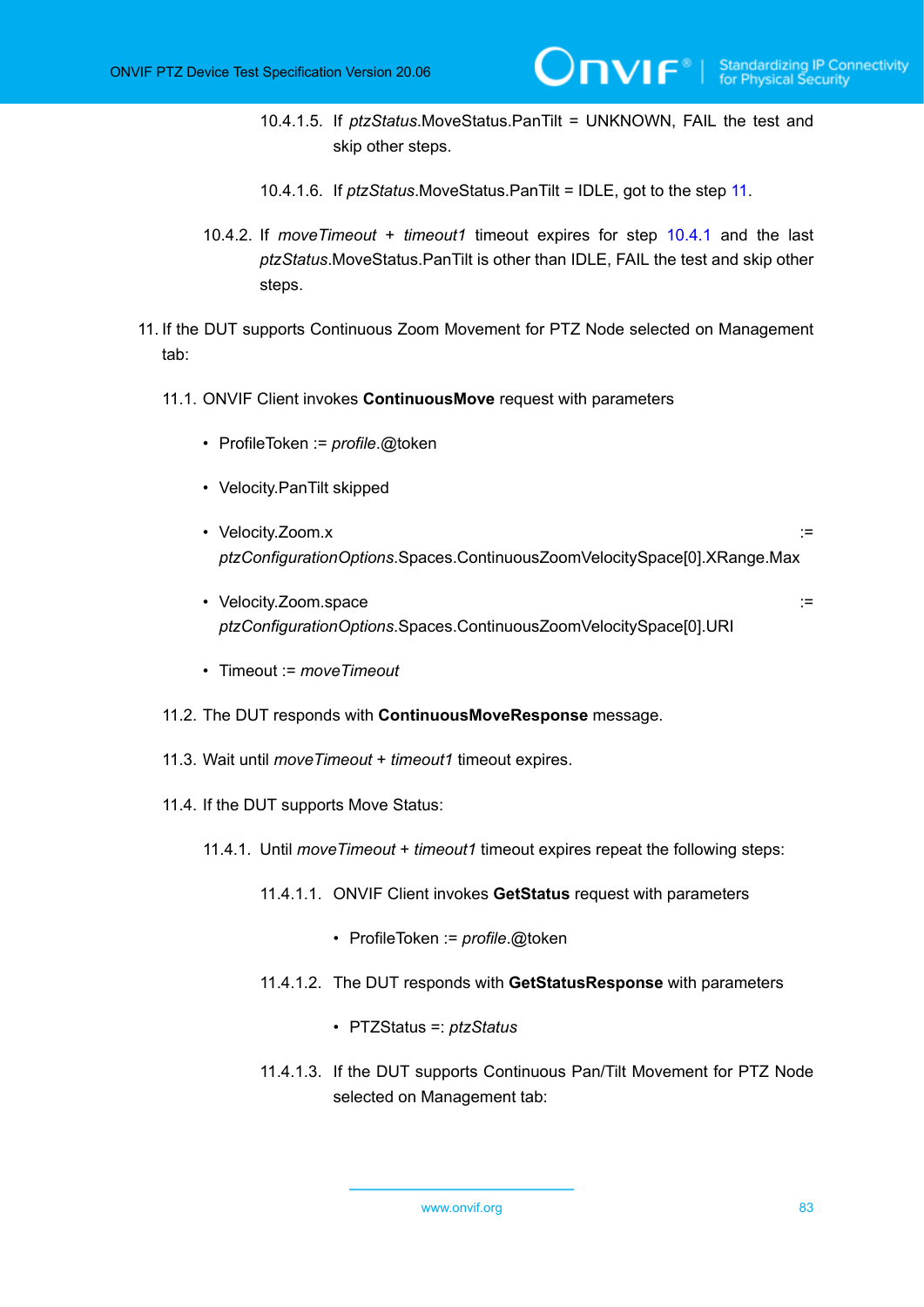- 11.4.1.3.1. If *ptzStatus*.MoveStatus.PanTilt is not specified, FAIL the test and skip other steps.
- 11.4.1.3.2. If *ptzStatus*.MoveStatus.PanTilt is other than IDLE, FAIL the test and skip other steps.
- 11.4.1.4. If *ptzStatus*.MoveStatus.Zoom is not specified, FAIL the test and skip other steps.
- 11.4.1.5. If *ptzStatus*.MoveStatus.Zoom = UNKNOWN, FAIL the test and skip other steps.
- 11.4.1.6. If *ptzStatus*.MoveStatus.Zoom = IDLE, got to the step [12](#page-83-0).
- 11.4.2. If *moveTimeout* + *timeout1* timeout expires for step [11.4.1](#page-82-1) and the last *ptzStatus*.MoveStatus.Zoom is other than IDLE, FAIL the test and skip other steps.

<span id="page-83-0"></span>12.If Media Profile *profile* was changed at step [3,](#page-80-0) ONVIF Client restores Media Profile.

### **Test Result:**

### **PASS –**

• DUT passes all assertions.

### **FAIL –**

- DUT did not send **GetConfigurationOptionsResponse** message.
- DUT did not send **GetStatusResponse** message.
- DUT did not send **ContinuousMoveResponse** message.

**Note:** *timeout1* will be taken from Operation Delay field of ONVIF Device Test Tool.

**Note:** The DUT features support are defined by the procedure mentioned in [ONVIF Feature Discovery].

**Note:** *ptzNodeToken1* will be taken from PTZ Node for test field of ONVIF Device Test Tool, if it is not defined the first PTZ Node at the list provided in the **GetNodesResponse** will be used.

# 5.3.1.3 PTZ CONTINUOUS MOVE & STOP USING MEDIA2 PROFILE

**Test Case ID:** MEDIA2\_PTZ-1-1-3

84 www.onvif.org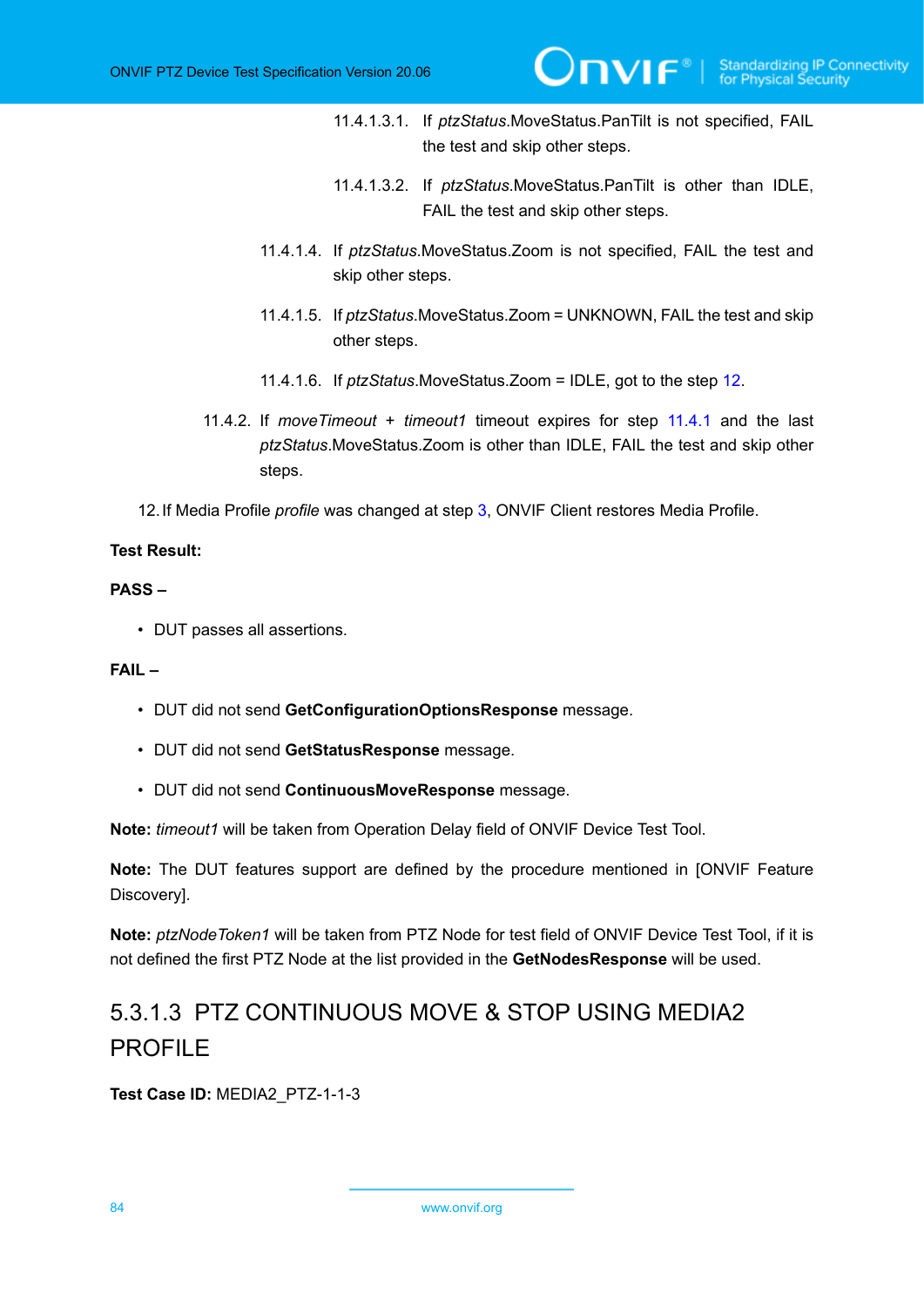### **Specification Coverage:** None

**Feature Under Test:** ContinuousMove, Stop, GetStatus

### **WSDL Reference:** ptz.wsdl

**Test Purpose:** To verify continuous Pan/Tilt or continuous Zoom movements using the DUT PTZ ContinuousMove operation without timeout parameter and to stop all ongoing pan, tilt and zoom movements.

**Pre-Requisite:** Media2 Service is received from the DUT. PTZ Service is received from the DUT. Continuous movement is supported by the DUT for PTZ Node selected on Management tab or by 1st PTZ Node (if PTZ node is not selected on Management tab) .

**Test Configuration:** ONVIF Client and DUT

- 1. Start an ONVIF Client.
- 2. Start the DUT.
- <span id="page-84-0"></span>3. ONVIF Client configures or selects a Media Profile with Video Source Configuration and PTZ Configuration by following the procedure mentioned in [Annex A.17](#page-158-0) with the following input and output parameters
	- in *ptzNodeToken1* token of the PTZ Node, with which Media Profile should be configured
	- out *profile* Media Profile with Video Source Configuration and PTZ Configuration
- 4. ONVIF Client invokes **GetConfigurationOptions** request with parameters
	- ConfigurationToken := *profile*Configurations.PTZ.@token
- 5. The DUT responds with **GetConfigurationOptionsResponse** with parameters
	- PTZConfigurationOptions =: *ptzConfigurationOptions*
- 6. ONVIF Client verifies PTZ Configuration Options by following the procedure mentioned in [Annex A.19](#page-160-0) with the following input and output parameters
	- in *ptzConfigurationOptions* PTZ Configuration Options
- 7. If *ptzConfigurationOptions*.Spaces does not have at least one of the ContinuousPanTiltVelocitySpace element or ContinuousZoomVelocitySpace element, FAIL the test and skip other steps.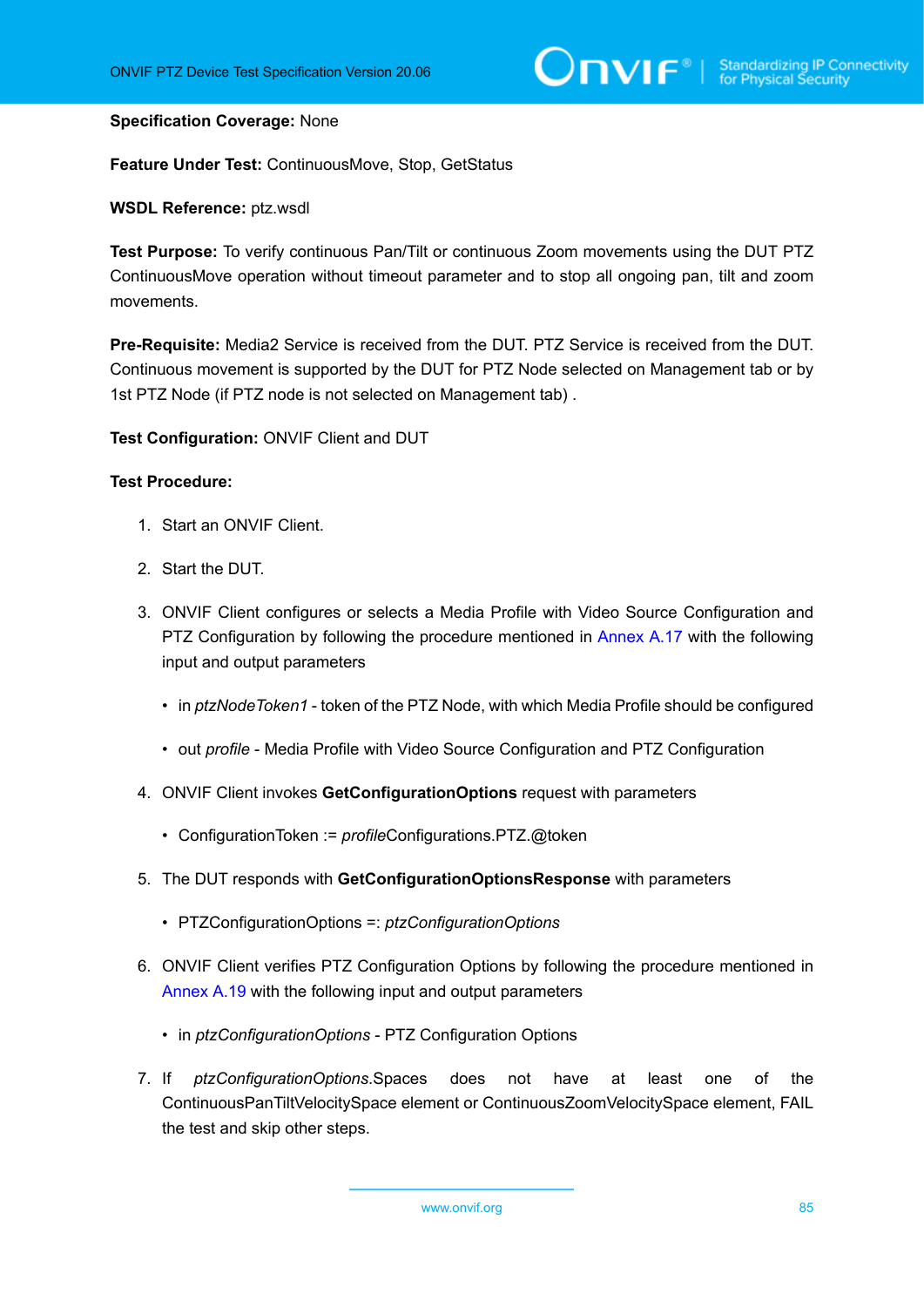- 8. ONVIF Client change PTZ position to initial state by following the procedure mentioned in [Annex A.22](#page-166-0) with the following input and output parameters
	- in *profile* Media Profile with PTZ Configuration
	- in *ptzConfigurationOptions* PTZ Configuration Options
- <span id="page-85-0"></span>9. If the DUT supports Continuous Pan/Tilt Movement for PTZ Node selected on Management tab:
	- 9.1. ONVIF Client invokes **ContinuousMove** request with parameters
		- ProfileToken := *profile*.@token
		- Velocity.PanTilt.x := *ptzConfigurationOptions*.Spaces.ContinuousPanTiltVelocitySpace[0].XRange.Max
		- Velocity.PanTilt.y := *ptzConfigurationOptions*.Spaces.ContinuousPanTiltVelocitySpace[0].YRange.Max
		- Velocity.PanTilt.space := *ptzConfigurationOptions*.Spaces.ContinuousPanTiltVelocitySpace[0].URI
		- Velocity.Zoom skipped
		- Timeout skipped
	- 9.2. The DUT responds with **ContinuousMoveResponse** message.
	- 9.3. Wait until *timeout1* timeout expires.
	- 9.4. ONVIF Client invokes **Stop** request with parameters
		- ProfileToken := *profile*.@token
		- PanTilt skipped
		- Zoom skipped
	- 9.5. The DUT responds with **StopResponse** message.
	- 9.6. Wait until *timeout1* timeout expires.
	- 9.7. If the DUT supports Move Status:
		- 9.7.1. Until *timeout1* timeout expires repeat the following steps:
			- 9.7.1.1. ONVIF Client invokes **GetStatus** request with parameters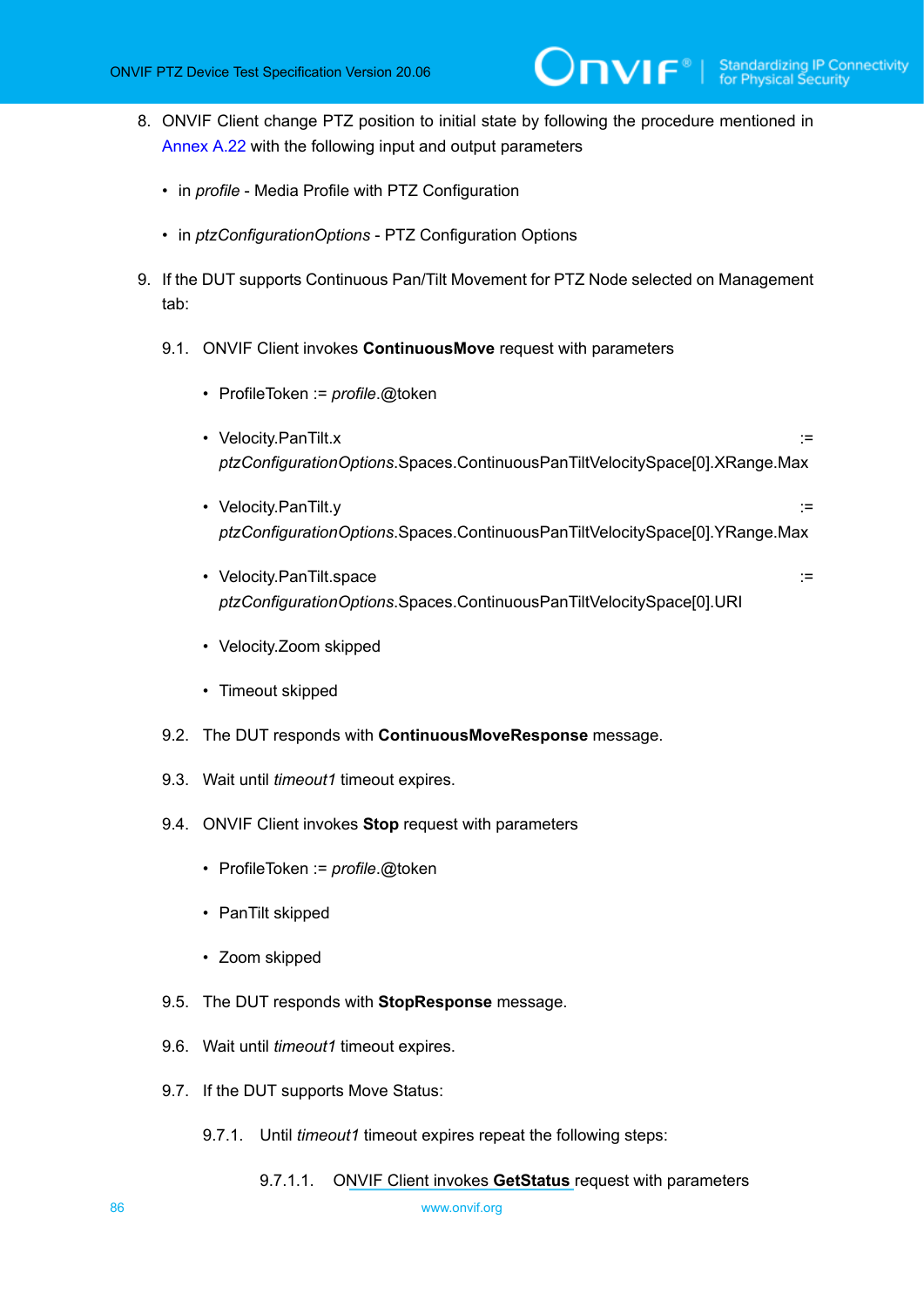- ProfileToken := *profile*.@token
- 9.7.1.2. The DUT responds with **GetStatusResponse** with parameters
	- PTZStatus =: *ptzStatus*
- 9.7.1.3. If the DUT supports Continuous Zoom Movement for PTZ Node selected on Management tab:
	- 9.7.1.3.1. If *ptzStatus*.MoveStatus.Zoom is not specified, FAIL the test and skip other steps.

 $\mathsf{D}\mathbf{n}\mathsf{V}\mathsf{I}\mathsf{F}^\circ$  i

- 9.7.1.3.2. If *ptzStatus*.MoveStatus.Zoom is other than IDLE, FAIL the test and skip other steps.
- 9.7.1.4. If *ptzStatus*.MoveStatus.PanTilt is not specified, FAIL the test and skip other steps.
- 9.7.1.5. If *ptzStatus*.MoveStatus.PanTilt = UNKNOWN, FAIL the test and skip other steps.
- 9.7.1.6. If *ptzStatus*.MoveStatus.PanTilt = IDLE, got to the step [10.](#page-86-0)
- 9.7.2. If *timeout1* timeout expires for step [9.7.1](#page-85-0) and the last *ptzStatus*.MoveStatus.PanTilt is other than IDLE, FAIL the test and skip other steps.
- <span id="page-86-0"></span>10.If the DUT supports Continuous Zoom Movement for PTZ Node selected on Management tab:
	- 10.1. ONVIF Client invokes **ContinuousMove** request with parameters
		- ProfileToken := *profile*.@token
		- Velocity.PanTilt skipped
		- Velocity.Zoom.x := *ptzConfigurationOptions*.Spaces.ContinuousZoomVelocitySpace[0].XRange.Max
		- Velocity.Zoom.space := *ptzConfigurationOptions*.Spaces.ContinuousZoomVelocitySpace[0].URI
		- Timeout skipped
	- 10.2. The DUT responds with **ContinuousMoveResponse** message.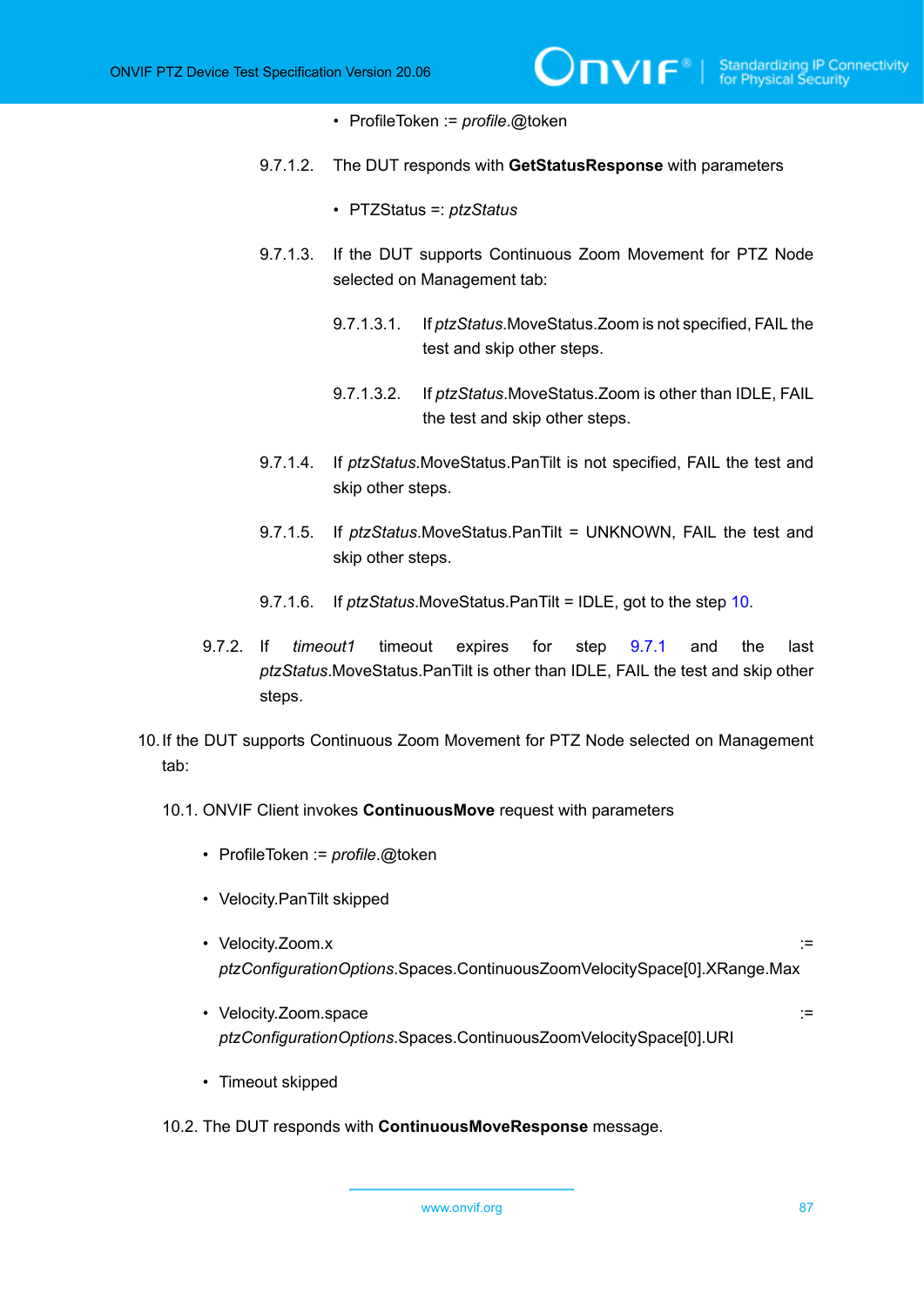#### 10.3. Wait until *timeout1* timeout expires.

10.4. ONVIF Client invokes **Stop** request with parameters

- ProfileToken := *profile*.@token
- PanTilt skipped
- Zoom skipped
- 10.5. The DUT responds with **StopResponse** message.
- 10.6. Wait until *timeout1* timeout expires.
- <span id="page-87-0"></span>10.7. If the DUT supports Move Status:
	- 10.7.1. Until *timeout1* timeout expires repeat the following steps:
		- 10.7.1.1. ONVIF Client invokes **GetStatus** request with parameters
			- ProfileToken := *profile*.@token
		- 10.7.1.2. The DUT responds with **GetStatusResponse** with parameters
			- PTZStatus =: *ptzStatus*
		- 10.7.1.3. If the DUT supports Continuous Pan/Tilt Movement for PTZ Node selected on Management tab:
			- 10.7.1.3.1. If *ptzStatus*.MoveStatus.PanTilt is not specified, FAIL the test and skip other steps.
			- 10.7.1.3.2. If *ptzStatus*.MoveStatus.PanTilt is other than IDLE, FAIL the test and skip other steps.
		- 10.7.1.4. If *ptzStatus*.MoveStatus.Zoom is not specified, FAIL the test and skip other steps.
		- 10.7.1.5. If *ptzStatus*.MoveStatus.Zoom = UNKNOWN, FAIL the test and skip other steps.
		- 10.7.1.6. If *ptzStatus*.MoveStatus.Zoom = IDLE, got to the step [11.](#page-88-0)
	- 10.7.2. If *timeout1* timeout expires for step [10.7.1](#page-87-0) and the last *ptzStatus*.MoveStatus.Zoom is other than IDLE, FAIL the test and skip other steps.

88 www.onvif.org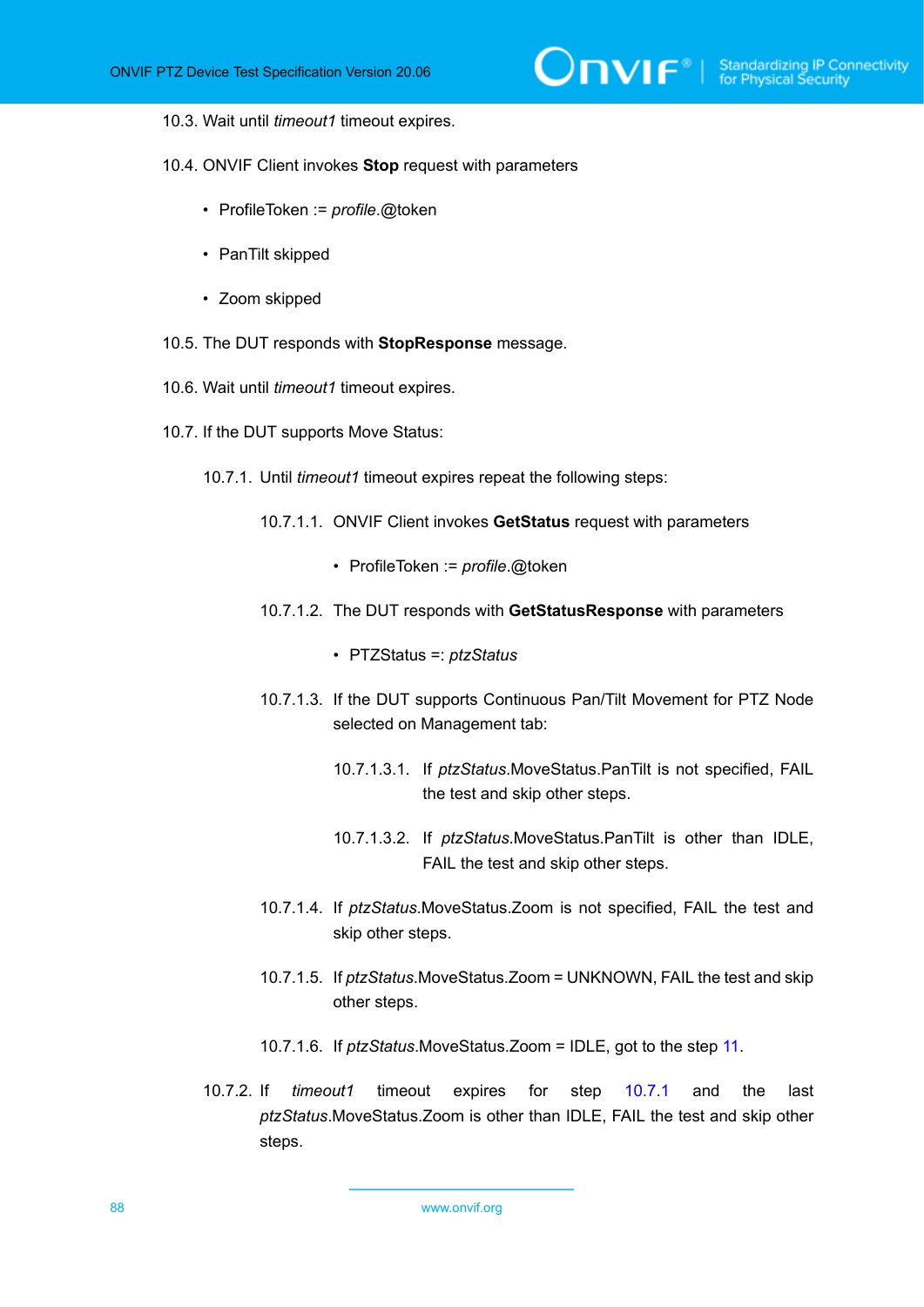<span id="page-88-0"></span>11. If Media Profile *profile* was changed at step [3,](#page-84-0) ONVIF Client restores Media Profile.

### **Test Result:**

### **PASS –**

• DUT passes all assertions.

### **FAIL –**

- DUT did not send **GetConfigurationOptionsResponse** message.
- DUT did not send **GetStatusResponse** message.
- DUT did not send **ContinuousMoveResponse** message.
- DUT did not send **StopResponse** message.

**Note:** *timeout1* will be taken from Operation Delay field of ONVIF Device Test Tool.

**Note:** *ptzNodeToken1* will be taken from PTZ Node for test field of ONVIF Device Test Tool, if it is not defined the first PTZ Node at the list provided in the **GetNodesResponse** will be used.

**Note:** The DUT features support are defined by the procedure mentioned in [ONVIF Feature Discovery].

# 5.3.2 Preset Operations

# 5.3.2.1 PTZ SET AND GET PRESET USING MEDIA2 PROFILE

**Test Case ID:** MEDIA2\_PTZ-2-1-1

**Specification Coverage:** None

**Feature Under Test:** SetPreset, GetPresets

**WSDL Reference:** ptz.wsdl

**Test Purpose:** To verify that the DUT supports the setting of presets using the SetPreset operation and the retrieval of presets using the GetPresets operation.

**Pre-Requisite:** Media2 Service is received from the DUT. PTZ Service is received from the DUT. Absolute movement is supported by the DUT for PTZ Node selected on Management tab or by 1st PTZ Node (if PTZ node is not selected on Management tab) . Presets are supported by the DUT for PTZ Node selected on Management tab.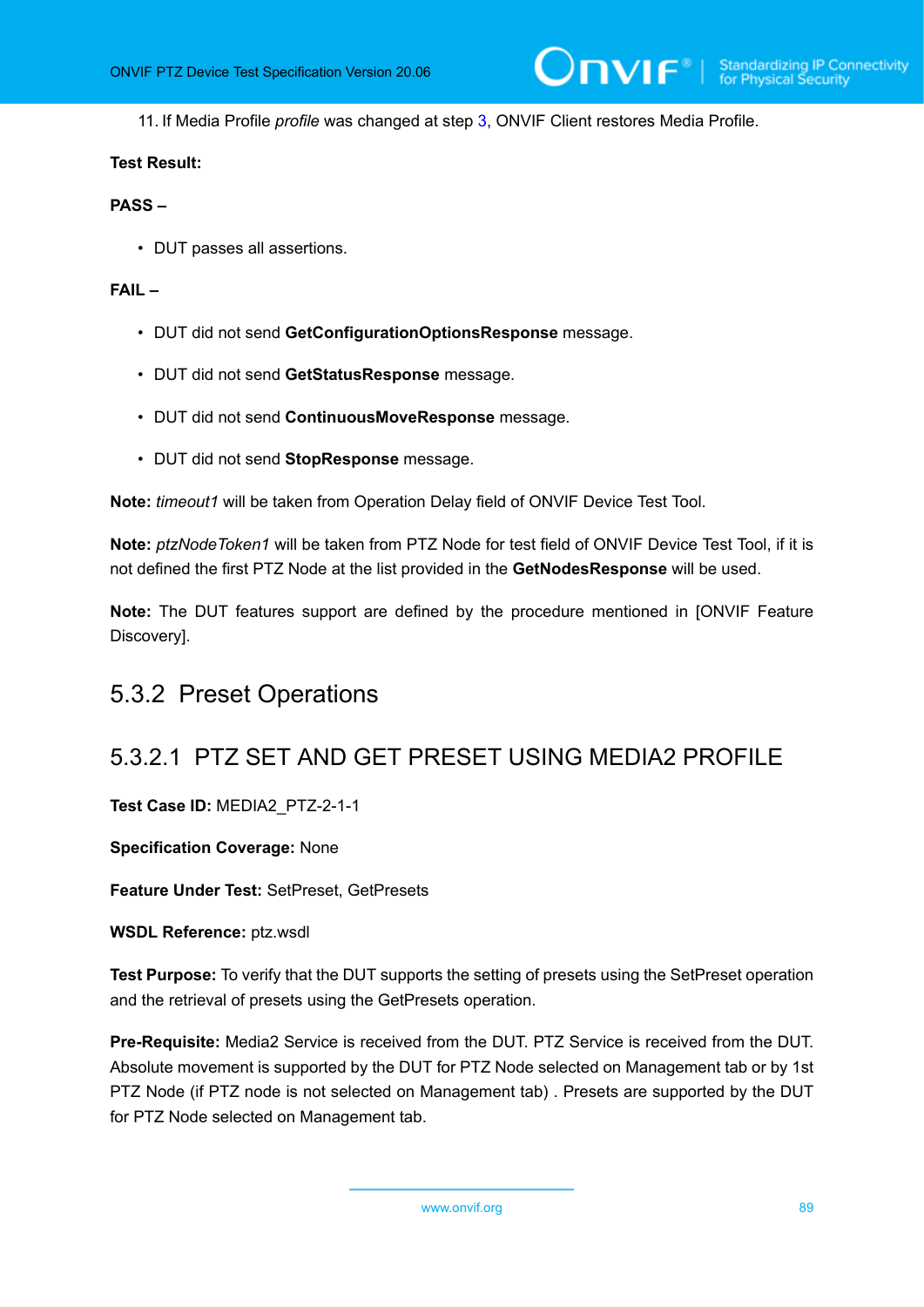#### **Test Configuration:** ONVIF Client and DUT

- 1. Start an ONVIF Client.
- 2. Start the DUT.
- 3. If the DUT does not supports Absolute Movement for PTZ Node selected on Management tab, FAIL the test and skip other steps.
- <span id="page-89-0"></span>4. ONVIF Client configures or selects a Media Profile with Video Source Configuration and PTZ Configuration by following the procedure mentioned in [Annex A.17](#page-158-0) with the following input and output parameters
	- in *ptzNodeToken1* token of the PTZ Node, with which Media Profile should be configured
	- out *profile* Media Profile with Video Source Configuration and PTZ Configuration
- 5. ONVIF Client invokes **GetConfigurationOptions** request with parameters
	- ConfigurationToken := *profile*Configurations.PTZ.@token
- 6. The DUT responds with **GetConfigurationOptionsResponse** with parameters
	- PTZConfigurationOptions =: *ptzConfigurationOptions*
- 7. ONVIF Client verifies PTZ Configuration Options by following the procedure mentioned in [Annex A.19](#page-160-0) with the following input and output parameters
	- in *ptzConfigurationOptions* PTZ Configuration Options
- 8. If the DUT supports Absolute Pan/Tilt Movement for PTZ Node selected on Management tab:
	- 8.1. Set *pantiltSpace* := *ptzConfigurationOptions*.Spaces.AbsolutePanTiltPositionSpace[*genericPanTiltSpace*], where *genericPanTiltSpace* is the index number of the first item on the *ptzConfigurationOptions*.Spaces.AbsolutePanTiltPositionSpace list that has URI = "http://www.onvif.org/ver10/tptz/PanTiltSpaces/PositionGenericSpace"
- 9. If the DUT supports Absolute Zoom Movement for PTZ Node selected on Management tab:
	- 9.1. Set *zoomSpace* := *zoomSpace* := *zoomSpace* := *ptzConfigurationOptions*.Spaces.AbsoluteZoomPositionSpace[*genericZoomSpace*], where *genericZoomSpace* is the index number of the first item on the *ptzConfigurationOptions*.Spaces.AbsoluteZoomPositionSpace list that has URI = "http://www.onvif.org/ver10/tptz/ZoomSpaces/PositionGenericSpace"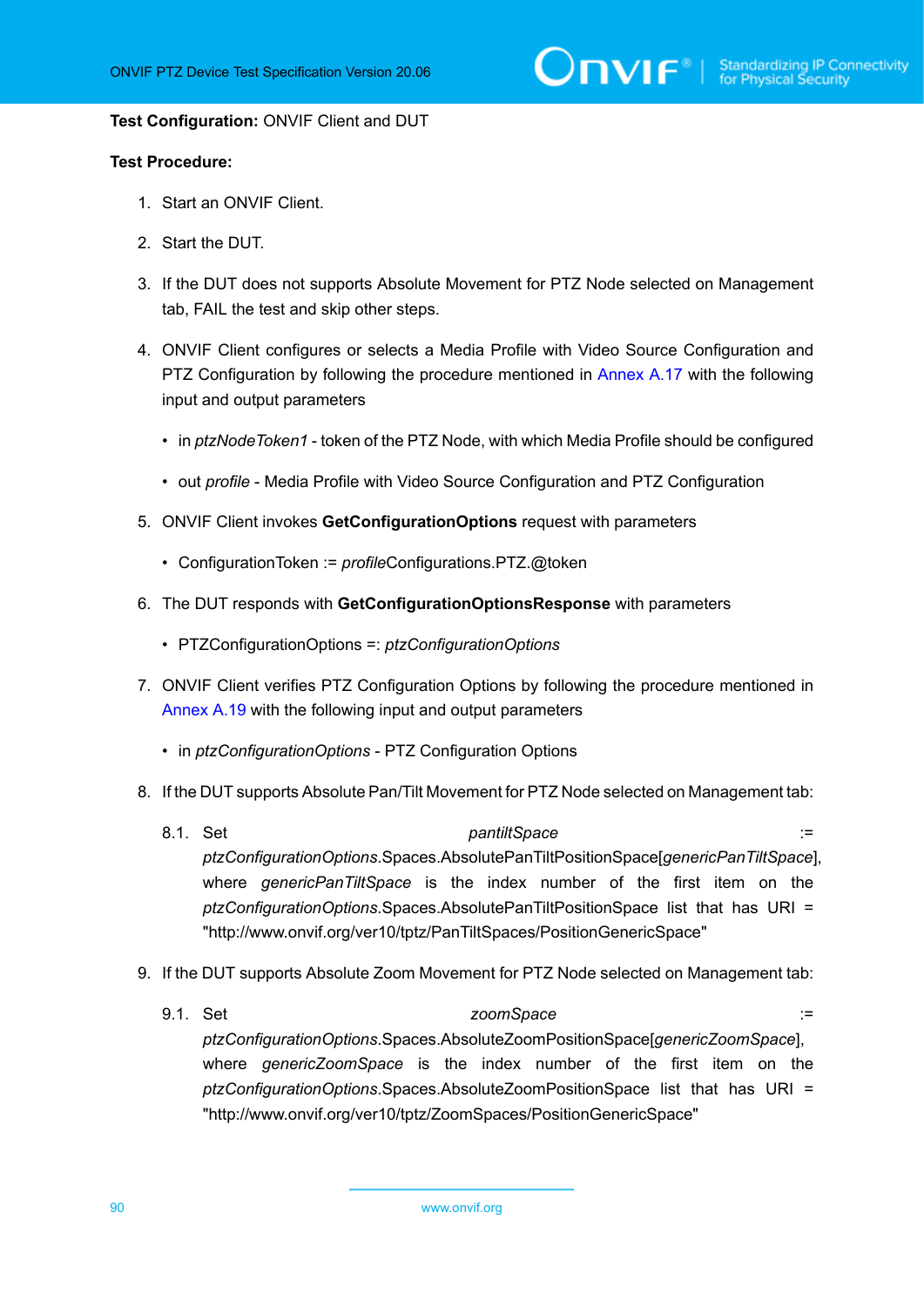<span id="page-90-0"></span>10.ONVIF Client adjusts Pan/Tilt and Zoom limits if requiered by following the procedure mentioned in [Annex A.9](#page-145-0) with the following input and output parameters

 $\mathsf{D}\mathbf{N}\mathsf{I}\mathsf{F}^\ast$ 

- in *pantiltSpace* Pan/Tilt Space
- in *zoomSpace* Zoom Space
- in *profile*.Configurations.PTZ PTZ Configuration
- out *profile*.Configurations.PTZ PTZ Configuration with adjusted Pan/Tilt and Zoom limits
- 11. If the DUT supports Absolute Pan/Tilt Movement for PTZ Node selected on Management tab:
	- 11.1. If *profile*.Configurations.PTZ.PanTiltLimits is specified:
		- set *x1* := *profile*.Configurations.PTZ.PanTiltLimits.XRange.Min + (*profile*.Configurations.PTZ.PanTiltLimits.XRange.Max *profile*.Configurations.PTZ.PanTiltLimits.XRange.Min)/3
		- set  $y1$  := *profile*.Configurations.PTZ.PanTiltLimits.YRange.Min + (*profile*.Configurations.PTZ.PanTiltLimits.YRange.Max *profile*.Configurations.PTZ.PanTiltLimits.YRange.Min)/3

otherwise:

- set *x1* := *pantiltSpace*.XRange.Min + (*pantiltSpace*.XRange.Max *pantiltSpace*.XRange.Min)/3
- set *y1* := *pantiltSpace*.YRange.Min + (*pantiltSpace*.YRange.Max *pantiltSpace*.YRange.Min)/3
- 12.If the DUT supports Absolute Zoom Movement for PTZ Node selected on Management tab:
	- 12.1. If *profile*.Configurations.PTZ.ZoomLimits is specified:
		- set *z1* := *profile*.Configurations.PTZ.ZoomLimits.XRange.Min

- set *z1* := *zoomSpace*.XRange.Min
- 13.ONVIF Client invokes **AbsoluteMove** request with parameters
	- ProfileToken := *profile*.@token
	- Position.PanTilt.x := *x1*
	- Position.PanTilt.y := *y1*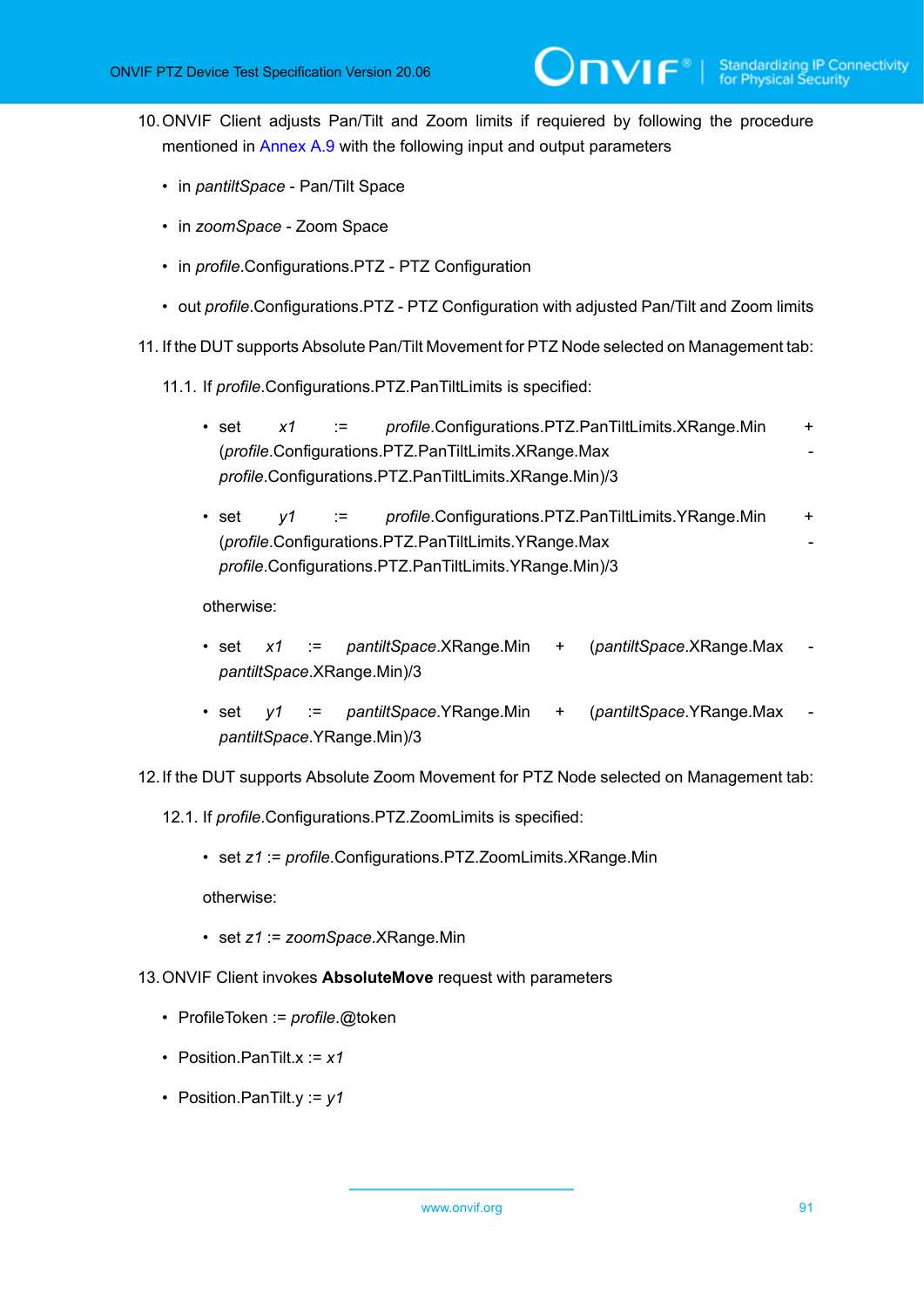

- Position.PanTilt.space := *pantiltSpace*.URI
- Position.Zoom.x := *z1*
- Position.Zoom.space := *zoomSpace*.URI
- Speed skipped
- 14.The DUT responds with **AbsoluteMoveResponse** message.
- 15.Wait until *timeout1* timeout expires.
- 16.ONVIF Client invokes **SetPreset** request with parameters
	- ProfileToken := *profile*.@token
	- PresetName := "Test"
	- PresetToken skipped
- 17.The DUT responds with **SetPresetResponse** with parameters
	- PresetToken =: *presetToken1*
- 18.ONVIF Client invokes **GetPresets** request with parameters
	- ProfileToken := *profile*.@token
- 19.The DUT responds with **GetPresetsResponse** with parameters
	- Preset list =: *presetList1*
- 20.If *presetList1* does not contain item with @token = *presetToken1*, FAIL the test and skip other steps.
- 21.Set *preset* := item from *presetList1* with @token = *presetToken1*.
- 22.If *preset*.Name != "Test", FAIL the test and skip other steps.
- 23.If the DUT supports Absolute Pan/Tilt Movement for PTZ Node selected on Management tab:
	- 23.1. If *preset* does not contains PTZPosition.PanTilt, FAIL the test and skip other steps.
	- 23.2. If difference between *preset*.PTZPosition.PanTilt.x and *x1* is more than 10% of full range, write WARNING.
	- 23.3. If difference between *preset*.PTZPosition.PanTilt.y and *y1* is more than 10% of full range, write WARNING.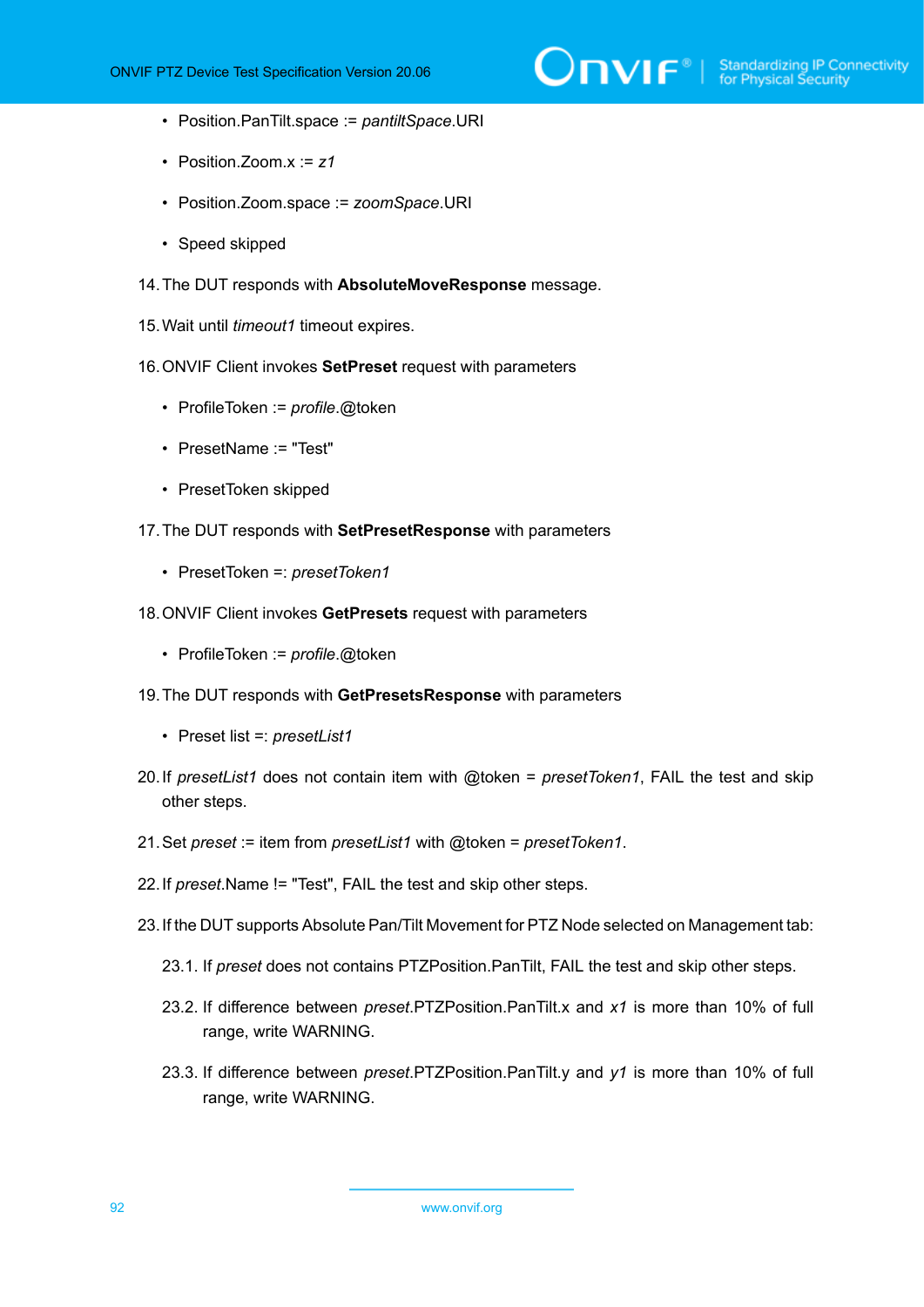24.If the DUT supports Absolute Zoom Movement for PTZ Node selected on Management tab:

 $\mathsf{D}\mathbf{N}\mathsf{I}\mathsf{F}^\ast$ 

- 24.1. If *preset* does not contains PTZPosition.Zoom, FAIL the test and skip other steps.
- 24.2. If difference between *preset*.PTZPosition.Zoom.x and *z1* is more than 10% of full range, write WARNING.
- 25.If the DUT supports Absolute Pan/Tilt Movement for PTZ Node selected on Management tab:
	- 25.1. If *profile*.Configurations.PTZ.PanTiltLimits is specified:
		- set  $x2$  := *profile*.Configurations.PTZ.PanTiltLimits.XRange.Max (*profile*.Configurations.PTZ.PanTiltLimits.XRange.Max *profile*.Configurations.PTZ.PanTiltLimits.XRange.Min)/3
		- set *y2* := *profile*.Configurations.PTZ.PanTiltLimits.YRange.Max (*profile*.Configurations.PTZ.PanTiltLimits.YRange.Max *profile*.Configurations.PTZ.PanTiltLimits.YRange.Min)/3

otherwise:

- set *x2* := *pantiltSpace*.XRange.Max (*pantiltSpace*.XRange.Max *pantiltSpace*.XRange.Min)/3
- set *y2* := *pantiltSpace*.YRange.Max (*pantiltSpace*.YRange.Max *pantiltSpace*.YRange.Min)/3

26.If the DUT supports Absolute Zoom Movement for PTZ Node selected on Management tab:

26.1. If *profile*.Configurations.PTZ.ZoomLimits is specified:

• set *z2* := *profile*.Configurations.PTZ.ZoomLimits.XRange.Max

- set *z2* := *zoomSpace*.XRange.Max
- 27.ONVIF Client invokes **AbsoluteMove** request with parameters
	- ProfileToken := *profile*.@token
	- Position.PanTilt.x := *x2*
	- Position.PanTilt.y := *y2*
	- Position.PanTilt.space := *pantiltSpace*.URI
	- Position.Zoom.x := *z2*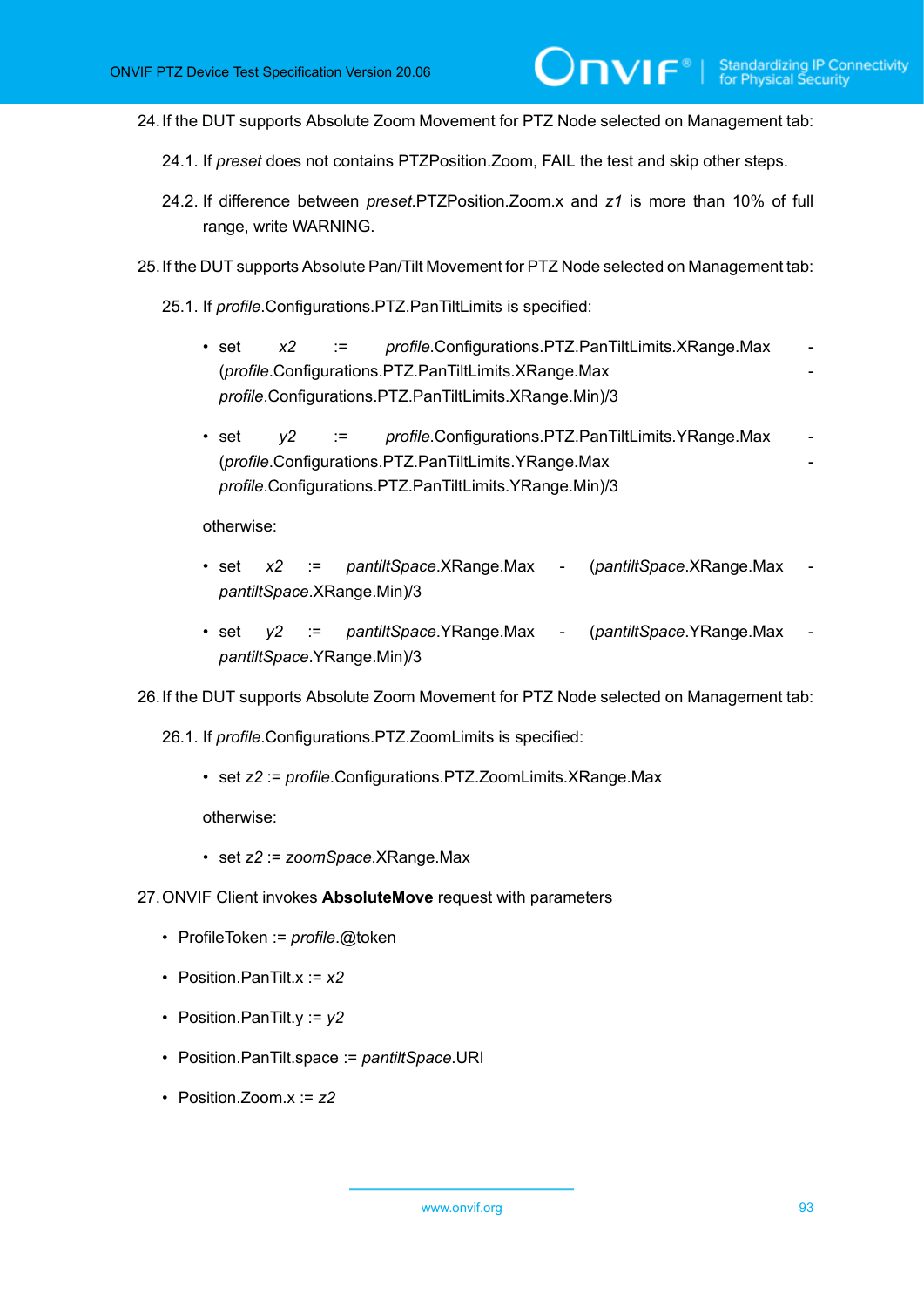- Position.Zoom.space := *zoomSpace*.URI
- Speed skipped
- 28.The DUT responds with **AbsoluteMoveResponse** message.
- 29.Wait until *timeout1* timeout expires.
- 30.ONVIF Client invokes **SetPreset** request with parameters
	- ProfileToken := *profile*.@token
	- PresetName := "Test"
	- PresetToken := *presetToken1*
- 31.The DUT responds with **SetPresetResponse** with parameters
	- PresetToken =: *presetToken2*
- 32.ONVIF Client invokes **GetPresets** request with parameters
	- ProfileToken := *profile*.@token
- 33.The DUT responds with **GetPresetsResponse** with parameters
	- Preset list =: *presetList2*
- 34.If *presetList2* does not contain item with @token = *presetToken1*, FAIL the test and skip other steps.
- 35.Set *preset* := item from *presetList2* with @token = *presetToken1*.
- 36.If *preset*.Name != "Test", FAIL the test and skip other steps.
- 37.If the DUT supports Absolute Pan/Tilt Movement for PTZ Node selected on Management tab:
	- 37.1. If *preset* does not contains PTZPosition.PanTilt, FAIL the test and skip other steps.
	- 37.2. If difference between *preset*.PTZPosition.PanTilt.x and *x2* is more than 10% of full range, write WARNING.
	- 37.3. If difference between *preset*.PTZPosition.PanTilt.y and *y2* is more than 10% of full range, write WARNING.
- 38.If the DUT supports Absolute Zoom Movement for PTZ Node selected on Management tab:
	- 38.1. If *preset* does not contains PTZPosition.Zoom, FAIL the test and skip other steps.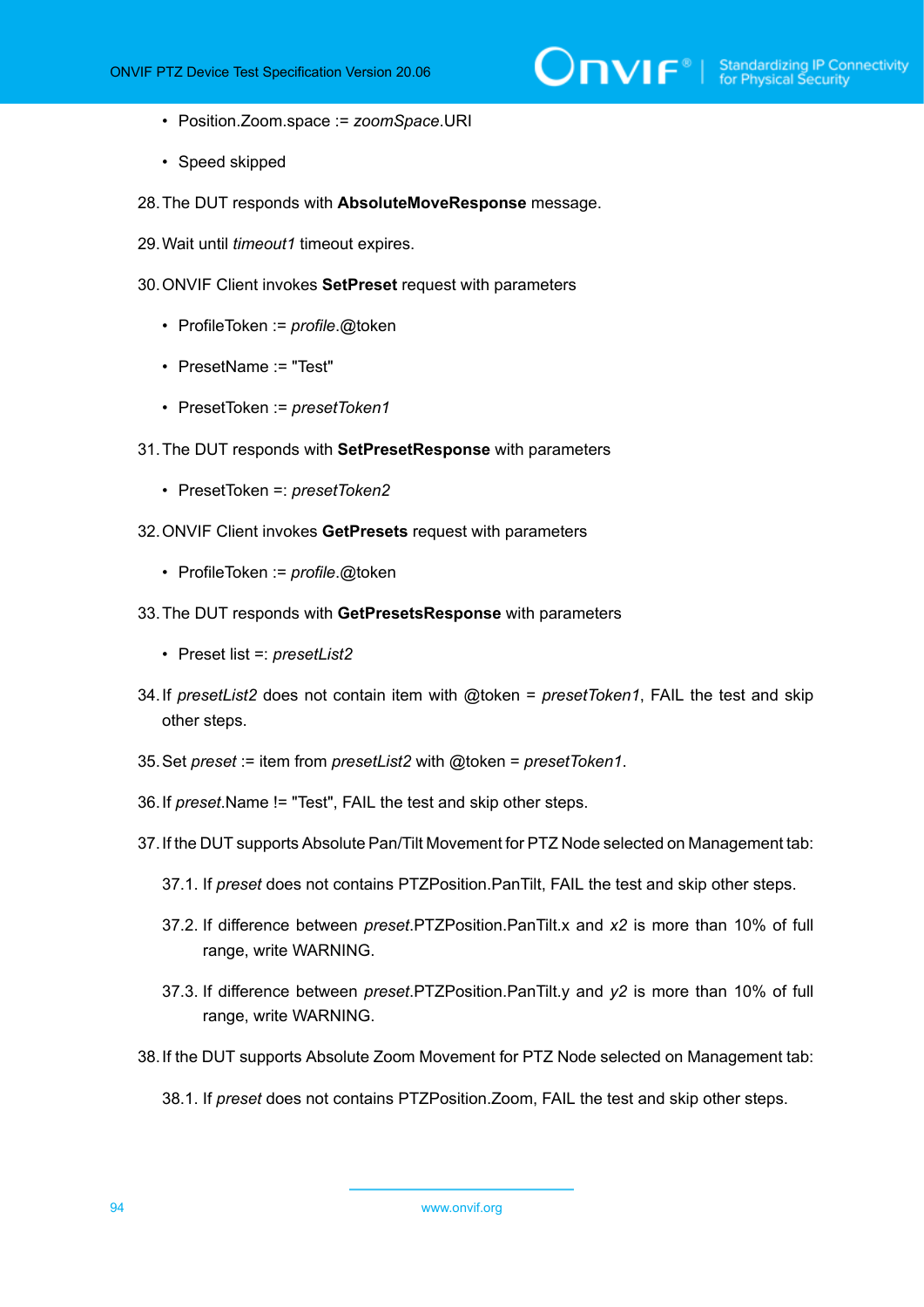- 38.2. If difference between *preset*.PTZPosition.Zoom.x and *z2* is more than 10% of full range, write WARNING.
- 39.ONVIF Client invokes **RemovePreset** request with parameters
	- ProfileToken := *profile*.@token
	- PresetToken := *presetToken2*
- 40.The DUT responds with **RemovePresetResponse** message.
- 41.If PTZ Configuration *profile*.Configurations.PTZ was changed at step [10,](#page-90-0) ONVIF Client restores PTZ Configuration.
- 42.If Media Profile *profile* was changed at step [4,](#page-89-0) ONVIF Client restores Media Profile.

### **Test Result:**

### **PASS –**

• DUT passes all assertions.

### **FAIL –**

- DUT did not send **GetConfigurationOptionsResponse** message.
- DUT did not send **RemovePresetResponse** message.
- DUT did not send **GetPresetsResponse** message.
- DUT did not send **SetPresetResponse** message.
- DUT did not send **AbsoluteMoveResponse** message.

**Note:** PTZ accuracy is out of scope for this Test Specification. Therefore, the position reported by the DUT in the **GetPresetsResponse** does not have to be exactly the same as the position requested by the ONVIF Client in the **AbsoluteMove** request.

**Note:** The DUT features support are defined by the procedure mentioned in [ONVIF Feature Discovery].

**Note:** *timeout1* will be taken from Operation Delay field of ONVIF Device Test Tool.

**Note:** *ptzNodeToken1* will be taken from PTZ Node for test field of ONVIF Device Test Tool, if it is not defined the first PTZ Node at the list provided in the **GetNodesResponse** will be used.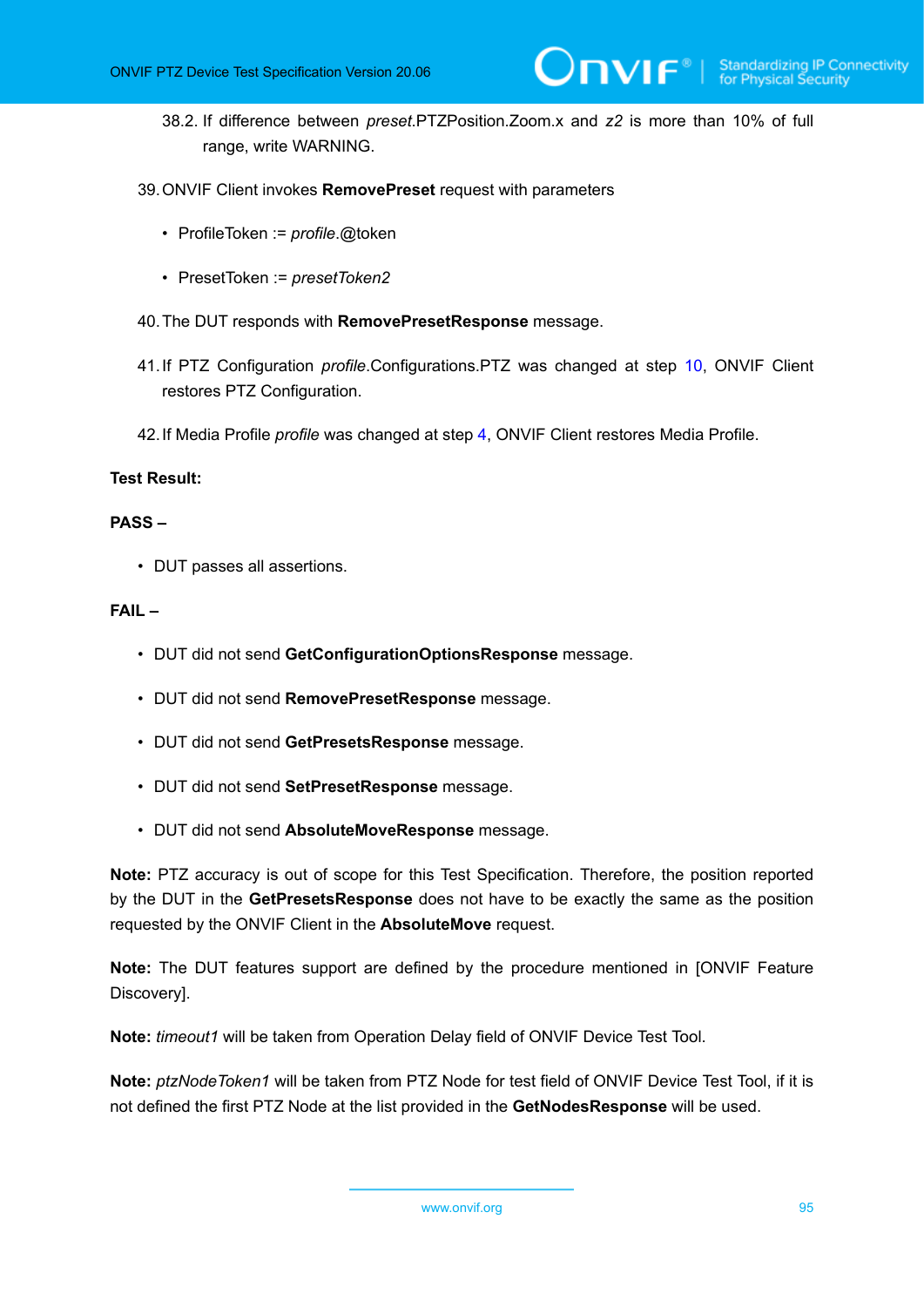# 5.3.2.2 PTZ GOTO PRESET USING MEDIA2 PROFILE

## **Test Case ID:** MEDIA2\_PTZ-2-1-2

**Specification Coverage:** None

**Feature Under Test:** GotoPreset

**WSDL Reference:** ptz.wsdl

**Test Purpose:** To verify that it is possible to go to presets using the GotoPreset operation.

**Pre-Requisite:** Media2 Service is received from the DUT. PTZ Service is received from the DUT. Absolute movement is supported by the DUT for PTZ Node selected on Management tab or by 1st PTZ Node (if PTZ node is not selected on Management tab) . Presets are supported by the DUT for PTZ Node selected on Management tab.

### **Test Configuration:** ONVIF Client and DUT

- 1. Start an ONVIF Client.
- 2. Start the DUT.
- 3. If the DUT does not supports Absolute Movement for PTZ Node selected on Management tab, FAIL the test and skip other steps.
- <span id="page-95-0"></span>4. ONVIF Client configures or selects a Media Profile with Video Source Configuration and PTZ Configuration by following the procedure mentioned in [Annex A.17](#page-158-0) with the following input and output parameters
	- in *ptzNodeToken1* token of the PTZ Node, with which Media Profile should be configured
	- out *profile* Media Profile with Video Source Configuration and PTZ Configuration
- 5. ONVIF Client invokes **GetConfigurationOptions** request with parameters
	- ConfigurationToken := *profile*Configurations.PTZ.@token
- 6. The DUT responds with **GetConfigurationOptionsResponse** with parameters
	- PTZConfigurationOptions =: *ptzConfigurationOptions*
- 7. ONVIF Client verifies PTZ Configuration Options by following the procedure mentioned in [Annex A.19](#page-160-0) with the following input and output parameters
	- in *ptzConfigurationOptions* PTZ Configuration Options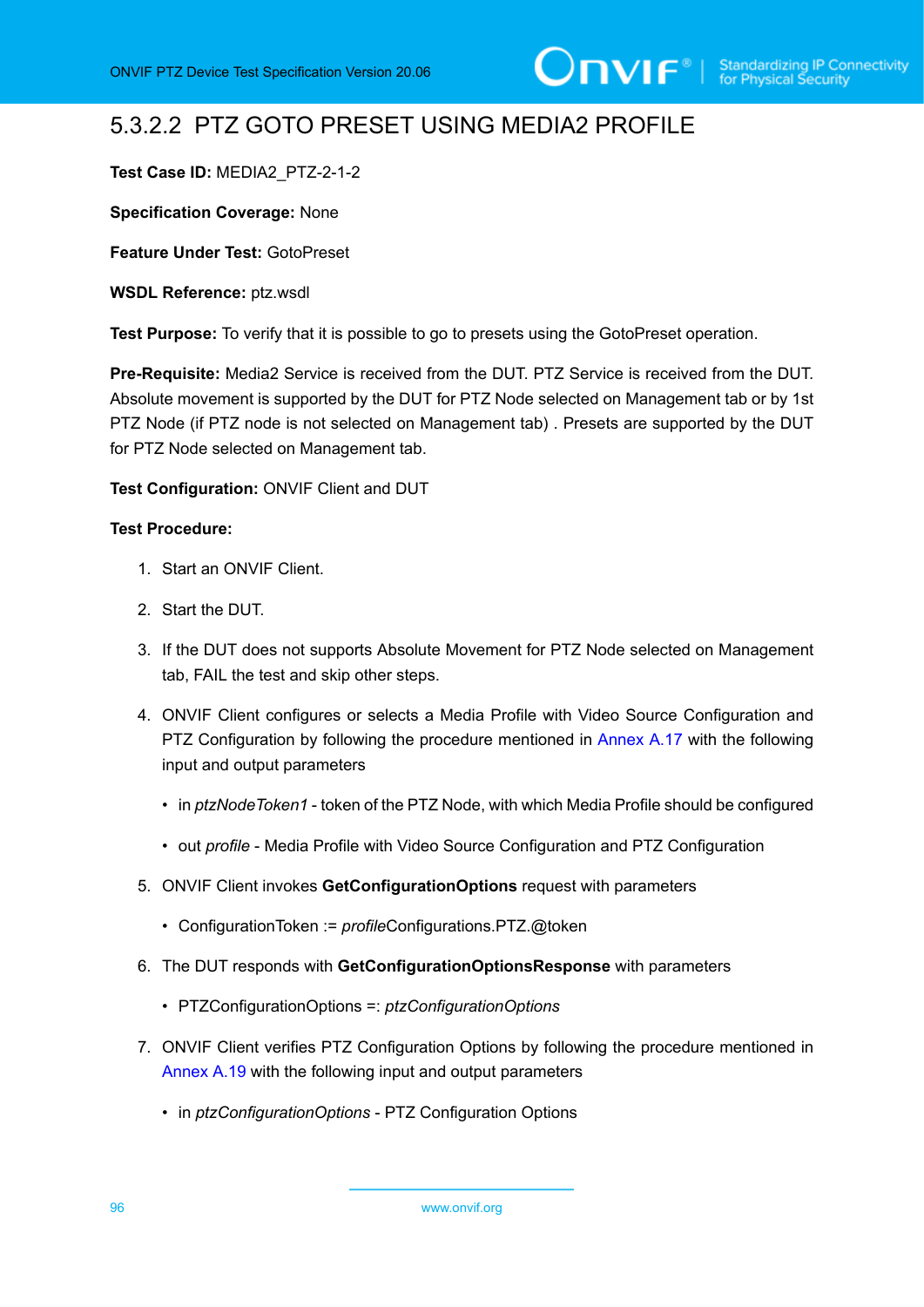- 8. If the DUT supports Absolute Pan/Tilt Movement for PTZ Node selected on Management tab:
	- 8.1. Set *pantiltSpace* := *ptzConfigurationOptions*.Spaces.AbsolutePanTiltPositionSpace[*genericPanTiltSpace*], where *genericPanTiltSpace* is the index number of the first item on the *ptzConfigurationOptions*.Spaces.AbsolutePanTiltPositionSpace list that has URI = "http://www.onvif.org/ver10/tptz/PanTiltSpaces/PositionGenericSpace"
- 9. If the DUT supports Absolute Zoom Movement for PTZ Node selected on Management tab:
	- 9.1. Set *zoomSpace* := *zoomSpace* := *zoomSpace* := *ptzConfigurationOptions*.Spaces.AbsoluteZoomPositionSpace[*genericZoomSpace*], where *genericZoomSpace* is the index number of the first item on the *ptzConfigurationOptions*.Spaces.AbsoluteZoomPositionSpace list that has URI = "http://www.onvif.org/ver10/tptz/ZoomSpaces/PositionGenericSpace"
- <span id="page-96-0"></span>10.ONVIF Client adjusts Pan/Tilt and Zoom limits if requiered by following the procedure mentioned in [Annex A.9](#page-145-0) with the following input and output parameters
	- in *pantiltSpace* Pan/Tilt Space
	- in *zoomSpace* Zoom Space
	- in *profile*.Configurations.PTZ PTZ Configuration
	- out *profile*.Configurations.PTZ PTZ Configuration with adjusted Pan/Tilt and Zoom limits
- 11. If the DUT supports Absolute Pan/Tilt Movement for PTZ Node selected on Management tab:
	- 11.1. If *profile*.Configurations.PTZ.PanTiltLimits is specified:
		- set *x1* := *profile*.Configurations.PTZ.PanTiltLimits.XRange.Min
		- set *y1* := *profile*.Configurations.PTZ.PanTiltLimits.YRange.Min

otherwise:

- set *x1* := *pantiltSpace*.XRange.Min
- set *y1* := *pantiltSpace*.YRange.Min
- 12.If the DUT supports Absolute Zoom Movement for PTZ Node selected on Management tab:
	- 12.1. If *profile*.Configurations.PTZ.ZoomLimits is specified:
		- set *z1* := *profile*.Configurations.PTZ.ZoomLimits.XRange.Min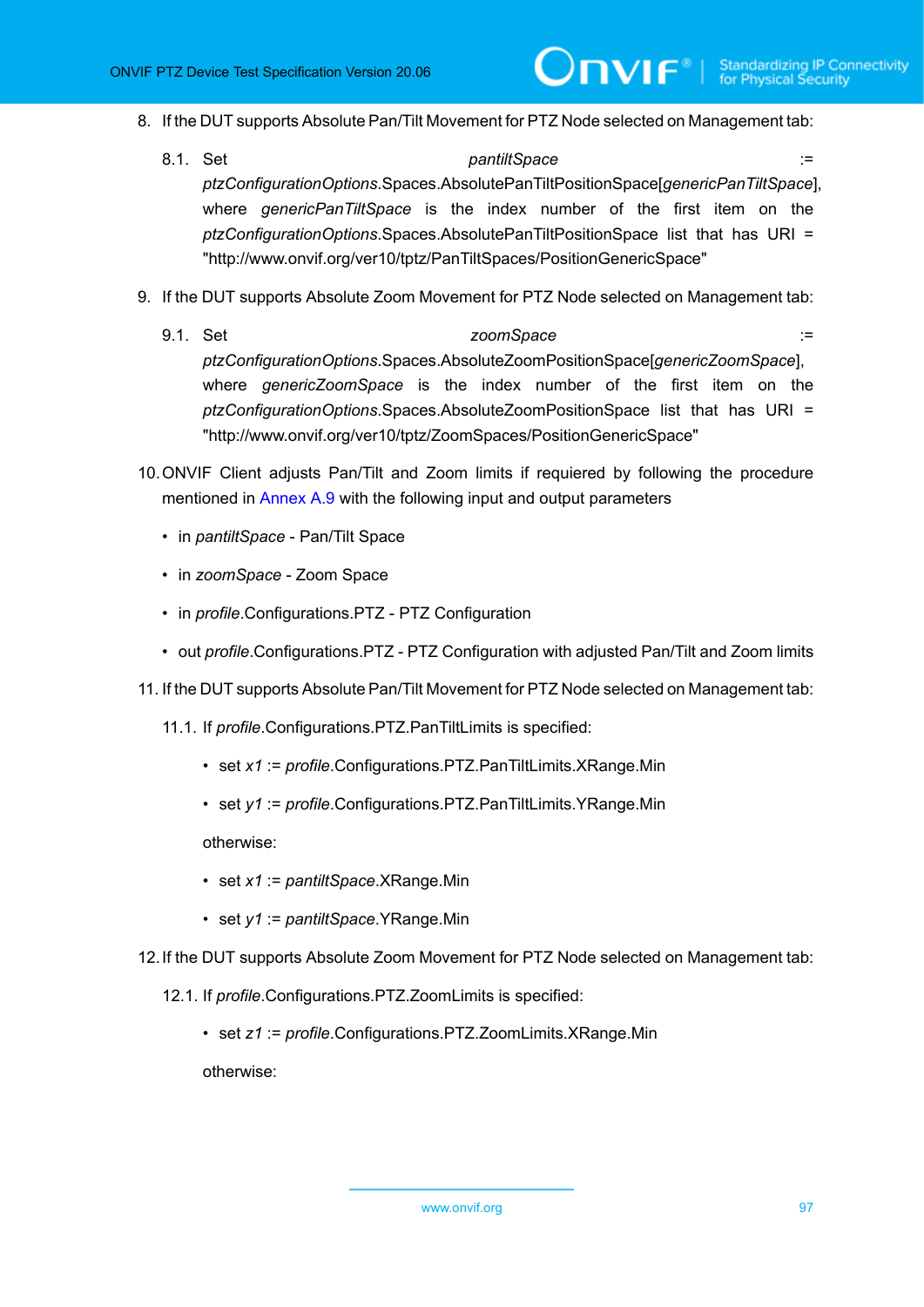• set *z1* := *zoomSpace*.XRange.Min

13.ONVIF Client invokes **AbsoluteMove** request with parameters

- ProfileToken := *profile*.@token
- Position.PanTilt.x := *x1*
- Position.PanTilt.y := *y1*
- Position.PanTilt.space := *pantiltSpace*.URI
- Position.Zoom.x := *z1*
- Position.Zoom.space := *zoomSpace*.URI
- Speed skipped
- 14.The DUT responds with **AbsoluteMoveResponse** message.
- 15.Wait until *timeout1* timeout expires.
- <span id="page-97-0"></span>16.If the DUT supports Move Status:
	- 16.1. Until *timeout1* expires repeat the following steps:
		- 16.1.1. ONVIF Client invokes **GetStatus** request with parameters
			- ProfileToken := *profile*.@token
		- 16.1.2. The DUT responds with **GetStatusResponse** with parameters
			- PTZStatus =: *ptzStatus*
		- 16.1.3. If the DUT supports Absolute Pan/Tilt Movement for PTZ Node selected on Management tab:
			- 16.1.3.1. If *ptzStatus*.MoveStatus.PanTilt is not specified, FAIL the test and skip other steps.
			- 16.1.3.2. If *ptzStatus*.MoveStatus.PanTilt = UNKNOWN, FAIL the test and skip other steps.
		- 16.1.4. If the DUT supports Absolute Zoom Movement for PTZ Node selected on Management tab:
			- 16.1.4.1. If *ptzStatus*.MoveStatus.Zoom is not specified, FAIL the test and skip other steps.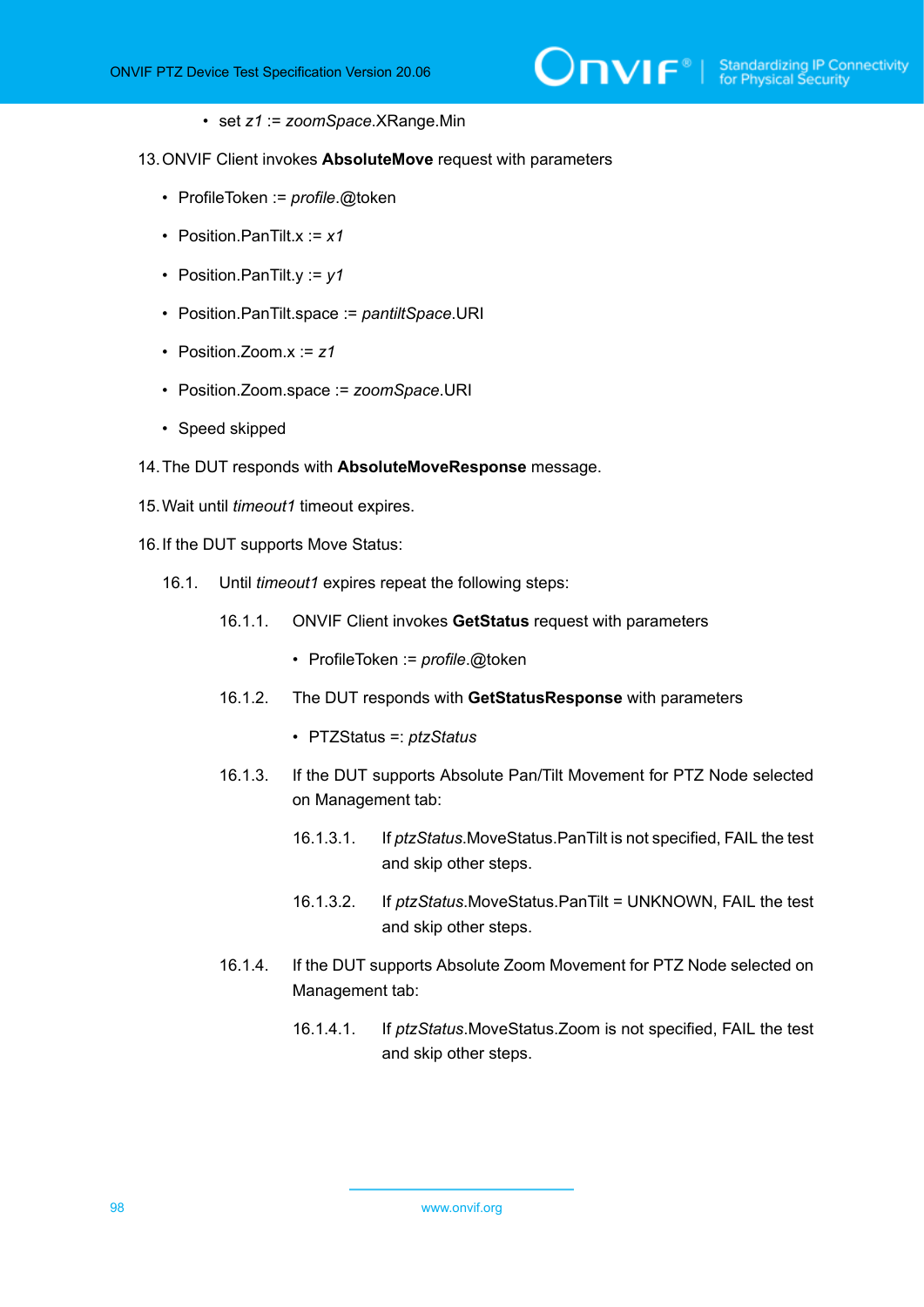- 16.1.4.2. If *ptzStatus*.MoveStatus.Zoom = UNKNOWN, FAIL the test and skip other steps.
- 16.1.5. If *ptzStatus*.MoveStatus.PanTilt = IDLE or skipped and *ptzStatus*.MoveStatus.Zoom = IDLE or skipped, go to the step [17.](#page-98-0)
- 16.2. If *timeout1* expires for step [16.1](#page-97-0) and the last *ptzStatus*.MoveStatus has PanTilt element and its value is other than IDLE and it has MoveStatus.Zoom element and its value is other than IDLE, FAIL the test and skip other steps.
- <span id="page-98-0"></span>17.ONVIF Client invokes **SetPreset** request with parameters
	- ProfileToken := *profile*.@token
	- PresetName := "Test"
	- PresetToken skipped
- 18.The DUT responds with **SetPresetResponse** with parameters
	- PresetToken =: *presetToken1*
- 19.If the DUT supports Absolute Pan/Tilt Movement for PTZ Node selected on Management tab:
	- 19.1. If *profile*.Configurations.PTZ.PanTiltLimits is specified:
		- set *x2* := *profile*.Configurations.PTZ.PanTiltLimits.XRange.Max
		- set *y2* := *profile*.Configurations.PTZ.PanTiltLimits.YRange.Max

otherwise:

- set *x2* := *pantiltSpace*.XRange.Max
- set *y2* := *pantiltSpace*.YRange.Max
- 20.If the DUT supports Absolute Zoom Movement for PTZ Node selected on Management tab:
	- 20.1. If *profile*.Configurations.PTZ.ZoomLimits is specified:
		- set *z2* := *profile*.Configurations.PTZ.ZoomLimits.XRange.Max

- set *z2* := *zoomSpace*.XRange.Max
- 21.ONVIF Client invokes **AbsoluteMove** request with parameters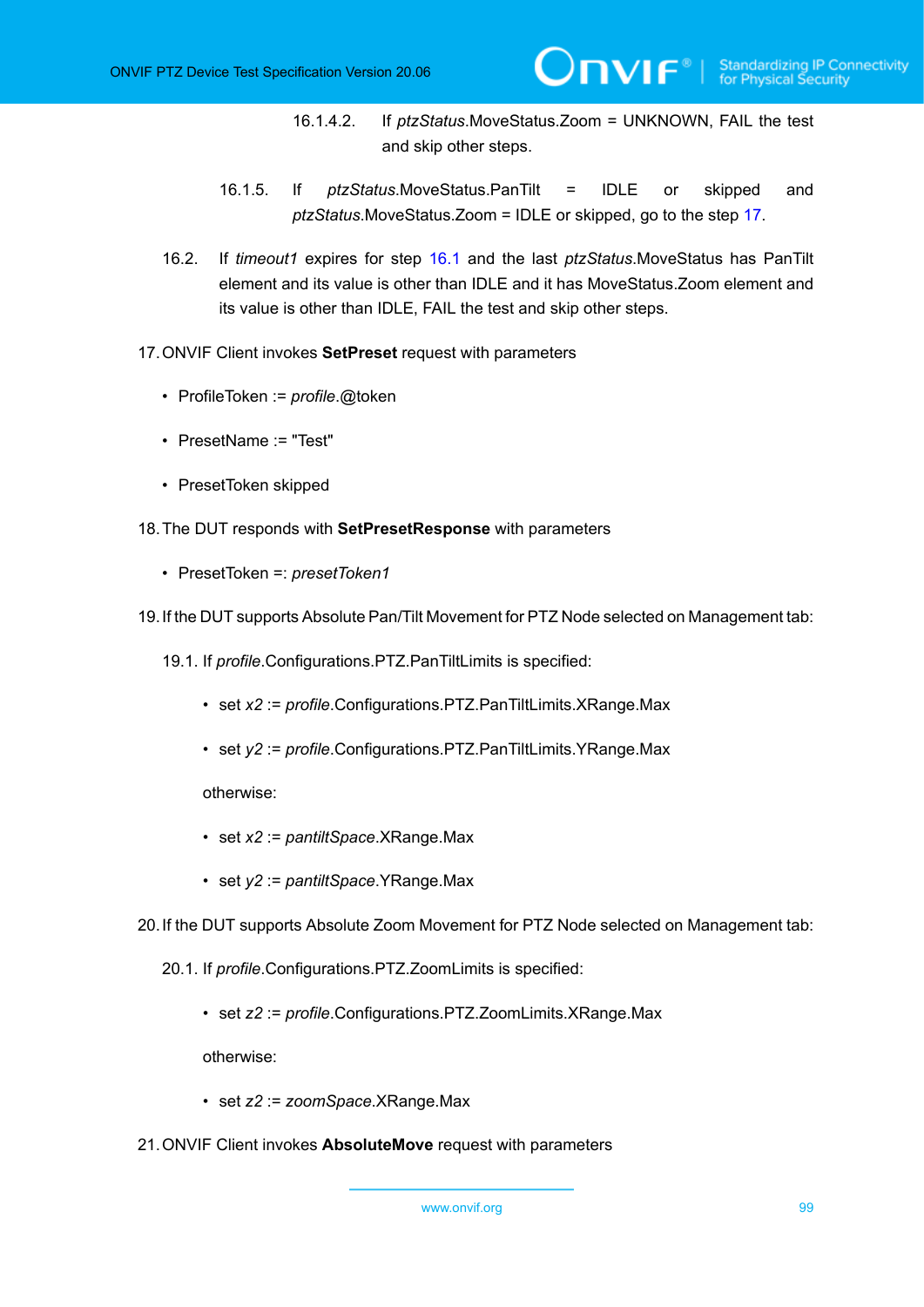

- ProfileToken := *profile*.@token
- Position.PanTilt.x := *x2*
- Position.PanTilt.y := *y2*
- Position.PanTilt.space := *pantiltSpace*.URI
- Position.Zoom.x := *z2*
- Position.Zoom.space := *zoomSpace*.URI
- Speed skipped
- 22.The DUT responds with **AbsoluteMoveResponse** message.
- 23.Wait until *timeout1* timeout expires.
- <span id="page-99-0"></span>24.If the DUT supports Move Status:
	- 24.1. Until *timeout1* expires repeat the following steps:
		- 24.1.1. ONVIF Client invokes **GetStatus** request with parameters
			- ProfileToken := *profile*.@token
		- 24.1.2. The DUT responds with **GetStatusResponse** with parameters
			- PTZStatus =: *ptzStatus*
		- 24.1.3. If the DUT supports Absolute Pan/Tilt Movement for PTZ Node selected on Management tab:
			- 24.1.3.1. If *ptzStatus*.MoveStatus.PanTilt is not specified, FAIL the test and skip other steps.
			- 24.1.3.2. If *ptzStatus*.MoveStatus.PanTilt = UNKNOWN, FAIL the test and skip other steps.
		- 24.1.4. If the DUT supports Absolute Zoom Movement for PTZ Node selected on Management tab:
			- 24.1.4.1. If *ptzStatus*.MoveStatus.Zoom is not specified, FAIL the test and skip other steps.
			- 24.1.4.2. If *ptzStatus*.MoveStatus.Zoom = UNKNOWN, FAIL the test and skip other steps.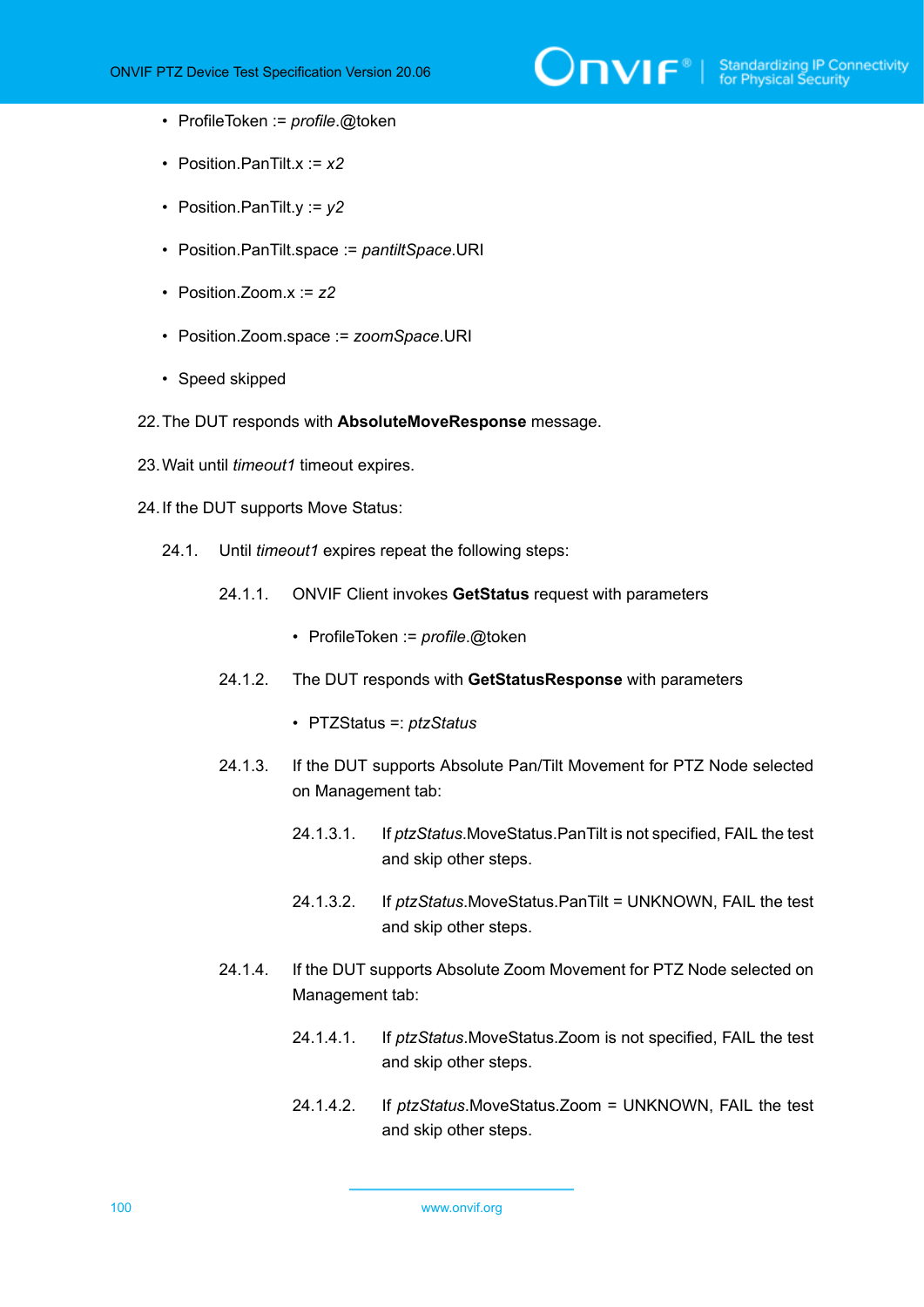24.1.5. If *ptzStatus*.MoveStatus.PanTilt = IDLE or skipped and *ptzStatus*.MoveStatus.Zoom = IDLE or skipped, go to the step [25.](#page-100-0)

- 24.2. If *timeout1* expires for step [24.1](#page-99-0) and the last *ptzStatus*.MoveStatus has PanTilt element and its value is other than IDLE and it has MoveStatus.Zoom element and its value is other than IDLE, FAIL the test and skip other steps.
- <span id="page-100-0"></span>25.ONVIF Client invokes **GotoPreset** request with parameters
	- ProfileToken := *profile*.@token
	- PresetToken := *presetToken1*
	- Speed skipped
- 26.The DUT responds with **GotoPresetResponse** message.
- 27.Wait until *timeout1* timeout expires.
- <span id="page-100-1"></span>28.If the DUT supports Move Status:
	- 28.1. Until *timeout1* expires repeat the following steps:
		- 28.1.1. ONVIF Client invokes **GetStatus** request with parameters
			- ProfileToken := *profile*.@token
		- 28.1.2. The DUT responds with **GetStatusResponse** with parameters
			- PTZStatus =: *ptzStatus*
		- 28.1.3. If the DUT supports Absolute Pan/Tilt Movement for PTZ Node selected on Management tab:
			- 28.1.3.1. If *ptzStatus*.MoveStatus.PanTilt is not specified, FAIL the test and skip other steps.
			- 28.1.3.2. If *ptzStatus*.MoveStatus.PanTilt = UNKNOWN, FAIL the test and skip other steps.
		- 28.1.4. If the DUT supports Absolute Zoom Movement for PTZ Node selected on Management tab:
			- 28.1.4.1. If *ptzStatus*.MoveStatus.Zoom is not specified, FAIL the test and skip other steps.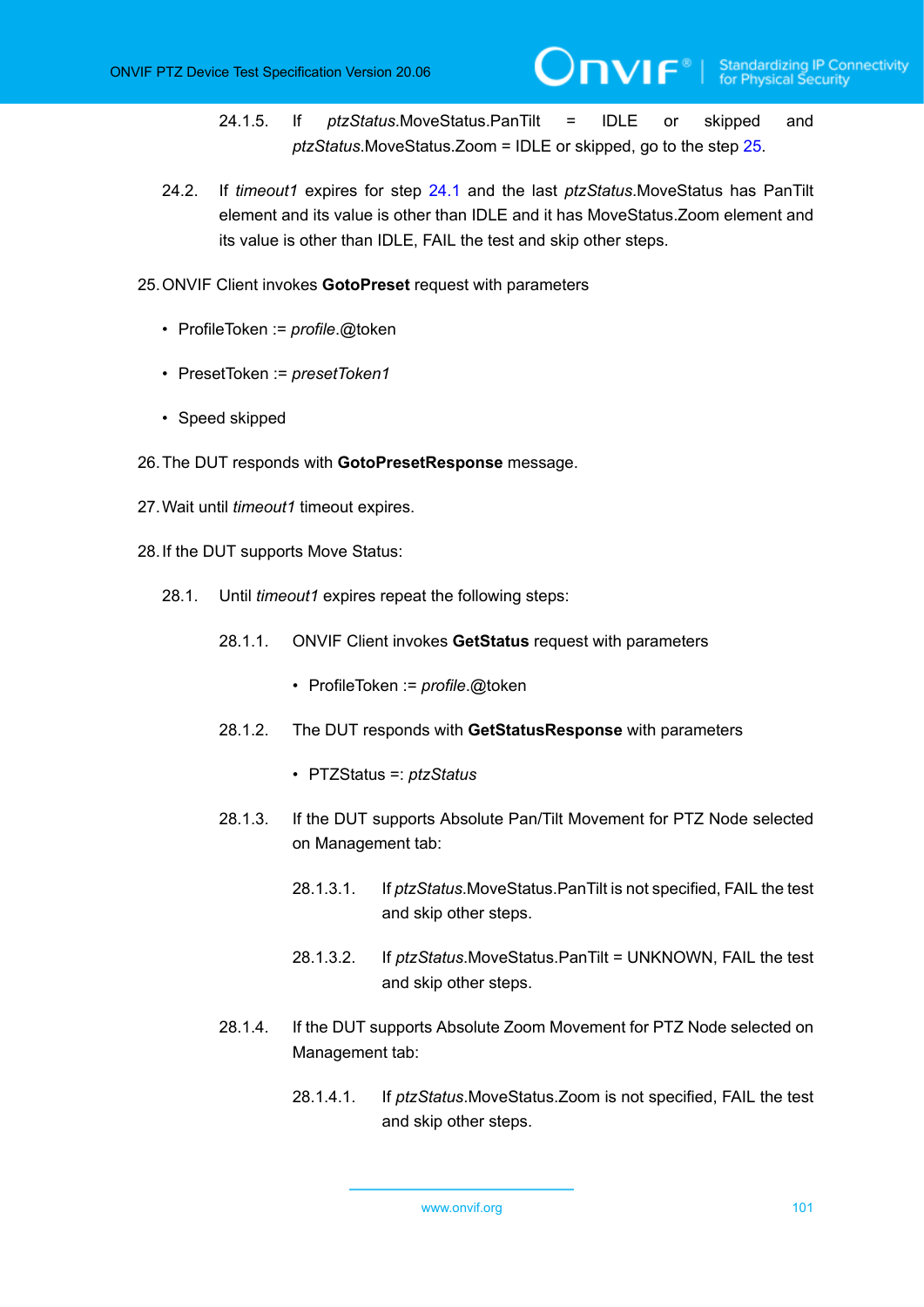28.1.4.2. If *ptzStatus*.MoveStatus.Zoom = UNKNOWN, FAIL the test and skip other steps.

 $\mathsf{D}\mathbf{n}\mathsf{V}$ lf $^\circ$ l

- 28.1.5. If *ptzStatus*.MoveStatus.PanTilt = IDLE or skipped and *ptzStatus*.MoveStatus.Zoom = IDLE or skipped, go to the step [29.](#page-101-0)
- 28.2. If *timeout1* expires for step [28.1](#page-100-1) and the last *ptzStatus*.MoveStatus has PanTilt element and its value is other than IDLE and it has MoveStatus.Zoom element and its value is other than IDLE, FAIL the test and skip other steps.
- <span id="page-101-0"></span>29.ONVIF Client invokes **GetStatus** request with parameters
	- ProfileToken := *profile*.@token
- 30.The DUT responds with **GetStatusResponse** with parameters
	- PTZStatus =: *ptzStatus*
- 31.If the DUT supports Absolute Pan/Tilt Movement for PTZ Node selected on Management tab and *ptzStatus*.Position.PanTilt is specified:
	- 31.1. If difference between *x1* and *ptzStatus*.Position.PanTilt.x is more than 10% of full range, write WARNING.
	- 31.2. If difference between *y1* and *ptzStatus*.Position.PanTilt.y is more than 10% of full range, write WARNING.
- 32.If the DUT supports Absolute Zoom Movement for PTZ Node selected on Management tab and *ptzStatus*.Position.Zoom is specified:
	- 32.1. If difference between *z1* and *ptzStatus*.Position.Zoom.x is more than 10% of full range, write WARNING.
- 33.ONVIF Client invokes **RemovePreset** request with parameters
	- ProfileToken := *profile*.@token
	- PresetToken := *presetToken1*
- 34.The DUT responds with **RemovePresetResponse** message.
- 35.If PTZ Configuration *profile*.Configurations.PTZ was changed at step [10,](#page-96-0) ONVIF Client restores PTZ Configuration.
- 36.If Media Profile *profile* was changed at step [4,](#page-95-0) ONVIF Client restores Media Profile.

### **Test Result:**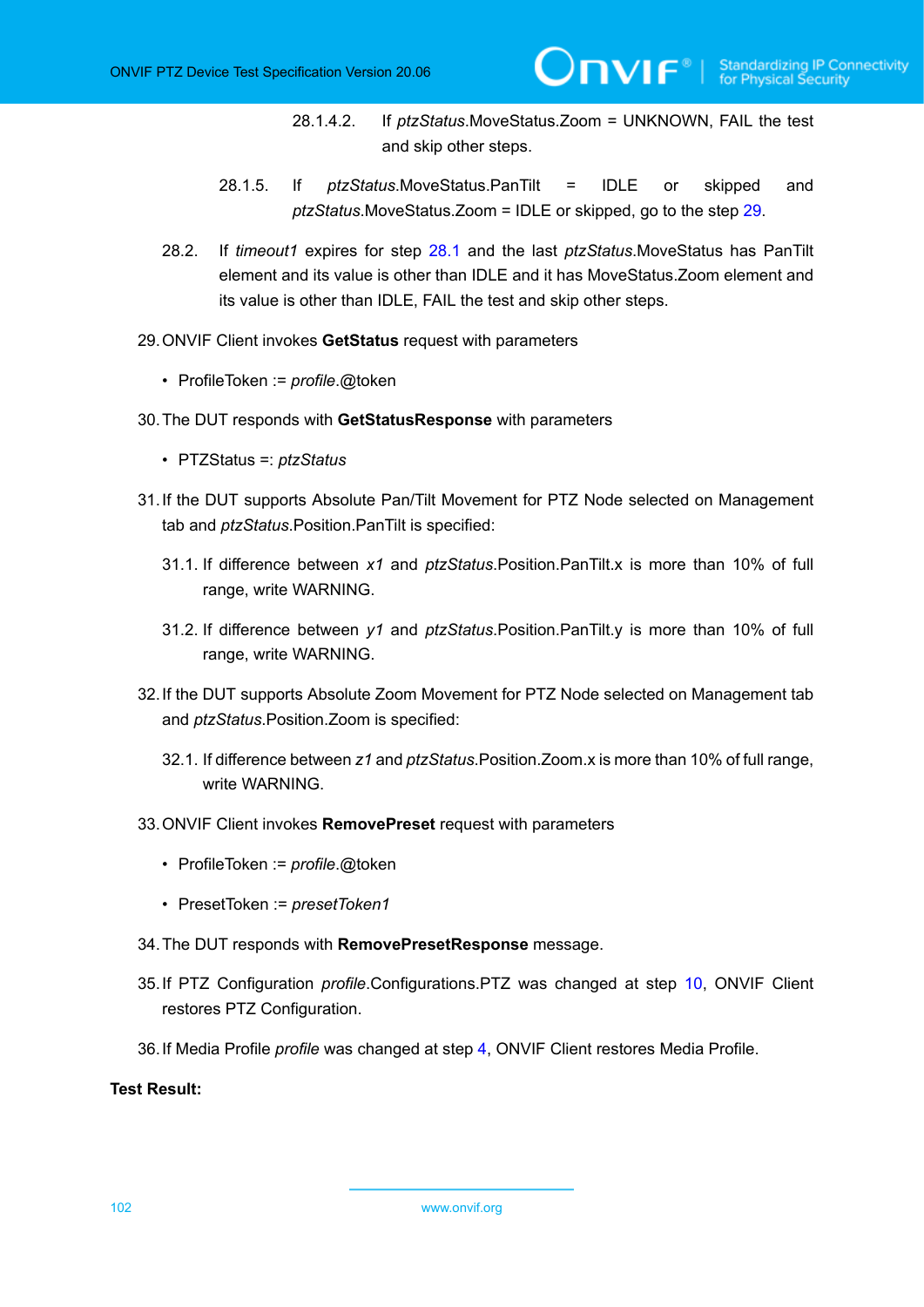### **PASS –**

• DUT passes all assertions.

## **FAIL –**

- DUT did not send **GetConfigurationOptionsResponse** message.
- DUT did not send **RemovePresetResponse** message.
- DUT did not send **GotoPresetResponse** message.
- DUT did not send **SetPresetResponse** message.
- DUT did not send **AbsoluteMoveResponse** message.

**Note:** PTZ accuracy is out of scope for this Test Specification. Therefore, the position reported by the DUT in the **GetPresetsResponse** does not have to be exactly the same as the position requested by the ONVIF Client in the **AbsoluteMove** request.

**Note:** *ptzNodeToken1* will be taken from PTZ Node for test field of ONVIF Device Test Tool, if it is not defined the first PTZ Node at the list provided in the **GetNodesResponse** will be used.

**Note:** The DUT features support are defined by the procedure mentioned in [ONVIF Feature Discovery].

**Note:** *timeout1* will be taken from Operation Delay field of ONVIF Device Test Tool.

## 5.3.2.3 PTZ REMOVE PRESET USING MEDIA2 PROFILE

**Test Case ID:** MEDIA2\_PTZ-2-1-3

**Specification Coverage:** None

**Feature Under Test:** RemovePreset

**WSDL Reference:** ptz.wsdl

**Test Purpose:** To verify that it is possible to remove presets using the RemovePreset operation.

**Pre-Requisite:** Media2 Service is received from the DUT. PTZ Service is received from the DUT. Presets are supported by the DUT for PTZ Node selected on Management tab.

**Test Configuration:** ONVIF Client and DUT

- 1. Start an ONVIF Client.
- 2. Start the DUT.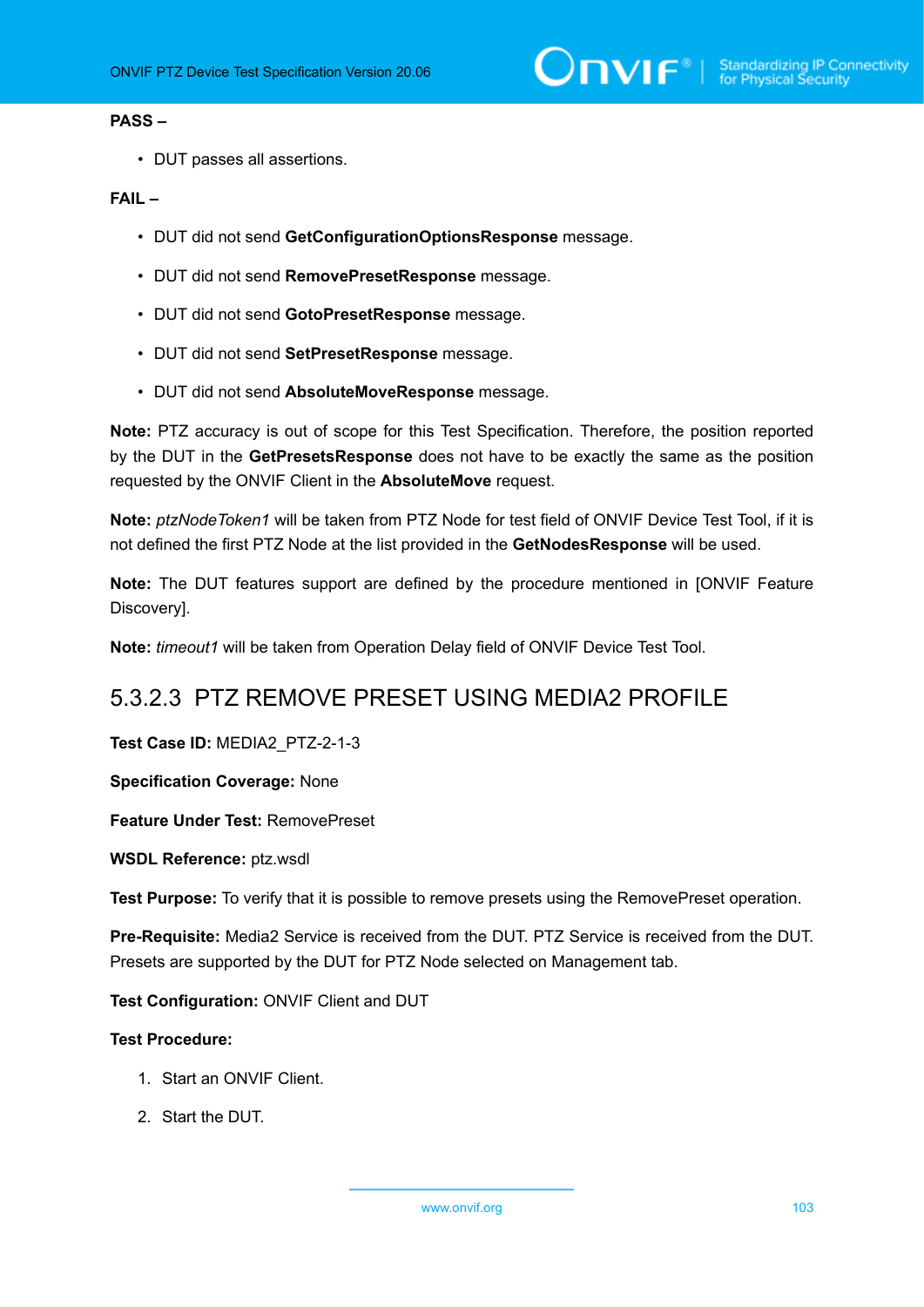- <span id="page-103-0"></span>3. ONVIF Client configures or selects a Media Profile with Video Source Configuration and PTZ Configuration by following the procedure mentioned in [Annex A.17](#page-158-0) with the following input and output parameters
	- in *ptzNodeToken1* token of the PTZ Node, with which Media Profile should be configured
	- out *profile* Media Profile with Video Source Configuration and PTZ Configuration
- 4. ONVIF Client invokes **SetPreset** request with parameters
	- ProfileToken := *profile*.@token
	- PresetName := "Test"
	- PresetToken skipped
- 5. The DUT responds with **SetPresetResponse** with parameters
	- PresetToken =: *presetToken1*
- 6. ONVIF Client invokes **GetPresets** request with parameters
	- ProfileToken := *profile*.@token
- 7. The DUT responds with **GetPresetsResponse** with parameters
	- Preset list =: *presetList1*
- 8. If *presetList1* does not contain item with @token = *presetToken1*, FAIL the test and skip other steps.
- 9. Set *preset* := item from *presetList1* with @token = *presetToken1*.
- 10.If *preset*.Name != "Test", FAIL the test and skip other steps.
- 11. ONVIF Client invokes **RemovePreset** request with parameters
	- ProfileToken := *profile*.@token
	- PresetToken := *presetToken1*
- 12.The DUT responds with **RemovePresetResponse** message.
- 13.ONVIF Client invokes **GetPresets** request with parameters
	- ProfileToken := *profile*.@token
- 14.The DUT responds with **GetPresetsResponse** with parameters
	- Preset list =: *presetList2*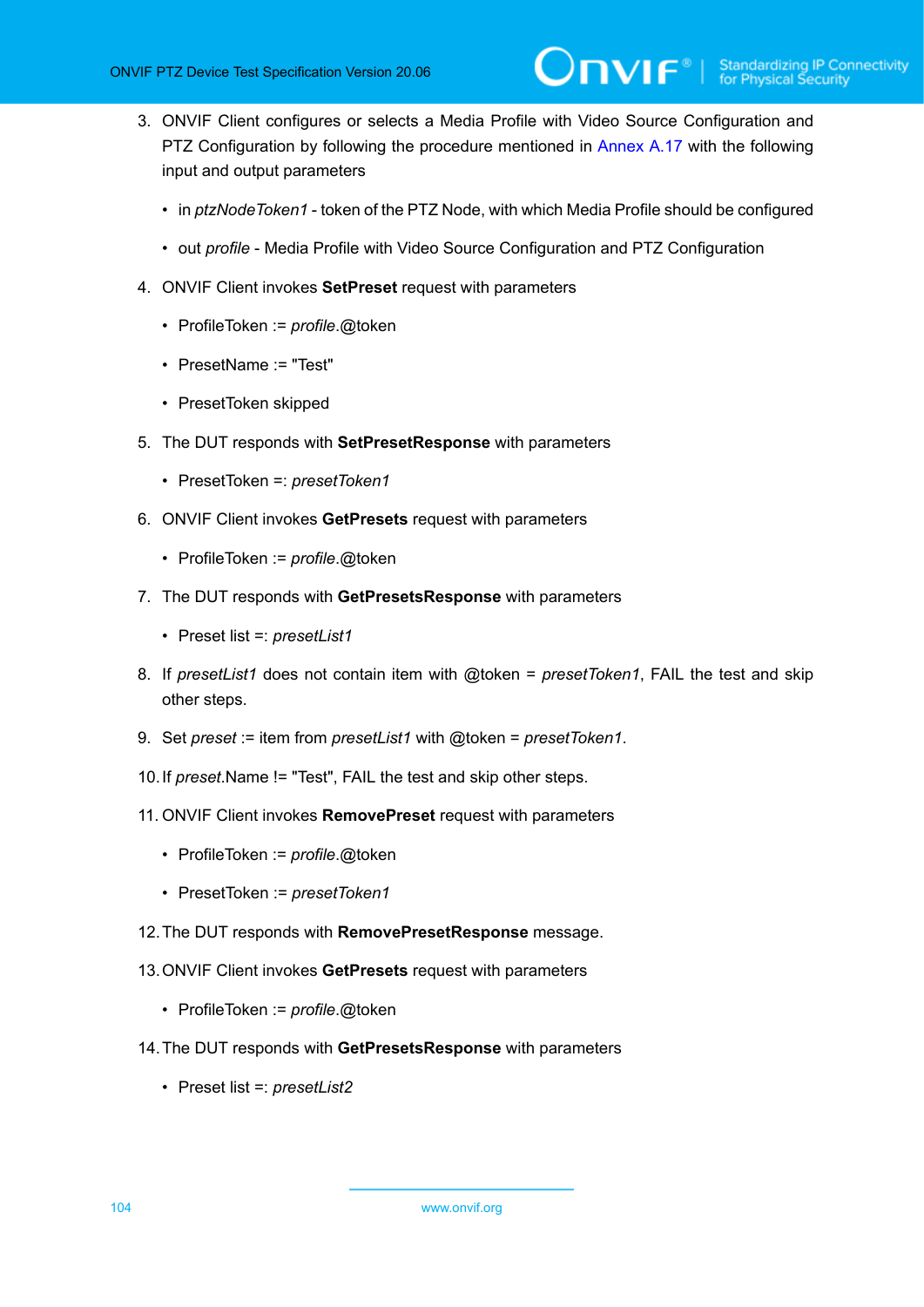15.If *presetList2* contains item with @token = *presetToken1*, FAIL the test and skip other steps.

16.If Media Profile *profile* was changed at step [3,](#page-103-0) ONVIF Client restores Media Profile.

### **Test Result:**

### **PASS –**

• DUT passes all assertions.

### **FAIL –**

- DUT did not send **RemovePresetResponse** message.
- DUT did not send **GetPresetsResponse** message.
- DUT did not send **SetPresetResponse** message.

**Note:** *ptzNodeToken1* will be taken from PTZ Node for test field of ONVIF Device Test Tool, if it is not defined the first PTZ Node at the list provided in the **GetNodesResponse** will be used.

# 5.3.3 Home Position Operations

# 5.3.3.1 PTZ HOME POSITION OPERATIONS (CONFIGURABLE) USING MEDIA2 PROFILE

**Test Case ID:** MEDIA2\_PTZ-3-1-1

**Specification Coverage:** None

**Feature Under Test:** SetHomePosition, GotoHomePosition

**WSDL Reference:** ptz.wsdl

**Test Purpose:** To verify that the SetHomePosition and GotoHomePosition operations are correctly implemented.

**Pre-Requisite:** Media2 Service is received from the DUT. PTZ Service is received from the DUT. Absolute movement is supported by the DUT for PTZ Node selected on Management tab or by 1st PTZ Node (if PTZ node is not selected on Management tab) . Configurable Home Position is supported by the DUT for PTZ Node selected on Management tab or by 1st PTZ Node (if PTZ node is not selected on Management tab) .

**Test Configuration:** ONVIF Client and DUT

### **Test Procedure:**

1. Start an ONVIF Client.

www.onvif.org 105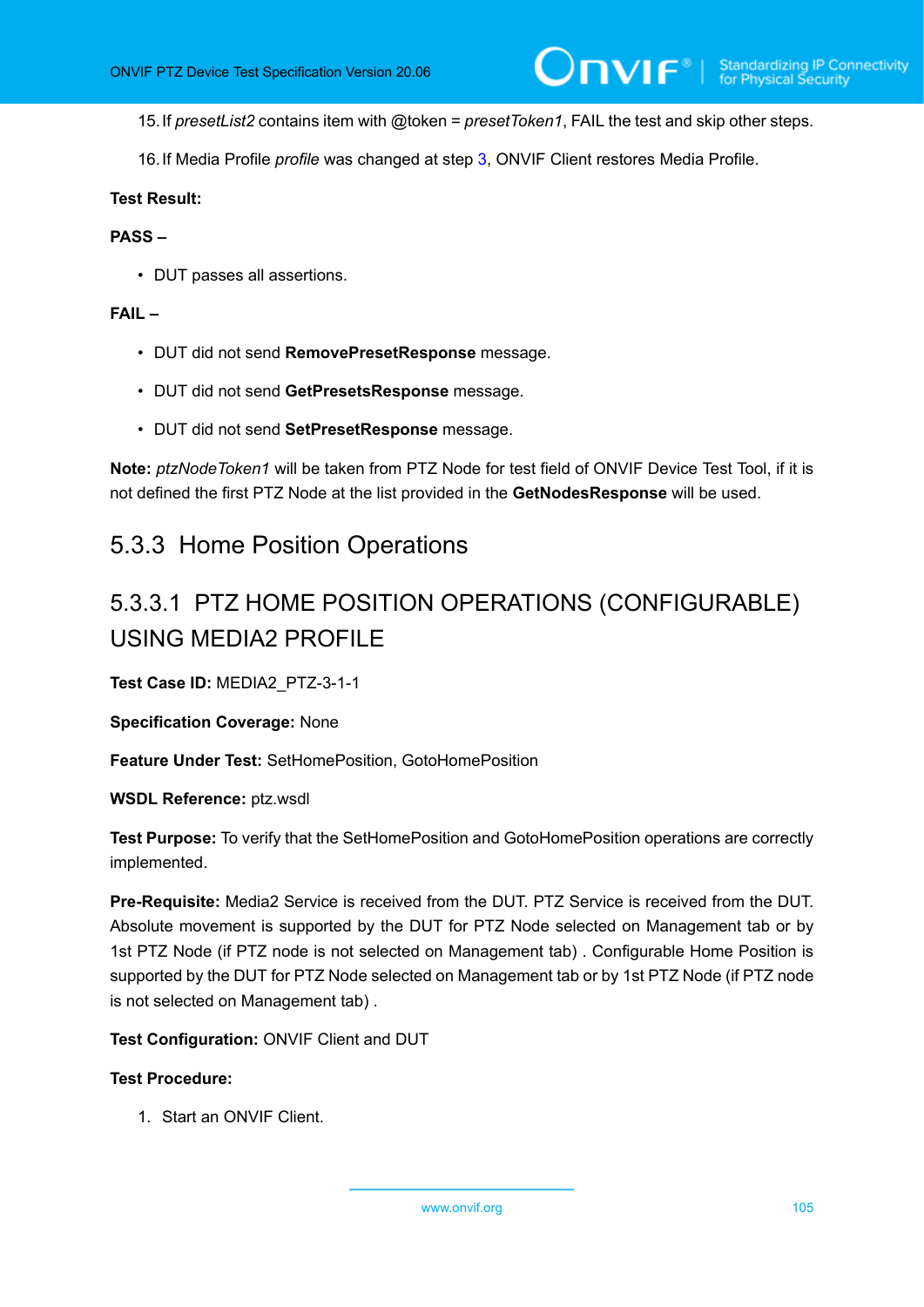- 2. Start the DUT.
- 3. If the DUT does not supports Absolute Movement for PTZ Node selected on Management tab, FAIL the test and skip other steps.
- 4. ONVIF Client configures or selects a Media Profile with Video Source Configuration and PTZ Configuration by following the procedure mentioned in [Annex A.17](#page-158-0) with the following input and output parameters
	- in *ptzNodeToken1* token of the PTZ Node, with which Media Profile should be configured
	- out *profile* Media Profile with Video Source Configuration and PTZ Configuration
- 5. ONVIF Client invokes **GetConfigurationOptions** request with parameters
	- ConfigurationToken := *profile*Configurations.PTZ.@token
- 6. The DUT responds with **GetConfigurationOptionsResponse** with parameters
	- PTZConfigurationOptions =: *ptzConfigurationOptions*
- 7. ONVIF Client verifies PTZ Configuration Options by following the procedure mentioned in [Annex A.19](#page-160-0) with the following input and output parameters
	- in *ptzConfigurationOptions* PTZ Configuration Options
- 8. If the DUT supports Absolute Pan/Tilt Movement for PTZ Node selected on Management tab:
	- 8.1. Set *pantiltSpace* := *pantiltSpace* := **1.1. Set :=** *ptzConfigurationOptions*.Spaces.AbsolutePanTiltPositionSpace[*genericPanTiltSpace*], where *genericPanTiltSpace* is the index number of the first item on the *ptzConfigurationOptions*.Spaces.AbsolutePanTiltPositionSpace list that has URI = "http://www.onvif.org/ver10/tptz/PanTiltSpaces/PositionGenericSpace"
- 9. If the DUT supports Absolute Zoom Movement for PTZ Node selected on Management tab:
	- 9.1. Set *zoomSpace* := *ptzConfigurationOptions*.Spaces.AbsoluteZoomPositionSpace[*genericZoomSpace*], where *genericZoomSpace* is the index number of the first item on the *ptzConfigurationOptions*.Spaces.AbsoluteZoomPositionSpace list that has URI = "http://www.onvif.org/ver10/tptz/ZoomSpaces/PositionGenericSpace"
- 10.ONVIF Client adjusts Pan/Tilt and Zoom limits if requiered by following the procedure mentioned in [Annex A.9](#page-145-0) with the following input and output parameters
	- in *pantiltSpace* Pan/Tilt Space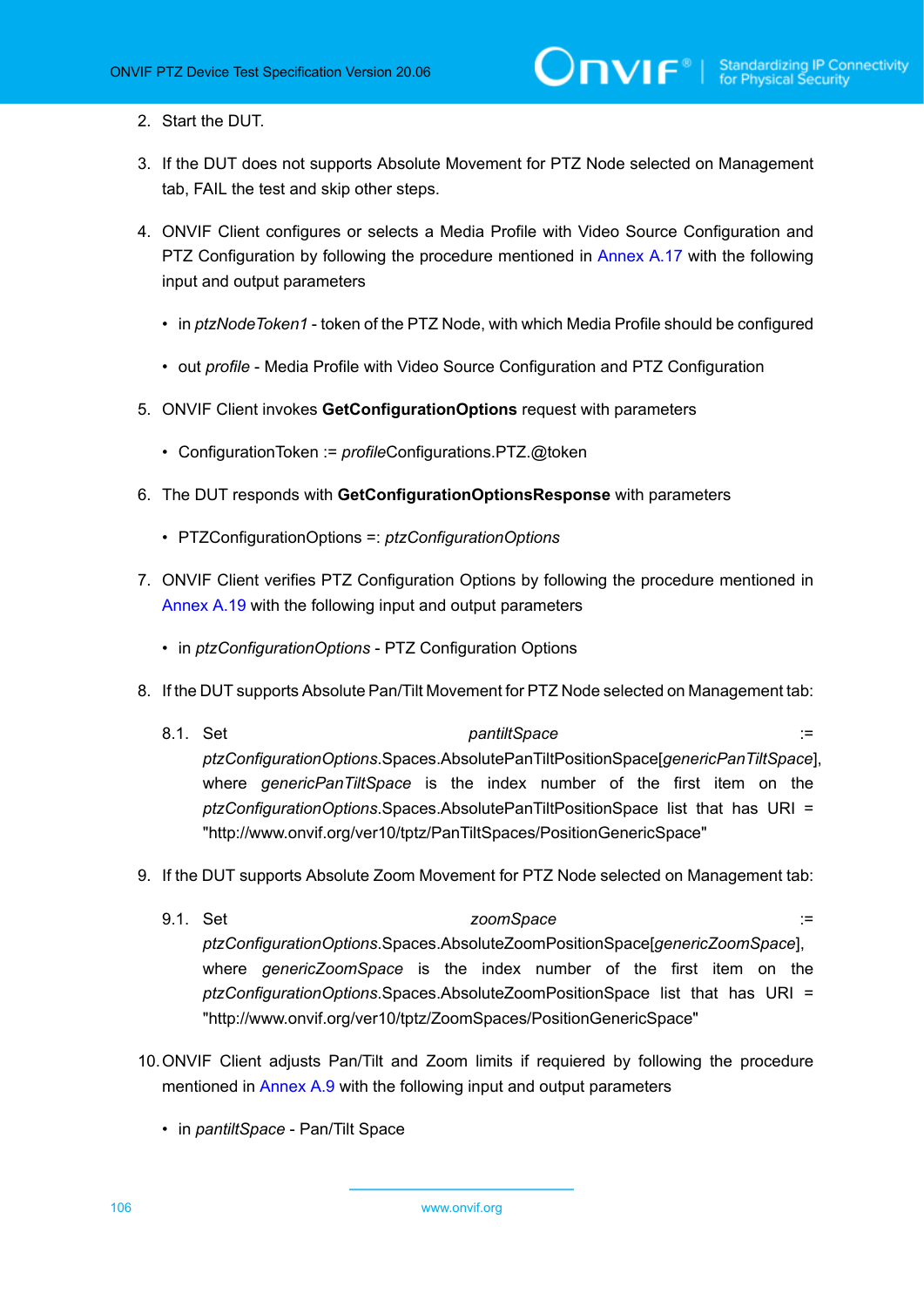- in *zoomSpace* Zoom Space
- in *profile*.Configurations.PTZ PTZ Configuration
- out *profile*.Configurations.PTZ PTZ Configuration with adjusted Pan/Tilt and Zoom limits
- 11. If the DUT supports Absolute Pan/Tilt Movement for PTZ Node selected on Management tab:
	- 11.1. If *profile*.Configurations.PTZ.PanTiltLimits is specified:
		- set *x1* := *profile*.Configurations.PTZ.PanTiltLimits.XRange.Min
		- set *y1* := *profile*.Configurations.PTZ.PanTiltLimits.YRange.Min

otherwise:

- set *x1* := *pantiltSpace*.XRange.Min
- set *y1* := *pantiltSpace*.YRange.Min
- 12.If the DUT supports Absolute Zoom Movement for PTZ Node selected on Management tab:
	- 12.1. If *profile*.Configurations.PTZ.ZoomLimits is specified:
		- set *z1* := *profile*.Configurations.PTZ.ZoomLimits.XRange.Min

- set *z1* := *zoomSpace*.XRange.Min
- 13.ONVIF Client invokes **AbsoluteMove** request with parameters
	- ProfileToken := *profile*.@token
	- Position.PanTilt.x := *x1*
	- Position.PanTilt.y := *y1*
	- Position.PanTilt.space := *pantiltSpace*.URI
	- Position.Zoom.x := *z1*
	- Position.Zoom.space := *zoomSpace*.URI
	- Speed skipped
- 14.The DUT responds with **AbsoluteMoveResponse** message.
- 15.Wait until *timeout1* timeout expires.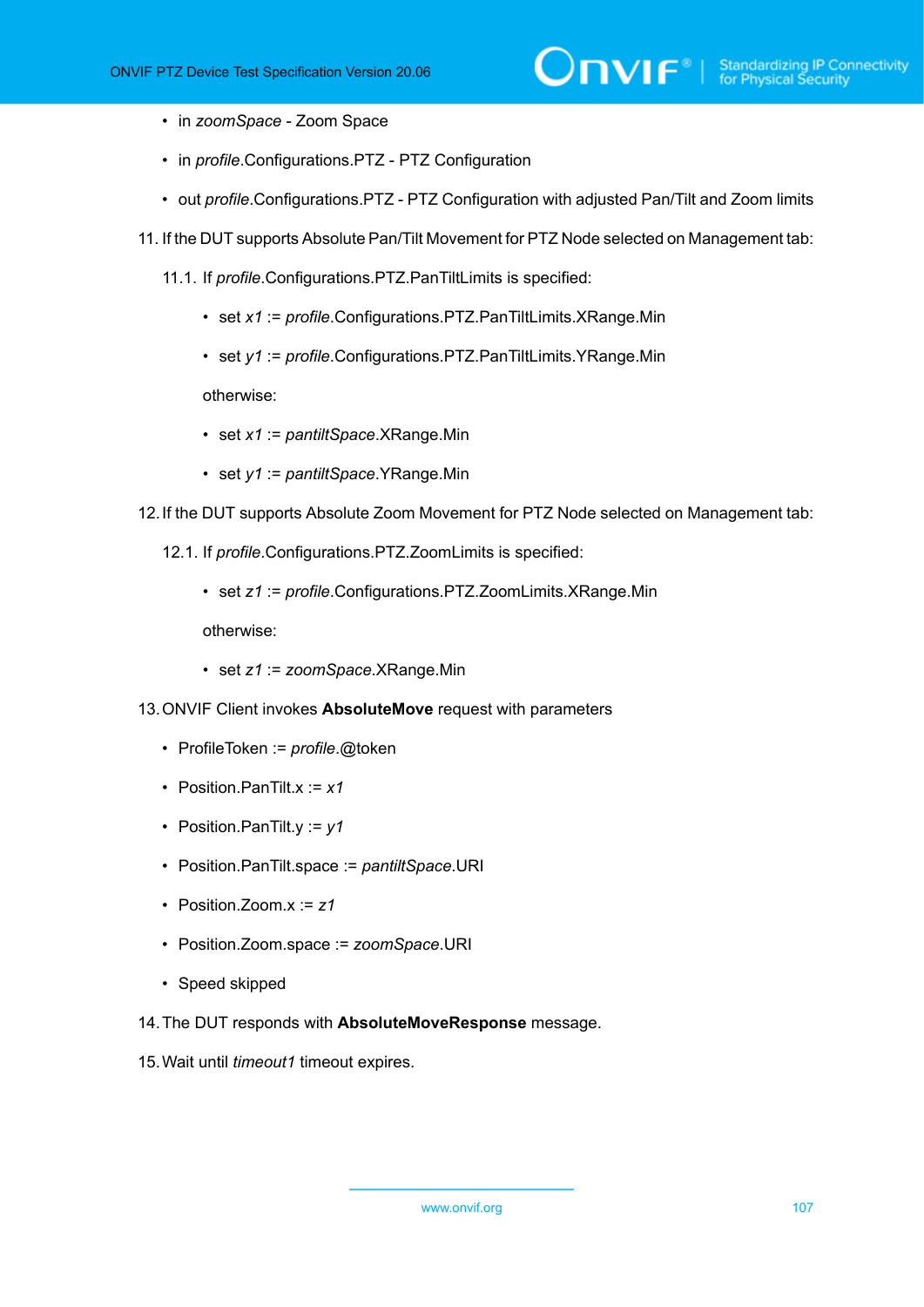### 16.ONVIF Client invokes **SetHomePosition** request with parameters

- ProfileToken := *profile*.@token
- 17.The DUT responds with **SetHomePositionResponse** message.
- 18.If the DUT supports Absolute Pan/Tilt Movement for PTZ Node selected on Management tab:
	- 18.1. If *profile*.Configurations.PTZ.PanTiltLimits is specified:
		- set *x2* := *profile*.Configurations.PTZ.PanTiltLimits.XRange.Max
		- set *y2* := *profile*.Configurations.PTZ.PanTiltLimits.YRange.Max

otherwise:

- set *x2* := *pantiltSpace*.XRange.Max
- set *y2* := *pantiltSpace*.YRange.Max
- 19.If the DUT supports Absolute Zoom Movement for PTZ Node selected on Management tab:
	- 19.1. If *profile*.Configurations.PTZ.ZoomLimits is specified:
		- set *z2* := *profile*.Configurations.PTZ.ZoomLimits.XRange.Max

- set *z2* := *zoomSpace*.XRange.Max
- 20.ONVIF Client invokes **AbsoluteMove** request with parameters
	- ProfileToken := *profile*.@token
	- Position.PanTilt.x := *x2*
	- Position.PanTilt.y := *y2*
	- Position.PanTilt.space := *pantiltSpace*.URI
	- Position.Zoom.x := *z2*
	- Position.Zoom.space := *zoomSpace*.URI
	- Speed skipped
- 21.The DUT responds with **AbsoluteMoveResponse** message.
- 22.Wait until *timeout1* timeout expires.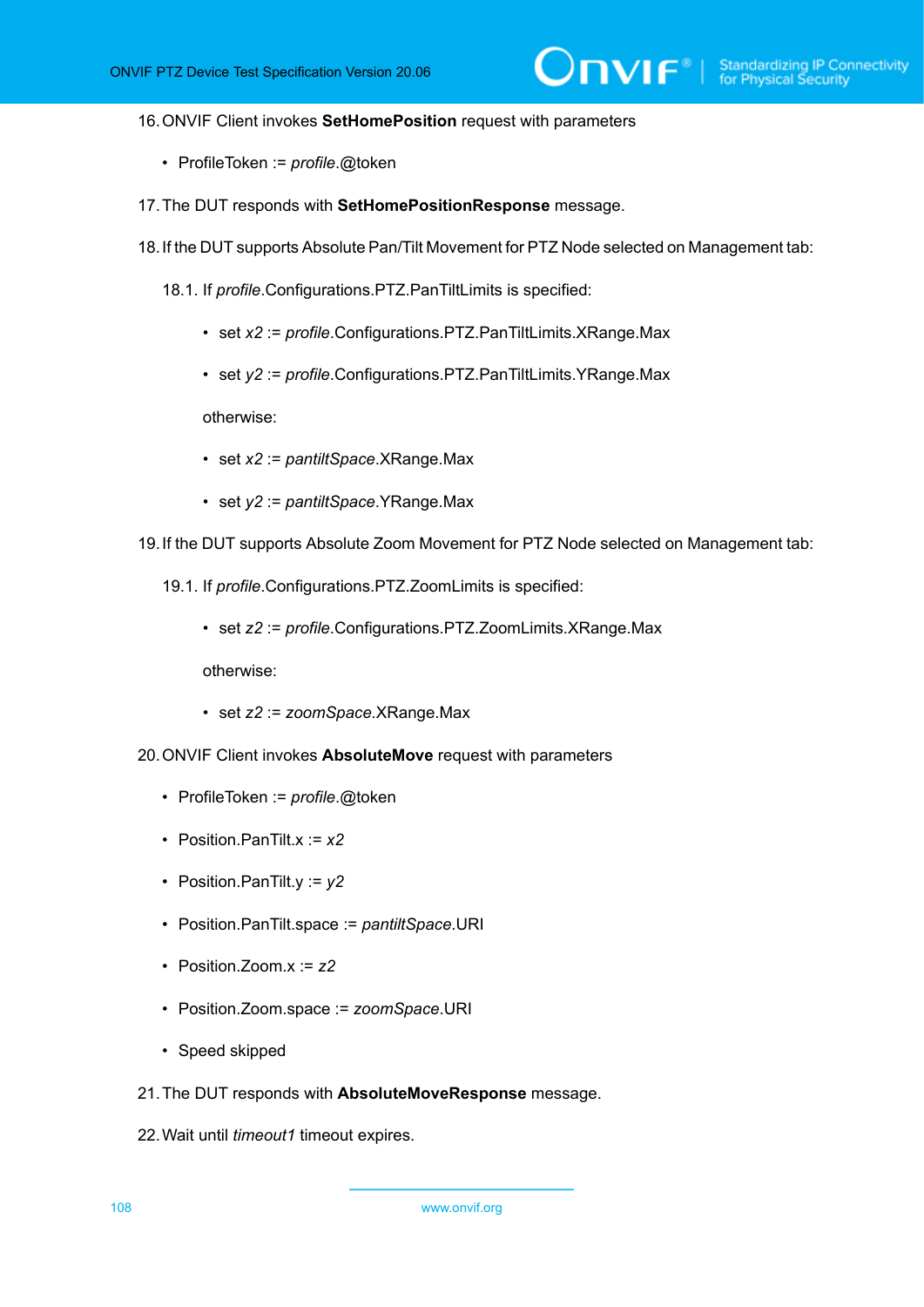#### 23.ONVIF Client invokes **GotoHomePosition** request with parameters

- ProfileToken := *profile*.@token
- Speed skipped
- 24.The DUT responds with **GotoHomePositionResponse** message.
- 25.Wait until *timeout1* timeout expires.
- 26.ONVIF Client invokes **GetStatus** request with parameters
	- ProfileToken := *profile*.@token
- 27.The DUT responds with **GetStatusResponse** with parameters
	- PTZStatus =: *ptzStatus*
- 28.If the DUT supports Absolute Pan/Tilt Movement for PTZ Node selected on Management tab and *ptzStatus*.Position.PanTilt is specified:
	- 28.1. If difference between *x1* and *ptzStatus*.Position.PanTilt.x is more than 10% of full range, write WARNING.
	- 28.2. If difference between *y1* and *ptzStatus*.Position.PanTilt.y is more than 10% of full range, write WARNING.
- 29.If the DUT supports Absolute Zoom Movement for PTZ Node selected on Management tab and *ptzStatus*.Position.Zoom is specified:
	- 29.1. If difference between *z1* and *ptzStatus*.Position.Zoom.x is more than 10% of full range, write WARNING.
- 30.If PTZ Configuration *profile*.Configurations.PTZ was changed at step [10,](#page-105-0) ONVIF Client restores PTZ Configuration.
- 31.If Media Profile *profile* was changed at step [4,](#page-105-1) ONVIF Client restores Media Profile.

### **Test Result:**

#### **PASS –**

• DUT passes all assertions.

#### **FAIL –**

- DUT did not send **GetConfigurationOptionsResponse** message.
- DUT did not send **GetStatusResponse** message.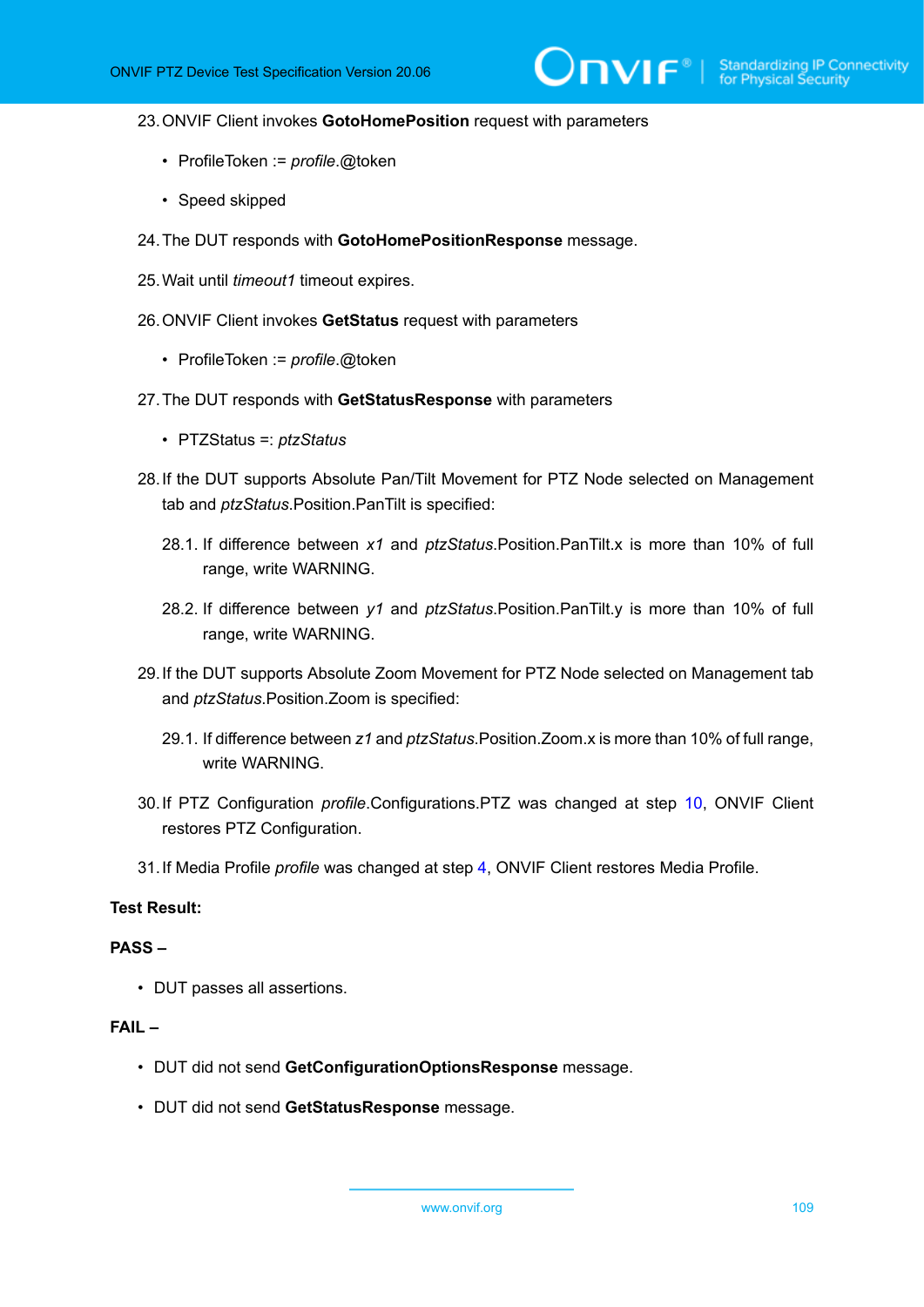- DUT did not send **SetHomePositionResponse** message.
- DUT did not send **GotoHomePositionResponse** message.
- DUT did not send **AbsoluteMoveResponse** message.

**Note:** PTZ accuracy is out of scope for this Test Specification. Therefore, the position reported by the DUT in the **GetStatusResponse** does not have to be exactly the same as the position requested by the ONVIF Client in the **AbsoluteMove** request.

**Note:** The DUT features support are defined by the procedure mentioned in [ONVIF Feature Discovery].

**Note:** *ptzNodeToken1* will be taken from PTZ Node for test field of ONVIF Device Test Tool, if it is not defined the first PTZ Node at the list provided in the **GetNodesResponse** will be used.

**Note:** *timeout1* will be taken from Operation Delay field of ONVIF Device Test Tool.

# 5.3.3.2 PTZ HOME POSITION OPERATIONS (FIXED) USING MEDIA<sub>2</sub> PROFILE

**Test Case ID:** MEDIA2\_PTZ-3-1-2

**Specification Coverage:** None

**Feature Under Test:** SetHomePosition, GotoHomePosition

**WSDL Reference:** ptz.wsdl

**Test Purpose:** To verify that the SetHomePosition and GotoHomePosition operations are correctly implemented.

**Pre-Requisite:** Media2 Service is received from the DUT. PTZ Service is received from the DUT. Absolute movement is supported by the DUT for PTZ Node selected on Management tab or by 1st PTZ Node (if PTZ node is not selected on Management tab) . Fixed Home Position is supported by the DUT for PTZ Node selected on Management tab or by 1st PTZ Node (if PTZ node is not selected on Management tab) .

#### **Test Configuration:** ONVIF Client and DUT

#### **Test Procedure:**

- 1. Start an ONVIF Client.
- 2. Start the DUT.
- 3. If the DUT does not supports Absolute Movement for PTZ Node selected on Management tab, FAIL the test and skip other steps.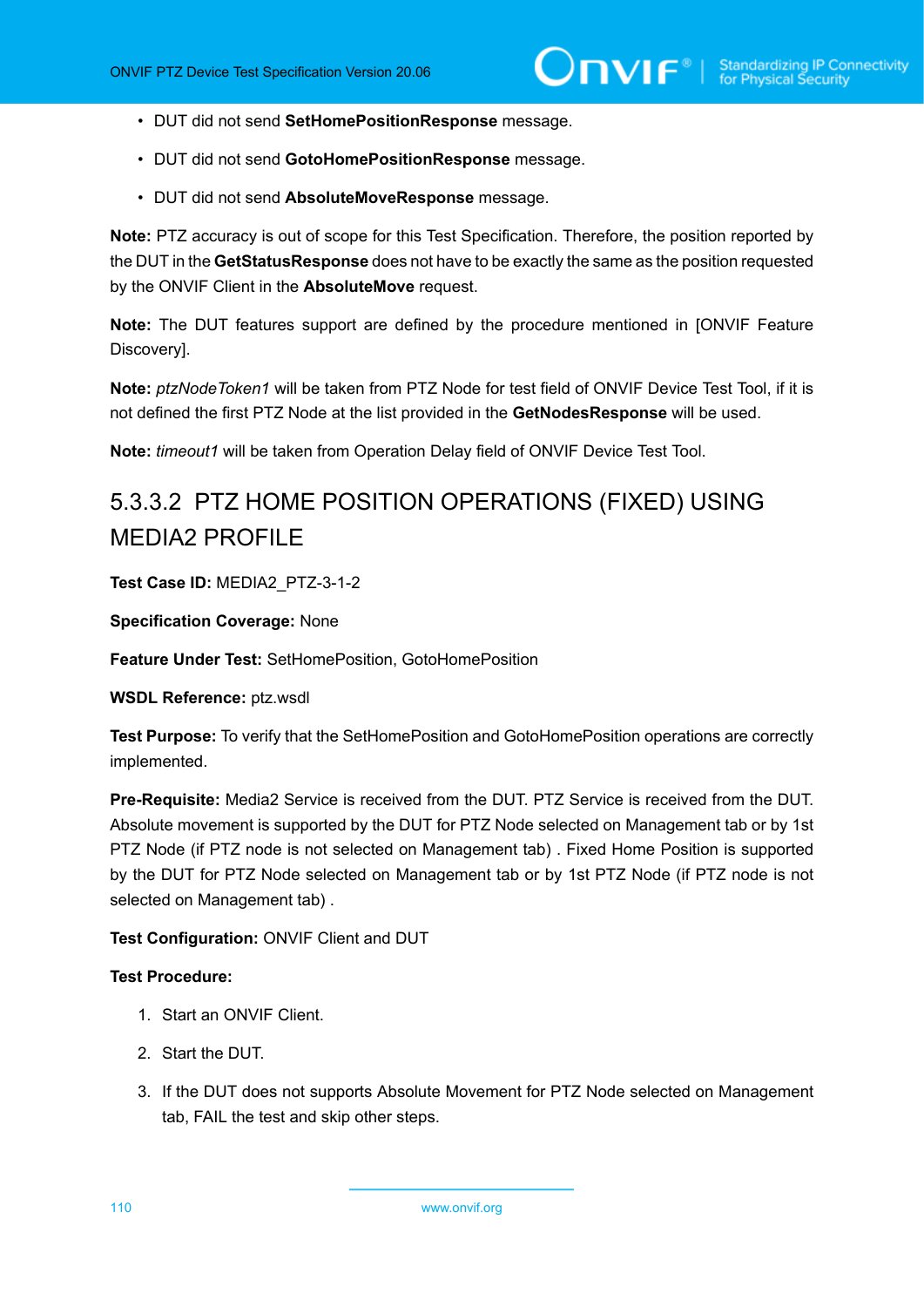- <span id="page-110-0"></span>4. ONVIF Client configures or selects a Media Profile with Video Source Configuration and PTZ Configuration by following the procedure mentioned in [Annex A.17](#page-158-0) with the following input and output parameters
	- in *ptzNodeToken1* token of the PTZ Node, with which Media Profile should be configured
	- out *profile* Media Profile with Video Source Configuration and PTZ Configuration
- 5. ONVIF Client invokes **GetConfigurationOptions** request with parameters
	- ConfigurationToken := *profile*Configurations.PTZ.@token
- 6. The DUT responds with **GetConfigurationOptionsResponse** with parameters
	- PTZConfigurationOptions =: *ptzConfigurationOptions*
- 7. ONVIF Client verifies PTZ Configuration Options by following the procedure mentioned in [Annex A.19](#page-160-0) with the following input and output parameters
	- in *ptzConfigurationOptions* PTZ Configuration Options
- 8. ONVIF Client invokes **GotoHomePosition** request with parameters
	- ProfileToken := *profile*.@token
	- Speed skipped
- 9. The DUT responds with **GotoHomePositionResponse** message.
- 10.Wait until *timeout1* timeout expires.
- 11. If the DUT supports Absolute Pan/Tilt Movement for PTZ Node selected on Management tab:
	- 11.1. Set *pantiltSpace* := *ptzConfigurationOptions*.Spaces.AbsolutePanTiltPositionSpace[*genericPanTiltSpace*], where *genericPanTiltSpace* is the index number of the first item on the *ptzConfigurationOptions*.Spaces.AbsolutePanTiltPositionSpace list that has URI = "http://www.onvif.org/ver10/tptz/PanTiltSpaces/PositionGenericSpace"
- 12.If the DUT supports Absolute Zoom Movement for PTZ Node selected on Management tab:
	- 12.1. Set *zoomSpace* := *ptzConfigurationOptions*.Spaces.AbsoluteZoomPositionSpace[*genericZoomSpace*], where *genericZoomSpace* is the index number of the first item on the *ptzConfigurationOptions*.Spaces.AbsoluteZoomPositionSpace list that has URI = "http://www.onvif.org/ver10/tptz/ZoomSpaces/PositionGenericSpace"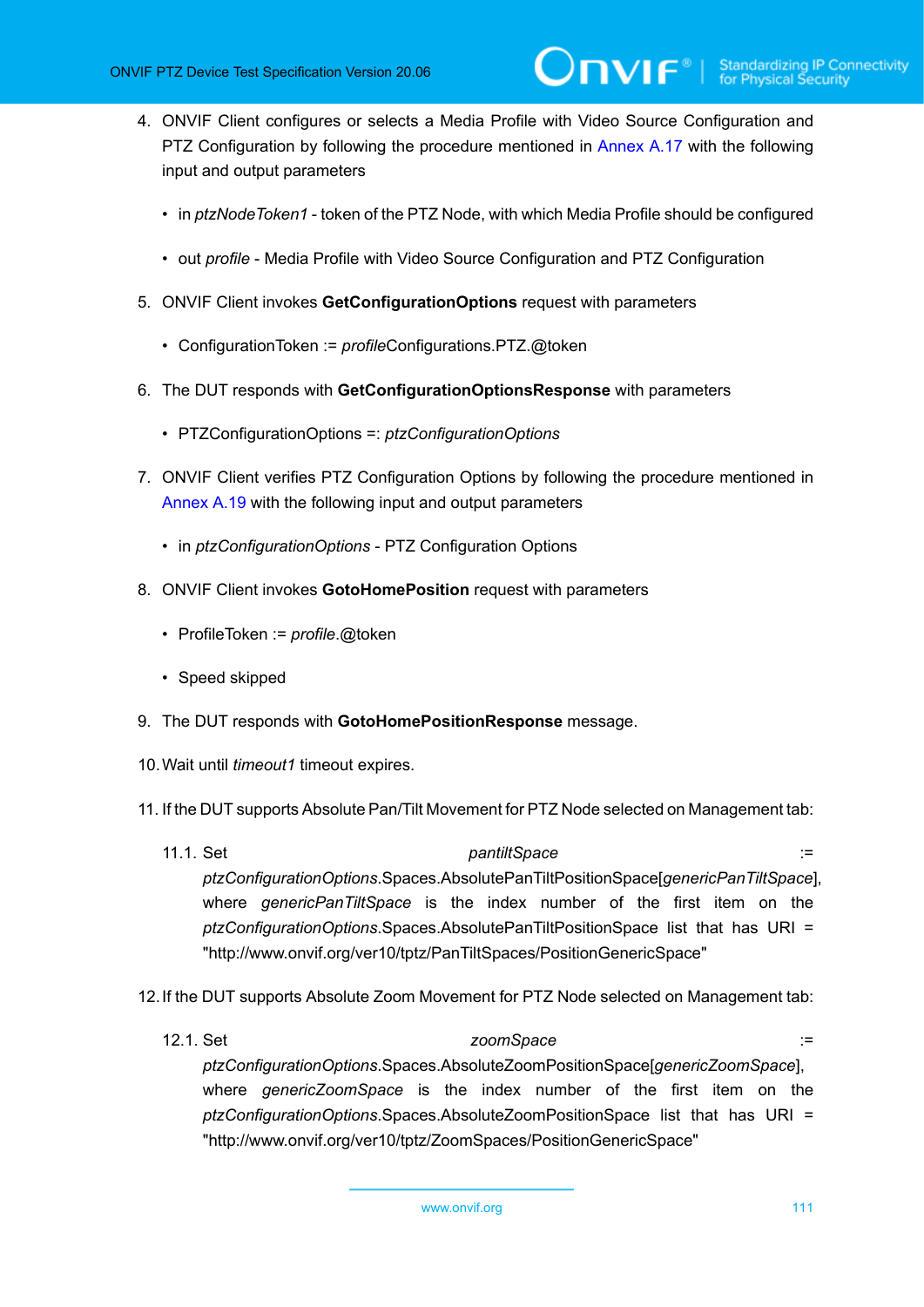<span id="page-111-0"></span>13.ONVIF Client adjusts Pan/Tilt and Zoom limits if requiered by following the procedure mentioned in [Annex A.9](#page-145-0) with the following input and output parameters

 $\mathsf{Dnvir}^*$ 

- in *pantiltSpace* Pan/Tilt Space
- in *zoomSpace* Zoom Space
- in *profile*.Configurations.PTZ PTZ Configuration
- out *profile*.Configurations.PTZ PTZ Configuration with adjusted Pan/Tilt and Zoom limits
- 14.If the DUT supports Absolute Pan/Tilt Movement for PTZ Node selected on Management tab:
	- 14.1. If *profile*.Configurations.PTZ.PanTiltLimits is specified:
		- set *x1* := *profile*.Configurations.PTZ.PanTiltLimits.XRange.Max
		- set *y1* := *profile*.Configurations.PTZ.PanTiltLimits.YRange.Max

otherwise:

- set *x1* := *pantiltSpace*.XRange.Max
- set *y1* := *pantiltSpace*.YRange.Max

15.If the DUT supports Absolute Zoom Movement for PTZ Node selected on Management tab:

- 15.1. If *profile*.Configurations.PTZ.ZoomLimits is specified:
	- set *z1* := *profile*.Configurations.PTZ.ZoomLimits.XRange.Max

otherwise:

- set *z1* := *zoomSpace*.XRange.Max
- 16.ONVIF Client invokes **GetStatus** request with parameters
	- ProfileToken := *profile*.@token
- 17.The DUT responds with **GetStatusResponse** with parameters
	- PTZStatus =: *ptzStatus1*
- 18.If *ptzStatus1*.Position.PanTilt is specified and equal to vector x1, y1 and if *ptzStatus1*.Position.Zoom is specified and equal to vector z1:
	- 18.1. If the DUT supports Absolute Pan/Tilt Movement for PTZ Node selected on Management tab: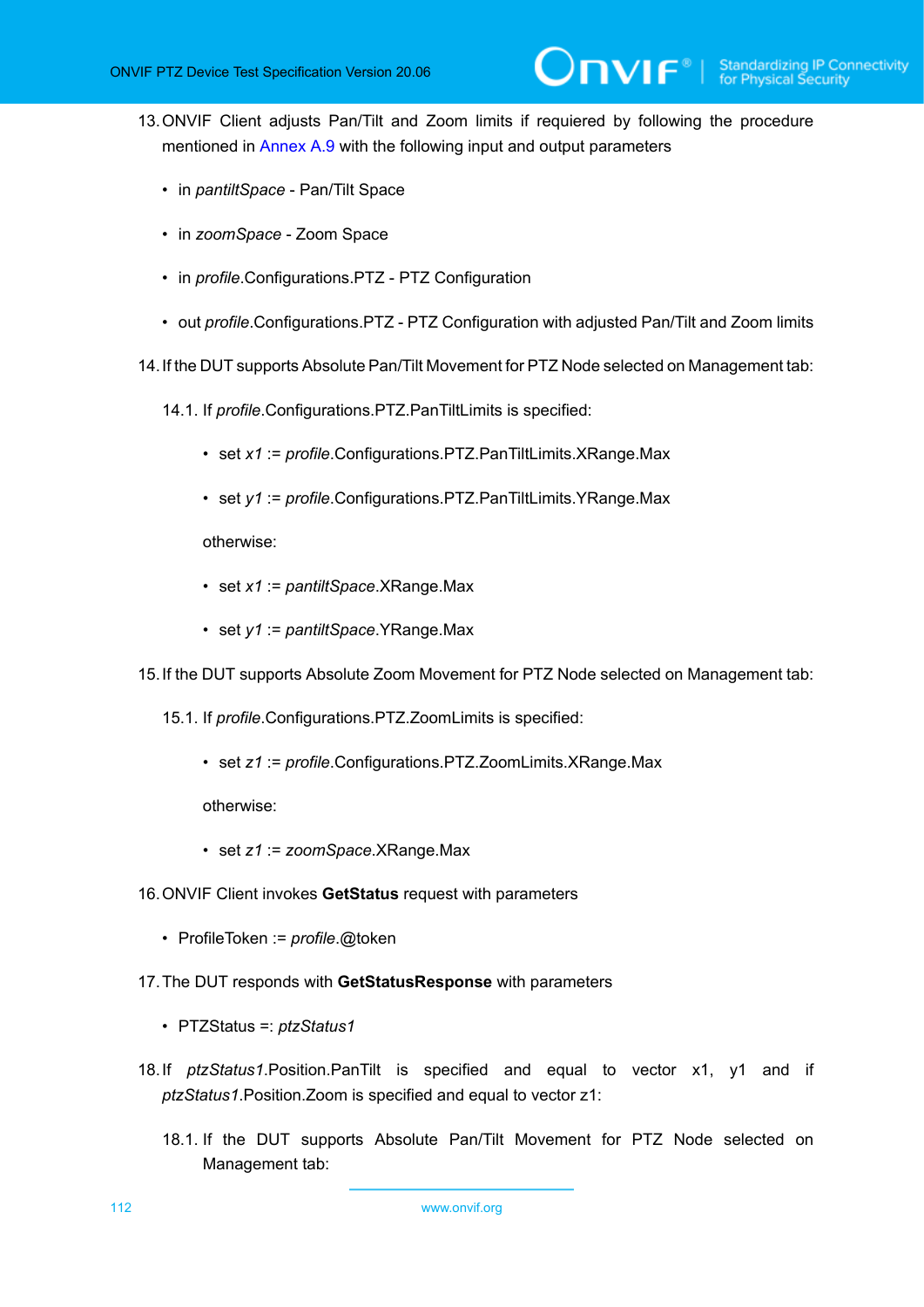18.1.1. If *profile*.Configurations.PTZ.PanTiltLimits is specified:

• set *x1* := *profile*.Configurations.PTZ.PanTiltLimits.XRange.Min

otherwise:

- set  $x1 := 0$
- 18.2. If the DUT supports Absolute Zoom Movement for PTZ Node selected on Management tab:
	- 18.2.1. If *profile*.Configurations.PTZ.ZoomLimits is specified:
		- set *z1* := *profile*.Configurations.PTZ.ZoomLimits.XRange.Min

otherwise:

- set  $z1 := 0$
- 19.ONVIF Client invokes **AbsoluteMove** request with parameters
	- ProfileToken := *profile*.@token
	- Position.PanTilt.x := *x1*
	- Position.PanTilt.y := *y1*
	- Position.PanTilt.space := *pantiltSpace*.URI
	- Position.Zoom.x := *z1*
	- Position.Zoom.space := *zoomSpace*.URI
	- Speed skipped
- 20.The DUT responds with **AbsoluteMoveResponse** message.
- 21.Wait until *timeout1* timeout expires.
- 22.ONVIF Client invokes **SetHomePosition** request with parameters
	- ProfileToken := *profile*.@token
- 23.The DUT returns **env:Receiver/ter:Action/ter:CannotOverwriteHome** SOAP 1.2 fault.
- 24.ONVIF Client invokes **GotoHomePosition** request with parameters
	- ProfileToken := *profile*.@token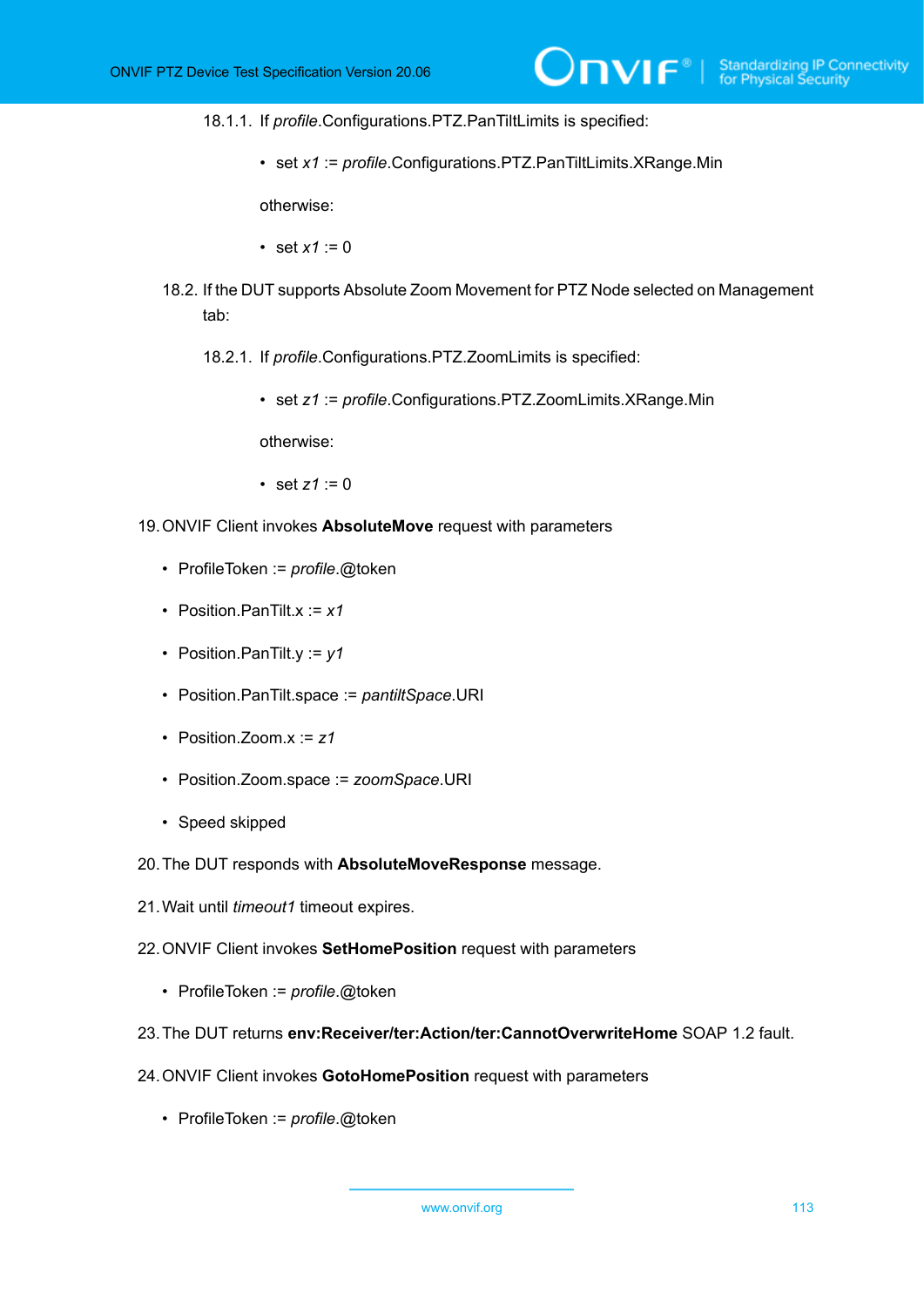- Speed skipped
- 25.The DUT responds with **GotoHomePositionResponse** message.
- 26.Wait until *timeout1* timeout expires.
- 27.ONVIF Client invokes **GetStatus** request with parameters
	- ProfileToken := *profile*.@token
- 28.The DUT responds with **GetStatusResponse** with parameters
	- PTZStatus =: *ptzStatus2*
- 29.If the DUT supports Absolute Pan/Tilt Movement for PTZ Node selected on Management tab and *ptzStatus*.Position.PanTilt is specified:
	- 29.1. If difference between *ptzStatus1*.Position.PanTilt.x and *ptzStatus2*.Position.PanTilt.x is more than 10% of full range, write WARNING.
	- 29.2. If difference between *ptzStatus1*.Position.PanTilt.y and *ptzStatus2*.Position.PanTilt.y is more than 10% of full range, write WARNING.
- 30.If the DUT supports Absolute Zoom Movement for PTZ Node selected on Management tab and *ptzStatus*.Position.Zoom is specified:
	- 30.1. If difference between *ptzStatus1*.Position.Zoom.x and *ptzStatus2*.Position.Zoom.x is more than 10% of full range, write WARNING.
- 31.If PTZ Configuration *profile*.Configurations.PTZ was changed at step [13,](#page-111-0) ONVIF Client restores PTZ Configuration.
- 32.If Media Profile *profile* was changed at step [4,](#page-110-0) ONVIF Client restores Media Profile.

#### **Test Result:**

#### **PASS –**

• DUT passes all assertions.

#### **FAIL –**

- DUT did not send **GetConfigurationOptionsResponse** message.
- DUT did not send **GetStatusResponse** message.
- DUT did not send the **env:Receiver/ter:Action/ter:CannotOverwriteHome** SOAP 1.2 fault message.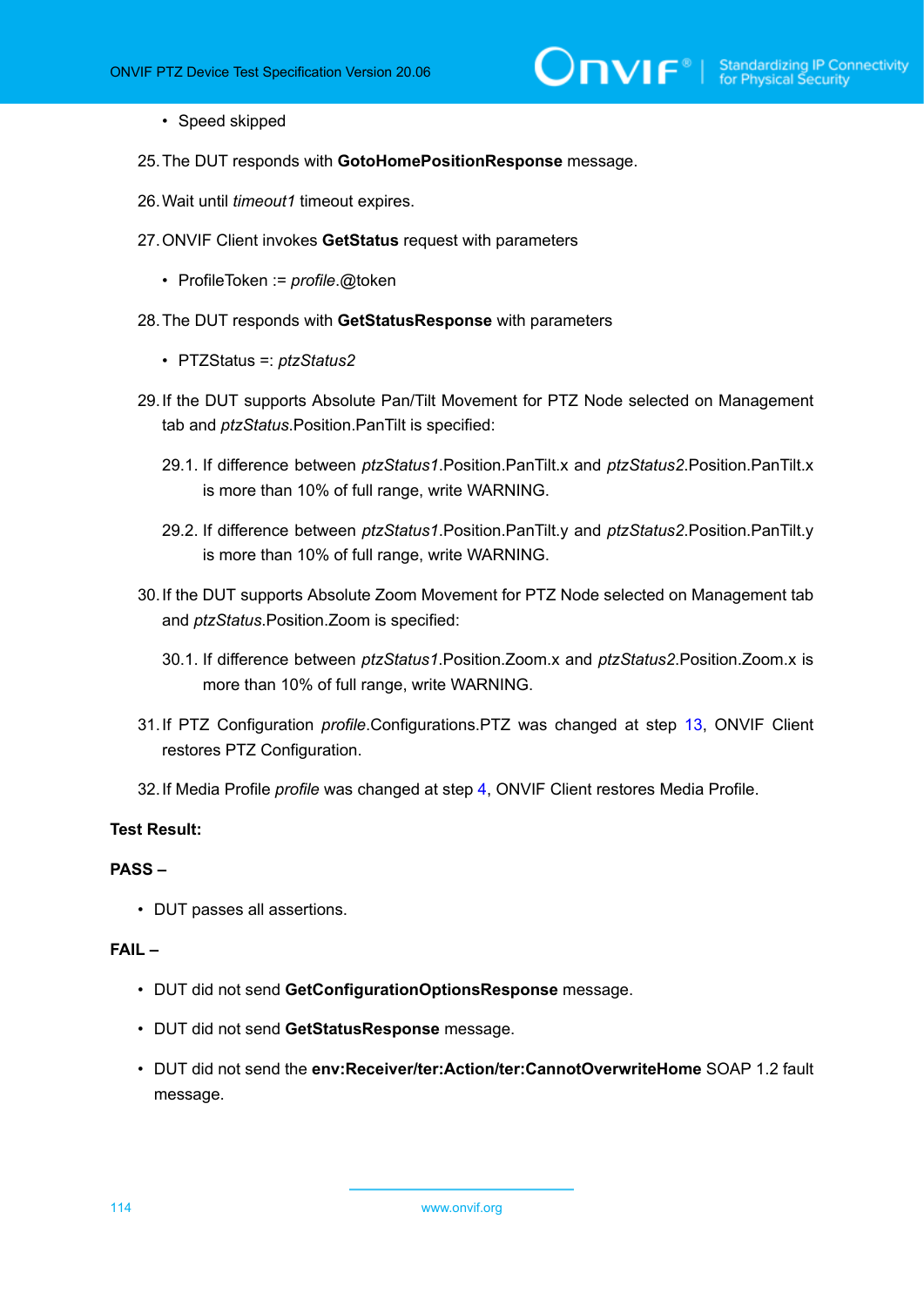- DUT did not send **GotoHomePositionResponse** message.
- DUT did not send **AbsoluteMoveResponse** message.

**Note:** PTZ accuracy is out of scope for this Test Specification. Therefore, the position reported by the DUT in the first **GetStatusResponse** does not have to be exactly the same as the position in the second **GetStatusResponse**.

**Note:** The DUT features support are defined by the procedure mentioned in [ONVIF Feature Discovery].

**Note:** *timeout1* will be taken from Operation Delay field of ONVIF Device Test Tool.

**Note:** *ptzNodeToken1* will be taken from PTZ Node for test field of ONVIF Device Test Tool, if it is not defined the first PTZ Node at the list provided in the **GetNodesResponse** will be used.

# 5.3.3.3 PTZ – HOME POSITION OPERATIONS (USAGE OF FIXEDHOMEPOSITION FLAG) USING MEDIA2 PROFILE

**Test Case ID:** MEDIA2\_PTZ-3-1-3

**Specification Coverage:** None

**Feature Under Test:** SetHomePosition

**WSDL Reference:** ptz.wsdl

**Test Purpose:** To verify that the SetHomePosition and GotoHomePosition operations are correctly implemented.

**Pre-Requisite:** Media2 Service is received from the DUT. PTZ Service is received from the DUT. Absolute movement is supported by the DUT for PTZ Node selected on Management tab or by 1st PTZ Node (if PTZ node is not selected on Management tab) . Home Position is supported by the DUT for PTZ Node selected on Management tab or by 1st PTZ Node (if PTZ node is not selected on Management tab) .

**Test Configuration:** ONVIF Client and DUT

#### **Test Procedure:**

- 1. Start an ONVIF Client.
- 2. Start the DUT.
- <span id="page-114-0"></span>3. ONVIF Client configures or selects a Media Profile with Video Source Configuration and PTZ Configuration by following the procedure mentioned in [Annex A.17](#page-158-0) with the following input and output parameters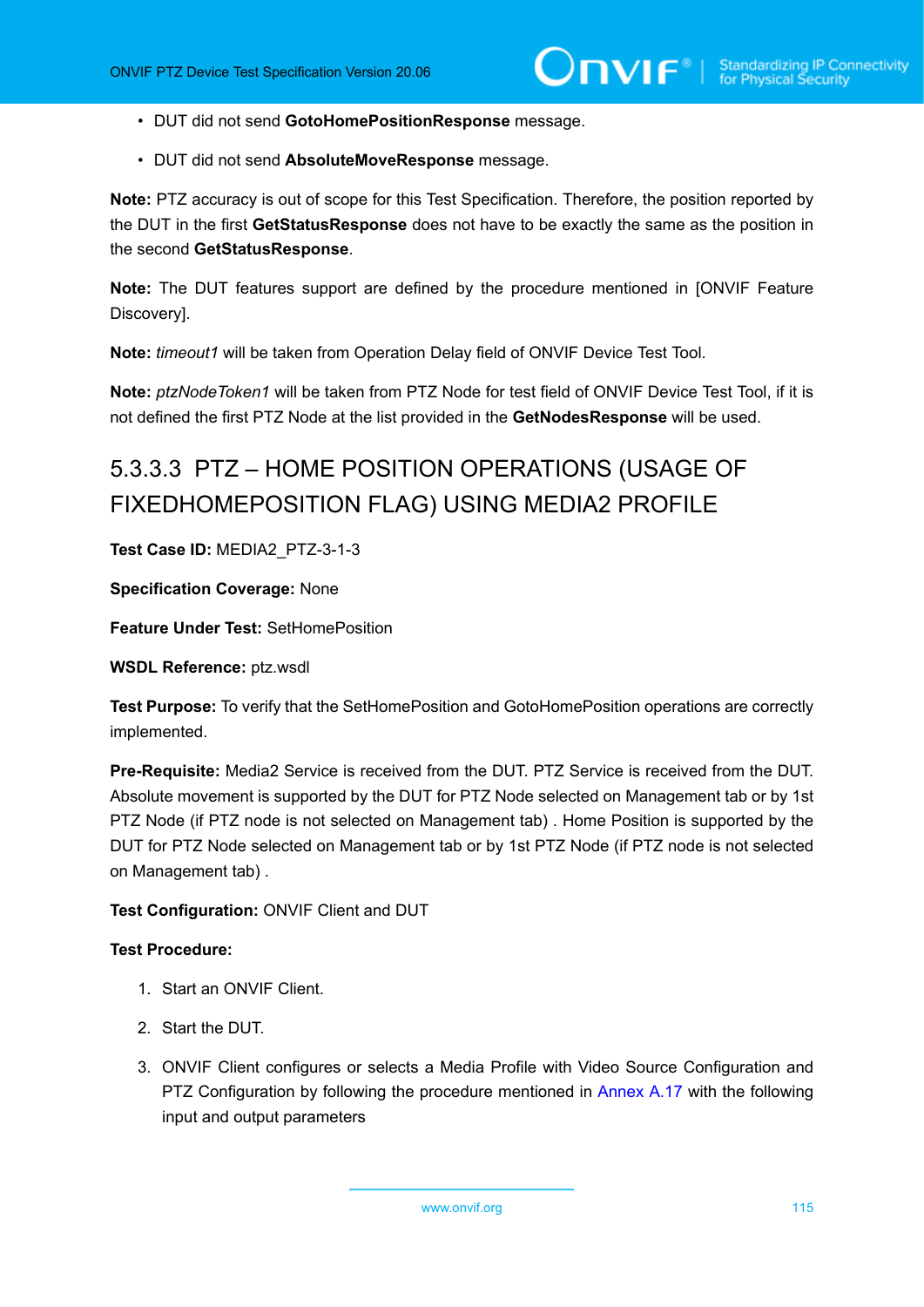- in *ptzNodeToken1* token of the PTZ Node, with which Media Profile should be configured
- out *profile* Media Profile with Video Source Configuration and PTZ Configuration
- 4. ONVIF Client invokes **GetNode** request with parameters
	- NodeToken := *profile*.Configurations.PTZ.NodeToken
- 5. The DUT responds with **GetNodeResponse** with parameters
	- PTZNode =: *ptzNode*
- 6. If *ptzNode*.@FixedHomePosition is not specified, skip other steps.
- 7. ONVIF Client invokes **SetHomePosition** request with parameters
	- ProfileToken := *profile*.@token
- <span id="page-115-0"></span>8. The DUT returns **env:Receiver/ter:Action/ter:CannotOverwriteHome** or **env:Receiver/ ter:ActionNotSupported** SOAP 1.2 fault or **SetHomePositionResponse** message.
- 9. If *ptzNode*.@FixedHomePosition = true and the DUT did not return **env:Receiver/ ter:Action/ter:CannotOverwriteHome** or **env:Receiver/ter:ActionNotSupported** SOAP 1.2 fault at step  $8$ , FAIL the test and skip other steps.
- 10.If *ptzNode*.@FixedHomePosition = false and the DUT did not return **SetHomePositionResponse** message at step [8](#page-115-0), FAIL the test and skip other steps.
- 11. If Media Profile *profile* was changed at step [3,](#page-114-0) ONVIF Client restores Media Profile.

#### **Test Result:**

#### **PASS –**

• DUT passes all assertions.

#### **FAIL –**

- DUT did not send **GetNodeResponse** message.
- DUT did not send the **env:Receiver/ter:Action/ter:CannotOverwriteHome** or **env:Receiver/ter:ActionNotSupported** SOAP 1.2 fault message **SetHomePositionResponse** message.

**Note:** *ptzNodeToken1* will be taken from PTZ Node for test field of ONVIF Device Test Tool, if it is not defined the first PTZ Node at the list provided in the **GetNodesResponse** will be used.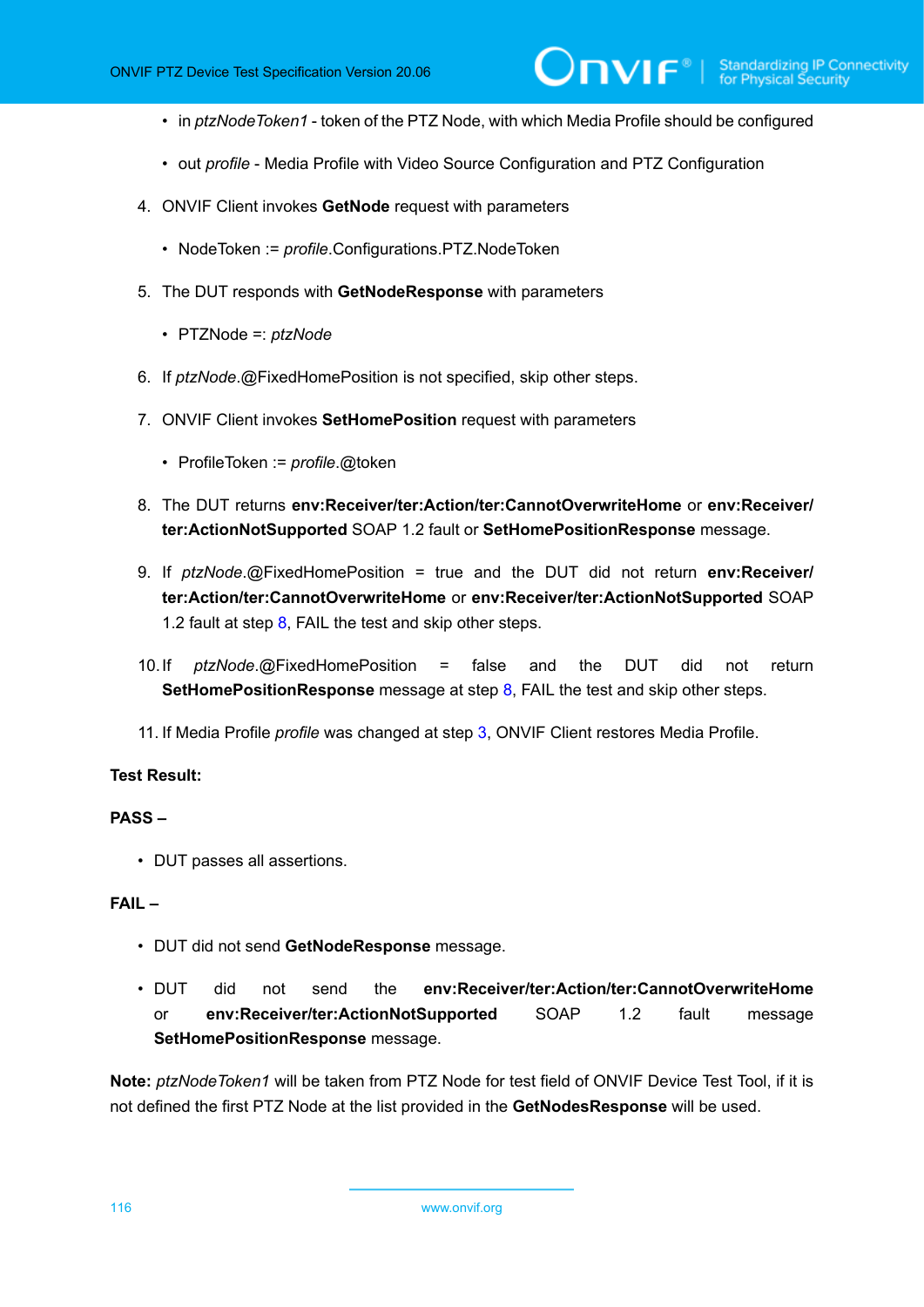# 5.3.3.4 PTZ HOME POSITION OPERATIONS USING CUSTOM MEDIA2 PROFILE

**Test Case ID:** MEDIA2\_PTZ-3-1-4

**Specification Coverage:** None

**Feature Under Test:** SetHomePosition, GotoHomePosition

**WSDL Reference:** ptz.wsdl

**Test Purpose:** To verify that the SetHomePosition and GotoHomePosition operations are correctly implemented in the case of custom created profile.

**Pre-Requisite:** Media2 Service is received from the DUT. PTZ Service is received from the DUT.

**Test Configuration:** ONVIF Client and DUT

#### **Test Procedure:**

- 1. Start an ONVIF Client.
- 2. Start the DUT.
- 3. ONVIF Client retrieves PTZ Nodes list by following the procedure mentioned in [Annex A.3](#page-135-0) with the following input and output parameters
	- out *ptzNodeList* PTZ Node List
- <span id="page-116-0"></span>4. For each PTZ Node *ptzNode* from *ptzNodeList* list with HomeSupported = true repeat the following steps:
	- 4.1. ONVIF Client creates Media Profile with Video Source Configuration and PTZ Configuration by following the procedure mentioned in [Annex A.27](#page-172-0) with the following input and output parameters
		- in *ptzNodeToken1* token of the PTZ Node, with which Media Profile should be configured
		- out *profile* Media Profile with Video Source Configuration and PTZ Configuration
	- 4.2. ONVIF Client defines features of PTZ Node *ptzNode* by following the procedure mentioned in [Annex A.5](#page-139-0) with the following input and output parameters
		- in *ptzNode* PTZ Node,
		- out *continuousPanTilt* Supporting of Continuous Pan/Tilt movement,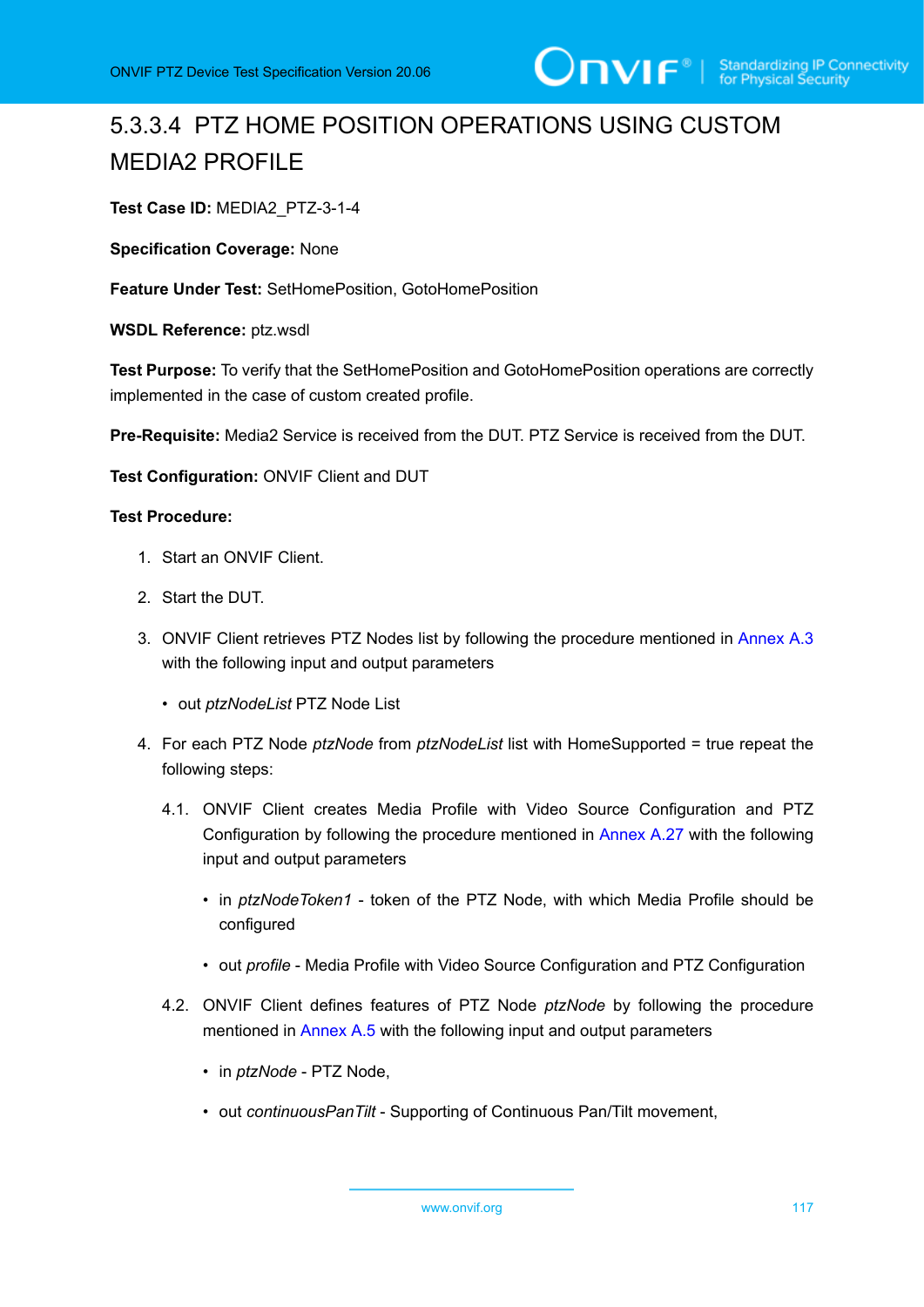• out *continuousZoom* - Supporting of Continuous Zoom movement ,

**⊃nvıғ**®

- out *absolutePanTilt* Supporting of Absolute Pan/Tilt movement,
- out *absoluteZoom* Supporting of Absolute Zoom movement,
- out *relativePanTilt* Supporting of Relative Pan/Tilt movement,
- out *relativeZoom* Supporting of Relative Zoom movement.
- 4.3. ONVIF Client gets PTZ Configuration Options *ptzConfigurationOptions* by following the procedure mentioned in [Annex A.6](#page-140-0) with the following input and output parameters
	- in *profile*.Configurations.PTZ.@token PTZ Configutation token,
	- out *ptzConfigurationOptions* PTZ Configuration Options.
- <span id="page-117-0"></span>4.4. ONVIF Client changes PTZ position to minimum by following the procedure mentioned in [Annex A.7](#page-141-0) with the following input and output parameters
	- in *profile* Media Profile with PTZ Configuration,
	- in *ptzConfigurationOptions* PTZ Configuration Options,
	- in *continuousPanTilt* Supporting of Continuous Pan/Tilt movement,
	- in *continuousZoom* Supporting of Continuous Zoom movement,
	- in *absolutePanTilt* Supporting of Absolute Pan/Tilt movement,
	- in *absoluteZoom* Supporting of Absolute Zoom movement,
	- in *relativePanTilt* Supporting of Relative Pan/Tilt movement,
	- in *relativeZoom* Supporting of Relative Zoom movement,
- 4.5. ONVIF Client invokes **GetStatus** request with parameters
	- ProfileToken := *profile*.@token
- 4.6. The DUT responds with **GetStatusResponse** with parameters
	- PTZStatus =: *ptzStatus1*
- 4.7. ONVIF Client invokes **SetHomePosition** request with parameters
	- ProfileToken := *profile*.@token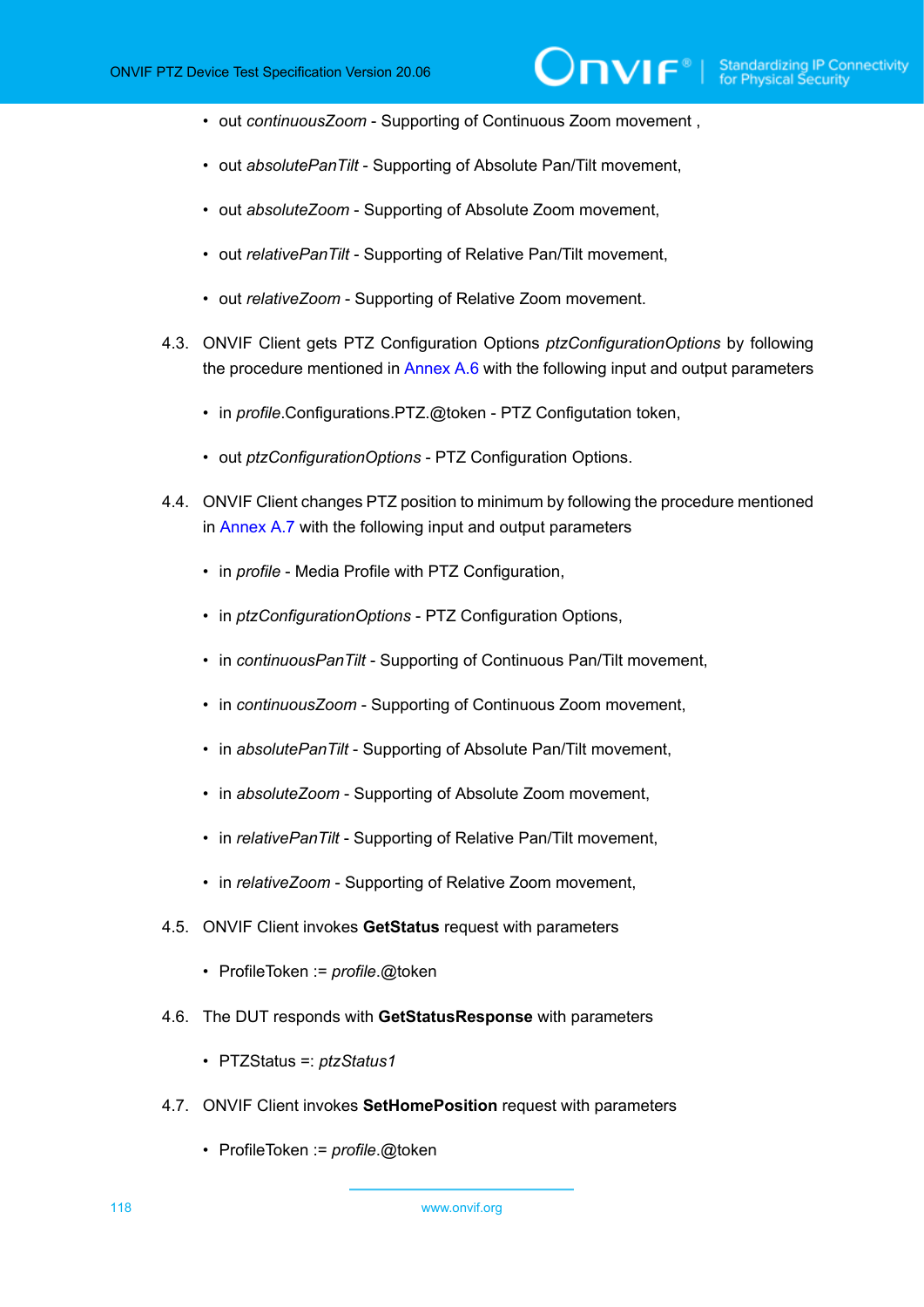<span id="page-118-0"></span>4.8. The DUT returns **env:Receiver/ter:Action/ter:CannotOverwriteHome** or **env:Receiver/ter:ActionNotSupported** SOAP 1.2 fault or **SetHomePositionResponse** message.

 $\mathsf{D}\mathbf{n}\mathsf{V}$ lf $^\circ$ l

- 4.9. If DUT returns **env:Receiver/ter:Action/ter:CannotOverwriteHome** or **env:Receiver/ter:ActionNotSupported** SOAP 1.2 fault at step [4.8:](#page-118-0)
	- set *fixedHomePosition* := true
- 4.10. If DUT returns **SetHomePositionResponse** message at step [4.8:](#page-118-0)
	- set *fixedHomePosition* := false
- 4.11. If *ptzNode*.@FixedHomePosition is specified:
	- 4.11.1. If *ptzNode*.@FixedHomePosition = true and *fixedHomePosition* = false, FAIL the test and skip other steps.
	- 4.11.2. If *ptzNode*.@FixedHomePosition = false and *fixedHomePosition* = true, FAIL the test and skip other steps.
- 4.12. If *fixedHomePosition* = true:
	- 4.12.1. ONVIF Client invokes **GotoHomePosition** request with parameters
		- ProfileToken := *profile*.@token
		- Speed skipped
	- 4.12.2. The DUT responds with **GotoHomePositionResponse** message.
	- 4.12.3. Wait until *timeout1* timeout expires.
	- 4.12.4. ONVIF Client invokes **GetStatus** request with parameters
		- ProfileToken := *profile*.@token
	- 4.12.5. The DUT responds with **GetStatusResponse** with parameters
		- PTZStatus =: *ptzStatus1*
- <span id="page-118-1"></span>4.13. ONVIF Client changes PTZ position to maximum by following the procedure mentioned in [Annex A.12](#page-149-0) with the following input and output parameters
	- in *profile* Media Profile with PTZ Configuration,
	- in *ptzConfigurationOptions* PTZ Configuration Options,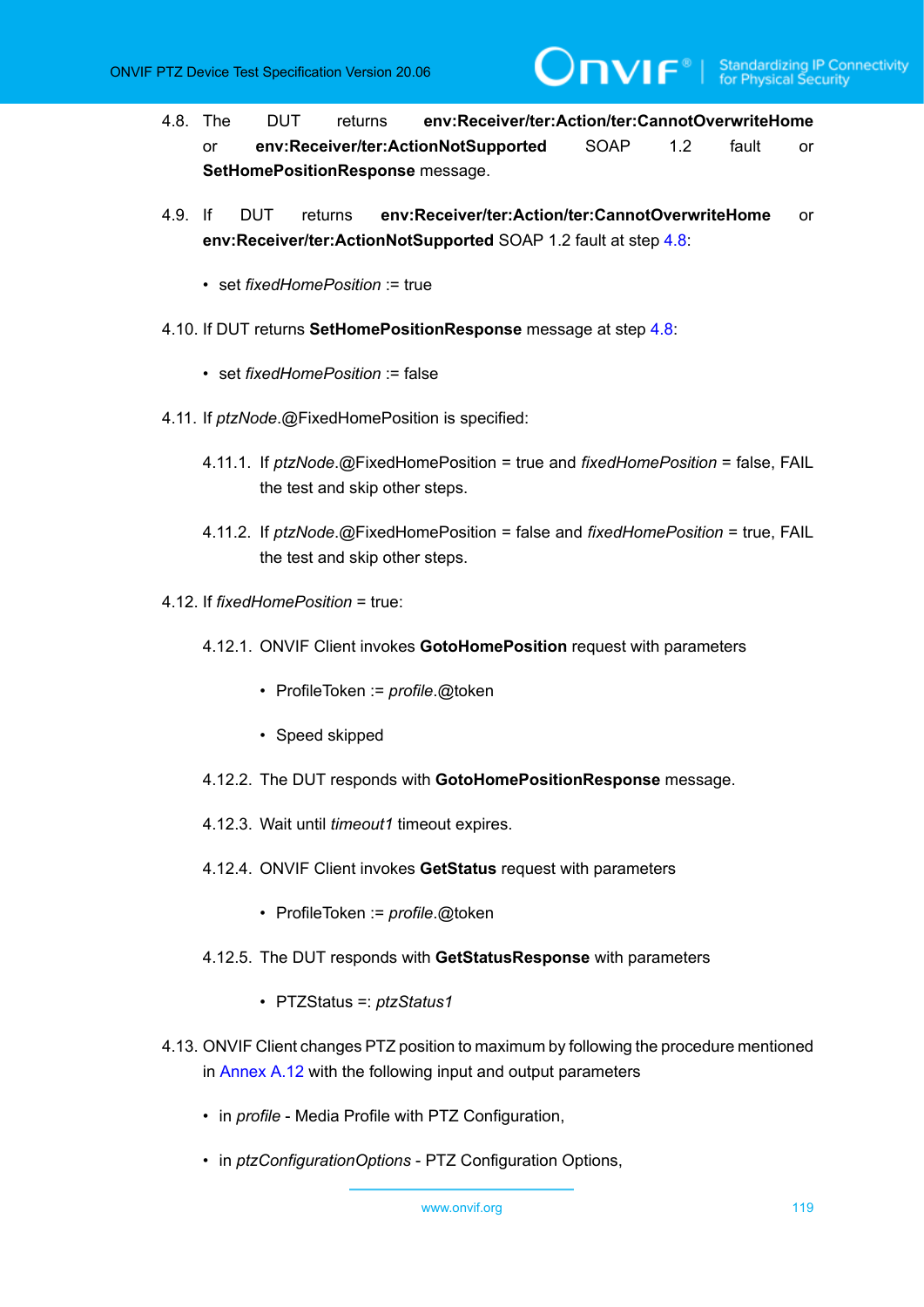• in *continuousPanTilt* - Supporting of Continuous Pan/Tilt movement,

 $\mathsf{D}\mathbf{N}\mathsf{I}\mathsf{F}^\ast$ 

- in *continuousZoom* Supporting of Continuous Zoom movement,
- in *absolutePanTilt* Supporting of Absolute Pan/Tilt movement,
- in *absoluteZoom* Supporting of Absolute Zoom movement,
- in *relativePanTilt* Supporting of Relative Pan/Tilt movement,
- in *relativeZoom* Supporting of Relative Zoom movement,
- 4.14. ONVIF Client invokes **GotoHomePosition** request with parameters
	- ProfileToken := *profile*.@token
	- Speed skipped
- 4.15. The DUT responds with **GotoHomePositionResponse** message.
- 4.16. Wait until *timeout1* timeout expires.
- 4.17. ONVIF Client invokes **GetStatus** request with parameters
	- ProfileToken := *profile*.@token
- 4.18. The DUT responds with **GetStatusResponse** with parameters
	- PTZStatus =: *ptzStatus2*
- <span id="page-119-0"></span>4.19. If *ptzStatus2*.Position.PanTilt is specified:
	- 4.19.1f difference between *ptzStatus2*.Position.PanTilt.x and *ptzStatus1*.Position.PanTilt.x is more than 10% of full range, write WARNING.
	- 4.19.2.If difference between *ptzStatus2*.Position.PanTilt.y and *ptzStatus1*.Position.PanTilt.y is more than 10% of full range, write WARNING.
- <span id="page-119-2"></span><span id="page-119-1"></span>4.20. If *ptzStatus2*.Position.Zoom is specified:
	- 4.20.1.If difference between *ptzStatus2*.Position.Zoom.x and *ptzStatus1*.Position.Zoom.x is more than 10% of full range, write WARNING.
- 4.21. If PTZ Configuration *profile*.Configurations.PTZ was changed at step [4.4](#page-117-0) or at step [4.13](#page-118-1), ONVIF Client restores PTZ Configuration.
- 4.22. If Media Profile *profile* was changed at step [4.1,](#page-116-0) ONVIF Client restores Media Profile.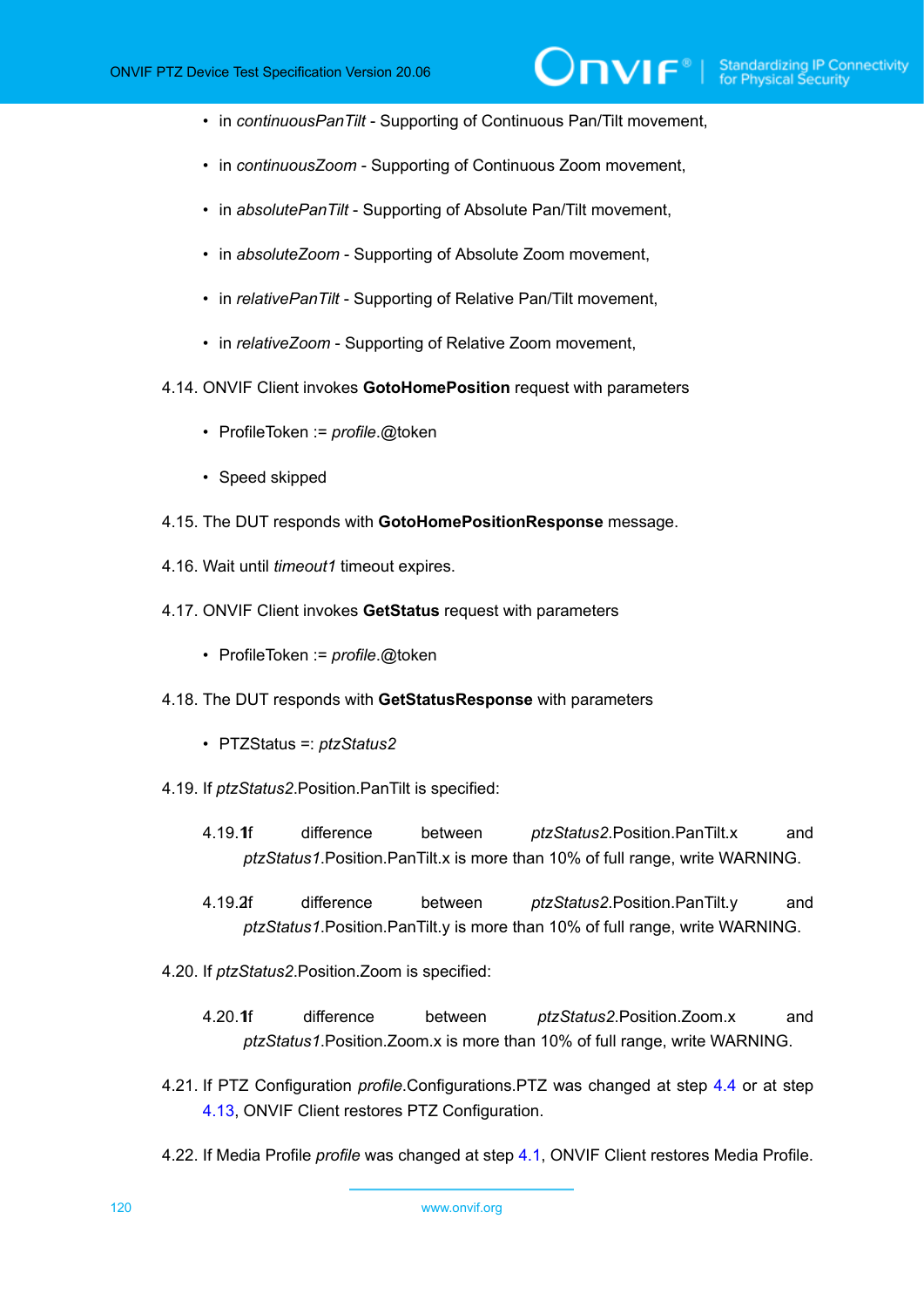#### **Test Result:**

#### **PASS –**

• DUT passes all assertions.

#### **FAIL –**

- DUT did not send **GetConfigurationOptionsResponse** message.
- DUT did not send **GetStatusResponse** message.
- DUT did not send **SetHomePositionResponse** message.
- DUT did not send **GotoHomePositionResponse** message.

**Note:** PTZ accuracy is out of scope for this Test Specification. Therefore, the position reported by the DUT in the **GetStatusResponse** does not have to be exactly the same as the position requested by the ONVIF Client in the **AbsoluteMove** request.

**Note:** The DUT features support are defined by the procedure mentioned in [ONVIF Feature Discovery].

**Note:** *timeout1* will be taken from Operation Delay field of ONVIF Device Test Tool.

**Note:** To calculate full range for Pan Tilt for step [4.19.1](#page-119-0) and for step [4.19.2](#page-119-1) ONVIF Client uses *ptzStatus2*.Position.PanTilt.@space space.

**Note:** To calculate full range for Zoom for step [4.20.1](#page-119-2) ONVIF Client uses *ptzStatus2*.Position.Zoom.@space space.

### 5.3.4 Predefined PTZ Spaces

### 5.3.4.1 Absolute Position Spaces

### 5.3.4.1.1 ABSOLUTE PAN/TILT POSITION SPACE

#### **Test Case ID:** MEDIA2\_PTZ-4-1-1

**Specification Coverage:** Absolute Pan/Tilt Position Space

**Feature Under Test:** Absolute Pan/Tilt Position Space

**WSDL Reference:** ptz.wsdl

**Test Purpose:** To verify that the node supports the "http://www.onvif.org/ver10/tptz/PanTiltSpaces/ SphericalPositionSpaceDegrees" PTZ space.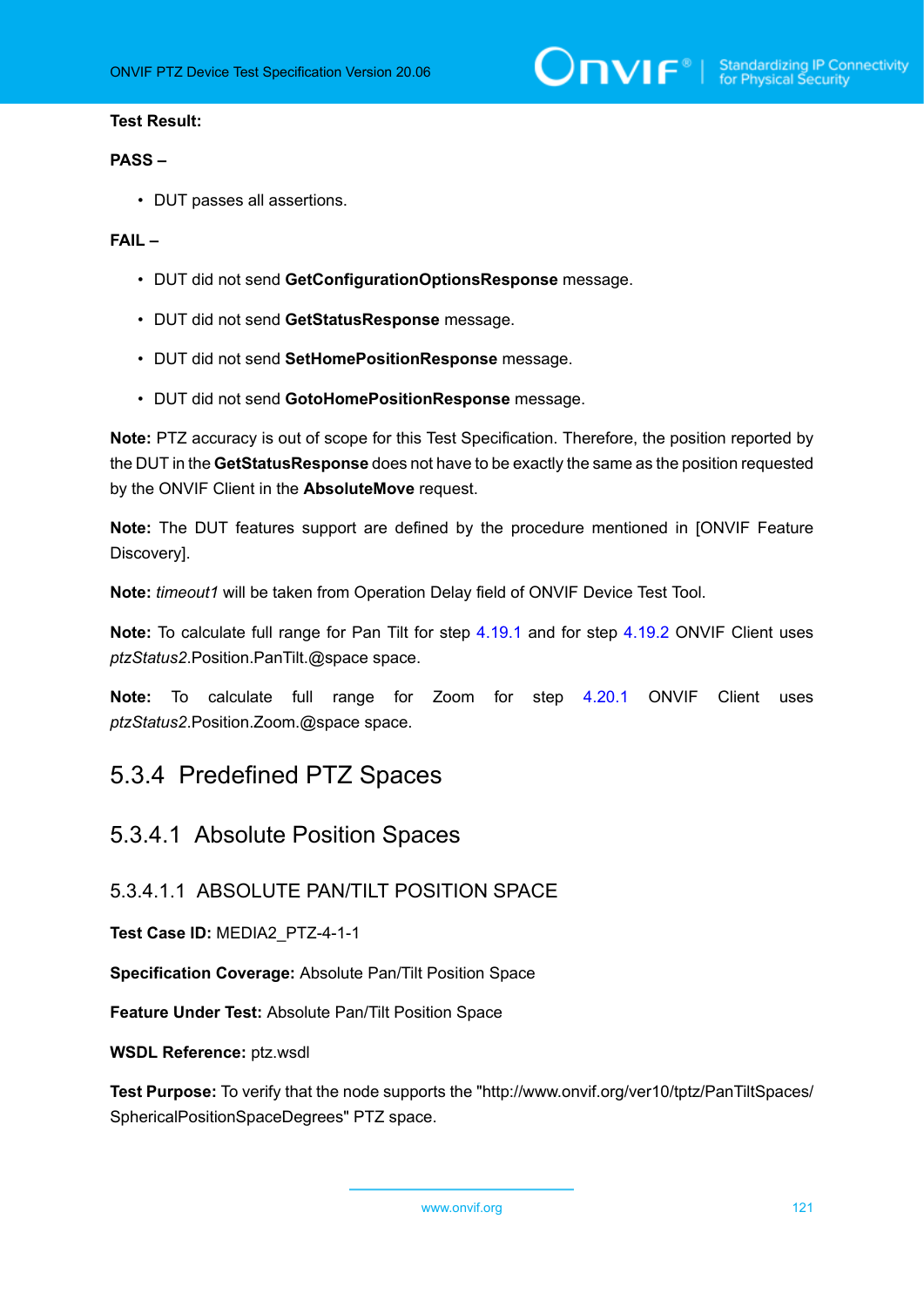**Pre-Requisite:** Media2 Service is received from the DUT. PTZ Service is received from the DUT. Profile T is supported by the DUT.

**Test Configuration:** ONVIF Client and DUT

#### **Test Procedure:**

- 1. Start an ONVIF Client.
- 2. Start the DUT.
- 3. ONVIF Client invokes **GetNodes** request.
- 4. The DUT responds with **GetNodesResponse** with parameters
	- PTZNode list =: *ptzNodeList*
- 5. For each PTZ Node *ptzNode* from *ptzNodeList* list, which contains SupportedPTZSpaces.AbsolutePanTiltPositionSpace.URI = "http://www.onvif.org/ver10/ tptz/PanTiltSpaces/SphericalPositionSpaceDegrees", repeat the following steps:
	- 5.1. Set *sphericalSpace* := *ptzNode*.SupportedPTZSpaces.AbsolutePanTiltPositionSpace[*sphericalSpaceId*], where *sphericalSpaceId* is the index number of the first item on the *ptzNode*.SupportedPTZSpaces.AbsolutePanTiltPositionSpace list that has URI = "http://www.onvif.org/ver10/tptz/PanTiltSpaces/SphericalPositionSpaceDegrees"
	- 5.2. If *sphericalSpace*.XRange.Max < *sphericalSpace*.XRange.Min, FAIL the test and skip other steps.
	- 5.3. If *sphericalSpace*.YRange.Max < *sphericalSpace*.YRange.Min, FAIL the test and skip other steps.
	- 5.4. ONVIF Client configures or selects a Media Profile with Video Source Configuration and PTZ Configuration by following the procedure mentioned in [Annex A.17](#page-158-0) with the following input and output parameters
		- in *ptzNode*.@token token of the PTZ Node, with which Media Profile should be configured
		- out *profile* Media Profile with Video Source Configuration and PTZ Configuration
	- 5.5. ONVIF Client adjusts Pan/Tilt and Zoom limits if requiered by following the procedure mentioned in [Annex A.9](#page-145-0) with the following input and output parameters
		- in *sphericalSpace* Pan/Tilt Space

<span id="page-121-1"></span><span id="page-121-0"></span>122 www.onvif.org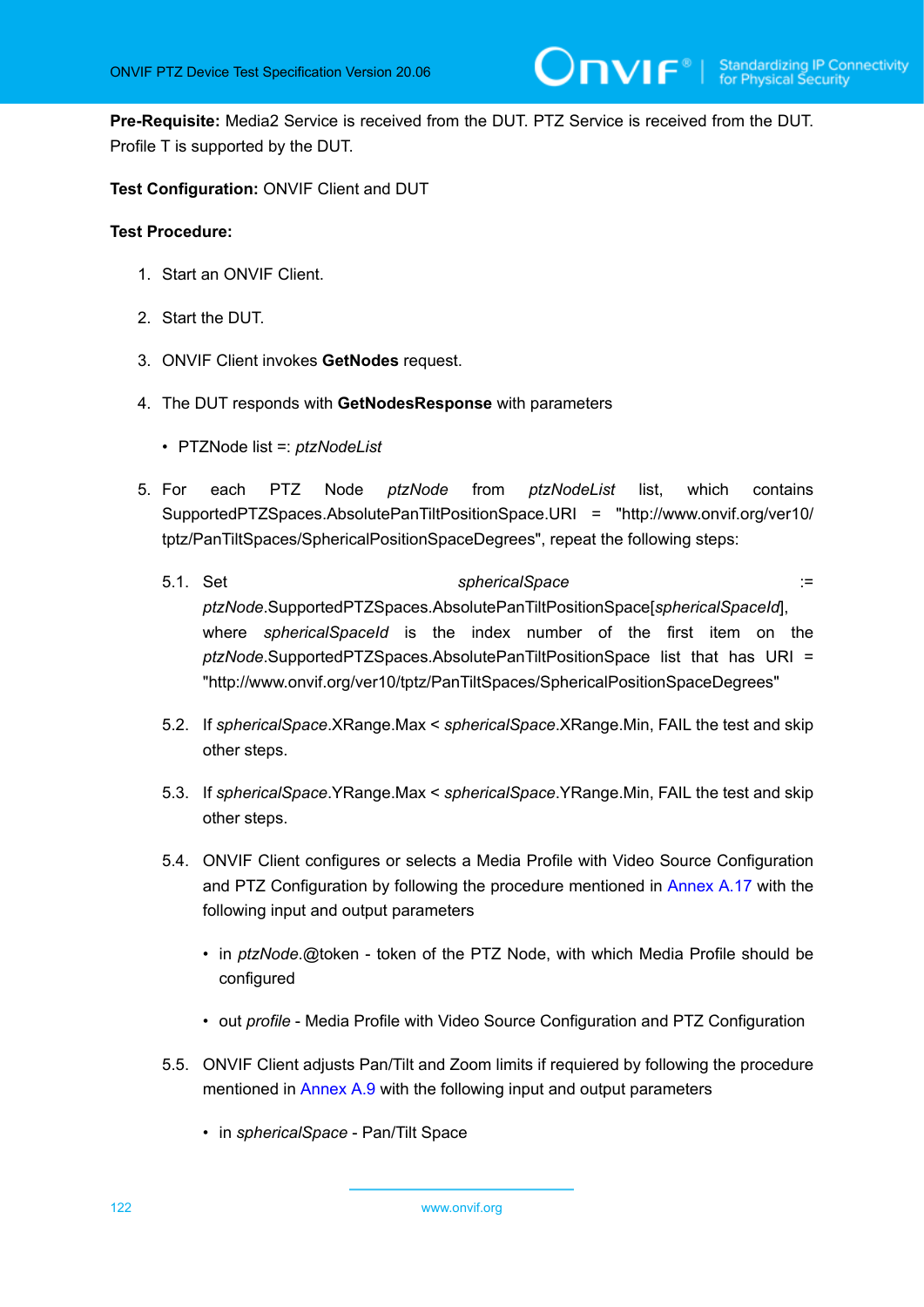- in *profile*.Configurations.PTZ PTZ Configuration
- out *profile*.Configurations.PTZ PTZ Configuration with adjusted Pan/Tilt and Zoom limits
- 5.6. ONVIF Client invokes **AbsoluteMove** request with parameters
	- ProfileToken := *profile*.@token
	- Position.PanTilt.x := *profile*.Configurations.PTZ.PanTiltLimits.Range.XRange.Min if it is specified, otherwise, *sphericalSpace*.XRange.Min
	- Position.PanTilt.y := *profile*.Configurations.PTZ.PanTiltLimits.Range.YRange.Min if it is specified, otherwise, *sphericalSpace*.YRange.Min
	- Position.PanTilt.space := *sphericalSpace*.URI
	- Position.Zoom skipped
	- Position.Speed skipped
- 5.7. The DUT responds with **AbsoluteMoveResponse** message.
- 5.8. ONVIF Client invokes **AbsoluteMove** request with parameters
	- ProfileToken := *profile*.@token
	- Position.PanTilt.x := *profile*.Configurations.PTZ.PanTiltLimits.Range.XRange.Max if it is specified, otherwise, *sphericalSpace*.XRange.Max
	- Position.PanTilt.y := *profile*.Configurations.PTZ.PanTiltLimits.Range.YRange.Max if it is specified, otherwise, *sphericalSpace*.YRange.Max
	- Position.PanTilt.space := *sphericalSpace*.URI
	- Position.Zoom skipped
	- Position.Speed skipped
- 5.9. The DUT responds with **AbsoluteMoveResponse** message.
- 5.10. If PTZ Configuration *profile*.Configurations.PTZ was changed at step [5.5,](#page-121-0) ONVIF Client restores PTZ Configuration.
- 5.11. If Media Profile *profile* was changed at step [5.4,](#page-121-1) ONVIF Client restores Media Profile.

#### **Test Result:**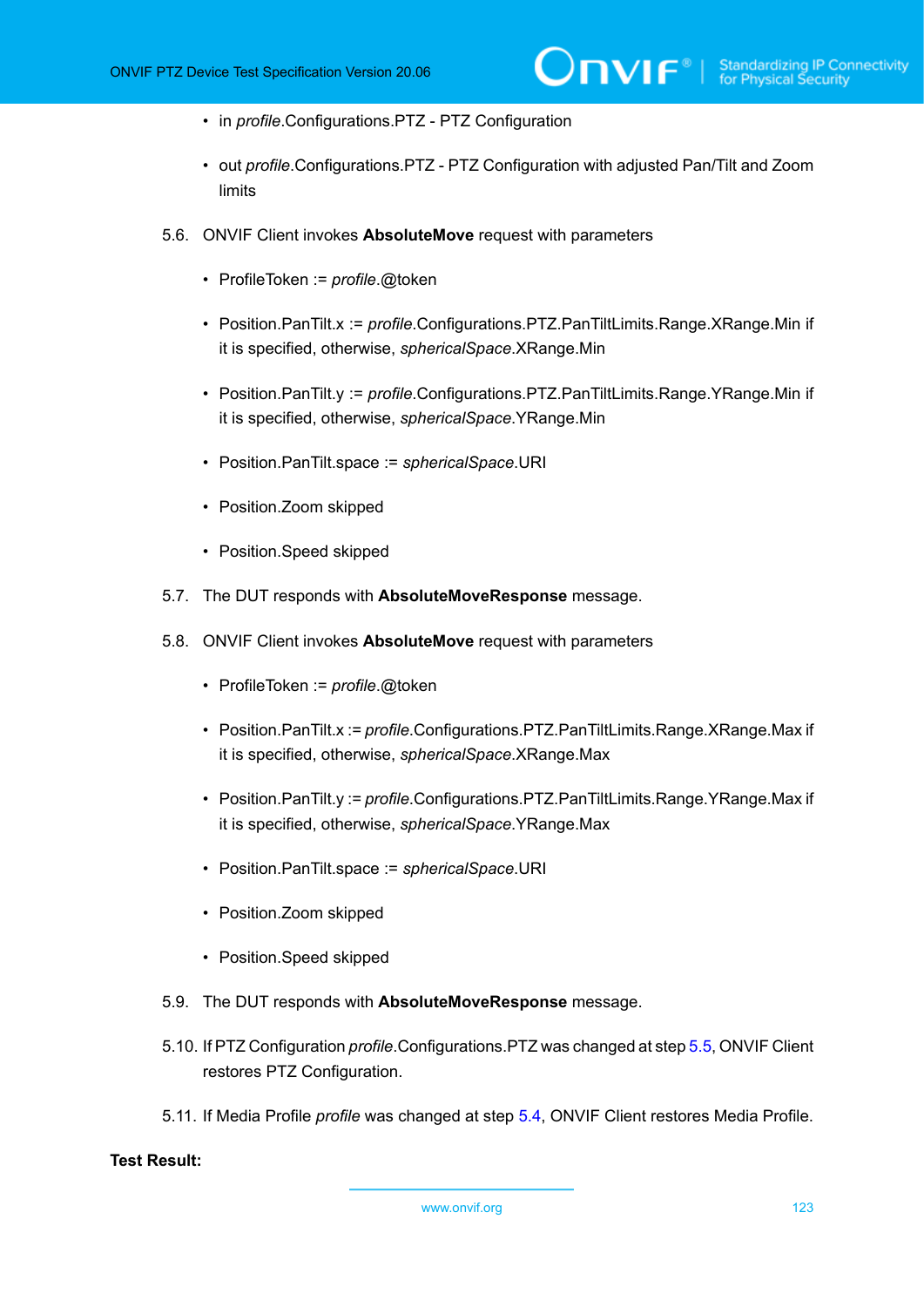#### **PASS –**

• DUT passes all assertions.

#### **FAIL –**

- DUT did not send **GetNodesResponse** message.
- DUT did not send **AbsoluteMoveResponse** message.

### 5.3.4.1.2 ABSOLUTE PAN/TILT GENERIC POSITION SPACE

#### **Test Case ID:** MEDIA2\_PTZ-4-1-2

**Specification Coverage:** Generic Pan/Tilt Position Space (ONVIF PTZ Service spec)

**Feature Under Test:** Generic Pan/Tilt Position Space

**WSDL Reference:** ptz.wsdl

**Test Purpose:** To verify that the node supports the "http://www.onvif.org/ver10/tptz/PanTiltSpaces/ PositionGenericSpace" PTZ space.

**Pre-Requisite:** Media2 Service is received from the DUT. PTZ Service is received from the DUT.

**Test Configuration:** ONVIF Client and DUT

#### **Test Procedure:**

- 1. Start an ONVIF Client.
- 2. Start the DUT.
- 3. ONVIF Client invokes **GetNodes** request.
- 4. The DUT responds with **GetNodesResponse** with parameters
	- PTZNode list =: *ptzNodeList*
- 5. For each PTZ Node *ptzNode* from *ptzNodeList* list, which contains at least one SupportedPTZSpaces.AbsolutePanTiltPositionSpace element repeat the following steps:
	- 5.1. If *ptzNode* does not contain SupportedPTZSpaces.AbsolutePanTiltPositionSpace.URI = "http://www.onvif.org/ver10/tptz/PanTiltSpaces/PositionGenericSpace", FAIL the test and skip other steps.
	- 5.2. Set *genericSpace* := *ptzNode*.SupportedPTZSpaces.AbsolutePanTiltPositionSpace[*genericSpaceId*], where *genericSpaceId* is the index number of the first item on the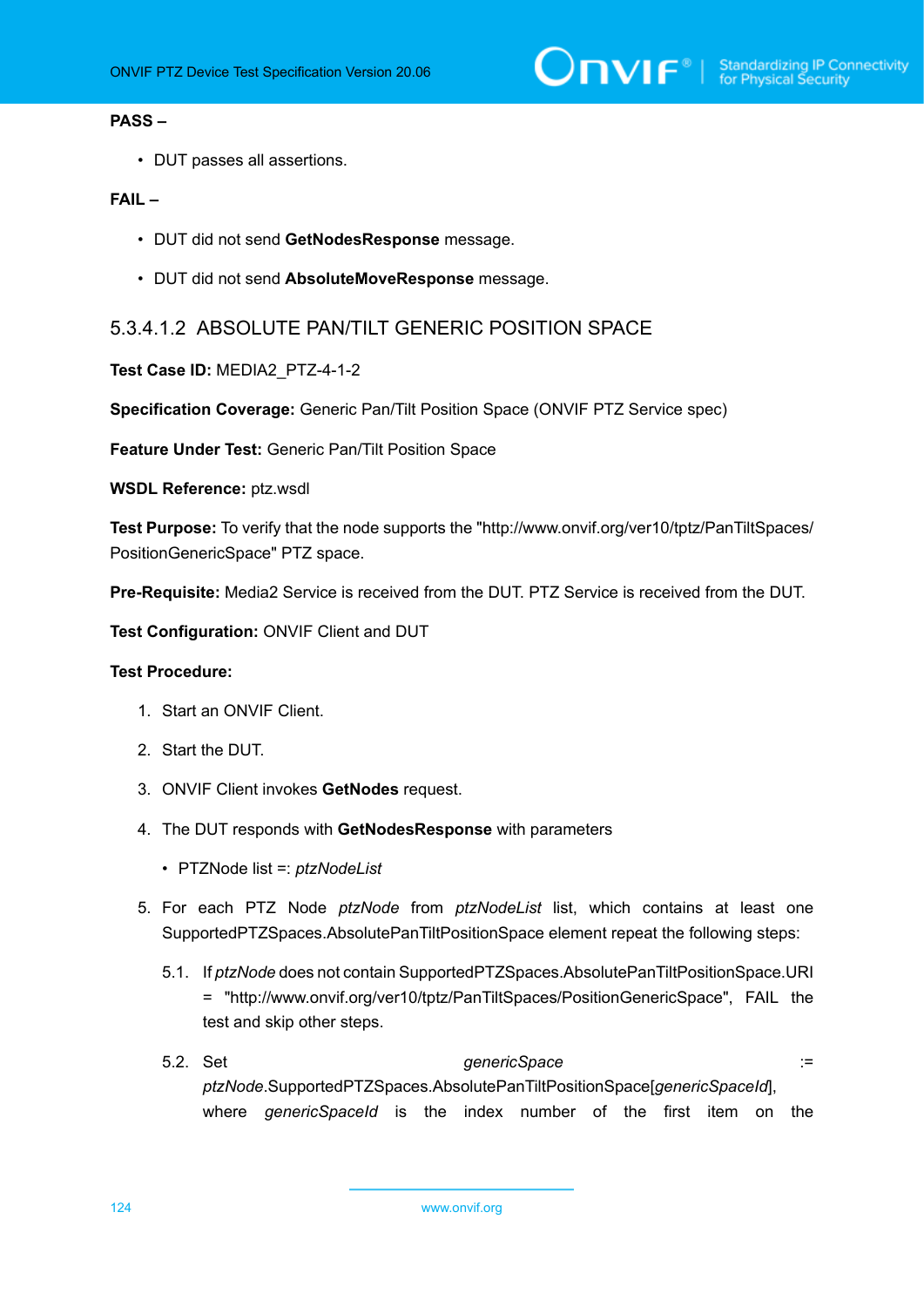*ptzNode*.SupportedPTZSpaces.AbsolutePanTiltPositionSpace list that has URI = "http://www.onvif.org/ver10/tptz/PanTiltSpaces/PositionGenericSpace"

- 5.3. If *genericSpace*.XRange.Max < *genericSpace*.XRange.Min, FAIL the test and skip other steps.
- 5.4. If *genericSpace*.YRange.Max < *genericSpace*.YRange.Min, FAIL the test and skip other steps.
- <span id="page-124-1"></span>5.5. ONVIF Client configures or selects a Media Profile with Video Source Configuration and PTZ Configuration by following the procedure mentioned in [Annex A.17](#page-158-0) with the following input and output parameters
	- in *ptzNode*.@token token of the PTZ Node, with which Media Profile should be configured
	- out *profile* Media Profile with Video Source Configuration and PTZ Configuration
- <span id="page-124-0"></span>5.6. ONVIF Client adjusts Pan/Tilt and Zoom limits if requiered by following the procedure mentioned in [Annex A.9](#page-145-0) with the following input and output parameters
	- in *genericSpace* Pan/Tilt Space
	- in *profile*.Configurations.PTZ PTZ Configuration
	- out *profile*.Configurations.PTZ PTZ Configuration with adjusted Pan/Tilt and Zoom limits
- 5.7. ONVIF Client invokes **AbsoluteMove** request with parameters
	- ProfileToken := *profile*.@token
	- Position.PanTilt.x := *profile*.Configurations.PTZ.PanTiltLimits.Range.XRange.Min if it is specified, otherwise, *genericSpace*.XRange.Min
	- Position.PanTilt.y := *profile*.Configurations.PTZ.PanTiltLimits.Range.YRange.Min if it is specified, otherwise, *genericSpace*.YRange.Min
	- Position.PanTilt.space := *genericSpace*.URI
	- Position.Zoom skipped
	- Position.Speed skipped
- 5.8. The DUT responds with **AbsoluteMoveResponse** message.
- 5.9. ONVIF Client invokes **AbsoluteMove** request with parameters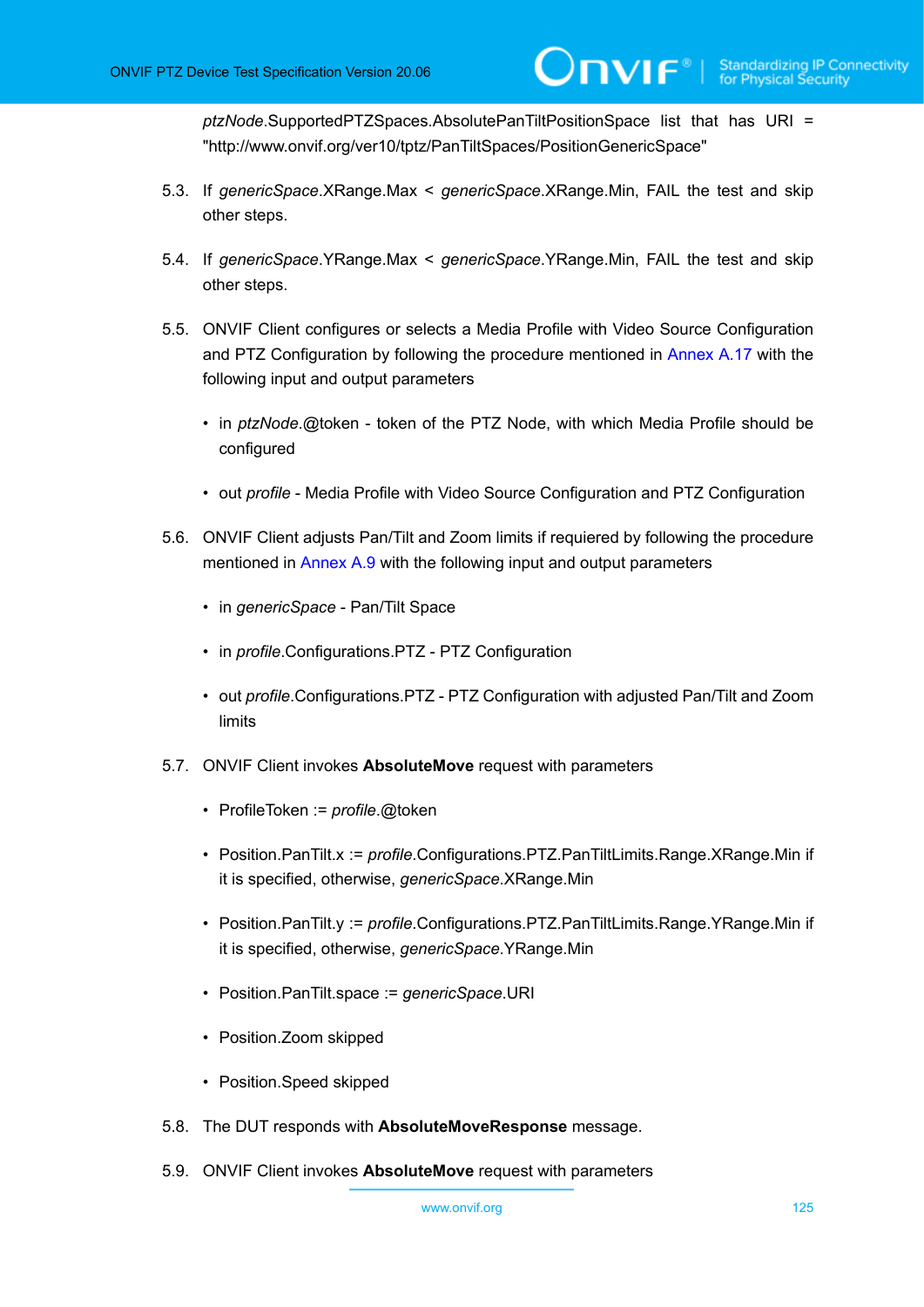- ProfileToken := *profile*.@token
- Position.PanTilt.x := *profile*.Configurations.PTZ.PanTiltLimits.Range.XRange.Max if it is specified, otherwise, *genericSpace*.XRange.Max
- Position.PanTilt.y := *profile*.Configurations.PTZ.PanTiltLimits.Range.YRange.Max if it is specified, otherwise, *genericSpace*.YRange.Max
- Position.PanTilt.space := *genericSpace*.URI
- Position.Zoom skipped
- Position.Speed skipped
- 5.10. The DUT responds with **AbsoluteMoveResponse** message.
- 5.11. If PTZ Configuration *profile*.Configurations.PTZ was changed at step [5.5,](#page-124-0) ONVIF Client restores PTZ Configuration.
- 5.12. If Media Profile *profile* was changed at step [5.4,](#page-124-1) ONVIF Client restores Media Profile.

#### **Test Result:**

#### **PASS –**

• DUT passes all assertions.

#### **FAIL –**

- DUT did not send **GetNodesResponse** message.
- DUT did not send **AbsoluteMoveResponse** message.

### 5.3.4.1.3 ABSOLUTE ZOOM GENERIC POSITION SPACE

**Test Case ID:** MEDIA2\_PTZ-4-1-3

**Specification Coverage:** Generic Zoom Position Space (ONVIF PTZ Service spec)

**Feature Under Test:** Generic Zoom Position Space

**WSDL Reference:** ptz.wsdl

**Test Purpose:** To verify that the node supports the "http://www.onvif.org/ver10/tptz/ZoomSpaces/ PositionGenericSpace" PTZ space.

**Pre-Requisite:** Media2 Service is received from the DUT. PTZ Service is received from the DUT.

**Test Configuration:** ONVIF Client and DUT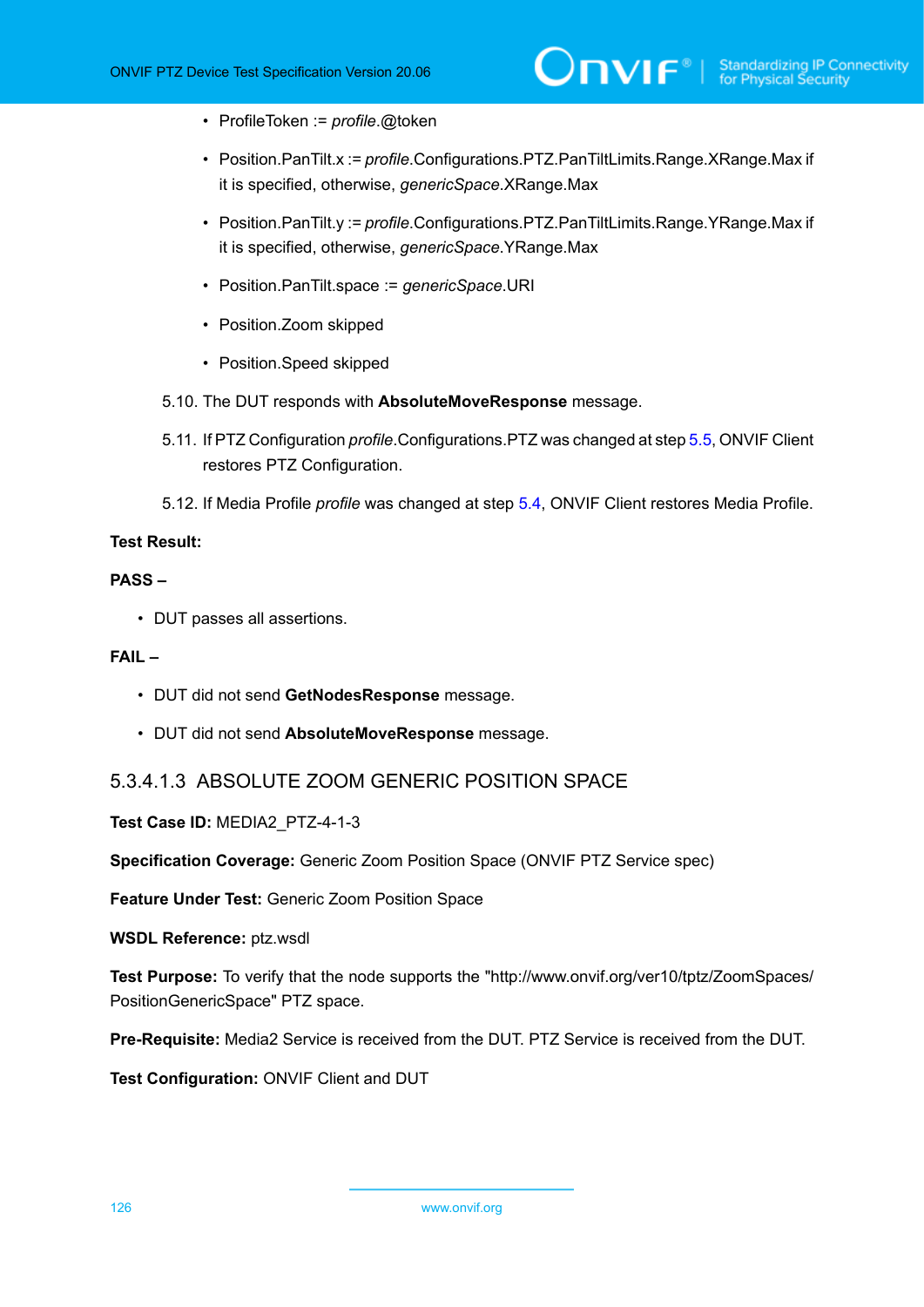#### **Test Procedure:**

- 1. Start an ONVIF Client.
- 2. Start the DUT.
- 3. ONVIF Client invokes **GetNodes** request.
- 4. The DUT responds with **GetNodesResponse** with parameters
	- PTZNode list =: *ptzNodeList*
- <span id="page-126-1"></span>5. For each PTZ Node *ptzNode* from *ptzNodeList* list, which contains at least one SupportedPTZSpaces.AbsoluteZoomPositionSpace element repeat the following steps:
	- 5.1. If *ptzNode* does not contain SupportedPTZSpaces.AbsoluteZoomPositionSpace.URI = "http://www.onvif.org/ver10/tptz/ZoomSpaces/PositionGenericSpace", FAIL the test and skip other steps.
	- 5.2. Set *genericSpace* := *ptzNode*.SupportedPTZSpaces.AbsoluteZoomPositionSpace[*genericSpaceId*], where *genericSpaceId* is the index number of the first item on the *ptzNode*.SupportedPTZSpaces.AbsoluteZoomPositionSpace list that has URI = "http://www.onvif.org/ver10/tptz/ZoomSpaces/PositionGenericSpace"
	- 5.3. If *genericSpace*.XRange.Max < *genericSpace*.XRange.Min, FAIL the test and skip other steps.
	- 5.4. ONVIF Client configures or selects a Media Profile with Video Source Configuration and PTZ Configuration by following the procedure mentioned in [Annex A.17](#page-158-0) with the following input and output parameters
		- in *ptzNode*.@token token of the PTZ Node, with which Media Profile should be configured
		- out *profile* Media Profile with Video Source Configuration and PTZ Configuration
	- 5.5. ONVIF Client adjusts Pan/Tilt and Zoom limits if requiered by following the procedure mentioned in [Annex A.9](#page-145-0) with the following input and output parameters
		- in *genericSpace* Pan/Tilt Space
		- in *profile*.Configurations.PTZ PTZ Configuration
		- out *profile*.Configurations.PTZ PTZ Configuration with adjusted Pan/Tilt and Zoom limits

<span id="page-126-0"></span>www.onvif.org 127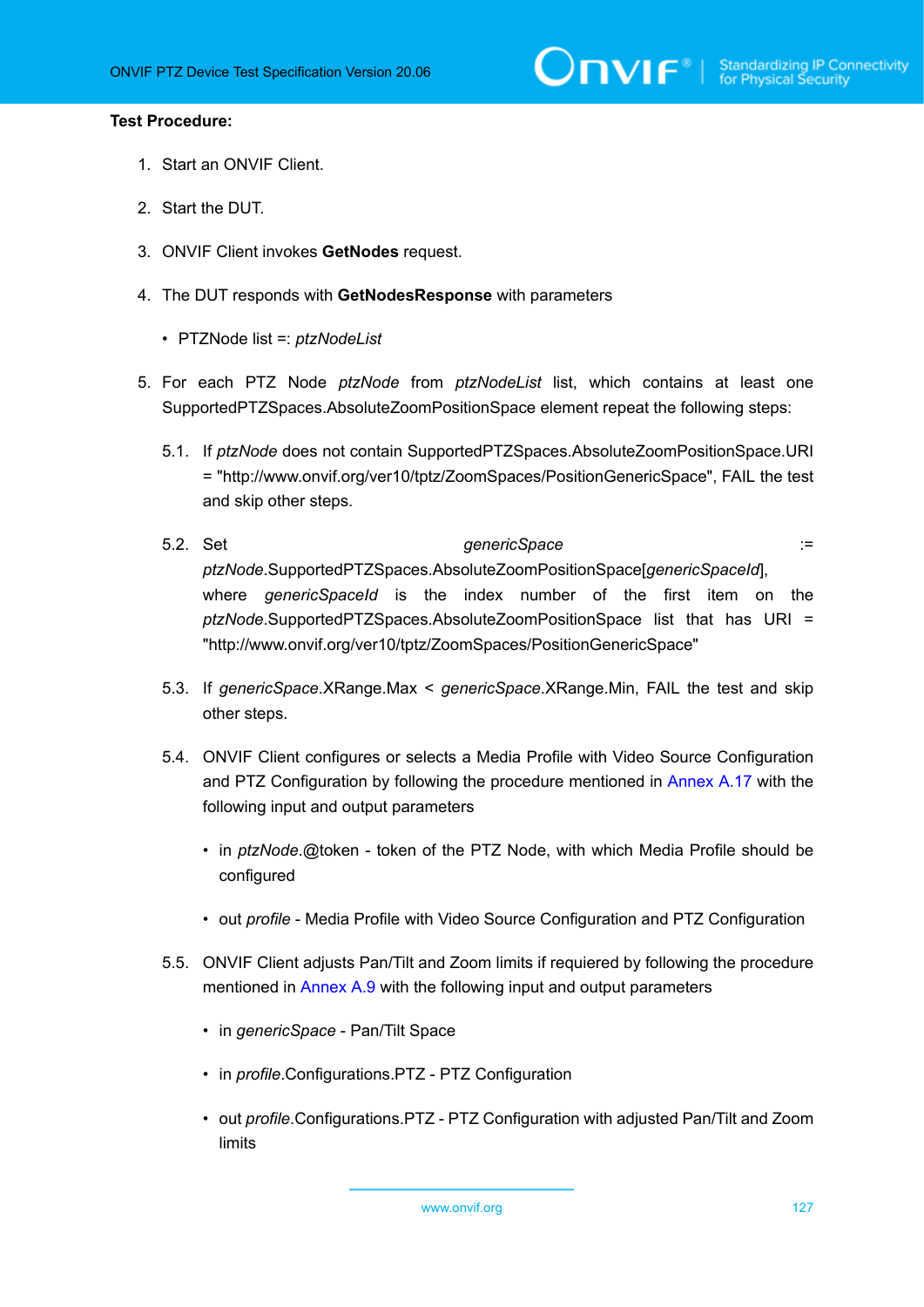#### 5.6. ONVIF Client invokes **AbsoluteMove** request with parameters

- ProfileToken := *profile*.@token
- Position.PanTilt skipped
- Position.Zoom.x := *profile*.Configurations.PTZ.ZoomLimits.Range.XRange.Min if it is specified, otherwise, *genericSpace*.XRange.Min
- Position.Zoom.space := *genericSpace*.URI
- Position.Speed skipped
- 5.7. The DUT responds with **AbsoluteMoveResponse** message.
- 5.8. ONVIF Client invokes **AbsoluteMove** request with parameters
	- ProfileToken := *profile*.@token
	- Position.PanTilt skipped
	- Position.Zoom.x := *profile*.Configurations.PTZ.ZoomLimits.Range.XRange.Max if it is specified, otherwise, *genericSpace*.XRange.Max
	- Position.Zoom.space := *genericSpace*.URI
	- Position.Speed skipped
- 5.9. The DUT responds with **AbsoluteMoveResponse** message.
- 5.10. If PTZ Configuration *profile*.Configurations.PTZ was changed at step [5.5,](#page-126-0) ONVIF Client restores PTZ Configuration.
- 5.11. If Media Profile *profile* was changed at step [5.4,](#page-126-1) ONVIF Client restores Media Profile.

### **Test Result:**

#### **PASS –**

• DUT passes all assertions.

#### **FAIL –**

- DUT did not send **GetNodesResponse** message.
- DUT did not send **AbsoluteMoveResponse** message.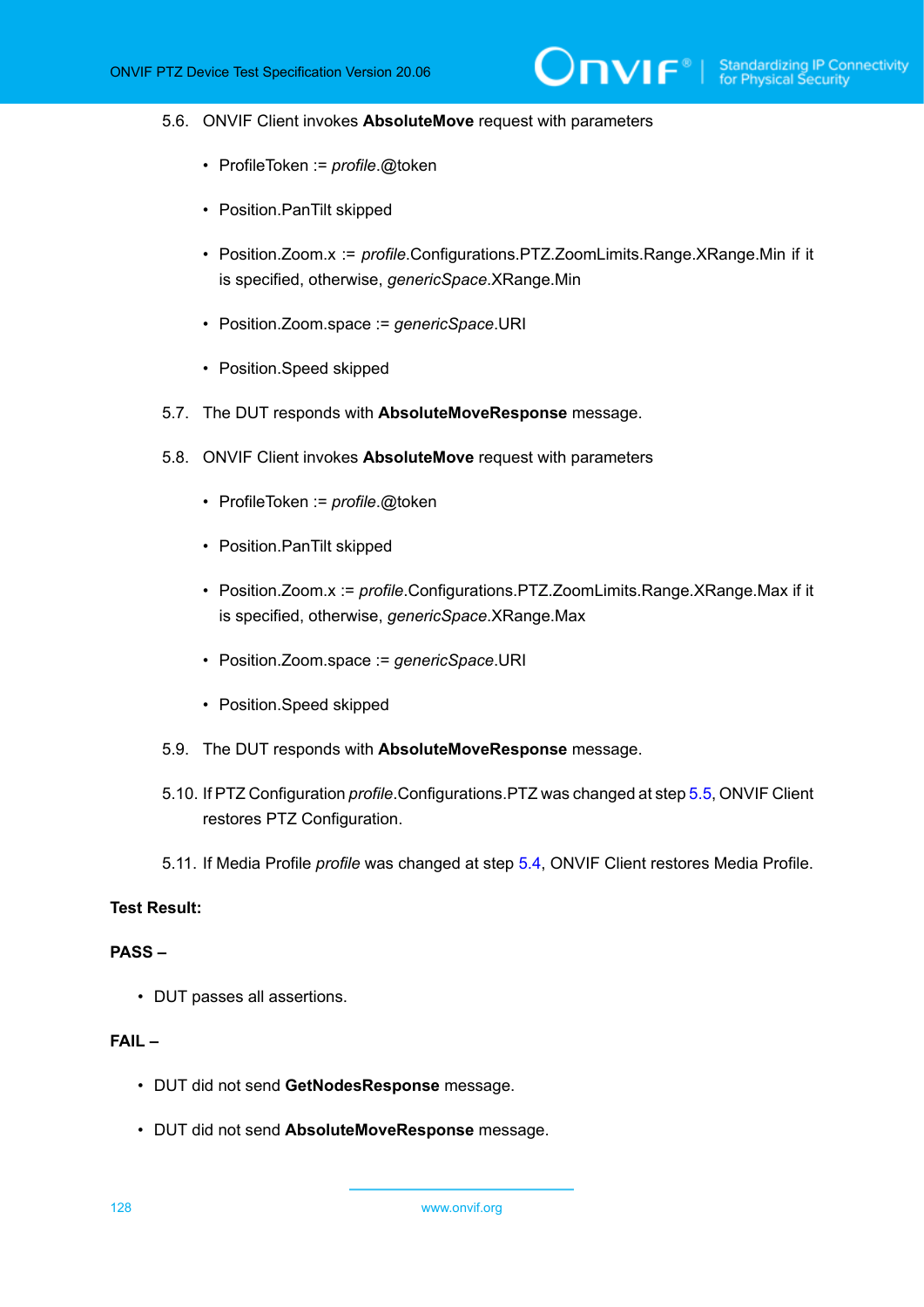## 5.3.4.2 Continuous Velocity Spaces

### 5.3.4.2.1 CONTINUOUS PAN/TILT VELOCITY SPACE

**Test Case ID:** MEDIA2\_PTZ-4-2-1

**Specification Coverage:** Continuous Pan/Tilt Velocity Space

**Feature Under Test:** Continuous Pan/Tilt Velocity Space

**WSDL Reference:** ptz.wsdl

**Test Purpose:** To verify that the node supports the "http://www.onvif.org/ver10/tptz/PanTiltSpaces/ VelocityGenericSpace" PTZ space for Continuous Pan/Tilt movement.

**Pre-Requisite:** Media2 Service is received from the DUT. PTZ Service is received from the DUT. Profile T is supported by the DUT.

**Test Configuration:** ONVIF Client and DUT

#### **Test Procedure:**

- 1. Start an ONVIF Client.
- 2. Start the DUT.
- 3. ONVIF Client invokes **GetNodes** request.
- 4. The DUT responds with **GetNodesResponse** with parameters
	- PTZNode list =: *ptzNodeList*
- 5. For each PTZ Node *ptzNode* from *ptzNodeList* list, which contains SupportedPTZSpaces.ContinuousPanTiltVelocitySpace, repeat the following steps:
	- 5.1. If *ptzNode*.SupportedPTZSpaces.ContinuousPanTiltVelocitySpace list does not contain item with URI = "http://www.onvif.org/ver10/tptz/PanTiltSpaces/ VelocityGenericSpace", FAIL the test and skip other steps.
	- 5.2. Set *velocitySpace* := *ptzNode*.SupportedPTZSpaces.ContinuousPanTiltVelocitySpace[*velocitySpaceId*], where *velocitySpaceId* is the index number of the first item on the *ptzNode*.SupportedPTZSpaces.ContinuousPanTiltVelocitySpace list that has URI = "http://www.onvif.org/ver10/tptz/PanTiltSpaces/VelocityGenericSpace"
	- 5.3. If *velocitySpace*.XRange.Max < *velocitySpace*.XRange.Min, FAIL the test and skip other steps.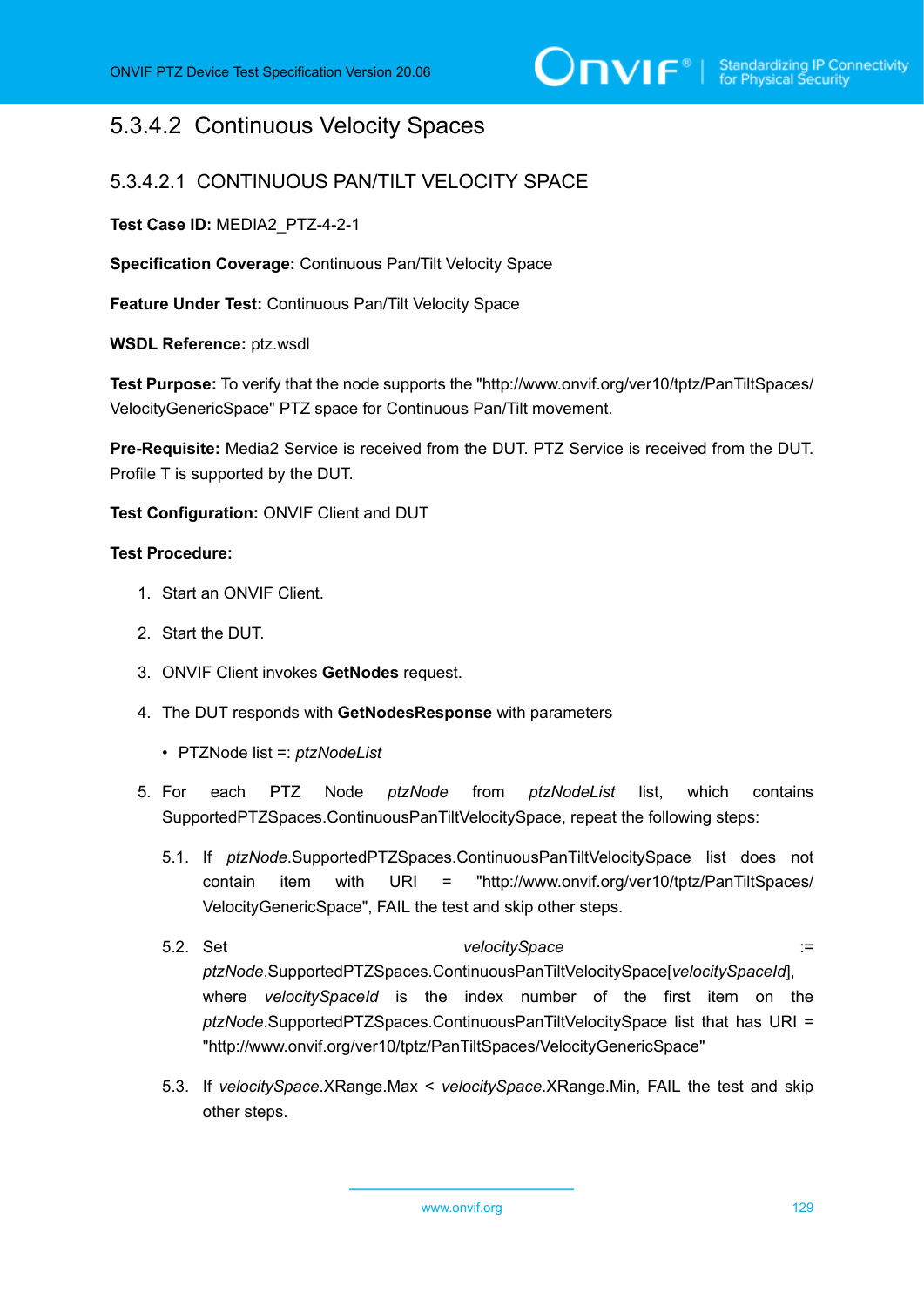- 5.4. If *velocitySpace*.YRange.Max < *velocitySpace*.YRange.Min, FAIL the test and skip other steps.
- <span id="page-129-0"></span>5.5. ONVIF Client configures or selects a Media Profile with Video Source Configuration and PTZ Configuration by following the procedure mentioned in [Annex A.17](#page-158-0) with the following input and output parameters
	- in *ptzNode*.@token token of the PTZ Node, with which Media Profile should be configured
	- out *profile* Media Profile with Video Source Configuration and PTZ Configuration
- 5.6. ONVIF Client invokes **ContinuousMove** request with parameters
	- ProfileToken := *profile*.@token
	- Velocity.PanTilt.x := *velocitySpace*.XRange.Min
	- Velocity.PanTilt.y := *velocitySpace*.YRange.Min
	- Velocity.PanTilt.space := *sphericalSpace*.URI
	- Velocity.Zoom skipped
	- Timeout skipped
- 5.7. The DUT responds with **ContinuousMoveResponse** message.
- 5.8. Wait until *timeout1* timeout expires.
- 5.9. ONVIF Client invokes **ContinuousMove** request with parameters
	- ProfileToken := *profile*.@token
	- Velocity.PanTilt.x := *velocitySpace*.XRange.Max
	- Velocity.PanTilt.y := *velocitySpace*.YRange.Max
	- Velocity.PanTilt.space := *sphericalSpace*.URI
	- Velocity.Zoom skipped
	- Timeout skipped
- 5.10. The DUT responds with **ContinuousMoveResponse** message.
- 5.11. Wait until *timeout1* timeout expires.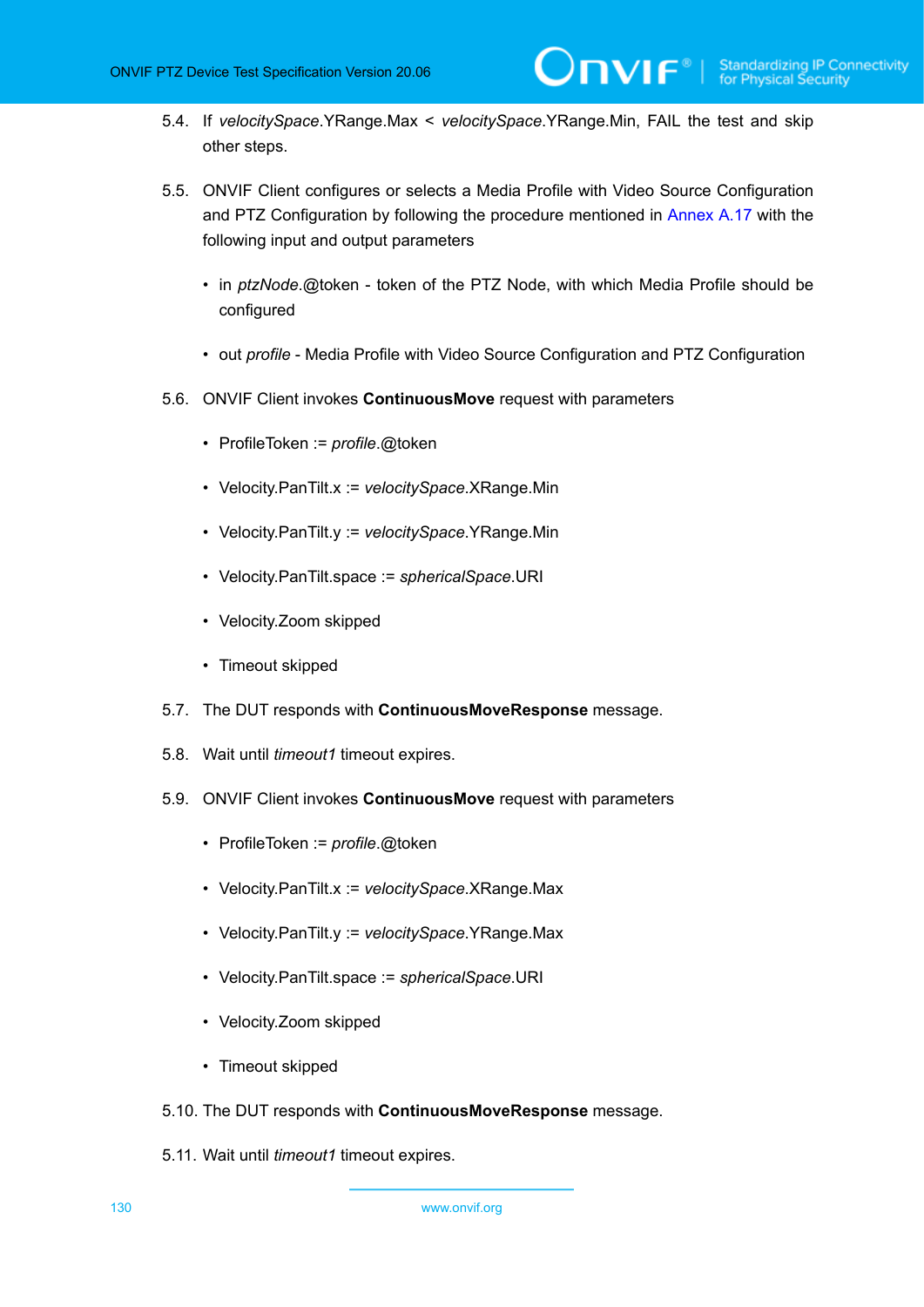#### 5.12. ONVIF Client invokes **Stop** request with parameters

- ProfileToken := *profile*.@token
- PanTilt := true
- $\bullet$  700m := false
- 5.13. The DUT responds with **StopResponse** message.
- 5.14. If Media Profile *profile* was changed at step [5.5,](#page-129-0) ONVIF Client restores Media Profile.

#### **Test Result:**

#### **PASS –**

• DUT passes all assertions.

#### **FAIL –**

- DUT did not send **GetNodesResponse** message.
- DUT did not send **ContinuousMoveResponse** message.

**Note:** *timeout1* will be taken from Operation Delay field of ONVIF Device Test Tool.

### 5.3.4.2.2 GENERIC ZOOM VELOCITY SPACE

**Test Case ID:** MEDIA2\_PTZ-4-2-2

**Specification Coverage:** Generic Zoom Velocity Space

**Feature Under Test:** Generic Zoom Velocity Space

**WSDL Reference:** ptz.wsdl

**Test Purpose:** To verify that the node supports the "http://www.onvif.org/ver10/tptz/ZoomSpaces/ VelocityGenericSpace" PTZ space for Continuous Zoom movement.

**Pre-Requisite:** Media2 Service is received from the DUT. PTZ Service is received from the DUT. Profile T is supported by the DUT.

**Test Configuration:** ONVIF Client and DUT

**Test Procedure:**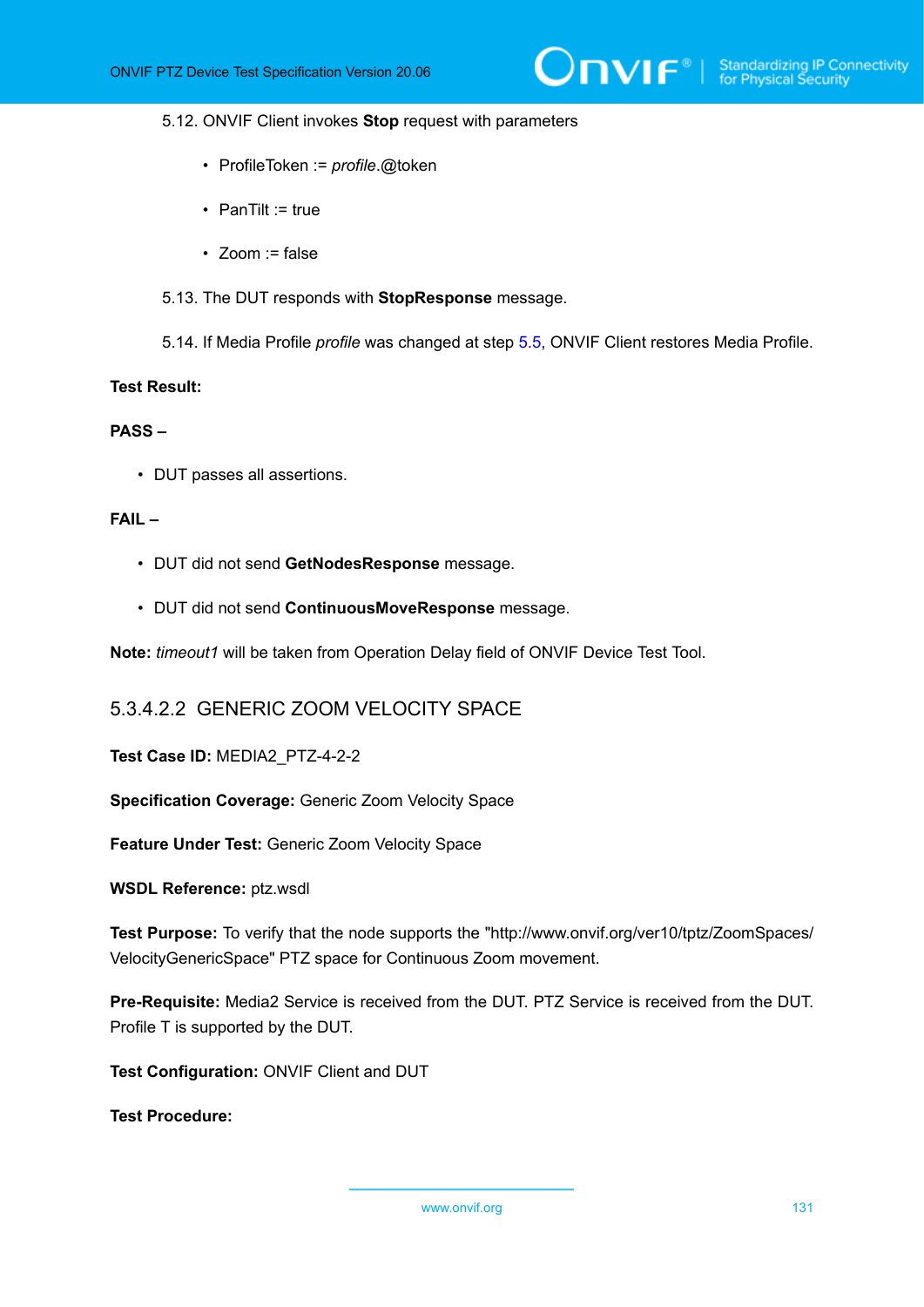- 1. Start an ONVIF Client.
- 2. Start the DUT.
- 3. ONVIF Client invokes **GetNodes** request.
- 4. The DUT responds with **GetNodesResponse** with parameters
	- PTZNode list =: *ptzNodeList*
- <span id="page-131-0"></span>5. For each PTZ Node *ptzNode* from *ptzNodeList* list, which contains SupportedPTZSpaces.ContinuousZoomVelocitySpace, repeat the following steps:
	- 5.1. If *ptzNode*.SupportedPTZSpaces.ContinuousZoomVelocitySpace list does not contain item with URI = "http://www.onvif.org/ver10/tptz/ZoomSpaces/VelocityGenericSpace", FAIL the test and skip other steps.
	- 5.2. Set *velocitySpace* := *ptzNode*.SupportedPTZSpaces.ContinuousZoomVelocitySpace[*velocitySpaceId*], where *velocitySpaceId* is the index number of the first item on the *ptzNode*.SupportedPTZSpaces.ContinuousZoomVelocitySpace list that has URI = "http://www.onvif.org/ver10/tptz/ZoomSpaces/VelocityGenericSpace"
	- 5.3. If *velocitySpace*.XRange.Max < *velocitySpace*.XRange.Min, FAIL the test and skip other steps.
	- 5.4. ONVIF Client configures or selects a Media Profile with Video Source Configuration and PTZ Configuration by following the procedure mentioned in [Annex A.17](#page-158-0) with the following input and output parameters
		- in *ptzNode*.@token token of the PTZ Node, with which Media Profile should be configured
		- out *profile* Media Profile with Video Source Configuration and PTZ Configuration
	- 5.5. ONVIF Client invokes **ContinuousMove** request with parameters
		- ProfileToken := *profile*.@token
		- Velocity.PanTilt skipped
		- Velocity.Zoom.x := *velocitySpace*.XRange.Min
		- Velocity.Zoom.space := *sphericalSpace*.URI
		- Timeout skipped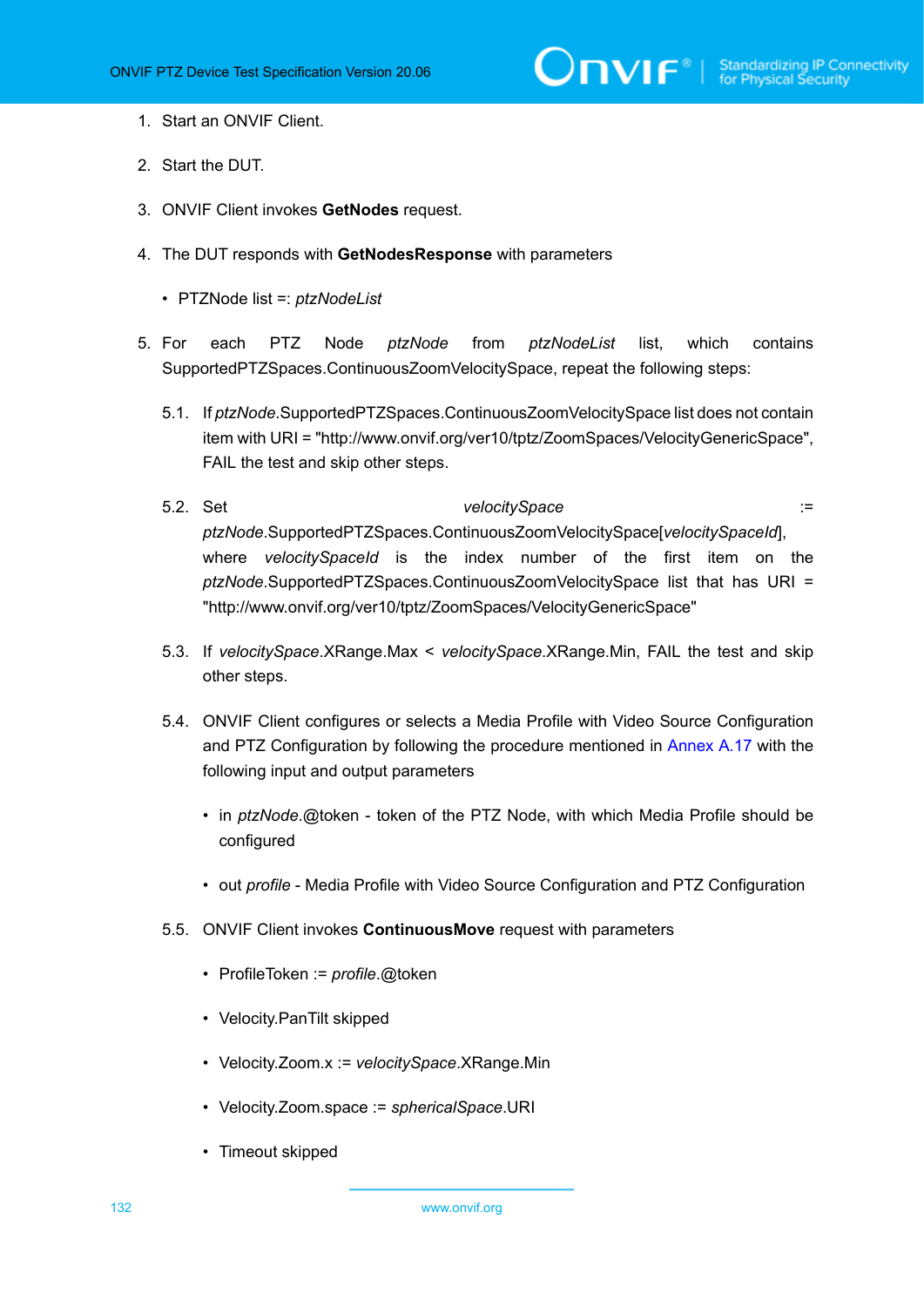#### 5.6. The DUT responds with **ContinuousMoveResponse** message.

- 5.7. Wait until *timeout1* timeout expires.
- 5.8. ONVIF Client invokes **ContinuousMove** request with parameters
	- ProfileToken := *profile*.@token
	- Velocity.PanTilt skipped
	- Velocity.Zoom.x := *velocitySpace*.XRange.Max
	- Velocity.Zoom.space := *sphericalSpace*.URI
	- Timeout skipped
- 5.9. The DUT responds with **ContinuousMoveResponse** message.
- 5.10. Wait until *timeout1* timeout expires.
- 5.11. ONVIF Client invokes **Stop** request with parameters
	- ProfileToken := *profile*.@token
	- PanTilt := false
	- Zoom := true
- 5.12. The DUT responds with **StopResponse** message.
- 5.13. If Media Profile *profile* was changed at step [5.4,](#page-131-0) ONVIF Client restores Media Profile.

#### **Test Result:**

#### **PASS –**

• DUT passes all assertions.

#### **FAIL –**

- DUT did not send **GetNodesResponse** message.
- DUT did not send **ContinuousMoveResponse** message.

**Note:** *timeout1* will be taken from Operation Delay field of ONVIF Device Test Tool.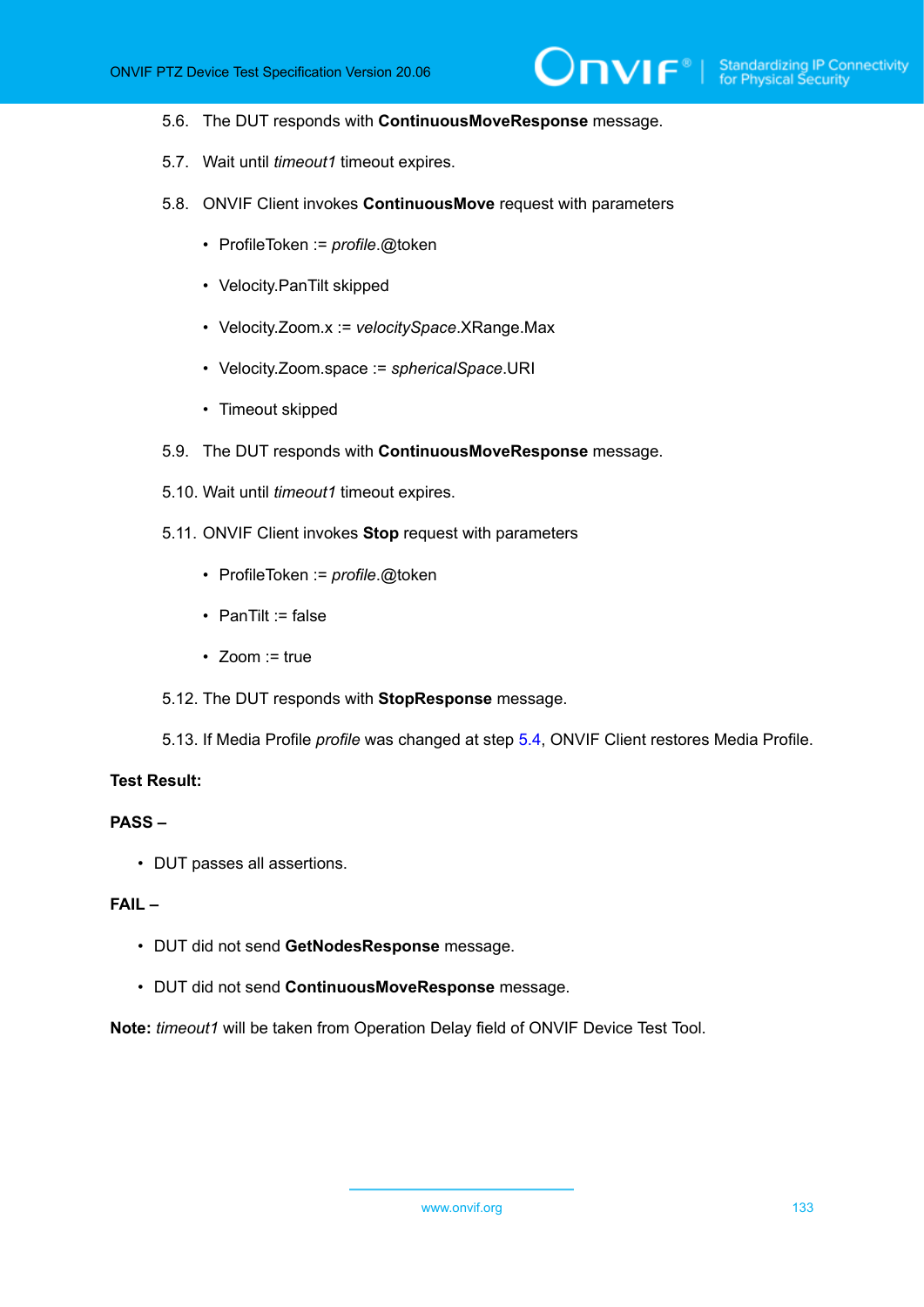## **Annex A Helper Procedures and Additional Notes**

## A.1 Media Profile Configuration for PTZ Control

For the execution of PTZ control test cases, ONVIF Client has to select and configure the media profile as follows:

- 1. Retrieve media profiles by invoking **GetProfiles** request.
- 2. The DUT responds with **GetProfilesResponse** message with parameters
	- Profile list =: *profileList*
- 3. If *profileList* contains profile with PTZ configuration:
	- Set *profile* := *profileList*[0], where *profileList*[0] is the first profile with PTZConfiguration.
	- Go to step  $6$ .
- 4. If DUT does not support Get Compatible Configurations feature:
	- Retrieve PTZ configurations by invoking **GetConfigurations** request.
	- Add PTZ configuration to media profile by invoking **AddPTZConfiguration** request.
	- Get PTZ configuration options for the added PTZ Configuration by invoking GetConfigurationOptions request.
	- Skip other steps.
- 5. If DUT supports Get Compatible Configurations feature:
	- ONVIF Client configures an empty Media Profile by following the procedure mentioned in [Annex A.28](#page-174-0) with the following input and output parameters
		- in *profileList* Media Profile List
		- out *profile* Media Profile
	- ONVIF Client invokes **GetCompatibleVideoSourceConfigurations** request with parameters
		- ProfileToken := *profile*.@token
	- DUT responds with **GetCompatibleVideoSourceConfigurationsResponse** message with parameters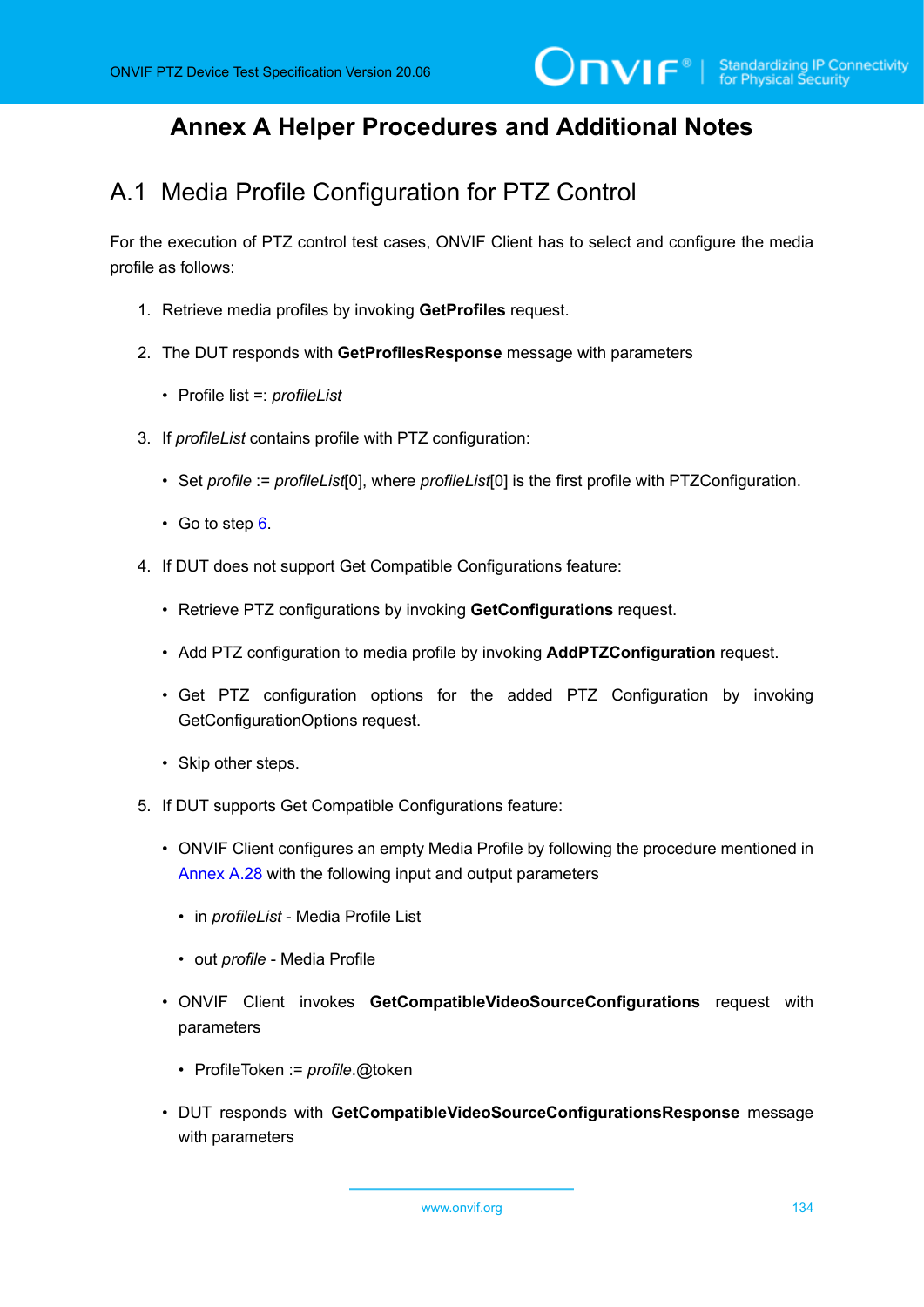- Configurations list := *vscList*
- If *vscList* is empty, FAIL the test and skip other steps.
- For each Video Source Configuration *vsc* in *vscList* repeat the following steps:
	- 5.1. ONVIF Client invokes **AddVideoSourceConfiguration** request with parameters
		- ProfileToken := *profile*.@token
		- ConfigurationToken := *vsc*.@token
	- 5.2. DUT responds with **AddVideoSourceConfigurationResponse** message.
	- 5.3. ONVIF Client invokes **GetCompatibleConfigurations** request with parameters
		- ProfileToken := *profile*.@token
	- 5.4. DUT responds with **GetCompatibleConfigurationsResponse** message with parameters
		- PTZ Configurations list := *ptzConfigList*
	- 5.5. If *ptzConfigList* is not empty:
		- ONVIF Client invokes **AddPTZConfiguration** request with parameters
			- ProfileToken := *profile*.@token
			- ConfigurationToken := *ptzConfigList*[0].@token
		- DUT responds with **AddPTZConfigurationResponse** message.
		- Go to step [6.](#page-134-0)
	- 5.6. If *ptzConfigList* is empty for all Video Source Configurations from *vscList*, FAIL the test and skip other steps.
- <span id="page-134-0"></span>6. ONVIF Client gets PTZ Configuration Options *ptzConfigurationOptions* by following the procedure mentioned in [Annex A.6](#page-140-0) with the following input and output parameters
	- in *profile*.PTZConfiguration.@token PTZ Configutation token,
	- out *ptzConfigurationOptions* PTZ Configuration Options.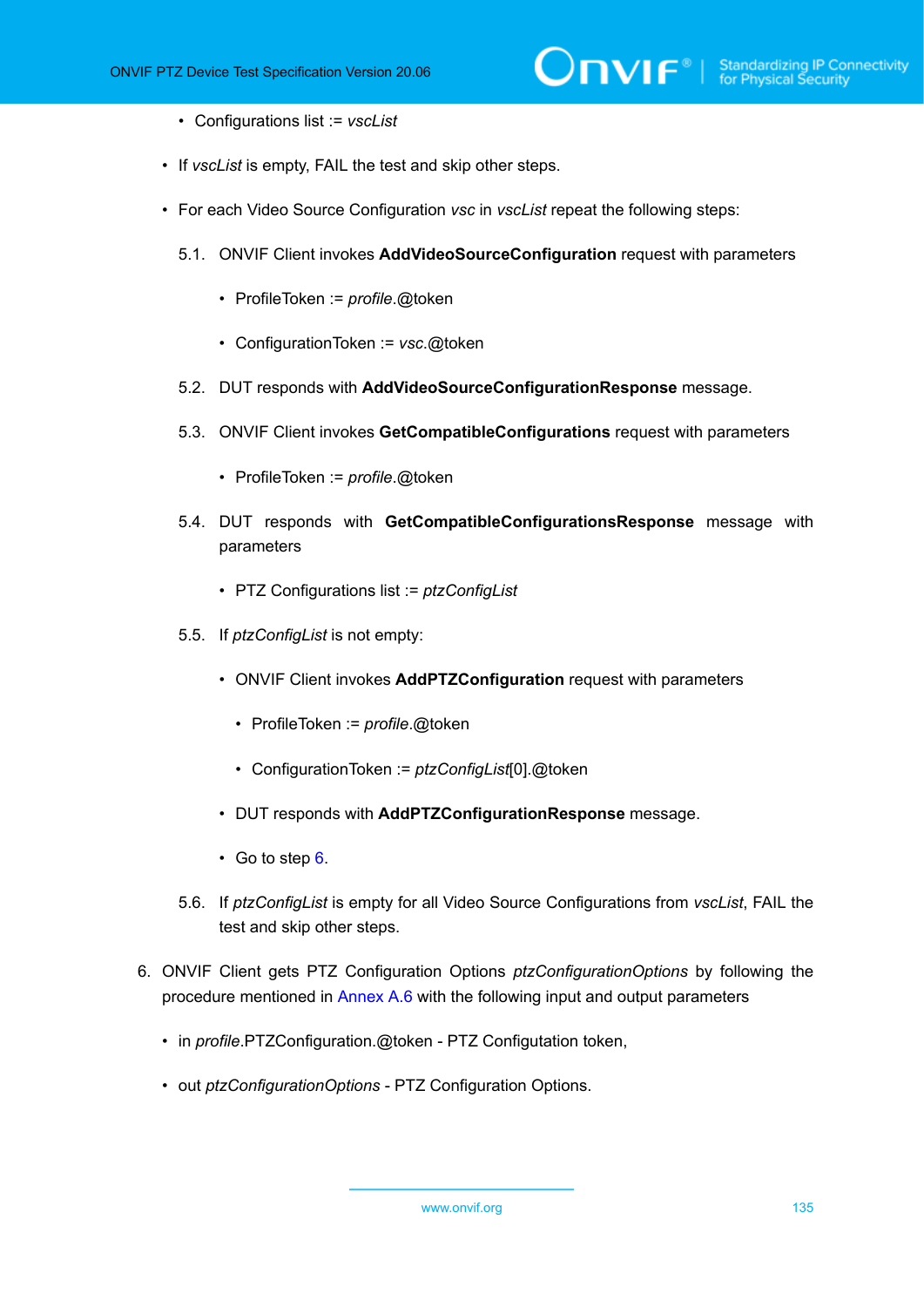## A.2 Name and Token Parameters Maximum Length

There are the following limitations on maximum length of Name and Token parameters that shall be used during tests by ONVIF Device Test Tool to prevent faults from the DUT:

- Name shall be less than or equal to 64 characters (only readable characters are accepted).
- Token shall be less than or equal to 64 characters (only readable characters are accepted).

UTF-8 character set shall be used for Name and Token.

**Note:** these limitations will not be used if ONVIF Device Test Tool re-uses values that were received from the DUT.

## <span id="page-135-0"></span>A.3 Get PTZ Node List

**Name:** HelperGetPTZNodeList

**Procedure Purpose:** Helper procedure to retrieve PTZ Node List.

**Pre-requisite:** PTZ Service is received from the DUT.

**Input:** None.

**Returns:** PTZ Node List (*ptzNodeList*).

#### **Procedure:**

- 1. ONVIF Client invokes **GetNodes** request.
- 2. The DUT responds with **GetNodesResponse** with parameters
	- PTZNode list =: *ptzNodeList*
- 3. If *ptzNodeList* is empty, FAIL the test.

#### **Procedure Result:**

#### **PASS –**

• DUT passes all assertions.

#### **FAIL –**

• DUT did not send **GetNodesResponse** message.

## A.4 Create Profile for PTZ Control

**Name:** HelperCreateMediaProfile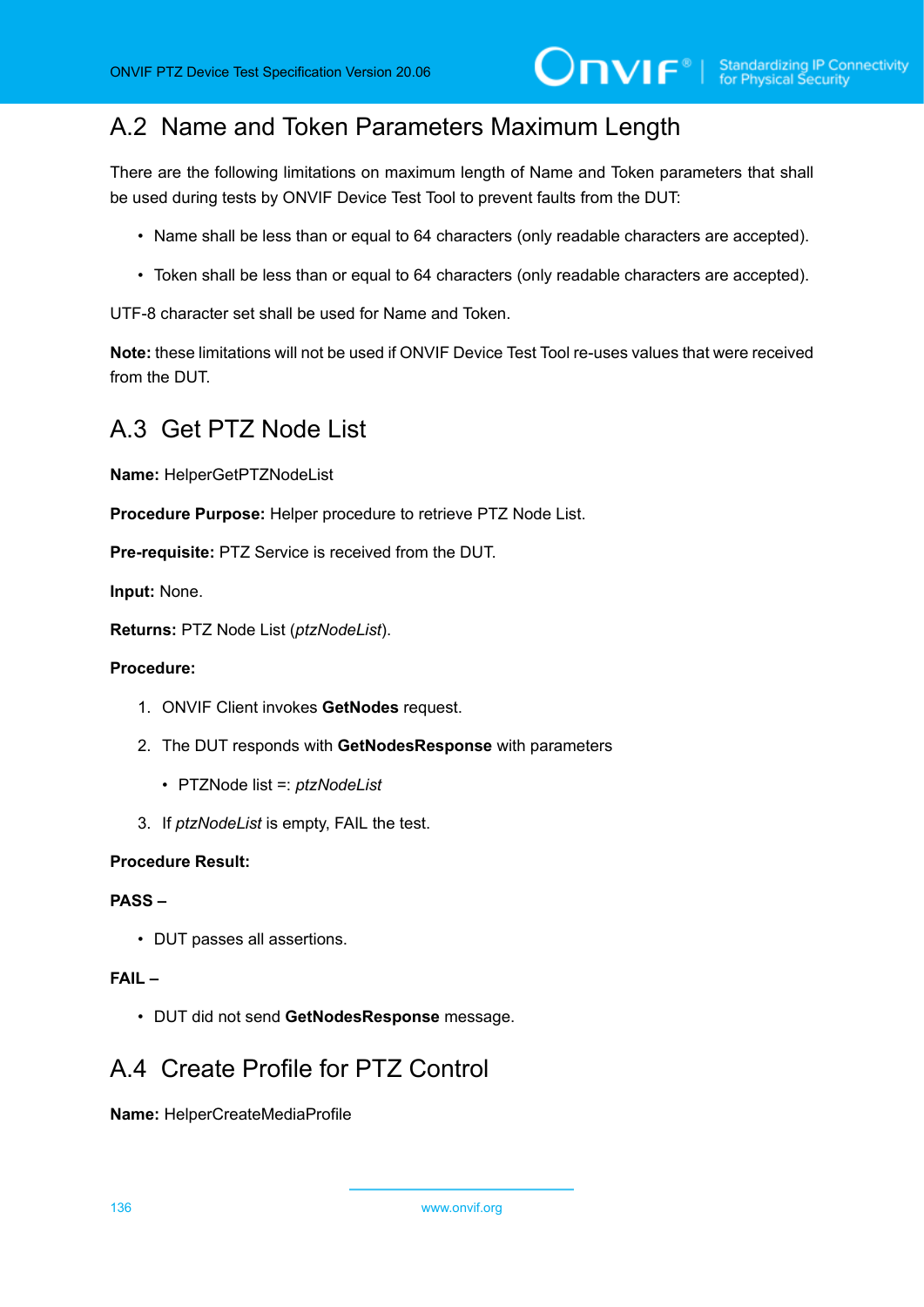**Procedure Purpose:** Helper procedure to create Media Profile with Video Source Configuration and PTZ Configuration.

**Pre-requisite:** Media Service is received from the DUT. PTZ Service is received from the DUT.

**Input:** Token of the PTZ Node, with which Media Profile should be configured (*ptzNodeToken*).

**Returns:** Media Profile (*profile*) with Video Source Configuration and PTZ Configuration.

#### **Procedure:**

- 1. ONVIF Client invokes **CreateProfile** request with parameters
	- Name := "testMedia"
- <span id="page-136-0"></span>2. DUT responds with **env:Receiver/ter:Action/ter:MaxNVTProfiles** SOAP 1.2 fault or with **CreateProfileResponse** message with parameters
	- Profile =: *clearProfile*
- 3. If DUT returns **env:Receiver/ter:Action/ter:MaxNVTProfiles** SOAP 1.2 fault at step [2](#page-136-0):
	- 3.1. ONVIF Client invokes **GetProfiles** request.
	- 3.2. The DUT responds with **GetProfilesResponse** message with parameters
		- Profiles list =: *profileList*
	- 3.3. If *profileList* does not contain at least one profile with @fixed = false skip other steps and end test procedure with 'PASSED' result.
	- 3.4. ONVIF Client invokes **DeleteProfile** request with parameters
		- Token := @token of item with @fixed = false from *profileList*
	- 3.5. The DUT responds with **DeleteProfileResponse** message.
	- 3.6. ONVIF Client invokes **CreateProfile** request with parameters
		- Name := "testMedia"
	- 3.7. DUT responds with **CreateProfileResponse** message with parameters
		- Profile =: *clearProfile*
- 4. ONVIF Client invokes **GetCompatibleVideoSourceConfigurations** request with parameters
	- ProfileToken := *clearProfile*.@token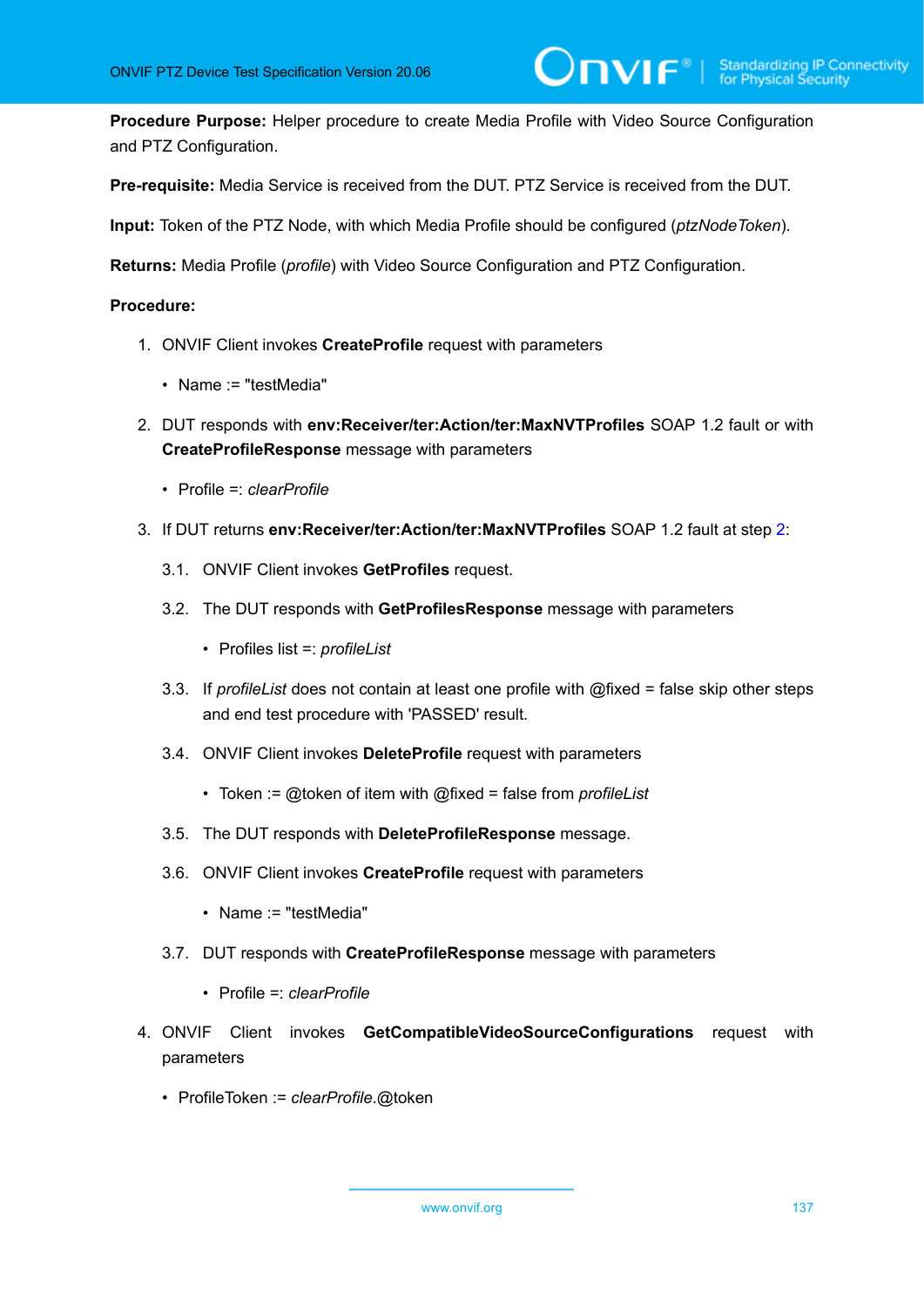- 5. The DUT responds with **GetCompatibleVideoSourceConfigurationsResponse** with parameters
	- Configurations list =: *videoSourceConfigurationList1*
- 6. If DUT does not support Get Compatible Configurations feature:
	- 6.1. ONVIF Client invokes **GetConfigurations** request
	- 6.2. The DUT responds with **GetConfigurationsResponse** message with parameters
		- PTZConfiguration list =: *ptzConfigurationList*
	- 6.3. If *ptzConfigurationList* does not contain item with *ptzConfiguration*.NodeToken = *ptzNodeToken*, FAIL the test and skip other steps.
	- 6.4. For each Video Source Configuration *vsc* in *videoSourceConfigurationList1* repeat the following steps:
		- 6.4.1.ONVIF Client invokes **AddVideoSourceConfiguration** request with parameters
			- ProfileToken := *clearProfile*.@token
			- ConfigurationToken := *vsc*.@token
		- 6.4.2.The DUT responds with **AddVideoSourceConfigurationResponse** message.
		- 6.4.3.For each PTZ Configuration *ptzConfiguration* with NodeToken = *ptzNodeToken* in *ptzConfigurationList* repeat the following steps:
			- 6.4.3.1. ONVIF Client invokes **AddPTZConfiguration** request with parameters
				- ProfileToken := *clearProfile*.@token
				- ConfigurationToken := *ptzConfiguration*.@token
			- 6.4.3.2. The DUT responds with **AddPTZConfigurationResponse** message or with **SOAP fault** message.
			- 6.4.3.3. If **AddPTZConfigurationResponse** message was returned at step [6.4.3.2,](#page-137-0) go to step [6.5](#page-137-1).
	- 6.5. Return *clearProfile* and skip other steps.
- <span id="page-137-1"></span><span id="page-137-0"></span>7. If DUT supports Get Compatible Configurations feature:
	- For each Video Source Configuration *vsc* in *videoSourceConfigurationList1* repeat the following steps: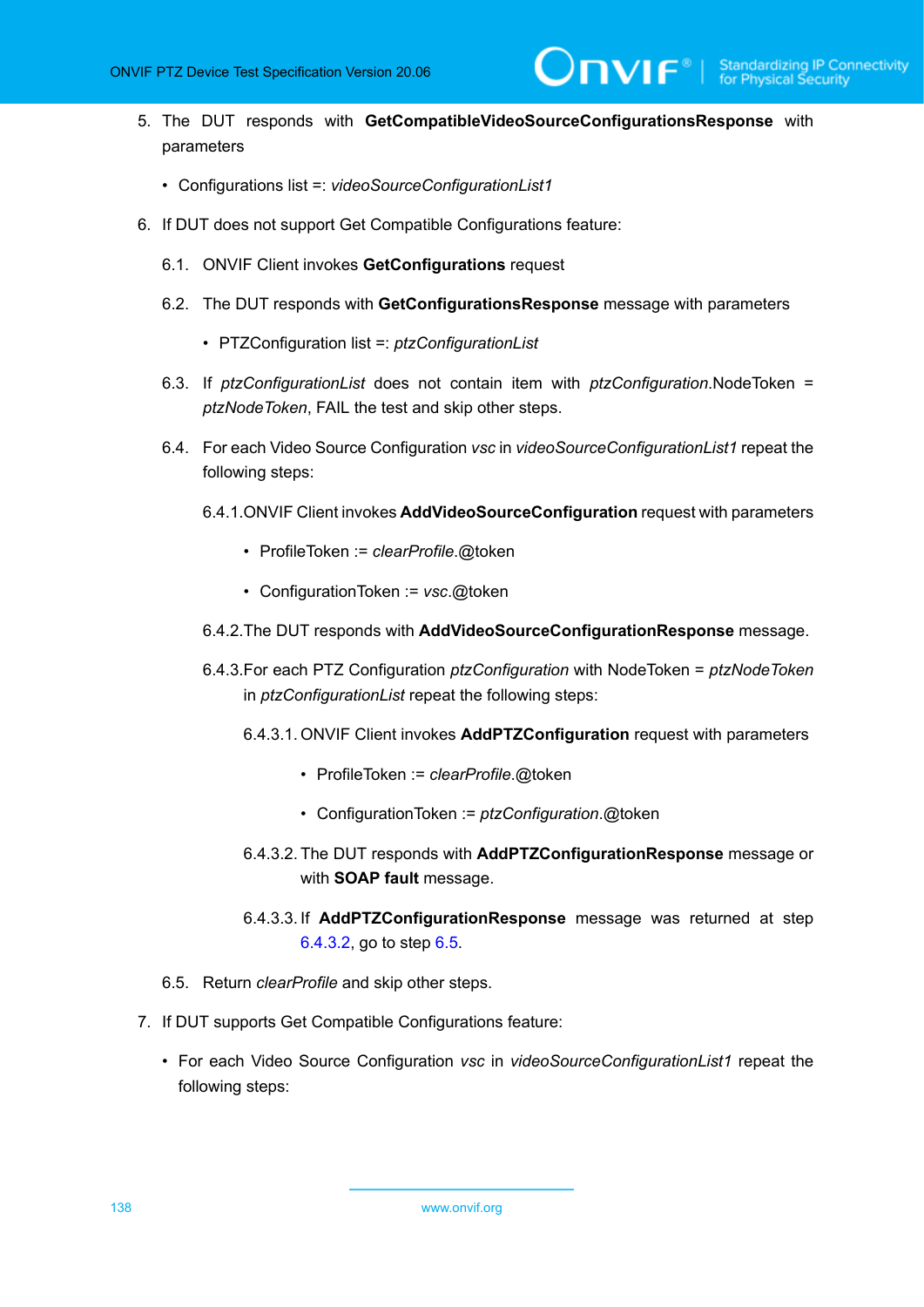7.1. ONVIF Client invokes **AddVideoSourceConfiguration** request with parameters

 $\mathsf{D}\mathbf{N}\mathsf{I}\mathsf{F}^\ast$ l

- ProfileToken := *clearProfile*.@token
- ConfigurationToken := *vsc*.@token
- 7.2. The DUT responds with **AddVideoSourceConfigurationResponse** message.
- 7.3. ONVIF Client invokes **GetCompatibleConfigurations** request with parameters
	- ProfileToken := *clearProfile*.@token
- 7.4. DUT responds with **GetCompatibleConfigurationsResponse** message with parameters
	- PTZ Configurations list := *ptzConfigList*
- 7.5. If *ptzConfigList* contains PTZConfiguration item (*ptzConfig*) with NodeToken = *ptzNodeToken*:
	- ONVIF Client invokes **AddPTZConfiguration** request with parameters
		- ProfileToken := *clearProfile*.@token
		- ConfigurationToken := *ptzConfig*.@token
	- DUT responds with **AddPTZConfigurationResponse** message.
	- Return *clearProfile* and skip other steps.
- 7.6. If *ptzConfigList* does not contain PTZConfiguration item with NodeToken = *ptzNodeToken* for all Video Source Configurations from *videoSourceConfigurationList1*, FAIL the test and skip other steps.

#### **Procedure Result:**

#### **PASS –**

• DUT passes all assertions.

#### **FAIL –**

- DUT did not send **CreateProfileResponse** message.
- DUT did not send **GetCompatibleVideoSourceConfigurations** message.
- DUT did not send **AddVideoSourceConfigurationResponse** message(s).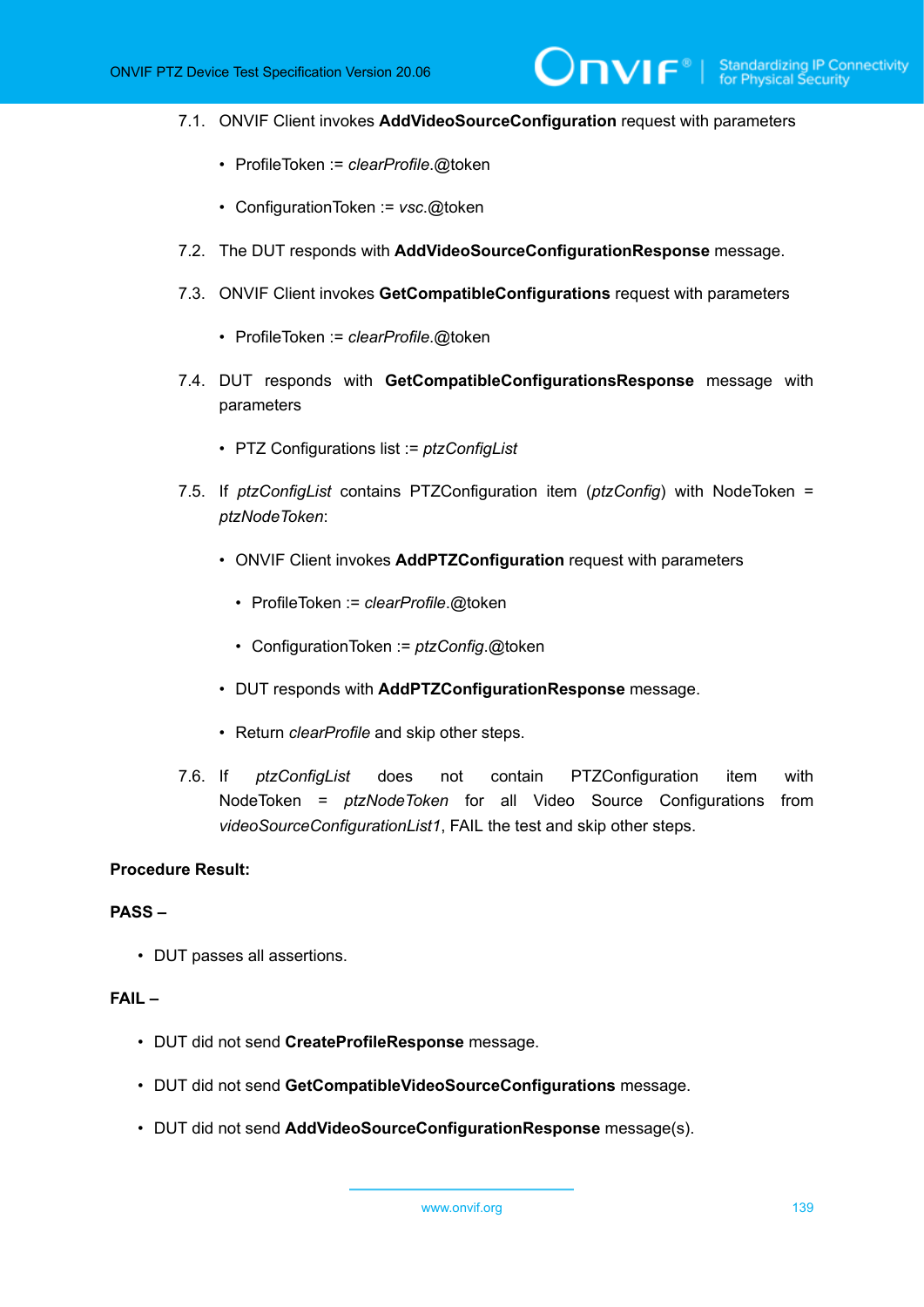- DUT did not send **AddPTZConfigurationResponse** message(s).
- DUT did not send **GetConfigurationsResponse** message.
- DUT did not send **GetCompatibleVideoSourceConfigurationsResponse** message.

### <span id="page-139-0"></span>A.5 Node's Features

**Name:** HelperNodeFeatures

**Procedure Purpose:** Helper procedure to define features of a Node.

**Pre-requisite:** PTZ Service is received from the DUT.

**Input:** PTZ Node (*ptzNode*).

**Returns:** Supporting of Continuous Pan/Tilt movement (*continuousPanTilt*). Supporting of Continuous Zoom movement (*continuousZoom*). Supporting of Absolute Pan/Tilt movement (*absolutePanTilt*). Supporting of Absolute Zoom movement (*absoluteZoom*). Supporting of Relative Pan/Tilt movement (*relativePanTilt*). Supporting of Relative Zoom movement (*relativeZoom*).

#### **Procedure:**

- 1. Set the following:
	- 1.1. *continuousPanTilt* := false
	- 1.2. *continuousZoom* := false
	- 1.3. *absolutePanTilt* := false
	- 1.4. *absoluteZoom* := false
	- 1.5. *relativePanTilt* := false
	- 1.6. *relativeZoom* := false
- 2. If *ptzNode* contains at least one SupportedPTZSpaces.ContinuousPanTiltVelocitySpace set *continuousPanTilt* := true
- 3. If *ptzNode* contains at least one SupportedPTZSpaces.ContinuousZoomVelocitySpace set *continuousZoom* := true
- 4. If *ptzNode* contains at least one SupportedPTZSpaces.AbsolutePanTiltPositionSpace set *absolutePanTilt* := true
- 5. If *ptzNode* contains at least one SupportedPTZSpaces.AbsoluteZoomPositionSpace set *absoluteZoom* := true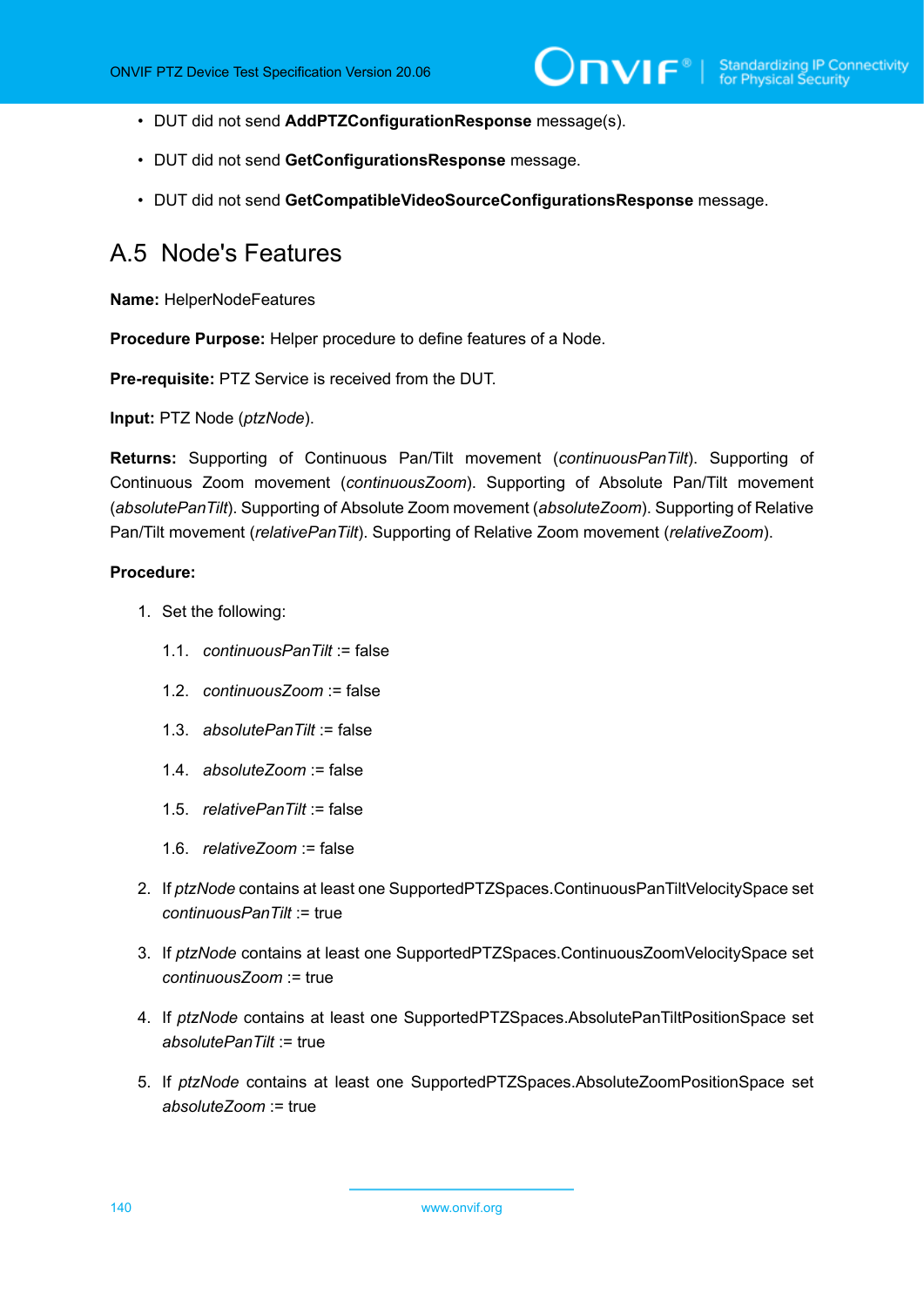- 6. If *ptzNode* contains at least one SupportedPTZSpaces.RelativePanTiltTranlation set *relativePanTilt* := true
- 7. If *ptzNode* contains at least one SupportedPTZSpaces.RelativeZoomTranlationSpace set *relativeZoom* := true

#### **Procedure Result:**

#### **PASS –**

• DUT passes all assertions.

#### **FAIL –**

• None.

## <span id="page-140-0"></span>A.6 Get PTZ Configuration Options

**Name:** HelperGetPTZConfOptions

**Procedure Purpose:** Helper procedure to retrieve PTZ Configuration Options.

**Pre-requisite:** PTZ Service is received from the DUT.

**Input:** Configuration Token (*ptzConfToken*).

**Returns:** PTZ Configuration Options (*ptzConfigurationOptions*).

#### **Procedure:**

- 1. ONVIF Client invokes **GetConfigurationOptions** request with parameters
	- ConfigurationToken := *ptzConfToken*
- 2. The DUT responds with **GetConfigurationOptionsResponse** with parameters
	- PTZConfigurationOptions =: *ptzConfigurationOptions*

#### **Procedure Result:**

#### **PASS –**

• DUT passes all assertions.

#### **FAIL –**

• DUT did not send **GetConfigurationOptionsResponse** message.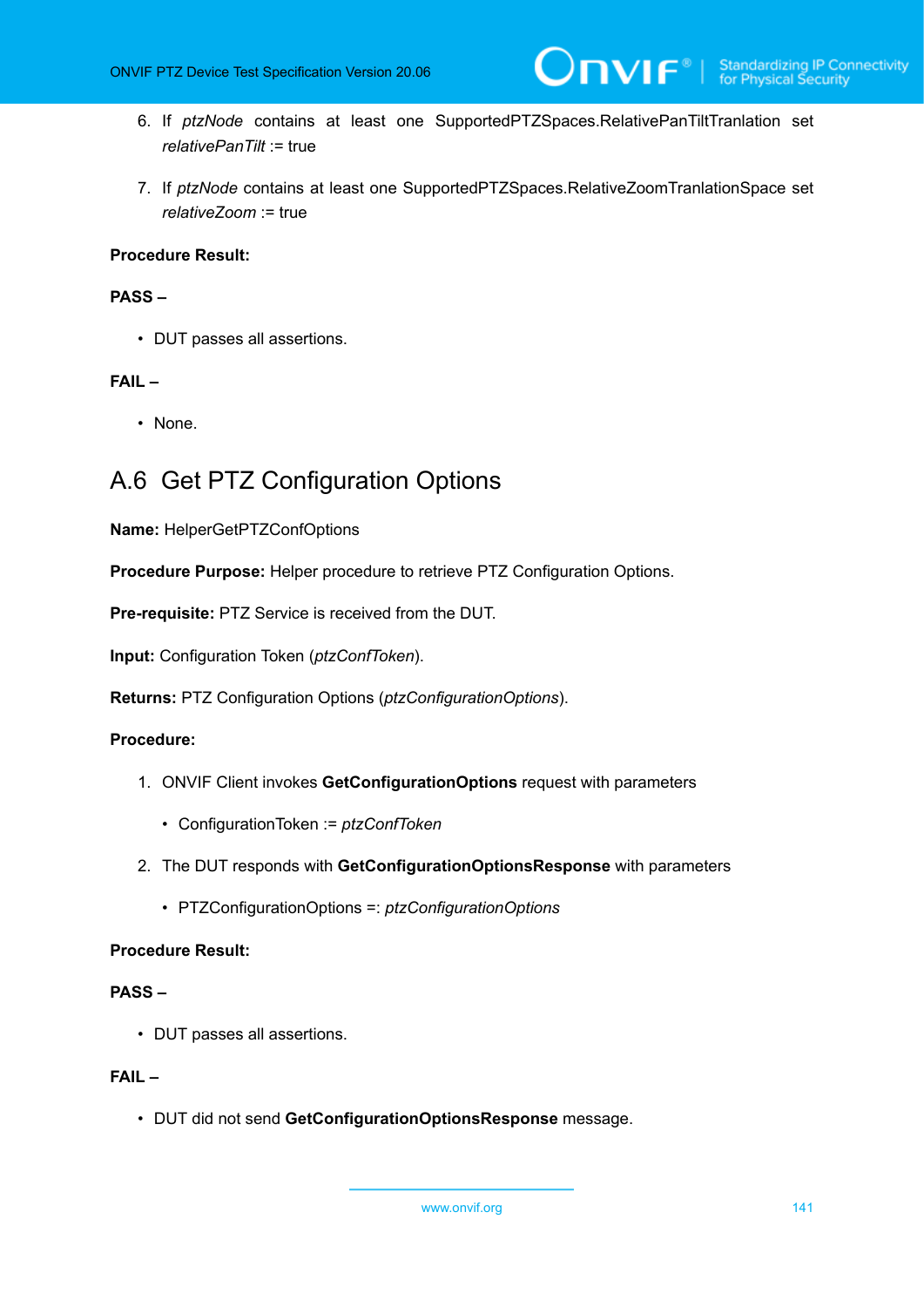## <span id="page-141-0"></span>A.7 Change PTZ Position to Minimum Position

**Name:** HelperMoveToMinPosition

**Procedure Purpose:** Helper procedure to change PTZ position to minimum position for PTZ test cases.

**Pre-requisite:** None.

**Input:** Media Profile with PTZ Configuration (*profile*). PTZ Configuration Options (*ptzConfigurationOptions*). Supporting of Absolute Pan/Tilt movement (*absolutePanTilt*). Supporting of Absolute Zoom movement (*absoluteZoom*). Supporting of Continuous Pan/Tilt movement (*continuousPanTilt*). Supporting of Continuous Zoom movement (*continuousZoom*). Supporting of Relative Pan/Tilt movement (*relativePanTilt*). Supporting of Relative Zoom movement (*relativeZoom*).

#### **Returns:** None.

#### **Procedure:**

- 1. If *continuousPanTilt* = true or *continuousZoom* = true:
	- ONVIF Client changes PTZ position to minimum using continuous movement by following the procedure mentioned in [Annex A.8](#page-143-0) with the following input and output parameters
		- in *profile* Media Profile with PTZ Configuration
		- in *ptzConfigurationOptions* PTZ Configuration Options
		- in *continuousPanTilt* Supporting of Continuous Pan/Tilt movement
		- in *continuousZoom* Supporting of Continuous Zoom movement
	- Return to test procedure.
- 2. If *absolutePanTilt* = true or *absoluteZoom* = true:
	- If *absolutePanTilt* = true:
		- 2.1. Set *pantiltSpace* := *ptzConfigurationOptions*.Spaces.AbsolutePanTiltPositionSpace[*genericPanTiltSpace*], where *genericPanTiltSpace* is the index number of the first item on the *ptzConfigurationOptions*.Spaces.AbsolutePanTiltPositionSpace list that has URI = "http://www.onvif.org/ver10/tptz/PanTiltSpaces/PositionGenericSpace"
	- If *absoluteZoom* = true:

142 www.onvif.org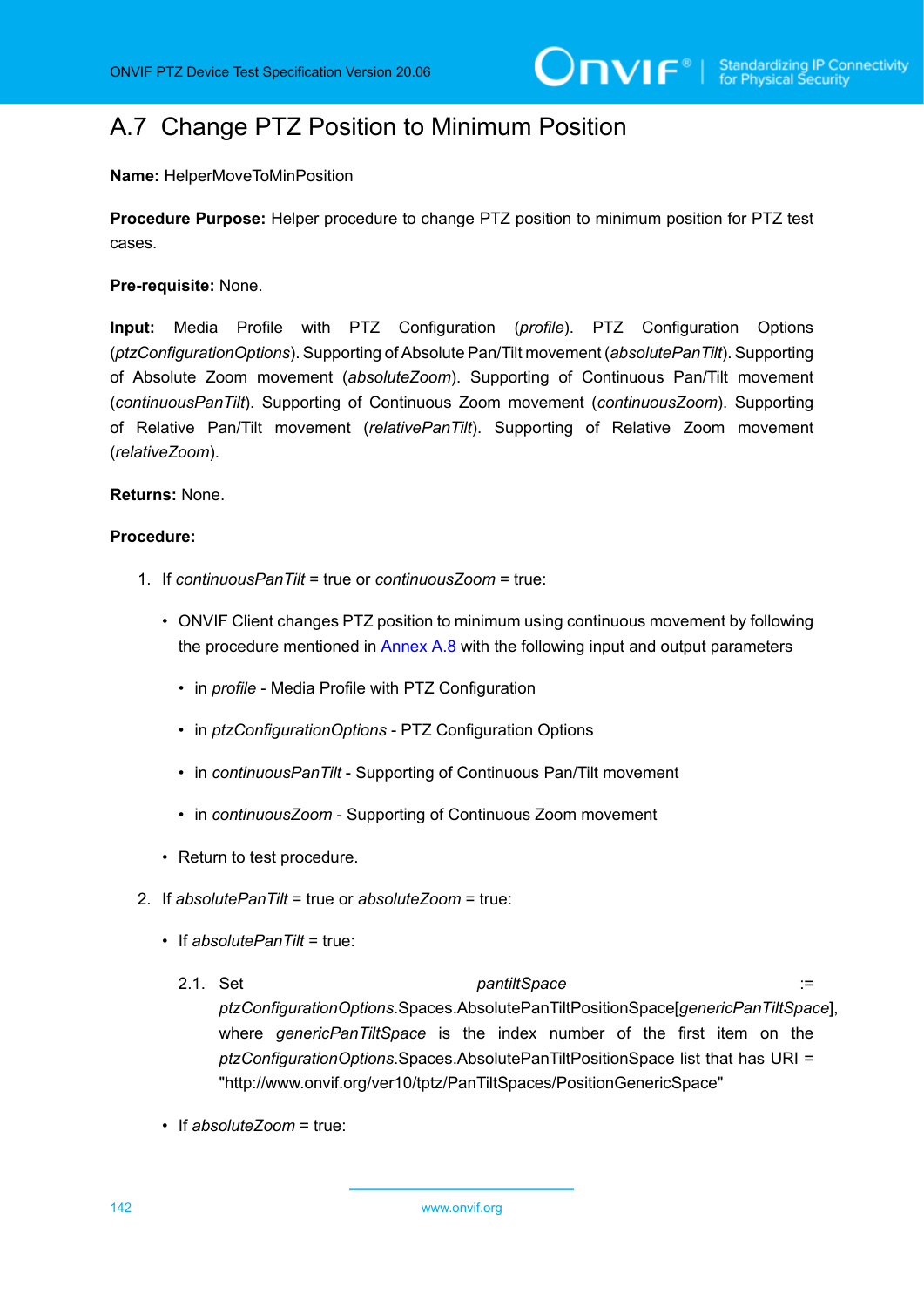2.1. Set *zoomSpace* :=

*ptzConfigurationOptions*.Spaces.AbsoluteZoomPositionSpace[*genericZoomSpace*], where *genericZoomSpace* is the index number of the first item on the *ptzConfigurationOptions*.Spaces.AbsoluteZoomPositionSpace list that has URI = "http://www.onvif.org/ver10/tptz/ZoomSpaces/PositionGenericSpace"

- ONVIF Client adjusts Pan/Tilt and Zoom limits if requiered by following the procedure mentioned in [Annex A.9](#page-145-0) with the following input and output parameters
	- in *pantiltSpace* Pan/Tilt Space
	- in *zoomSpace* Zoom Space
	- in *profile*.Configurations.PTZ PTZ Configuration
	- out *profile*.Configurations.PTZ PTZ Configuration with adjusted Pan/Tilt and Zoom limits
- ONVIF Client changes PTZ position to minimum using absolute movement by following the procedure mentioned in [Annex A.10](#page-146-0) with the following input and output parameters
	- in *profile* Media Profile with PTZ Configuration
	- in *pantiltSpace* Options for Absolute Pan/Tilt Position Default Space
	- in *zoomSpace* Options for Absolute Zoom Position Default Space
- Return to test procedure.
- 3. If *relativePanTilt* = true or *relativeZoom* = true:
	- If *relativePanTilt* = true:
		- 3.1. Set *pantiltSpace* := *ptzConfigurationOptions*.Spaces.RelativePanTiltPositionSpace[*genericPanTiltSpace*], where *genericPanTiltSpace* is the index number of the first item on the *ptzConfigurationOptions*.Spaces.RelativePanTiltPositionSpace list that has URI = "http://www.onvif.org/ver10/tptz/PanTiltSpaces/TranslationGenericSpace"
	- If *relativeZoom* = true:
		- 3.1. Set *zoomSpace* := *ptzConfigurationOptions*.Spaces.RelativeZoomPositionSpace[*genericZoomSpace*], where *genericZoomSpace* is the index number of the first item on the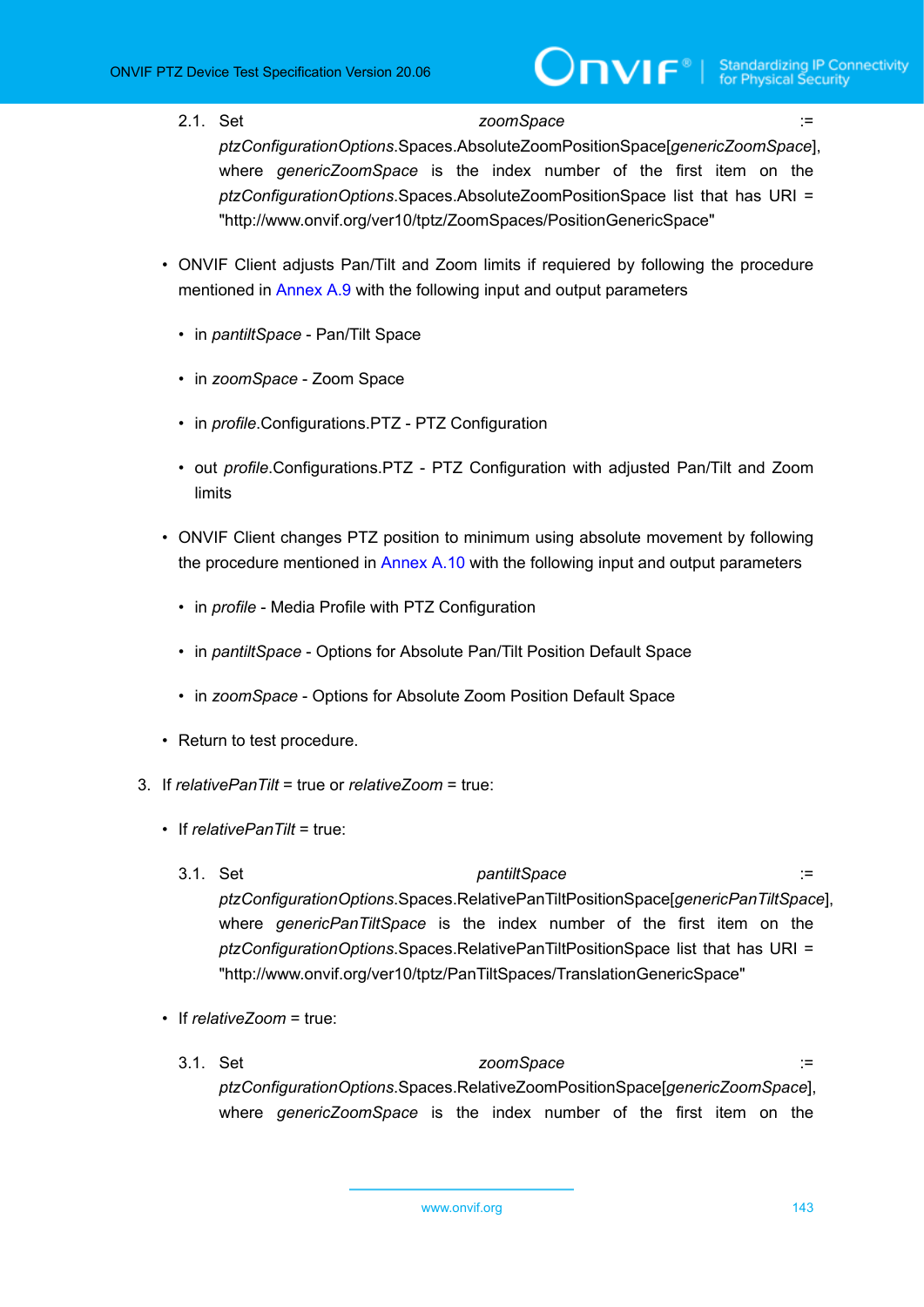*ptzConfigurationOptions*.Spaces.RelativeZoomPositionSpace list that has URI = "http://www.onvif.org/ver10/tptz/ZoomSpaces/TranslationGenericSpace"

- ONVIF Client changes PTZ position to minimum using relative movement by following the procedure mentioned in [Annex](#page-148-0) A.11 with the following input and output parameters
	- in *profile* Media Profile with PTZ Configuration
	- in *pantiltSpace* Options for Relative Pan/Tilt Position Default Space
	- in *zoomSpace* Options for Relative Zoom Position Default Space
	- in *relativePanTilt* Supporting of Relative Pan/Tilt movement
	- in *relativeZoom* Supporting of Relative Zoom movement
- Return to test procedure.

#### **Procedure Result:**

#### **PASS –**

• DUT passes all assertions.

#### **FAIL –**

• None.

## <span id="page-143-0"></span>A.8 Continuous Move - Change PTZ Position to Initial State

**Name:** HelperContinuousMoveTestInitialPosition2

**Procedure Purpose:** Helper procedure to change PTZ position to initial sate for PTZ test cases.

**Pre-requisite:** Media Service is received from the DUT. PTZ Service is received from the DUT. Continuous movement is supported by the DUT.

**Input:** PTZ Configuration Options (*ptzConfigurationOptions*). Media Profile with PTZ Configuration (*profile*). Supporting of Continuous Pan/Tilt movement (*continuousPanTilt*). Supporting of Continuous Zoom movement (*continuousZoom*).

#### **Returns:** None.

#### **Procedure:**

1. Set *moveTimeout* := MIN( MAX(PT30S, *ptzConfigurationOptions*.PTZTimeout.Min), *ptzConfigurationOptions*.PTZTimeout.Max)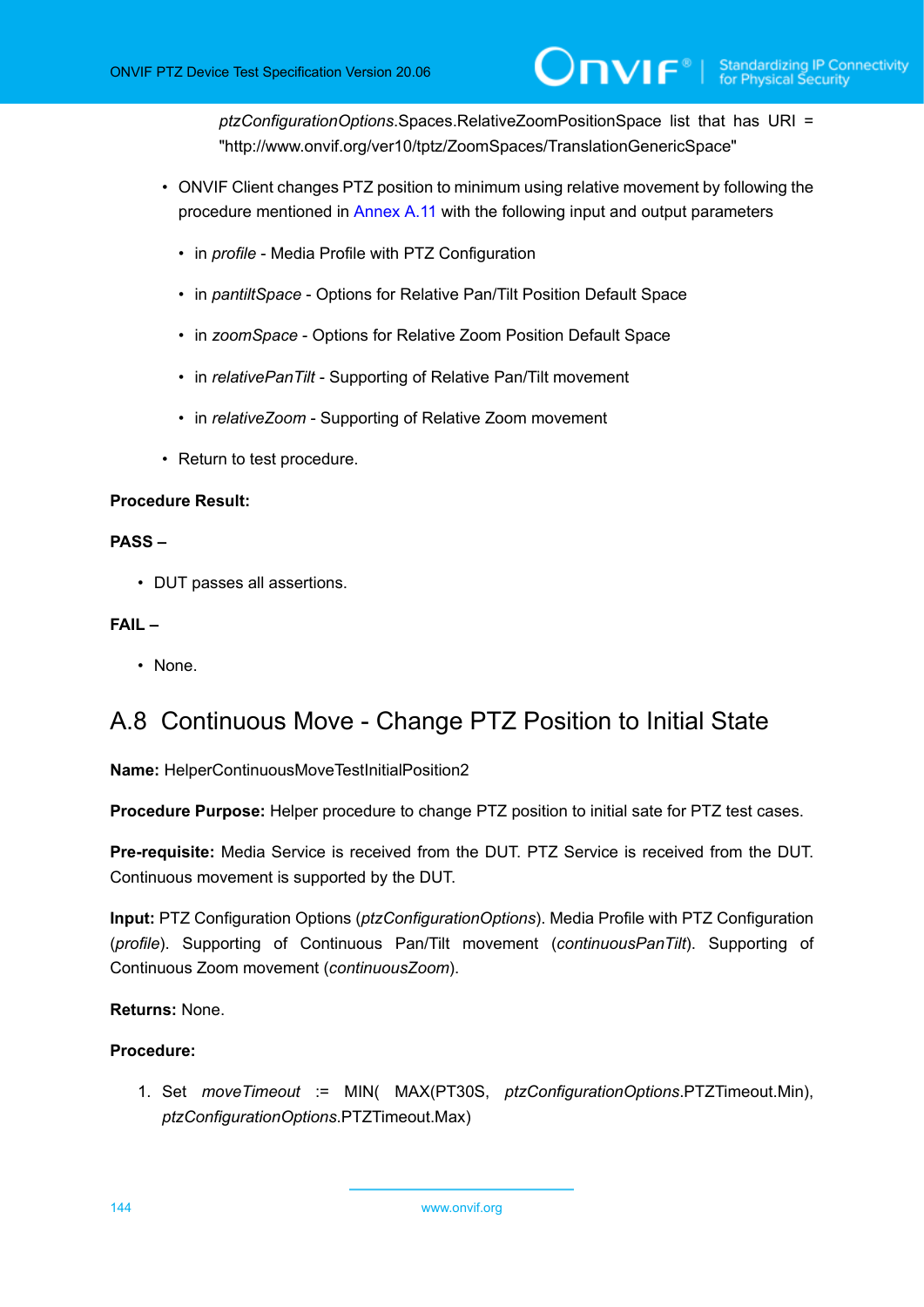#### 2. ONVIF Client invokes **ContinuousMove** request with parameters

- ProfileToken := *profile*.@token
- If *continuousPanTilt* = true:
	- Velocity.PanTilt.x := *ptzConfigurationOptions*.Spaces.ContinuousPanTiltVelocitySpace[0].XRange.Min
	- Velocity.PanTilt.y := *ptzConfigurationOptions*.Spaces.ContinuousPanTiltVelocitySpace[0].YRange.Min
	- Velocity.PanTilt.space := *ptzConfigurationOptions*.Spaces.ContinuousPanTiltVelocitySpace[0].URI

otherwise, Velocity.PanTilt skipped.

- If *continuousZoom* = true:
	- Velocity.Zoom.x := *ptzConfigurationOptions*.Spaces.ContinuousZoomVelocitySpace[0].XRange.Min
	- Velocity.Zoom.space := *ptzConfigurationOptions*.Spaces.ContinuousZoomVelocitySpace[0].URI

otherwise, Velocity.Zoom skipped.

- Timeout := *moveTimeout*.
- 3. The DUT responds with **ContinuousMoveResponse** message.
- 4. Wait until *moveTimeout+timeout1* timeout expires.
- <span id="page-144-0"></span>5. If DUT supports Move Status:
	- 5.1. Until *moveTimeout+timeout1* expires repeat the following steps:
		- 5.1.1. ONVIF Client invokes **GetStatus** request with parameters
			- ProfileToken := *profile*.@token
		- 5.1.2. The DUT responds with **GetStatusResponse** with parameters
			- PTZStatus =: *ptzStatus*
		- 5.1.3. If *continuousPanTilt* = true and *ptzStatus*.MoveStatus.PanTilt = IDLE and if *continuousZoom* = true and *ptzStatus*.MoveStatus.Zoom = IDLE, skip other steps, end procedure and return to the test.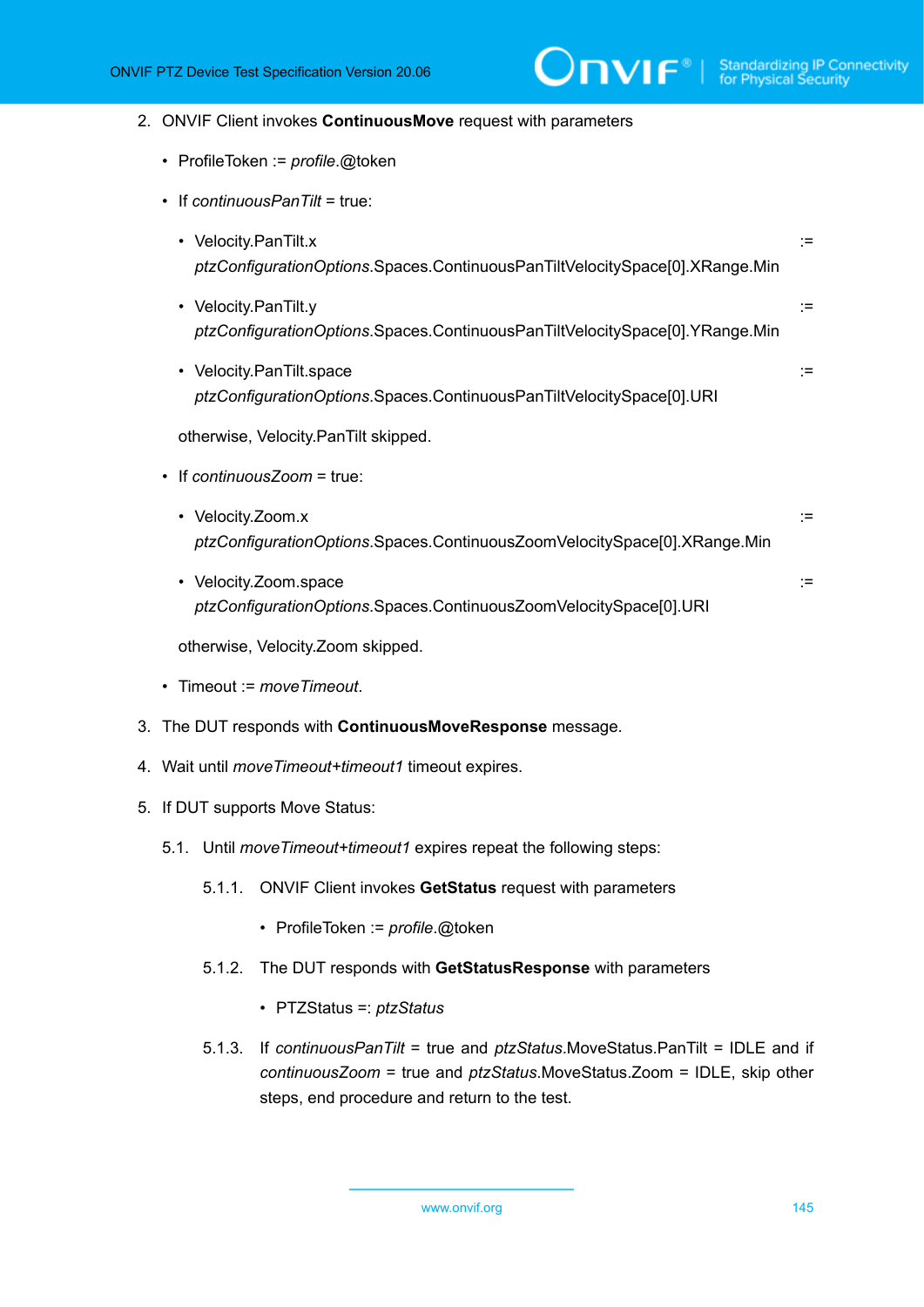5.2. If *moveTimeout+timeout1* expires for step [5.1](#page-144-0), FAIL the test and skip other steps.

 $\mathsf{J}\mathsf{D}\mathsf{V}\mathsf{I}\mathsf{F}^\ast$ 

#### **Procedure Result:**

# **PASS –**

• DUT passes all assertions.

## **FAIL –**

- DUT did not send **ContinuousMoveResponse** message.
- DUT did not send **GetStatusResponse** message.

**Note:** The DUT features support are defined by the procedure mentioned in [ONVIF Feature Discovery].

<span id="page-145-0"></span>**Note:** *timeout1* will be taken from Operation Delay field of ONVIF Device Test Tool.

# A.9 Adjust Pan/Tilt and Zoom Limits

**Name:** HelperAdjustLimits

**Procedure Purpose:** Helper procedure to adjust Pan/Tilt and Zoom limits if requiered.

#### **Pre-requisite:** None

**Input:** Pan/Tilt Space (*panTiltSpace*), could be skipped. Zoom Space (*zoomSpace*), could be skipped. PTZ Configuration (*ptzConfiguration*).

**Returns:** PTZ Configuration (*ptzConfiguration*) with adjusted Pan/Tilt and Zoom limits.

- 1. If *panTiltSpace* is not skipped:
	- 1.1. If *ptzConfiguration*.PanTiltLimits is specified and *ptzConfiguration*.PanTiltLimits.Range.URI != *panTiltSpace*.URI:
		- 1.1.1. Set *ptzConfiguration*.PanTiltLimits.Range := *panTiltSpace*.
		- 1.1.2. Set *updateNeeded* := true.
- 2. If *zoomSpace* is not skipped:
	- 2.1. If *ptzConfiguration*.ZoomLimits is specified and *ptzConfiguration*.ZoomLimits.Range.URI != *zoomSpace*.URI: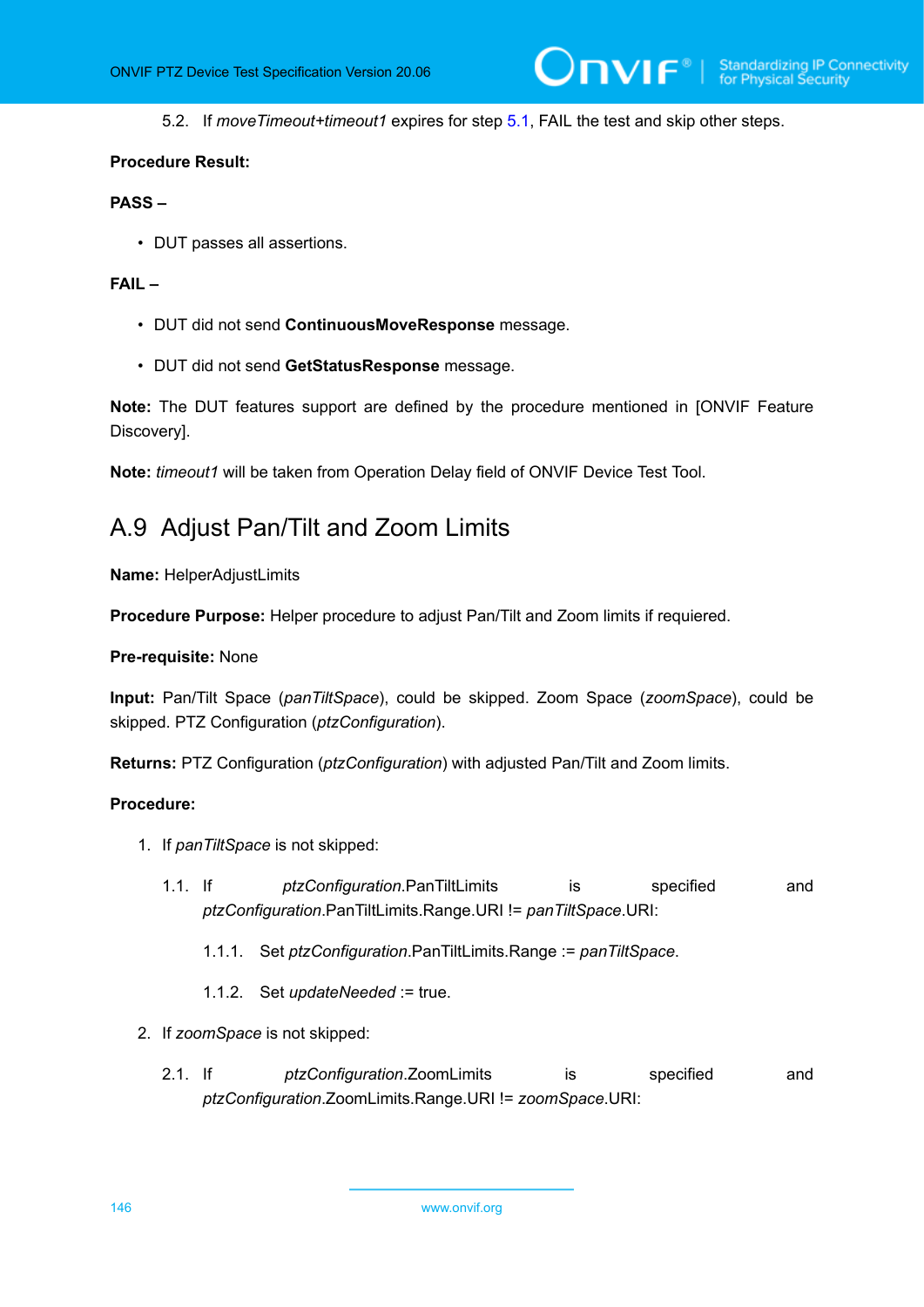- 2.1.1. Set *ptzConfiguration*.ZoomLimits.Range := *zoomSpace*.
- 2.1.2. Set *updateNeeded* := true.
- 3. If updateNeeded = true:
	- 3.1. ONVIF Client invokes **SetConfiguration** request with parameters
		- PTZConfiguration := *ptzConfiguration*
	- 3.2. DUT responds with **SetConfigurationResponse** message.

## **PASS –**

• DUT passes all assertions.

#### **FAIL –**

• DUT did not send **SetConfigurationResponse** message.

# A.10 Absolute Move - Change PTZ Position to Initial State

**Name:** HelperAbsoluteMoveTestInitialPosition2

**Procedure Purpose:** Helper procedure to change PTZ position to initial sate for PTZ test cases.

**Pre-requisite:** Media Service is received from the DUT. PTZ Service is received from the DUT. Absolute movement is supported by the DUT.

**Input:** Pan/Tilt Space (*panTiltSpace*). Zoom Space (*zoomSpace*). Media Profile with PTZ Configuration (*profile*). Supporting of Absolute Pan/Tilt movement (*absolutePanTilt*). Supporting of Absolute Zoom movement (*absoluteZoom*).

# **Returns:** None.

- 1. ONVIF Client invokes **AbsoluteMove** request with parameters
	- ProfileToken := *profile*.@token
	- If *absolutePanTilt* = true:
		- Position.PanTilt.x := *profile*.Configurations.PTZ.PanTiltLimits.Range.XRange.Min if it is specified, otherwise, *pantiltSpace*.XRange.Min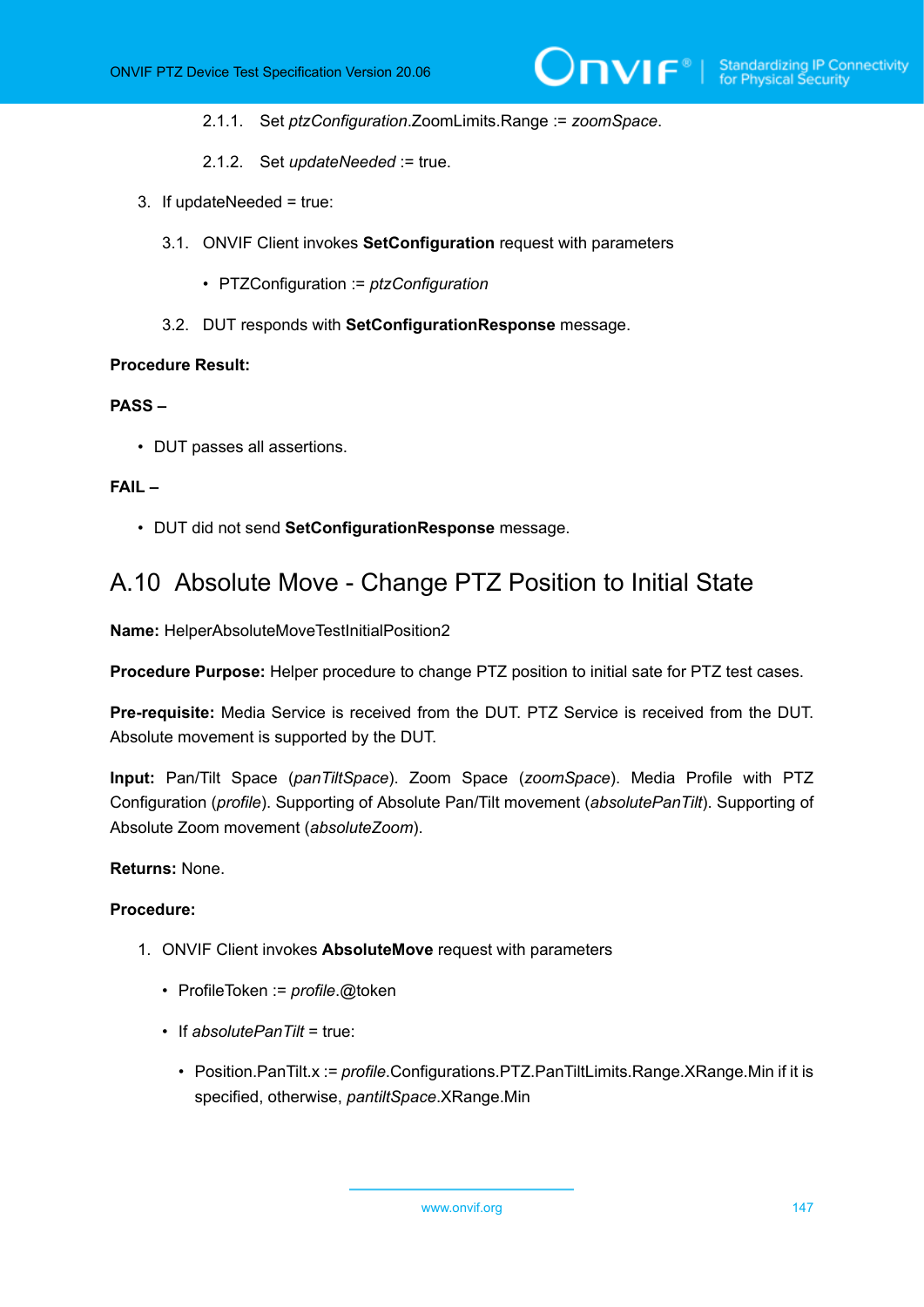- Position.PanTilt.y := *profile*.Configurations.PTZ.PanTiltLimits.Range.YRange.Min if it is specified, otherwise, *pantiltSpace*.YRange.Min
- Position.PanTilt.space := *pantiltSpace*.URI

otherwise, Position.PanTilt skipped.

- If *absoluteZoom* = true:
	- Position.Zoom.x := *profile*.Configurations.PTZ.ZoomLimits.Range.XRange.Min if it is specified, otherwise, *zoomSpace*.XRange.Min
	- Position.Zoom.space := *zoomSpace*.URI

otherwise, Position.Zoom skipped.

- Position.Speed skipped
- 2. The DUT responds with **AbsoluteMoveResponse** message.
- 3. Wait until *timeout1* timeout expires.
- <span id="page-147-0"></span>4. If the DUT supports Move Status:
	- 4.1. Until *timeout1* expires repeat the following steps:
		- 4.1.1. ONVIF Client invokes **GetStatus** request with parameters
			- ProfileToken := *profile*.@token
		- 4.1.2. The DUT responds with **GetStatusResponse** with parameters
			- PTZStatus =: *ptzStatus*
		- 4.1.3. If *absolutePanTilt* = true and *ptzStatus*.MoveStatus.PanTilt = IDLE and if *absoluteZoom* = true and *ptzStatus*.MoveStatus.Zoom = IDLE, skip other steps, end procedure and return to the test.
	- 4.2. If *timeout1* expires for step [4.1,](#page-147-0) FAIL the test and skip other steps.

# **Procedure Result:**

# **PASS –**

• DUT passes all assertions.

**FAIL –**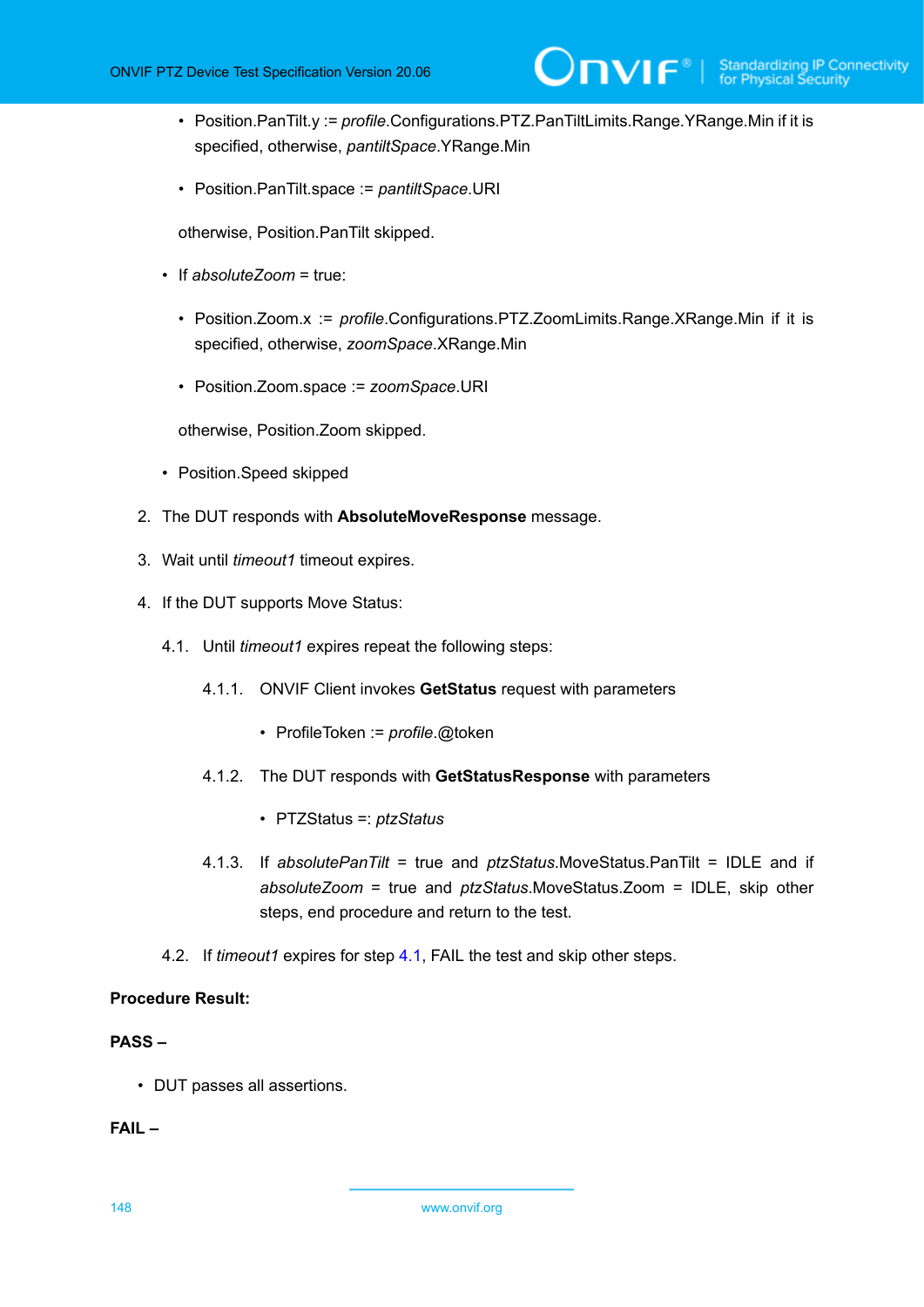- DUT did not send **AbsoluteMoveResponse** message.
- DUT did not send **GetStatusResponse** message.

**Note:** The DUT features support are defined by the procedure mentioned in [ONVIF Feature Discovery].

**Note:** *timeout1* will be taken from Operation Delay field of ONVIF Device Test Tool.

# A.11 Relative Move - Change PTZ Position to Minimum Position

**Name:** HelperRelativeMoveTestMinPosition

**Procedure Purpose:** Helper procedure to change PTZ position to minimum position for PTZ test cases using Relative Move.

**Pre-requisite:** Media Service is received from the DUT. PTZ Service is received from the DUT. Relative movement is supported by the DUT.

**Input:** Pan/Tilt Space (*panTiltSpace*). Zoom Space (*zoomSpace*). Media Profile with PTZ Configuration (*profile*). Supporting of Relative Pan/Tilt movement (*relativePanTilt*). Supporting of Relative Zoom movement (*relativeZoom*).

**Returns:** None.

#### **Procedure:**

- 1. ONVIF Client invokes **RelativeMove** request with parameters
	- ProfileToken := *profile*.@token
	- If *relativePanTilt* = true:
		- Translation.PanTilt.x := *pantiltSpace*.XRange.Min
		- Translation.PanTilt.y := *pantiltSpace*.YRange.Min
		- Translation.PanTilt.space := *pantiltSpace*.URI

otherwise, Translation.PanTilt skipped.

- If *relativeZoom* = true:
	- Translation.Zoom.x := *zoomSpace*.XRange.Min
	- Translation.Zoom.space := *zoomSpace*.URI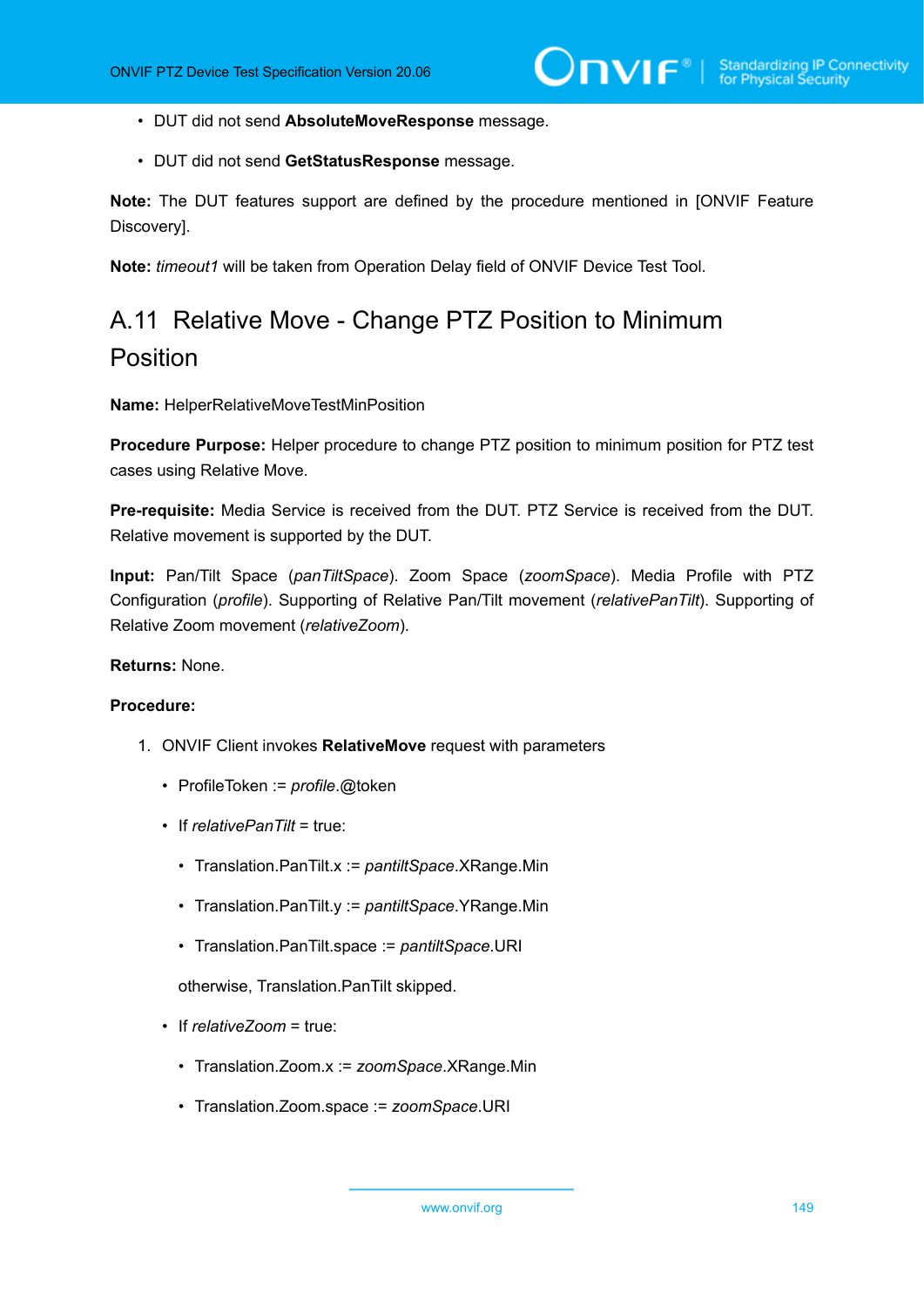otherwise, Translation.Zoom skipped.

- Translation.Speed skipped
- 2. The DUT responds with **RelativeMoveResponse** message.
- 3. Wait until *timeout1* timeout expires.
- <span id="page-149-0"></span>4. If the DUT supports Move Status:
	- 4.1. Until *timeout1* expires repeat the following steps:
		- 4.1.1. ONVIF Client invokes **GetStatus** request with parameters
			- ProfileToken := *profile*.@token
		- 4.1.2. The DUT responds with **GetStatusResponse** with parameters
			- PTZStatus =: *ptzStatus*
		- 4.1.3. If *relativePanTilt* = true and *ptzStatus*.MoveStatus.PanTilt = IDLE and if *relativeZoom* = true and *ptzStatus*.MoveStatus.Zoom = IDLE, skip other steps, end procedure and return to the test.
	- 4.2. If *timeout1* expires for step [4.1,](#page-149-0) FAIL the test and skip other steps.

#### **Procedure Result:**

#### **PASS –**

• DUT passes all assertions.

### **FAIL –**

- DUT did not send **RelativeMoveResponse** message.
- DUT did not send **GetStatusResponse** message.

**Note:** *timeout1* will be taken from Operation Delay field of ONVIF Device Test Tool.

# A.12 Change PTZ Position to Maximum Position

**Name:** HelperMoveToMaxPosition

**Procedure Purpose:** Helper procedure to change PTZ position to maximum position for PTZ test cases.

**Pre-requisite:** None.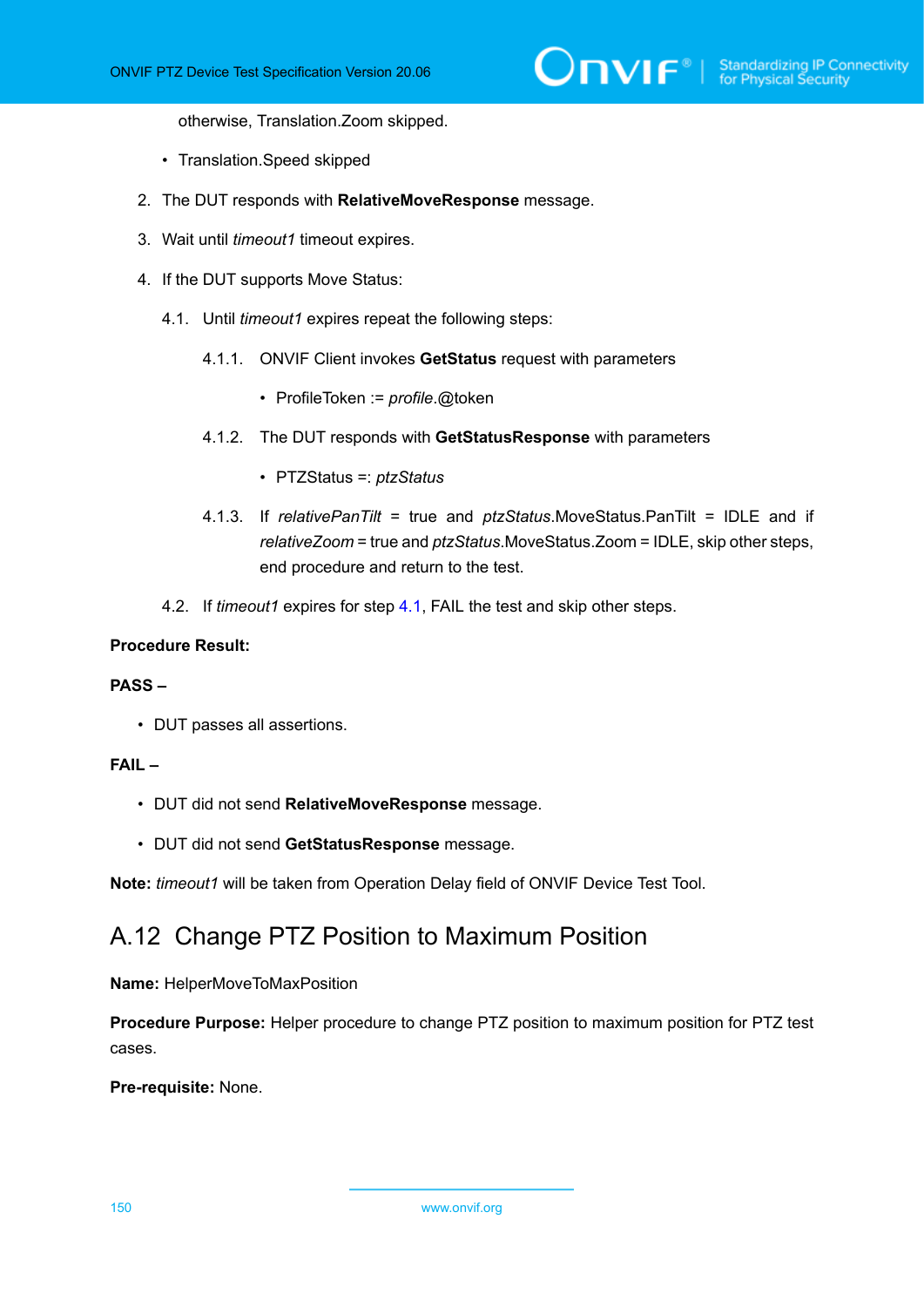**Input:** Media Profile with PTZ Configuration (*profile*). PTZ Configuration Options (*ptzConfigurationOptions*). Supporting of Absolute Pan/Tilt movement (*absolutePanTilt*). Supporting of Absolute Zoom movement (*absoluteZoom*). Supporting of Continuous Pan/Tilt movement (*continuousPanTilt*). Supporting of Continuous Zoom movement (*continuousZoom*). Supporting of Relative Pan/Tilt movement (*relativePanTilt*). Supporting of Relative Zoom movement (*relativeZoom*).

# **Returns:** None.

- 1. If *continuousPanTilt* = true or *continuousZoom* = true:
	- ONVIF Client changes PTZ position to maximum using continuous movement by following the procedure mentioned in [Annex A.13](#page-152-0) with the following input and output parameters
		- in *profile* Media Profile with PTZ Configuration
		- in *ptzConfigurationOptions* PTZ Configuration Options
		- in *continuousPanTilt* Supporting of Continuous Pan/Tilt movement
		- in *continuousZoom* Supporting of Continuous Zoom movement
	- Return to test procedure.
- 2. If *absolutePanTilt* = true or *absoluteZoom* = true:
	- If *absolutePanTilt* = true:
		- 2.1. Set *pantiltSpace* := *ptzConfigurationOptions*.Spaces.AbsolutePanTiltPositionSpace[*genericPanTiltSpace*], where *genericPanTiltSpace* is the index number of the first item on the *ptzConfigurationOptions*.Spaces.AbsolutePanTiltPositionSpace list that has URI = "http://www.onvif.org/ver10/tptz/PanTiltSpaces/PositionGenericSpace"
	- If *absoluteZoom* = true:
		- 2.1. Set *zoomSpace* := *ptzConfigurationOptions*.Spaces.AbsoluteZoomPositionSpace[*genericZoomSpace*], where *genericZoomSpace* is the index number of the first item on the *ptzConfigurationOptions*.Spaces.AbsoluteZoomPositionSpace list that has URI = "http://www.onvif.org/ver10/tptz/ZoomSpaces/PositionGenericSpace"
	- ONVIF Client adjusts Pan/Tilt and Zoom limits if requiered by following the procedure mentioned in [Annex A.9](#page-145-0) with the following input and output parameters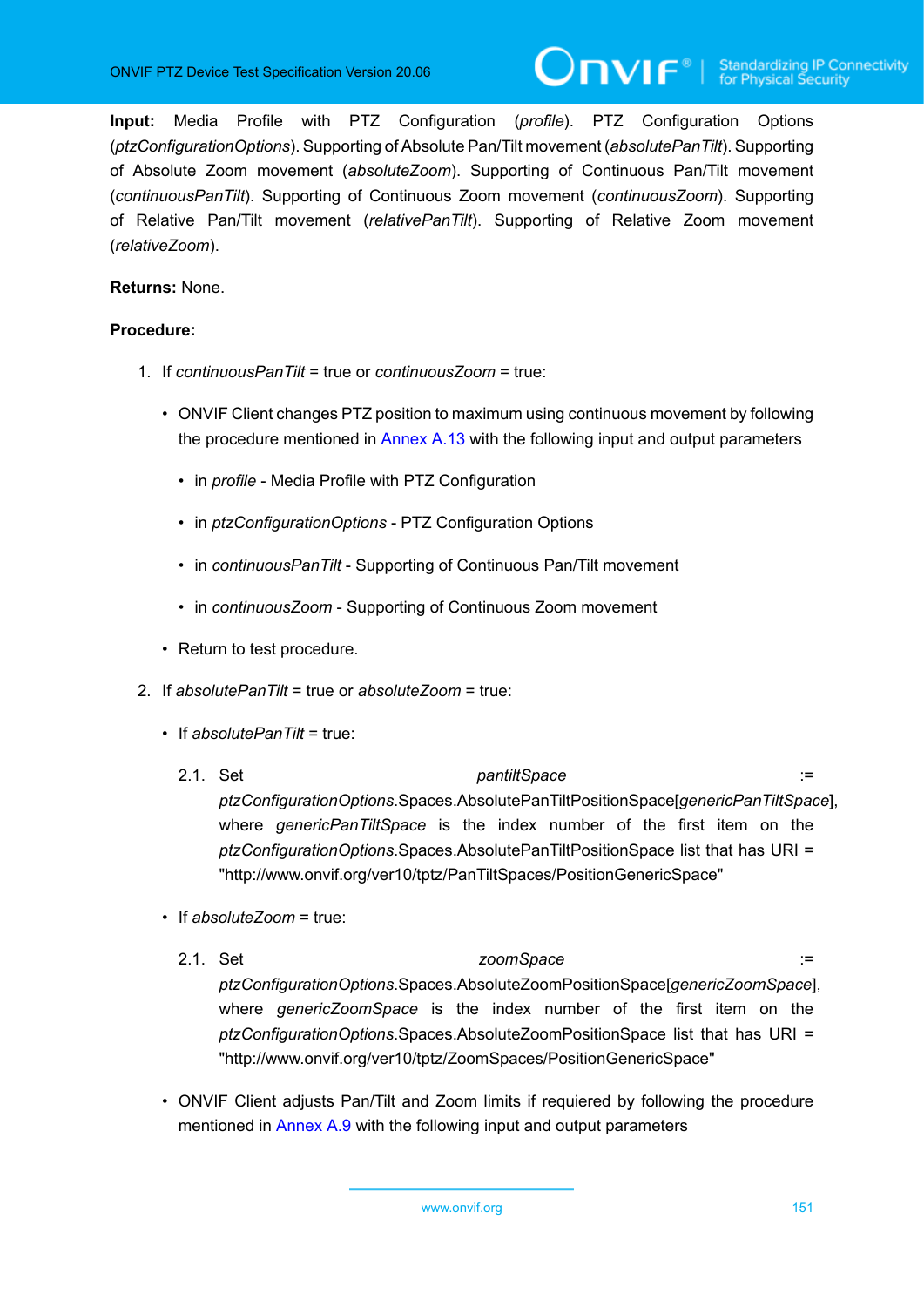- in *pantiltSpace* Pan/Tilt Space
- in *zoomSpace* Zoom Space
- in *profile*.Configurations.PTZ PTZ Configuration
- out *profile*.Configurations.PTZ PTZ Configuration with adjusted Pan/Tilt and Zoom limits
- ONVIF Client changes PTZ position to maximum using absolute movement by following the procedure mentioned in [Annex A.14](#page-154-0) with the following input and output parameters
	- in *profile* Media Profile with PTZ Configuration
	- in *pantiltSpace* Options for Absolute Pan/Tilt Position Default Space
	- in *zoomSpace* Options for Absolute Zoom Position Default Space
- Return to test procedure.
- 3. If *relativePanTilt* = true or *relativeZoom* = true:
	- If *relativePanTilt* = true:
		- 3.1. Set *pantiltSpace* := *ptzConfigurationOptions*.Spaces.RelativePanTiltPositionSpace[*genericPanTiltSpace*], where *genericPanTiltSpace* is the index number of the first item on the *ptzConfigurationOptions*.Spaces.RelativePanTiltPositionSpace list that has URI = "http://www.onvif.org/ver10/tptz/PanTiltSpaces/TranslationGenericSpace"
	- If *relativeZoom* = true:
		- 3.1. Set *zoomSpace* := *ptzConfigurationOptions*.Spaces.RelativeZoomPositionSpace[*genericZoomSpace*], where *genericZoomSpace* is the index number of the first item on the *ptzConfigurationOptions*.Spaces.RelativeZoomPositionSpace list that has URI = "http://www.onvif.org/ver10/tptz/ZoomSpaces/TranslationGenericSpace"
	- ONVIF Client changes PTZ position to maximum using relative movement by following the procedure mentioned in [Annex A.15](#page-156-0) with the following input and output parameters
		- in *profile* Media Profile with PTZ Configuration
		- in *pantiltSpace* Options for Relative Pan/Tilt Position Default Space
		- in *zoomSpace* Options for Relative Zoom Position Default Space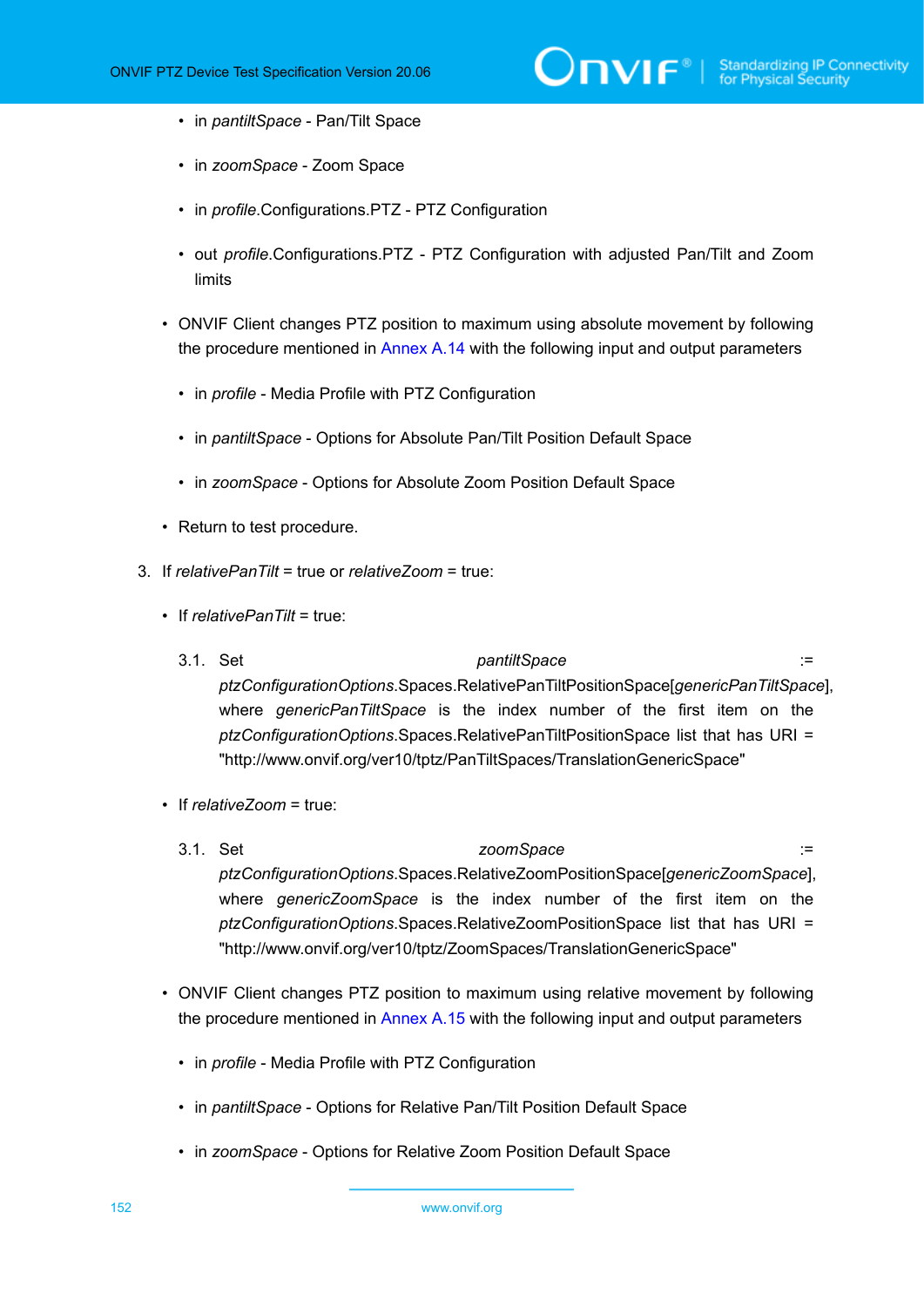- in *relativePanTilt* Supporting of Relative Pan/Tilt movement
- in *relativeZoom* Supporting of Relative Zoom movement
- Return to test procedure.

## **PASS –**

• DUT passes all assertions.

# **FAIL –**

• None.

# <span id="page-152-0"></span>A.13 Continuous Move - Change PTZ Position to Maximum Position

**Name:** HelperContinuousMoveTestMaxPosition2

**Procedure Purpose:** Helper procedure to change PTZ position to maximum for PTZ test cases.

**Pre-requisite:** Media Service is received from the DUT. PTZ Service is received from the DUT. Continuous movement is supported by the DUT.

**Input:** PTZ Configuration Options (*ptzConfigurationOptions*). Media Profile with PTZ Configuration (*profile*). Supporting of Continuous Pan/Tilt movement (*continuousPanTilt*). Supporting of Continuous Zoom movement (*continuousZoom*).

#### **Returns:** None.

- 1. Set *moveTimeout* := MIN( MAX(PT30S, *ptzConfigurationOptions*.PTZTimeout.Min), *ptzConfigurationOptions*.PTZTimeout.Max)
- 2. ONVIF Client invokes **ContinuousMove** request with parameters
	- ProfileToken := *profile*.@token
	- If *continuousPanTilt* = true:
		- Velocity.PanTilt.x := *ptzConfigurationOptions*.Spaces.ContinuousPanTiltVelocitySpace[0].XRange.Max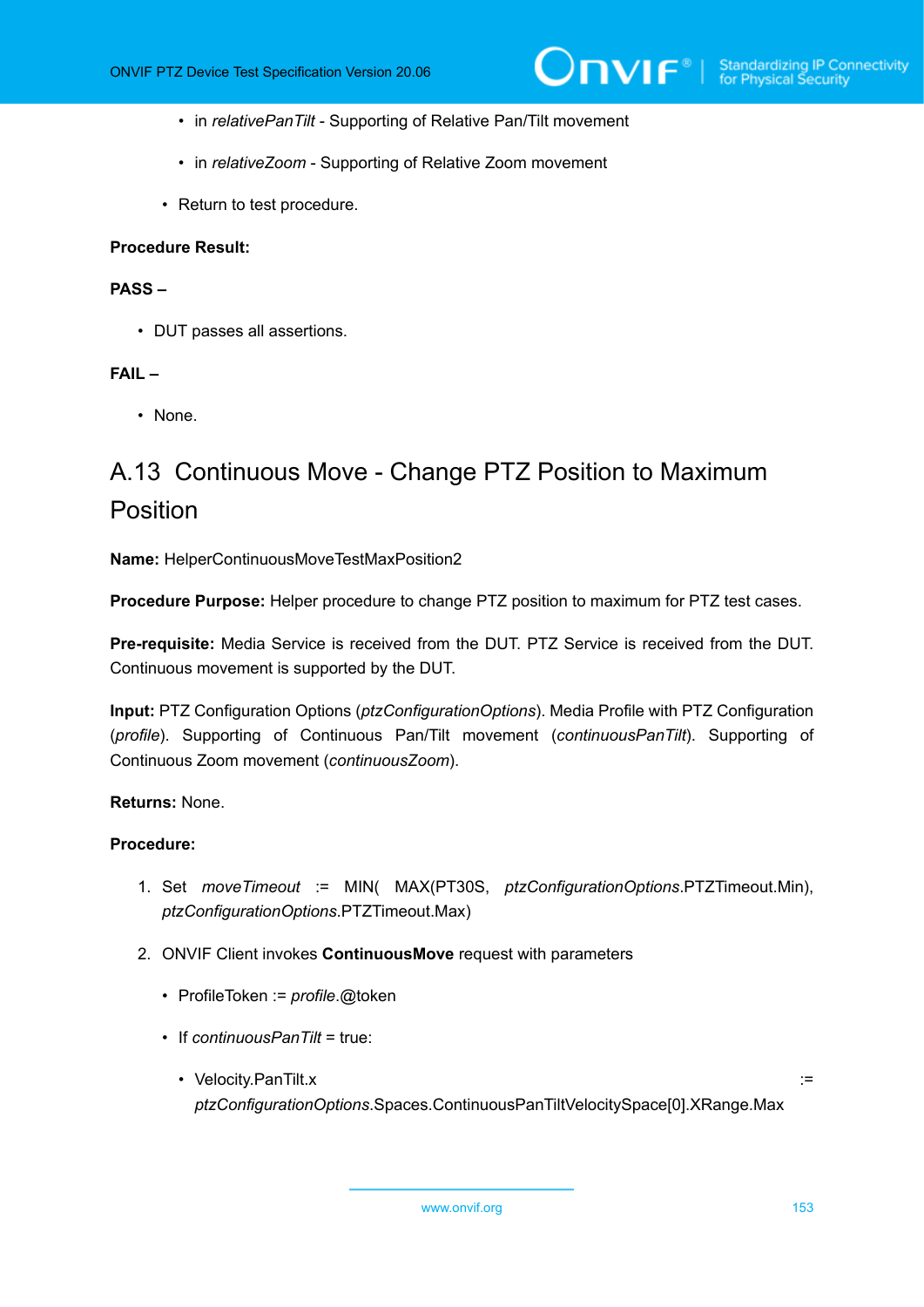| • Velocity.PanTilt.y                                                        |  |
|-----------------------------------------------------------------------------|--|
| ptzConfigurationOptions.Spaces.ContinuousPanTiltVelocitySpace[0].YRange.Max |  |

• Velocity.PanTilt.space := *ptzConfigurationOptions*.Spaces.ContinuousPanTiltVelocitySpace[0].URI

otherwise, Velocity.PanTilt skipped.

- If *continuousZoom* = true:
	- Velocity.Zoom.x := *ptzConfigurationOptions*.Spaces.ContinuousZoomVelocitySpace[0].XRange.Max
	- Velocity.Zoom.space := *ptzConfigurationOptions*.Spaces.ContinuousZoomVelocitySpace[0].URI

otherwise, Velocity.Zoom skipped.

- Timeout := *moveTimeout*.
- 3. The DUT responds with **ContinuousMoveResponse** message.
- 4. Wait until *moveTimeout+timeout1* timeout expires.
- <span id="page-153-0"></span>5. If DUT supports Move Status:
	- 5.1. Until *moveTimeout+timeout1* expires repeat the following steps:
		- 5.1.1. ONVIF Client invokes **GetStatus** request with parameters
			- ProfileToken := *profile*.@token
		- 5.1.2. The DUT responds with **GetStatusResponse** with parameters
			- PTZStatus =: *ptzStatus*
		- 5.1.3. If *continuousPanTilt* = true and *ptzStatus*.MoveStatus.PanTilt = IDLE and if *continuousZoom* = true and *ptzStatus*.MoveStatus.Zoom = IDLE, skip other steps, end procedure and return to the test.
	- 5.2. If *moveTimeout+timeout1* expires for step [5.1](#page-153-0), FAIL the test and skip other steps.

# **Procedure Result:**

# **PASS –**

• DUT passes all assertions.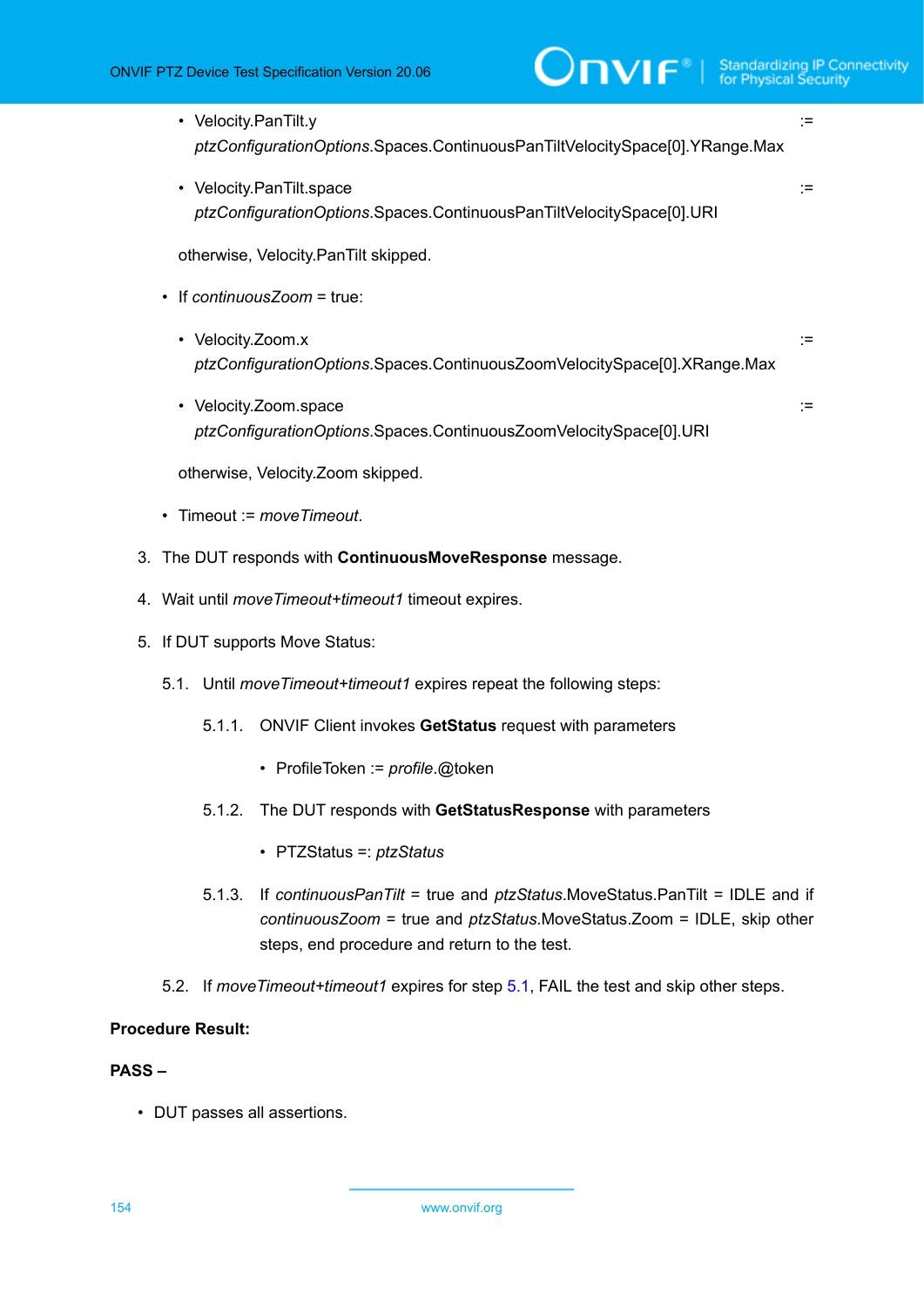# **FAIL –**

- DUT did not send **ContinuousMoveResponse** message.
- DUT did not send **GetStatusResponse** message.

**Note:** The DUT features support are defined by the procedure mentioned in [ONVIF Feature Discovery].

<span id="page-154-0"></span>**Note:** *timeout1* will be taken from Operation Delay field of ONVIF Device Test Tool.

# A.14 Absolute Move - Change PTZ Position to Maximum Position

**Name:** HelperAbsoluteMoveTestMaxPosition

**Procedure Purpose:** Helper procedure to change PTZ position to maximum position for PTZ test cases using Absolute Move.

**Pre-requisite:** Media Service is received from the DUT. PTZ Service is received from the DUT. Absolute movement is supported by the DUT.

**Input:** Pan/Tilt Space (*panTiltSpace*). Zoom Space (*zoomSpace*). Media Profile with PTZ Configuration (*profile*). Supporting of Absolute Pan/Tilt movement (*absolutePanTilt*). Supporting of Absolute Zoom movement (*absoluteZoom*).

#### **Returns:** None.

### **Procedure:**

- 1. ONVIF Client invokes **AbsoluteMove** request with parameters
	- ProfileToken := *profile*.@token
	- If *absolutePanTilt* = true:
		- Position.PanTilt.x := *profile*.Configurations.PTZ.PanTiltLimits.Range.XRange.Max if it is specified, otherwise, *pantiltSpace*.XRange.Max
		- Position.PanTilt.y := *profile*.Configurations.PTZ.PanTiltLimits.Range.YRange.Max if it is specified, otherwise, *pantiltSpace*.YRange.Max
		- Position.PanTilt.space := *pantiltSpace*.URI

otherwise, Position.PanTilt skipped.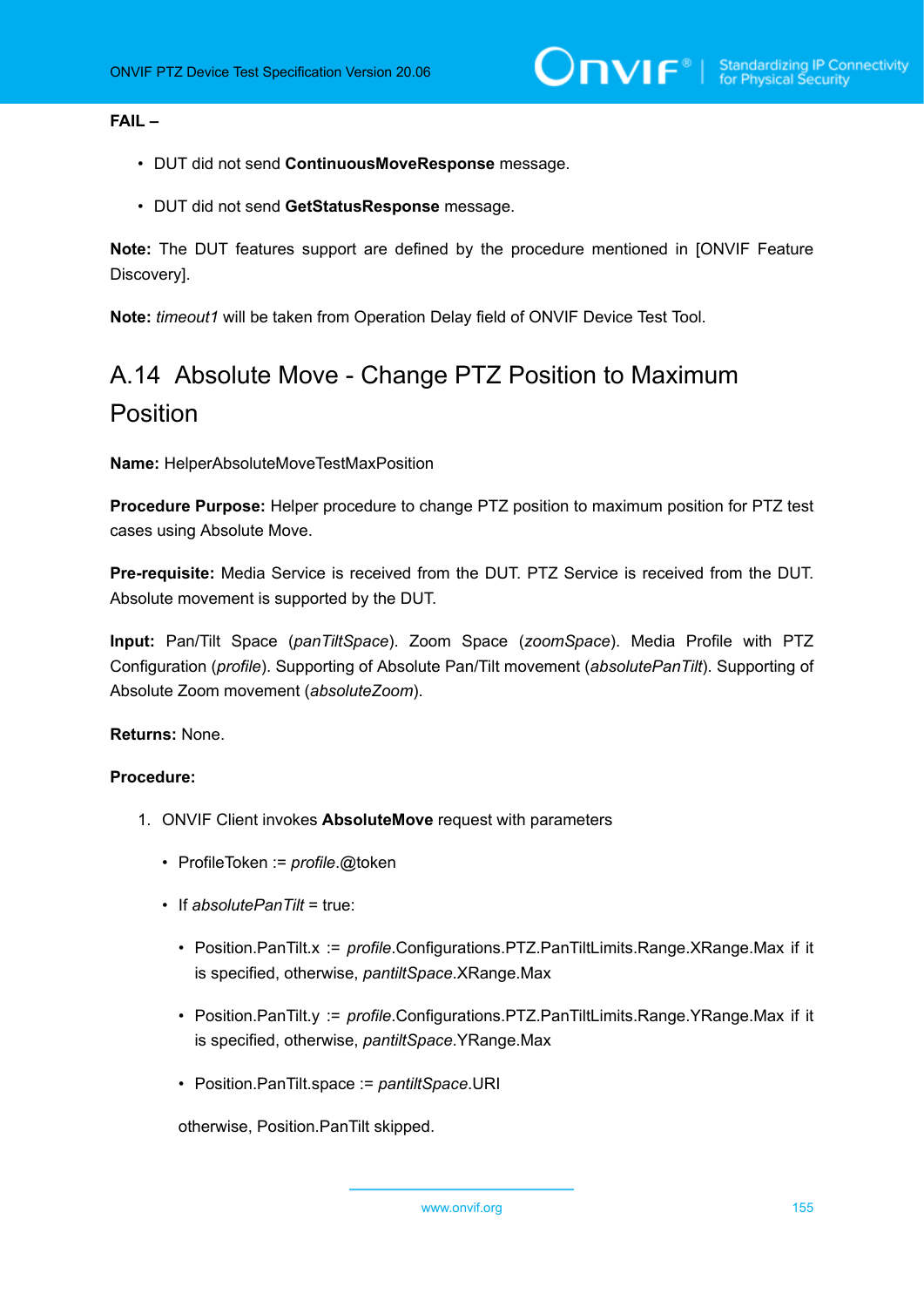- If *absoluteZoom* = true:
	- Position.Zoom.x := *profile*.Configurations.PTZ.ZoomLimits.Range.XRange.Max if it is specified, otherwise, *zoomSpace*.XRange.Max
	- Position.Zoom.space := *zoomSpace*.URI

otherwise, Position.Zoom skipped.

- Position.Speed skipped
- 2. The DUT responds with **AbsoluteMoveResponse** message.
- 3. Wait until *timeout1* timeout expires.
- <span id="page-155-0"></span>4. If the DUT supports Move Status:
	- 4.1. Until *timeout1* expires repeat the following steps:
		- 4.1.1. ONVIF Client invokes **GetStatus** request with parameters
			- ProfileToken := *profile*.@token
		- 4.1.2. The DUT responds with **GetStatusResponse** with parameters
			- PTZStatus =: *ptzStatus*
		- 4.1.3. If *absolutePanTilt* = true and *ptzStatus*.MoveStatus.PanTilt = IDLE and if *absoluteZoom* = true and *ptzStatus*.MoveStatus.Zoom = IDLE, skip other steps, end procedure and return to the test.
	- 4.2. If *timeout1* expires for step [4.1,](#page-155-0) FAIL the test and skip other steps.

# **Procedure Result:**

# **PASS –**

• DUT passes all assertions.

# **FAIL –**

- DUT did not send **AbsoluteMoveResponse** message.
- DUT did not send **GetStatusResponse** message.

**Note:** The DUT features support are defined by the procedure mentioned in [ONVIF Feature Discovery].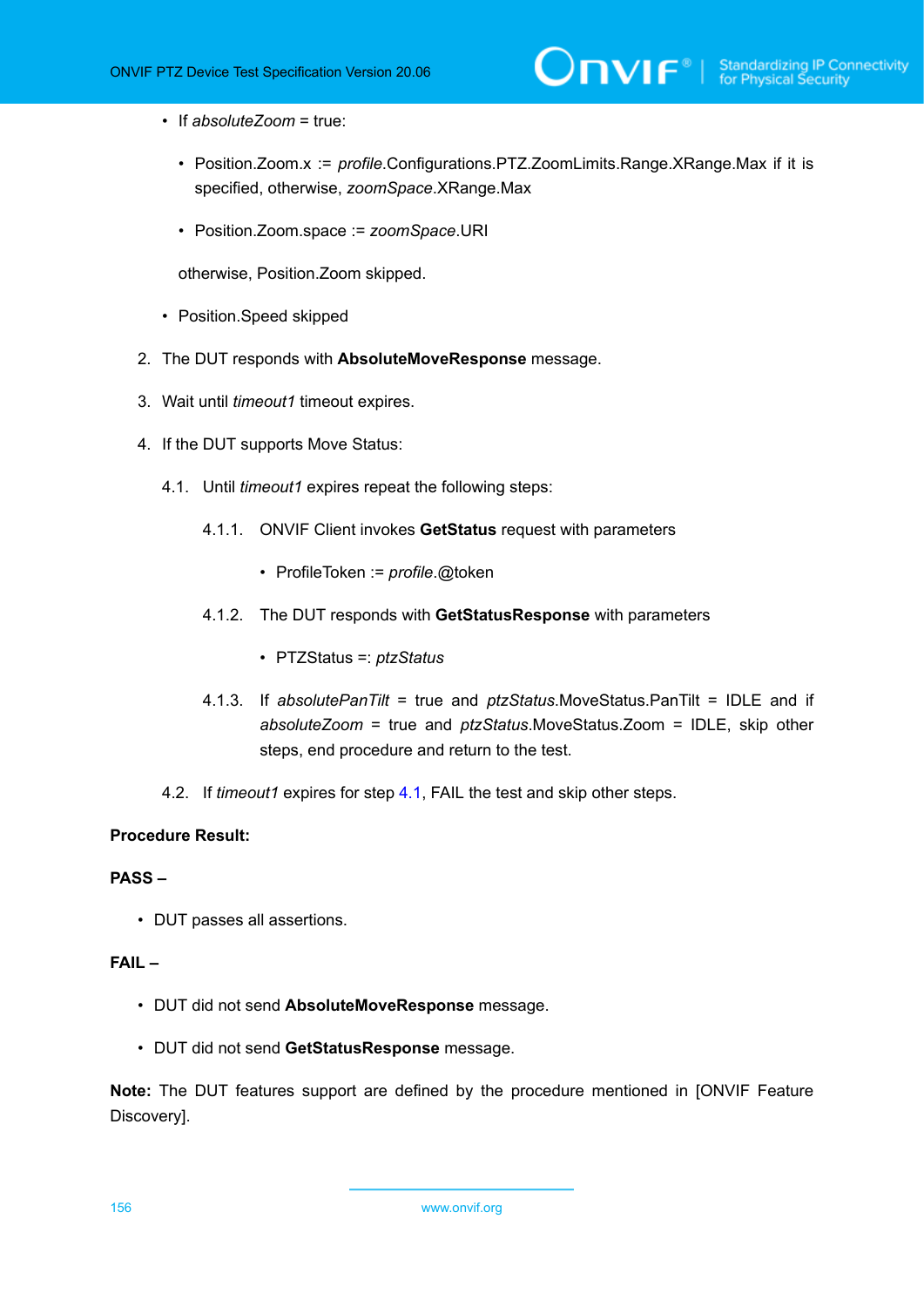<span id="page-156-0"></span>**Note:** *timeout1* will be taken from Operation Delay field of ONVIF Device Test Tool.

# A.15 Relative Move - Change PTZ Position to Maximum Position

**Name:** HelperRelativeMoveTestMaxPosition

**Procedure Purpose:** Helper procedure to change PTZ position to maximum position for PTZ test cases using Relative Move.

**Pre-requisite:** Media Service is received from the DUT. PTZ Service is received from the DUT. Relative movement is supported by the DUT.

**Input:** Pan/Tilt Space (*panTiltSpace*). Zoom Space (*zoomSpace*). Media Profile with PTZ Configuration (*profile*). Supporting of Relative Pan/Tilt movement (*relativePanTilt*). Supporting of Relative Zoom movement (*relativeZoom*).

# **Returns:** None.

# **Procedure:**

- 1. ONVIF Client invokes **RelativeMove** request with parameters
	- ProfileToken := *profile*.@token
	- If *relativePanTilt* = true:
		- Translation.PanTilt.x := *pantiltSpace*.XRange.Max
		- Translation.PanTilt.y := *pantiltSpace*.YRange.Max
		- Translation.PanTilt.space := *pantiltSpace*.URI

otherwise, Translation.PanTilt skipped.

- If *relativeZoom* = true:
	- Translation.Zoom.x := *zoomSpace*.XRange.Max
	- Translation.Zoom.space := *zoomSpace*.URI

otherwise, Translation.Zoom skipped.

- Translation.Speed skipped
- 2. The DUT responds with **RelativeMoveResponse** message.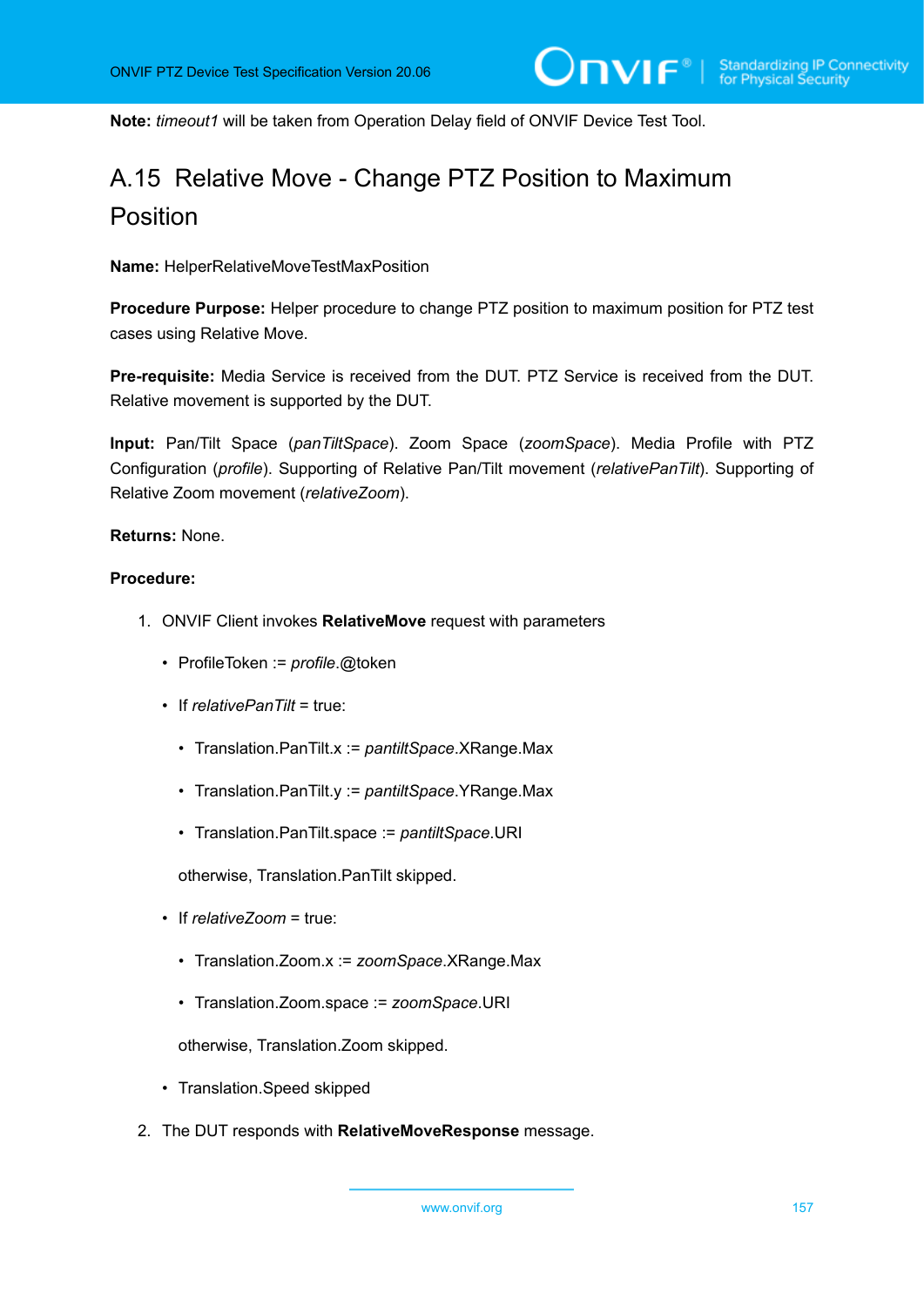- 3. Wait until *timeout1* timeout expires.
- <span id="page-157-0"></span>4. If the DUT supports Move Status:
	- 4.1. Until *timeout1* expires repeat the following steps:
		- 4.1.1. ONVIF Client invokes **GetStatus** request with parameters
			- ProfileToken := *profile*.@token
		- 4.1.2. The DUT responds with **GetStatusResponse** with parameters
			- PTZStatus =: *ptzStatus*
		- 4.1.3. If *relativePanTilt* = true and *ptzStatus*.MoveStatus.PanTilt = IDLE and if *relativeZoom* = true and *ptzStatus*.MoveStatus.Zoom = IDLE, skip other steps, end procedure and return to the test.
	- 4.2. If *timeout1* expires for step [4.1,](#page-157-0) FAIL the test and skip other steps.

#### **PASS –**

• DUT passes all assertions.

# **FAIL –**

- DUT did not send **RelativeMoveResponse** message.
- DUT did not send **GetStatusResponse** message.

**Note:** *timeout1* will be taken from Operation Delay field of ONVIF Device Test Tool.

# A.16 Name Parameters

There are the following limitations on maximum length of the Name parameters that shall be used during tests by ONVIF Device Test Tool to prevent faults from DUT:

- Name shall be less than or equal to 64 characters (only readable characters accepted).
- Token shall be less than or equal to 64 characters (only readable characters are accepted).
- UTF-8 character set shall be used for Name.

**Note:** these limitations will not be used, if ONVIF Device Test Tool reuses values that were received from the DUT.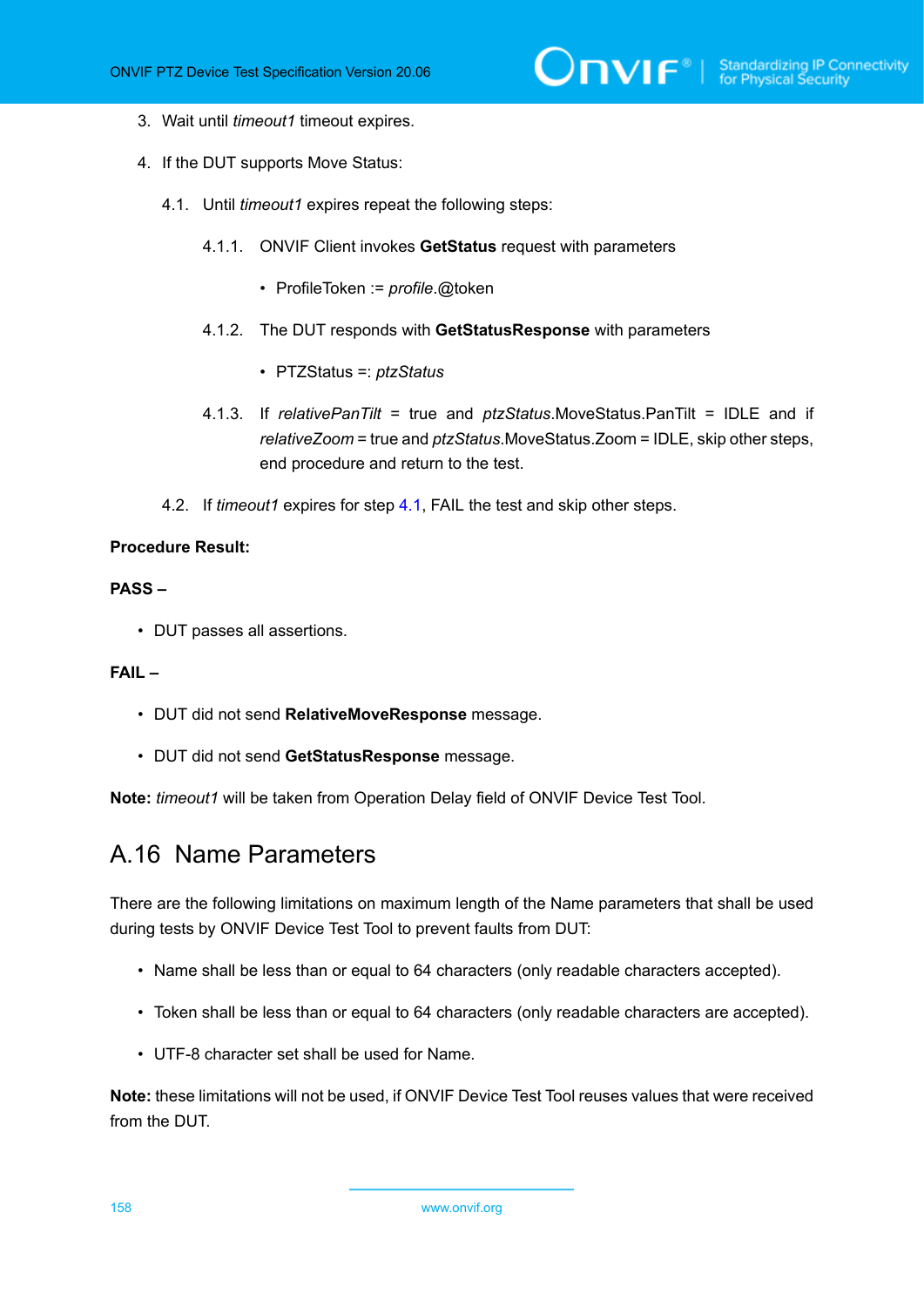# A.17 Media Profile Configuration for PTZ Control

**Name:** HelperMediaProfileConfiguration

**Procedure Purpose:** Helper procedure to find, create or configure Media Profile with Video Source Configuration and PTZ Configuration.

**Pre-requisite:** Media2 Service is received from the DUT. PTZ Service is received from the DUT. GetCompatibleConfigurations is supported by Device as indicated by the GetCompatibleConfigurations = true capability.

**Input:** Token of the PTZ Node, with which Media Profile should be configured (*ptzNodeToken*).

**Returns:** Media Profile (*profile*) with Video Source Configuration and PTZ Configuration.

# **Procedure:**

- 1. ONVIF Client invokes **GetProfiles** request with parameters
	- Token skipped
	- $\cdot$  Type[0] := PTZ
	- Type[1] := VideoSource
- 2. The DUT responds with **GetProfilesResponse** message with parameters
	- Profiles list =: *profileList*
- 3. If *profileList* is empty, FAIL the test and skip other steps.
- 4. If *profileList* contains Media Profile, which includes Configurations.PTZ.NodeToken = *ptzNodeToken*:
	- 4.1. Set *profile* := item from *profileList* list, which includes Configurations.PTZ.NodeToken = *ptzNodeToken*
	- 4.2. If *profile* does not contain Configurations.VideoSource:
		- 4.2.1. ONVIF Client adds Video Source to Media Profile by following the procedure mentioned in [Annex A.18](#page-159-0) with the following input and output parameters
			- in *profile* Media Profile
			- out *profile* Media Profile with Video Source Configuration
	- 4.3. Skip other steps in the procedure.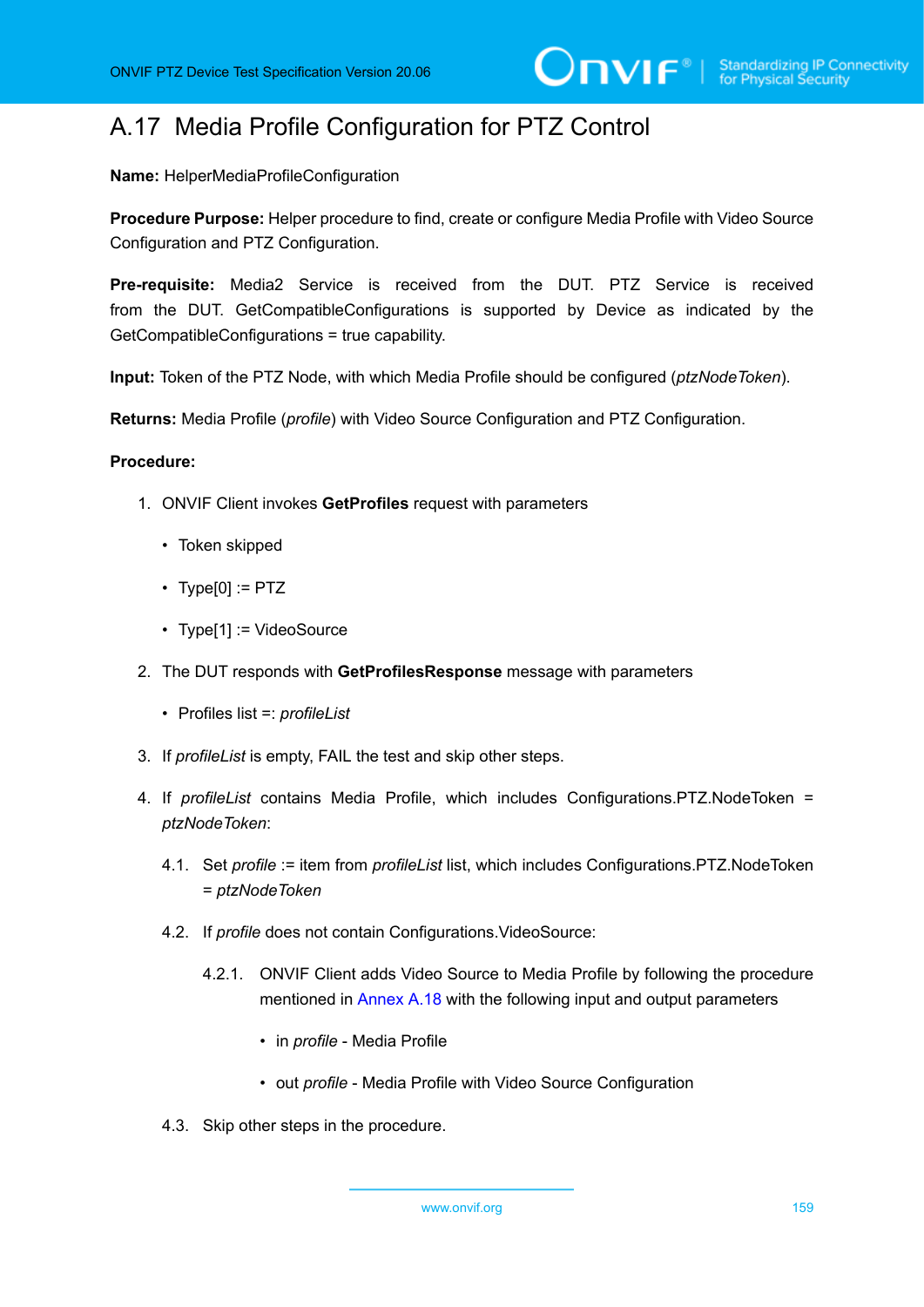- 5. For each profile (*profile*) with Video Source Configuration from *profileList*:
	- 5.1. ONVIF Client invokes **GetCompatibleConfigurations** request.
	- 5.2. The DUT responds with **GetCompatibleConfigurationsResponse** message with parameters
		- PTZConfiguration list =: *ptzConfigurationList*
	- 5.3. If *ptzConfigurationList* contains item with NodeToken = *ptzNodeToken*:
		- 5.3.1. ONVIF Client invokes **AddConfiguration** request with parameters
			- ProfileToken := *profile*.@token
			- Name skipped
			- Configuration[0].Type := PTZ
			- Configuration[0].Token := *ptzConfiguration*.@token
		- 5.3.2. The DUT responds with **AddConfigurationResponse** message.
		- 5.3.3. Return *profile* and skip other steps.
- 6. FAIL the test and skip other steps.

#### **PASS –**

• DUT passes all assertions.

# **FAIL –**

- DUT did not send **GetProfilesResponse** message.
- DUT did not send **GetConfigurationsResponse** message.
- DUT did not send **AddConfigurationResponse** message.

# <span id="page-159-0"></span>A.18 Media Profile Configuration with Video Source **Configuration**

**Name:** HelperMediaProfileConfigurationVS

**Procedure Purpose:** Helper procedure to add Video Source Configuration to Media Profile.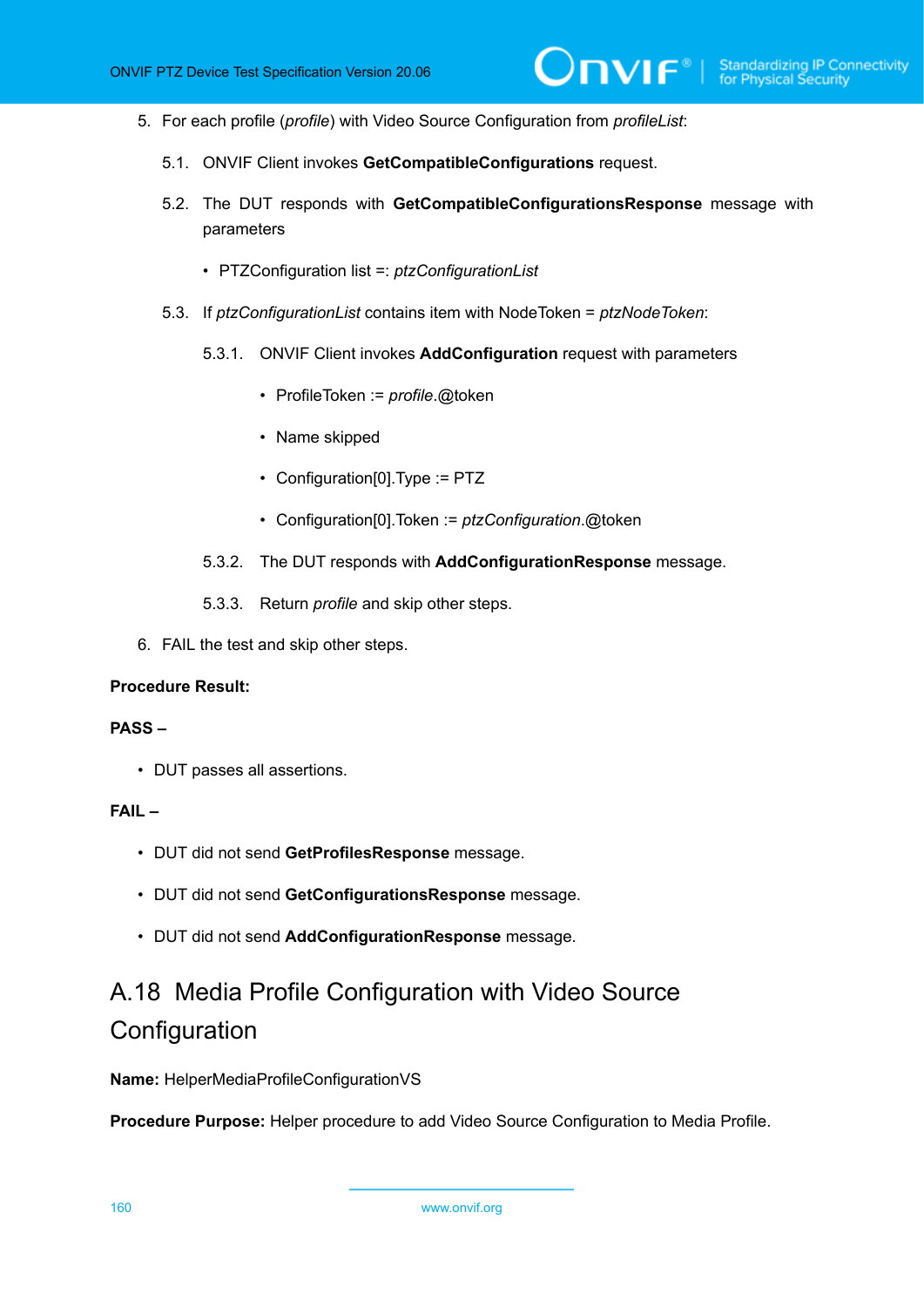**Pre-requisite:** Media2 Service is received from the DUT. PTZ Service is received from the DUT.

**Input:** Media Profile (*profile*).

**Returns:** Media Profile (*profile*) with Video Source Configuration.

#### **Procedure:**

- 1. ONVIF Client invokes **GetVideoSourceConfigurations** request with parameters
	- ConfigurationToken skipped
	- ProfileToken = *profile*.@token
- 2. The DUT responds with **GetVideoSourceConfigurationsResponse** with parameters
	- Configurations list =: *videoSourceConfigurationList*
- 3. If *videoSourceConfigurationList* is empty, FAIL the test and skip other steps.
- 4. ONVIF Client invokes **AddConfiguration** request with parameters
	- ProfileToken := *profile*.@token
	- Name skipped
	- Configuration[0].Type := VideoSource
	- Configuration[0].Token := *videoSourceConfigurationList*[0]
- 5. The DUT responds with **AddConfigurationResponse** message.

#### **Procedure Result:**

# **PASS –**

• DUT passes all assertions.

#### **FAIL –**

- DUT did not send **GetVideoSourceConfigurationsResponse** message.
- DUT did not send **AddConfigurationResponse** message.

# <span id="page-160-0"></span>A.19 Verify PTZ Configuration Options

**Name:** HelperValidatePTZConfOptions

**Procedure Purpose:** Helper procedure to verify PTZ Configuration Options.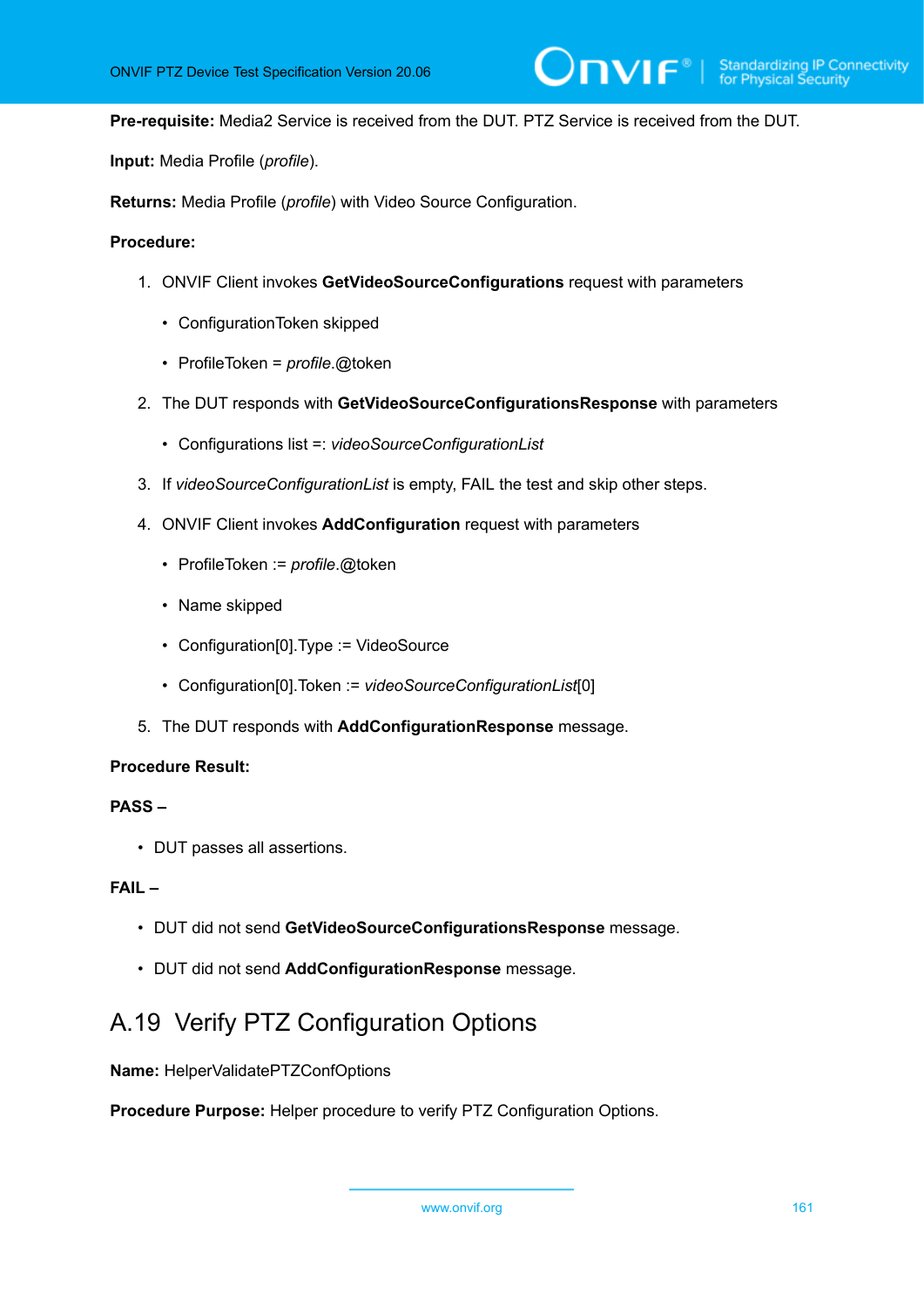#### **Pre-requisite:** None

**Input:** PTZ Configuration Options (*ptzConfigurationOptions*).

#### **Returns:** None

- 1. If *ptzConfigurationOptions*.Spaces is empty, FAIL the test and skip other steps.
- 2. If the DUT supports Absolute Pan/Tilt Movement for PTZ Node selected on Management tab:
	- 2.1. If *ptzConfigurationOptions*.Spaces.AbsolutePanTiltPositionSpace list does not contain item with URI = "http://www.onvif.org/ver10/tptz/PanTiltSpaces/ PositionGenericSpace", FAIL the test and skip other steps.
- 3. If the DUT supports Absolute Zoom Movement for PTZ Node selected on Management tab:
	- 3.1. If *ptzConfigurationOptions*.Spaces.AbsoluteZoomPositionSpace list does not contain item with URI = "http://www.onvif.org/ver10/tptz/ZoomSpaces/PositionGenericSpace", FAIL the test and skip other steps.
- 4. If the DUT supports Continuous Pan/Tilt Movement for PTZ Node selected on Management tab:
	- 4.1. If *ptzConfigurationOptions*.Spaces.ContinuousPanTiltVelocitySpace list does not contain item with URI = "http://www.onvif.org/ver10/tptz/PanTiltSpaces/ VelocityGenericSpace", FAIL the test and skip other steps.
- 5. If the DUT supports Continuous Zoom Movement for PTZ Node selected on Management tab:
	- 5.1. If *ptzConfigurationOptions*.Spaces.ContinuousZoomVelocitySpace list does not contain item with URI = "http://www.onvif.org/ver10/tptz/ZoomSpaces/ VelocityGenericSpace", FAIL the test and skip other steps.
- 6. If the DUT supports Relative Pan/Tilt Movement for PTZ Node selected on Management tab:
	- 6.1. If *ptzConfigurationOptions*.Spaces.RelativePanTiltTranslationSpace list does not contain item with URI = "http://www.onvif.org/ver10/tptz/PanTiltSpaces/ TranslationGenericSpace", FAIL the test and skip other steps.
- 7. If the DUT supports Relative Zoom Movement for PTZ Node selected on Management tab:
	- 7.1. If *ptzConfigurationOptions*.Spaces.RelativeZoomTranslationSpace list does not contain item with URI = "http://www.onvif.org/ver10/tptz/ZoomSpaces/ TranslationGenericSpace", FAIL the test and skip other steps.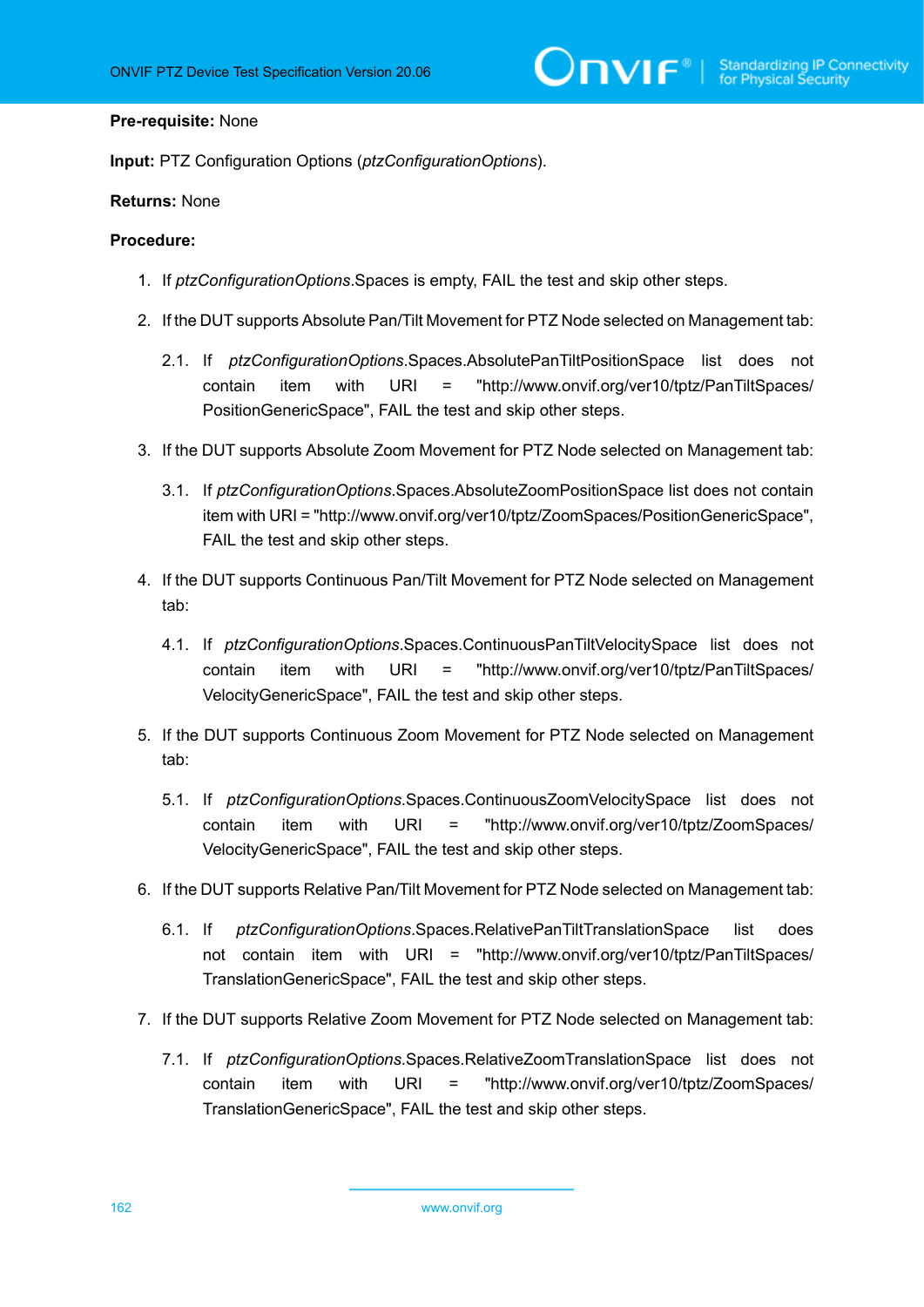- 8. If the DUT supports Speed for Pan/Tilt for PTZ Node selected on Management tab:
	- 8.1. If *ptzConfigurationOptions*.Spaces.PanTiltSpeedSpace list does not contain item with URI = "http://www.onvif.org/ver10/tptz/PanTiltSpaces/GenericSpeedSpace", FAIL the test and skip other steps.
- 9. If the DUT supports Speed for Zoom for PTZ Node selected on Management tab:
	- 9.1. If *ptzConfigurationOptions*.Spaces.ZoomSpeedSpace list does not contain item with URI = "http://www.onvif.org/ver10/tptz/ZoomSpaces/ZoomGenericSpeedSpace", FAIL the test and skip other steps.
- 10.If *ptzConfigurationOptions*.PTZTimeout.Min > *ptzConfigurationOptions*.PTZTimeout.Max, FAIL the test and skip other steps.

### **PASS –**

• DUT passes all assertions.

#### **FAIL –**

• None.

**Note:** The DUT features support are defined by the procedure mentioned in [ONVIF Feature Discovery].

# A.20 Configure Default Absolute Spaces

**Name:** HelperConfigureDefaultAbsoluteSpaces

**Procedure Purpose:** Helper procedure to configure Default Absolute Spaces and adjast Pan/Tilt and Zoom limits if requiered.

#### **Pre-requisite:** None

**Input:** PTZ Configuration Options (*ptzConfigurationOptions*). Media Profile with PTZ Configuration (*profile*).

**Returns:** Media Profile with PTZ Configuration with configured Absolute Position Default Spaces (*profile*). Options for Absolute Pan/Tilt Position Default Space (*pantiltSpace*). Options for Absolute Zoom Position Default Space (*zoomSpace*).

#### **Procedure:**

1. If the DUT supports Absolute Pan/Tilt Movement for PTZ Node selected on Management tab: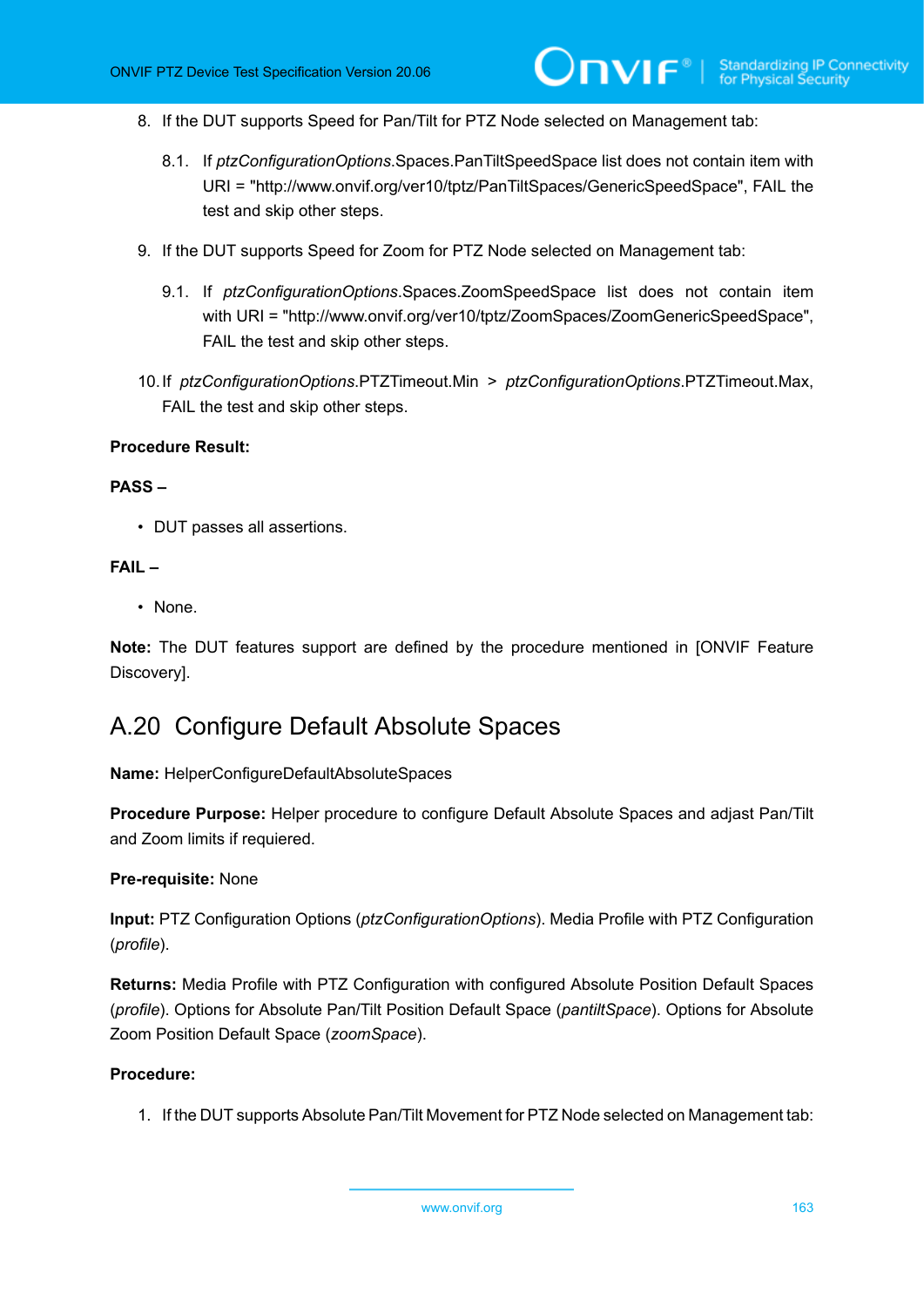| 1.1. Set                 | pantiltSpace<br>$:=$<br>ptzConfigurationOptions.Spaces.AbsolutePanTiltPositionSpace[0].                                                       |  |  |
|--------------------------|-----------------------------------------------------------------------------------------------------------------------------------------------|--|--|
| $1.2.$ If                | profile.Configurations.PTZ.DefaultAbsolutePantTiltPositionSpace<br>$!=$<br>pantiltSpace.URI:                                                  |  |  |
|                          | profile.Configurations.PTZ.DefaultAbsolutePantTiltPositionSpace<br>1.2.1. Set<br>$:=$<br>pantiltSpace.URI.                                    |  |  |
|                          | 1.2.2. Set updateNeeded := true.                                                                                                              |  |  |
| $1.3.$ If                | profile.Configurations.PTZ.PanTiltLimits<br>specified<br>is<br>and<br>profile.Configurations.PTZ.PanTiltLimits.Range.URI != pantiltSpace.URI: |  |  |
|                          | Set profile.Configurations.PTZ.PanTiltLimits.Range := pantiltSpace.<br>1.3.1.                                                                 |  |  |
|                          | 1.3.2. Set updateNeeded := true.                                                                                                              |  |  |
|                          | 2. If the DUT supports Absolute Zoom Movement for PTZ Node selected on Management tab:                                                        |  |  |
|                          | 2.1. Set zoomSpace := ptzConfigurationOptions.Spaces.AbsoluteZoomPositionSpace[0].                                                            |  |  |
|                          | 2.2. If profile.Configurations.PTZ.DefaultAbsoluteZoomPositionSpace != zoomSpace.URI:                                                         |  |  |
|                          | profile.Configurations.PTZ.DefaultAbsoluteZoomPositionSpace<br>2.2.1. Set<br>$:=$<br>zoomSpace.URI.                                           |  |  |
|                          | Set <i>updateNeeded</i> := true.<br>2.2.2.                                                                                                    |  |  |
| $2.3.$ If                | profile.Configurations.PTZ.ZoomLimits<br>is<br>specified<br>and<br>profile.Configurations.PTZ.ZoomLimits.Range.URI != zoomSpace.URI:          |  |  |
|                          | Set profile.Configurations.PTZ.ZoomLimits.Range := zoomSpace.<br>2.3.1.                                                                       |  |  |
|                          | 2.3.2. Set updateNeeded := true.                                                                                                              |  |  |
|                          | 3. If updateNeeded = $true$ :                                                                                                                 |  |  |
|                          | 3.1. ONVIF Client invokes SetConfiguration request with parameters                                                                            |  |  |
|                          | • PTZConfiguration := profile.Configurations.PTZ                                                                                              |  |  |
|                          | 3.2. DUT responds with SetConfigurationResponse message.                                                                                      |  |  |
| <b>Procedure Result:</b> |                                                                                                                                               |  |  |

**PASS –**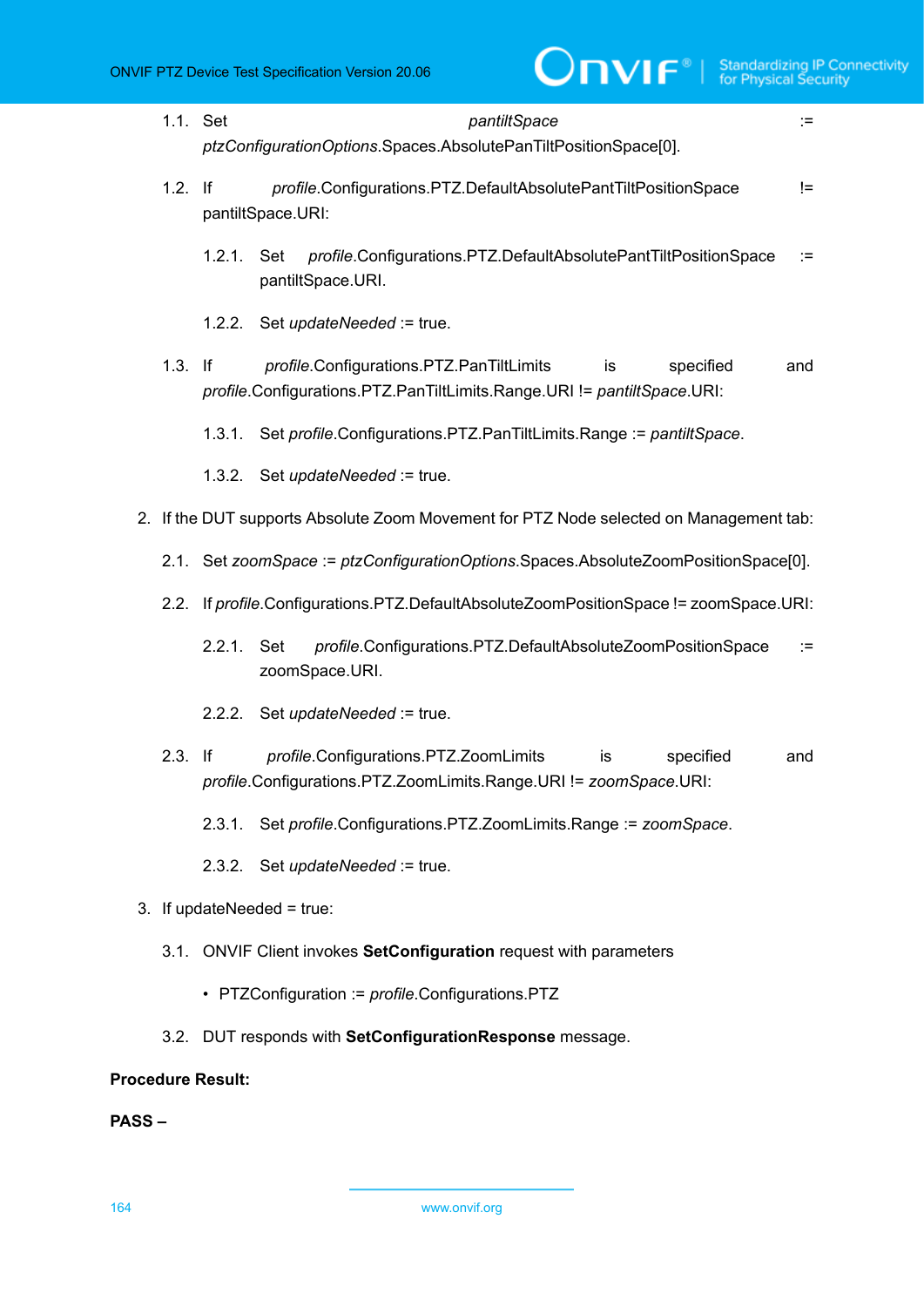• DUT passes all assertions.

# **FAIL –**

• DUT did not send **SetConfigurationResponse** message.

**Note:** The DUT features support are defined by the procedure mentioned in [ONVIF Feature Discovery].

# A.21 Absolute Move - Change PTZ Position to Initial State

**Name:** HelperAbsoluteMoveTestInitialPosition

**Procedure Purpose:** Helper procedure to change PTZ position to initial sate for PTZ test cases.

**Pre-requisite:** Media2 Service is received from the DUT. PTZ Service is received from the DUT. Absolute movement is supported by the DUT for PTZ Node selected on Management tab or by 1st PTZ Node (if PTZ node is not selected on Management tab) .

**Input:** Pan/Tilt Space (*panTiltSpace*). Zoom Space (*zoomSpace*). Media Profile with PTZ Configuration (*profile*).

# **Returns:** None.

# **Procedure:**

- 1. ONVIF Client invokes **AbsoluteMove** request with parameters
	- ProfileToken := *profile*.@token
	- If the DUT supports Absolute Pan/Tilt Movement for PTZ Node selected on Management tab:
		- Position.PanTilt.x := *profile*.Configurations.PTZ.PanTiltLimits.Range.XRange.Min if it is specified, otherwise, *pantiltSpace*.XRange.Min
		- Position.PanTilt.y := *profile*.Configurations.PTZ.PanTiltLimits.Range.YRange.Min if it is specified, otherwise, *pantiltSpace*.YRange.Min
		- Position.PanTilt.space := *pantiltSpace*.URI

otherwise, Position.PanTilt skipped.

• If the DUT supports Absolute Zoom Movement for PTZ Node selected on Management tab: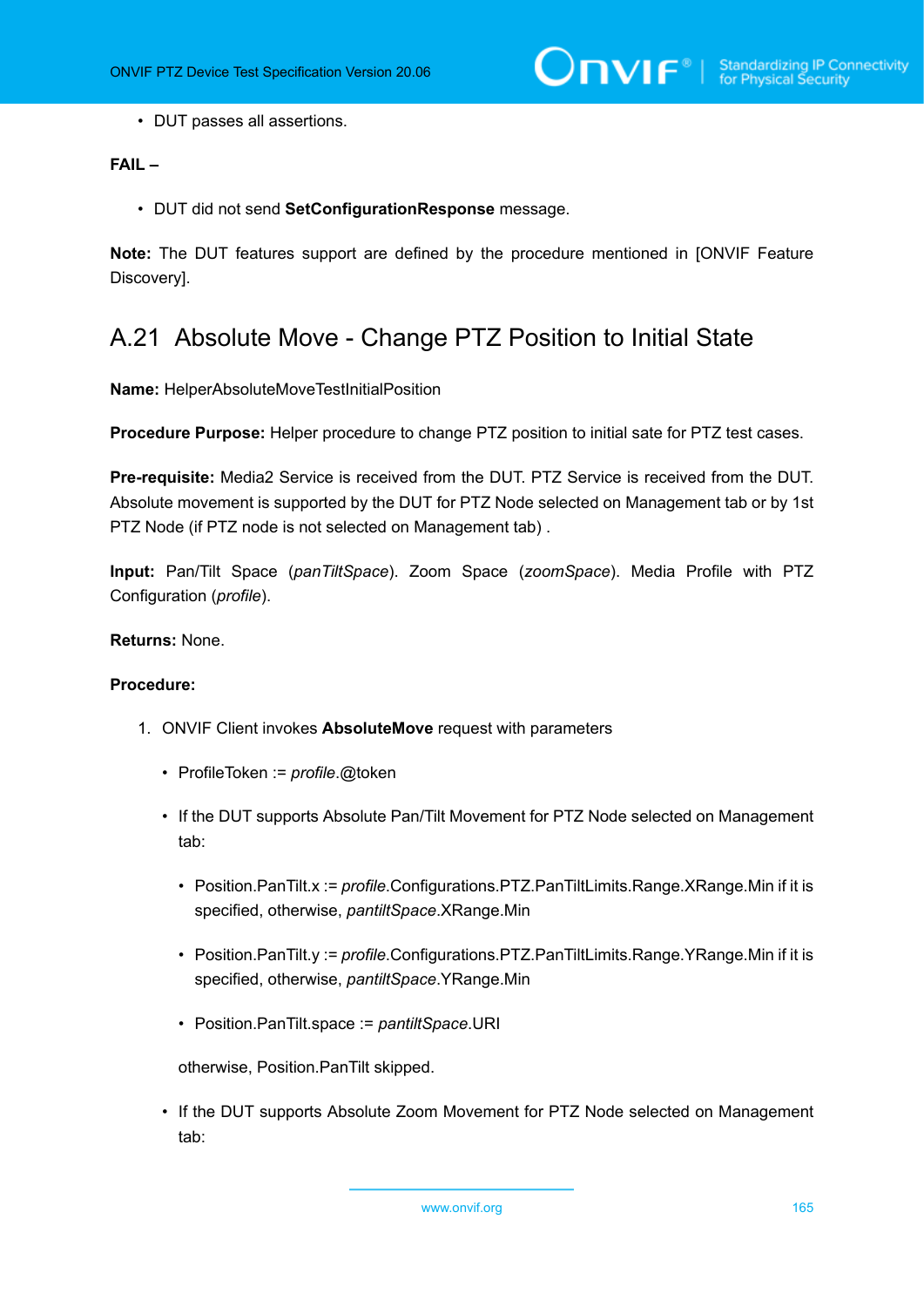- Position.Zoom.x := *profile*.Configurations.PTZ.ZoomLimits.Range.XRange.Min if it is specified, otherwise, *zoomSpace*.XRange.Min
- Position.Zoom.space := *zoomSpace*.URI

otherwise, Position.Zoom skipped.

- Position.Speed skipped
- 2. The DUT responds with **AbsoluteMoveResponse** message.
- 3. Wait until *timeout1* timeout expires.
- <span id="page-165-0"></span>4. If the DUT supports Move Status:
	- 4.1. Until *timeout1* expires repeat the following steps:
		- 4.1.1. ONVIF Client invokes **GetStatus** request with parameters
			- ProfileToken := *profile*.@token
		- 4.1.2. The DUT responds with **GetStatusResponse** with parameters
			- PTZStatus =: *ptzStatus*
		- 4.1.3. If the DUT supports Absolute Pan/Tilt Movement for PTZ Node selected on Management tab and *ptzStatus*.MoveStatus.PanTilt = IDLE and if the DUT supports Absolute Zoom Movement and *ptzStatus*.MoveStatus.Zoom = IDLE, skip other steps, end procedure and return to the test.
	- 4.2. If *timeout1* expires for step [4.1,](#page-165-0) FAIL the test and skip other steps.

# **Procedure Result:**

# **PASS –**

• DUT passes all assertions.

# **FAIL –**

- DUT did not send **AbsoluteMoveResponse** message.
- DUT did not send **GetStatusResponse** message.

**Note:** The DUT features support are defined by the procedure mentioned in [ONVIF Feature Discovery].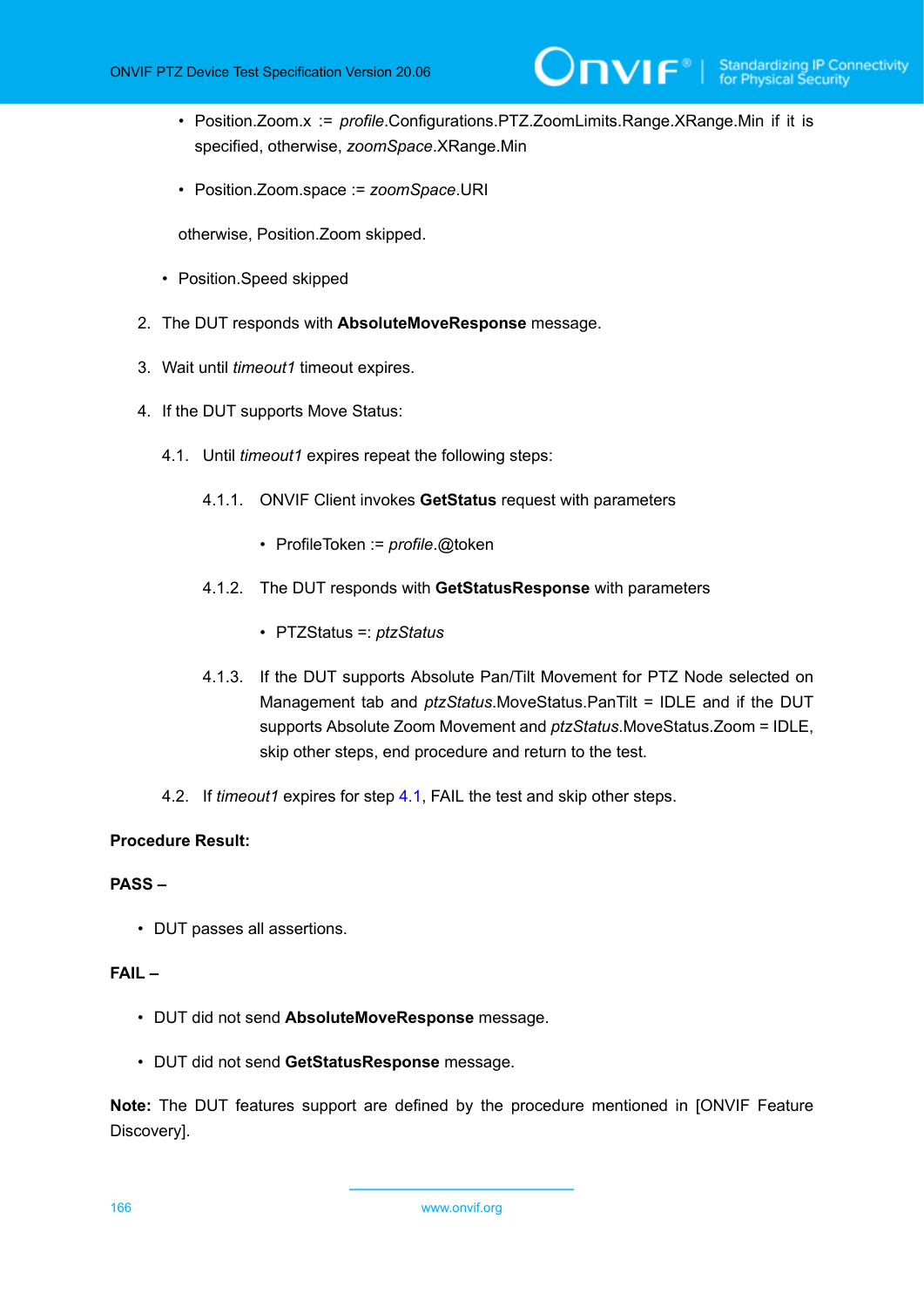**Note:** *timeout1* will be taken from Operation Delay field of ONVIF Device Test Tool.

# A.22 Continuous Move - Change PTZ Position to Initial State

**Name:** HelperContinuousMoveTestInitialPosition

**Procedure Purpose:** Helper procedure to change PTZ position to initial sate for PTZ test cases.

**Pre-requisite:** Media2 Service is received from the DUT. PTZ Service is received from the DUT. Continuous movement is supported by the DUT for PTZ Node selected on Management tab or by 1st PTZ Node (if PTZ node is not selected on Management tab) .

**Input:** PTZ Configuration Options (*ptzConfigurationOptions*). Media Profile with PTZ Configuration (*profile*).

**Returns:** None.

# **Procedure:**

- 1. Set *moveTimeout* := MIN( MAX(PT30S, *ptzConfigurationOptions*.PTZTimeout.Min), *ptzConfigurationOptions*.PTZTimeout.Max)
- 2. ONVIF Client invokes **ContinuousMove** request with parameters
	- ProfileToken := *profile*.@token
	- If the DUT supports Continuous Pan/Tilt Movement for PTZ Node selected on Management tab:
		- Velocity.PanTilt.x := *ptzConfigurationOptions*.Spaces.ContinuousPanTiltVelocitySpace[0].XRange.Min
		- Velocity.PanTilt.y := *ptzConfigurationOptions*.Spaces.ContinuousPanTiltVelocitySpace[0].YRange.Min
		- Velocity.PanTilt.space := *ptzConfigurationOptions*.Spaces.ContinuousPanTiltVelocitySpace[0].URI

otherwise, Velocity.PanTilt skipped.

- If the DUT supports Continuous Zoom Movement for PTZ Node selected on Management tab:
	- Velocity.Zoom.x ::= *ptzConfigurationOptions*.Spaces.ContinuousZoomVelocitySpace[0].XRange.Min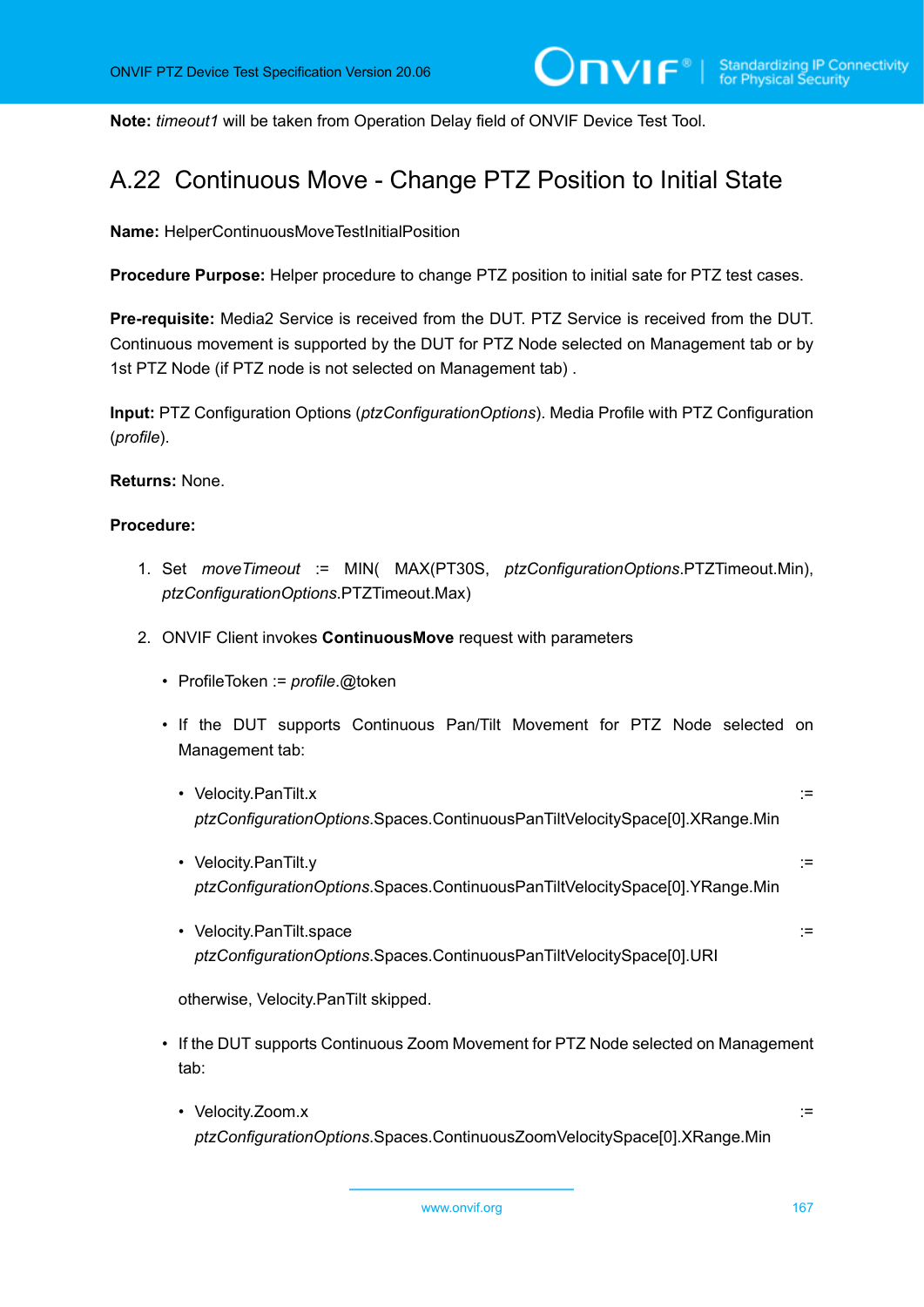• Velocity.Zoom.space := *ptzConfigurationOptions*.Spaces.ContinuousZoomVelocitySpace[0].URI

otherwise, Velocity.Zoom skipped.

- Timeout := *moveTimeout*.
- 3. The DUT responds with **ContinuousMoveResponse** message.
- 4. Wait until *moveTimeout+timeout1* timeout expires.
- <span id="page-167-0"></span>5. If the DUT supports Move Status:
	- 5.1. Until *moveTimeout+timeout1* expires repeat the following steps:
		- 5.1.1. ONVIF Client invokes **GetStatus** request with parameters
			- ProfileToken := *profile*.@token
		- 5.1.2. The DUT responds with **GetStatusResponse** with parameters
			- PTZStatus =: *ptzStatus*
		- 5.1.3. If the DUT supports Continuous Pan/Tilt Movement for PTZ Node selected on Management tab and *ptzStatus*.MoveStatus.PanTilt = IDLE and if the DUT supports Continuous Zoom Movement and *ptzStatus*.MoveStatus.Zoom = IDLE, skip other steps, end procedure and return to the test.
	- 5.2. If *moveTimeout+timeout1* expires for step [5.1](#page-167-0), FAIL the test and skip other steps.

# **Procedure Result:**

# **PASS –**

• DUT passes all assertions.

# **FAIL –**

- DUT did not send **ContinuousMoveResponse** message.
- DUT did not send **GetStatusResponse** message.

**Note:** The DUT features support are defined by the procedure mentioned in [ONVIF Feature Discovery].

**Note:** *timeout1* will be taken from Operation Delay field of ONVIF Device Test Tool.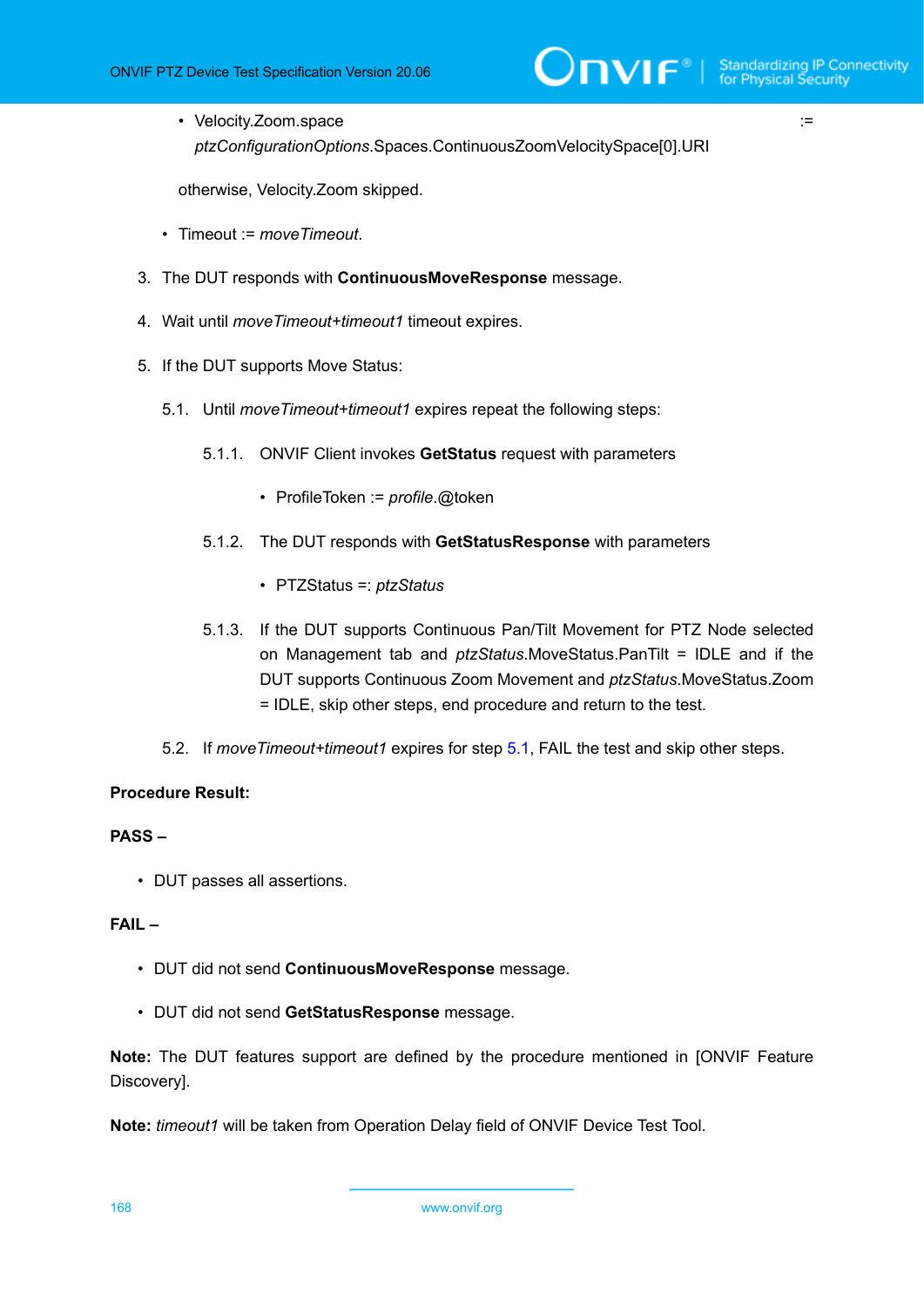# A.23 Continuous Move - Change PTZ Position to Maximum Position

**Name:** HelperContinuousMoveTestMaxPosition

**Procedure Purpose:** Helper procedure to change PTZ position to maximum for PTZ test cases.

**Pre-requisite:** Media2 Service is received from the DUT. PTZ Service is received from the DUT. Continuous movement is supported by the DUT.

**Input:** PTZ Configuration Options (*ptzConfigurationOptions*). Media Profile with PTZ Configuration (*profile*).

### **Returns:** None.

## **Procedure:**

- 1. Set *moveTimeout* := MIN( MAX(PT30S, *ptzConfigurationOptions*.PTZTimeout.Min), *ptzConfigurationOptions*.PTZTimeout.Max)
- 2. ONVIF Client invokes **ContinuousMove** request with parameters
	- ProfileToken := *profile*.@token
	- If the DUT supports Continuous Pan/Tilt Movement:
		- Velocity.PanTilt.x := *ptzConfigurationOptions*.Spaces.ContinuousPanTiltVelocitySpace[0].XRange.Max
		- Velocity.PanTilt.y := *ptzConfigurationOptions*.Spaces.ContinuousPanTiltVelocitySpace[0].YRange.Max
		- Velocity.PanTilt.space := *ptzConfigurationOptions*.Spaces.ContinuousPanTiltVelocitySpace[0].URI

otherwise, Velocity.PanTilt skipped.

- If the DUT supports Continuous Zoom Movement:
	- Velocity.Zoom.x := *ptzConfigurationOptions*.Spaces.ContinuousZoomVelocitySpace[0].XRange.Max
	- Velocity.Zoom.space := *ptzConfigurationOptions*.Spaces.ContinuousZoomVelocitySpace[0].URI

otherwise, Velocity.Zoom skipped.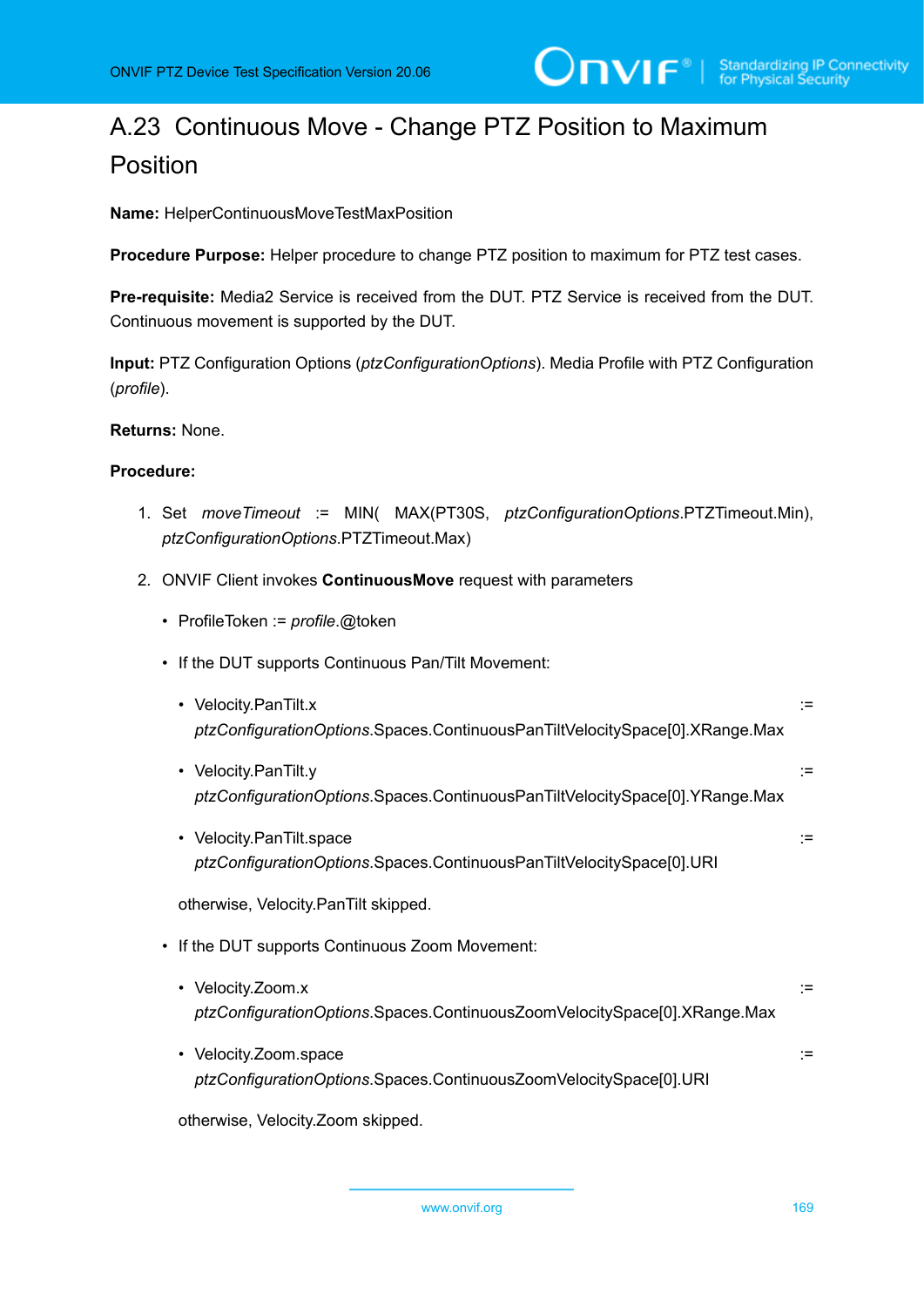- Timeout := *moveTimeout*.
- 3. The DUT responds with **ContinuousMoveResponse** message.
- 4. Wait until *moveTimeout+timeout1* timeout expires.
- <span id="page-169-0"></span>5. If the DUT supports Move Status:
	- 5.1. Until *moveTimeout+timeout1* expires repeat the following steps:
		- 5.1.1. ONVIF Client invokes **GetStatus** request with parameters
			- ProfileToken := *profile*.@token
		- 5.1.2. The DUT responds with **GetStatusResponse** with parameters
			- PTZStatus =: *ptzStatus*
		- 5.1.3. If the DUT supports Continuous Pan/Tilt Movement and *ptzStatus*.MoveStatus.PanTilt = IDLE and if the DUT supports Continuous Zoom Movement and *ptzStatus*.MoveStatus.Zoom = IDLE, skip other steps, end procedure and return to the test.
	- 5.2. If *moveTimeout+timeout1* expires for step [5.1](#page-169-0), FAIL the test and skip other steps.

#### **PASS –**

• DUT passes all assertions.

## **FAIL –**

- DUT did not send **ContinuousMoveResponse** message.
- DUT did not send **GetStatusResponse** message.

**Note:** The DUT features support are defined by the procedure mentioned in [ONVIF Feature Discovery].

**Note:** *timeout1* will be taken from Operation Delay field of ONVIF Device Test Tool.

# A.24 Get Absolute Pan/Tilt and Zoom Position Space

**Name:** HelperGetAbsolutePositionSpace

**Procedure Purpose:** Helper procedure to get new Pan/Tilt and Zoom position spaces.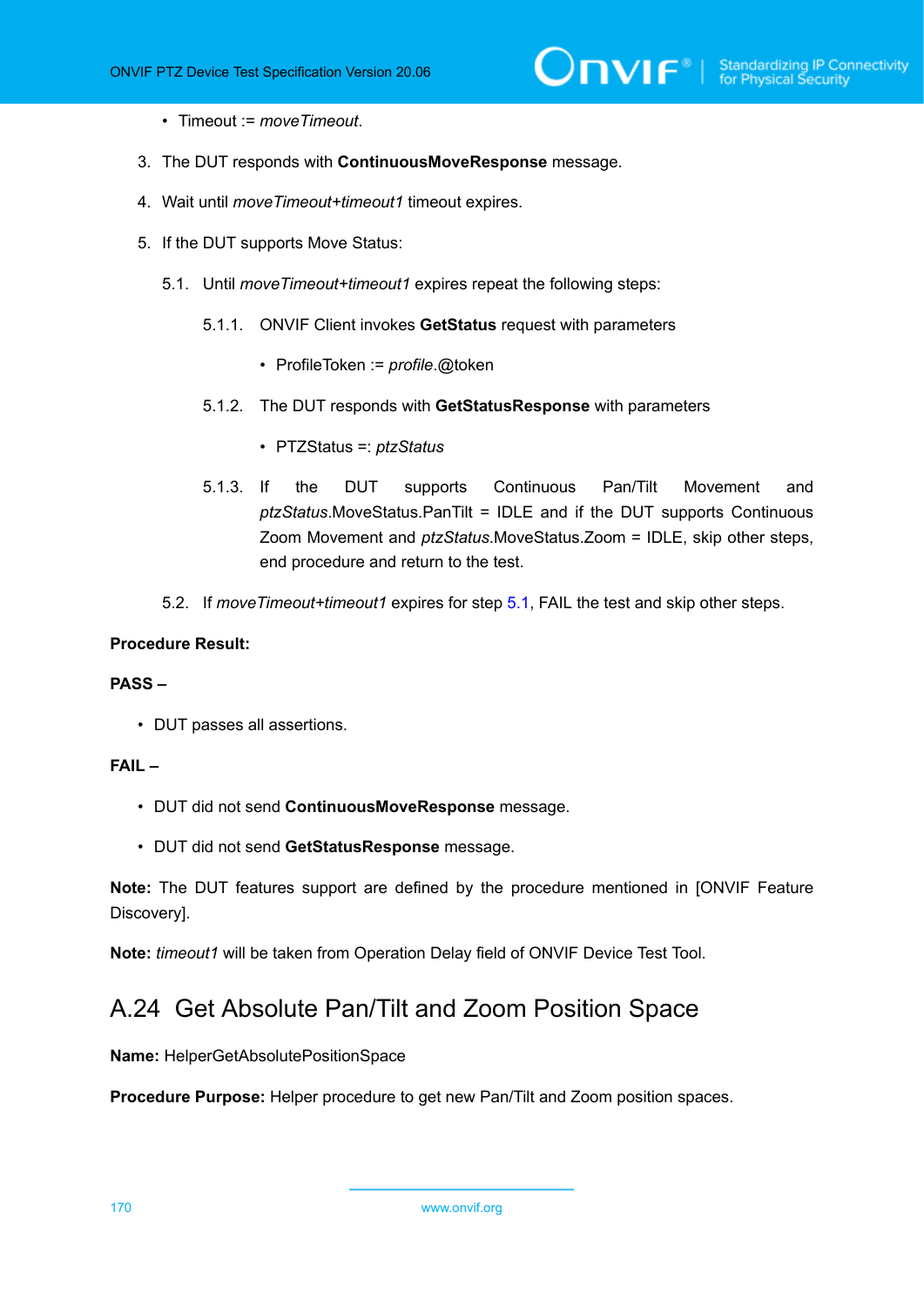**Pre-requisite:** Media2 Service is received from the DUT. PTZ Service is received from the DUT. Continuous movement is supported by the DUT.

**Input:** Media Profile with PTZ Configuration (*profile*).

**Returns:** Pan/Tilt Space (*pantiltSpace*), Zoom Space (*zoomSpace*).

### **Procedure:**

- 1. ONVIF Client invokes **GetConfigurationOptions** request with parameters
	- ConfigurationToken := *profile*.Configurations.PTZ.@token
- 2. The DUT responds with **GetConfigurationOptionsResponse** with parameters
	- PTZConfigurationOptions =: *ptzConfigurationOptions*
- 3. ONVIF Client verifies PTZ Configuration Options by following the procedure mentioned in [Annex A.19](#page-160-0) with the following input and output parameters
	- in *ptzConfigurationOptions* PTZ Configuration Options
- 4. If the DUT supports Absolute Pan/Tilt Movement:
	- 4.1. Set *pantiltSpace* := *ptzConfigurationOptions*.Spaces.AbsolutePanTiltPositionSpace[*genericPanTiltSpace*], where *genericPanTiltSpace* is the index number of the first item on the *ptzConfigurationOptions*.Spaces.AbsolutePanTiltPositionSpace list that has URI = "http://www.onvif.org/ver10/tptz/PanTiltSpaces/PositionGenericSpace"
- 5. If the DUT supports Absolute Zoom Movement:
	- 5.1. Set *zoomSpace* := *ptzConfigurationOptions*.Spaces.AbsoluteZoomPositionSpace[*genericZoomSpace*], where *genericZoomSpace* is the index number of the first item on the *ptzConfigurationOptions*.Spaces.AbsoluteZoomPositionSpace list that has URI = "http://www.onvif.org/ver10/tptz/ZoomSpaces/PositionGenericSpace"

# **Procedure Result:**

### **PASS –**

• DUT passes all assertions.

## **FAIL –**

• DUT did not send **GetConfigurationOptionsResponse** message.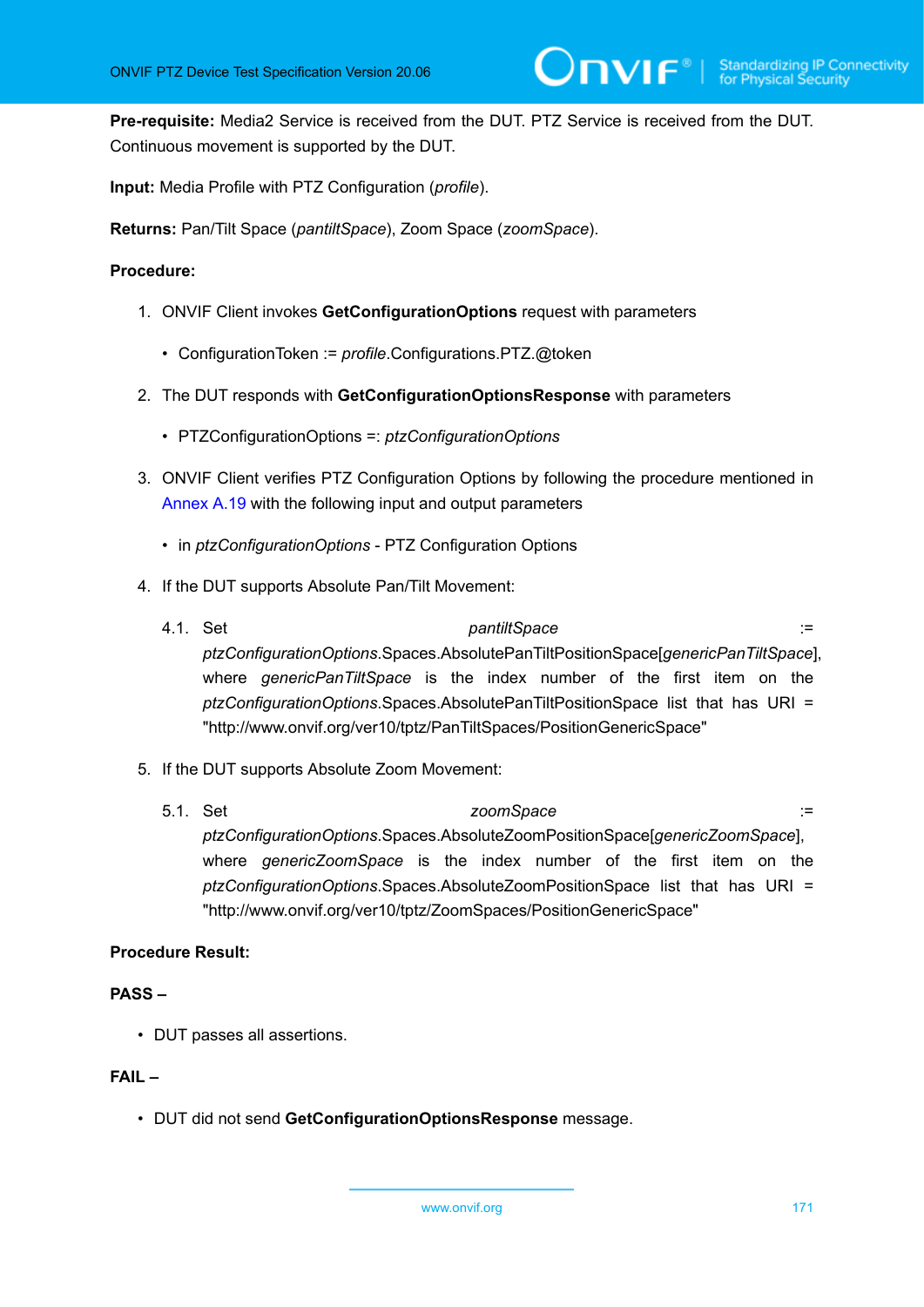# <span id="page-171-0"></span>A.25 Get Service Capabilities

**Name:** HelperGetServiceCapabilities

**Procedure Purpose:** Helper procedure to retrieve Media2 Service Capabilities.

**Pre-requisite:** Media2 Service is received from the DUT.

**Input:** None.

**Returns:** Media2 Service Capabilities (*cap*).

#### **Procedure:**

- 1. ONVIF Client invokes **GetServiceCapabilities** request.
- 2. The DUT responds with **GetServiceCapabilitiesResponse** message with parameters
	- Capabilities =: *cap*

# **Procedure Result:**

# **PASS –**

• DUT passes all assertions.

#### **FAIL –**

• DUT did not send **GetServiceCapabilitiesResponse** message.

# <span id="page-171-1"></span>A.26 Delete Media Profile if Max Reached

**Name:** HelperDeleteMediaProfileWhenMaxProfiles

**Procedure Purpose:** Helper procedure to delete Media Profile if maximum number of Media Profiles is reached.

**Pre-requisite:** Media2 Service is received from the DUT.

**Input:** None.

**Returns:** None.

- 1. ONVIF Client retrieves Media2 Service Capabilities by following the procedure mentioned in [Annex A.25](#page-171-0) with the following input and output parameters
	- out *cap* Media2 Service Capabilities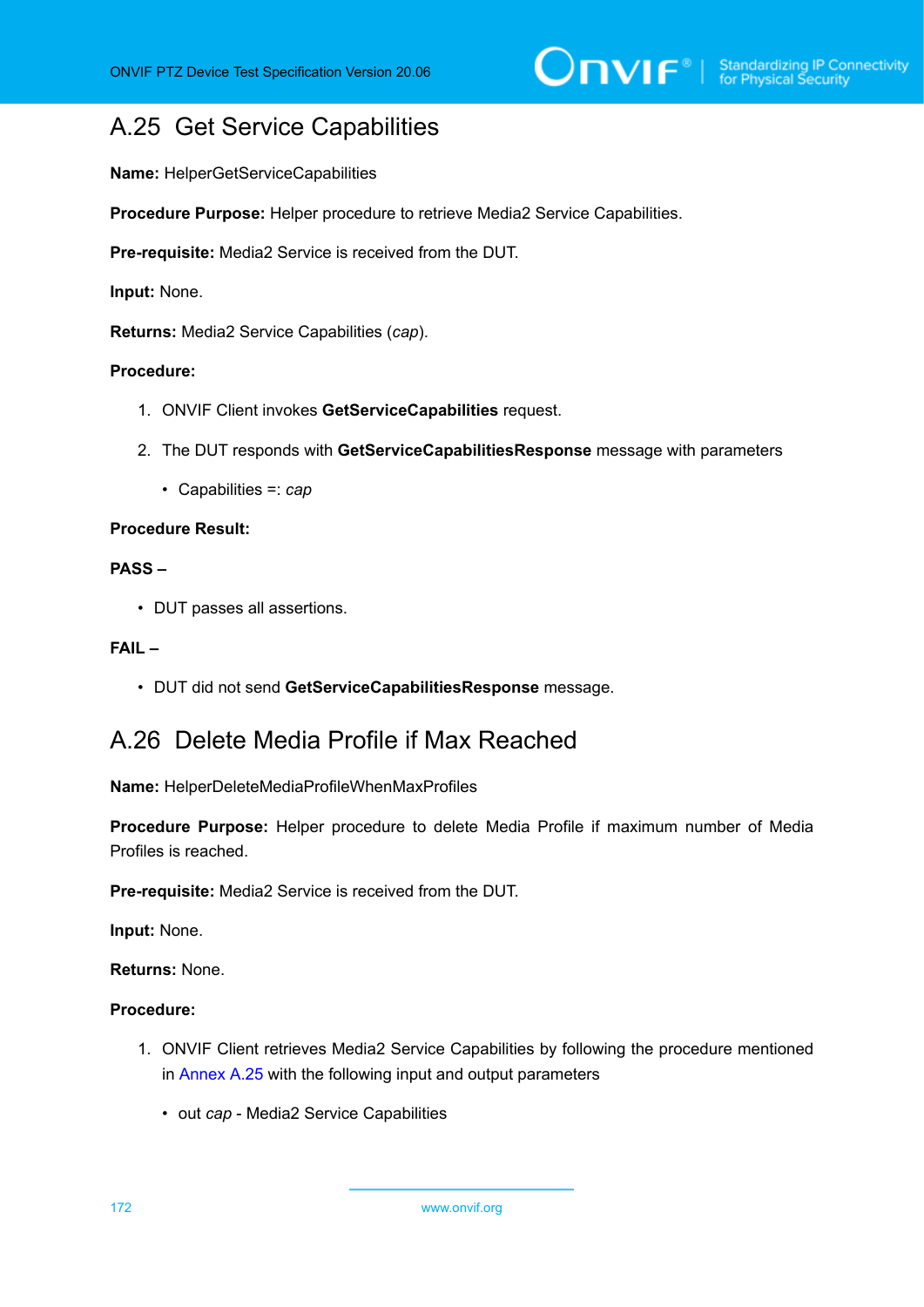- 2. ONVIF Client invokes **GetProfiles** request with parameters
	- Token skipped
	- Type $[0] :=$  All
- 3. The DUT responds with **GetProfilesResponse** message with parameters
	- Profiles list =: *profileList*
- 4. If number of items in *profileList* = *cap*.ProfileCapabilities.MaximumNumberOfProfiles:
	- 4.1. If *profileList* does not contain items with @fixed = false, FAIL the test and skip other steps.
	- 4.2. ONVIF Client invokes **DeleteProfile** request with parameters
		- Token := @token of item with @fixed = false from *profileList*
	- 4.3. The DUT responds with **DeleteProfileResponse** message.

#### **PASS –**

• DUT passes all assertions.

#### **FAIL –**

- DUT did not send **GetProfilesResponse** message.
- DUT did not send **DeleteProfileResponse** message.

# A.27 Create Profile for PTZ Control (Media2)

**Name:** HelperCreateMedia2Profile

**Procedure Purpose:** Helper procedure to create Media Profile with Video Source Configuration and PTZ Configuration.

**Pre-requisite:** Media2 Service is received from the DUT. PTZ Service is received from the DUT.

**Input:** Token of the PTZ Node, with which Media Profile should be configured (*ptzNodeToken*).

**Returns:** Media Profile (*profile*) with Video Source Configuration and PTZ Configuration.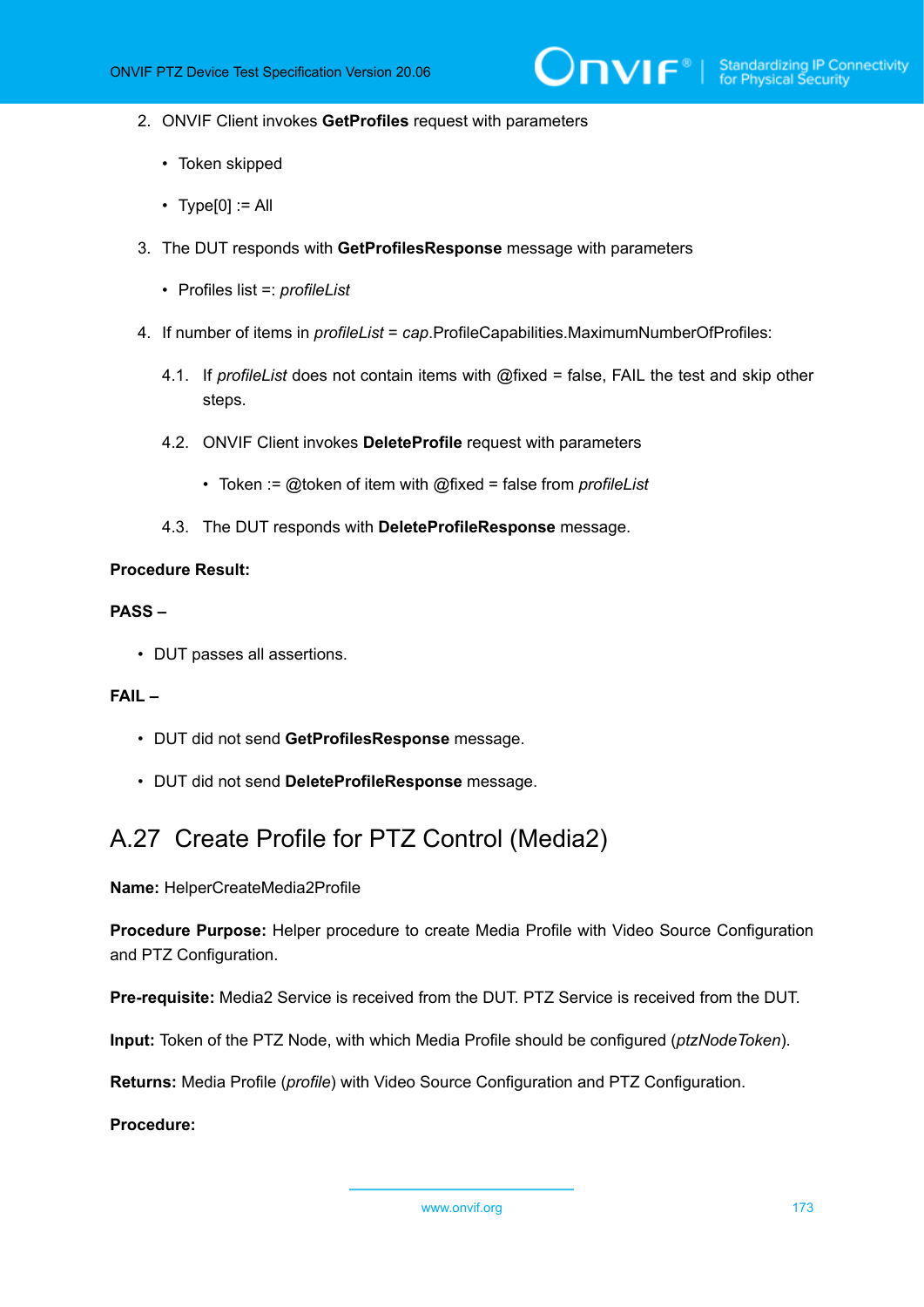- 1. ONVIF Client deletes Media Profile if Maximum Number of Media Profiles is reached by following the procedure mentioned in [Annex A.26](#page-171-1).
- 2. ONVIF Client invokes **CreateProfile** request with parameters
	- Name := "testMedia"
	- Configuration list skipped
- 3. DUT responds with **CreateProfileResponse** message with parameters
	- Token =: *clearProfileToken1*
- 4. ONVIF Client invokes **GetVideoSourceConfigurations** request with parameters
	- ConfigurationToken skipped
	- ProfileToken := *clearProfileToken1*
- 5. The DUT responds with **GetVideoSourceConfigurationsResponse** with parameters
	- Configurations list =: *videoSourceConfigurationList1*
- 6. For each Video Source Configuration *videoSourceConfiguration* in *videoSourceConfList* repeat the following steps:
	- 6.1. ONVIF Client invokes **AddConfiguration** request with parameters
		- ProfileToken := *clearProfileToken1*
		- Name skipped
		- Configuration[0].Type := VideoSource
		- Configuration[0].Token := *videoSourceConfiguration*.@token
	- 6.2. The DUT responds with **AddConfigurationResponse** message.
	- 6.3. ONVIF Client invokes **GetCompatibleConfigurations** request with parameters
		- ProfileToken := *clearProfileToken1*
	- 6.4. The DUT responds with **GetCompatibleConfigurationsResponse** message with parameters
		- PTZConfiguration list =: *ptzConfigurationList*
	- 6.5. If *ptzConfigurationList* contains item with *ptzConfiguration*.NodeToken = *ptzNodeToken*: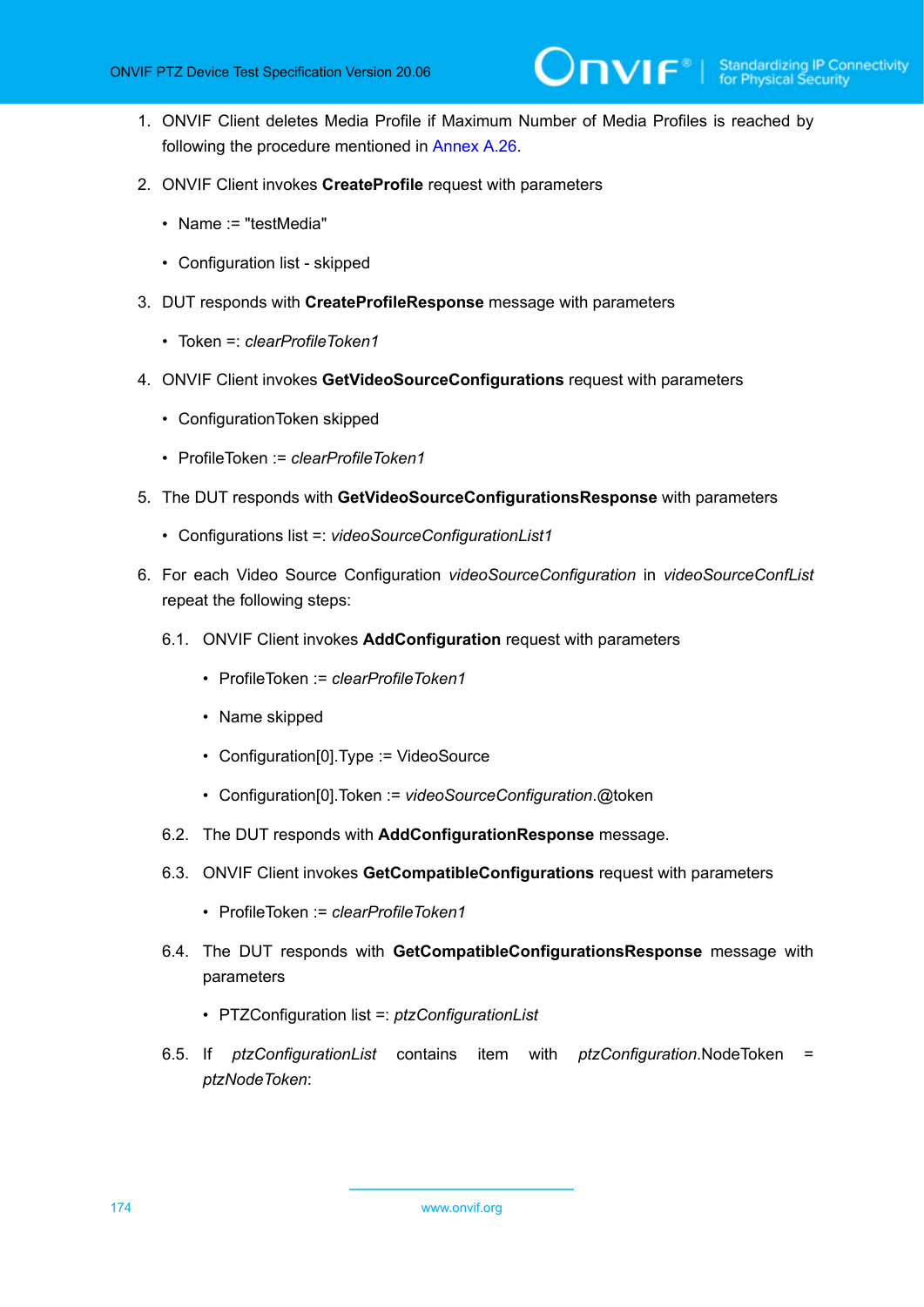#### 6.5.1. ONVIF Client invokes **AddConfiguration** request with parameters

 $\mathsf{D}\mathbf{N}\mathsf{H}^*$ 

- ProfileToken := *clearProfileToken1*
- Name skipped
- Configuration[0].Type := PTZ
- Configuration[0].Token := *ptzConfiguration*.@token
- 6.5.2. The DUT responds with **AddConfigurationResponse** message.
- 6.5.3. Return *profile* with @token = *clearProfileToken1* and skip other steps.
- 6.6. ONVIF Client invokes **RemoveConfiguration** request with parameters
	- ProfileToken = *clearProfileToken1*
	- Configuration[0].Type = VideoSource
	- Configuration[0].Token skipped
- 6.7. The DUT responds with **RemoveConfigurationResponse** message.
- 7. FAIL the test and skip other steps.

#### **Procedure Result:**

### **PASS –**

• DUT passes all assertions.

#### **FAIL –**

- DUT did not send **CreateProfileResponse** message.
- DUT did not send **GetVideoSourceConfigurationsResponse** message.
- DUT did not send **AddConfigurationResponse** message(s).
- DUT did not send **GetCompatibleConfigurationsResponse** message.
- DUT did not send **RemoveConfigurationResponse** message.

# A.28 Configure Empty Media Profile

**Name:** HelperConfigureEmptyMediaProfile